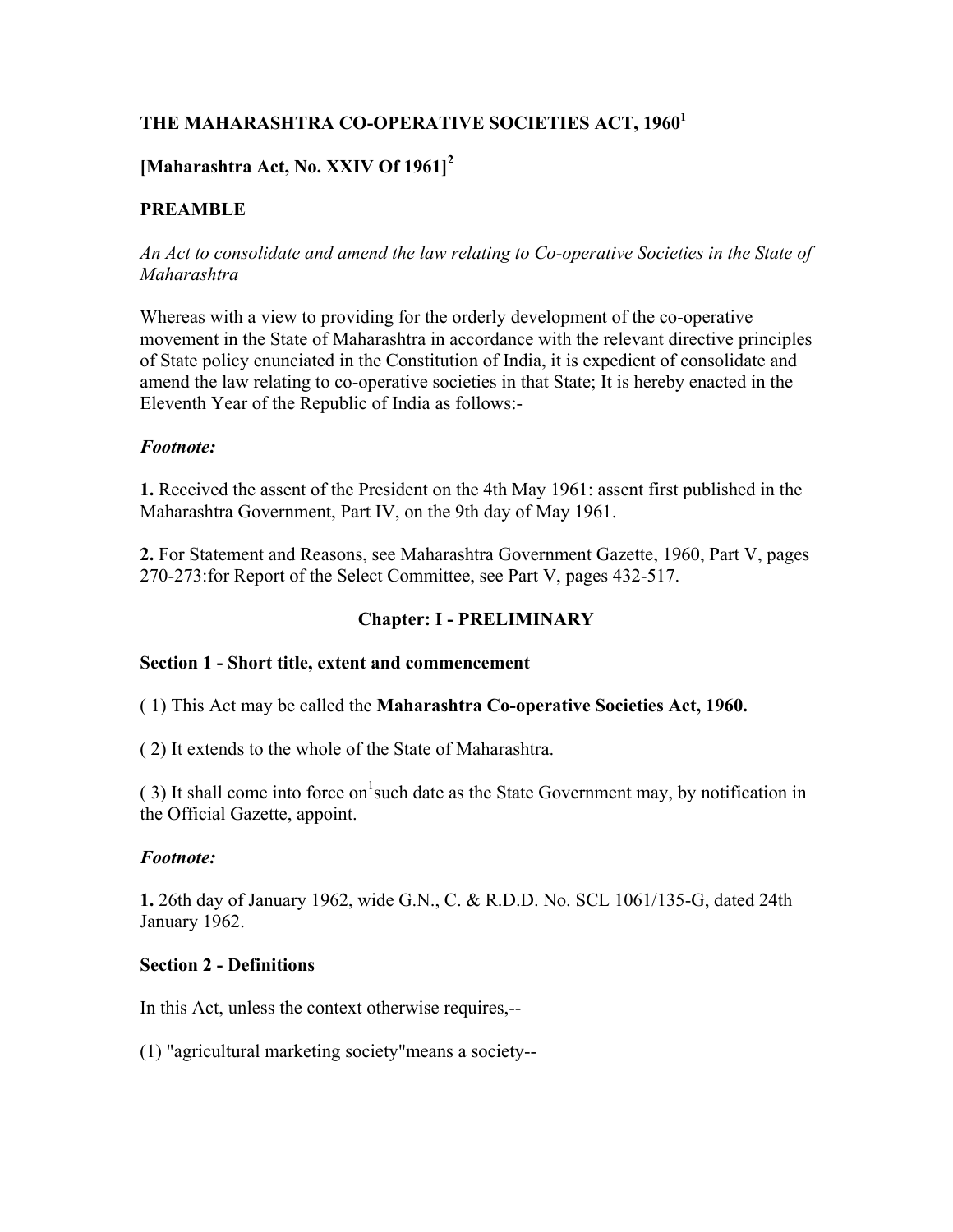(a) the object of which is the marketing of agricultural produce and the supply of implements and other requisites for agricultural production, and

(b) not less than three-fourths of the members of which are agriculturists, or societies formed by agriculturists;

 $\frac{1}{1}$  [(2) "apex society", means a society,--

(a) the area of operation of which extends to the whole of the State of Maharashtra,

(b) the main object of which is to promote the principal objects of the societies affiliated to it as members and to provide for the facilities and services to them, and

(c) which has been classified as an apex society by the Registrars;].

 $2$  [(3) \* \* \* \* \* \*]

(4) "bonus" means payment made in cash or kind out of the profits of a society to a member, or to a person who is not a member, on the basis of his contribution (including any contribution in the form of labour or service) to the business of the society, and in the case of a farming society, on the basis both of such contribution and also the value or income or as the case may be, the area of the lands of the members brought together for joint cultivation as may be decided by the society  $3$  [but does not include any sum paid or payable as bonus to any employee of the society under the payment of Bonus Act, 1965;].

(5) "by-laws"means by-laws registered under this Act and for the time being in force and includes registered amendments of such by-laws;

 $4 \mid (6)$  "Central Bank" means a co-operative bank, the objects of which include the creation of funds to be loaned to other societies; but does not include the urban cooperative bank;].

 $<sup>5</sup>$  [(7) "committee" means the committee of management or board of directors or other</sup> directing body, by whatever name called, in which the management of the affairs of a society is vested under section 73;].

(8) "Company"means a company as defined in the Companies Act, 1956 and includes a Banking Company and also any board, corporation or other corporate body, constituted or established by any Central, State or Provincial Act for the purpose of the development of any industry;

(9) "consumer society"means a society, the object of which is--

(a) the procurement, production or processing, and distribution of goods to or the performance of other services, for, its members as also other customers, and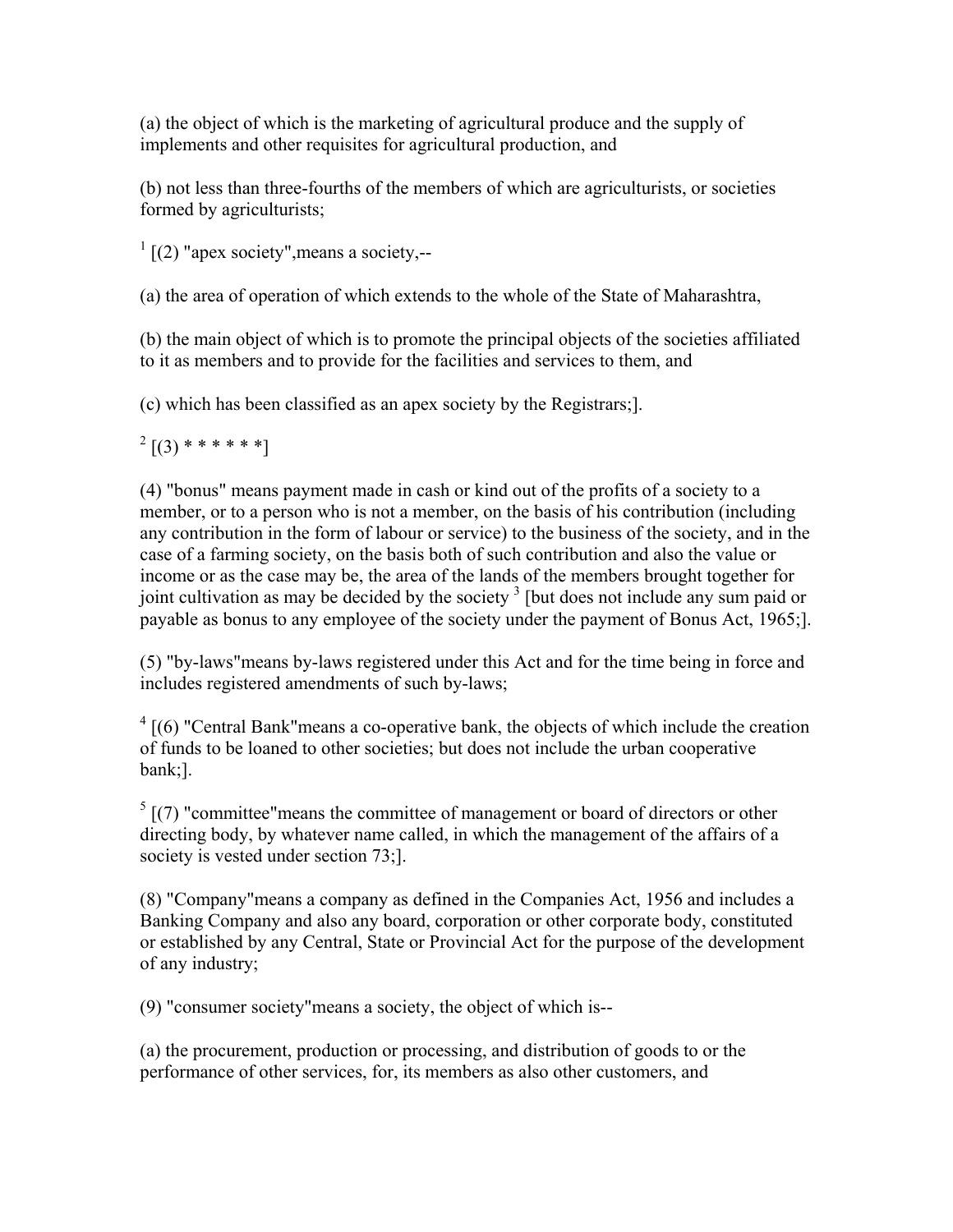(b) the distribution among its members and customers, in the proportion, prescribed by rules or by-laws of the society, of the profits accruing from such procurement, production or processing and distribution;

 $<sup>6</sup>$  [(10) "co-operative bank" means a society which is doing the business of banking as</sup> defined in clause (b) of sub-section (1) of section 5 of the Banking Companies Act, 1949 and includes any society which is functioning or is to function as  $\frac{7}{7}$  [an Agriculture and Rural Development Bank] under Chapter XI];

 $8$  [(10-ai) "Co-operative Appellate Court" means the Maharashtra State Co-operative Appellate Court constituted under this Act;

(10-aii) "Co-operative Court" means a court constituted under this Act to decide  $9$ [disputes referred to it under any of the provisions of the Act];

 $10$  [(10-aiii) "co-operative year" means a year ending on the  $11$  [31st day of March]; or on such other day in regard to a particular society or class of societies  $\frac{12}{12}$  [as may have been fixed by the Registrar, from time to time], for balancing its or their accounts;];

 $13$  [(10-A) "crop protection society" means a society the object of which is protection of the crops, structures, machinery, agricultural implements and other equipment such as those used for pumping water on the land;].

(11) "dividend"means the amount paid, out of the profits of a society, to a member in proportion to the shares held by him;

(12) "farming society"means a society in which, with the object of increasing agricultural production, employment and income and the better utilisation of resources, lands are brought together and jointly cultivated by all the members, such lands (a) being owned by or leased to the members (or some of them), or (b) coming in possession of the society in any other manner whatsoever;

(13) "federal society"means a society--

(a) not less than five members of which are themselves societies, and

(b) in which the voting rights are so regulated that the members which are societies have not less than four-fifths of the total number of votes in the general meeting of such society;

(14) "firm"means a firm registered under the Indian Partnership Act, 1932;

(15) "general society"means a society not falling in any of the classes of societies defined by the other clauses of this section;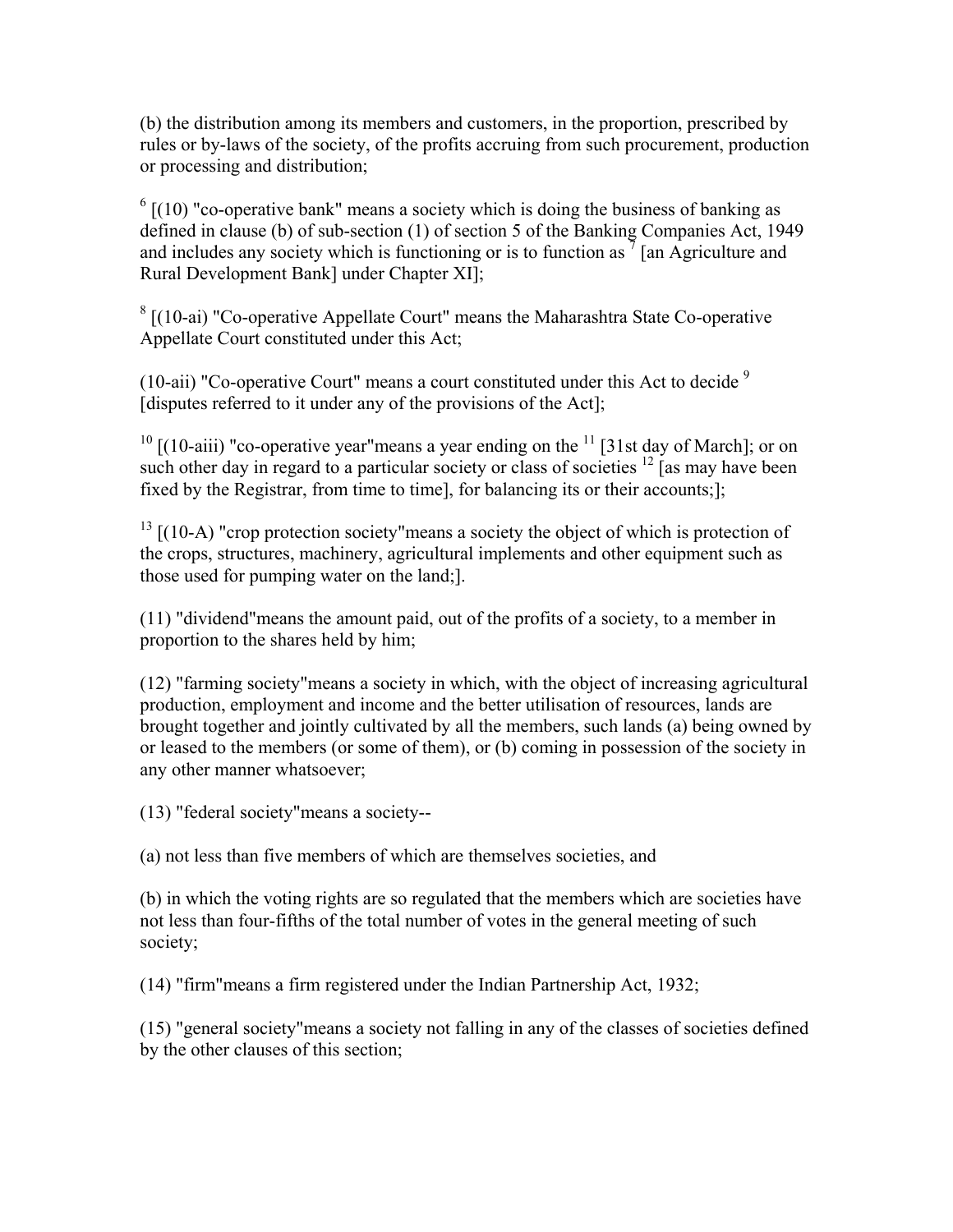$14$  [(16) "housing society" means a society, the object of which is to provide its members with open plots for housing, dwelling houses or flats; or if open plots, the dwelling houses or flats are already acquired, to provide its members common amenities and services];

 $15$  [(16-A) "lift irrigation society" means a society, the object of which is to provide water supply, by motive power or otherwise to its members, for irrigation and otherwise;].

(17) "Liquidator" means a person appointed as liquidator under this Act;

(18) "local authority" includes a school board and an agricultural produce market committee constituted by or under any law for the time being in force;

(19) (a) "member"means a person joining in an application for the registration of a cooperative society which is subsequently registered, or a person duly admitted to membership of a society after registration and includes a nominal, associate or sympathiser member;

(b) "associate member"means a member who holds jointly a share of a society with others, but whose name does not stand first in the share certificate;

(c) "nominal member"means a person admitted to membership as such after registration in accordance with the by-laws;

(d) "sympathiser member"means a person who sympathises with the aims and objects of the society and who is admitted by the society as such member;

(20) "officer"means a person elected or appointed by a society to any office of such society according to its by-laws; and includes a chairman, vice-chairman, president, vicepresident, managing director, manager, secretary, treasurer, member of the committee and any other person elected or appointed under this Act, the rules or the by-laws, to give directions in regard to the business of such society;

 $16$  [(20-A) "Official Assignee" means a person or body of persons appointed by the Registrar under sub-section (2) of section 21A;];

(21) "prescribed"means prescribed by rules;

(22) "processing society"means a society, the object of which is the processing of goods;

(23) "producers' society"means a society, the object of which is, the production and disposal of goods or the collective disposal of the labour of the members thereof;

(24) "Registrar"means a person appointed to be the Registrar of Co-operative Societies under this Act: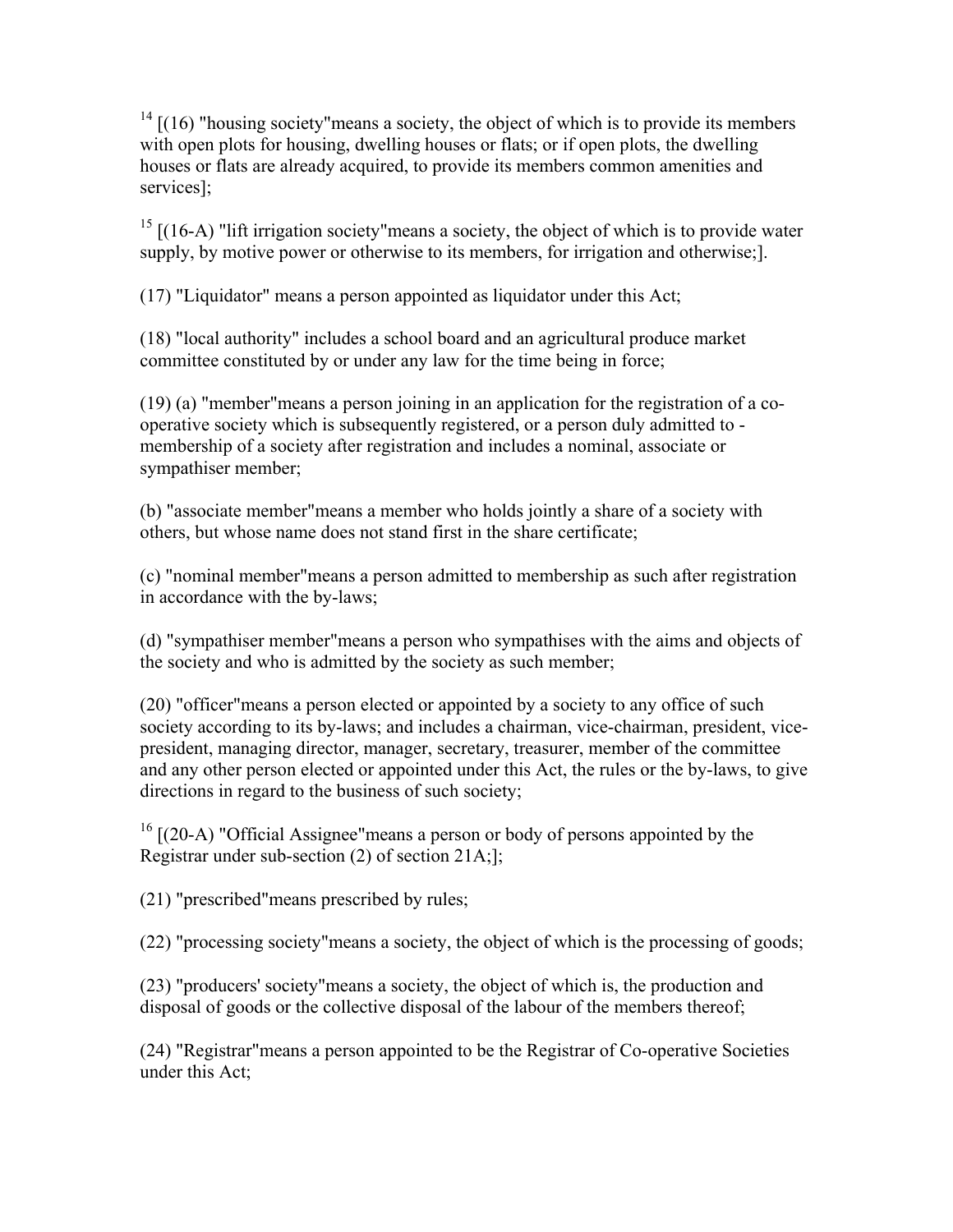(25) "resource society"means a society, the object of which is the obtaining for its members of credit, goods or services required by them;

(26) "rules"means rules made under this Act;

(27) "society" means a co-operative society registered, or deemed to be registered, under this Act;

(28) "society with limited liability"means a society having the liability of its members limited by its by-laws;

(29) "society with unlimited liability"means a society, the members of which are, in the event of its being wound up, jointly and severally liable for and in respect of its obligations and to contribute to any deficiency in the assets of the society;

 $(30)$ <sup>17</sup> [\* \* \*]

(31) "working capital"means funds at the disposal of a society inclusive of paid up share capital, funds built out of profits, and money raised by borrowing and by other means.

## *Footnote:*

**1.** Clause (2) was inserted by Mah. 20 of 1986, s. 2(a).

- **2.** Clause (3) was deleted, by Mah. 20 of 1986, s. 2(b).
- **3.** This portion was added by Mah. 27 of 1969, s. 2(a).
- **4.** Clause (6) was substituted for the original by Mah. 20 of 1886, s. 2(c).

**5.** Clause (7) was substituted, by Mah. 20 of 1886, s. 2 (d).

**6.** Clause (10) was substituted by Mah. 33 of 1963, s. 2.

**7.** These words were substituted for the words "a Land Development Bank" by Mah. 10 of 1988, s. 2.

**8.** Clauses (10-ai) and (10-aii) were inserted by Mah. 3 of 1974, s. 2(b).

**9.** These words were substituted for the words "disputes referred to it by the Registrar" by Mah. 18 of 1982, s. 2.

**10.** Clause (10-aiii) was inserted by Mah. 20 of 1986, s.2(e).

**11.** This figures, letters and words were substituted for 31st day of June" by Mah. 13 of 1994, s. 2(a).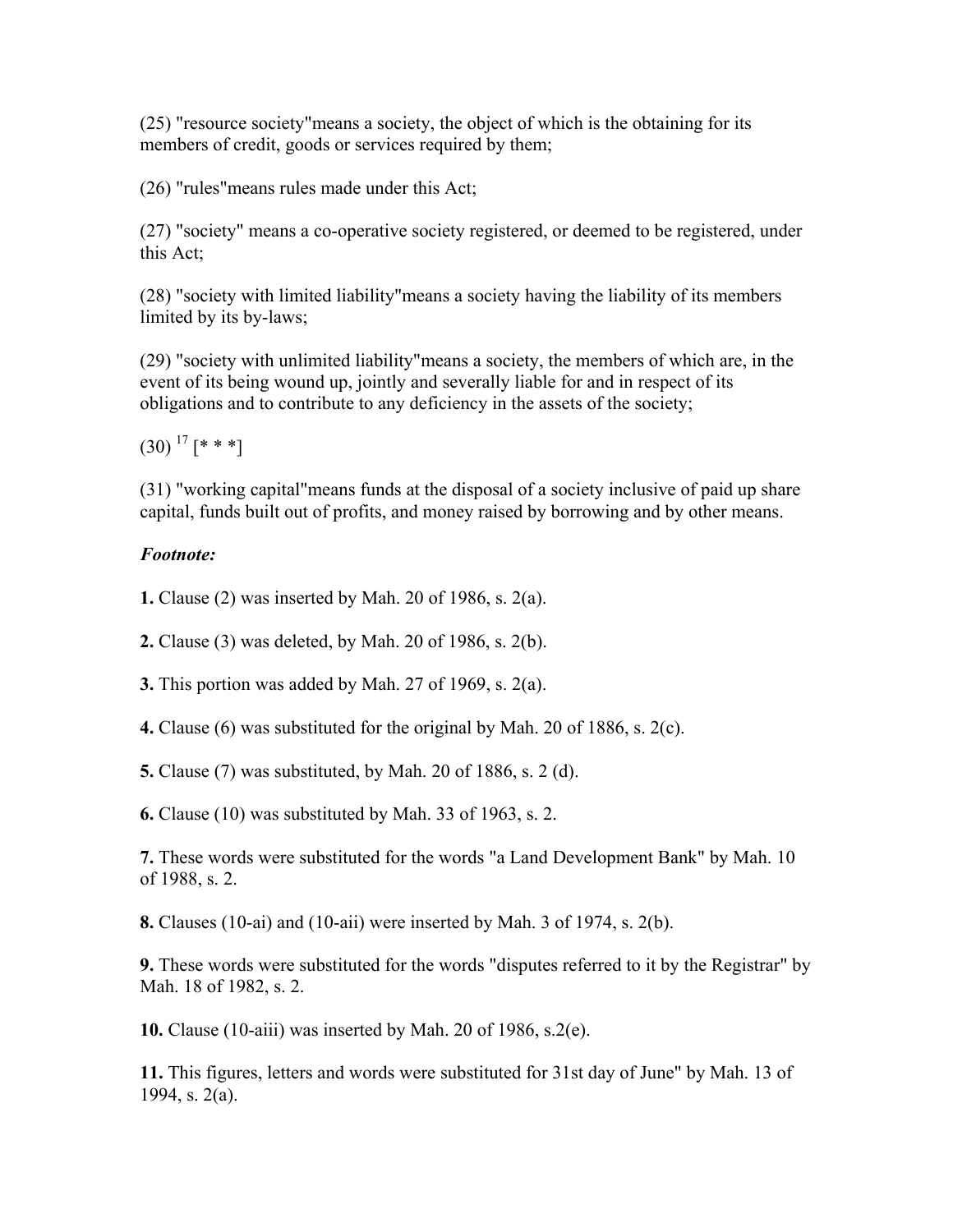**12.** This portion was substituted by Mah. 13 of 1994, s. 2(b).

**13.** Clause (10-A) was inserted by Mah. 27 of 1969, s. 2(b).

**14.** Clause 16, was substituted by Mah. 20 of 1986, s. 2(f).

**15.** Clause (16-A) was substituted by Mah. 3 of 1974, s. 2(c).

**16.** Clause (20-A) was inserted by Mah. 20 of 1986, s. 2(g)

**17.** Clause (30) was deleted by Mah. 3 of 1974, s. 2(d).

#### **Chapter: II - REGISTRATION**

#### **Section 3 - Registrar and his subordinates**

# **3.Registrar 1 [and his subordinates]**

TheState Government may appoint a person to be the Registrar of Co-operativeSocieties for the State; and may appoint one or more persons to assist such Registrar  $2$  [with such designations,and in such local areas or throughout the State, as it may specify in thatbehalf,] and may, by general or special order, confer on any suchperson or persons all or any of the powers of the Registrar under this Act. Theperson or persons so appointed to assist the Registrar and on whom any powersof the Registrar are conferred, shall work under thegeneral guidance, superintendence and control of the Registrar. <sup>3</sup>[They shall be subordinateto the Registrar, and subordination of suchpersons amongst themselvesshall be such as may be determined by the State Government.].

#### *Footnote:*

**1.**These words were added, by Mah. 27of 1969,s. 3(c).

**2.**These words were inserted by Mah. 27of 1969,s. 3(a).

**3.**These words were added, by Mah. 27of 1969,s. 3(b).

#### **Section 3A - Temporary vacancies**

## **1 [ 3A. Temporary vacancies**

If the Registrar or a person appointed to assist such Registrar is disabled from performing his duties or for any reason vacates his office or leaves his jurisdiction or dies, then--

(a) in the case of the Registrar, the Additional or Joint Registrar, in the office of

the Registrar, and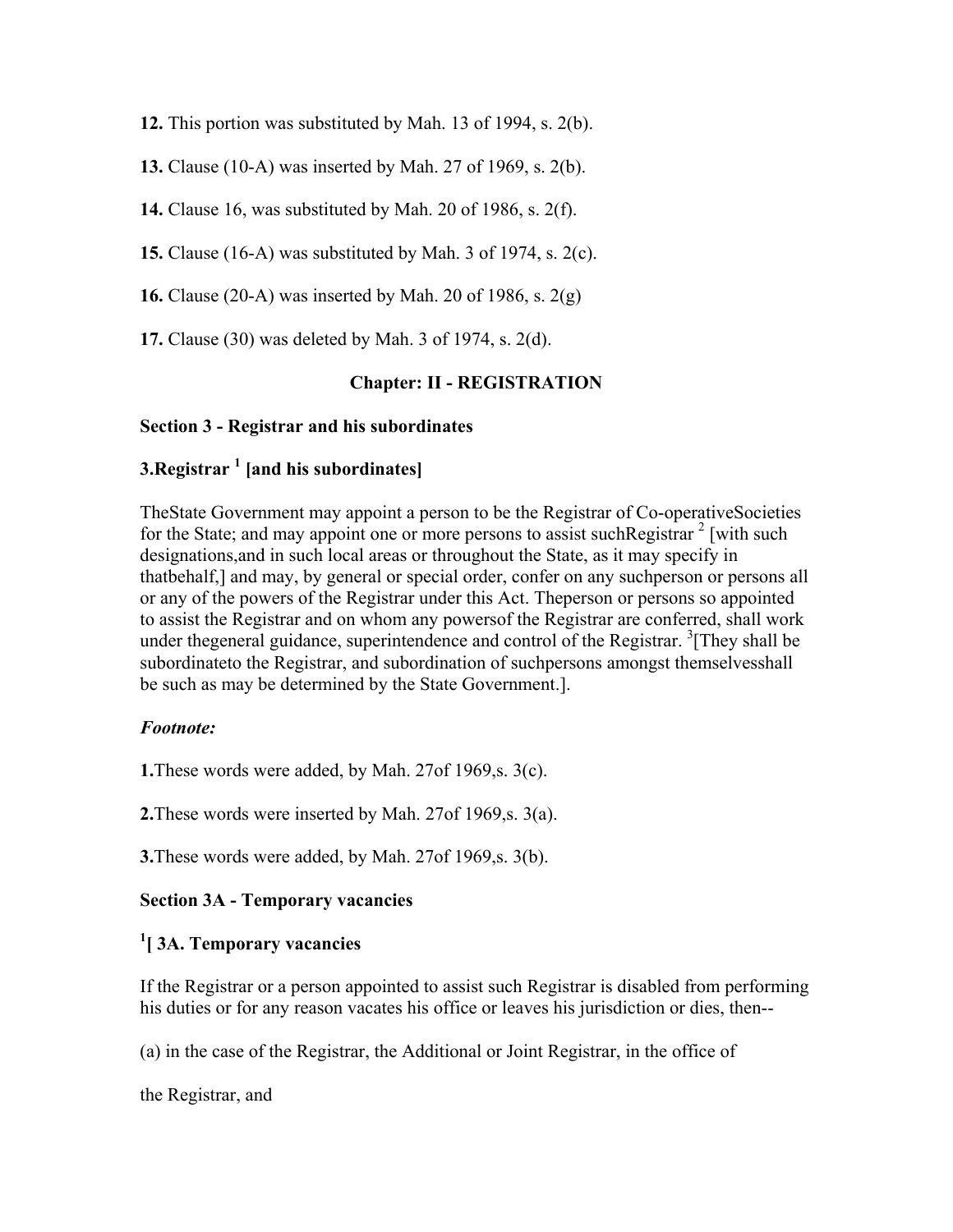(b) in the case of a person appointed to assist the Registrar, the senior most officer holding the next higher post, in the respective office,

shall, unless other provision has been made in that behalf, hold temporarily the office of the Registrar or, as the case may be, of the person appointed to assist the Registrar in addition to his own office and shall be held to be the Registrar or the person appointed to assist the Registrar under this Act, until the Registrar or the person appointed to assist the Registrar resumes his office, or until such time as the successor is duly appointed and takes charge of his appointment.].

## *Footnote:*

**1.** Section 3A was inserted by Mah. 20 of 1986, s. 3.

## **Section 4 - Societies which may be registered**

A society, which has as its objects the promotion of the economic interests or general welfare of its members, or of the public, in accordance will co-operative principles, or a society established with the object of facilitating the operations of any such society, may be registered under this Act;

Provided that, no society shall be registered if it is likely to be economically unsound, or the registration of which may have an adverse effect on development<sup>1</sup> [of the co-operative movement, or the registration of which may be contrary to the policy directives which the State Government may, from time to time, issue.].

## *Footnote:*

**1.** These words were substituted for the words "of the co-operative movement," by Mah. 20 of 1986, s. 4.

## **Section 5 - Registration with limited or unlimited liability**

A society may be registered with limited or unlimited liability.

## **Section 6 - Conditions of registration**

( 1) No society, other than a federal society, shall be registered under this Act, unless it consists of at least ten persons<sup>1</sup> [or such higher number of persons as the Registrar may, having regard to the objects and economic viability of a society and development of the co-operative movement, determine from time to time for a class of societies] (each of such persons being a member of a different family), who are qualified to be members under this Act, and who reside in the area of operation of the society:

<sup>2</sup>[Provided that, a lift irrigation society consisting of less than ten but of five or more such persons may be registered under this Act.]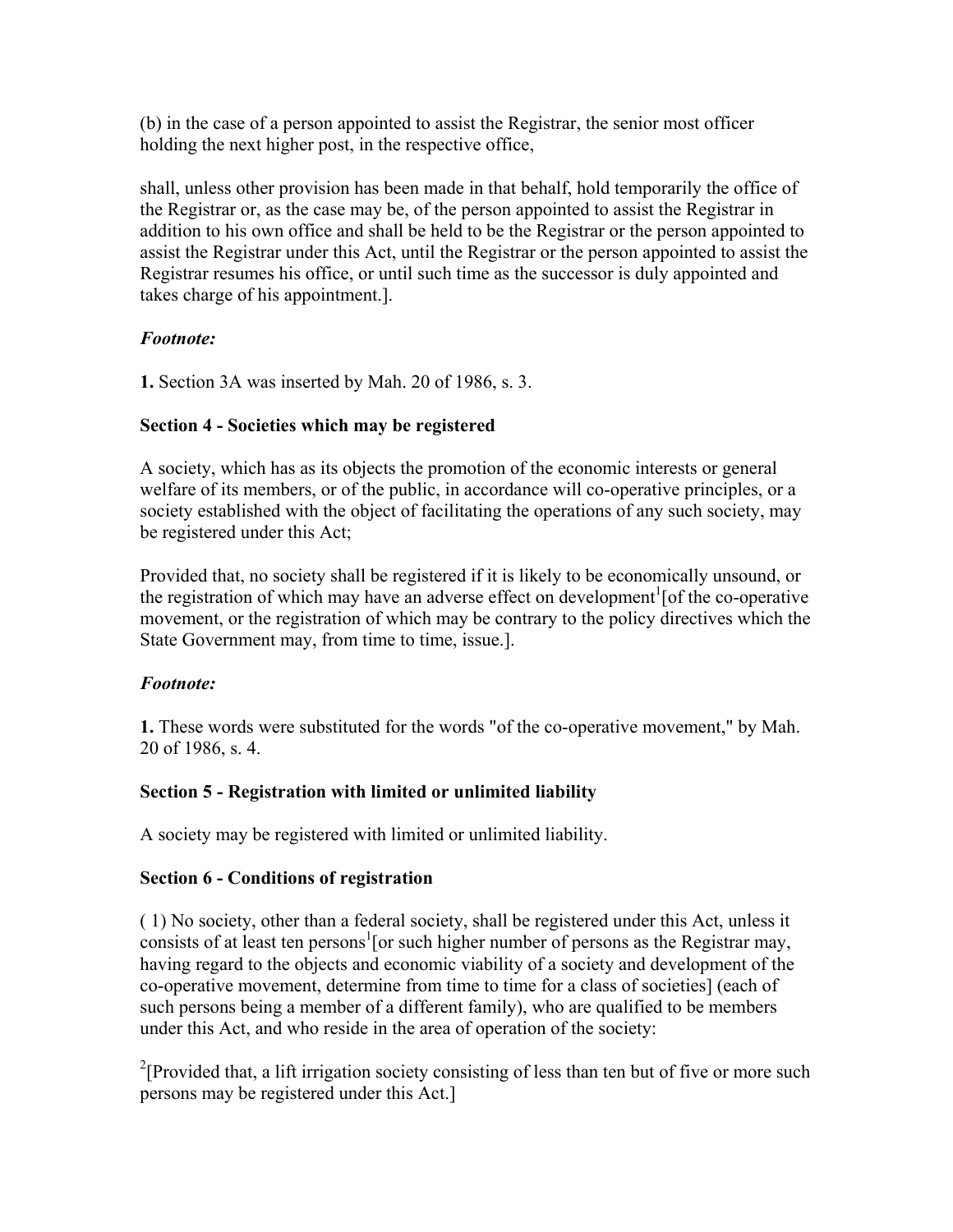( 2) No society with unlimited liability shall be registered, unless all persons forming the society reside in the same town or village, or in the same group of villages.

 $3[(2A)$  No crop protection society shall be registered, unless the Registrar is satisfied, after such inquiry, as he thinks necessary, that a draft of the proposal made by the society for protecting the crops, structures, machinery, agricultural implements and other equipment such as those used for pumping water on the land, was duly published for inviting all owners of lands likely to be affected by the proposal and all other persons likely to be interested in the said lands to join the proposal or to send their objections or suggestions and that the objections and suggestions received, if any, have been duly considered by the society and that the owners in possession of not less than 66 per cent in the aggregate of the lands included in the proposal have given their consent in writing to the making of the proposal and that the proposal made is feasible. For this purpose, the society shall submit to the Registrar.:--

(a) a plan showing the area covered by the proposal and the surrounding lands as shown in the map or maps of the village or villages affected;

(b) an extract from the record of rights duly certified showing the names of the owners of the lands and the areas of the lands included in the proposal;

(c) statements of such of the owners of the lands as consented to the making of the proposal signed by owners before two witnesses;

(d) a detailed estimate of the cost of implementing the proposal;

(e) a detailed statement showing how the cost is proposed to be met.

When such society is registered, the cost of implementing the proposal shall be met wholly or in part by contribution to be levied by the society from each owner of the land included in the proposal, including any such owner who may have refused to become a member of the society. The owner of every land included in the proposal shall also be primarily liable for the payment of the contribution leviable from time to time in respect of such land.]

( 3) No federal society shall be registered unless it has at least five societies as its members.

( 4) Nothing in this Act shall be deemed to affect the registration of any society made before the commencement of this Act.

( 5) The word 'limited' or "unlimited" shall be the last word in the name of every society with limited or unlimited liability, as the case may be, which is registered or deemed to be registered under this Act.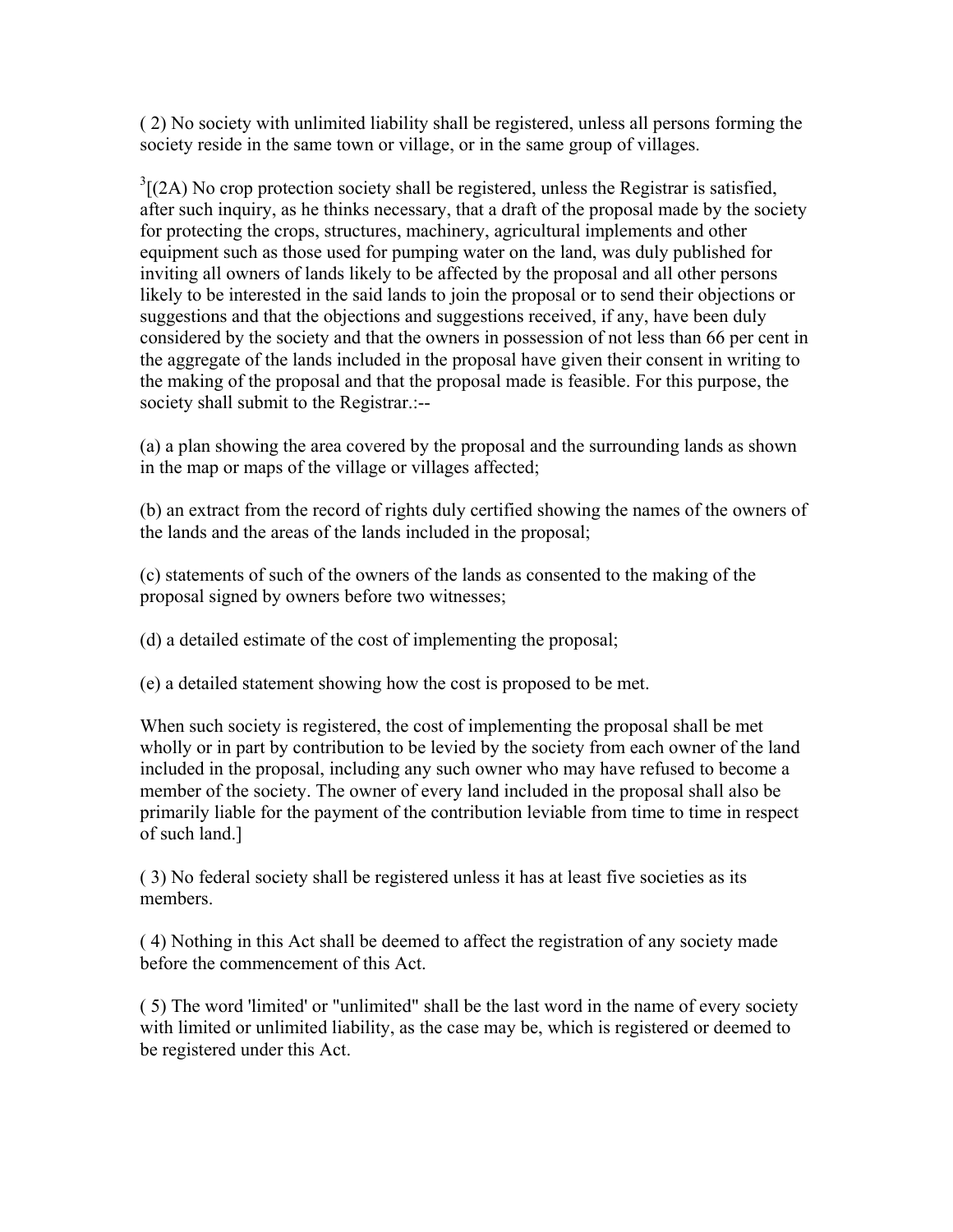Explanation.-- For the purposes of this section and section 8 the expression "member of a family" means a wife, husband, father, mother,<sup>4</sup>[son, or unmarried daughter.]

# *Footnote:*

**1.** These words were inserted by Mah. 20 of 1986, s. 5.

**2.** This proviso was added, by Mah. 27 of 1969, s. 4(a).

**3 .** Sub -section ( 2A) was inserted, by Mah. 27 of 1969, s. 4(b).

**4.** These words were sub stituted for the portion beginning with "grand-father, grandmother" and ending with "wife of brother or half-brother" by Mah. 33 of 1963, s. 3.

# **Section 7 - Power to exempt societies or class of societies from conditions as to registration**

# **7. Power to exempt societies1 [or class of societies] from conditions as to registration**

Notwithstanding anything contained in this Act, the State Government may, ${}^{2}$ [by general or special order, exempt any society or class of societies from any of the requirements of this Act as to registration, subject to such conditions (if any) as it may impose.]

# *Footnote:*

**1.** These words were inserted, by Mah. 27 of 1969, s. 5(b).

**2.** This portion was sub stituted for the original portion by Mah. 27 of 1969, s. 5 (a). 4.

# **Section 8 - Application for registration**

(1) For the purposes of registration, an applicationshall be made to the Registrar in theprescribed form, and shall be accompanied by four copies of the proposed by-laws of thesociety  $\frac{1}{1}$  [andsuch registration fee as may be prescribed in this behalf. Differentregistration fees may be prescribed for different classes of societies, regardbeing had to the service involved in processing an application forregistration]. The person by whom, or on whosebehalf, such application is made, shall furnish such information in regard to thesociety, as the Registrar may require.

(2) The application shall be signed--

(a)in the case of a society other than a federal society by at least ten persons(each of such persons being a member of a different family), who are qualifiedunder this Act, and

(b)in the case of a federal society, by at least five societies.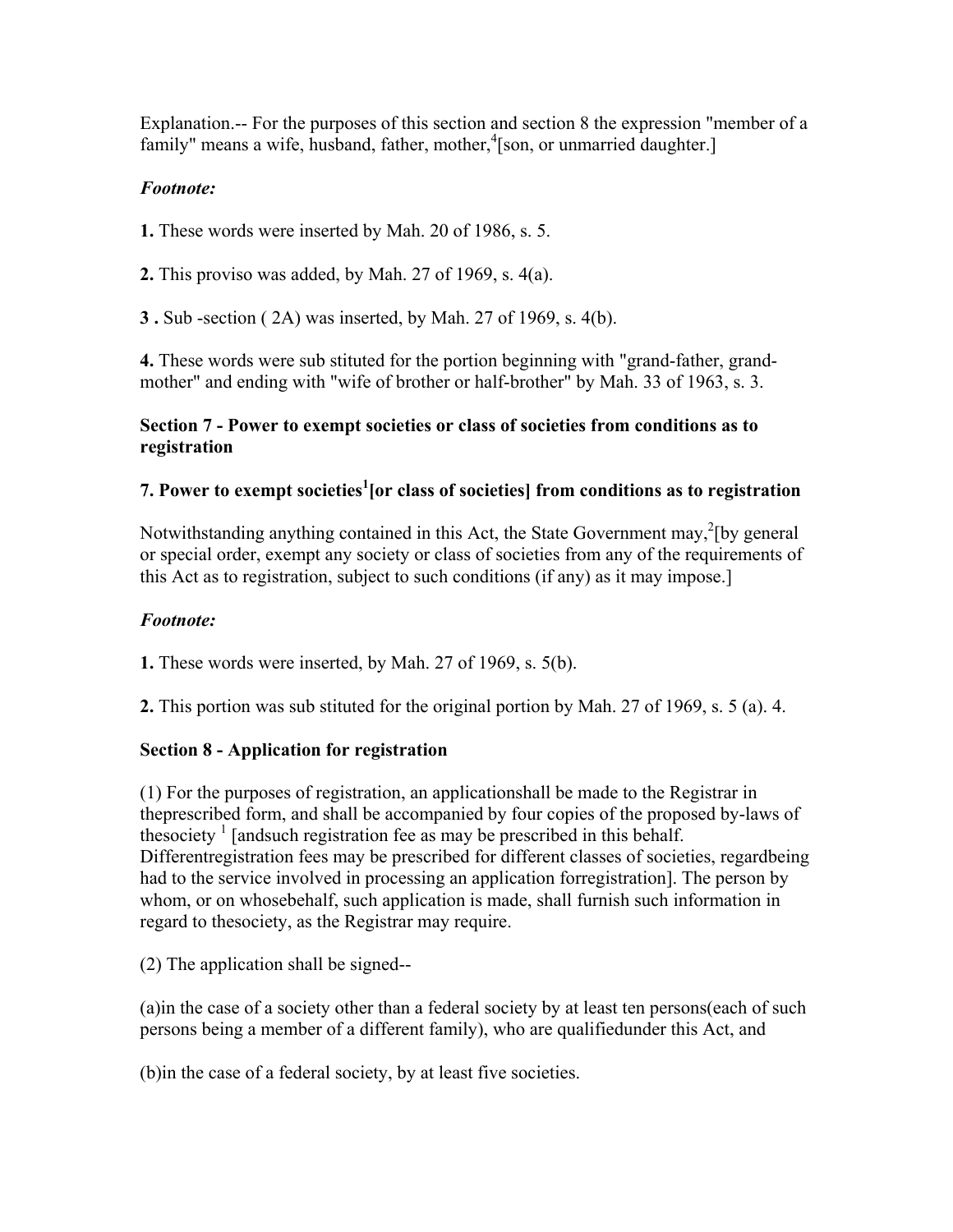Nosignature to an application on behalf of a societyshall be valid, unless the personsigning is a memberof the committee of such a society and is authorised by the committee byresolution to sign on its behalf the application for registration of thesociety and its bylaws; and a copy of such resolution is appended to theapplication.

## *Footnote:*

**1.** These words wereinserted by Mah. 3 of 1974, s. 3.

## **Section 9 - Registration**

( 1) If the Registrar is satisfied that a proposed society has complied with the provisions of this Act and the rules, $\frac{1}{1}$  [or any other law for the time being in force, or policy directives issued by the State Government under section 4] and that its proposed by-laws are not contrary to this Act or to the rules,  $he^2$ [shall, within two months], from the date of receipt of the application register the society and its by-laws.

 $3(2)$  Where there is a failure on the part of the Registrar to dispose of such application within the period aforesaid, the Registrar shall, within a period of fifteen days from the date of expiration of that period refer the application to the next higher officer and where the Registrar himself is the registering officer, to the State Government, who or which, as the case may be, shall dispose of the application within two months from the date of its receipt and on the failure of such higher officer or the State Government, as the case may be, to dispose of the application within that period, the society and its by-laws shall be deemed to have been registered.<sup>4</sup>[and thereafter the Registrar shall issue a certificate of registration under his seal and signature within a period of fifteen days]].

( 3) Where the Registrar refuses to register a proposed society, he shall forth-with communicate his decision, with the reasons therefor, to the person making the application and if there be more than one to the person who has signed first thereon.

( 4) The Registrar shall maintain a register of all societies registered, or deemed to be registered, under this Act.

## *Footnote:*

**1 .** These words and figures were inserted by Mah. 20 of 1986, 6(a)(i).

**2.** These words were sub stituted for the words "may, within six months," by Mah. 20 of 1986, s. 6(a)(ii).

**3.** Sub -section ( 2) was sub stituted for the original, by Mah. 20 of 1986. s. 6(b).

**4.** These words were added by Mah. 7 of 1997, s. 2.

## **Section 10 - Evidence of Registration**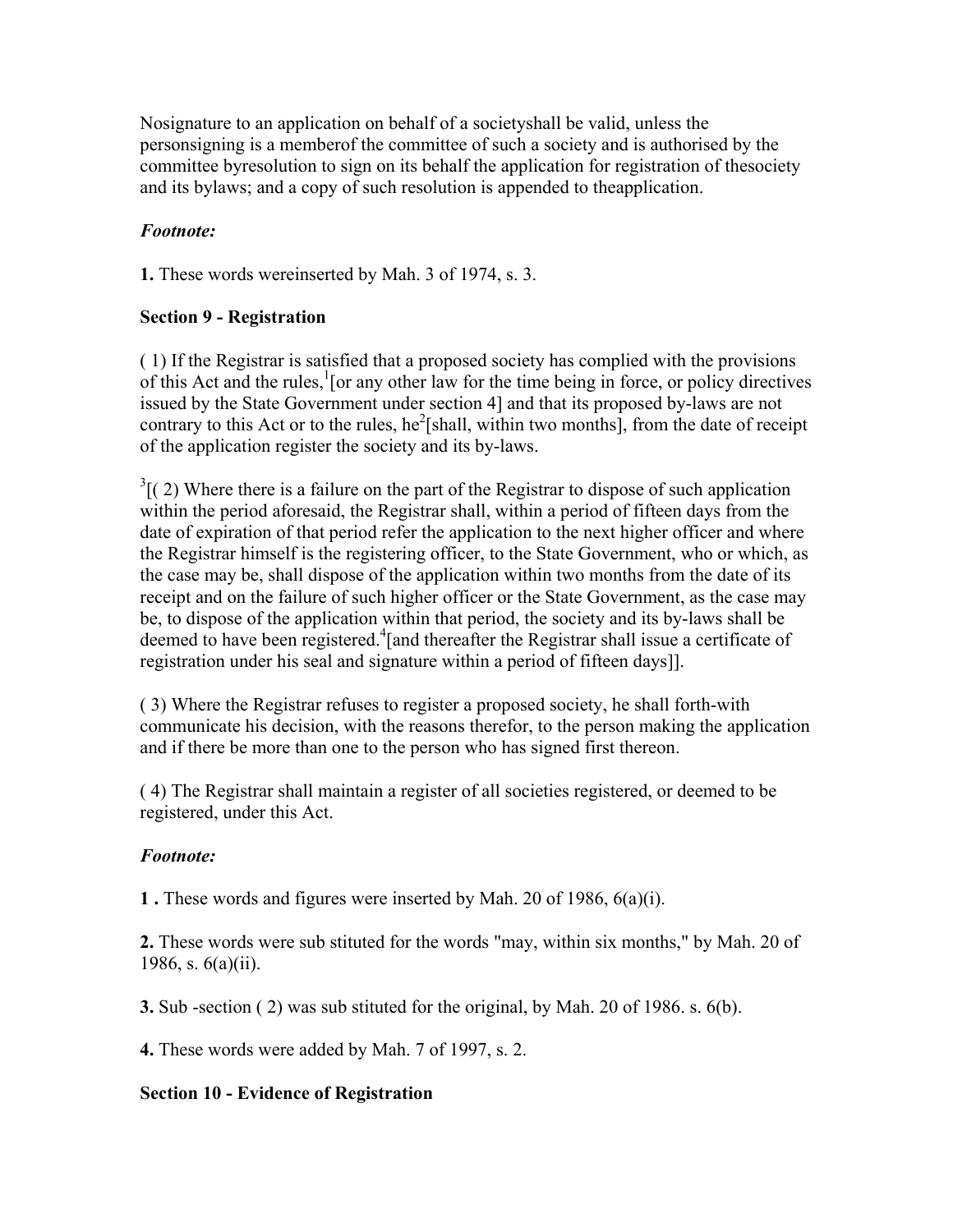A certificate of registration signed by the Registrar, shall be conclusive evidence that the society therein mentioned, is duly registered, unless it is proved that the registration of the society has been cancelled.

## **Section 11 - Power of Registrar to decide certain questions**

When,  $[\ast \ast \ast \ast]$  any question arises whether a person is an agriculturist or not, or whether any person resides in the area of operation of the society or not,

 $2$ [or whether a person is or is not engaged in or carrying on any profession, business or employment, or whether a person belongs or does not belong to such class of persons as declared under sub-section ( 1A)of section 22 and has or has not incurred a disqualification under that sub-section,] such question shall be decided by the Registrar<sup>3</sup>[and his decision shall be final, but no decision adverse to any such person shall be given without giving him an opportunity of being heard.]

## *Footnote:*

**1 .** The words "for the purpose of the formation, or registration or continuance, of a society." were deleted, by Mah. 20 of 1986, a. 7(a).

**2 .** These words were inserted, by Mah. 20 of 1986, s. 7(b).

**3 .** These words were inserted, by Mah. 3 of 1974, s. 4.

# **Section 12 - Classification of societies**

(1)The Registrar shall classify all societies into one or other of the classes of societies defined in section 2 and also into such sub-classes thereof as may be prescribed by rules.

(2) The Registrar may, for reasons to be recorded in writing, alter the classification of a society from one class of society to another, or from one subclass thereof to another; and may, in the public interest and subject to such terms and conditions as he may think fit to impose, allow any society so classified to undertake the activities of a society belonging to another class.

(3) A list of all societies so classified shall be published by the Registrar every three years in such manner as the State Government may, from time to time direct.

## **Section 13 - Amendment of bye-laws of society**

(1) Noamendment of the by-laws of a society shall be valid until registered under this Act. Forthe purpose of registration of an amendment of the bye-laws, a copy of theamendment passed, in the manner prescribed, at a generalmeeting of the society,shall be forwarded to the Registrar.  $\frac{1}{1}$  [Every application of registration of an amendmentof the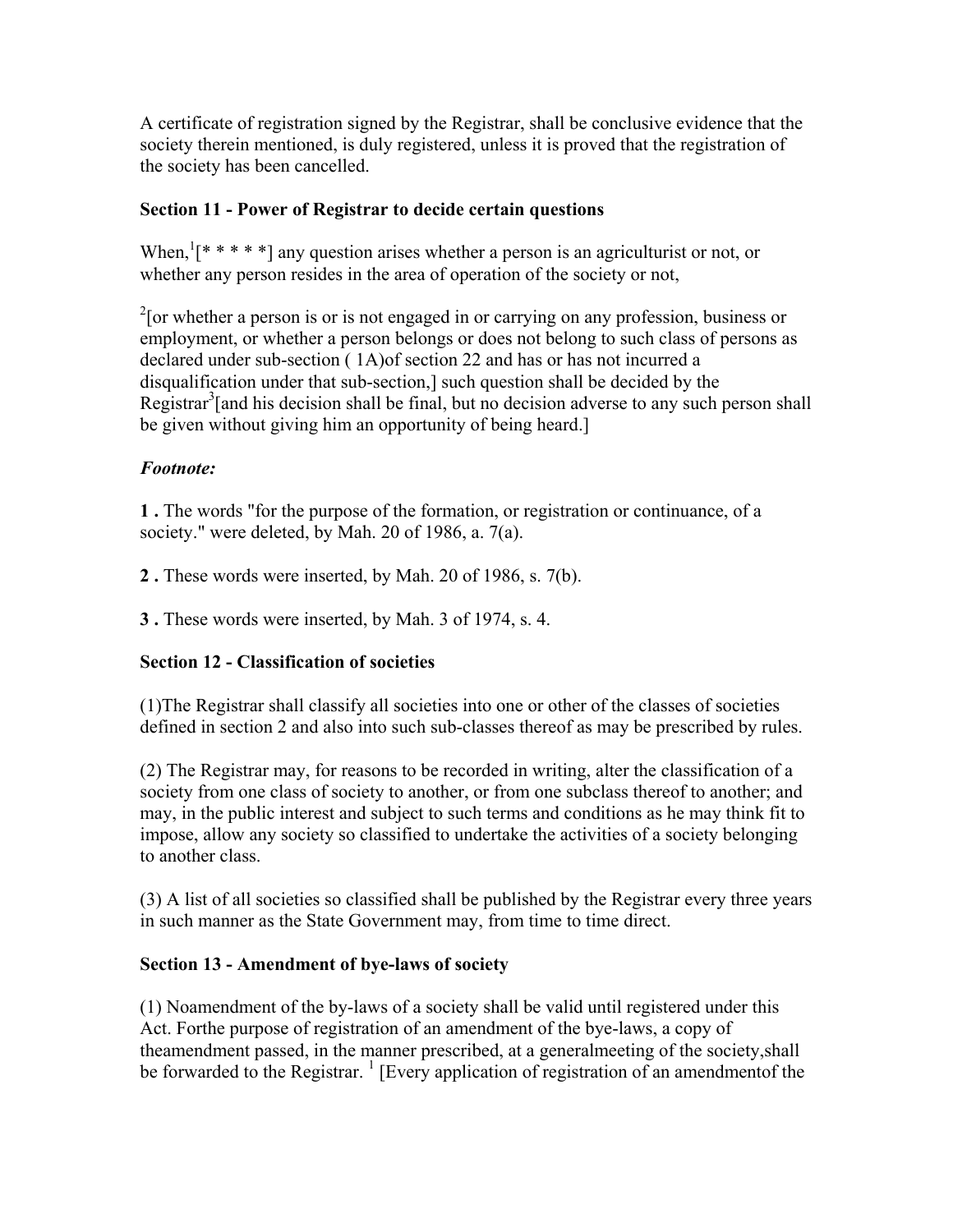bye-laws shall  $2$  [\* \* \*] be disposed of by the Registrar within a period of two months from the date of its receipt.

 $^{3}$  [\* \* \*]

 $4 \left[ (1A)$  Where there is a failure on the part of the Registrar to dispose of such application within the period aforesaid, theRegistrar shall,within a period of fifteen days from the date of expiration of that periodrefer the application to the next higher officer and where the Registrarhimself is the registering officer, tothe State Government, who or which, as the case may be,shall dispose of the applicationwithin two months from the date of its receipt and on the failure of suchhigher officer or the StateGovernment, as the casemay be, to dispose of the application within that period, the amendment of thebye-laws shallbe deemed to have been registered.

(1B) No amendment of the bye-laws of a societyshall be registered by the Registrarunder this section or in the case of the bye-laws which are deemed to have beenregistered shallhave effect, if the amendment is repugnant to the policy directives, if any,issued by the State Government under section 4.].

(2) When the Registrar registers an amendment of the bye-laws of a society  $\frac{1}{2}$  [or where an amendment of the bye-laws is deemed to have beenregistered] he shallissue to the society a copy of the amendment certified byhim, whichshall be conclusive evidence that thesame is duly registered.

(3) Where the Registrar refuses to register  $<sup>6</sup>$  [such amendment], of the bye-laws of a</sup> society, heshall communicate theorder of refusal; together withhis reasons therefor, to the society.

# *Footnote:*

**1.** This portion was addedby Mah. 27 of 1969, s. 6.

**2.** The words "as faras possible," were deleted by Mah.20 of 1986, s. 8(a)(i).

**3.** The proviso was deleted,by Mah. 20 of 1986, s. 8(a)(ii).

**4.** Thesesub-sectionswere inserted by Mah. 20 of 1986, s. 8(a)(iii).

**5.** These words wereinserted, by Mah. 20 of 1986, s. 8(a)(a).

**6.** These words weresubstitutedfor the words "the amendment", by Mah. 20 of 1986, s.  $8(b)(b)$ .

# **Section 14 - Power to direct amendment of bye-laws**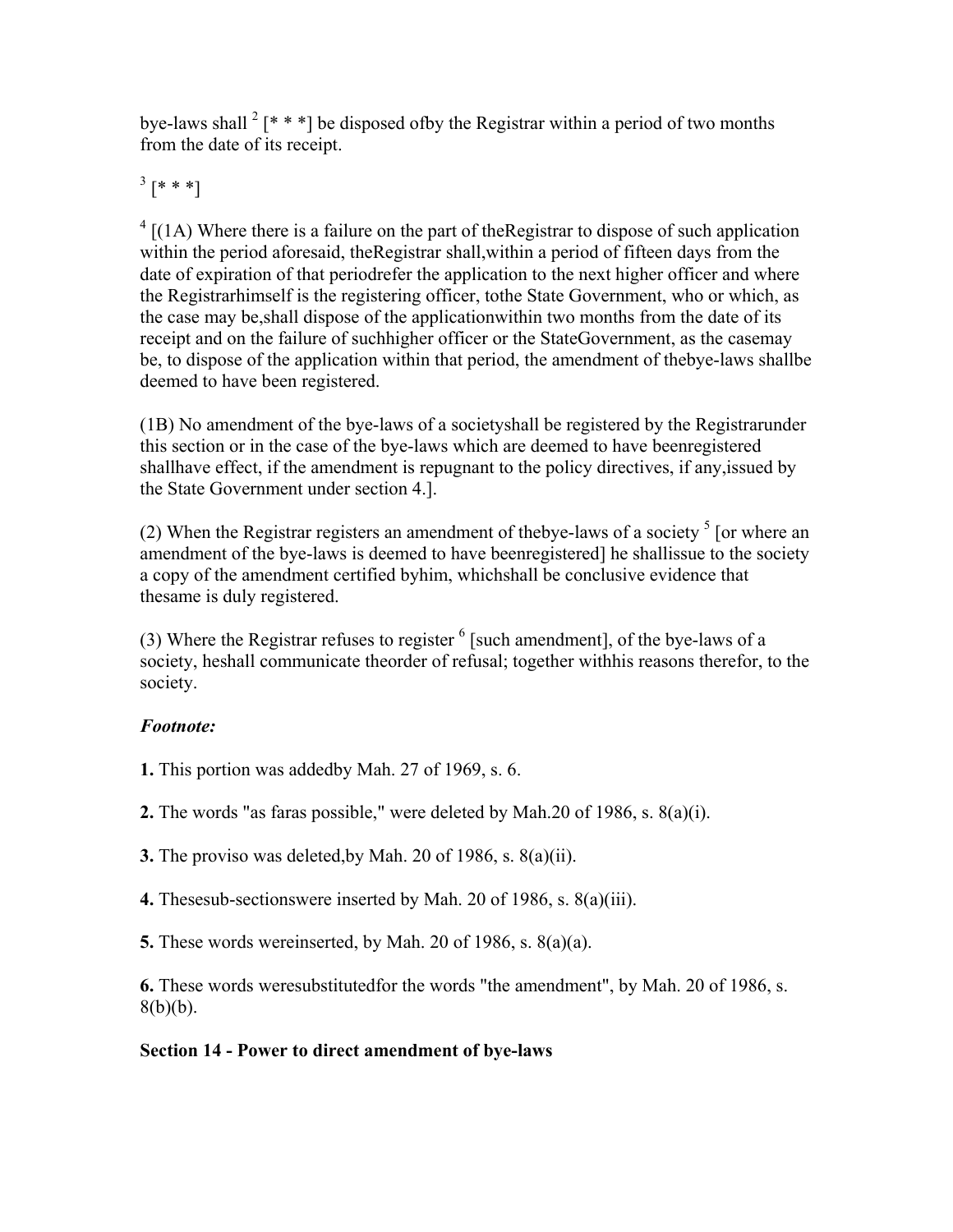(1) If it appears to the Registrar that an amendment of the bye-laws of a society is necessary or desirable in the interest of such society, he may call upon the society, in the manner prescribed, to make the amendment within such time as he may specify.

(2) If the society fails to make the amendment within the time specified, the Registrar may, after giving the society an opportunity of being heard arid after consulting such State federal society as may be notified by the State Government, register such amendment, and issue to the society a copy of such amendment certified by him. With effect from the date of the registration of the amendment in the manner aforesaid, the bye-laws shall be deemed to have been duly amended accordingly; and the bye-laws as amended shall, subject to appeal (if any), be binding on the society and its members.

# **Section 15 - Change of name**

(1) A society may, by resolution passed at a general meeting and with the approval of the Registrar, change its name; but such change shall not affect any right or obligation of the society, or of any of its members, or past members, or deceased members; and any legal proceedings pending before any persons, authority or court may be continued by or against the society, under its new name.

(2) Where a society changes its name, the Registrar shall enter the new name in its place in the register of societies and shall also amend the certificate of registration accordingly.

## **Section 16 - Change of liability**

(1) Subject to the provisions of this Act and the rules, a society may, by amendment of its bye-laws, change the form or extent of its liability.

(2) When a society has passed a resolution to change the form or extent of its liability, it shall give notice thereof in writing to all its members and creditors and notwithstanding anything in any bye-law or contract to the contrary, any member or creditor shall, during a period of one month from the date of service of such notice upon him, have the option of withdrawing his shares, deposits or loans.

(3) Any member or creditor who does not exercise his option within the period specified in sub-section (2), shall be deemed to have assented to the change.

(4) An amendment of the bye-laws of a society, changing the form or extent of its liability, shall not be registered or take effect until, either--

(a) all members and creditors have assented, or deemed to have assented, thereto as aforesaid; or

(b) all claims of members and creditors who exercise- the option, given by subsection (2), within the period specified therein, have been met in full or otherwise satisfied.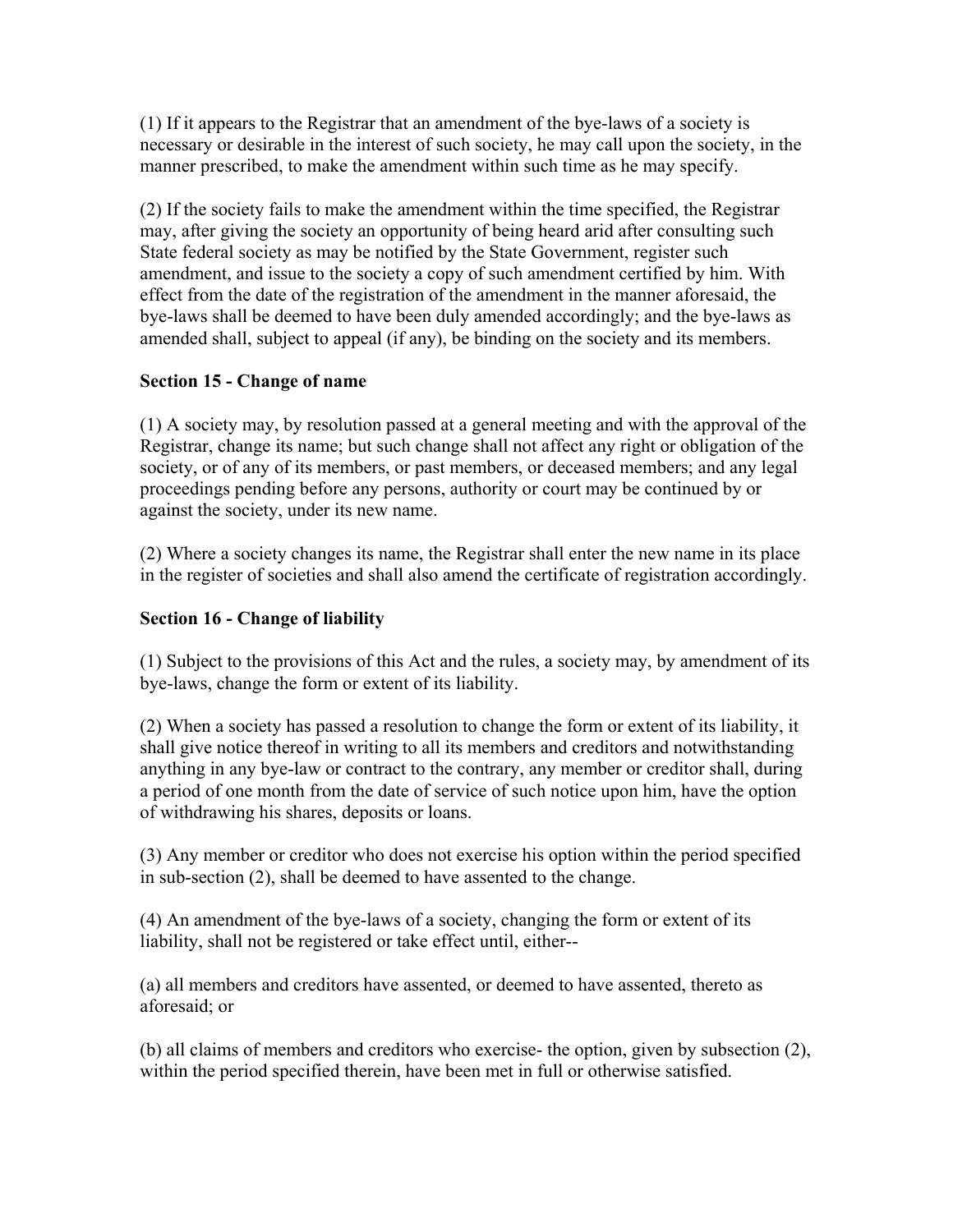#### **Section 17 - Amalgamation, transfer, division or conversion of societies**

(1) A society may, with the previous approval of the Registrar, by resolution passed by two-thirds majority of the members present and voting at a special general meeting held for the purpose, decide--

- (a) to amalgamate with another society;
- (b) be transfer its assets and liabilities, in whole or in part, to any other society;
- (c) to divide itself into two or more societies; or
- (d) to convert itself into another class of society:

Provided that, when such amalgamation, transfer, division or conversion, aforesaid, involves a transfer of the liabilities of a society to any other society, no order on the resolution shall be passed by the Registrar, unless he is satisfied that--

(i) the society, after passing such resolution, has given notice thereof in such manner as may be prescribed to all its members, creditors and other persons, whose interests are likely to be affected (hereinafter in this section referred to as "other interested persons"), giving them the option, to be exercised within one month from the date of such notice, of becoming members of any of the new societies, or continuing their membership in the amalgamated or converted society, or demanding payment of their share or interest or dues, as the case may be,

(ii) all the members and creditors and other interested persons, have assented to the decision, or deemed to have assented thereto by virtue of any member or creditor or any other interested person failing to exercise his option within the period specified in clause (i) aforesaid, and

(iii) all claims of members and creditors and other interested persons, who exercise the opinion within the period specified, have been met in full or otherwise satisfied.

(2) Notwithstanding anything contained in the Transfer of Property Act, 1982, or the Indian Registration Act, 1908, in the event of division or conversion, the registration of the new societies or, as the case may be, of the converted society, and in the event of amalgamation, on the amalgamation the resolution of the societies concerned with amalgamation, shall in each case be sufficient conveyance to vest the assets and liabilities of the original society or amalgamating societies in the new societies or converted or amalgamated society, as the case may be.

(3) The amalgamation of societies, or division or conversion of a society shall not affect any rights or obligation of the societies so amalgamated, or society so divided or converted, or render defective any legal proceedings which might have been continued or commenced by or against the societies which have been amalgamated, or divided or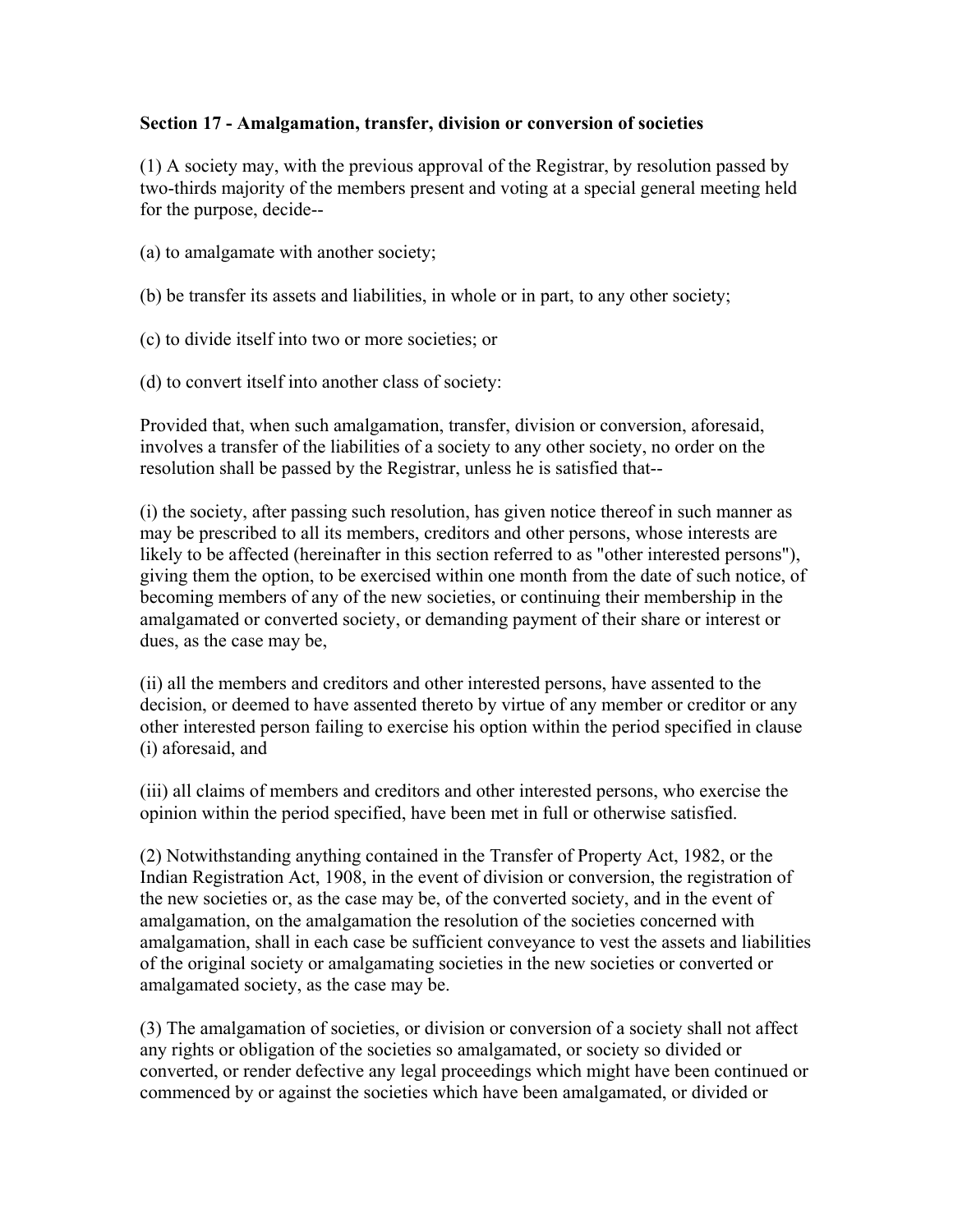converted; and accordingly, such legal proceedings may be continued or commenced by or against the amalgamated society, or, as the case may be, the converted society, or the new societies.

(4) Where two or more societies have been amalgamated, or a society has been divided or converted, the registration of such societies or society shall be cancelled on the date of registration of the amalgamated society, or the converted society, or the new societies between which the society may have been divided.

## **Section 18 - Power to direct amalgamation, division and reorganisation in public interest, etc.**

(1) Where the Registrar is satisfied that it isessential in the public interest or in the interest of the co-operativemovement, or for the purpose of securing the proper management of any society,that two or more societies should amalgamate or any societyshould be divided to form two or moresocieties or shouldbe reorganised then notwithstanding anything contained in the last precedingsection but subjectto the provisions of this section, the Registrar may, after consulting suchfederal society as may be notified by the State Government byorder notified in the Official Gazette, provide for theamalgamation, division or reorganisation, of those societies into a singlesociety, or into societies with such constitution, property rights, interestsand authorities, and such liabilities, duties and obligations, as may bespecified in the order.

(2) No order shall be made under this section, unless--

(a)a copy of the proposed order has been sent in draft to the society or each of the societiesconcerned.

(b)the Register has considered and made such modifications in thedraft order as may seem to him desirable in the light of any suggestions andobjections which may be received by him within such period (not being less than twomonths from the date on which the copy of the order as aforesaid was received by the society) as theRegistrar may fix in that behalf, either from the society or from anymember or class ofmembers thereof, or from any creditoror class of creditors.

(3) The order referred to in sub-section (1) may contain such incidental, consequential andsupplemental provisions as may, in the opinion of the Registrar, be necessaryto give effect to the amalgamation, the division or reorganisation.

(4) Every member or creditor of [or other person inserted in] each of the societies to beamalgamated, divided or reorganised who has objected to the scheme ofamalgamation, division or reorganisation, within the period specified,shall be entitled to receive, on theissue of the orderof amalgamation, division or reorganisation his share or interest if he be amember and the amount in satisfactionof his due if he be acreditor.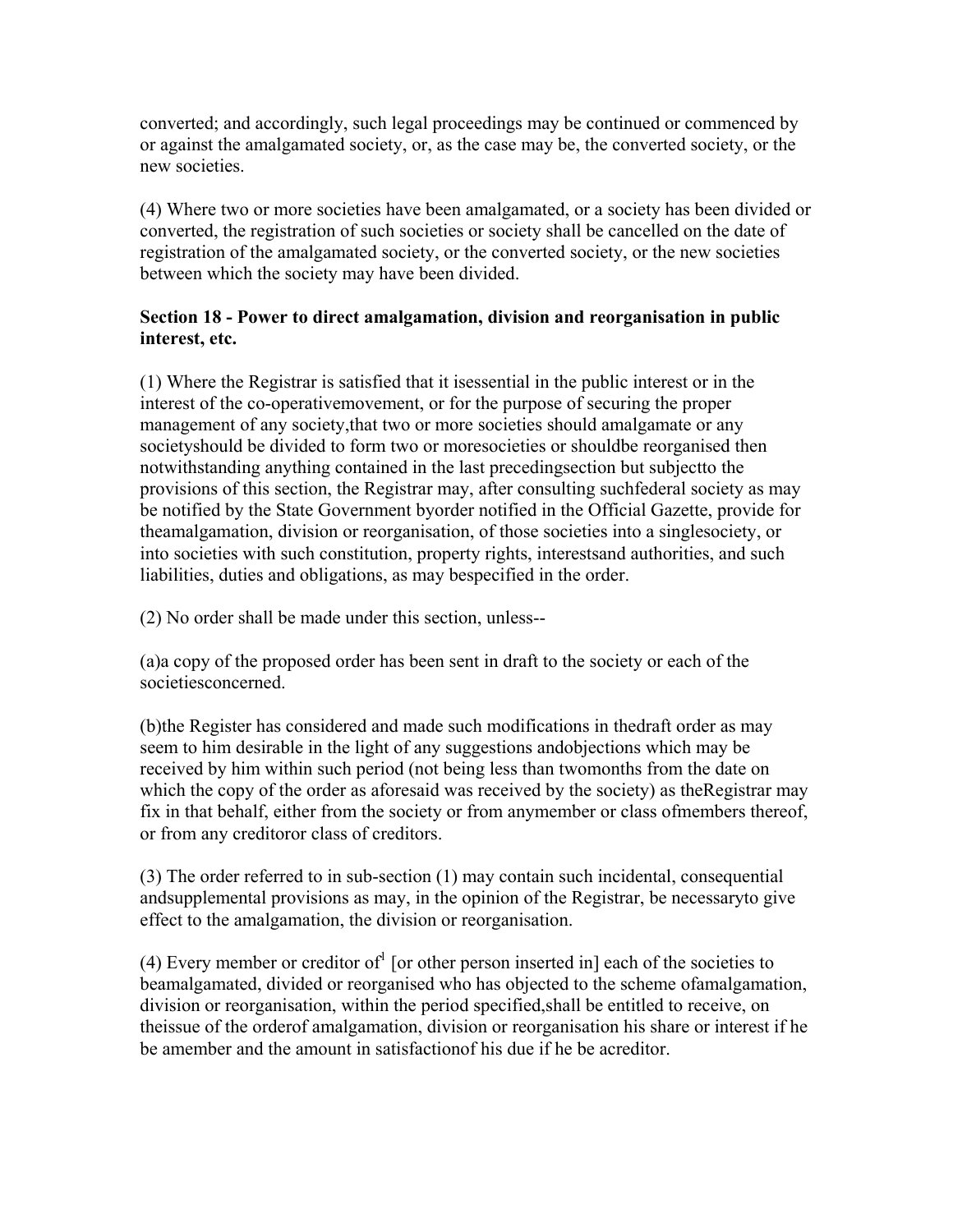(5) On the issue of an order under sub-section  $(1)$ , the provisions in sub-sections  $(2)$ ,  $(3)$ and (4) of section 17 shall apply to the societies so amalgamated, dividedor reorganised as if they were amalgamated, divided or reorganised under thatsection, and to the society amalgamated, divided or reorganised.

 $2\left[(6)$  Nothing contained in this sectionshall apply for the amalgamation of  $3\left[$  two or more co-operative banks or two or moreprimary agricultural credit societies].]

#### *Footnote:*

**1.** These words wereinserted by Mah. 20 of 1986, s. 9.

**2.**Sub-section (6) was added by Mah. 5 of 1976, s. 2.

**3.** These words weresubstitutedfor the words "two or more co-operative banks" by Mah. 4 of 1977, s. 2.

#### **Section 18A - Amalgamation of co-operative banks**

## **1 [18A. Amalgamation of co-operative banks**

(1) Where the Registrar is satisfied that it isessential in the public interest, or in order to secure the proper management of one or moreco-operative banks that two or more such banks should be amalgamated, then notwithstanding anythingcontained in section 17, the Registrar may, after consulting such federal society orother authority as may be notified bythe State Government in the OfficialGazette, by order provide for the amalgamation of those banks intoa single bank, with such constitution, property, rights, interests andauthorities, and such liabilities, duties, and obligations as may be specifiedin the order.Such ordermay provide for the reduction of the interest or rights which themembers, depositors, creditors,employees and otherpersons may have in or against any bank to be amalgamated to such extent as theRegistrar considers necessary in the interest of such persons for themaintenance of the business of that bank having due regard to the proportion ofthe assets of such bank to its liabilities. Such order may also contain such incidental, consequentialand supplemental provisions as may, in the opinion of the Registrar, benecessary to give effect to the amalgamation of the banks.

(2) No order shall be made under sub-section (1), unless--

(a)a copy of the proposed order has been sent in draft to each of the banks concerned;

(b)the Registrar has considered and made such modifications in thedraft order as may seem to him desirable in the light of any suggestions orobjections which may be received by him within such period (not being less than twomonths from the date on which the copy of the proposedorder was received by the banks) asthe Registrar may fix in that behalf, either from the banks or anymembers, depositors, creditors,employees or otherpersons concerned.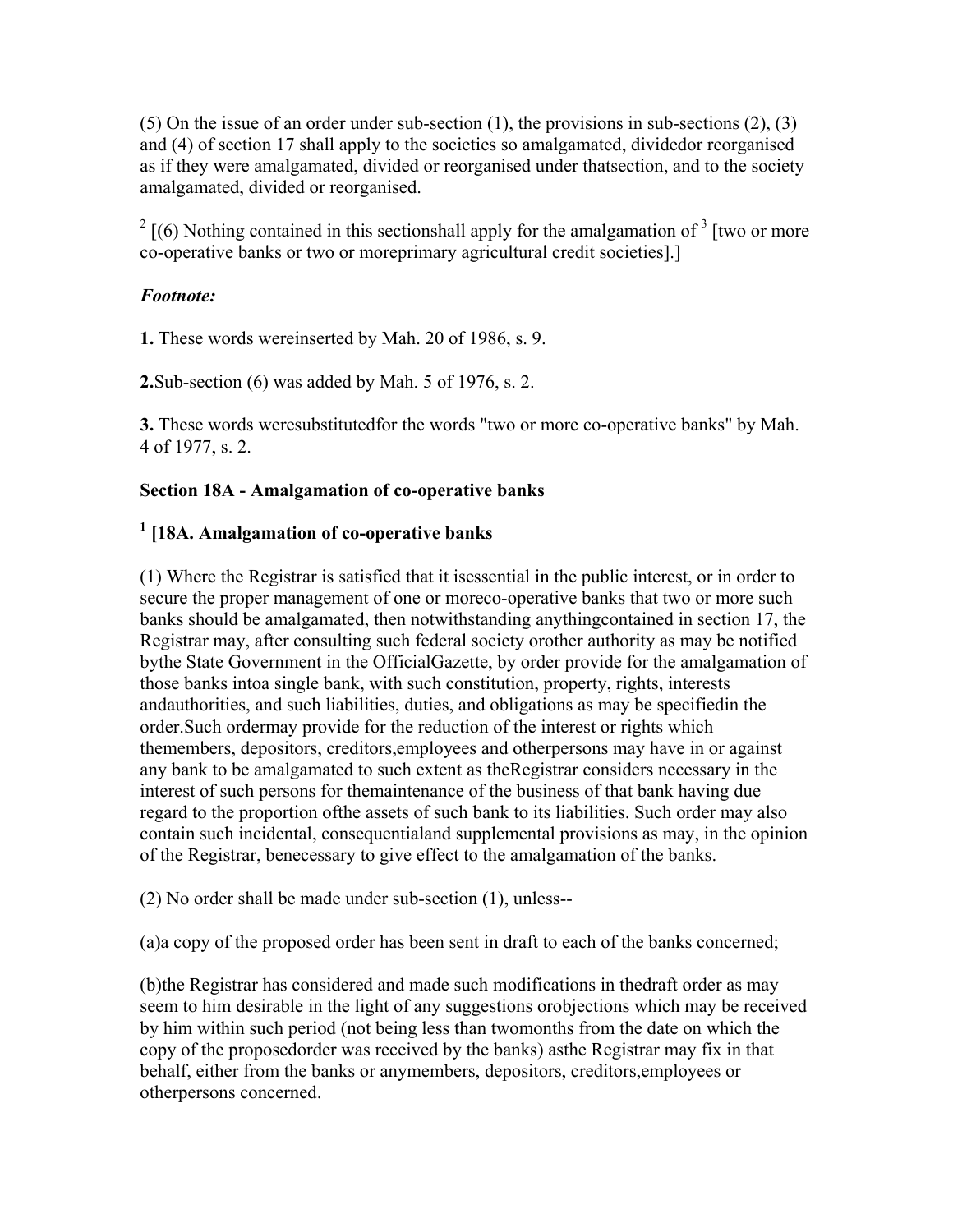(3) On the issue of an order under sub-section (1), notwithstanding anything contained in this Actor in any law for the time being in force or in any contract, award orother instruments for the time beingin force, the provisions thereof, shall be binding on all banks and theirmembers, depositors, creditors,employees and otherpersons having any rights, assets, or liabilities in relation to all or any ofthe banks concerned.

(4) Notwithstanding anything contained in theTransfer of Property Act, 1882 or the Registration Act,1908, the order issued under sub-section (1) shall be sufficient conveyance for transfer orvesting the rights, assets and liabilities of the banks concerned as providedin the order.

(5) The amalgamation of banks under this sectionshall not affect any rights orobligations of the banks so amalgamated or render defective any legalproceedings, which might have been continued or commenced by or against anysuch banks; and accordingly, such legal proceedings may be continued orcommenced by or against the amalgamated bank.

(6) Where two or more banks have been amalgamated,the registration of the bank in which the other banks are amalgamated may be continued and theregistration of the other banksmay be cancelled, or where the amalgamated bank is newly registered, the registration of all the amalgamatingbanks shallbe cancelled.

(7) Any order made by the Registrar under this sectionshall be final and conclusive, andshall not be called in question in anyCourt.]

# *Footnote:*

**1.** Section 18A was inserted by Mah. 5 of 1976, s. 3.

# **Section 18B - Amalgamation of primary agricultural credit societies**

# **1 [18B. Amalgamation of primary agricultural creditsocieties**

- (1) Where the Registrar is satisfied that it isessential--
- (a)for ensuring economic viability of one or more primary agricultural creditssocieties;
- (b) foravoiding overlapping or conflict of jurisdictions of such societies in any area;
- (c) inorder to secure the proper managementof one or more such societies;
- (d) in theinterest of the credit structure or co-operative movement in the State aswhole;
- (e) in theinterest of the depositors; or
- (f) forany otherreason in the public interest,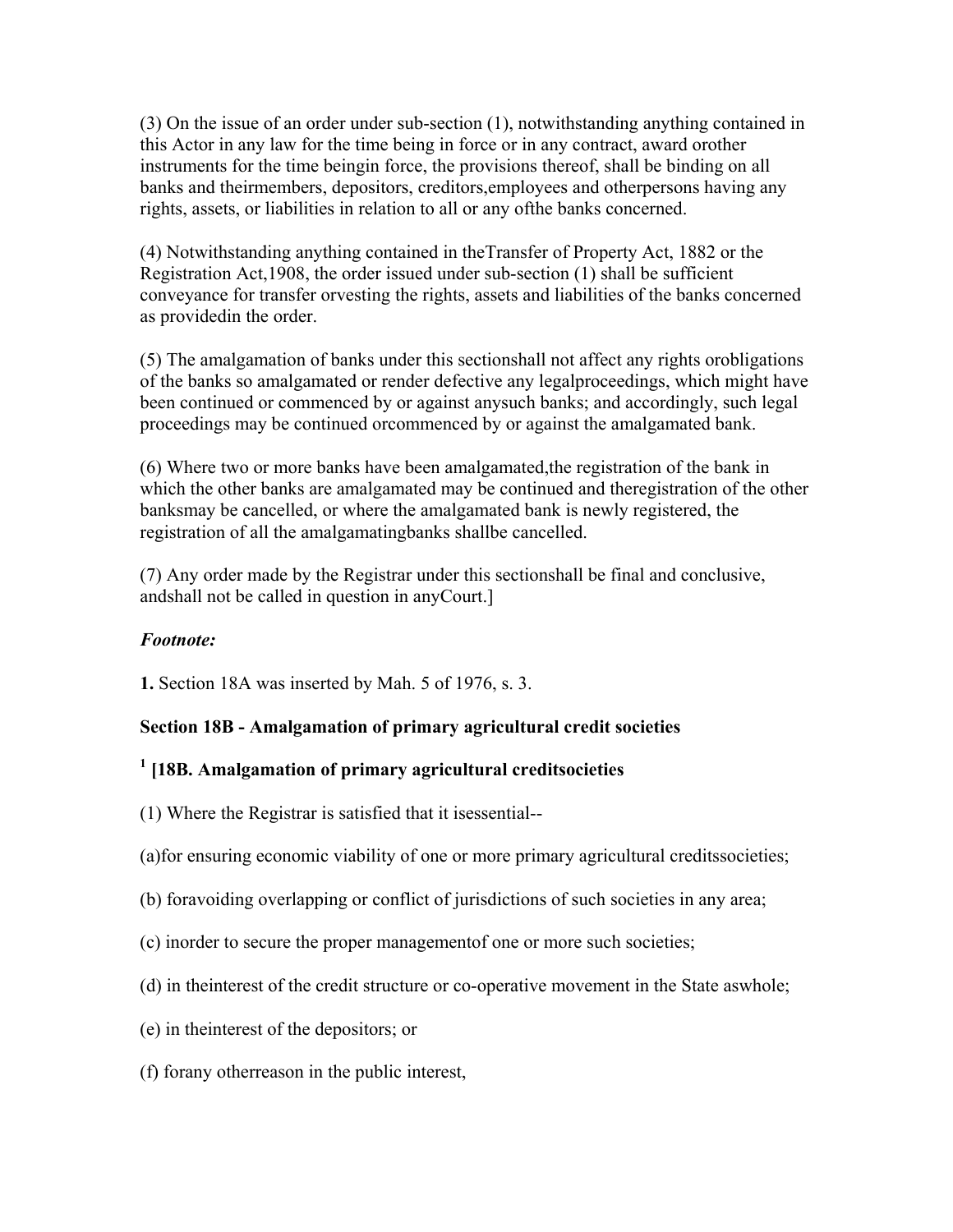thattwo or more primary agricultural credit societies should be amalgamated, then notwithstanding anythingcontained in section 17, the Registrar may, after consulting such federal society orother authority as may be notified bythe State Government in this behalf, by order published in the Official Gazette, provide for the amalgamation of thosesocieties into a single society. The constitution, property, rights, interestsand authorities and the liabilities, duties and obligations of the amalgamatedsociety shallbe such as may be specified in the order. Such order may provide for the reduction of the interest orrights which the members,depositors, creditors, employees and other persons may have in, or against, any society to beamalgamated to such extent as the Registrar considers necessary in the interestof such persons for the maintenance of the business of that society, having dueregard to the proportion of the assets of such society, to its liabilities.Such ordermay also contain such incidental, consequential and supplemental provisions asmay, in the opinion of the Registrar, be necessary to give effect to theamalgamation of the societies.

(2) No order shall be made under sub-section (1), unless--

(a)a copy of the proposed order has been sent in draft to each of the societies concerned;

(b)the Registrar has considered and made such modifications in thedraft order as may seem to him desirable in the light of any suggestions or objectionswhich may be received by him within such period (not being less than twomonths from the date on which the copy of the proposedorder was received by the societies)as the Registrar may fix in that behalf, either from the societies or anymembers, depositors, creditorsemployees or otherpersons concerned.

(3) When any order is made by the Registrar undersub-section (I), the provisions ofsubsections (3) to (7) (both inclusive) of section 18-A shall, mutatismutandis apply to such order, in the same manner as they are applicable toany ordermade by himunder subsection(1) of that section.]

#### *Footnote:*

**1.** Section 18B was inserted by Mah. 4 of 1977, s. 3.

#### **Section 18C - Reorganisation of societies on account of alteration of limits of local areas in which they operate**

## <sup>1</sup> [18C. Reorganisation of societies on account ofalteration of limits of local areas in **which they operate**

(1) Where the area of operation of any society orsocieties is restricted to any district, taluka, municipal area or anyother local area and such area isdivided into two or more areas, or merged in any other area, or is diminished or increased orotherwise altered, under any law forthe time being in force and the State Government is satisfied that in thepublic interest, or in the interest of the co-operative movement, or in theinterest of the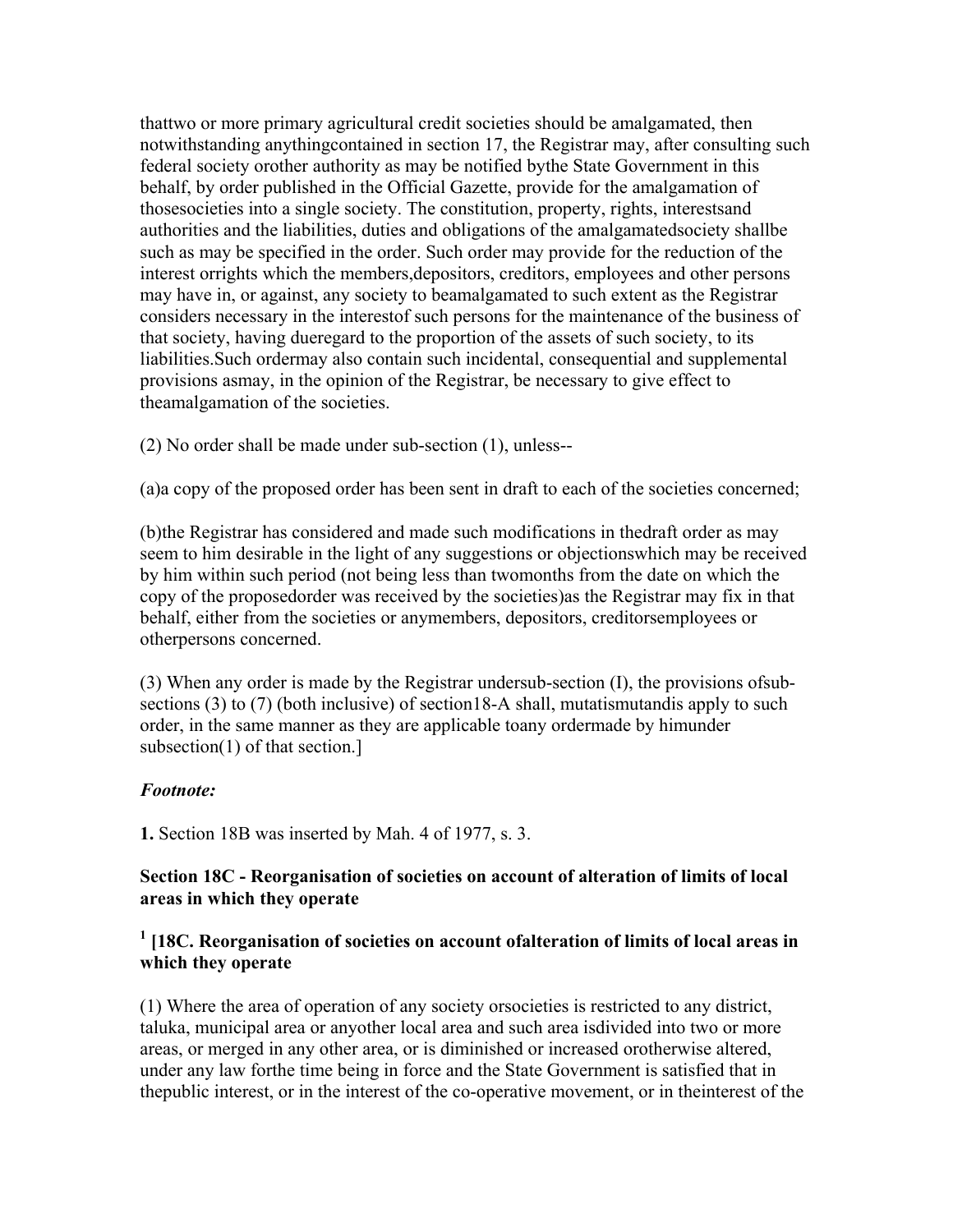society or societies, or for the purpose of proper demarcationof area of operation for the societies in each area, it is essential toreorganise any such society or societies, the State Government may by anorder, published in the Official Gazette, and in suchother manner as it deems fit, providefor division of any existing society into two or more societies, amalgamationof two or more existing societies into one society, dissolution of any existingsociety or reconstitution of any existing society, affected by the territorialchanges.

(2) An order made under sub-section (1) may provide for all on any of the followingmatters, namely:--

(a)the division of an existing society into two or more societies and the area ofoperation of each society;

(b) theamalgamation of two or more existing societies into one society and the area ofits operation;

(c)the dissolution of any existing society;

(d)the reorganisation of any existing society and the area of its operation;

(e) theremoval of the committee of any existing society and the appointment of anadministrator or an interim committee of management, to manage the affairs ofthe existing society or of the new society or societies, under the control anddirection of the State Government, for a period not exceeding two years, as maybe specified in the order or until the successor committee of the concerned society is dulyconstituted, whichever is earlier:

<sup>2</sup> [Provided that the period of two years may beextended by the State Government from time to time, so however that the totalperiod does not exceed three years in the aggregate;]

<sup>3</sup> [Provided further that, itshall be competent for the StateGovernment to alter and appoint, from time to time, during the said period orextended period and for any reason whatsoever, anyother Administrator or an interimcommittee of management or any or all the members of such committee, as it deems fit,notwithstanding that the term of extended term of office of the Administratoror an interim committee of management or of any or all themembers of such committee has not expired.]

(f) in thecase of an existing federal society, the transfer of any of itsmember societies amembers ofanother federal society named in theorder;

 $(g)$  thetransfer, in whole or in part, of the assets, rights and liabilities of any, existing society, including the rights and liabilities under any contract madeby it to one or more societies and the terms and conditions of such transfer;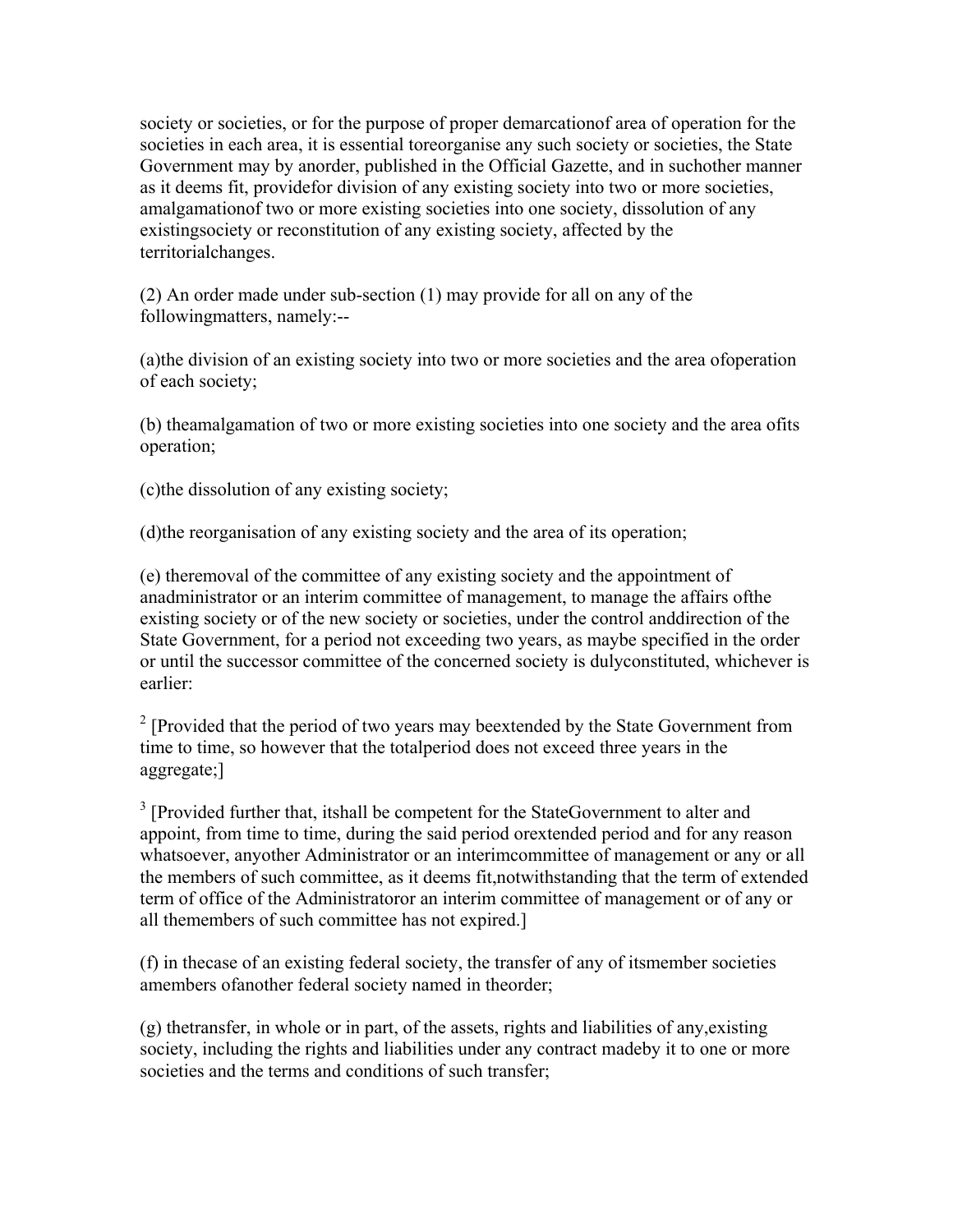(h) the substitution of any such transferee for the existingsociety, or the addition of any such transferee, as a party to any legalproceeding or any proceeding pending before an officer or authority, to which theexisting society is a parry; and the transfer of any proceedings pending beforethe existing society or its officer or authority to any such transferee or itsofficer or authority;

(i)the transfer or re-employments of any employees of the existing society to, orby, such transferee and the terms and conditions of service applicable to suchemployees after such transfer or re-employment:

Providedthat, the terms and conditions of any such employeeshall not be made less favourable thanthose applicable to him while in the service of the existing society, except with theprevious approval of the State Government;

(j)the application of the by-laws of the existing society to one or more societieswithout any modifications or with such modifications as may be specified in theorder;

(k) allincidental, consequential and supplementary matters as may be necessary orexpedient to give effect to the order made under this section.

(3) Notwithstanding anything contained in theTransfer of Property Act, 1882, or the Registration Act,1908, the order issued under this sectionshall be sufficient conveyance fortransfer of the assets, rights and liabilities of the existing society asprovided in the order.

(4) Any order made by the State Government under this sectionshall be final and conclusive andshall not be called in question in anycourt.

(5) Except as otherwise provided by this section or by anyorder issued thereunder, theprovisions of this Act and the rules and orders issuedthereunder,shall in allother respects apply to the existingsocieties and the new or reorganised societies formed under this section.]

## *Footnote:*

**1.** Section 18C was inserted by Mah. 7 of 1982, s. 2.

**2.** This proviso was addedby Mah. 9 of 1985, s. 2.

**3.** This proviso wasinserted by Mah. 10 of 1988, s. 3.

## **Section 19 - Reconstruction of societies**

Where a proposal for a compromise or arrangement--

(a) between a society and its creditors, or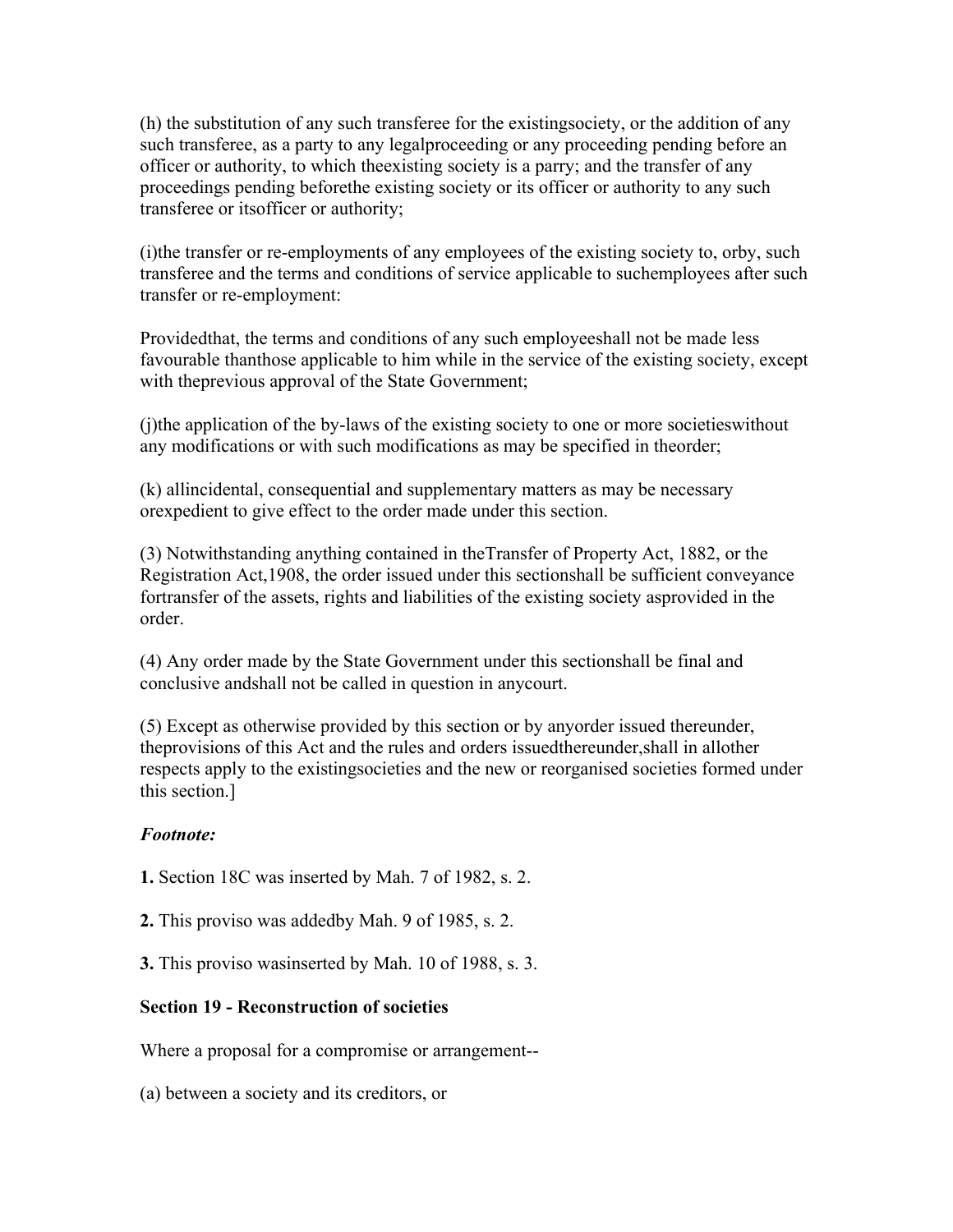(b) between a society and its members,

is approved at a special general meeting called for the purpose, the Registrar may on the application of the society or of any member or of any creditor of the society, or in the case of a society which is being wound up, of the liquidator, order reconstruction in the prescribed manner, of the society.

#### **Section 20 - Partnership of societies**

( 1) Any two or more societies may, with the prior approval of the Registrar by resolution passed by three-fourths maj ority of the me mbers present and voting at a general me eting of each such society, enter into partnership for carrying out any specific business or business, provided that each me mber has had clear ten days, written notice of the resolution and the date of the meeting.

<sup>1</sup>[Provided that, in case of a society which has not taken any financial assistance from the Government, in the form of sh are capital, loan or guarantee, the prior approval of the Registrar for entering into such partnership shall not be required.]

( 2) Nothing in the Indian Partnership Act, 1932, shall apply to such partnership.

## *Footnote:*

**1.** Proviso inserted by Mah. 34 of 2001, (w.e.f. 7-9-2001), s. 2.

## **Section 20A - Collaboration by societies**

## **1 [ 20A. Collaboration by societies**

(1) Any society or societies may, with the prior approval of the State Government,<sup>2</sup>[and subject to such terms and conditions as the State Government may impose and in such manner as may be prescribed] enter into collaboration with any Government undertaking or any undertaking approved by the State Government for carrying on any specific business or businesses, including industrial investment, financial aid or marketing and management expertise.

( 2) B efore approving any such scheme of collaboration by any society or societies under sub -section ( 1), the State Government shall have due regard to the following matters, namely:--

(a) that the scheme is economically viable;

(b) that it can be implemented without, in any way, eroding the co-operative character of the society or the societies concerned;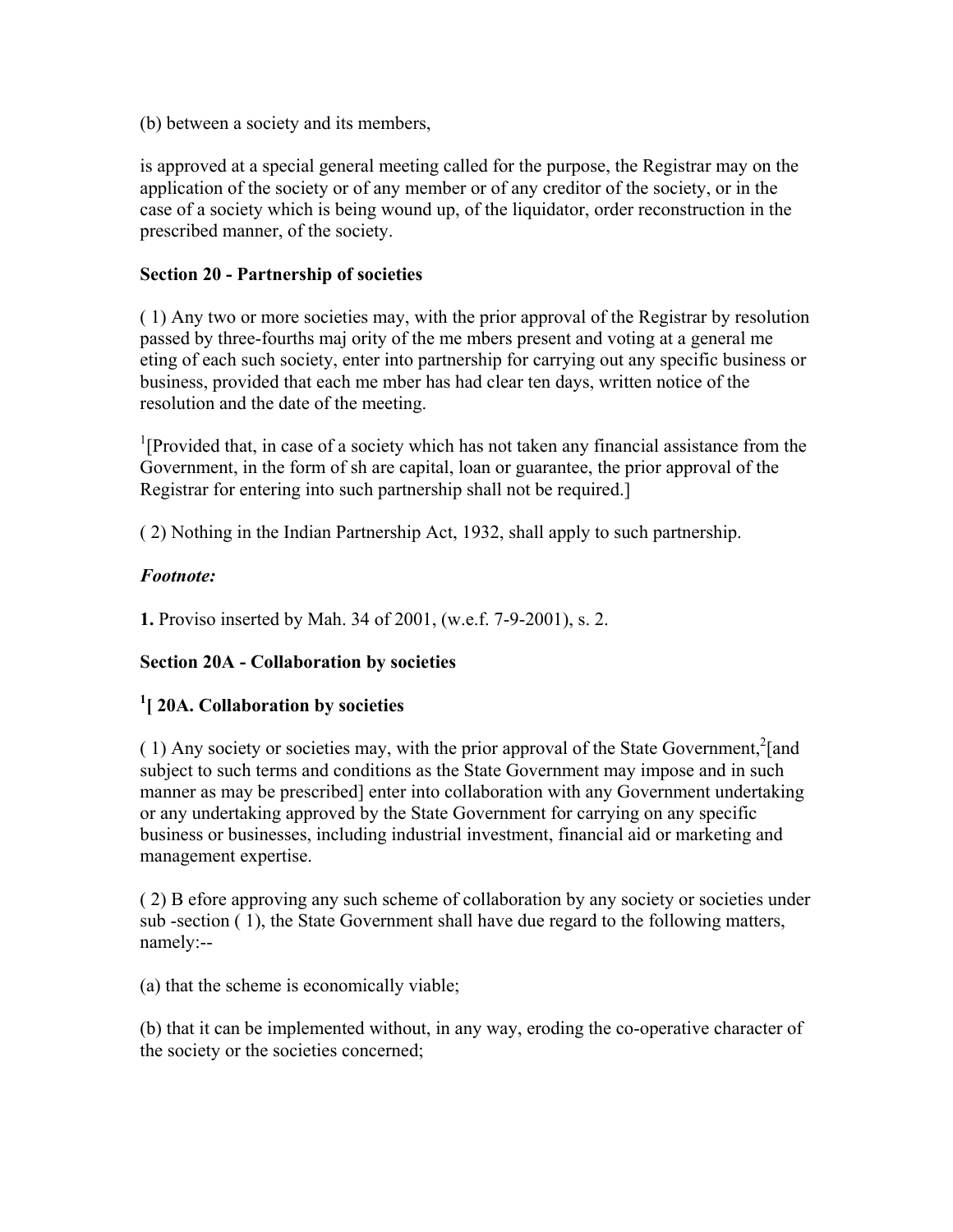(c) that the scheme is in furtherance of the interests of the members of the society or societies concerned, or is in the public interest, and in the interest of the co-operative movement in general.]

 $3$ [Provided that, no prior approval of the State Government shall be necessary in case of a society which has not taken any financial assistance from the Government in the from of share capital, loan or guarantee and such society may enter into collaboration with any undertaking with the prior approval of it's general body if the requirements laid down in clauses (a), (b) and (c) of sub-section ( 2), are being fulfilled in case of such society.]

## *Footnote:*

**1.** Section 20 A was inserted by Mah. 20 of 1986, s. 10.

**2.** Inserted by Mah. 10 of 1988, s. 4.

**3.** This proviso was added by Mah. 34 of 2001, (w.e.f. 7 - 9 - 2001) s. 3.

## **Section 21 - Cancellation of registration**

The Registrar shall make an order cancelling the registration of a society if it transfers the whole of its assets and liabilities to another society, or amalgamates with another society, or divides itself into two or more societies or if its affairs are wound up,  $\frac{1}{1}$  or it is deregistered under the provisions of sub-section (1) of section  $21A$ <sup>2</sup> [or winding up proceedings in respect of the society are closed or terminated under section  $109$ .]<sup>3</sup>[\* \* \* \*].

The society shall, from the date of such order of cancellation, be deemed to be dissolved and shall cease to exist as a corporate body.

# *Footnote:*

**1.** Inserted by Mah.10 of 1988, s.5.

**2.** This portion was inserted by Mah. 3 of 1974, s.4.

**3.** The portion beginning with "or it has commenced business" and ending with "be cancelled" was deleted by Mah. 3 of 1974, s. 5.

## **Section 21A - De-registration of societies**

# **1 [ 21A. De-registration of societies**

( 1) If the Registrar is satisfied that any society is registered on mis-representation made by applicants, or where the work of the society is completed or exhausted or the purposes for which the society has been registered are not served, he may, after giving an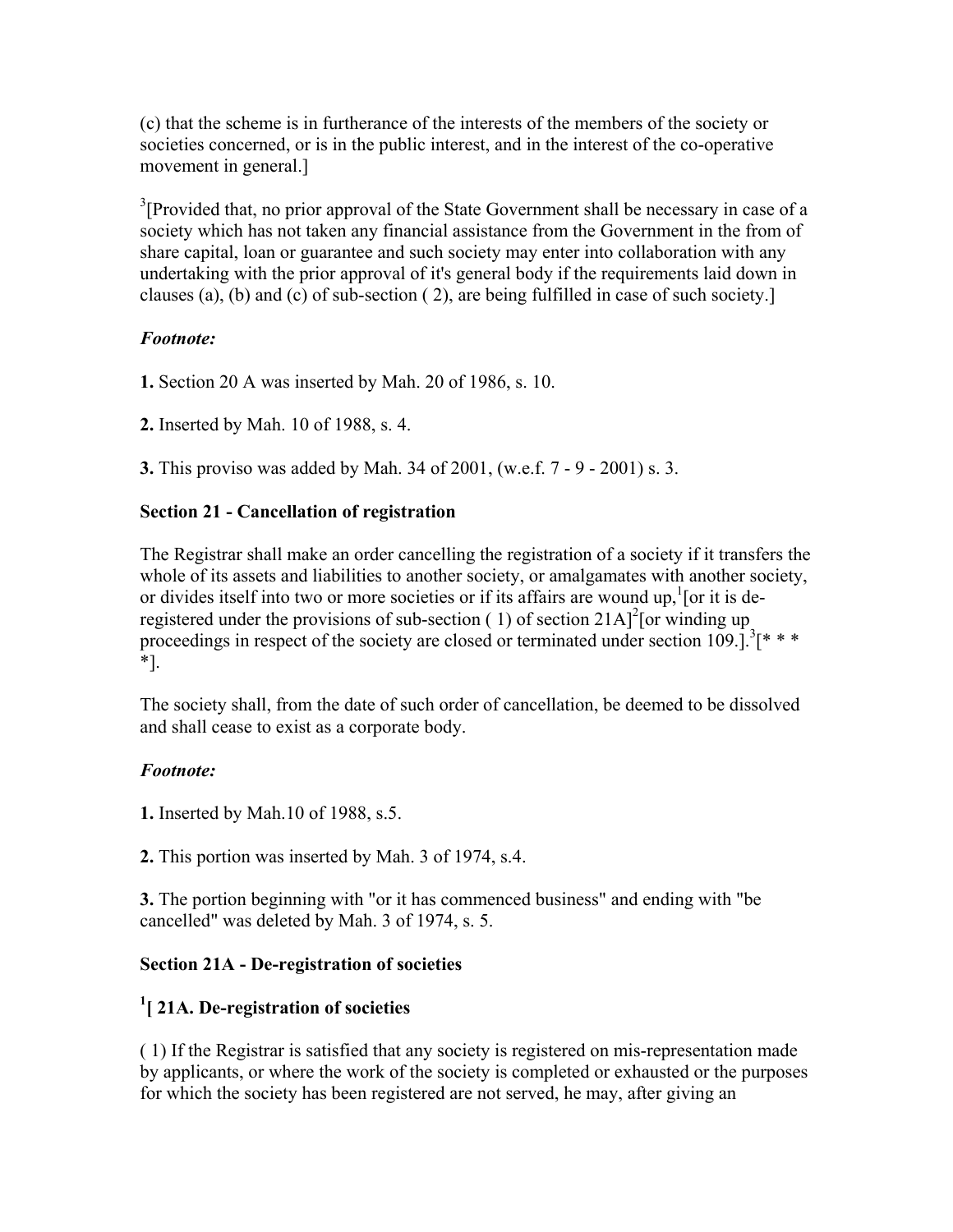opportunity of being heard to the Chief Promoter, the committee and the members of the society, de-register the society:

Provided that, where the number of members of the society is so large and it is not possible to ascertain the correct addresses of all such members from the records in the office of the Registrar and, in the opinion of the Registrar it is not practicable to serve a notice of hearing on each such individual member, a public notice of the proceedings of the de-registration shall be given in the prescribed manner and such notice shall be deemed to be notice to all the members of the society including the Chief Promoter and the members of the Committee of the Society, and no proceeding in respect of the deregistration of the society shall be called in question in any Court merely on the ground that individual notice is not served on any such member.

( 2) When a society is de-registered under the provisions of sub-section ( 1), the Registrar may, notwithstanding anything contained in this Act or any other law for the time being in force, make such incidental and consequential orders including appointment of Official Assignee as the circumstances may require.

( 3) Subject to the rules made under this Act, the Official Assignee shall realise the assets and liquidate the liabilities within a period of one year from the date he takes over the charge of property, assets, books, records, and other documents, which period may, at the discretion of the Registrar, be extended from time to time, so however, that the total period does not exceed three years in the aggregate.

( 4) The Official Assignee shall be paid such remuneration and allowances as may be prescribed; and he shall not be entitled to any remuneration whatever beyond the prescribed remuneration or allowances.

( 5) The powers of the Registrar under sub-sections ( 1) and ( 2) shall not be exercised by any2 [officer below the rank of a Joint Registrar of Co-operative Societies.]

## *Footnote:*

**1 .** Section 21 -A was inserted by Mah. 20 of 1986, s. 11.

**2.** These words were sub stituted for the portion beginning with the word "person" and ending with the word and figure "section 3 " by Mah. 10 of 1988, s. 6.

# **Chapter: III - MEMBERS AND THEIR RIGHTS AND LIABILITIES**

#### **Section 22 - Person who may become member**

(1) Subject to the provisions of section24, no person shall be admitted as a member of a society except the following, that is tosay--

(a)an individual, who is competent to contract under the Indian Contract Act, 1872;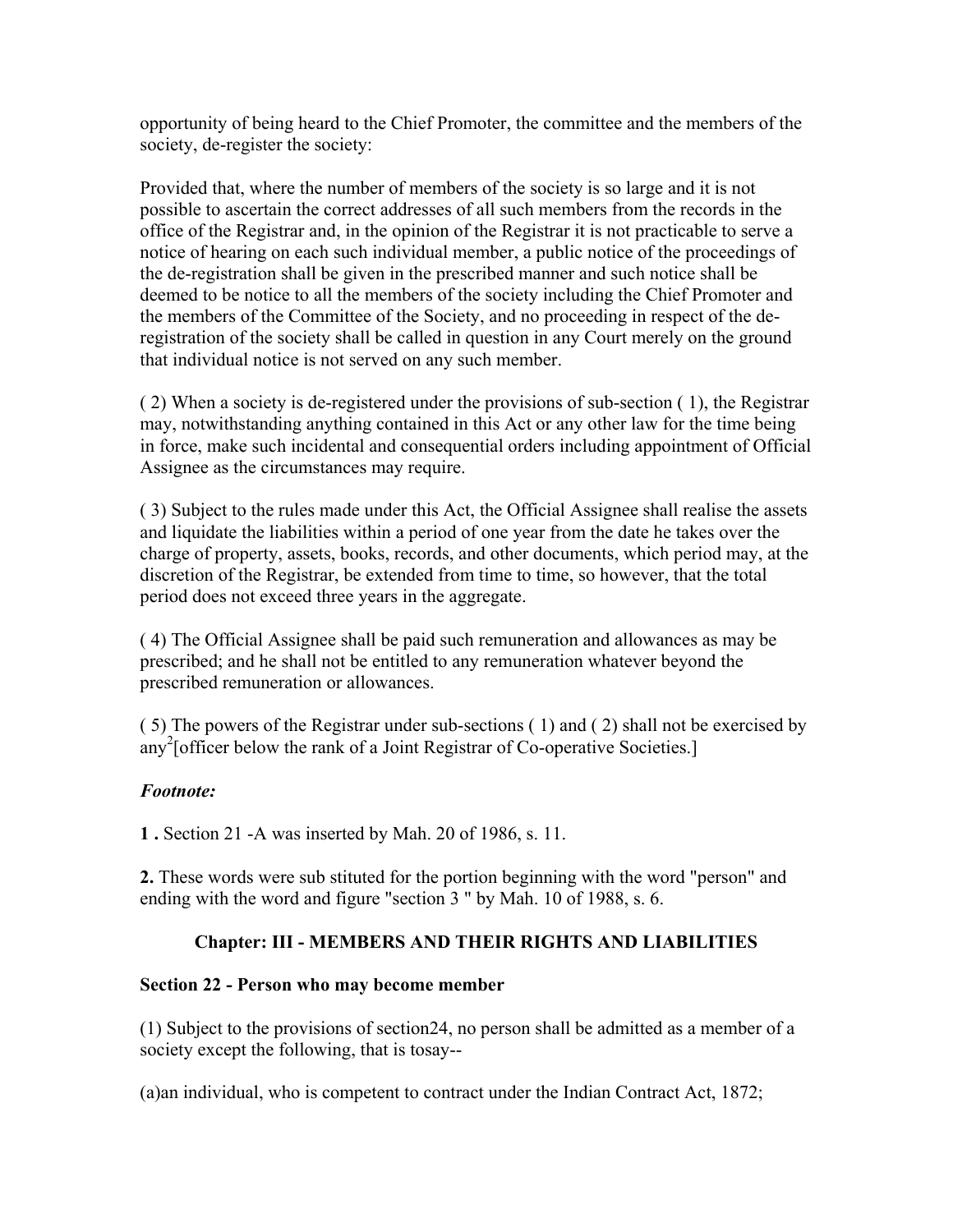(b)a firm, company or any other body corporate constituted under any law for the time beingin force, or a society registered under the societies Registration Act, 1860;

(c)a society registered, or deemed to be registered, under this Act;

 $\frac{1}{1}$  [(d) the State Government or the CentralGovernment;]

(e) a localauthority;

(f) asopublic trust registered under any law for the time being in force for theregistration of such trusts;

Providedthat, the provisions of clause (a) shall not apply to an individual seeking admission toa society exclusively formed for the benefit of students of a school orcollege:

Providedfurther that, subjectto such terms and conditions as may be laid down by the State Government bygeneral or special order, a firm or company may be admitted as amember only of society which is afederal or urban society or which conducts or intends to conduct an industrialundertaking:

Providedalso that, any firm or company, which is immediately before the commencement ofthis Act, a memberof a society deemed to be registered under this Act,shall have,subject to theother provisions of this Act, theright to continue to be such member on and after such commencement.

Explanation.--Forthe purpose of this section "an urban society"means a society the business of whichmainly falls within the limits of a municipal corporation, municipality, cantonment or notified areacommittee.

 $2 \left[ (1A)$  Notwithstanding anything contained insub-section (1), the State Government may, having regard to the fact that the interest of any personor class of persons conflicts or is likely to conflict with the objects of anysociety or class or societies, by general or specialorder, published in the Official Gazette, declare that anyperson or class of persons engaged in or carrying on any profession, businessor employment shallbe disqualified from being admitted, or for continuing, asmembers orshall be eligible formembership only to a limited extent ofany specified society or class of societies, so long as such person or personsare engaged in or carry on that profession, business or employment<sup>3</sup> [as the case may be; and the question whether aperson is or is not so engaged in or carrying on any profession, business oremployment or whether a person belongs or does not belong to such class ofpersons as declared under this sub-section and has or has not incurred adisqualification under this sub-section shall be decided by the Registrar under section<sub>11</sub>.

 $4$  [(1B) Notwithstanding anything contained insub-section (1), where the Registrar has decided under section11 that a person has incurred a disqualificationunder subsection(1A), the Registrar or the person not below the rank ofDistrict Deputy Registrar of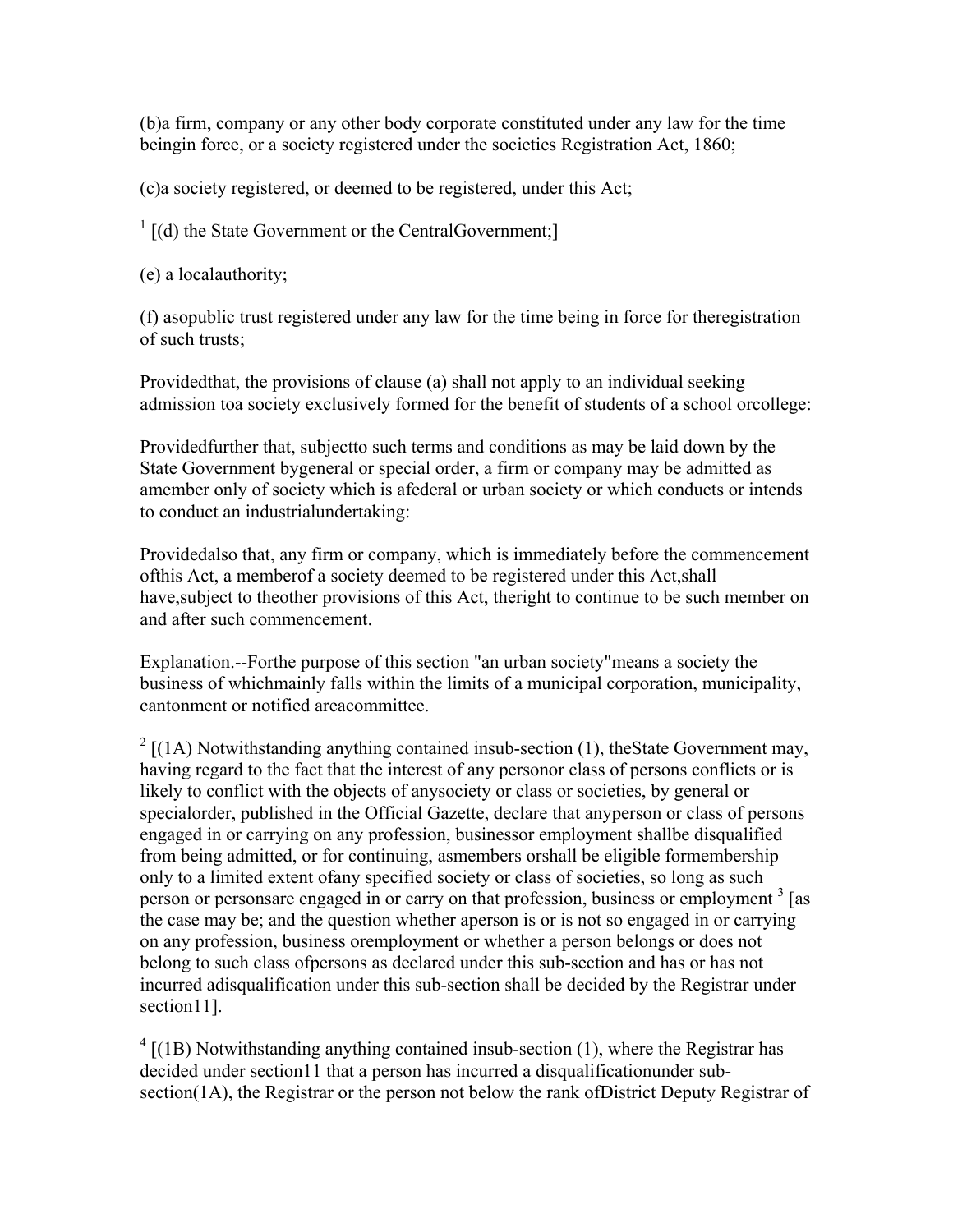Co-operative Societies, authorised byhim in this behalf, may, byorder, remove such person from themembership of the society; and suchperson shallcease to be a memberof the society on expiration of a period of one month from the date of receiptof such orderby him.]

(2) Where a person is refused admission as amember of a society, the decision(with the reasons therefor) shall be communicated to that person within fifteendays of the date of the decision, or within three months  $<sup>5</sup>$  [from the date of receipt of the application</sup> foradmission, whichever is earlier. If the society does not communicate any decisionto the applicant within three months from the date of receipt of suchapplication the applicant shall be deemed to have been<sup>6</sup> [admitted] as a member of the society.]  $\frac{7}{1}$  [If any question arises whether a person has becomea deemed memberor otherwise, the sameshall be decided by the Registrarafter giving a reasonable opportunity of being heard to all the concernedparties.]

## *Footnote:*

**1.** Clause (d) wassubstitutedfor the original by Mah. 27 of 1969, s. 7(a).

**2.**Sub-section (1A)was inserted,by Mah. 27 of 1969, s. 7(b).

**3.** This portion wassubstitutedfor the words "as the case may be" by Mah. 20 of 1986, s.  $12(a)$ .

**4.**Sub-section 1B was inserted, by Mah. 20 of 1986 s. 12(b).

**5.** These words weresubstitutedfor the words "from the date of the application for admission,--whichever,is earlier", by Mah. 27 of 1969, s. 7(c).

**6.** This word wassubstitutedfor the words "refused admission", by Mah. 20 of 1986,s.  $12(c)$ .

**7.** These words wereadded by Mah. 7 of 1997, s. 3.

# **Section 23 - Open membership**

( 1) No society sh all, without sufficient cause, refuse admission to membership to any person duly qualified therefor under the provisions of this Act and its by-laws.

 $\frac{1}{1}$ [(1A) Where a society refuse to accept the application from an eligible person for admission as a member, or the payment made by him in respect of membership, such person may tender an application in such form as may be prescribed together with payment in respect of membership, if any, to the Registrar, who shall forward the application and the amount, if any so paid, to the society concerned within thirty days from the date of receipt of such application and the amount; and thereupon if the society fails to communicate any decision to the applicant within sixty days from the date of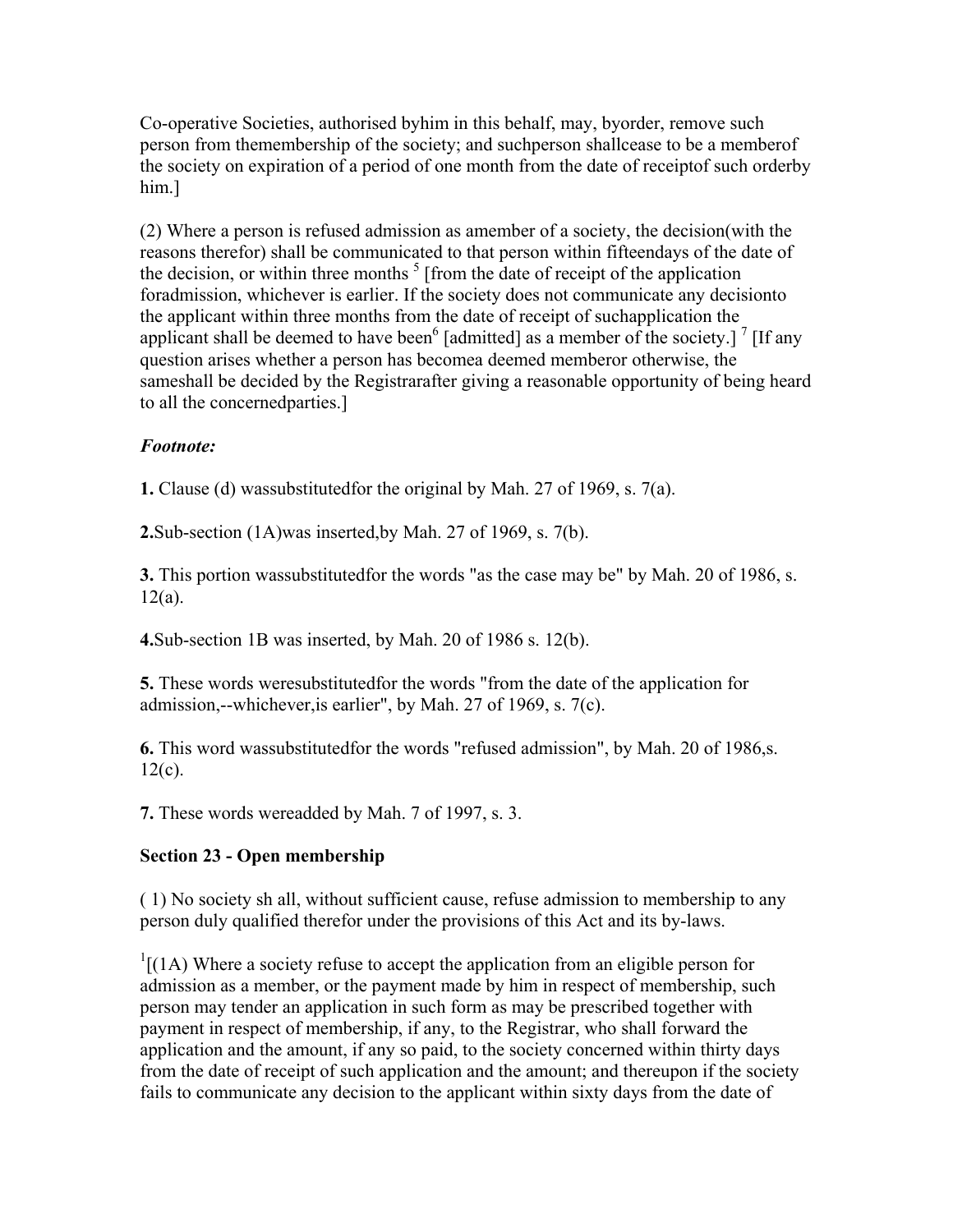receipt of such application and the amount by the society, the applicant shall be deemed to have become a member of such society.<sup>[2]</sup>[If any question arises whether a person has become a deemed member or otherwise, the same shall be decided by the Registrar after giving a reasonable opportunity of being heard to all the concerned parties.]

( 2) Any person aggrieved by the decision of a society, refusing him admission to its membership, may appeal to the Registrar.<sup>3</sup> [Every such appeal, as far, as possible, be disposed of by the Registrar within a period of three months from the date of its receipt:

Provided that, where such appeal is not so disposed of within the said period of three months, the Registrar shall record the reasons for the delay.]

( 3) The decision of the Registrar in appeal, shall be final and the Registrar shall communicate his decision to the parties within fifteen days from the date thereof.

 ${}^{4}$ [(4) Without prejudice to the foregoing provisions of this section, in the case of agroprocessing societies or any other society for which a definite zone or an area of operation is allotted by the State Government or the Registrar, it shall be obligatory on the part of such society to admit, on an application made to it, every eligible person from that zone or the area of operation, as the case may be, as a member of such society, unless such person is already registered as a member of any other such society, in the same zone or the area of operation.]

# *Footnote:*

**1 .** Sub -section ( 1A) was inserted by Mah. 20 of 1986, s. 13(a).

**2.** These words were added by Mah. 7 of 1997, s. 3.

**3.** This portion was added, by Mah. 20 of 1986, s. 13(a).

**4.** Sub -section 4 was added, by Mah. 20 of 1986, s. 13(c).

# **Section 24 - Nominal, associate and sympathiser member**

(1) Notwithstanding anything contained in section 22, a society may admit any person as a nominal, associate or sympathiser member.

(2) A nominal member or sympathiser member shall not be entitled to any share in any form whatsoever in the profits or assets of the society as such member. A nominal or sympathiser member shall ordinarily not have any of the privileges and rights of a member, but such a member, or an associate member, may, subject to the provisions of sub-section (8) of section 27, have such privileges and rights and be subject to such liabilities of a member, as may be specified in the by-laws of the society.

# **Section 25 - Cessation of membership**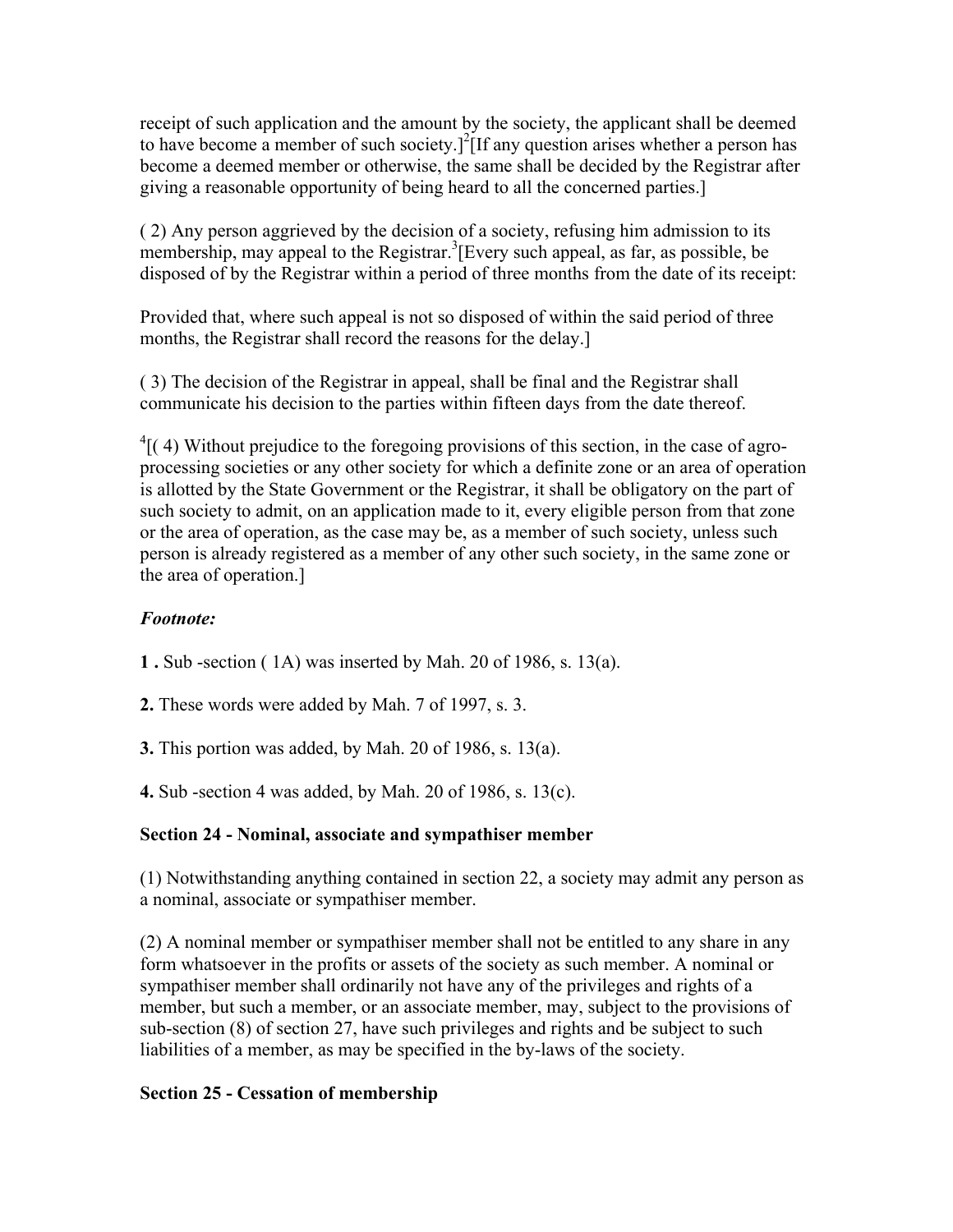A person shall cease to be a member of a society on his resignation from the membership thereof being accepted, or on the transfer of the whole of his share or interest in the society to another member, or on his death, or removal or expulsion<sup>1</sup> [from the society, or where a firm, company, any other corporate body, society or trust is a member, on its dissolution or ceasing to exist.]

# *Footnote:*

**1.** These words were sub stituted for the words "from the society", by Mah. 20 of 1986, s. 14.

## **Section 25A - Removal of names of members from membership register**

# **1 [ 25A. Removal of names of members from membership register**

The committee of a society shall remove from the register of its members the name of a person who has ceased to be a member or who stands disqualified by or under the provisions of this Act for being the member or continuing to be the member of a society:

Provided that, if the society does not comply with the requirement of this section, the Registrar shall direct such society to remove the name of such person, and the society shall be bound to comply with such direction.

## *Footnote:*

**1 .** Section 25 A was inserted, by Mah. 20 of 1986, s. 5.

## **Section 26 - No rights of membership to be exercised till due payments are made**

No person shall exercise the rights of a member of a society, until he has made such payment to the society in respect of membership, or acquired such interest in the society, as may be prescribed by the rules, or the by-laws of such society.

## **Section 27 - Voting powers of members**

 $1$  [(1) Save as otherwise provided in sub-section (2) to (7), both inclusive, no member of any society shall have more than one vote in its affairs; andevery right to vote shall be exercised personally and not by proxy:

Providedthat, in the case of an equality of votes the Chairmanshall have a casting vote;]

(2) Where a share of a society is held jointly by more than one person,  $2 \int$  [the person whose name stands first in the share certificate, if present,shall have the right to vote. But in his absence the person whose name stands second, andin the absence of both, the person whose name stands next, and likewise, in theabsence of the preceding persons the person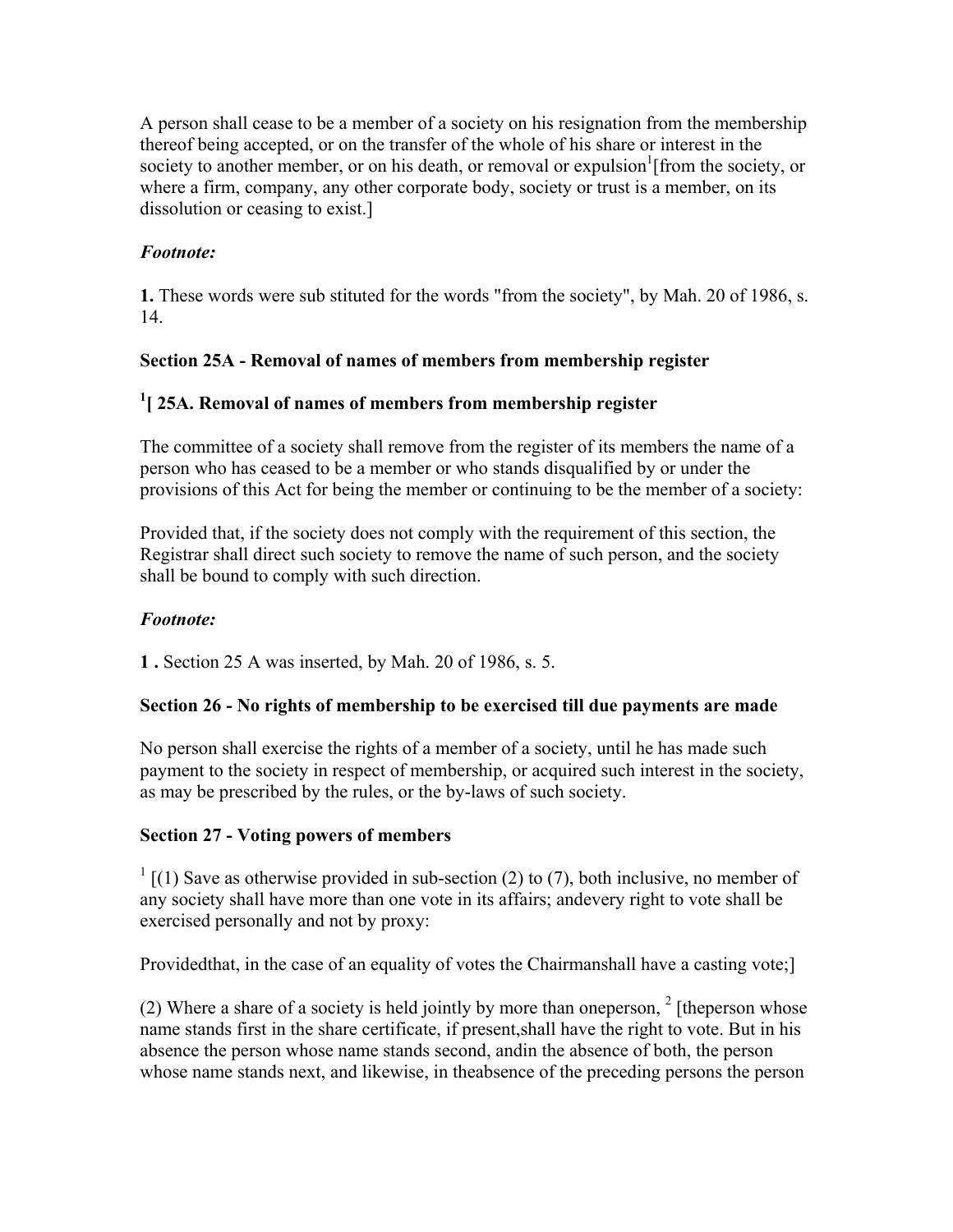whose name is next on theshare certificate, who is present andwho is not a minor, shall have the right to vote.]

 $3$  [(3) A society which has invested any part of its funds in the shares of any federal society, may appoint one of its members to vote on its behalf in the affairs of thatfederal society; and accordingly such member shall have the right to vote on behalf of thesociety;

Provided that, any newmembersociety of a federal society shall be eligible to votein the affairs of that federal society only after the completion of the periodof three years from the date of its investing any part of its fund in theshares ofsuch federal society:

 $^{4}$  [\* \* \*]

(3A) An individual member of a society shall not be eligible for voting in the affairs ofthat society for a period of two years from the date ofhis enrollment as amember of such society.]

(4) A company or any other body corporate constituted under any law for the time beingin force which has invested any part of its funds in theshares of a society may appoint anyone of its directors or officers to vote on its behalf in the affairs of such society;and accordingly such director or officer shall have the right to vote on behalf of the companyor body corporate.

(5) Where a firm has invested any part of its fundsin the sharesof a society, any one of its partners<sup>5</sup> [appointed by the firm]shall be entitled to vote in theaffairs of the society on behalf of the firm.

(6) A local authority or public trust which hasinvested any part of its funds in the shares of a society, may appoint any of itsmembers or trustees, to vote on itsbehalf in the affairs of that society; and accordingly such personsshall have the right to vote on behalfof the local authority or the public trust, as the case may be.

(7) In the case of a federal society, the votingrights of individual members thereof shall be such as may be regulated by the rules made under this Act andby the bye-laws of the society.

(8) No nominal  $\binom{6}{1}$  \* ] or sympathiser membershall have the right to vote  $\binom{7}{1}$  [and no such membershall beeligible to be a member of a committee or for appointment as arepresentative of the society on any other society].

 $8 \mid (9)$  No nominee of the Government or of any financing bank on the committee of any societyshall beentitled to vote at any election of officers of such committee such as, thePresident, Vice-President, Chairman, Vice-Chairman, Secretary, Treasurer or anyotherofficer by whatsoever designation called, who holds the office by virtue ofhis electionto that office.]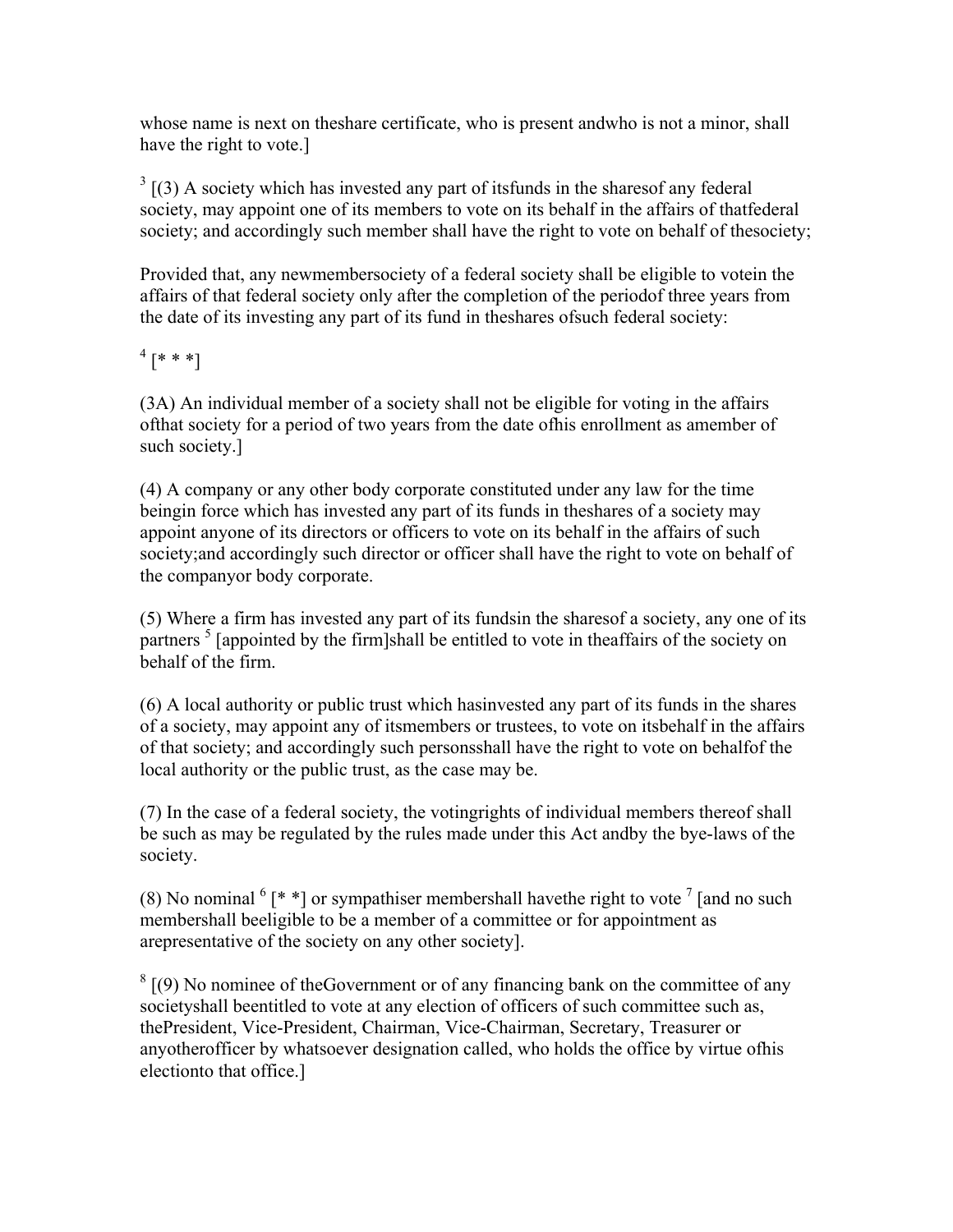$9 \left[ (10) \right]$  In the case of an agricultural credit society, if a member has taken a loanfrom the society, such member shall, whenever he is adefaulter in paying two or more consecutive instalments towards repayment ofthe loan on the due dates, have no right to vote in the affairs of the society:

Provided that, a membershall not bedeemed to be a defaulter if he has discharged his obligation to deliverhismarketable produce to the marketing or processing society and the value of suchproduce is not less than theamount of his dues, even if the actual settlement ofhis dues,either in whole or in part, takes place at a later stage.

(11) Theagricultural credit society may issue suitable orders for the purpose ofcarrying out the provisions of sub-section (10).]

## *Footnote:*

**1.**Sub-section(I) wassubstituted for the original byMah. 45of 1983,s. 2(a).

**2.**These words weresubstituted for the words,"only the person whose name stands first in theshare certificate,shall have the right to vote, byMah. 27of 1969,s. 8(b).

**3.**Sub-section(3)wassubstituted by Mah. 41of 2000,s. 2,(w.e.f.23-8-2000).

**4.**Sub-section(3)wassubstituted by Mah. 41of 2000.Subsequently the second provisotosub-section (3)wassubstituted by Mah.Ord.No.12of 2001w.e.f.23-4- 2001.Butthisordinance lapsed as it was notconverted into an Act.

**5**.These words were inserted by Mah. 33of 1963,s. 5.

**6.**The word "associate" was deleted by Mah. 27of 1969,s. 8(c).

**7.**These words were added, by Mah. 27of 1969,s. 8(c).

**8.**Sub-section(9)wassubstituted by Mah. 7of 1997,s. 5.

**9.**Sub-sections(10)and (11)were added by Mah. 3of 1974,s. 6.

## **Section 28 - Restrictions on holding of shares**

In any society,  $\frac{1}{1}$  [nomember, other than the Government, or any other society, or with theprevious sanction of the State Government, a Zilla Parishad constituted underthe Maharashtra Zilla Parishads and Panchayat Samitis Act, 1961,shall--]

(a)hold more than such portion of the total share capital of the society (in no case exceedingone-fifth thereof) as may be prescribed, or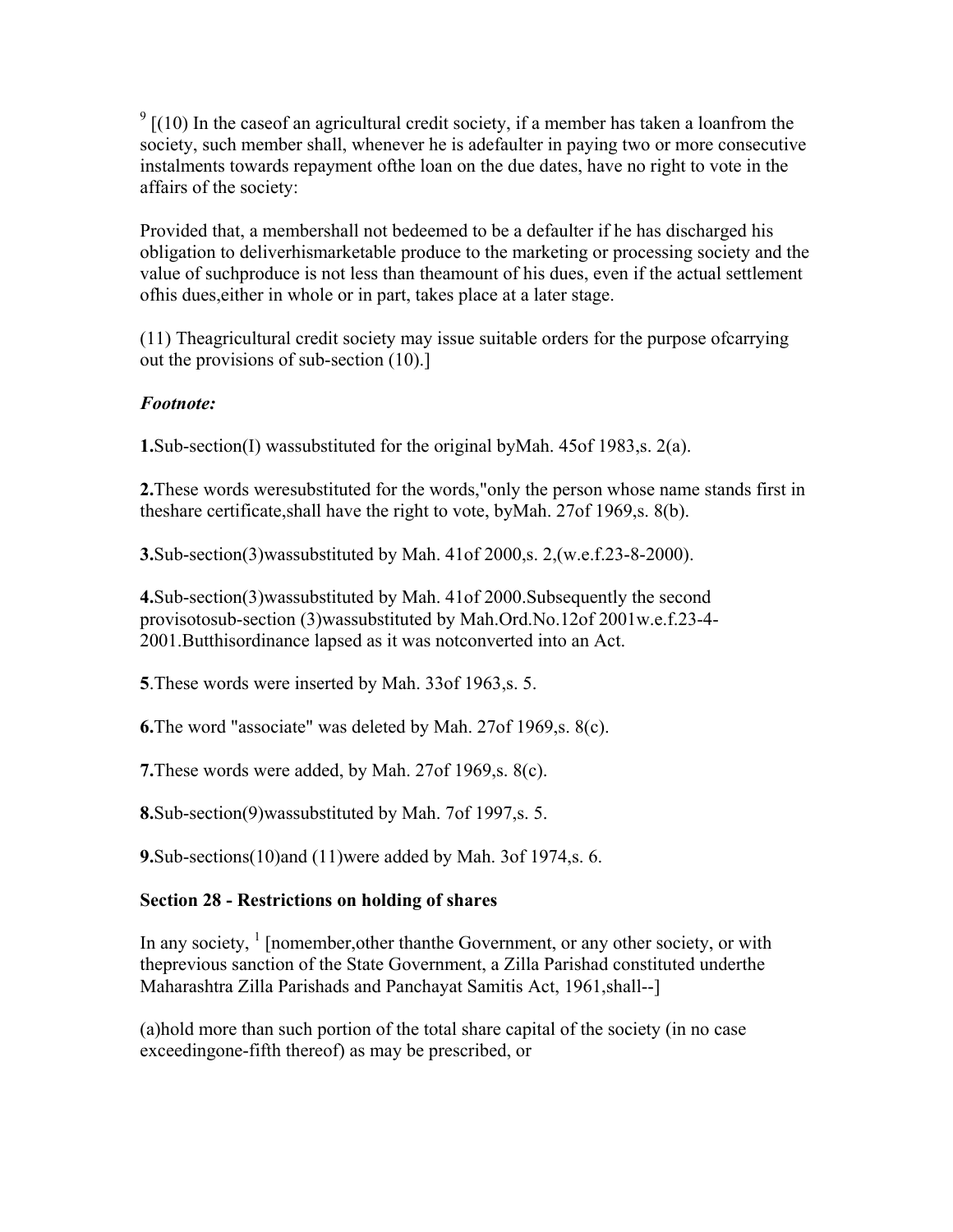(b) have or claim any interest in the shares of the society exceeding  $2$  [twenty thousand rupees]:

Providedthat the State Government may, by notification in the Official Gazette, specify in respect of any class of societies ahigher or lower maximum than one-fifthof the sharecapital or, as the case may be, a higher or lower amount than  $2$  [twenty thousand rupees].

## *Footnote:*

**1.** This portion wassubstitutedfor the words "no member other than the State Governmentor any other society, shall--" by Mah. 27 of 1969, s. 9.

**2.** These words weresubstitutedfor the words "five thousand rupees" by Mah. 20 of 1986, s. 16.

## **Section 29 - Restrictions on transfer or charge of share or interest**

(1) Subject to the provisions of the last precedingsection as to the maximum holding of shares and to any rules made in this behalf, atransfer of, or charge on, the share or interest of a member in the share capital of a societyshall be subject to such conditions as may be prescribed.

(2) A member shall not transfer any share held by him or his interest in the capital or property of anysociety, or any part thereof, unless--

(a)he has held such shareor interest for not less than one year;

(b)the transfer is made to a member of the society or to a person whoseapplication for membershiphas been accepted  $<sup>1</sup>$  [by the society, or to a person whose appeal under</sup> section23 of the Act has been allowed by the Registrar; orto a person who is deemed to be a member under sub-section (1A) of-section 23.].

(3) Notwithstanding anything contained insub-sections (1) and (2), where a member is allowed to resign, or is expelled, orceases to be a memberon account of hisbeing disqualified by this Act or by the rules made thereunder or by theby-laws of the society, the society may acquire theshare or interest of suchmember in theshare capital by paying for it at thevalue determined in the manner prescribed provided that the total payment ofshare capital of a society in anyfinancial year for such purposes does not exceed ten per cent of the paid-upshare capital of the society on thelast day of the financial year immediately preceding.

Explanation<sup>2</sup> --.[I]--The right to forfeit theshare or interest of any expelledmember in theshare capital by virtue of any by-lawsof the society, shallnot be affected by the aforesaid provision.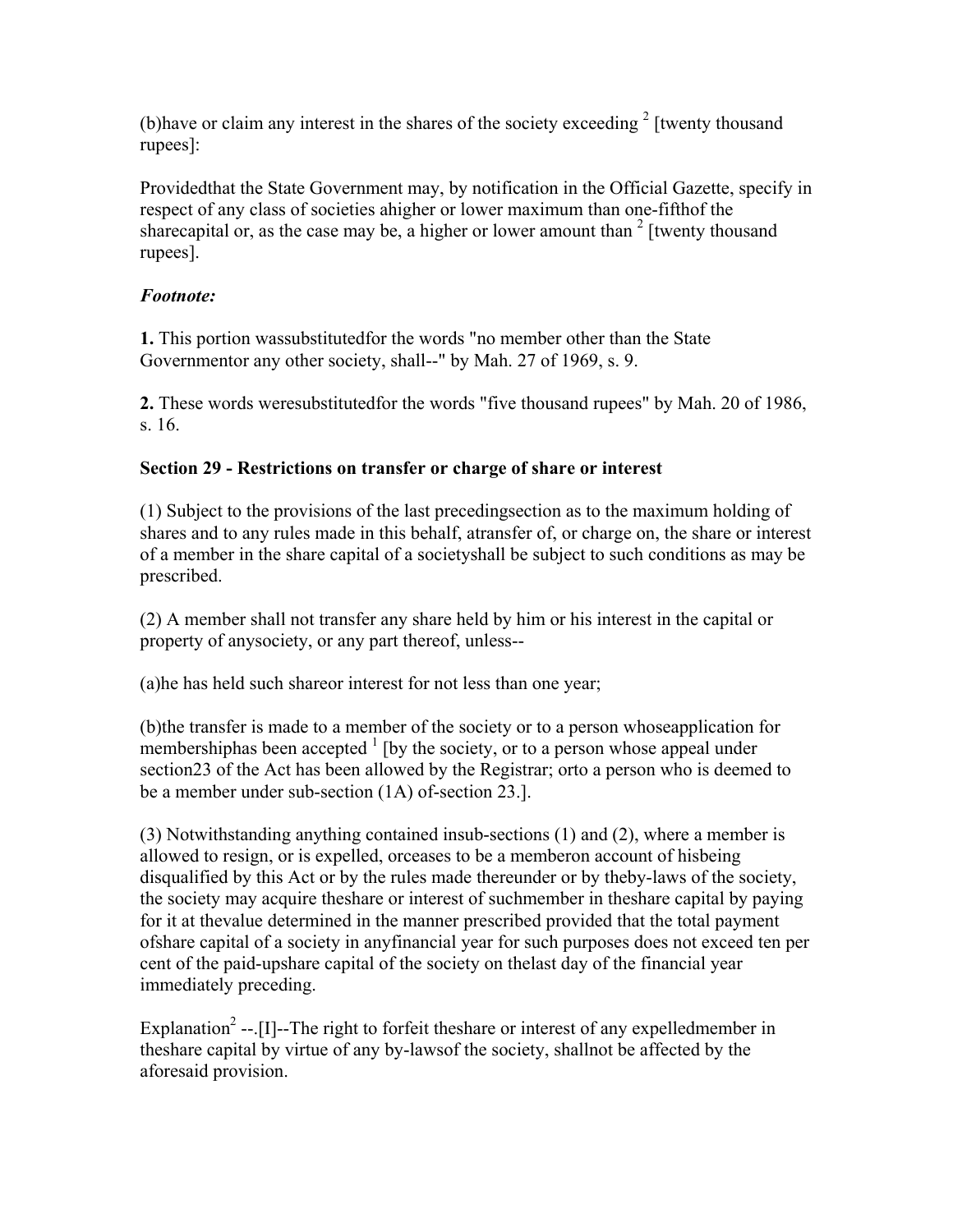$3$  [Explanation II,--Inthis section, the expression "financialyear" means the year ending on the<sup>3</sup> [31st day, of March] or, in the case of any society orclass of societies the accounts of which are with the previous sanction of the Registrar balanced on any other day, the year ending on such day.]

(4) Where the State Government is amember of a society, the restrictionscontained in this section shall not apply to any transfer made by it of itsshare or interest in the capital ofthe society; and that Government may, notwithstanding anything in this Act,withdraw from the society its share capital at any time, after giving to thesociety notice thereof of not less than three months.

# *Footnote:*

**1.** This portion wassubstitutedfor the words "by the society", by Mah. 20 of 1986, s. 17.

**2.** The Explanation was renumbered as Explanation I and Explanation II wasadded by Mah. 33 of 1963, s. 6.

**3.** This portion wassubstitutedfor the letters, figures and words "30th June" by Mah. 13 of 1994, s. 3.

# **Section 30 - Transfer of interest on death of member**

(1) On the death of a member of a society, the society shall transfer the share or interest of the deceased member to a person or persons nominated in accordance with the rules, or, if no person has been so nominated to such person as may appear to the committee to be the heir or legal representative of the deceased member.

Provided that, such nominee, heir or legal representative, as the case may be, is duly admitted as a member of the society:

Provided further that, nothing in this sub-section or in section 22 shall prevent a minor or a person of unsound mind from acquiring by inheritance or otherwise, any share or interest of a deceased member in a society.

(2) Notwithstanding anything contained in sub-section (1), any such nominee, heir or legal representative, as the case may be, may require the society to pay to him the value of the share or interest of the deceased members, ascertained in accordance with the rules.

(3) A society may pay all other moneys due to the deceased member from the society to such nominee, heir or legal representative, as the case may be.

(4) All transfers and payments duly made by a society in accordance with the provisions of this section shall be valid and effectual against any demand made upon the society by any other person.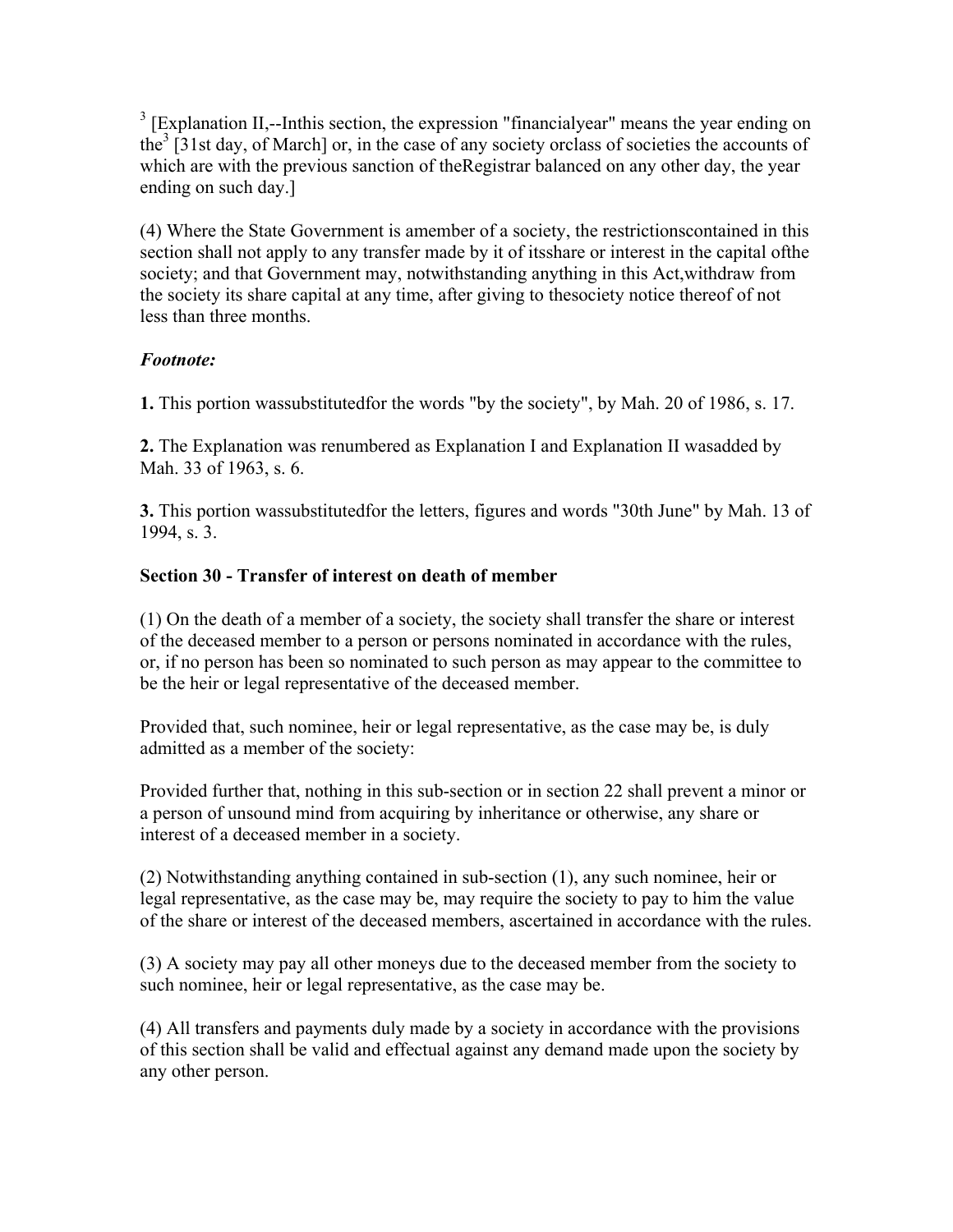#### **Section 31 - Share or interest not liable to attachment**

The share or interest of a member in the capital of a society, or in the loan-stock issued by a housing society, or in the funds raised by a society from its members by way of savings deposit, shall not be liable to attachment or sale under any decree or order of a Court for or in respect of any debt or liability incurred by the member; and accordingly, neither the Official Assignee under the presidency-towns Insolvency Act, 1909, nor a Receiver under the Provincial Insolvency Act, 1920, nor any such person or authority under any corresponding law for the time being in force, shall be entitled to, or have any claim on, such share or interest.

## **Section 32 - Rights of members to see books, etc.**

(1) Every member of a society shall be entitled to inspect, free of cost, at the society's office during office hours, or any time fixed for the purpose by the society, a copy of the Act, the rules and the by-laws, the last audited annual balance sheet, the profit and loss account, a list of the members of the committee a register of members, the minutes of general meeting, minutes of committee meetings and those portions of the books and records in which his transactions with the society have been recorded.

(2) A society shall furnish to a member, on request in writing and on payment of such fees as may be prescribed therefor, a copy of any of the documents mentioned in the foregoing sub-section within one month from the date of payment of such fees.

See Rules 27 & 30.

## **Section 32A - Certain societies to give pass books to members and entries in such book evidence of amount due**

## <sup>1</sup> [ 32A. Certain societies to give pass books to members and entries in such book **evidence of amount due**

 $(1)$  A society which gives loans to its members<sup>2</sup> [or a society or class of societies which the State Government may notify in the Official Gazette, from time to time,] shall furnish each member with a pass book, which shall contain an account of the transaction with the member, such as, the date of the transaction, the amount of loan advanced, the rate of interest, the repayment made by the member, the amount of the principal and interest due, and such other particulars as may be prescribed. The necessary entries shall be made in the pass book, from time to time, which shall be countersigned by such office-bearer of the society as may be authorised in this behalf by the committee. For this purpose, ${}^{3}$ [the member] shall be bound to present the pass book to such office-bearer, and if the pass book is required to be kept for some time for making the necessary entries, the member shall be granted a receipt therefor, by such office-bearer.

( 2) The entries in the pass book duly made shall, until the contrary be proved, be prima facie evidence of the account of transactions of the society with the member.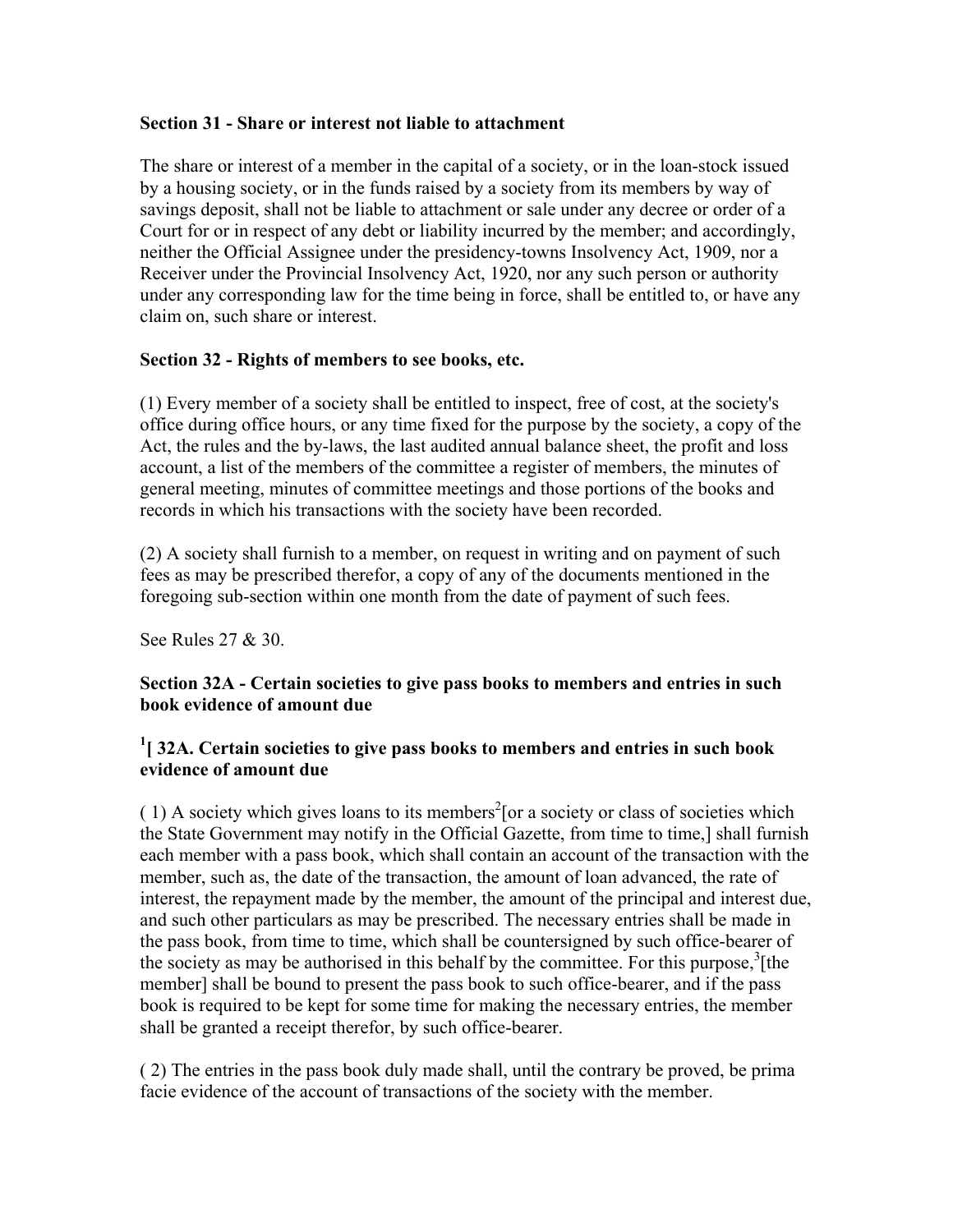## *Footnote:*

**1.** Section 32 A was inserted by Mah. 3 of 1974, s. 7

**2.** These words were inserted by Mah. 20 of 1986, s. 18(a).

**3.** These words were sub stituted for the words "the depositor", by Mah. 20 of 1986, 18(b).

## **Section 33 - Liability of past member and estate of deceased member**

(1) Subject to the provisions of sub-section (2), the liability of a past member, or of the estate of a deceased member, of a society for the debts of the society as they stood,--

(a) in the case of a past member, on the date on which he ceased to be a member and

(b) in the case of a deceased member, on the date of his death, shall continue for a period of two years from such date.

(2) Where a society is ordered to be wound up under any provision" of this Act the liability of a past member or of the estate of a deceased member, who ceased to be a member or died, within two years immediately preceding the date of the order of winding up, shall continue until the entire liquidation proceedings are completed; but such liability shall extend only to the debts of the society as they stood on the date of his ceasing to be a member or death, as the case may be.

## **Section 34 - Insolvency of members**

Notwithstanding anything contained in the Presidency-towns Insolvency Act, 1909, the Provincial Insolvency Act, 1920, or any corresponding law for the time being in force, the dues of a society from a member, in insolvency proceedings against him, shall rank in order of priority next to the dues payable by him to Government or to a local authority.

## **Section 35 - Expulsion of members**

(1) A society may, by resolution passed [by a majority of not less than three-fourths] of the members entitled to vote who are present at a general meeting held for the purpose expel a member for acts which are detrimental to the interest or proper working of the society:

Provided that, no resolution shall be valid, unless the member concerned is given opportunity of representing his case to the general body, and no resolution shall be effective unless it is approved by the Registrar.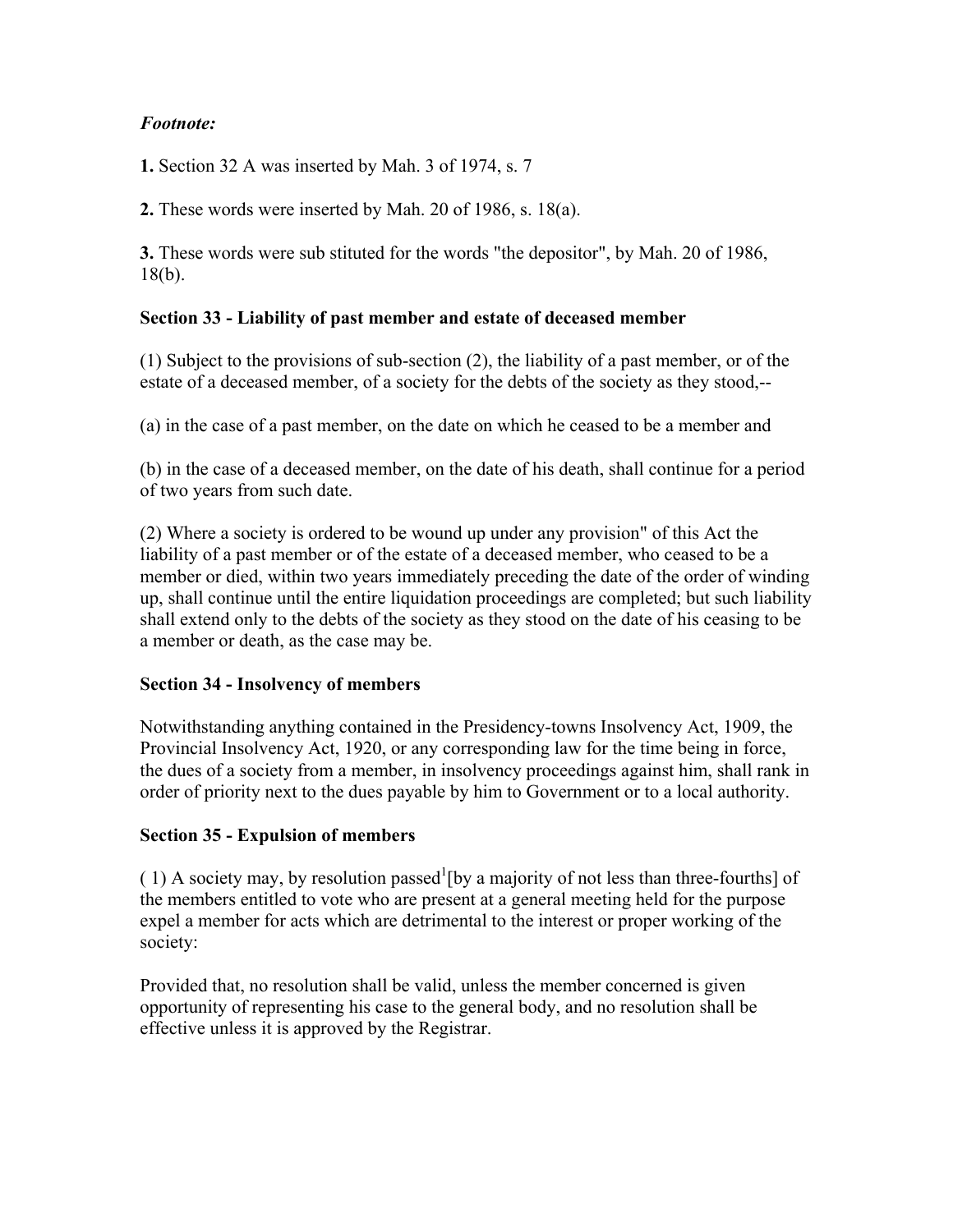( 2) No member of a society who has been expelled under the foregoing sub-section shall be eligible for re-admission as a member of that society, or for admission as a member of any other society, for a period of one year from the date of such expulsion:

Provided that, the Registrar may, on an application by the society and in special circumstances, sanction the re-admission or admission, within the said period, of any such member as a member of the said society or of any other society, as the case may be.

#### *Footnote:*

**1.** These words were sub stituted for the words "by three-fourths maj ority" by Mah. 33 of 1963, s. 7.

## **Chapter: IV - INCORPORATION DUTIES AND PRIVILEGES OF SOCIETIES**

#### **Section 36 - Societies to be bodies corporate**

The registration of a society shall render it a body corporate by the name under which it is registered, with perpetual succession and a common seal, and with power to acquit, hold and dispose of property, to enter into contracts, to institute and defend suits and other legal proceedings and to do all such things as are necessary for the purpose for which it is constituted.

#### **Section 37 - Address of societies**

Every society shall have an address, registered in accordance with the rules, to which all notices and communications may be sent; and the society shall send notice in writing to the Registrar of any change in the said address, within thirty days thereof.

#### **Section 38 - Register of members**

(1) Every society shall keep a register of its members and enter therein the following particulars, that is to say,--

- (a) the name, address and occupation of each member;
- (b) in the case of a society having share capital, the share held by each member;
- (c) the date on which each person was admitted a member;
- (d) the date on which any person ceased to be a member; and
- (e) such other particulars as may be prescribed:

Provided that, where a society has by or under this Act, permitted a member to transfer his share or interest on death to any person, the register shall also show against the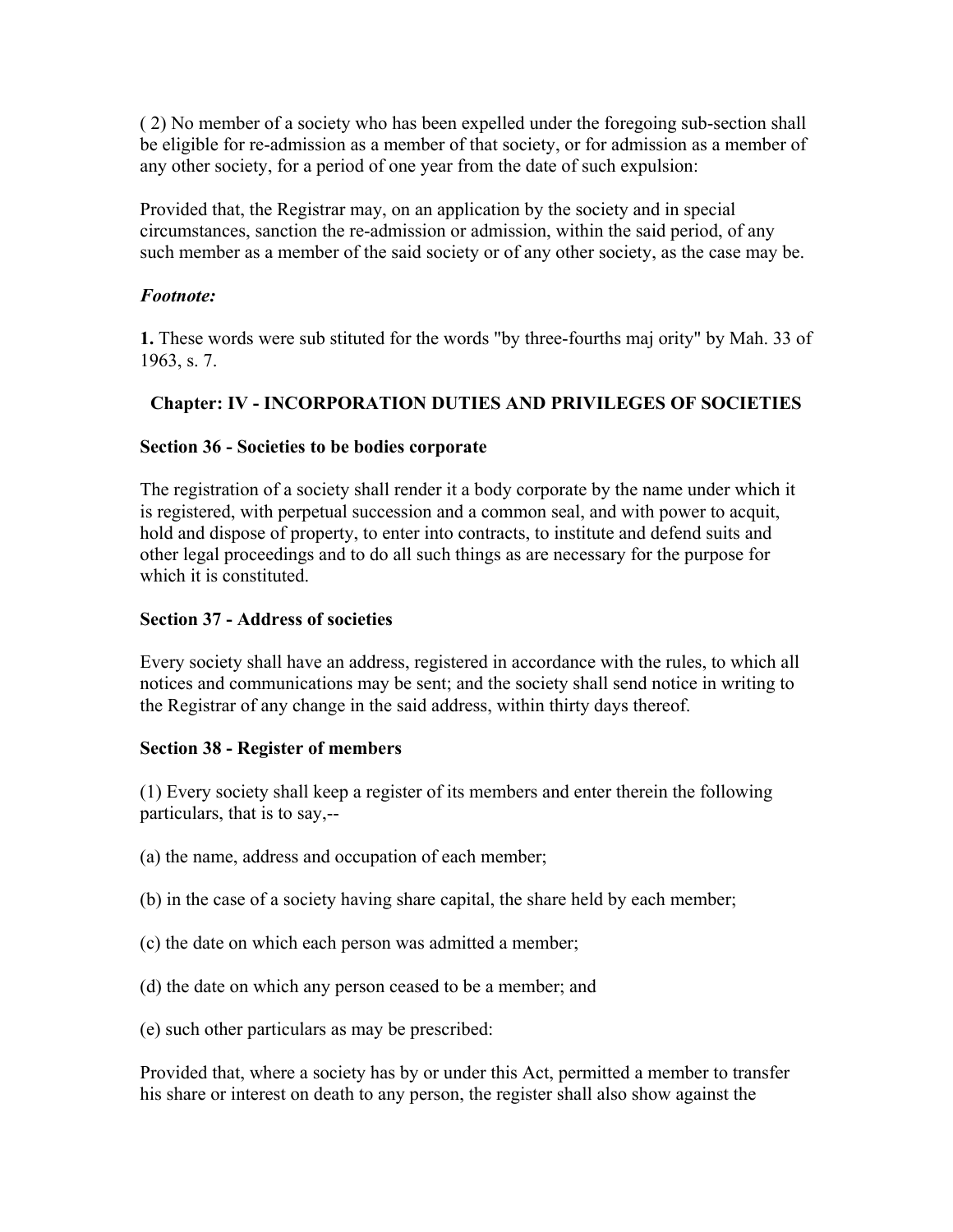member concerned the name of the person entitled to the share or interest of the member, and the date on which the nomination was recorded.

(2) The register shall be prima facie evidence of the date on which any person was admitted to membership, and of the date on which he ceased to be a member.

## **Section 39 - Copy of Act, etc. to be open to inspection**

Every society shall keep, at the registered address of the society, a copy of this Act and the rules and of its by-laws, and a list of members, open to inspection to the public, free of charge, during office hours or any hours fixed by the society therefor.

## **Section 40 - Admissibility of copy of entry or evidence**

(1) A copy of any entry in any book, register or list, regularly kept in the course of business and in the possession of a society, shall, if duly certified in such manner as may be prescribed, be admissible in evidence of the existence of the entry, and shall be admitted as evidence of the matters and transactions therein recorded in every case where, and to the same extent to which, the original entry would, if produced, have been admissible to prove such matters.

(2) In the case of such societies, as the State Government may by general or special order direct, no officer of a society shall in any legal proceedings to which the society is not a party, be compelled to produce any of the society's books, the contents of which can be proved under the foregoing sub-section, or to appear as a witness to prove the matters, transactions and accounts therein recorded, unless by order of the Court or a Judge made for special cause.

## **Section 41 - Exemption from compulsory registration of instruments relating to shares and debentures of societies**

Nothing in clauses (b) and (c) of sub-section (I) of section 17 of the Indian Registration Act, 1908, shall apply--

(a) to any instrument relating to shares in a society, notwithstanding that the assets of the society consist in whole or in part of immovable property; or

(b) to any debentures issued by any society and not creating, declaring, assigning, limiting or extinguishing any right, title or interest to or in immovable property, except in so far as it entitles the holder to the security afforded by a registered instrument whereby the society has mortgaged, conveyed or otherwise transferred the whole or part of its immovable property, or any interest therein to trustees upon trust for the benefit of the holders of such debentures; or

(c) to any endorsement upon, or transfer of, any debentures issued by any society.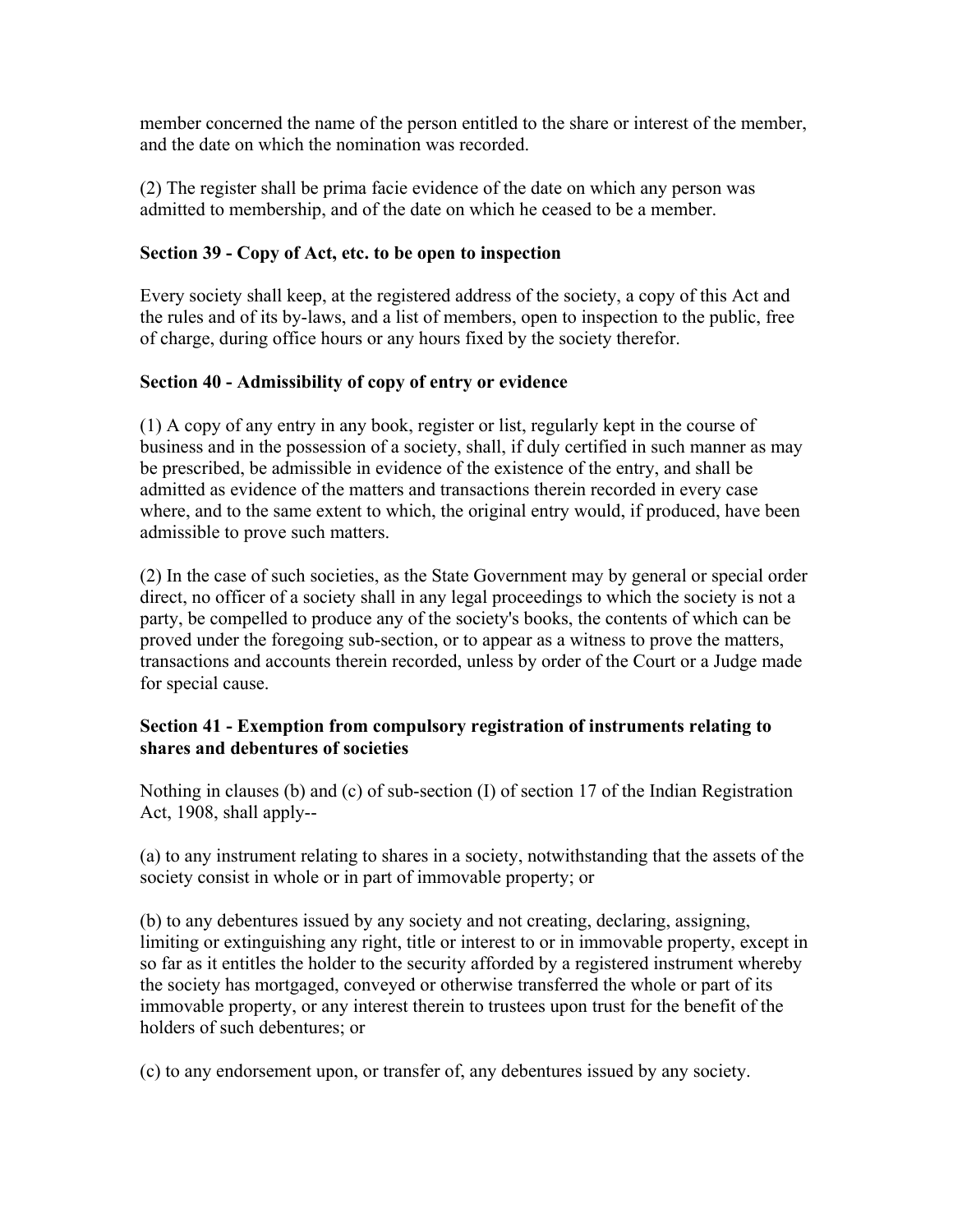## **Section 42 - Power to exempt from taxation power to refund**

# **42. Power to exempt from taxation<sup>1</sup> [power to refund]**

 $2$  [(1)] The State Government, by notification in the Official Gazette may, in the case of any society or class of societies, <sup>3</sup> [reduce or remit, whether prospectively orretrospectively, in the whole of the State or any part thereof)--

(a)the stamp duty with which, under any law relating to stamp duty for the timebeing in force, instruments executed by or on behalf of a society or by anofficer or memberthereof and relating to the business of the society, or any class of suchinstruments, or awards of the Registrar<sup> $4$ </sup> [or Co-operative Court] under this Act, are respectively chargeable,

(b)any fee payable by or on behalf of a society under the law relating to theregistration of documents and to court-fees, for the time being in force, and

(c)any othertax or fee or duty (or any portion thereof) payable by or on behalf of a societyunder any law for the time being in force,

whichthe State Government is competent to levy.

 $5$  [(2) The State Governmentmay refund the amount of any tax, fee or duty paid in pursuance of any lawreferred to in sub-section (1) in suchcircumstances, to such extent and subject to such terms andconditions, if any, as the State Government may byorderdetermine.]

#### *Footnote:*

**1.** These words were addedby Mah. 40 of 1972, s. 2(3).

**2.** Section 42 was renumbered assub-section (1)andsub-section (2)was added byMah. 40 of 1972, s. 2(1) and (2).

**3.** These words weresubstitutedfor "remit", by Mah. 20 of 1986, s. 2(1).

**4.** These words weresubstitutedfor the words "or his nominee or board of nominees" by Mah. 3 of 1974, s. 8.

**5.** Section 42 was renumbered assub-section (1)andsub-section (2) was added by Mah, 40 of 1972, s. 2(1) and (2).

## **Section 43 - Restrictions on borrowings**

 $\frac{1}{1}$ [(1)] A society sh all receive deposits and loans from me mbers and other persons, only to such extent, and under such conditions, as may be prescribed, or specified by the bylaws of the society.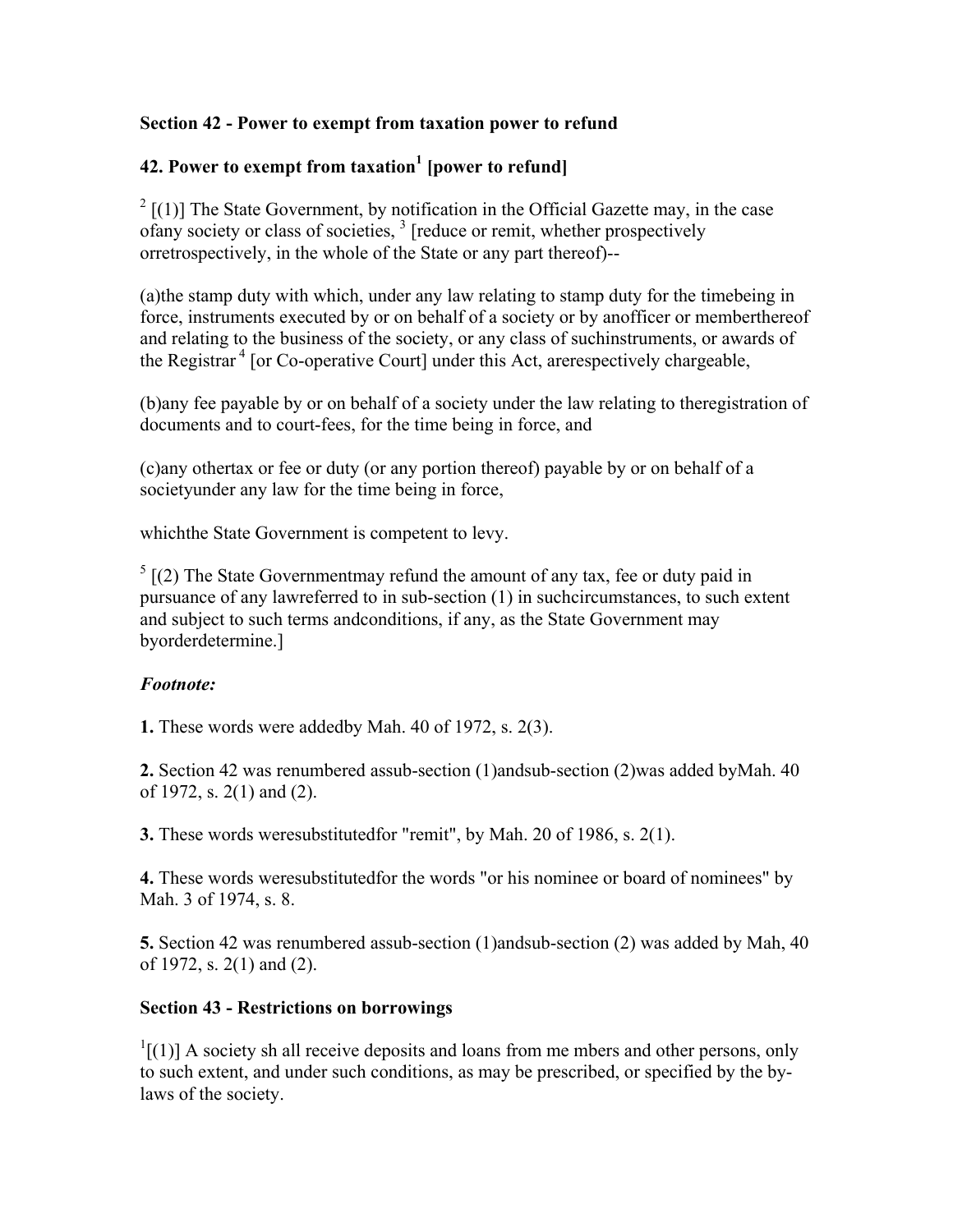$<sup>1</sup>$ [(2) If in the opinion of the Registrar it is necessary so to do for ensuring safety of the</sup> funds obtained under sub -section ( 1), for proper utilisation of such funds in furtherance of the objects of the society or societies concerned and for keeping them within the borrowing limits as laid down in the rules and by-laws, the Registrar may, by general or special ord er, impose additional conditions on any society or class of societies, sub ject to which and the extent up to which such society or such class or societies may receive deposits, issue debentures or raise loans from any creditor other than a Central Bank.]

<sup>2</sup>[Provided that, nothing in this sub-section sh all apply to a society which has not taken any financial assistance from the Government in the form of sh are capital, loan or guarantee and such society may, adopt its own borrowing policy having regard to its financial position. However, such society shall send to the Registrar, in writing, full details about its borrowing policy, and change, if any introduced in such policy at any time.]

# *Footnote:*

**1 .** Section 43 was renumbered as sub -section ( 1) and sub -section ( 2) was added by Mah. 33 of 1963, s. 8.

**2**. This proviso was added by Mah. 34 of 2001, (w.e.f. 7 - 9 - 2001) s. 4.

# **Section 44 - Regulation of loan making policy**

( 1) No society sh all make a loan to any person other than a me mber, or on the security of its own sh ares, or on the security of any person who is not a member:

Provided that, with the special sanction of the Registrar, a society may make loans to another society.

( 2) Notwithstanding anything contained in the foregoing sub -section, a society may make a loan to a depositor on the security of his deposit.

( 3) If in the opinion of the State Government, it is necessary in the interest of the society or societies concerned to do so, the State Government may, by general or special order, prohibit, restrict or regulate the lending of money by any society or class of societies on the security of any property:

<sup>1</sup>[Provided that, the Registrar may, for ensuring safety of the funds of the society or societies concerned, for proper utilisation of such funds in furtherance of their objects and for keeping them within the loan making limits laid down in the rules and bye-laws, with the approval of the Apex Bank, by general or special order, regulate further the extent, conditions and manner of making loans by any societies to its members or other societies.].

# *Footnote:*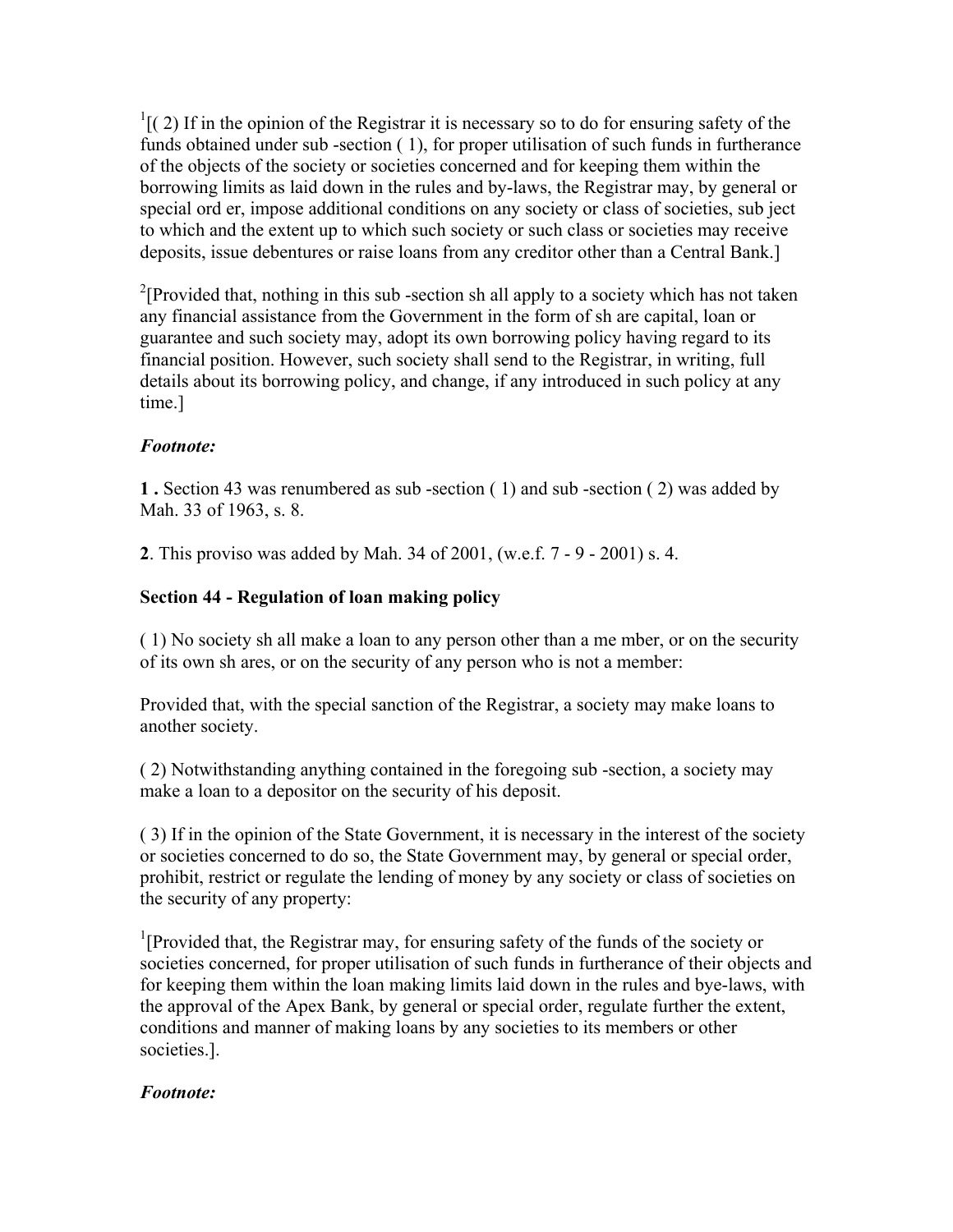**1.** This proviso was added, by Mah. 33 of 1963, s. 9.

## **Section 44A - Limit on interest in certain cases**

# **1 [44A. Limit on interest in certain cases**

Notwithstandinganything contained in any agreement or any law for the time being in force, asociety (including a co-operative bank but excluding  $2 \tan A$  Agriculture and Rural DevelopmentBank] shall not for any loan (including rehabilitation loanbut excluding long-term loan for irrigation or agricultural developmentpurposes or loan exceeding rupees three thousand for non-agricultural orcommercial purposes) given by it to any member (including a member-society) for a period not exceeding15 years, whether the loan was given before or isgiven after the commencement of the Maharashtra Cooperative Societies (SecondAmendment) Act, 1985,recover, in any manner whatsoever, on account of interest, a sum greater thanthe amount of the principal of the loan.]

### *Footnote:*

**1.** Section 44A wassubstitutedby Mah. 20 of 1986 s. 19.

**2.**Substitutedby Mah. 10 of 1988, s.8

### **Section 45 - Restrictions on other transactions with non members**

Save as is provided in this Act, the transactions of a society with persons other than members, shall be subject to such restrictions, if any, as may be prescribed.

### **Section 46 - Charge and set-off in respect of share or interest of members**

A society shall have a charge upon the share or interest in the capital, and on the deposits, of a member or past member or deceased member, and upon any dividend, bonus or profits payable to any such member, in respect of any debt due from such member or his estate to the society; and the society may set-off any sum credited or payable to such member in or towards payment of any such debt:

Provided that, no co-operative bank shall have a charge upon any sum invested with it by a society out of the provident fund established by it under section 71, or its reserve fund; and no co-operative bank shall be entitled to set off any such sum towards any debts due from the society.

### **Section 47 - Prior claim of society**

(1) Notwithstanding anything in any other law for the time being in force, but subject to any prior claim of Government in respect of land revenue or any money recoverable as land revenue and to the provisions of sections 60 and 61 of the Code of Civil Procedure, 1908.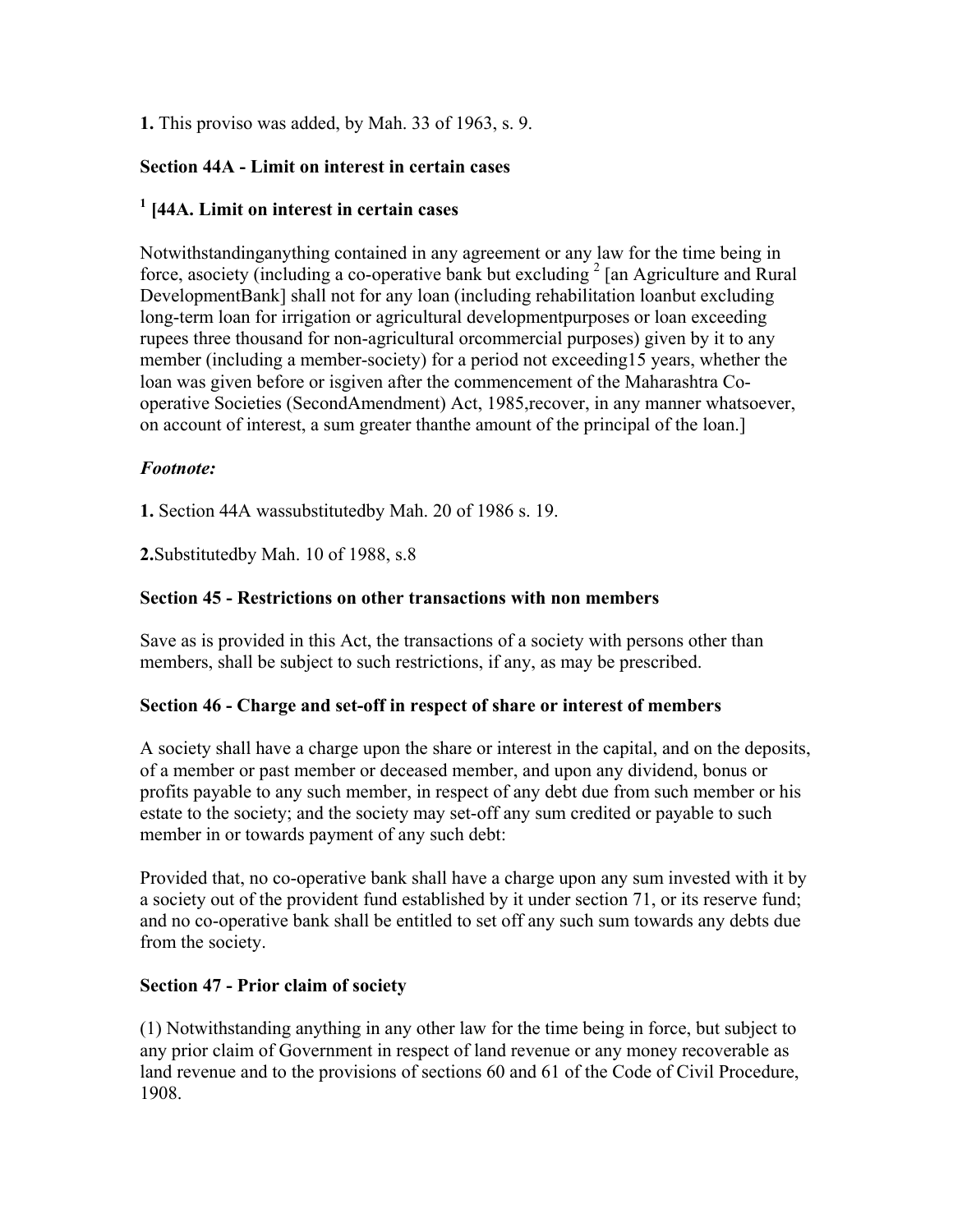(a) any debt or outstanding demand, owing to a society by any member or past member or deceased member, shall be a first charge,--

(i) upon the crops or other agricultural produce raised in whole or in part whether with or without a loan taken from the society by such member or past member or deceased member,--

(ii) upon any cattle, fodder for cattle, agricultural or industrial implements or machinery, or raw materials for manufacture, or workshop, godown or place of business supplied, to or purchased by such member or past member or deceased member, in whole or in part, from any loan whether in money or goods made to him by the society, and

(iii) upon any movable property which may have been hypothecated, pledged or otherwise mortgaged by a member with the society, and remaining in his custody;

(b) any outstanding demands or dues payable to a society by any member or past member or deceased member, in respect of rent, shares, loans or purchase money or any other rights or amounts payable to such society, shall be a first charge upon his interest in the immovable property of the society,

Explanation.--The prior claim of Government in respect of dues other than land revenue, shall be restricted for the purpose of sub-section (1) to the assets created by a member out of the funds in respect of which the Government has a claim.

(2) No property or interest in property, which is subject to a charge under the foregoing sub-section, shall be transferred in any manner without the previous permission of the society; and such transfer shall be subject to such conditions, if any, as the society may impose.

(3) Any transfer made in contravention of sub-section (2) shall be void.

(4) Notwithstanding anything contained in sub-sections (2) and (3), a society, which has as one of its objects the disposal of the produce of its members, may provide in its bylaws, or may otherwise contract with its members,--

(a) that every such member shall dispose of his produce through the society, and

(b) that any member, who is found guilty of a breach of the by-laws or of any such contract, shall reimburse the society for any loss, determined in such manner as may be specified in the by-laws.

### **Section 48 - Charge on immovable property of members borrowing from certain societies**

Notwithstanding anything contained in this Act orin any other law for the time being in force,--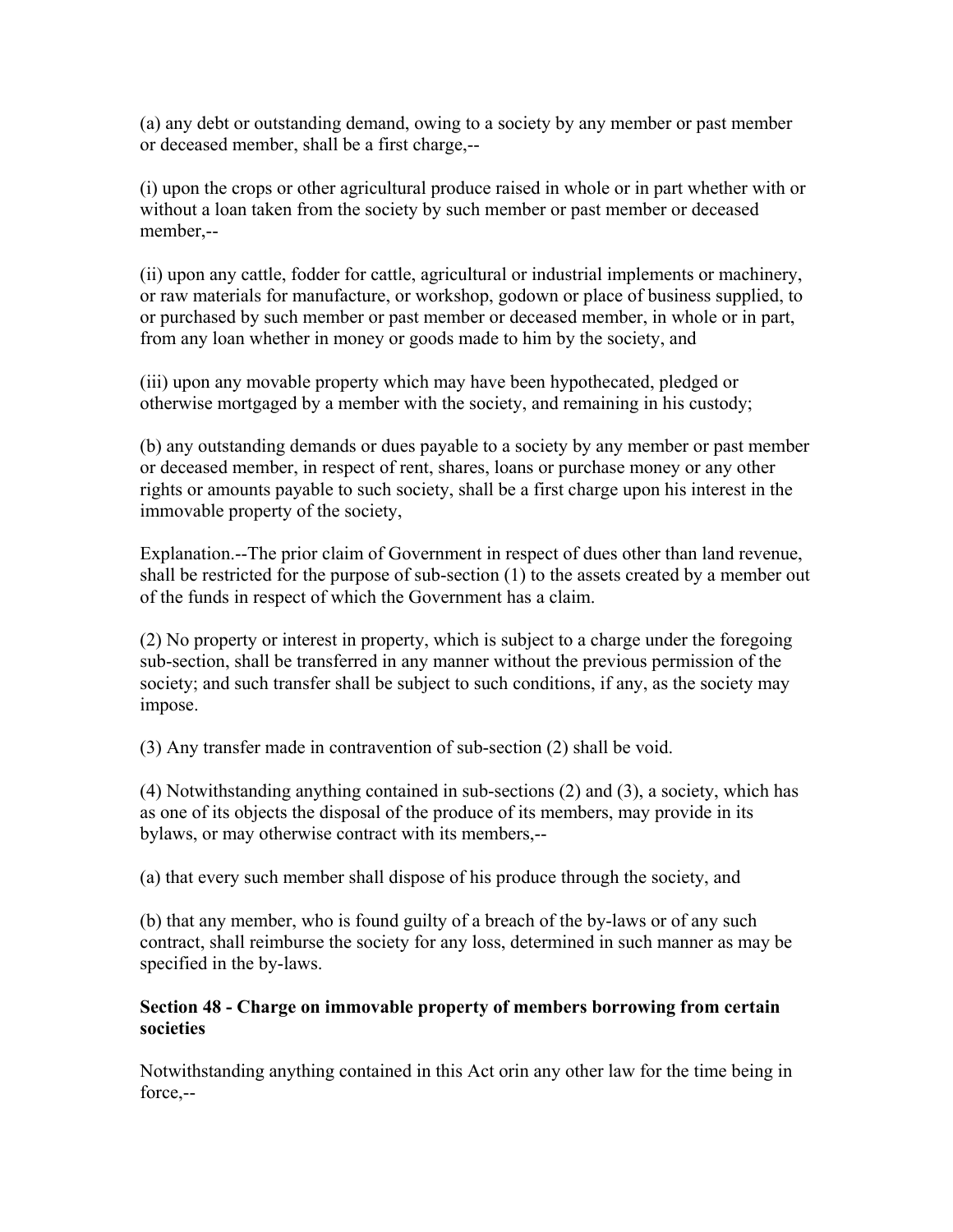(a) any person who makes an application to asociety of which he is a member, for a loanshall, if heowns any land or has interest in any land as a tenant, make a declaration inthe form prescribed. Such declaration shall state that theapplicant thereby creates a charge on such land or interest specified in thedeclaration for the payment of the amount of the loan which the society maymake to the member in pursuance of the application, and for allfuture advances (if any) required by him which the society maymake to him such member,subject tosuch maximum as may be determined bythe society, together with interest on such amount of the loan and advances;

(b)any person who has taken a loan from a society of which he is amember, before the date of the cominginto force of this Act, and who owns any land or has interest in land as atenant, and who has not already made such a declaration before the aforesaiddate shall,as soon as possible thereafter, make a declaration in the form and to theeffect referred to in clause (a); and no such personshall, unless and until he has madesuch declaration, be entitled to exercise any right, as amember of the society;

(c)a declaration made under clause (a) or (b) may be varied at any time by amember, with the consent of thesociety in favour of which such charge is created;

(d)no membershall alienate the whole or any partof the land or interest therein, specified in the declaration made under clause(a) or (b) until the whole amount borrowed by the member together with interest thereon, is repaid infull:

Providedthat, it shallbe lawful to a memberto execute a mortgage bond <sup>1[</sup> in respect of such land or any part thereof infavour of  $2 \frac{2}{\pi}$  [anagriculture and Rural Development Bank or of the State Government] under theBombay Canal Rules made under theBombay Irrigation Act,  $1879<sup>3</sup>$  or under any corresponding law for the time beingin force for the supply of water from a canal to such land, or to any partthereof:

Provided further that, if a part of the amount borrowed by amember is paid  $4$  [the society with the approval of the CentralBank to which it may be indebted] may, on anapplication from the member, release from the charge created under the declaration made underclause (a) or (b), such part ofthe movable or immovable property specified in the said declaration, as it maydeem proper, with due regard to the security of the balance of the amountremaining outstanding from the member;

(e) anyalienation made in contravention of the provisions of clause (d)shall be void;

(f)  $<sup>5</sup>$  [Subject to all claims of the Government in respectof land revenue or any money</sup> recoverable as land revenue, and all claims of the  $6$  [Agriculture and RurlaDevelopment Bank]in respect of its dues, in either case whether prior in time orsubsequent,] and to the charge (ifany) created under an award made under the Bombay Agricultural Debtors Relife Act,1947 or any corresponding law for the time being inforce in any part of the State, there shall be a first charge in favour of the society onthe land or interest specified in the declaration made under clause (a) or (b), for and to extent of the dues owing  $\frac{7}{1}$  [by the member] on account of the loan.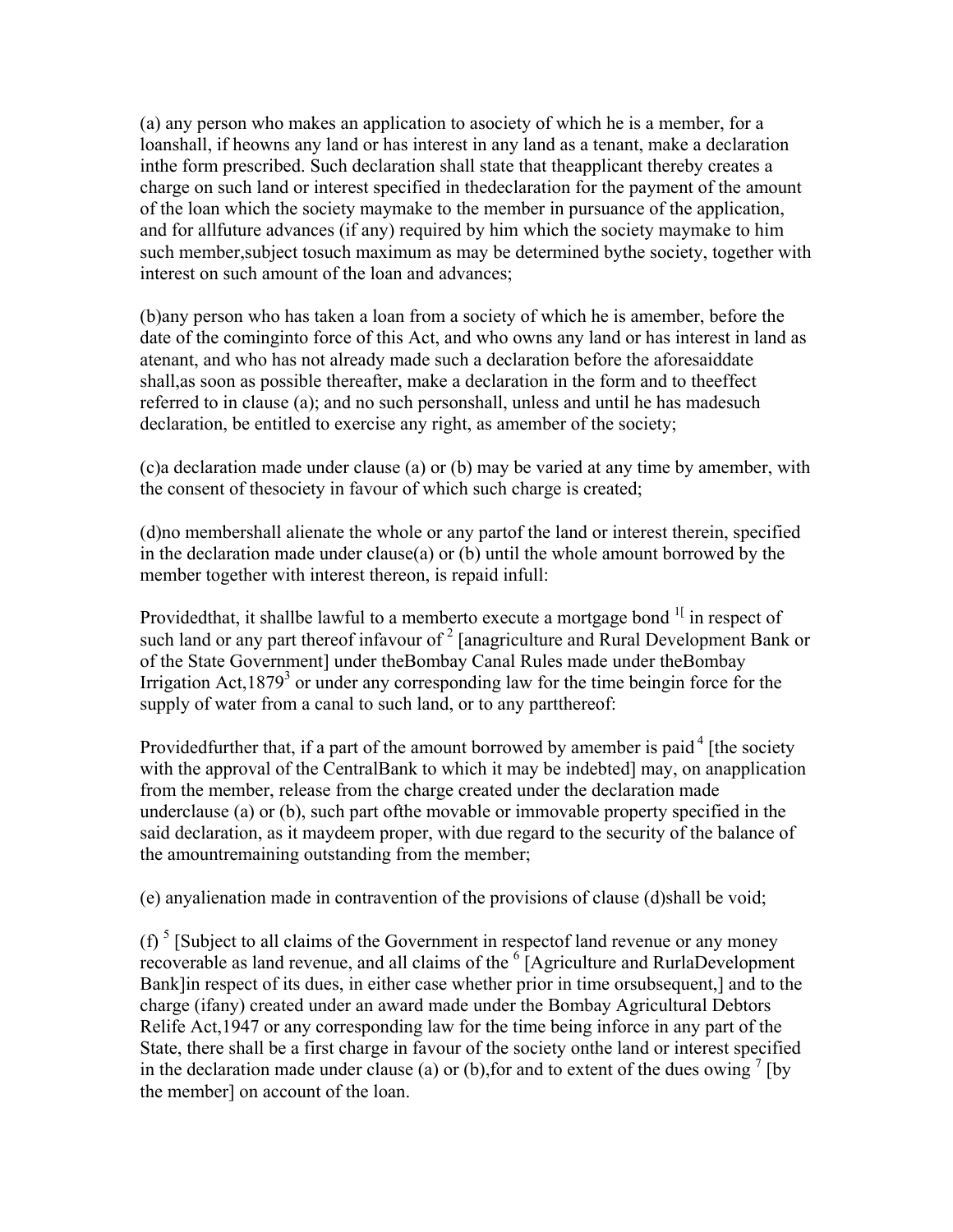(g) and inparticular, notwithstanding anything contained in  $8$  [Chapter X of the Maharashtra Land Revenue Code,1966], the Record of Rights maintained thereundershall also include the particulars ofevery charge on land or interest created under a declaration under clause (a)or (b),  $^{9}$  [andalso the particulars of extinction of such charge.]

Explanation.--Forthe purposes of this section, the expression "society"means--

(i)any resource society, the majority of the members of which are agriculturists and the primaryobject of which is to obtain credit for its members, or

(ii)any society, or any society of the class of societies, specified in this behalfby the State Government, by a general or special order.

#### *Footnote:*

**1.** These words weresubstitutedfor the words "in favour of a mortgage bank or the State Government inrespect of such land or any part thereof," by Mah. 33 of 1963, s. 10(a)(i).

**2.** These words weresubstitutedfor the words "a Land Development Bank" by Mah. 10 of 1988, s. 9(a).

**3.**See now Maharashtra Irrigation Act, 1976 (Mah. 38 of 1976).

**4.** These words weresubstitutedfor the words "the Central Financing Agency", by Mah. 33 of 1963,s. 10(a)(ii).

**5.** These words weresubstitutedfor the portion beginning with "subject to" and ending with "inrespect of its dues." by Mah. 12 of 1966, s. 2(a).

**6.** These words weresubstitutedfor the words "Land Development Bank" by Mah. 10 of 1988, s. 9(b).

**7.** These words weresubstitutedfor the words "by him", byMah. 12 of 1966, s. 2(b).

**8.** These words and figureswere substituted for the words, figures and letter,"Chapter X-A of the Bombay Land Revenue Code, 1879 or any corresponding lawfor the time being in force," by Mah. 20 of 1986, s. 20(a).

**9.** These words were added,by Mah. 20 of 1986, s. 20(b).

**Section 48A - Deductions from sale price of certain agricultural produce to meet society's dues**

<sup>1</sup> [48A. Deductions from sale price of certainagricultural produce to meet society's **dues**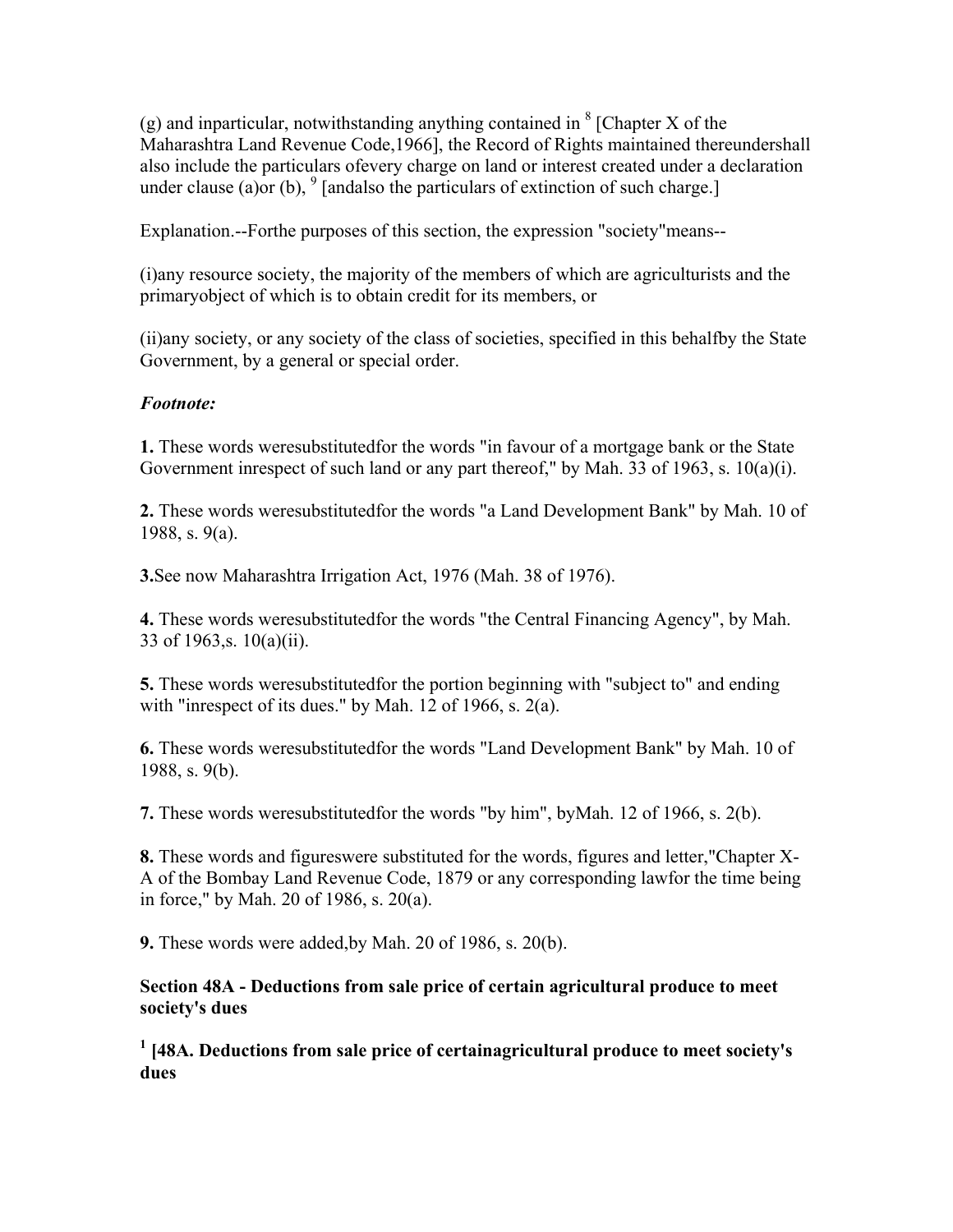$(I)^2$  [Where a loan has beenadvanced by any society in accordance with the last preceding section for thegrowing of any agricultural produce, or has been advanced by any other society which is  $3 \text{ [an Agriculture and Rural DevelopmentBank]}$  for any of the purposes enumerated in clause(a) of section 111and if in either case any agricultural produce is tendered by the person whohas taken any such loan] for sale at a collection centre under section 30A of the Maharashtra Agricultural Produce Marketing(Regulation) Act, 1963, on any day then the price agreed to be paid thereofshall be paid by the purchaser to thetenderer after deducting the dues of  $4$  [the societies mentioned] aforesaid  $5$  [\* \* \* \* \*] and the amount so deductedshall be paid to the Market Committeeconstituted under that Act as provided in that section. On making payment tothe tenderer and the Market Committee in the manner provided in theaforementioned section 30A the purchaser shall be discharged of his liability to pay the price to thetenderer.

 $6$  [The amount of thededuction on account of loans advanced by societiesshall  $<sup>7</sup>$  [be made</sup> at such rate asmay be notified by the State Government in this behalf by general or specialorder, so,however, that such rate shall] not in the aggregateexceed the following percentage of the total amount to be paid by the purchaseras the price, namely:--

(i) if the produce tendered for sale is sugarcane 100 %

(ii) if the produce tendered for sale is  $8$  [cotton] 60 %

(iii) in any other case  $40\%$ ].

(2) The MarketCommittee on receiving the amount from the purchasershallarrange to pay  $\frac{9}{2}$  Ito the societies concerned the amount of duce from the tondorer within a reasonable [to the societies concerned] the amount of duesfrom the tenderer within a reasonable time to be prescribed for the purpose. Ifthe Market Committee does not pay such dues within 8 days, after therealisation of the cheque the Market Committee shall be liable to payinterest on such dues <sup>6</sup> [to the societies concerned] at a rate prescribedin this behalf, such rate not being in excess of the maximum rate of interestfixed for unsecured loans under the Bombay Money- lenders Act,1946.]

 $10$  [(3) Where any such purchases the State Government or an agent or officer appointed by that Government, oris a processing factory notified by the State Government in this behalf bygeneral or special order or an agent or officer appointed by suchfactory, the purchaser shall pay the price to the tenderer after deductingthe dues of the societies mentioned aforesaid and paythe amount so deducted on behalf of the tenderer to the concerned societiesdirect:

Provided that, where loans have been taken by thetenderer from more than one society, the purchaser may, keeping in view theextent of the dues, on account of financing of crop or seasonal finance orfinance for other agricultural purposes, repayable during a periodof not less than eighteen months and not more than five years and the extent ofthe dues of any 11 [Agriculture and Rural Land Development Bank] andsubject tosuch directions (if any) as may be issued by the State Government from time totime determine the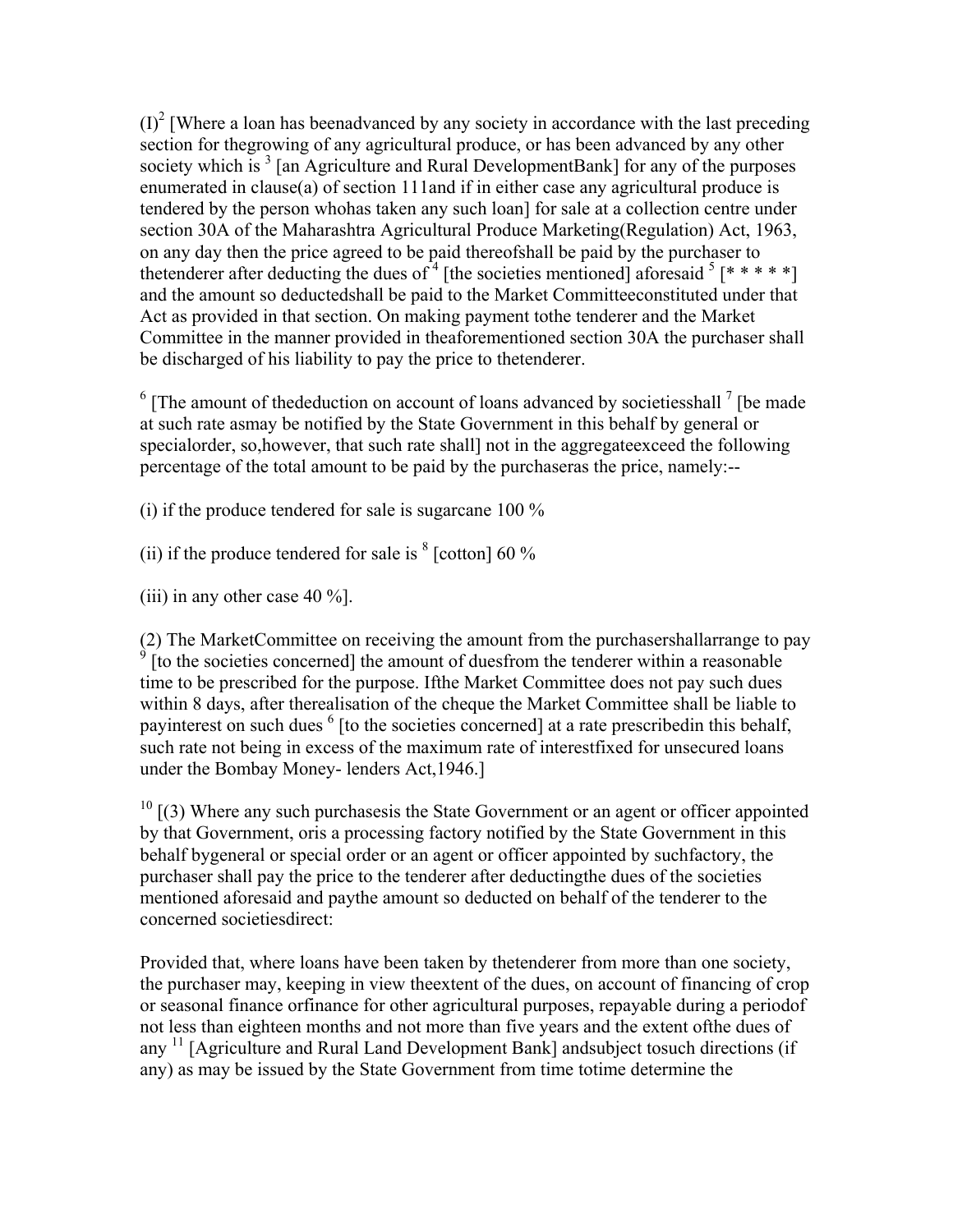proportion in which the amount of deduction madeshall beapportioned between the different lending societies.]

<sup>12</sup> [Explanation.--For the purpose of thissection, "purchaser" shall include any personwho pays the purchase price of any agricultural produce tendered for sale, orby whom payment of such price is made, whether on his own account or as an agent or on behalf ofanother person.]

#### *Footnote:*

**1.**This section was inserted by Mah. 2of 1972,s. 12.

**2.**This portion wassubstituted by Mah. 44of 1973s. 2(a)(i).

**3.**These words weresubstituted for the words "aLand Development Bank"by Mah. 10of 1988,s. 10(a).

**4.**These words weresubstituted for the words"the co-operative societymentioned", by Mah. 44of 1973,s. 2(a)(ii)

**5.** The words "and to the extent hereinafter stated" were deleted by Mah. 50of 1977, s.  $3(a)(i)$ .

**6.**This portion wassubstituted by Mah. 44of 1973,s. 2(a)(iii).

**7.**These words were inserted by Mah. 50of 1977,s. 3(a)(ii).

**8.**This word wassubstituted for the word 'kapas',by Mah. 50of 1977,s. 3(a)(ii).

**9.**These words weresubstituted for the words"to the society", by Mah. 44of 1973,s. 2(b).

**10.**Sub-section (3)was added, Mah. 44of 1973,s. 2(c).

**11.**These words weresubstituted were the words"a Land Development Bank"by Mah. 10of 1988,s. 10(b).

**12.**This Explanation was added by Mah. 50of 1977,s. 3(b).

#### **Section 49 - Deduction from salary to meet Society's claim in certain cases**

 $1$  [(1) Amember of asociety may execute an agreement in favour of the society, providing thathis employershall becompetent to deduct from the or wages payable to him by the employer, suchtotal amount payable to the society and in such instalments as may be specifiedin the agreement and to pay to the society the amounts so deducted in satisfactionof any debt or otherdemand of the society against the member. A copy of such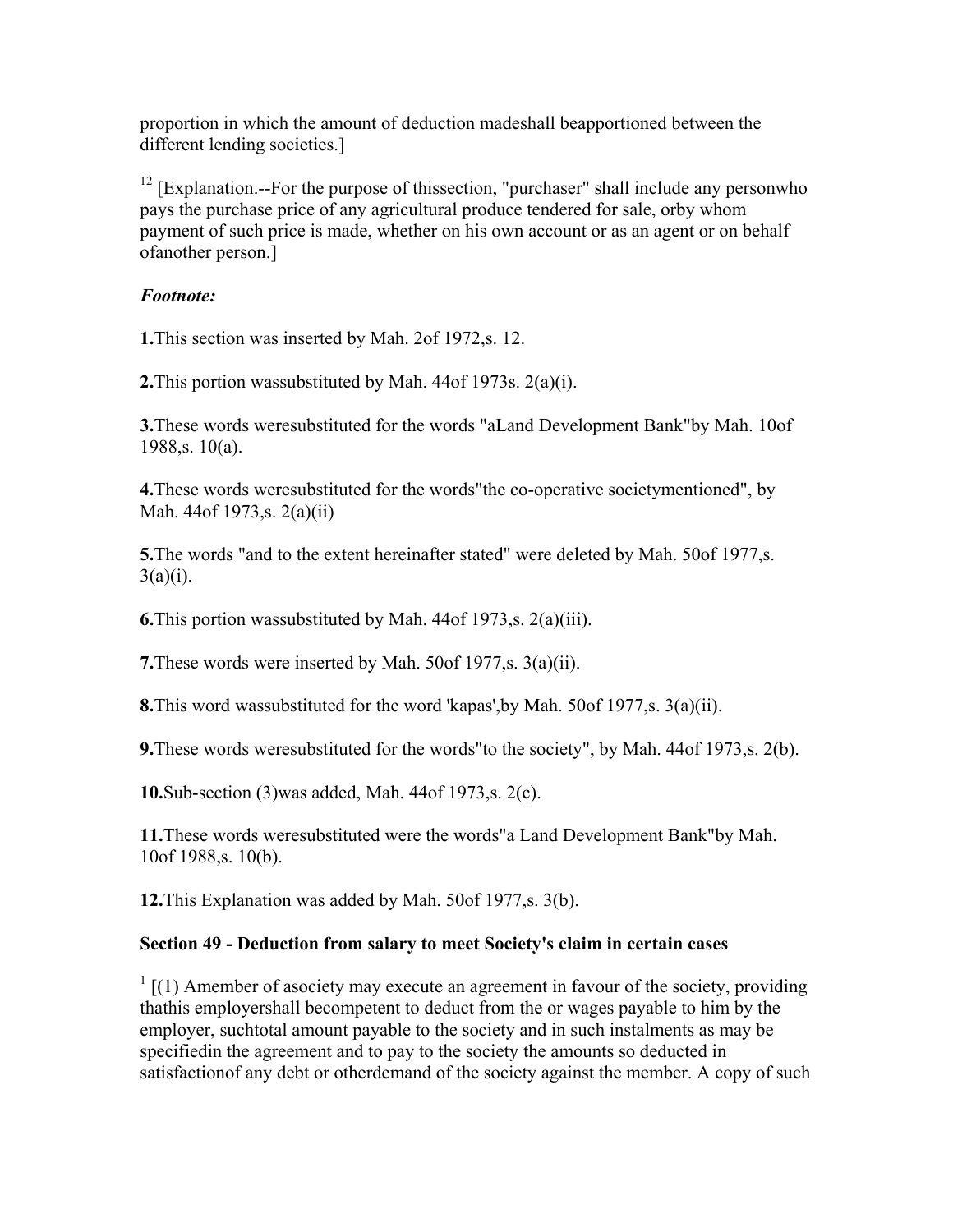agreement duly attested by anofficer of the society shall be forwarded by the society to the employer.].

 $(2)^{2}$  [On receipt of a copy of such agreement], the employershall, if so required by the societyby a requisition in writing, and so long as the  $3$  [total amount shown in the copy of the agreement as payable to thesociety has been deducted and paid to the society,] make the deduction inaccordance with the agreement and pay the amount so deducted to the society, asif it were a part of the wages payable by him as required under the Payment of Wages Act,1936 on the day on which he makes payment.

(3) If after the receipt of a requisition made underthe foregoing sub-section,the employer at any time fails to deduct the amount specified in therequisition from the salary or wages payable to themember concerned, or makes default inremitting the amount deducted to the society, the employershall be personally liable for the  $4$  (payment of such amount or where the employer hasmade deductions but the amount so deducted is not remitted to the society, thensuch amount together with interest thereon at one and half times the rate ofinterest charged by the society to the member for the period commencing on the date on whichthe amount was due to be paid to the society and ending on the date of actuallyremitting it to the society; and such amount together with the interestthereon, if any, shall,on a certificate issued by the Registrar, be recoverable fromhim as an arrear of land revenue, andthe amount and interest so due shall rank in priority in respect of such liabilityof the employer as wages in arrears.]

(4) Nothing contained in this sectionshall apply to persons employed in anyrailways (within the meaning of the Constitution) and in mines and oil fields.

### *Footnote:*

**1.**Sub-section(I) was substituted by Mah. 20 of 1986, s.21(a).

**2.** These words weresubstitutedfor the words "on the execution of such agreement", by Mah. 20 of 1986, s. 21(b)(i).

**3.** These words weresubstitutedfor the words "society does not intimate that the whole of such debt ordemand has been paid", by Mah. 20 of 1986, s. 21(b)(ii).

**4.** This portion wassubstitutedfor the portion beginning with the words "payment thereof and ending withthe words "wages in arrears", by Mah. 20 of 1986, s. 21(c).

### **Chapter: V - STATE AID TO SOCIETIES**

### **Section 50 - Direct partnership of State Government in societies**

The State Government may subscribe directly to the share capital of a society with limited liability, upon such terms and conditions as may be agreed upon.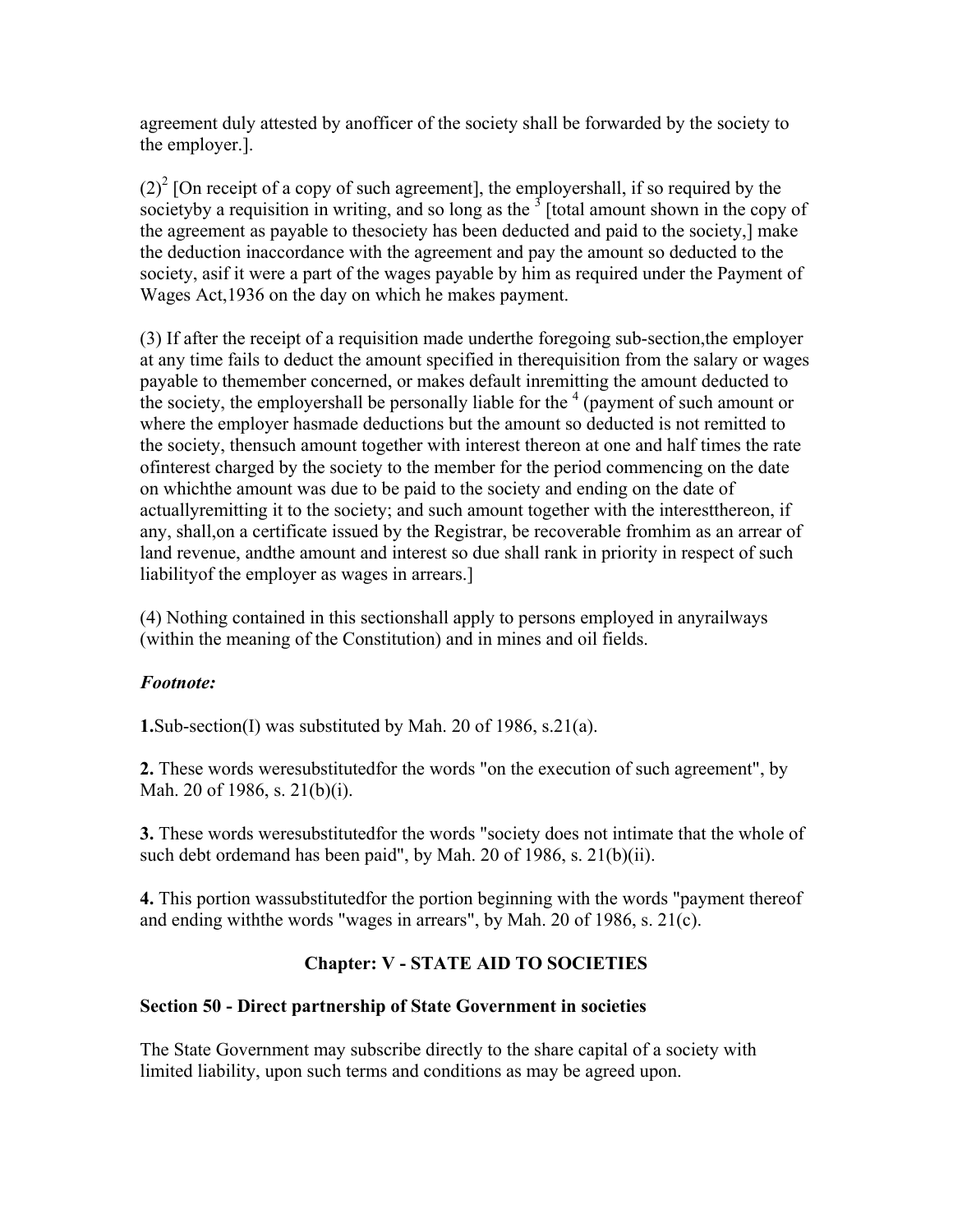### **Section 51 - Indirect partnership of State Government in societies**

The State Government may, under appropriation made by law, provide moneys to a society for the purchase directly or indirectly, of shares in other societies with limited liability. (A society to which moneys are so provided for the aforesaid purpose is hereinafter in this Chapter referred to as an "Apex Society".)

### **Section 52 - Principal State Partnership Fund**

(1) An Apex society which is provided with moneys as aforesaid shall with such moneys, establish a Fund to be called the "Principal State Partnership Fund."

(2) An Apex society shall utilise the Principal State Partnership Fund for the purpose of --

(a) directly purchasing shares in other societies with limited liability;

(b) providing moneys to a society (hereinafter in this Chapter referred to as a "Central Society".) to purchase shares in other societies with limited liability (the latter societies being hereinafter in this Chapter referred to as "Primary societies");

(c) making payments to the State Government in accordance with the provisions of this Chapter;

and for no other purpose.

# **Section 53 - Subsidiary State Partnership Fund**

(1) A Central Society which is provided with moneys by an Apex Society from the Principal State partnership Funds shall, with such moneys, establish a Fund to be called the "Subsidiary State Partnership Fund".

(2) A Central society shall utilise the Subsidiary State Partnership Fund for the purpose of --

(a) purchasing shares in Primary Societies;

(b) making payments to the Apex society in accordance with the provisions of this Chapter; and for no other purpose.

### **Section 54 - Approval of State Government for purchase of shares**

Shares shall not be purchased in a society from the moneys in the Principal State Partnership Fund or the Subsidiary State Partnership Fund, except with the previous approval of the State Government.

### **Section 55 - Liability to be limited in respect of certain shares**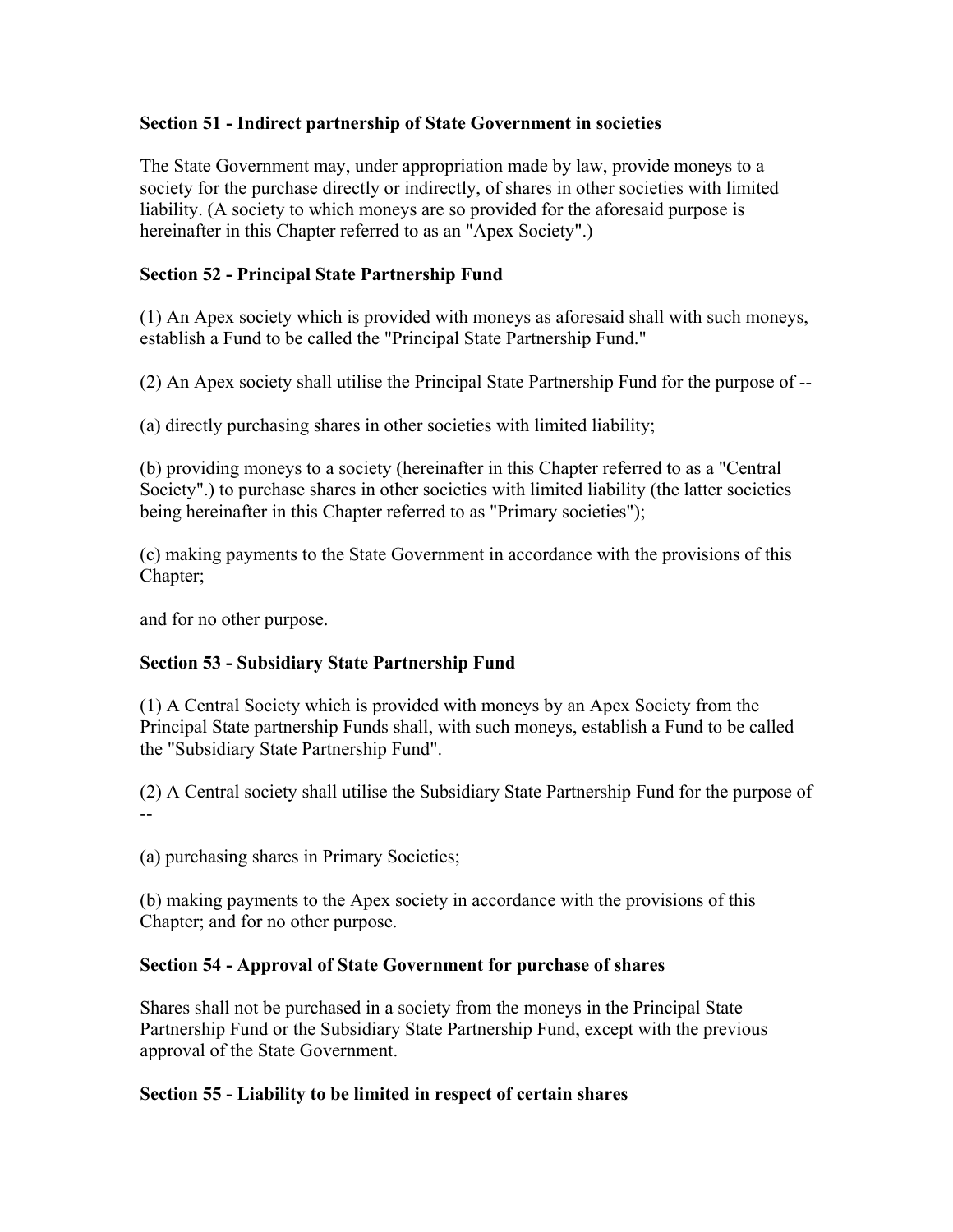Where any shares are purchased in a society by--

(a) the State Government; or

(b) an Apex society from the Principal State Partnership Fund, or a Central society from the Subsidiary State Partnership Fund, as the case may be;

the liability in respect of such shares shall, in the event of the society of which the shares are purchased<sup>1</sup> [being wound up], be limited to the amount paid in respect of such shares.

### *Footnote:*

**1.** These words were sub stituted for the words "is wound up", by Mah. 33 of 1963. s. 11.

### **Section 56 - Restriction on amount of dividend**

An Apex society which has purchased shares in other societies from the moneys in the Principal State Partnership Fund, and a Central society which has purchased shares in Primary societies from the moneys in the Subsidiary State Partnership Fund, shall be entitled only to such dividend on the said shares as is declared by the society concerned and is payable to other shareholders of that society.

### **Section 57 - Indemnity of Apex and Central societies**

(1) If a society in which shares are purchased from the Principal State Partnership Fund is wound up, or is dissolved, the State Government shall not have any claim against the Apex society which purchased the shares in respect of any loss arising from such purchase; but the State Government shall be entitled to any moneys received by the Apex society in liquidation proceedings or on dissolution, as the case may be.

(2) If a society in which shares are purchased from the Subsidiary State Partnership Fund is wound up or dissolved, neither the State Government nor the Apex society shall have any claim against the Central society which purchased the shares in respect of any loss arising from such purchase; but the Apex society shall be entitled to any moneys received by the Central society in liquidation proceedings or on dissolution, as the case may be and such moneys shall be credited to the Principal State Partnership Fund.

### **Section 58 - Disposal of share capital and dividend, etc.**

(1) All moneys received by an Apex society in respect of shares of other societies purchased from the moneys in the Principal State Partnership Fund on redemption of such shares, or by way of dividends or otherwise, shall be credited to that fund.

(2) All moneys received by a Central society in respect of shares of Primary societies purchased from the moneys in the Subsidiary State Partnership Fund on redemption of such shares, or by way of dividends or otherwise, shall in the first instance be credited to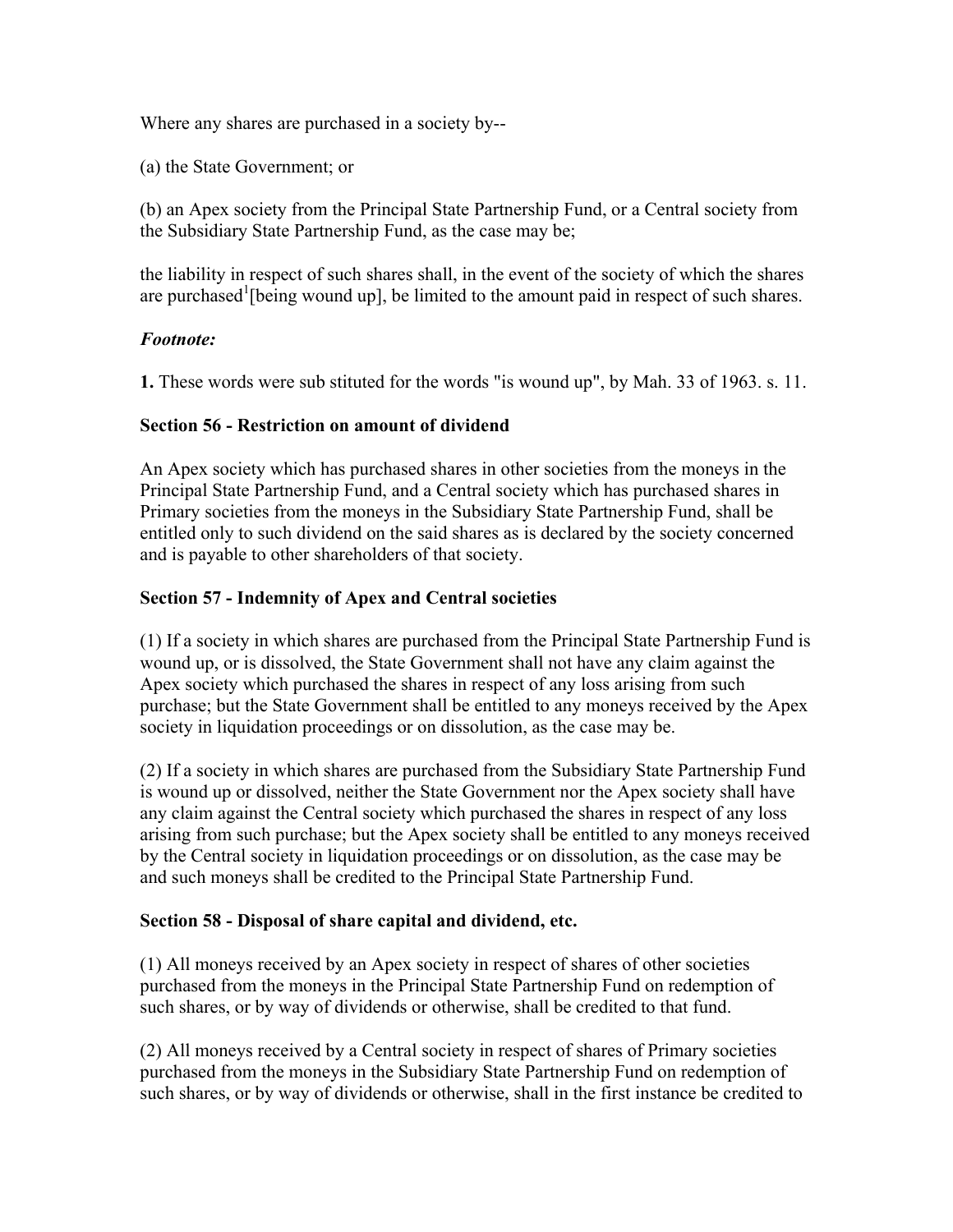that Fund, and then transferred to the Apex society which shall credit them to the Principal State Partnership Fund.

(3) All moneys and dividends referred to in sub-sections (1) and (2) shall, notwithstanding that the shares stand in the name of the Apex society or the Central society, as the case may be, be paid to the State Government.

(4) Save as provided in sub-section (3), the State Government shall not be entitled to any other return on the moneys provided by it to an Apex society under section 51.

### **Section 59 - Disposal of Principal or Subsidiary State Partnership Fund on winding up of Apex or Central society**

(1) If an Apex society which has established a Principal State Partnership Fund is wound up or dissolved, all money to the credit of, or payable to that Fund, shall be paid to the State Government.

(2) If a Central society which has established a Subsidiary State Partnership Fund is wound up or is dissolved, all moneys to the credit of, or payable to that Fund shall be paid and credited to the Principal State Partnership Fund from which it received moneys under clause (b) of sub-section (2) of section 52.

### **Section 60 - Principal or Subsidiary State Partnership Fund not to form part of assets**

Any amount to the credit of a Principal State Partnership Fund or a Subsidiary State Partnership Fund shall not form part of the assets of the Apex society or the Central society, as the case may be.

### **Section 61 - Agreement by State Government and Apex societies**

Subject to the foregoing provisions of this Chapter--

(a) the State Government may enter into an agreement with an Apex society setting out the terms and conditions on which it shall provide moneys to the Apex society for the purpose specified in section 51;

(b) an Apex society may, with the previous approval of the State Government, enter into an agreement with a Central society, setting out the terms and conditions on which it shall provide moneys to that society from the Principal State Partnership fund for the purpose specified in clause (b) of sub-section (2) of section 52.

### **Section 62 - Other forms of State aid to societies**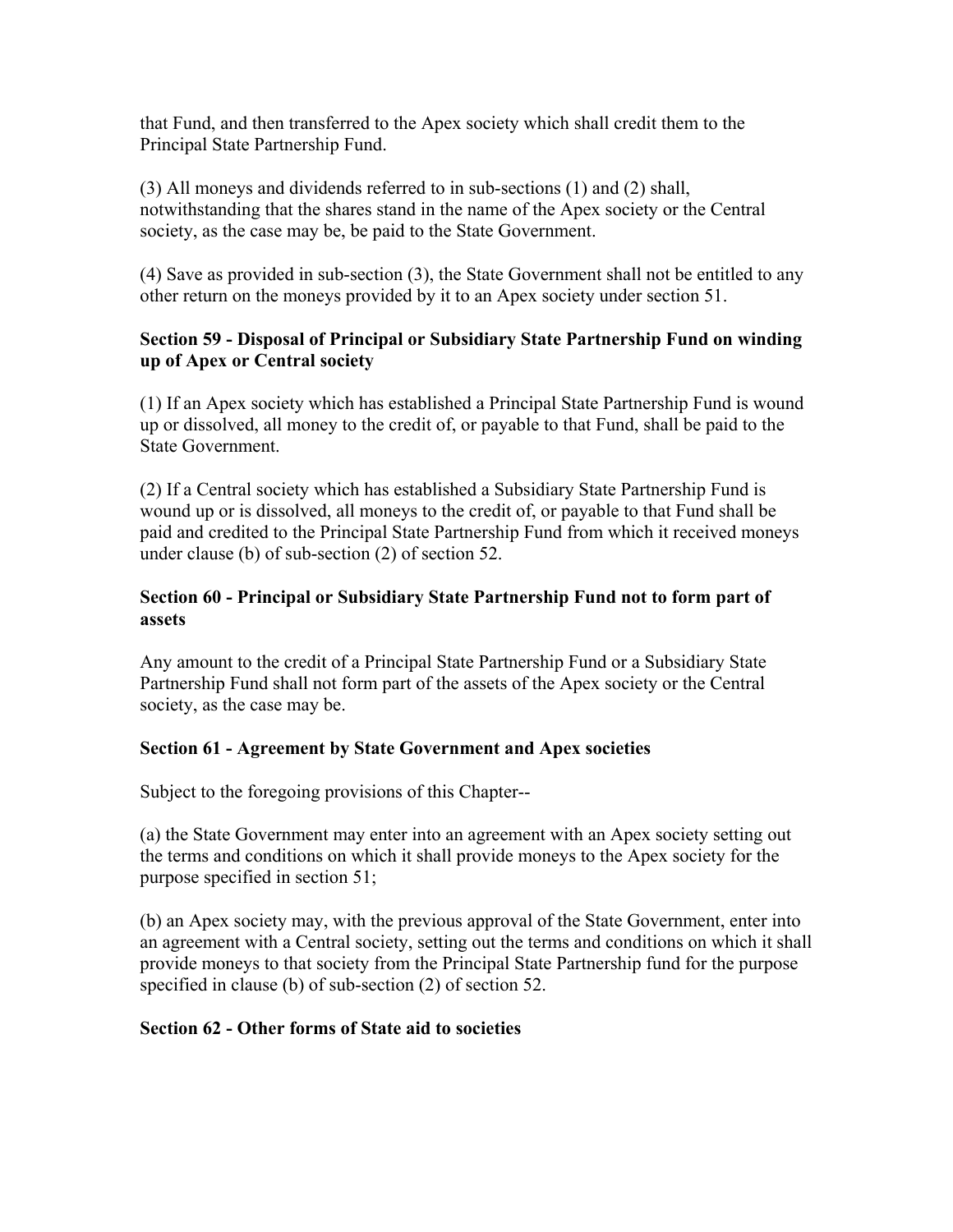Notwithstanding anything contained in any law for the time being in force, but subject to such conditions as the State Government by general or special order may specify in this behalf, the State Government may,--

(a) give loans to a society;

(b) guarantee the payment of the principal of debentures issued by a society, or of interest thereon, or both or the repayment of the shares capital of a society to its members, or the payment of dividends thereon at such rates as may be specified by the State Government;

(c) guarantee the repayment of loans given by a Co-operative Bank to a society;

(d) guarantee the repayment of the principal of, and payment of interest on, loans and advances given by the Reserve Bank of India, or the Industrial Finance Corporation of India, or any other authority constituted under any law for the time being in force; or

(e) provide financial assistance, in any other form (including subsidies), to a society.

#### **Section 63 - Provisions of this Chapter to override other laws**

The provisions of sections 51 to 61 (both inclusive) in this Chapter shall have effect notwithstanding anything inconsistent therewith contained in any other law for the time being force.

# **Chapter: VI - PROPERTY AND FUNDS OF SOCIETIES**

### **Section 64 - Funds not to be divided**

No part of the funds, other than  $[$ [the dividend equilisation or bonus equalisation funds as may be prescribed or] the net profits of a society, shall be paid by way of bonus or dividend, or otherwise distributed among its members:

Provided that, a member may be paid remuneration on such scale as may be laid down by the bye-laws, for services rendered by him to the society.

### *Footnote:*

**1 .** These words were inserted by Mah. 33 of 1963, s. 12.

### **Section 65 - Ascertainment and appropriation of profits**

### **65. <sup>1</sup> [Ascertainment and appropriation of profits]**

 $2\left[1\right)$  A society shall construct its relevant annual financial statements and arrive at its consequent net profit or loss in the mannerprescribed.]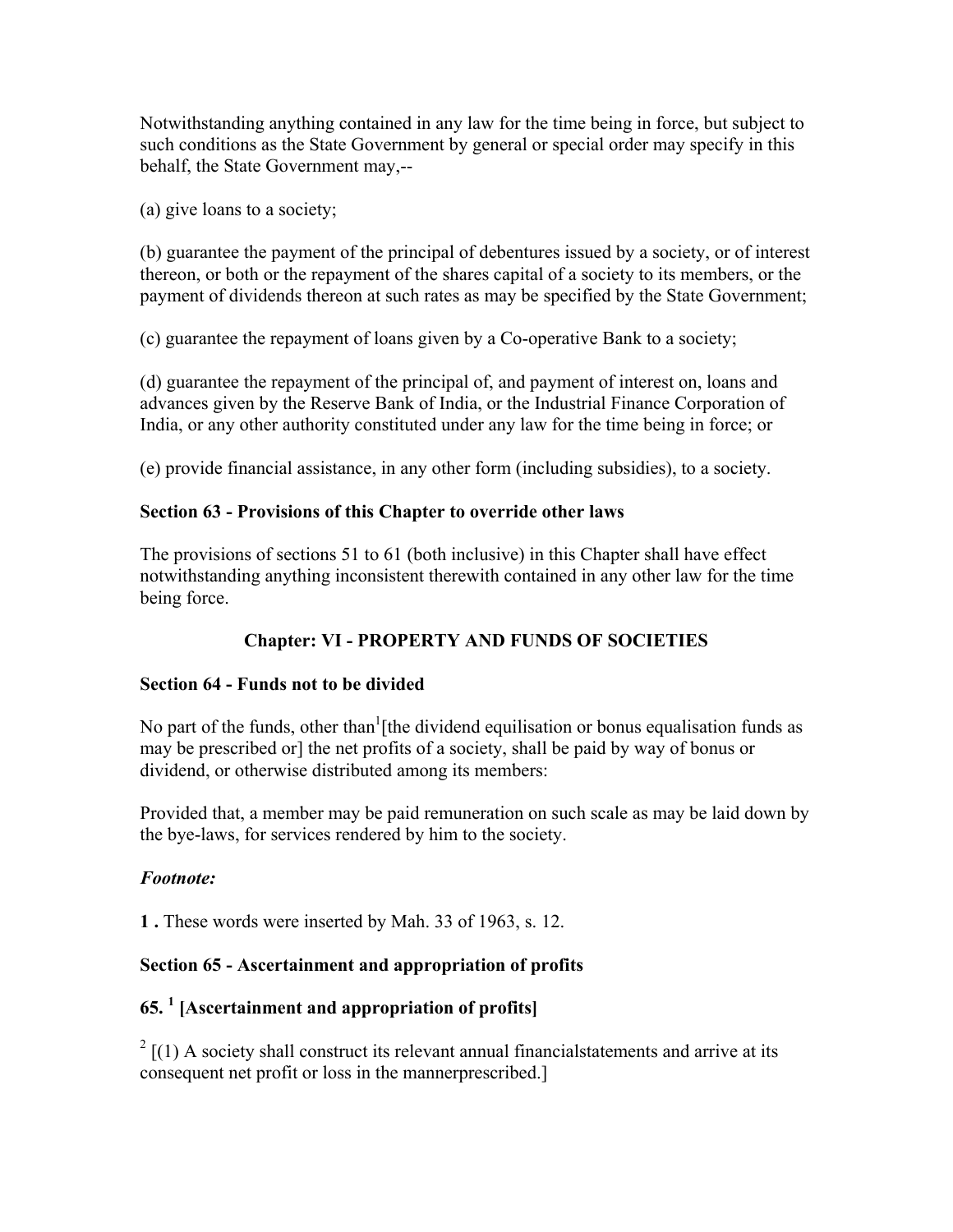(2) A society may appropriate  $3$  [its net profits] to the reserve fund or anyother fund to payment of dividends tomembers on theirshares  $4$  [\* \* \* \*] to the payment of bonus on the basis ofsupport received from members and persons who are not members to its business, to payment ofhonoraria and towards any other purpose which may be specified in the rules orbye-laws:

Providedthat no part of the profits shall be appropriated except with the approval of theannual general meetingand in conformity with the Act, rules and bye-laws.

# *Footnote:*

**1.** This marginal note wassubstituted,by Mah. 20 of 1986, s. 22(b).

**2.** Sub-section (1) wassubstitutedby Mah. 20 of 1986, s. 22(a).

**3.** These words weresubstitutedfor the words "its profits" by Mah. 33 of 1963, s. 13(b).

**4.** The portion beginningwith the words "to the contribution" and ending with the words"by the State Government" was deleted by Mah. 27 of 1969, 2. 10(b).

# **Section 66 - Reserve fund**

( 1) Every society which does, or can, derive a profit from its transactions shall maintain a reserve fund.

 $(2)^{1}$ [Every society shall carry at least one-fourth of the net profits each year to the reserve fund;] and<sup>2</sup>[such reserve fund may, subject to the rules made in this behalf, if any, be used] in the business of the society or may, subject to the provisions of section 70, be invested, as the State Government may by general or special order direct, or may, with the previous sanction of the State Government, be used in part for some public purpose likely to promote the objects of this Act, or for some such purpose of the State, or of local interest:

 $3$ [Provided that, the Registrar may, having regard to the financial position of any society or class of societies, fix the contribution to be made to the reserve fund under this subsection at a lower rate, but not lower than one-tenth of the net profits of the society or societies concerned.)

# *Footnote:*

**1.** These words were sub stituted for the portion beginning with "In the case of and ending with "to the reserve fund", by Mah. 33 of 1963, s. 14(a).

**2.** These words were sub stituted for the words "such reserve fund may be used" by Mah. 3 of 1974, s. 10.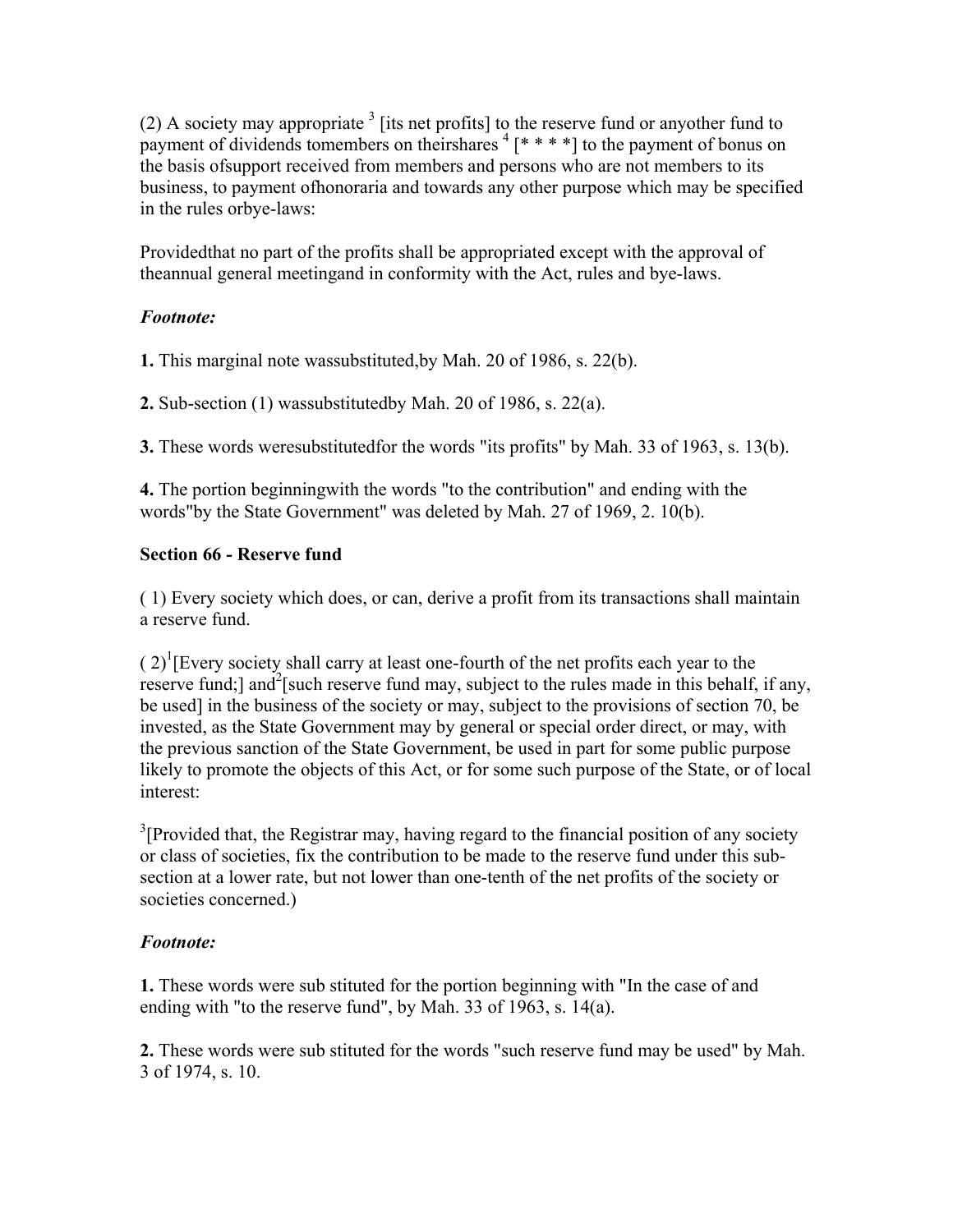### **3.** This proviso was added by Mah. 33 of 1963, s. 14(b).

### **Section 67 - Restrictions on dividend**

# **1 [67. Restrictions on dividend**

Nosociety shallpay divided to its members at a rate exceeding  $2 \times 15$  per cent except with the prior sanction of theRegistrar.]

### *Footnote:*

**1.** Section 67 wassubstitutedby Mah. 20 of 1986, s. 23.

**2.** This portion wassubstitutedby Mah. 13 of 1994, s. 4.

### **Section 68 - Contribution to education fund of the State federal society**

# **1 [68. Contribution to education fund of the Statefederal society**

(1)Everysociety shallcontribute annually towards the education fund of the State federal societywhich may be notified in this behalf by the State Government at such rate asmay be prescribed, and different rates may be prescribed for differentsocieties or classes of societies depending on their financial condition.

# $^{2}[*******]$

(2) Every society shall pay its contributions to the said fund<sup>3</sup> [within three months after the close of theco-operative year.] Any officer wilfully failing to comply with the requirementof this section, shallbe personally liable for making good the amount to the federal society notifiedas aforesaid.]

 $4 \mid (3)$  Where any society fails to pay the contribution within the period specified in subsection (2), the amount of contribution dueshall be recoverable as an arrear ofland revenue and on the State Federal Society making a report of such failureto the Registrar, the Registrar shall, after making such inquiry as he deems fit,grant a certificate for recovery of the amount due as an arrear of landrevenue.]

# *Footnote:*

**1.** Section 68 wassubstitutedfor the original by Mah. 27 of 1969, s. 11.

**2.** The proviso was deletedby Mah. 3 of 1974, s. 11.

**3.** These words weresubstitutedfor the words "within two months from the date on which its accounts areadopted by the general body of members" by Mah. 20 of 1986, s. 24 (a).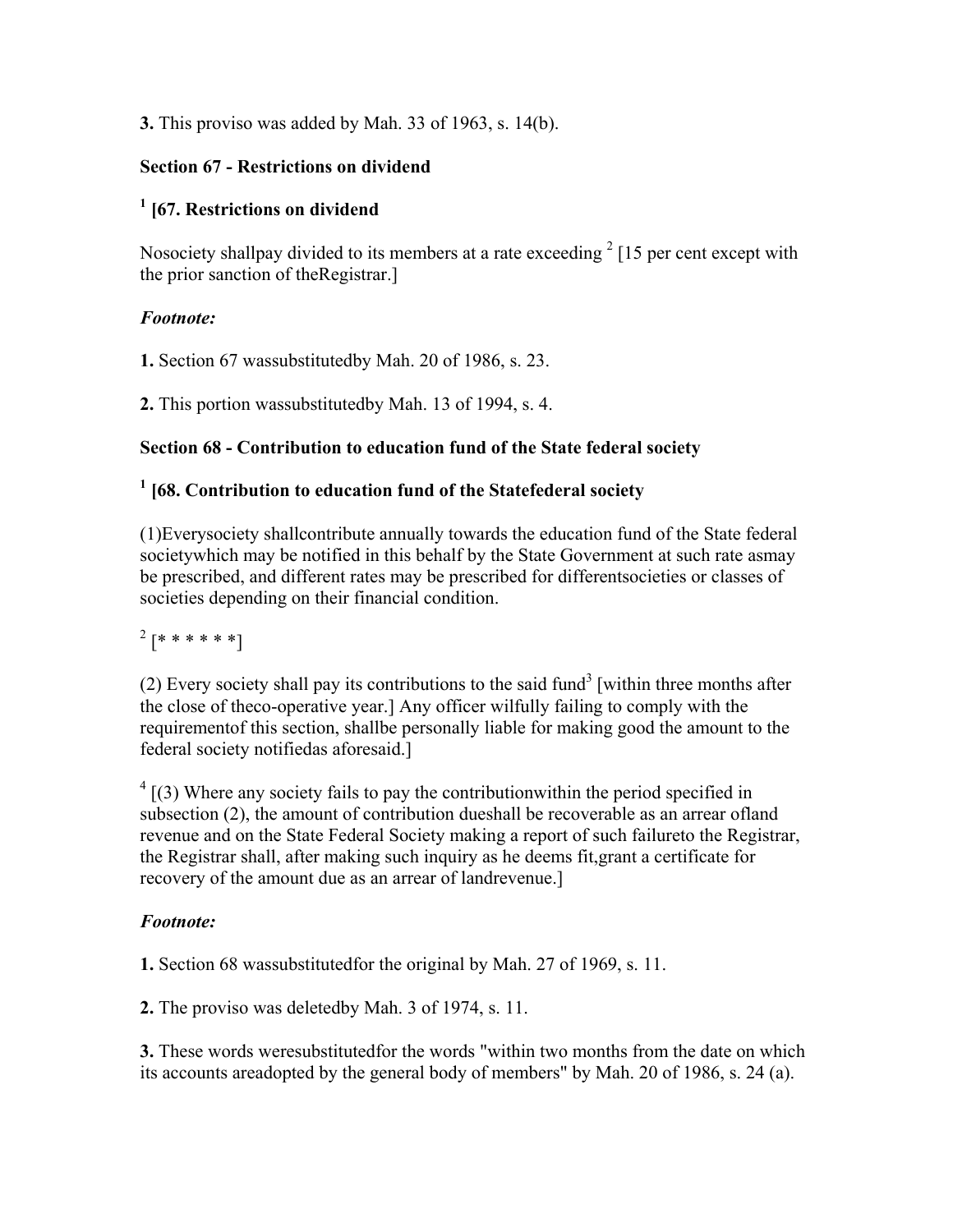**4.** Thissub-section wasadded, by Mah. 20 of 1986, s. 24(b).

#### **Section 69 - Contribution to public purposes**

After providing for the reserve fund as provided in section 66, and for the educational funds as provided in section 68 a society may set aside a sum not exceeding twenty per cent of its net profits, and utilise, with the approval of such federal society as may be notified by the State Government in this behalf from time to time, the whole or part of such sum in contributing to any co-operative purpose, or to any charitable purpose within the meaning of section 2 of the Charitable Endowments Act, 1890, or to any other public purpose.

### **Section 69A - Contribution of Co-operative State Cadre of Secretaries of certain societies and establishment of Employment such Cadre**

### <sup>1</sup> [69A. Contribution of Co-operative State Cadre of Secretaries of certain societies **and establishment of Employment such Cadre**

(1) There shall be constituted a Co-operative State Cadre of Secretaries of primary agricultural credit societies, multipurpose co-operative societies and service co-operative and such other classes of societies as may be prescribed in this behalf (hereinafter in this section referred to as "the Co-operative State Cadre"), consisting of persons recruited for this purpose by the Central Societies notified in this behalf by the State Government. The number of persons to be recruited and their conditions of service shall be determined by the Central Societies in accordance with  $2$  [such general of special guidelines, if any,] as may be issued by the State Government, from time to time.

(2) A Central Society may, from time to time, depute any person appointed by it to that Cadre to work under any society referred to in sub-section (1), as it may consider necessary. Where any such person is posted to work under any society, his services shall be taken over by the society on such post, for such period and on such other terms and conditions, as the Central Society may determine, but the person so posted shall draw his salary and allowances from the Fund established under  $3$  [Sub-section (3)].

 $4$  [(2A) The immediate initial supervisory control on the person appointed to the cadre and deputed or posted to work as secretary under each of the societies referred to in subsection (1) shall be with the Taluka Supervision Society consisting of the societies, in each respective Taluka to which such persons are deputed, as members thereof and registered for the purpose. The Taluka Supervision Society, shall exercise such powers and discharge such functions or perform such duties as may be conferred or imposed on it by the bye-laws of such society.

(3) An Apex society notified in this behalf by the State Government shall establish a Fund to be called "the Co-operative State Cadre Employment Fund," which, when established, shall be deemed to have been established with effect from the 1st day of July 1973. It shall be utilized for meeting the expenses on the salaries, allowances and other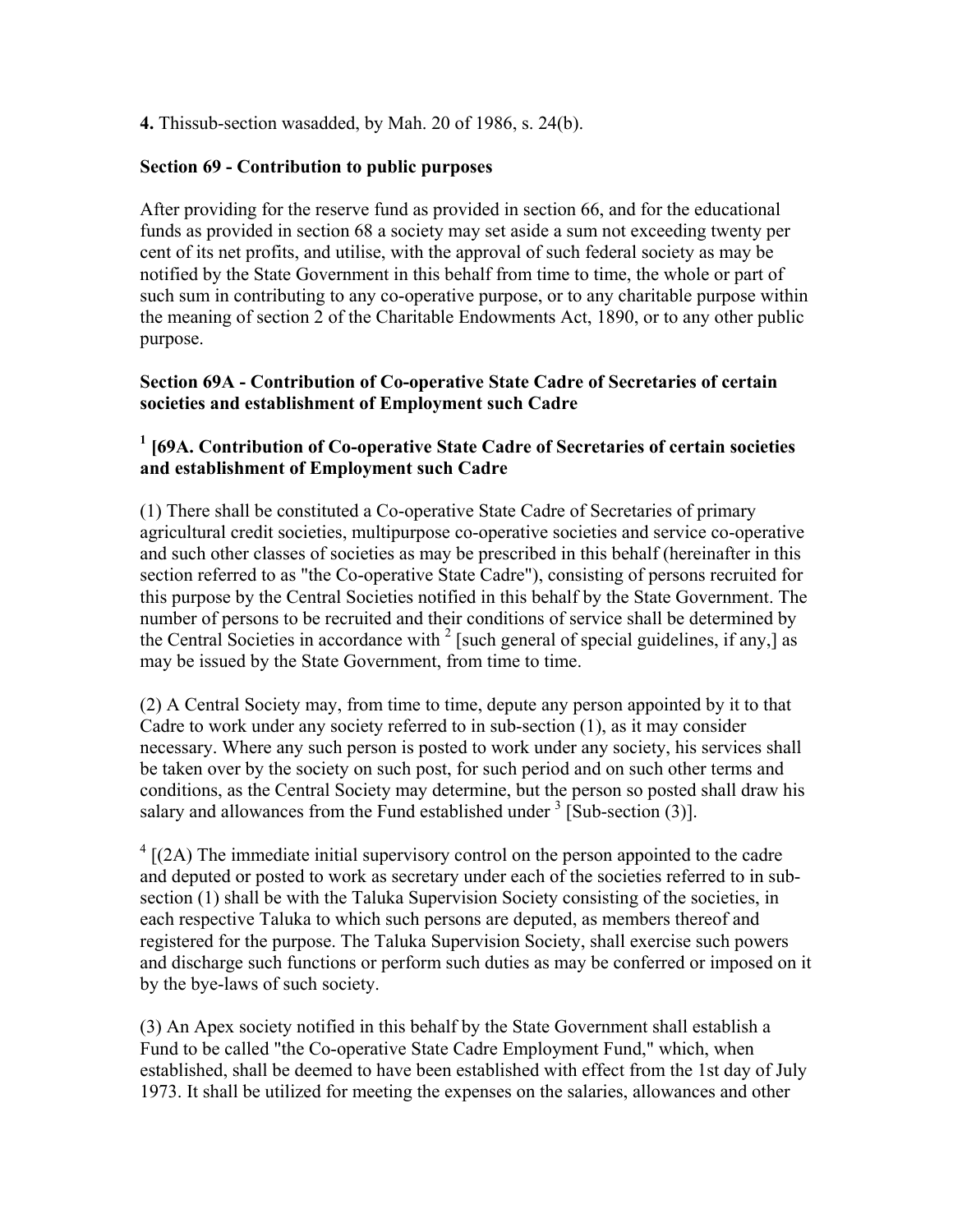emoluments to be paid to the persons appointed to the Co-operative State Cadre and the expenditure relating to the Cadre.

 $<sup>5</sup>$  [(4) (a) Every society or class or classes of societies, which in the opinion of the State</sup> Government, derive any benefit, directly or indirectly, from the service of any Secretary belonging to the Co-operative State Cadre of Secretaries and

(b) Every other body corporate carrying on any trade, business or industry or class or classes of such corporate bodies, which in the opinion of the State Government, derive such benefit as aforesaid;

and which are notified by the State Government in this behalf, from time to time, by general or special order, shall, with effect from the 1st day of July 1977, contribute annually to the said Fund, at such rate and in such manner as may be prescribed, and different rates may be prescribed for different societies or other corporate bodies or class or classes of societies or class or classes of other corporate bodies. In determining the rate or rates of contribution, the State Government shall take into consideration the expenditure referred to in sub-section (3), the services likely to be rendered and the financial condition of the societies or other bodies concerned.

Explanation. -- Notwithstanding anything contained in any law for the time being in force, for the purpose of levy and collection of the contribution to the said Fund by any other corporate body to which this section applies, such corporate body shall be deemed to be a society governed by this Act.]

(5) Where there is a failure to comply with the requirements of the last preceding subsection, the Registrar may serve a demand notice on the society concerned to pay the contribution within two months from the date of demand. Such demand shall be a charge on the income of the society. If the contribution is not paid within the period aforesaid, the Registrar may direct any bank or person having custody of the funds of the society to pay the amount of the contribution immediately, and such Bank or person shall comply with the orders of the Registrar. Every payment made pursuant to such direction shall be a sufficient discharge to such Bank or person from all liability to the society in respect of any sum so paid by it or him out of the moneys of the society in his custody.

(6) The State Government may make rules regulating all matters connected with or ancillary to the custody and maintenance of, the payment of moneys into and the expenditure and withdrawal of moneys from, the said Fund.]

### *Footnote:*

**1.** Section 69A was inserted by Mah. 36 of 1975, s. 3.

**2.** These words were substituted for the words "the general or special orders" by Mah. 5 of 1990, s. 2(a).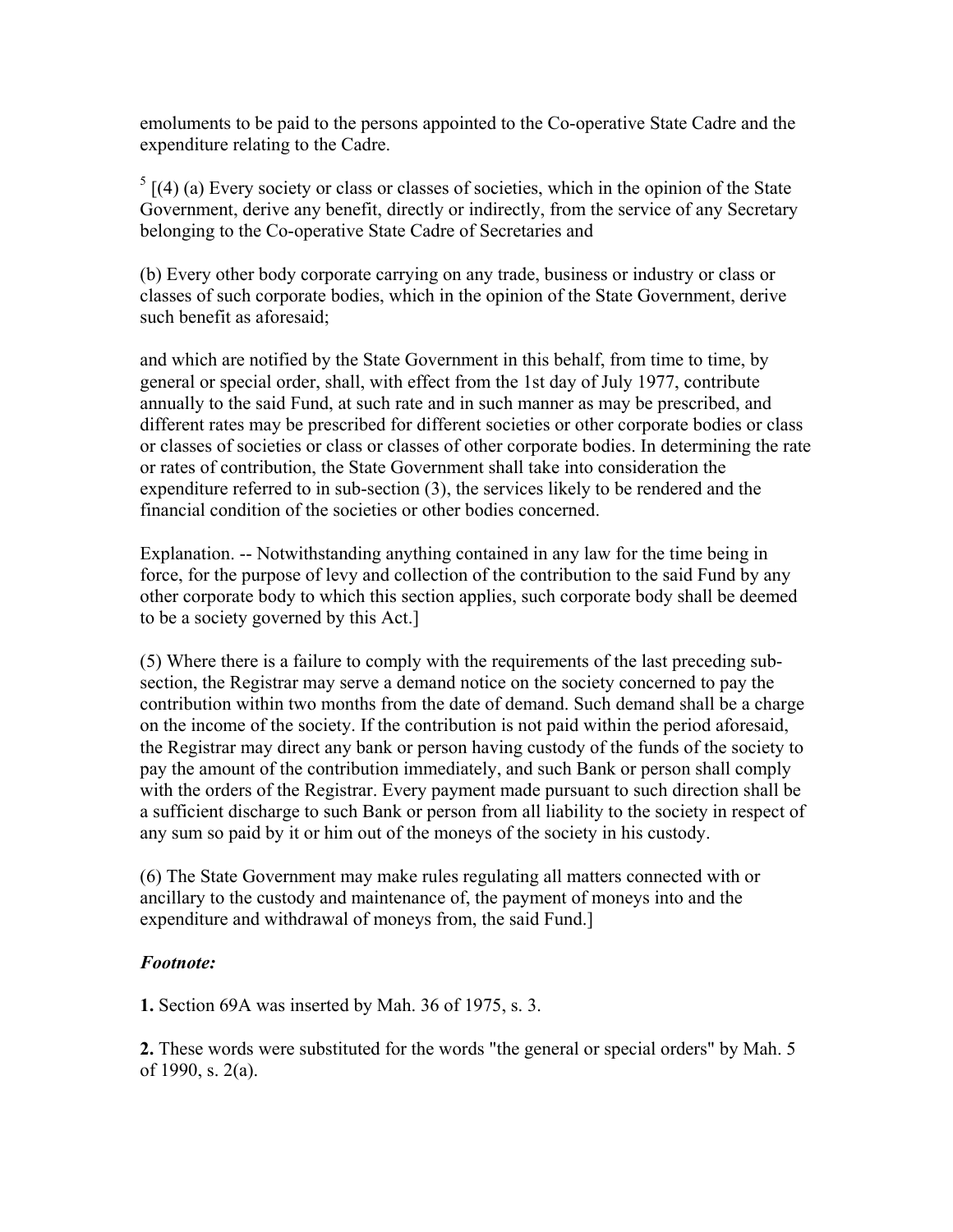**3.** Substituted for the words "the next succeeding sub-section" by Mah. 5 of 90, s. 2(b).

**4.** Sub-section (2A) was inserted by Mah. 5 of 1990, s. 2(c).

**5.** Sub-section (4) was substituted by Mah. 30 of 1978, s. 3.

### **Section 70 - Investment of funds**

Asociety shallinvest or deposit its funds in one or more of the following:--

(a)in a Central Bankor the State Co-operative Bank;

(b)in any of the securities specified in section 20 of the Indian Trusts Act,1882;

 $\frac{1}{1}$  [(c) in the shares, or security bonds, or debentures, issued byany othersociety with limited liability and having the same classification to which itbelongs:

Providedthat, no society shallinvest more than such proportion of its paid up share capital as may be prescribed:

Providedfurther that, the provisions of this clause shall not apply to any investment made by anyagricultural credit society in any processing society based on agriculturalproduce.]

(d)  $2 \text{ [in any co-operative bank (other than those referred to in clause (a) of this section) or}$ banking company,] approved forthis purpose by the Registrar, and on such conditions as the Registrar may fromtime to time impose;

(e) in anyother permitted by the rules, or bygeneral or special order of the State Government.

# *Footnote:*

**1.**Clause (c) wassubstituted for the original by Mah. 20of 1986,s. 25.

**2.**These words weresubstitutedfor the words "in any banking company" by Mah. 33of 1963,s. 15.

### **Section 71 - Employees' provident fund**

(1) Any society may establish for its employees a provident fund, into which shall be paid the contributions made by its employees and by the society. Such provident fund shall not be used in the business of the society, nor shall it form part of the assets of the society; but shall be invested under the provisions of the last preceding section, and shall be administered in the manner prescribed.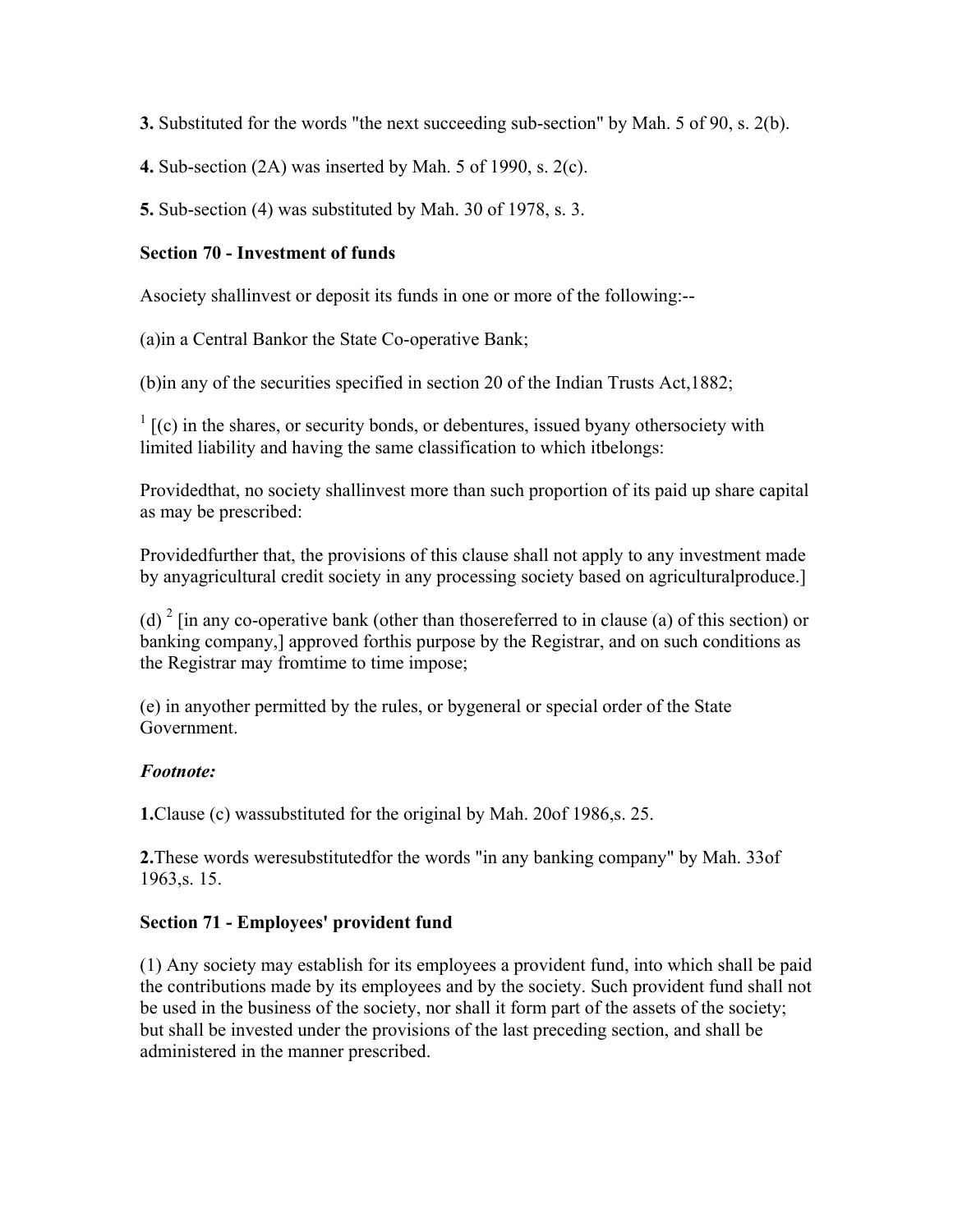(2) Notwithstanding anything contained in the foregoing sub-section, a provident fund established by a society to which the Employees' Provident Funds Act, 1952 is applicable, shall be governed by that Act.

### **Section 71A - Funds not to be utilised for certain proceedings filed or taken by or against officers in personal capacities**

# <sup>1</sup> [ 71A. Funds not to be utilised for certain proceedings filed or taken by or against **officers in personal capacities**

 $2[$ (1)] No expenditure from the funds of a society shall be incurred for the purpose of defraying the costs of any proceedings filed or taken by or against any officer of the society in his personal capacity under sections 78, 96 or 144T. If any question arises whether any expenditure can be so incurred or not, such question shall be referred to and decided by the Registrar, and his decision shall be final.

 $2^{2}$ [(2) If any person incurs expenditure in violation of sub-section (1), the Registrar shall direct the person to repay the amount to the society within one month and where such person fails to repay the amount as directed, such amount shall, on a certificate issued by the Registrar, be recoverable as arrears of land revenue.

( 3) The person against whom action is taken by the Registrar under sub-section ( 2) shall be disqualified to continue to be the officer of any society or to be officer of any society at any next election including any next by-election held immediately after the expiration of a period of one month during which such person has failed to pay the amount referred to in sub-section ( 2).]

# *Footnote:*

**1.** Section 71-A was inserted by Mah. 3 of 1974, s. 12.

**2.** Section 71-A was renumbered as sub-section (1) of that section and sub-section (2) and (3) were added by Mah. 20 of 1986, s. 26.

# **Chapter: VII - MANAGEMENT OF SOCIETIES**

# **Section 72 - Final authority of society**

Subject to the provisions in this Act and the rules, the final authority of every society shall vest in the general body of members in general meeting, summoned in such a manner as may be specified in the by-laws.

<sup>1</sup>[Where the by-laws of a society so provide, the general meeting shall be attended by delegates appointed by the members, and such meeting shall be deemed to be the meeting of the general body, for the purpose of exercising all the powers of the general body.]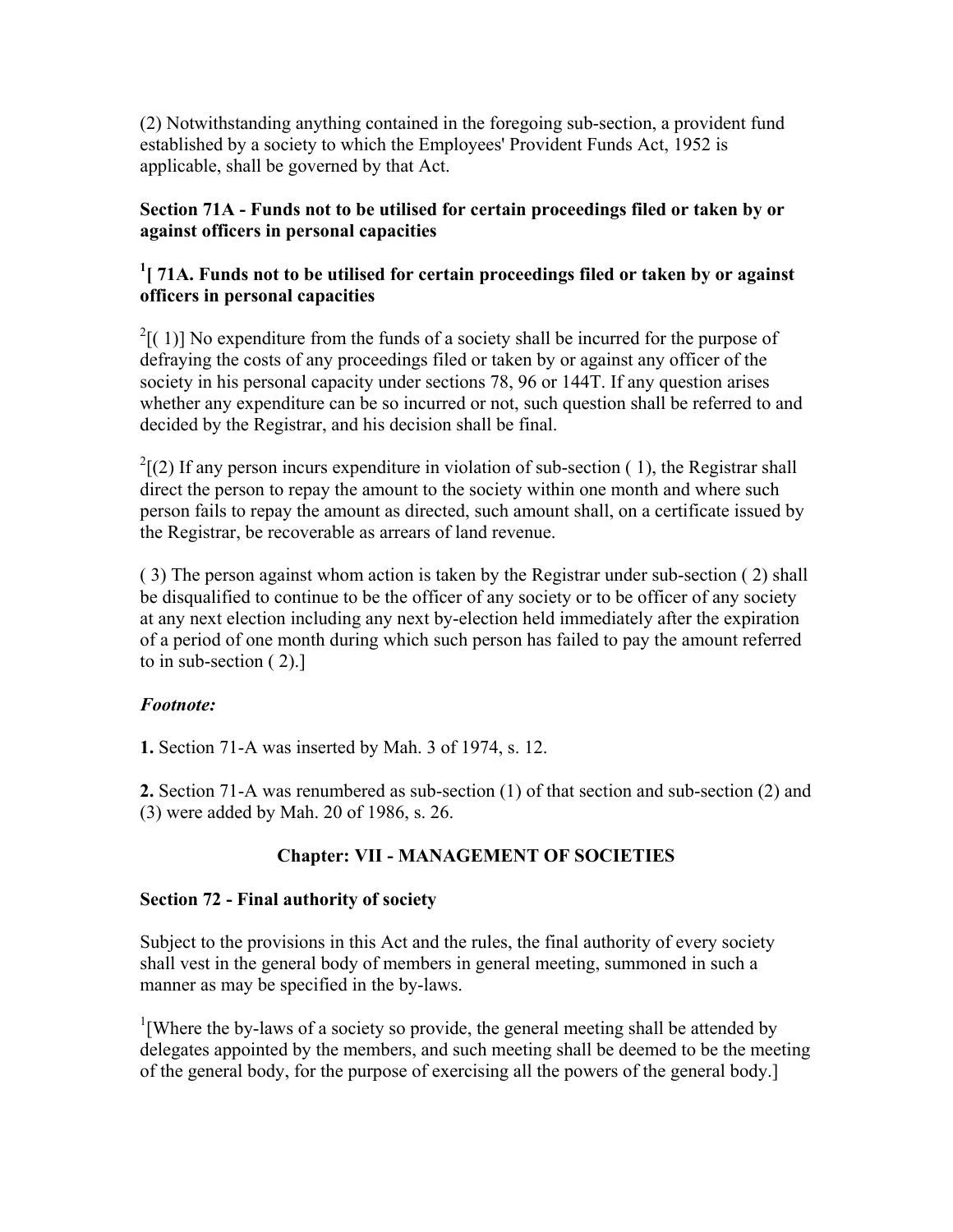### *Footnote:*

**1.** This portion was added, by Mah. 3 of 1974, s. 13.

### **Section 73 - Committee, its powers and functions**

 $1$  [(1)] The management of every societyshall vest in a committee, constitutedin accordance with this Act, the rules and by-laws, whichshall exercise such powers and performsuch duties as may be conferred or imposed respectively by this Act, the rulesand the by-laws.

 $2 \left[ (1AB)$  The members of the committeeshall be jointly and severally responsible for all the decisions taken by the committee during its termrelating to the business of the society. The members of the committeeshall be jointly and severallyresponsible for all the acts and omissions detrimental to the interest of thesociety. Every such member shallexecute a bondto that effect within fifteen days of his assuming the office, in the form as specified bythe State Government by general or special order. The member who fails to execute such bond within thespecified period shallbe demand to have vacated his office as a member of the committee]:

Providedthat, before fixing any responsibility mentioned above, the Registrarshall inspect the records of thesociety and decide as to whether the losses incurred by the society are onaccount of acts or omissions on the part of the members of the committee or on account of any naturalcalamities, accident or any circumstances beyond the control of suchmembers:

Providedfurther that, any member of the committee, who does not agree with any of the resolutionor decision of the committee, may express his dissenting opinion whichshall be recorded in the proceedingsof the meetingand such membershall not be held responsible for thedecision embodied in the said resolution or such acts or omissions committed bythe committee of that society as per the said resolution. Such dissentingmember, if he so desires, may also communicatein writing hisdissenting note to the Registrar within seven days from the date of the saidresolution or decision. Any member, who is not present for themeeting in which the business of thesociety is transacted, and who has not subsequently confirmed the proceedings of thatmeeting, suchmember shall also not be held responsible for any of thebusiness transacted in that meeting of the society.

 $3 \left[ (1A)$  Notwithstanding anything contained in this Act, therules made thereunder or in the bye-laws of any society or class ofsocieties,--

(a)the first general meeting of a society shall be convened within three months from the dateof its registration to appoint a provisional committee and to transactother business as may be prescribed.The term of the membersof such provisional committee shall be for a period of one year from the date onwhich it has been first appointed or till the date on which a regular committeeis duly constituted in accordance with the provisions of the rules or bye-lawsmade under this Act, whichever is earlier; and all themembers of such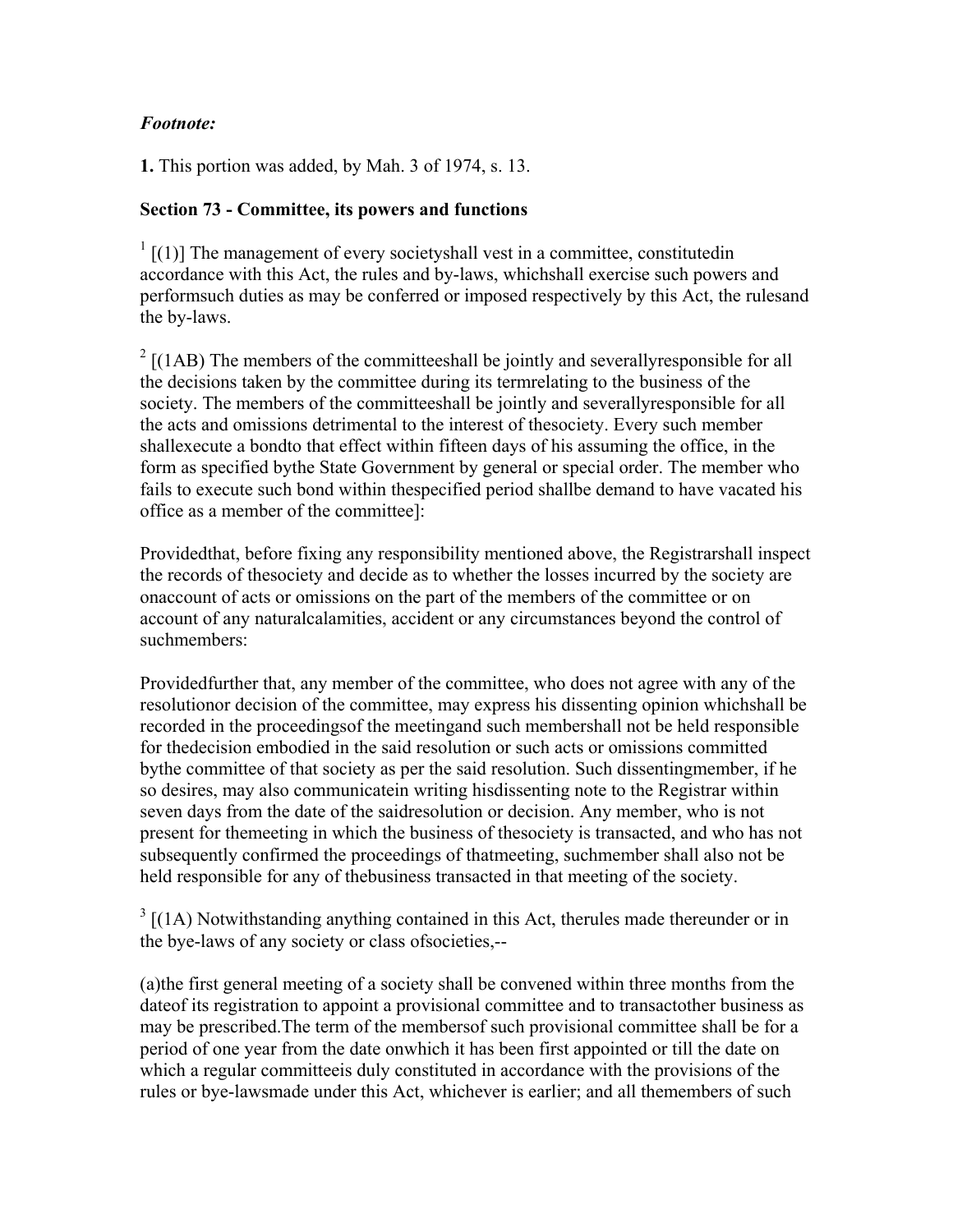provisional committeeshall vacate office on the date ofexpiry of such period or such constitution of the committee.

(b)notwithstanding anything contained in clause (a), the provisional committees forthe Co-operative Sugar Factories and Co-operative Spinning Mills and suchother class of societies, as the StateGovernment may, by special or general order, in the OfficialGazette, specify in this behalf, shall be appointed by the State Government:

andthe membersthereof shallhold office for a period of three years, which period may be extended by oneyear, at a time, so however that, the total periodshall not exceed five years, in theaggregate:

Providedthat, the State Government shall have the power to change or reconstitute suchcommittee or, any or all members thereof at its discretion even before theexpiry of the period for which a member or members were nominated thereon:

Providedfurther that, the member or membersassuming office on such change or reconstitution of the committeeshall hold office for the period forwhich the provisional committee has been appointed under this clause.

(c)pending the first constitution of the committee of a society, the provisionalcommittee of the society shall exercise the powers and perform the duties ofthe committee of such society as provided in this Act, the rules and bye-lawsand make necessary arrangements for holding election of the committee, beforethe expiry of its term.]

 $4$  [(2) Notwithstanding anything contained in any by-lawsof a society or class of societies, the Registrar may, having regard to the areaof operation, subscribedshare capital or turnover of a societyor class of societies, by general or special order, published in the Official Gazette, prescribed the maximum number ofmembers on the committee of suchsociety or class of societies, as may be specified in suchorder.

 $<sup>5</sup>$  [(3) (a) Notwithstanding anything contained in thisAct or the rules made thereunder or</sup> in the bye-laws of any society or anyother law for the time being in force,in a general election of members of the committee of a society, on the,election of two-thirds or more number of members, the returning officer or anyother officer or authority conductingsuch election shallwithin seven days after the declaration of results of the election of suchmembers, or where such election isheld before the date of commencement of the Maharashtra Co-operative Societies(Second Amendment) Act, 1986, and such number of members have been elected but the committee has, forwhatever reason, not been so far constituted, forward their names together withtheir permanent addresses to the Registrar, who shall, within fifteen days from the date of receiptthereof by himpublish or cause to be published such names and addresses by affixing a noticeon the Notice Boardor at any prominent place in his office; and upon such publication, the committeeof the society shallbe deemed to be duly constituted. In determining two-thirds of the number ofmembers, a fractionshall be ignored: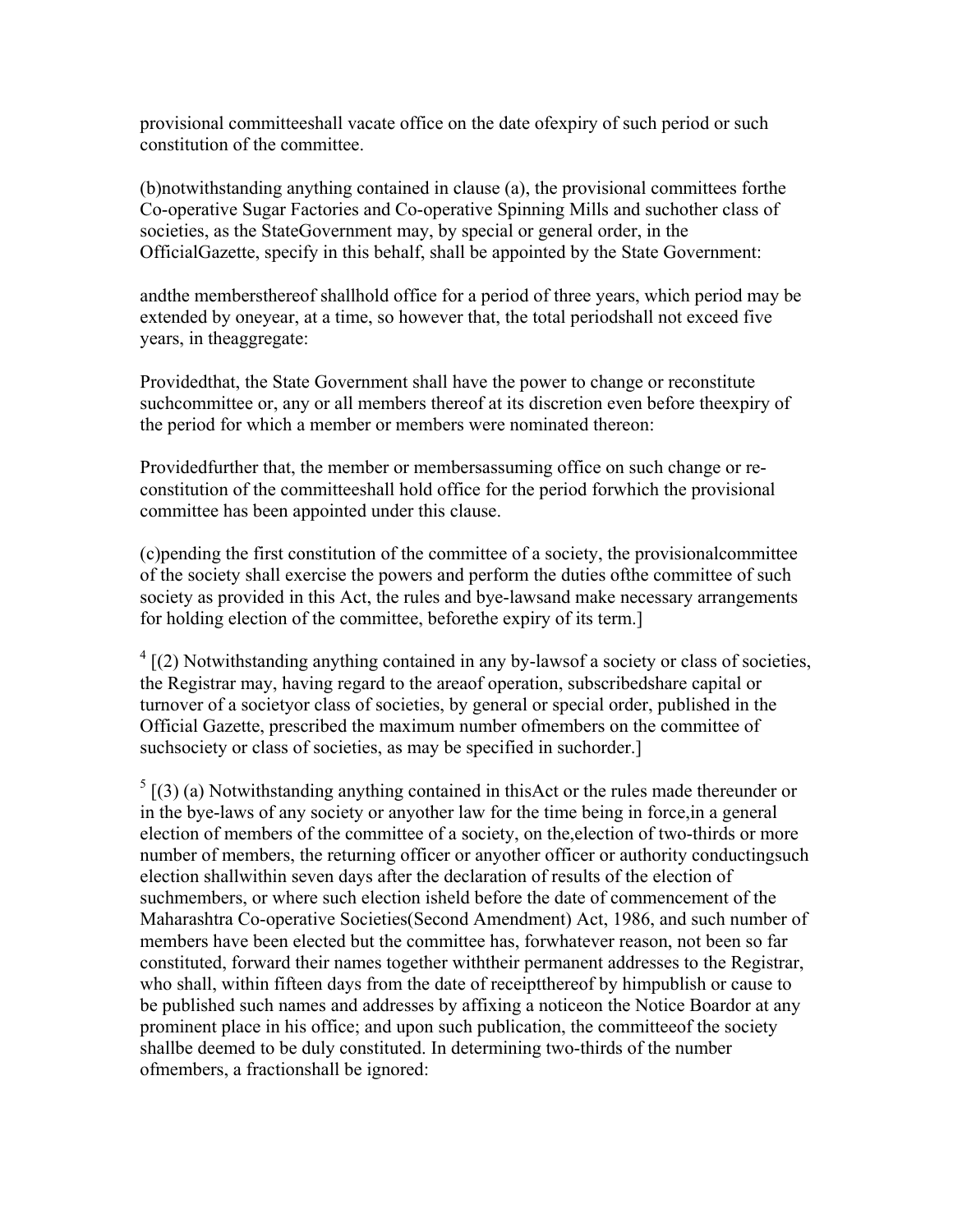Providedthat, such publication shall not be deemed--

(i)to preclude the completion of election of the remainingmembers and the publication of theirnames and permanent addresses of the elected members likewise as and when they are available; or

(ii)to effect the term of the office of members of the committee under the Act.

(b)Thenames of the remaining members, after they are elected (together with their permanentaddresses), may also thereafter be likewise published by the Registrar.]

### *Footnote:*

**1.** Section 73 was renumbered assub-section (1) of that section andsub-section (2) was inserted, by Mah. 20 of 1986, s. 27.

**2.** Sub-section (1AB) was inserted by Mah. 41 of 2000, s. 3, (w.e.f. 23-8-2000).

**3.** Sub-section (1A)was insertedby Mah. 13 of 1994.

**4.** Section 73 was renumbered assub-section (1)of thatsection and sub-section (2) was inserted, by Mah. 20 of 1986, s. 27.

**5.** Sub-section 3 was inserted by Mah. 37 of 1986,s. 2.

#### **Section 73IA - Election to more than one seat on committee of society including specified society**

### <sup>1</sup> [73-IA. Election to more than one seat on committee of society including specified **society**

If a person is elected to more than one seat on the committee of a society including a society belonging to any of the categories specified in section 73-G, then, unless within a period of fifteen days from the date of declaration of the result of the elections he resigns all but one of the seats by writing under his hand addressed to the Election Officer, or as the case may be, the Collector, all the seats shall become vacant. On receipt of such resignation or on the seats becoming vacant as aforesaid, the Election Officer, or as the case may be, the Collector shall <sup>2</sup> [hold a meeting of the committee for filling the vacancy by way of co-option.]

### *Footnote:*

**1.** Section 73-1A was inserted by Mah. 45 of 1983, s. 3.

**2.** This portion was substituted by Mah. 34 of 2001 (w.e.f. 7-9-2001) s. 5.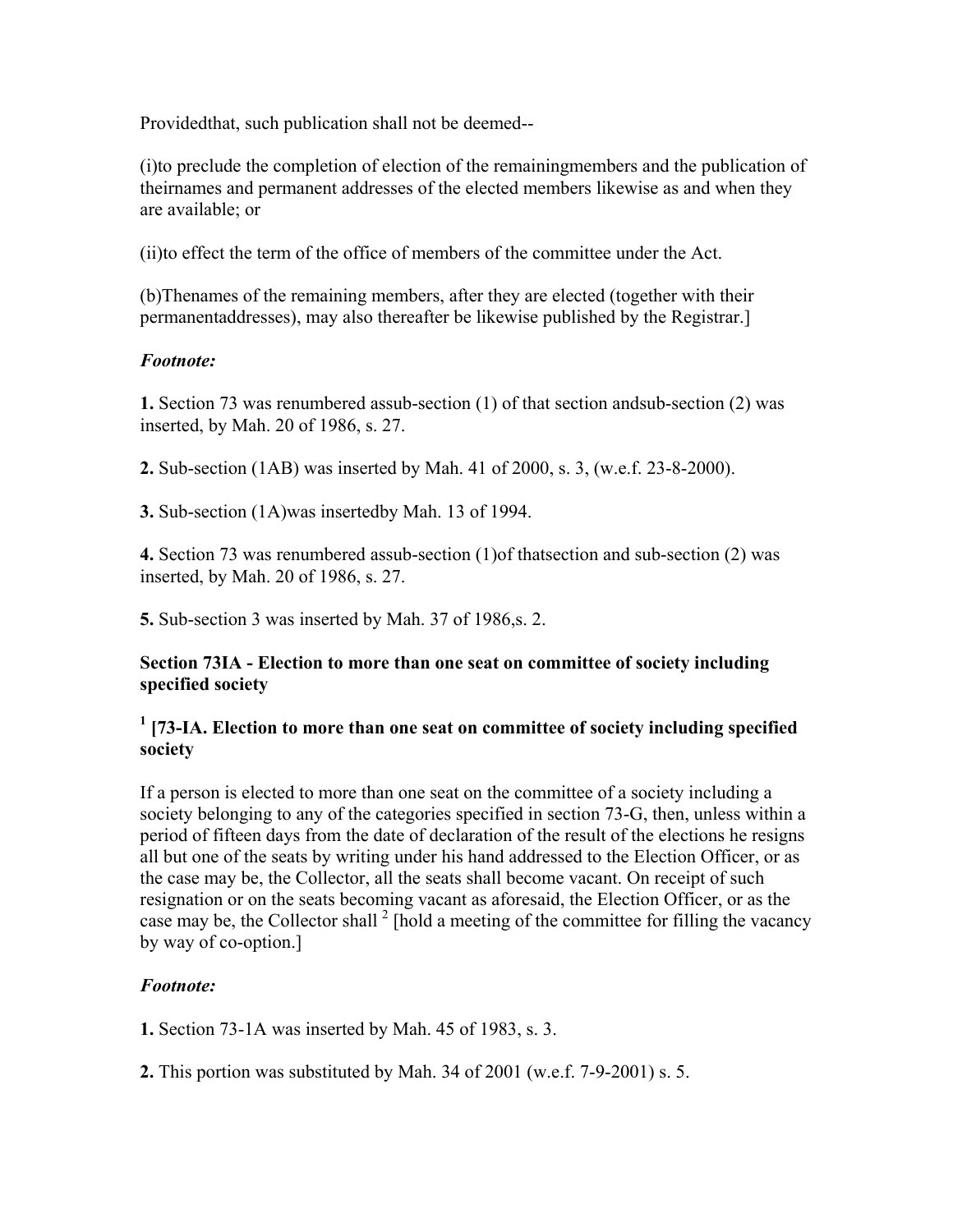### **Section 73IB - Powers of State Government to postpone election**

# **1 [ 73-I B. Powers of State Government to postpone election**

Where due to scarcity, drought, flood, fire, or any other natural calamity or rainy season or any election programme, of the State Legislative Assembly or Council or the House of the People or a local authority coinciding with the election programme of any society or class of societies or such other reasons as, in the opinion of the State Government, are exceptional, it is not in the public interest to hold elections to any society or class of societies, the State Government may, notwithstanding anything contained in this Act, or in any rules, or bye-laws made thereunder, or any other law for the time being in force, for reasons to be recorded in writing, by general or special order, postpone the election of any society or class or societies, for a period not exceeding six months at a time which period may further be extended so, however, that the total period shall not exceed one year in the aggregate.

### *Footnote:*

**1 .** Section 73 - 1B to 73 -ID were inserted by Mah. 20 of 1986, s. 28.

### **Section 73IC - Election to notified societies**

(1) Where the State Government is satisfied that, having regard to the objects of the society or class of societies (other than the societies specified by or under section 73G), or composition of membership thereof, or proper management and the interest of the members, it is necessary in the public interest to hold elections to any society or class of societies, the State Government may, notwithstanding anything contained in this Act, or in any rules, or bye-laws made thereunder, or in any other law for the time being in force, by general or special order, notify in the Official Gazette, such society or class of societies and the election to such society or class of societies shall be held by the Registrar in the prescribed manner.

(2) The Registrar shall recover the expenses of holding election to any such society or class of societies as is referred to in sub-section (1), in the prescribed manner.

### **Section 73ID - Motion of non-confidence against officers of societies**

( 1) A President Vice President, Chairman, Vice-Chairman, secretary, treasurer or any other officer by whatever designation called who hold office by virtue of his election to that office shall cease to be such President, Vice-President, Chairman, Vice-Chairman, Secretary, treasurer or any other officer, as the case may be, if a motion of no-confidence is passed at a meeting of the committee by  $\frac{1}{2}$  [two-third majority] of the total number of committee members who are<sup>2</sup> [entitled to vote at the election of such President, Vice President, Chairman, Vice-Chairman, Secretary, Treasurer or any other officer] and the office of such President, Vice-President, Chairman, Vice-Chairman, secretary, treasurer or any other officer, as the case may be, shall thereupon be deemed to be vacant.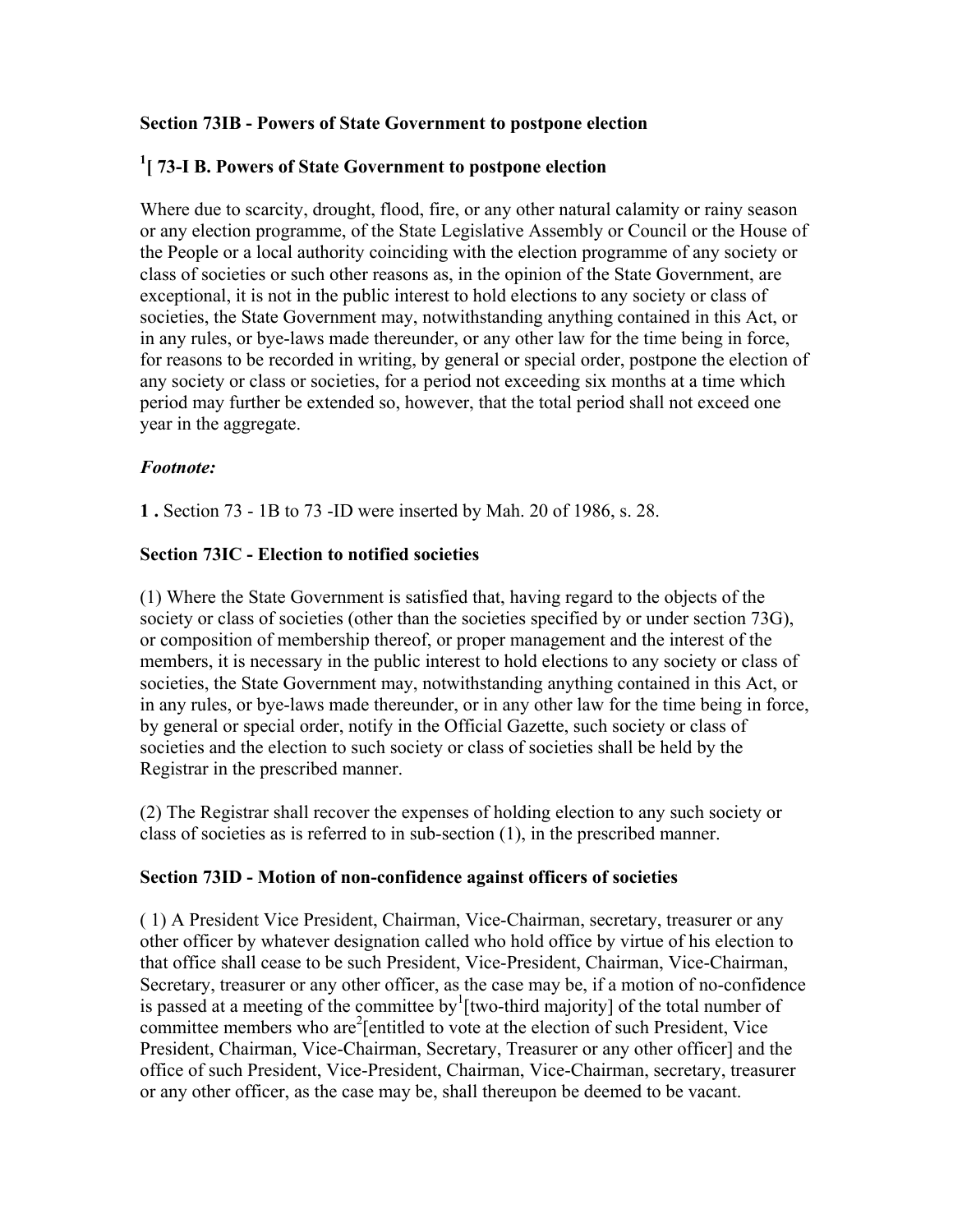( 2) The requisition for such special meeting shall be signed by not less than one-third of the total number of members of the committee who are<sup>1</sup> [entitled to elect the President, Vice-President, Chairman, Vice-Chairman, Secretary, Treasurer or any other officer, as the case may be, of the committee] and shall be delivered to the Registrar. The requisition shall be made in such form and in such manner as may be prescribed:

Provided that, no such requisition for a special meeting shall be made within a period of six months from the date on which any of the officers referred to in sub-section ( 1)has entered upon his office.

( 3) The Registrar shall, within seven days from the date of receipt of the requisition under sub-section ( 2), convene a special meeting of the committee. The meeting shall be held on a date not later than fifteen days from the date of issue of the notice of the meeting.

( 4) The meeting shall be presided over by the Registrar or such officer not below the rank of an Assistant Registrar of Co-operative Societies authorised by him in this behalf. The Registrar or such officer shall, when presiding over such meeting, have the same powers as the President or Chairman when presiding over a committee meeting has, but shall not have the right to vote.

( 5) The meeting called under this section shall not, for any reason, be adjourned.

( 6) The names of the committee members voting for and against the motion shall be read in the meeting and recorded in the minute book of committee meetings.

( 7) If the motion of no-confidence is rejected, no fresh motion of no- confidence shall be brought before the committee within a period of  $\delta$ [one year] from the date of such rejection of the motion.]

# *Footnote:*

**1.** Sub stituted for the words "Simple maj ority" by Mah. 4 of 2001, (w.e.f. 14 - 8 - 2000).

**2.** These words were sub stituted for the words "for the time being entitled to sit and vote of any me eting of the committee" by Mah. 7 of 1997, s. 6.

**3.** These words were sub stituted for the words "six months" by Mah. 7 of 1997, s. 6(c).

**Section 73A - Disqualification for being designated officer simultaneously of certain categories of societies or for being designated officer of the same society for more then ten years**

**1 [73A. Disqualification for being designated officer simultaneously of certain <sup>2</sup> [categories of] societies or for being designated officer of the same society for more**   $\frac{3}{2}$  [ten years]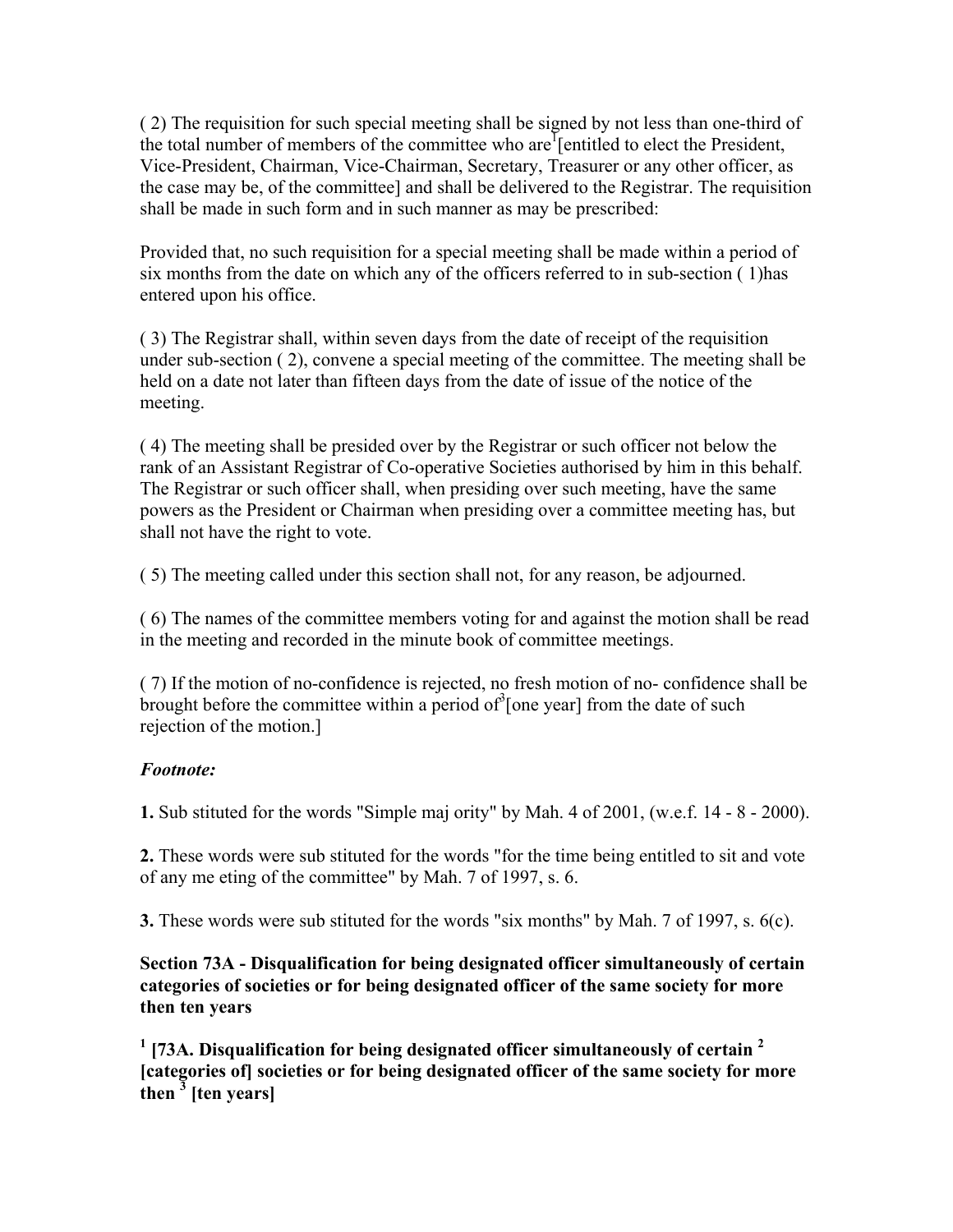(1) In this section and in sections 73C, 73D and 73E, "a designated officer" means the Chairman and the President, and includes any other officer of the society as may be declared by the State Government, by notification in the Official Gazette, to be a designated officer, but does not include, any officer appointed or nominated by the State Government or by the Registrar.

(2) No person shall at the same time, be or continue to be a designated officer of more than one society falling in Category I or Category II or Category III of the categories mentioned below; and shall not be or continue to be a designated officer in more than two societies in the aggregate in the three categories:--

Category I.--Societies, the area of operation of which extends to the whole of the state.

<sup>4</sup> [Category II.--Societies, the area of operation of which does not extend the whole of the State,--

(a) but extends to at least one whole district irrespective of their authorised share capital; or

(b) but extends to areas comprised in part of parts in one or more districts and the authorised share capital of which is more than Rs. 10 lakhs.

Category III.--Societies, the area of operation of which does not extend to one whole district but extends at least to one whole taluka, or the authorised share capital of which is not more than Rs. 10 lakhs but is not less than Rs. 5 lakhs.]

 $<sup>5</sup>$  [Explanation.--For the purpose of this sub-section, the expression "society" shall not</sup> include a society with no share capital and a society not engaged in commercial activities.]

 $<sup>6</sup>$  [(2A) If any question arises whether or not a society falls under any of the categories</sup> referred to in sub-section (2), such question shall be referred to and decided by the Registrar and his decision shall be final.]

 $(3)$ <sup>7</sup> [\* \* \* \* \* \*]

(4) If any person becomes, at the same time,  ${}^{8}$  [\* \* \* \*] a designated officer of societies,  $\sin$  excess of the number prescribed under sub-section (2), unless he resigns his office in the society or societies in excess of the said number within a period of  $\int$ <sup>9</sup> [ten days] from the date on which he is elected or appointed a designated officer of more than the permissible number of society or societies, or if the elections-or appointments are held or made simultaneously, from the date on which the result of last of such elections or appointments is declared, he shall, at the expiration of the said period of 6[ten days,] cease to be a designated officer of all such societies  $10$  [and thereupon, notwithstanding anything contained in any other provisions of this Act, a person so resigning or ceasing to be a designated officer of any or all such societies shall not be eligible for being re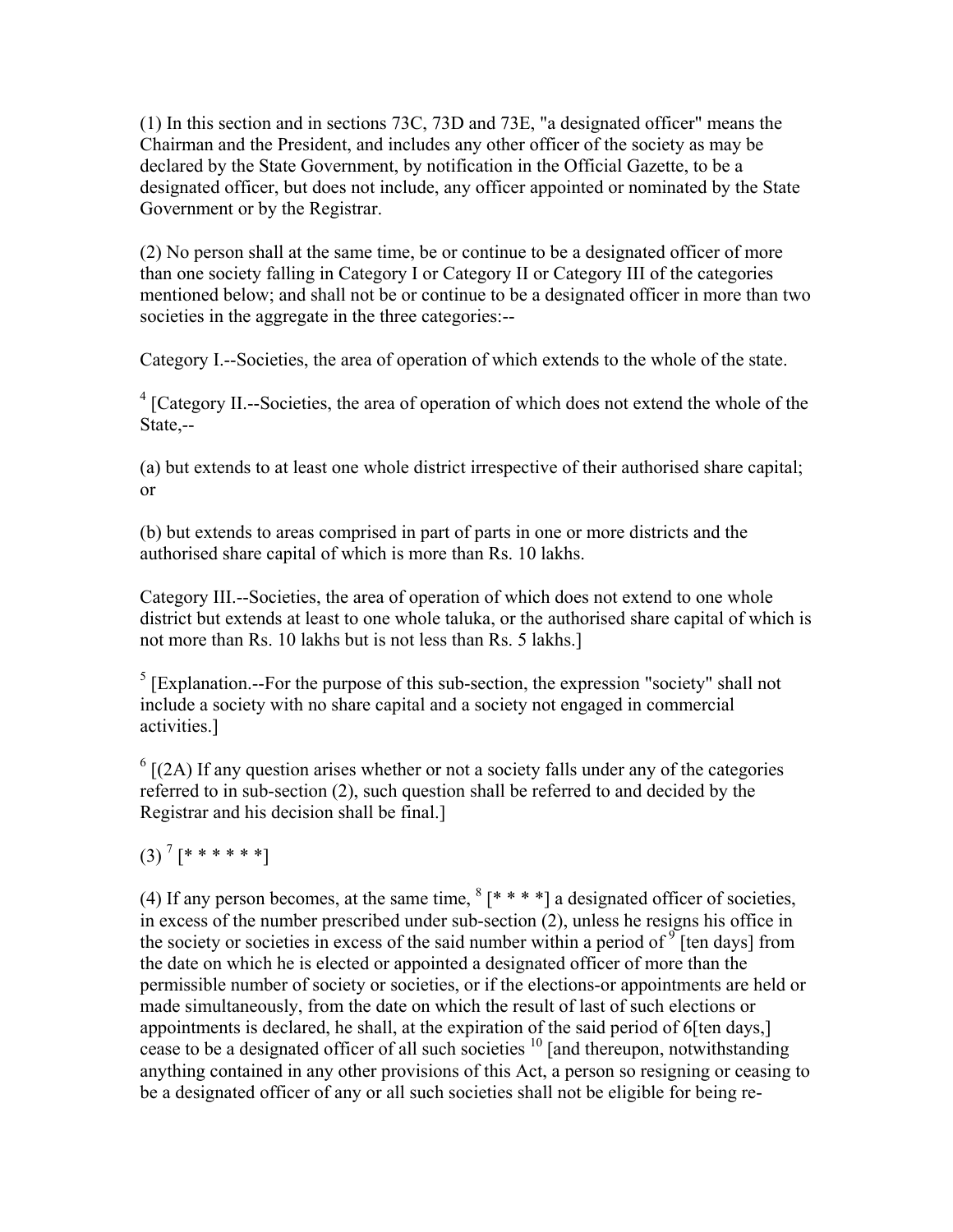elected or re-appointed as a designated officer of such society or societies during the remainder of the the term of office for which he was so elected or appointed; and at no point of time such person shall be a designated officer of societies in excess of the number prescribed under sub-section (2)].

 $11$  [(5) No person shall be, or shall continue to be, a designated officer of any society of any of the categories referred to in sub-section  $(2)$ ,  $^{12}$  [for a period of more than ten years in the aggregated] and at the expiration of that period any such person shall cease to be a designated officer of that society, and shall not be eligible for being re-elected or reappointed as a designated officer, until  $^{13}$  [period of one term of the committee has elapsed after completion] of the aforesaid period of  $^{14}$  [ten years.]

Explanation.--For the purpose of this sub-section,--

(a) in calculating the  $^{15}$  [aggregate], period of  $^{16}$  [ten years) in office, any period for which the person concerned may have been such officer, before the commencement of the Maharashtra Co-operative Societies (Second Amendment) Act, 1969, shall be ignored;

(b) if any person resigns his office as a designated officer at any time within twelve months of the date on which the  $^{15}$  [aggregate], period of  $^{14}$  [ten years] would, but for his resignation, have been completed, he shall be deemed to have completed the period  $14$ [ten years] on his resignation.]

 $16$  [(6) No member of the Council of Ministers shall be, or continue to be, a designed officer of any society of any of the categories referred to in sub-section (2):

Provided that, nothing in this sub-section shall affect any member of the Council of Ministers who is a designated officer of any such society on the date of commencement of the Maharashtra Co-operative Societies (Second Amendment) Act, 1985; and he shall continue to hold office till completion of his term, unless he resigns or vacates the office of such designated officer for any reason whatsoever before the expiry of his term as such designated officer.]

# *Footnote:*

**1.** Sections 73-A to 73-G were inserted by Mah. 27 of 1969, s. 12.

**2.** These words were substituted for the words "Specified' by Mah. 20 of 1986, s. 29(f).

**3.** These words were substituted for the words "six years" by Mah. 45 of 1983, s. 4(b).

**4.** Category II and III substituted by Mah. Co-operative Societies (Amendment) Act. 1995 s. 2. Mah. Act XXVII of 1996 MGG dt. 5-9-96 pt. 8 P. 775.

**5.** This Explanation was inserted by Mah. 20 of 1986, s. 29(a).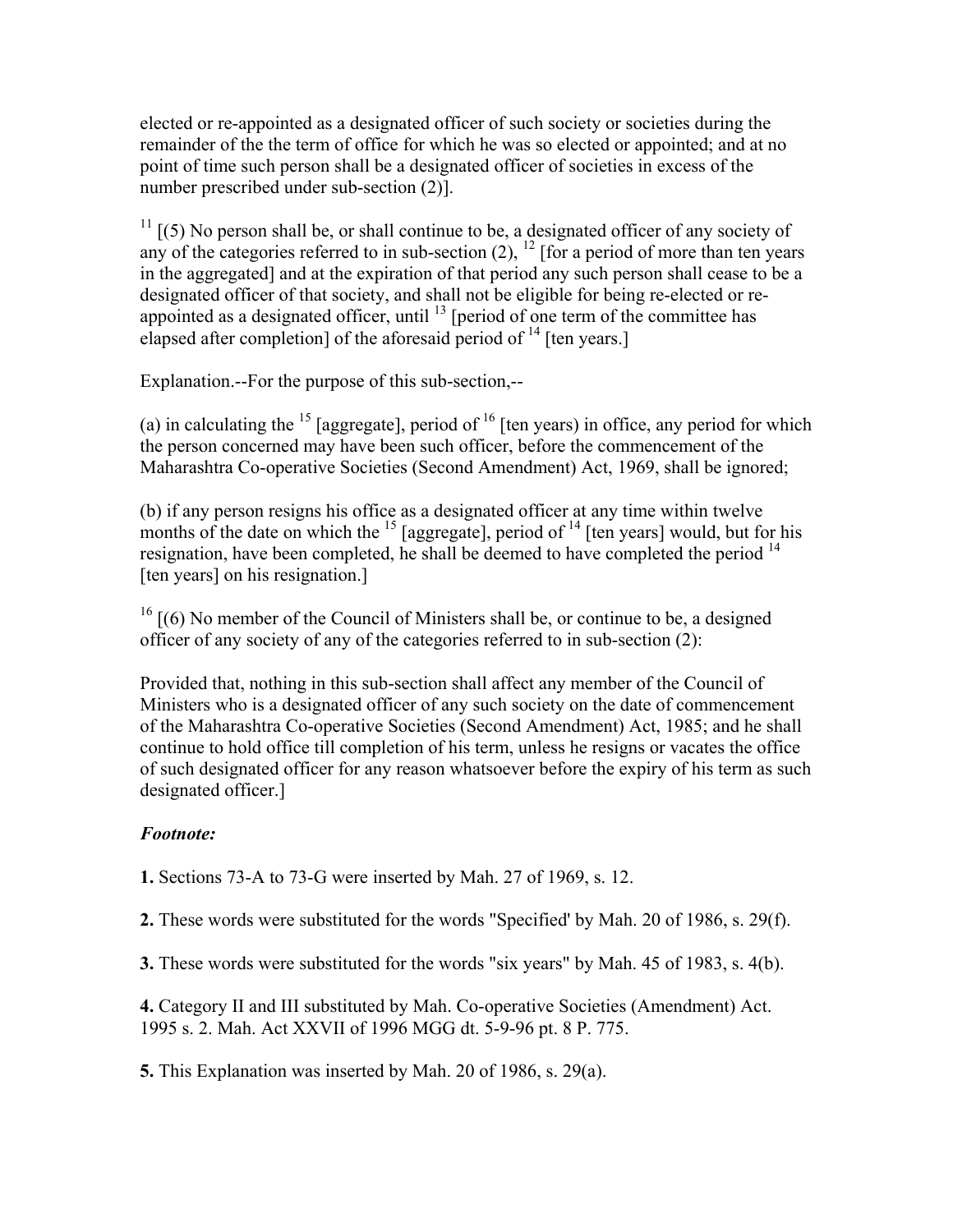**6.** Sub-section (2A) was inserted by Mah. 3 of 1974, s. 14.

**7.** Sub-section (3) was deleted by Mah. 20 of 1986, s. 29 (b).

**8.** These words "after the commencement of the said Act" were deleted by Mah. 20 of 1986, s. 29(c).

**9.** Substituted by Mah. 10 of 1988, s. 11(a).

**10.** This portion Inserted, by Mah. 10 of 1988, s. 11(b).

**11.** Sub-section (5) and Explanation were substituted for the original by Mah. 29 of 1971, s. 4(a).

**12.** These words were substituted for the words "for a consecutive period of more than ten years" by Mah. 20 of 1986, s. 29(d)(i).

**13.** These words were substituted for the words "a period of three years has elapsed after the expiry" by Mah. 20 of 1986, s: 29(d)(ii).

**14.** These words were substituted for the words "six years" by Mah. 45 of 1983, s. 4(g).

**15.** This word was substituted for the word "consecutive" by Mah. 20 of 1986, s.  $29(d)(iii)$ A.

**16.** Sub-section (6) was added, by Mah. 20 of 1986,'s. 29(e).

#### **Section 73AA - Designated officer who is associate councillor to cease to be designated officer on the ceasing to be such Councillor**

## <sup>1</sup> [73AA. Designated officer who is associate councillorto cease to be designated **officer on the ceasing to be such Councillor**

Where,after the commencement of the Maharashtra Zilla Parishads and Panchayat Samitis(Fourth Amendment) Act, 1974, a designated officer of any society of any of thecategories referred to in sub-section (2) of section73A who is also an associate Councillor of any Zilla Parishad, ceases to be theassociate Councillor of such ZillaParishad by operation of the provisions of section 82 of the Maharashtra Zilla Parishads and PanchayatSamitis Act, 1961,he shall also cease to bea designated officer of the said society from the date on which he so ceases tobe an associate Councillor of the ZillaParishads].

### *Footnote:*

**1.** Section 73AA was inserted by Mah. 6 of 1975, Sch.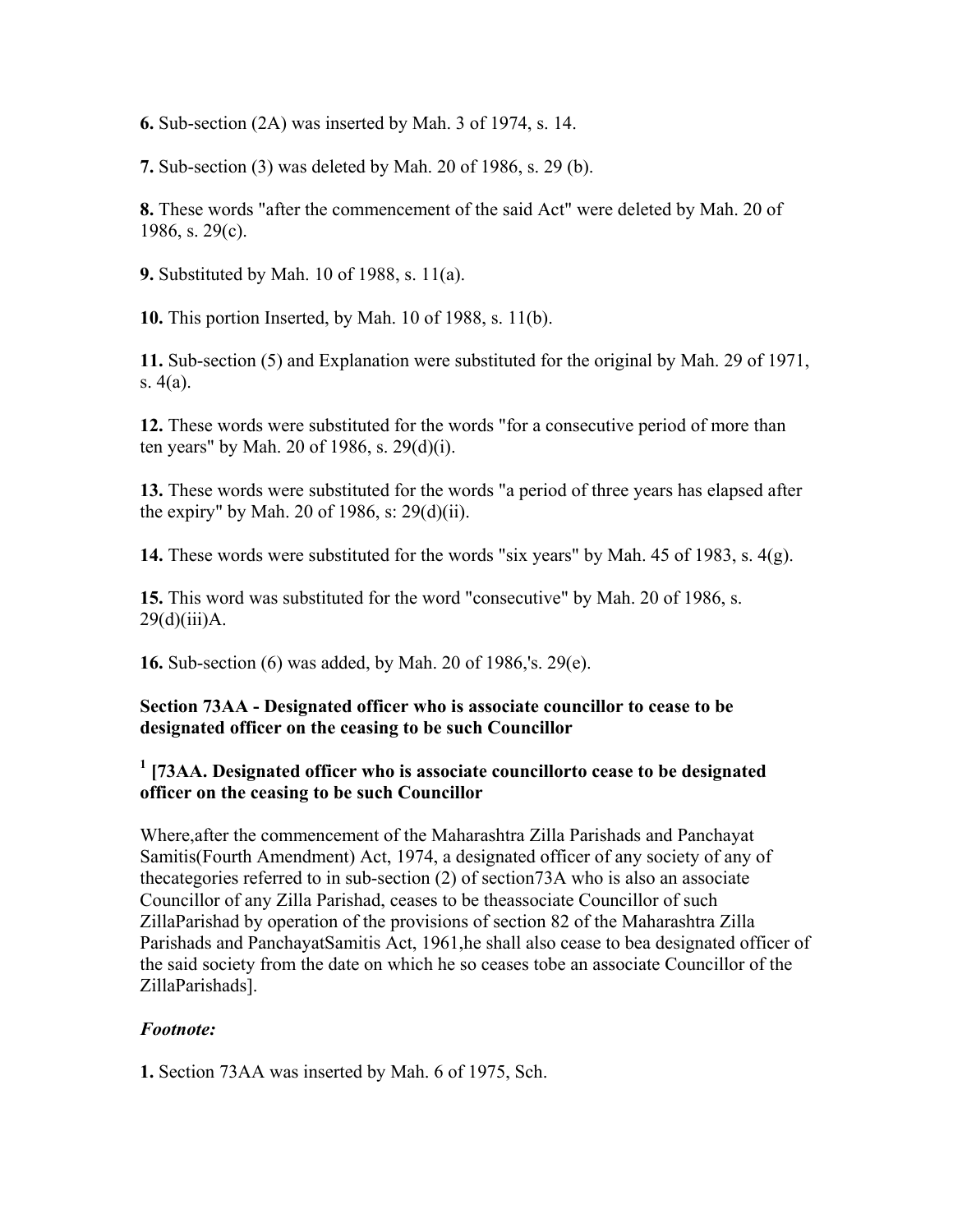**Section 73AB - Cessation of membership of committee held be virtue of office under Government etc.**

### <sup>1</sup> [73AB. Cessation of membership of committee held be virtue of office under **Government etc.**

Where a person is elected, co-opted, appointed or nominated as member of a committee of any society by virtue of his holding office under the Central Government or the State Government or in any local authority or in any body corporate or in any organisation, he shall cease to be such member on the date on which he ceases to hold such office.]

### *Footnote:*

**1.** Section 73AB was inserted by Mah. 20 of 1986, s. 30.

**Section 73B - Reservation of seats on committees of certain societies for Scheduled Caste, Scheduled Tribes or Other Backward Classes, De-notified, Tribes (Vimukta Jatis) Nomadic Tribes, Special Backward Classes and for members of weaker section and election thereto**

<sup>1</sup> [73B. Reservation of seats on committees of certain societies for Scheduled Caste, **Scheduled Tribes <sup>2</sup> [or Other Backward Classes, De-notified, Tribes (Vimukta Jatis) Nomadic Tribes, Special Backward Classes] and for members of weaker section and election thereto.**

(1) Notwithstanding anything contained in this Act or in the rules made thereunder or any bye-laws of any society, on the committee of such society or class of societies as the State Government may, by general or special order, direct,  $3$  [four] seats shall be reserved.--

(a) one for the members belonging to the Scheduled Castes or Scheduled Tribes;

# $^{4}$  [\*\*\*]

 $<sup>5</sup>$  [(a-1) one for the members belonging to the Other Backward Classes;</sup>

(a-2) one for the members belonging to the De-notified Tribes (Vimukta Jatis), Nomadic Tribes or Special Backward Classes; and];

(b) one for the members belonging to the weakers section.

(2) The  $<sup>6</sup>$  [four] reserved seats referred to in sub-section (1), shall  $<sup>7</sup>$  [unless where the bye-</sup></sup> laws of the society already provide for the reserved seats,] be in addition to the strength of the members of the committee of such a society or class of societies.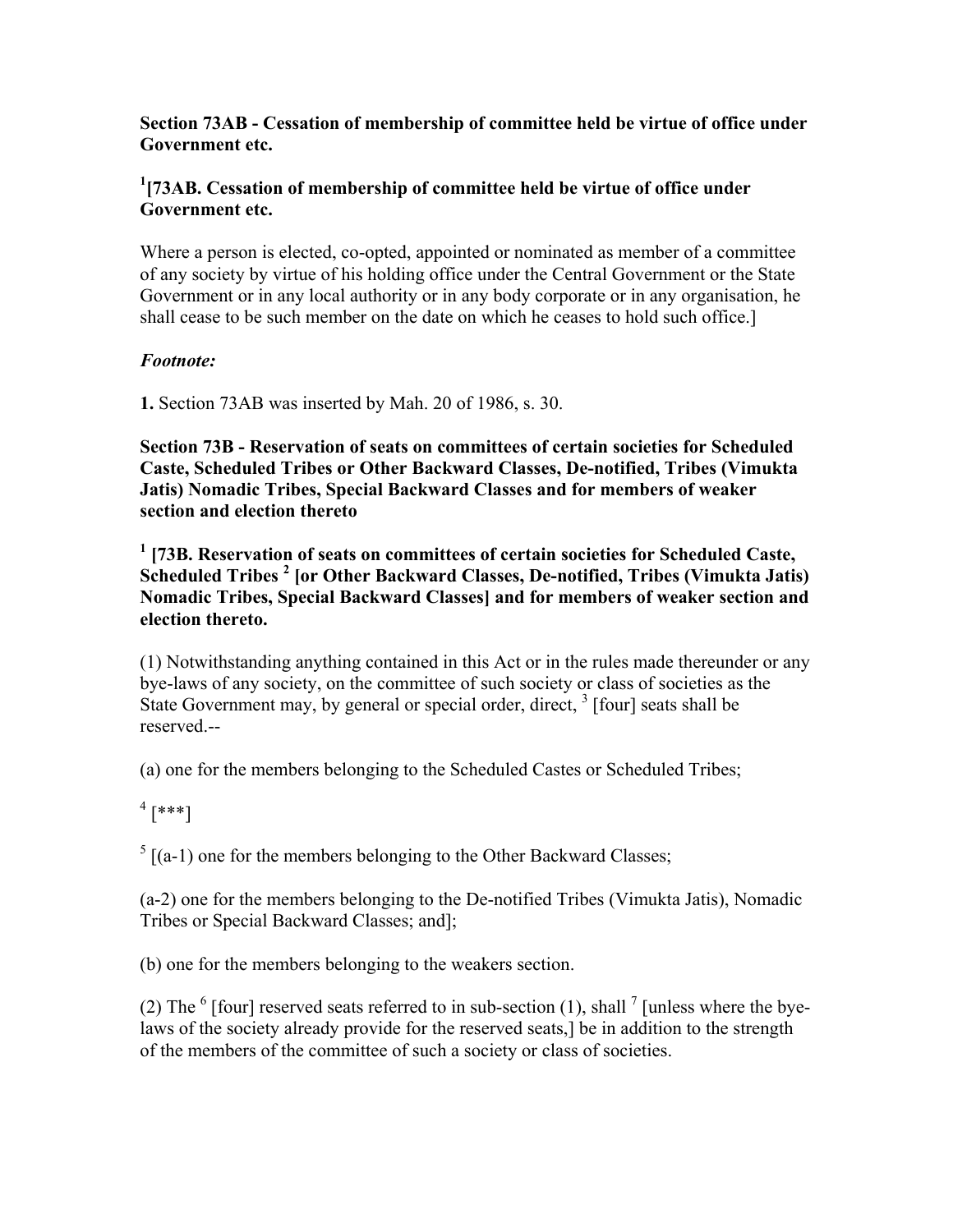(3) Any individual member of the society, or any elected member of the committee of a member-society, or any member of the committee of a member-society, whether elected, co-opted or appointed under this section, belonging to the Scheduled Castes or Scheduled Tribes, <sup>8</sup> [or Other Backward Classes or De-notified Tribes (Vimukta Jatis) or Nomatic Tribes or Special Backward Classes,] or as the case may be, weaker section, shall be eligible to contest the election to a reserved seat and every person who is entitled to vote at the election to the committee shall be entitled to Vote at the election to any such reserved seat.

 $9$  [(4) Where no person is elected to any of the  $10$  [four] reserved seats, than,--

(a) in the case of a society other than a society mentioned in clauses (b) and (c), the Chief Executive Officer such as the Chairman, Secretary or Manager or any other officer by whatever designation called;

(b) in the case of a society notified under section 73-IC, the Registrar; and

(c) in the case of a society specified under section 73-G, the Collector;

shall call a meeting of the elected members of the committee to co-opt a member or, as the case may be, members on the committee from amongst the persons entitled to contest the election under sub-section (3), and such meetings shall be presided over by the Chairman, if it is a society referred to in clause (a), or by the Collector or any other officer authorised by him, if it is a specified society, or by the Registrar or any other authorised by him, if it is a notified society. If no member is co-opted at such meeting, the Chairman or the Collector or, where the meeting is presided over by an officer authorised by the Registrar, such officer, as the case, may be, shall, within a period of seven days from the date of such meeting, report the fact to the Registrar, and thereupon the Registrar shall, within a period of seven days from the date of receipt of such report by him or where the Registrar himself has presided over such meeting, within a period of seven days from the date of such meeting, appoint on the committee a person or persons, as the case may be, from amongst the persons entitled to contest the election to the reserved seats under sub-section (3).]

Explanation.--For the purposes of this section,--

(a) a general or special order, if any, issued by the State Government under section 73-B as it existed before the date of commencement of the Maharashtra Co-operative Societies (Amendment) Act, 1983 shall be deemed to have been issued under sub-section (1) of this section and shall continue to be in force until duly repealed or amended;

(b) the expression "Scheduled Castes" includes "Nav-Boudhas",  $^{11}$  [\*\*\*]

 $12$  [(b-1) the expression "Other Backward Classes, De-notified Tribes (Vimukta Jatis) and Nomadic Tribes and Special backward Classes" means such classes or parts of or groups within such classes as are declared, from time to time, by the State government to be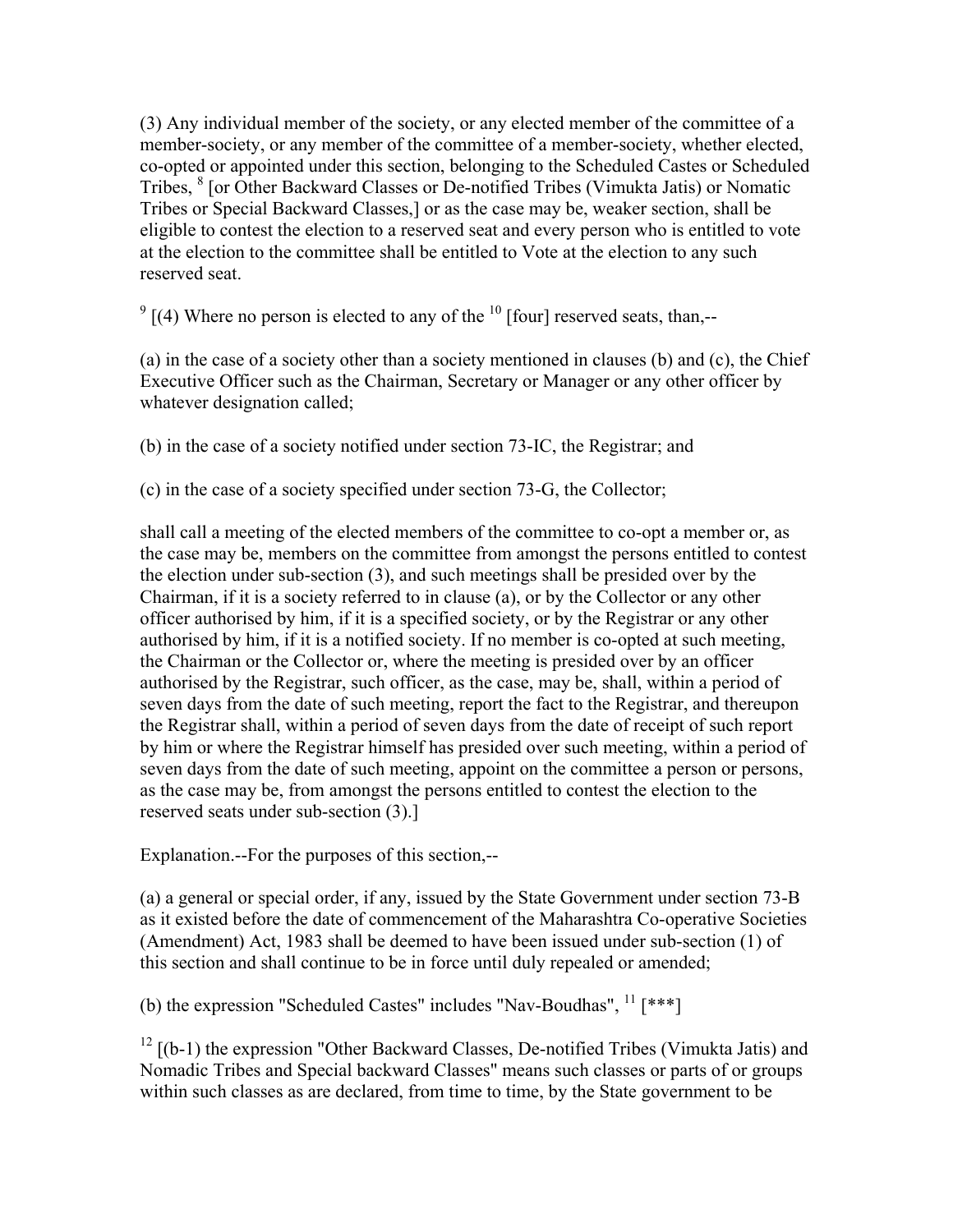Other Backward Classes, De-notified Tribes (Vimukta Jatis) and Nomadic Tribes and Special backward Classes;]

(c) the expression "member belonging to weaker section" means a member or such class of members as the State Government may, by general or special order from time to time, declare].

#### *Footnote:*

**1.** Section 73-B was substituted for the original by Mah. 45 of 1983, s. 5.

**2.** These words were added by Mah. Act No. 6 of 2002(w.e.f. 23-4-2001).

**3.** This word was substituted for the word "two" by Mah. Act No. 6 of 2002(w.e.f. 23-4- 2001).

**4.** The word "and" was deleted by Mah. Act No. 6 of 2002(w.e.f. 23-4-2001).

**5.** Clauses (a-1) and (a-2) were inserted by Mah. Act No. 6 of 2002(w.e.f. 23-4-2001).

**6.** This word was substituted for the word "two" by Mah. Act No. 6 of 2002(w.e.f. 23-4- 2001).

**7.** These words were inserted by Mah. 18 of 1984, s. 3(b).

**8.** These words were added by Mah. Act No. 6 of 2002(w.e.f. 23-4-2001).

**9.** Sub-section 4 was substituted by Mah. 10 of 1988, s. 12.

**10.** Section 73AB was inserted by Mah. 20 of 1986, s. 30.

**11.** The words "and the expression" Scheduled Tribes" includes "De-notified Tribes and Nomadic Tribes" were deleted by Mah. Act No. 6 of 2002, (w.e.f. 23-4-2001).

**12.** Clause (b-1) was inserted by Mah. Act No. 6 of 2002, (w.e.f. 23-4-2001).

### **Section 73BB - Reservation of seats for employees on committees of certain societies**

### **1 [73BB. Reservation of seatsfor employees on committees of certain societies**

 $2$  [(1)] On the committee of such society or class of societies as the State Government may, by general orspecial order, direct where the number of permanent salariedemployees of the society is 25 or more,--

(a) if the number of members of the committeethereof is 11 or less--one seat; and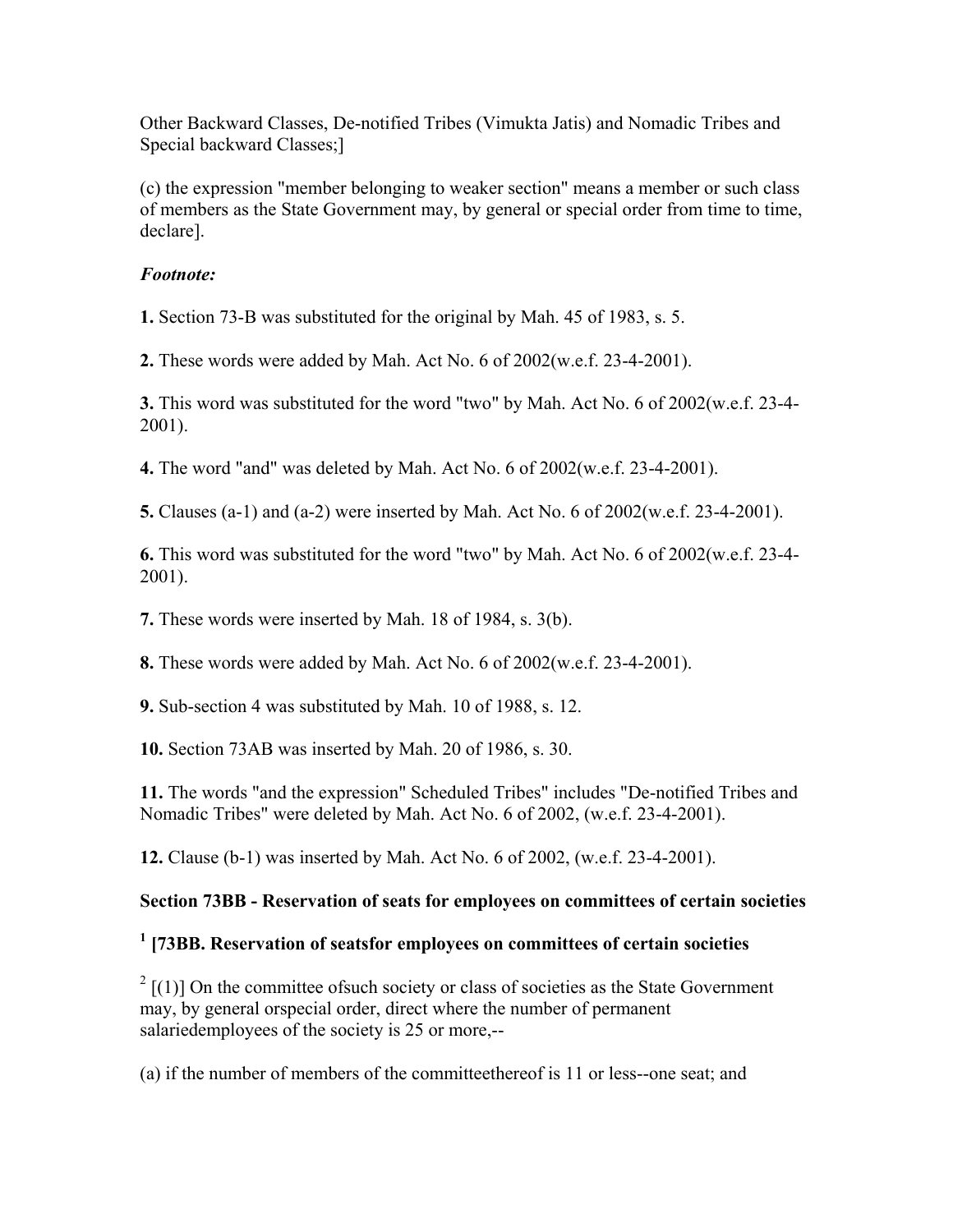(b) if the number of suchmembers is 12 or more--one additionalseat for every 10 members over and above the first 11members,

shall be reserved for such employees. The seats soreserved shall be filled by selection made by the  $3$  [recognised union orunions and where there is no union at or where there is a dispute in relationto such issues including whether a union is recognised or not, then the seatsso reserved shall be filed by an election by such employees fromamongst themselves in the prescribed manner] Any person selected or elected as a member of the committee to any reserved seatshall not beentitled to be elected as an officer of such society, or to vote at anyelection of officers.]

 $4$  [Explanation.--For the purposes of thissection the members of the committeeshallmean andinclude elected, appointed, nominated, co-opted as well as ex-office members of the committeebut it shall not include the representatives of theemployees.]

 $<sup>5</sup>$  [(2) No employee who isunder suspension shall be eligible for being selected or elected</sup> orfor being continued as member under sub-section (1).

(3) Subject to the provisions ofsub-section(2),the term of a member representing the employeesshall be co-terminuswith the term of the committee as provided under the byelaws of the societyand after every fresh election of the members of themembers ofthe committee a fresh selection or election, as the case may be, of amember undersubsection (1),shall benecessary.]

### *Footnote:*

**1.** Section 73BB was inserted and wasdeemed always to have been inserted by Man. 3 of 1974, s. 15.

**2.** Section 73BB was renumbered assub-section (1)of thatsection and the portion was substituted for the portionbeginning with the words "recognised Union or Unions" and ending withthe word "nominated as" by Mah. 20 of 1986, s. 31(a).

**3.** These words were substituted by Mah. 7 of 1997, s. 7.

**4.** This Explanation was added by Mah. 7 of 1997, s. 8

**5.** Thesesub-sectionswere inserted, by Mah. 7 of 1997, s. 31(b).

### **Section 73BBB - Reservation of seats on committees of societies for women members and elections thereto**

<sup>1</sup> [73BBB. Reservation of seats on committees of societies for women members and **elections thereto**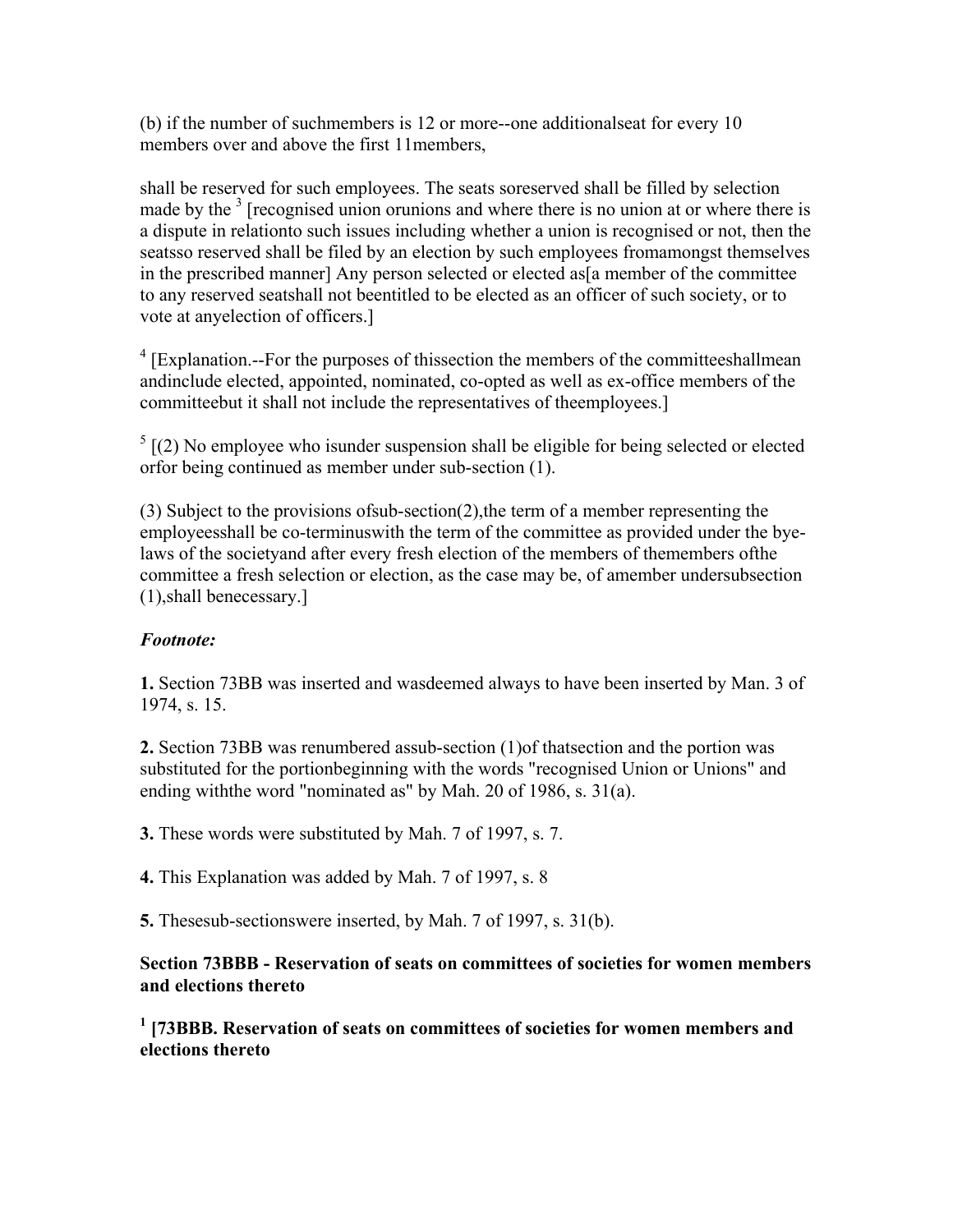(1) Notwithstanding anything contained in this Act, or in the rules made thereunder, or in the bye-laws of any society, there shall be reserved seats for women on the committee of each society to represent the women members in the following manner, namely:--

(a) one seat on the committee consisting of not more than 9 committee members;

(b) two seats on the committee consisting of 10 or more, but not exceeding 19 committee members; and

(c) three seats on the committee consisting of 20 or more committee members.

 $2$  [Explanation:--For the purpose of determining the number of committee members under this sub-section, committee members who are elected, co-opted, nominated, appointed or otherwise occupying the position on the committee under section 73B, 73BB and under this sub-section shall not be included.]

(2) The reserved seats referred to in sub-section (1) shall be in addition to the strength of the members of the committee of a society:

 $3$  [Provided that, where the bye-laws of a society provide for reservation of seats for women on the committee thereof, the total number of seats to be so reserved for women shall be equal to the number of seats specified in sub-section (1).]

(3) Any individual woman member of the society, or any woman member of the committee of a member society, whether elected, co-opted or appointed, shall be eligible to contest the election to a reserved seat on a committee of a society.<sup>4</sup> [and every person who is entitled to vote at the election of the committee shall be entitled to vote at the election to any such reserved seat];

(4) Where no woman member or, as the case may be, women members are elected to the reserved seats, then,--

(a) in the case of a society other than a society mentioned in clauses (b) and (c), the Chief Executive Officer such as the Chairman, Secretary or Manager or any other Officer, by whatever designation called (hereinafter in this section collectively referred to as "the Chairman");

(b) in the case of a society notified under section 73-IC, the Registrar; and

(c) in the case of a society specified under section 73G, the collector;

shall call a meeting of the elected members of the committee to co-opt a woman member or, as the case may be, women members on the committee from amongst the persons entitled to contest the election under sub-section (3), and such meeting shall be presided over by the Chairman, if it is a society referred to in clause (a), or by the Registrar or any other officer authorised by him, if it is a notified society or by the Collector or any other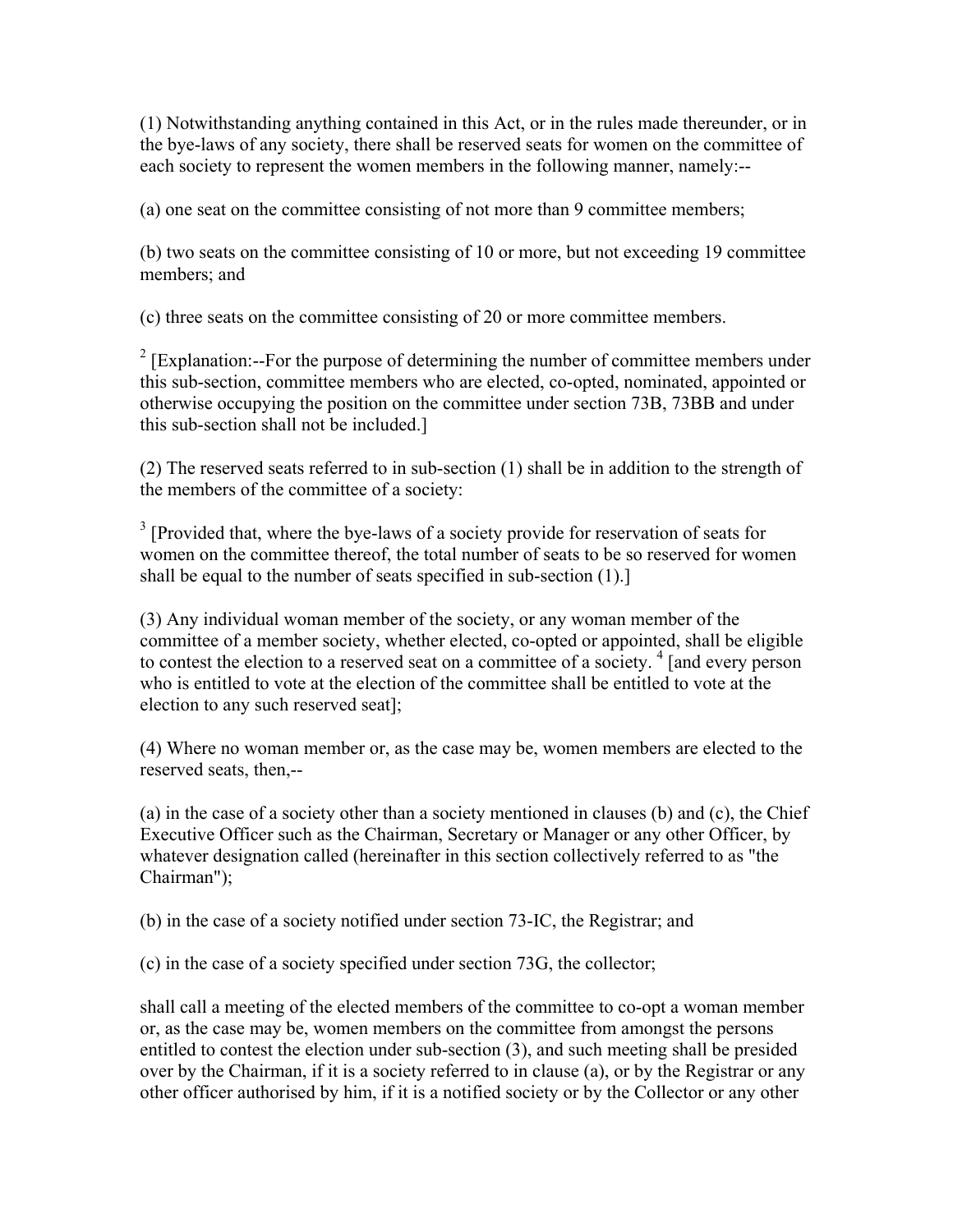officer authorised by him, if it is a specified society. If no woman member is co-opted at such meeting, the Chairman or the Collector or, where the meeting is presided over by an officer authorised by the Registrar or the Collector, such officer, as the case may be, shall, within a period of seven days from the date of such meeting, report the fact to the Registrar, and thereupon the Registrar shall, within a period of seven days from the date of receipt of such report by him, or where the Registrar himself has presided over such meeting, within a period of seven days from the date of such meeting, appoint on the committee a woman member or women members, as the case may be, from the amongst the women members entitled to contest the election to the reserved seats under subsection  $(3)$ .

(5) Nothing in this section shall apply to a committee of any society which exclusively of men members, or as the case may be, of woman members.

 $<sup>5</sup>$  [(6) Where election to the committee of any society has been held without holding</sup> election to such additional reserved seats or where election to such additional reserved seat could not be held on or before the 30th September 1992 on account of any directions issued under section 157, then unless the process for election to the committee including such additional reserved seats for women members has already commenced, or election to the committee is or will be due and will be held after the commencement of the Maharashtra Co-operative Societies (Amendment) Act, 1992, such additional reserved seats of the committee shall be filled in by co-option of women members by the committee of the society.]

(7) Notwithstanding anything contained in sub-section (6), no election to such additional reserved seats shall be held where the term of the committee of society is to expire within six months from the date of the commencement of the Maharashtra Co-operative Societies (Amendment) Act, 1991.

(8) The term of office of such women members elected, co-opted or as the case may be, appointed on a committee, shall be co-terminus with the term of the committee as provided under the bye-laws of the society and at the time of every fresh election thereafter election shall be held to the additional reserved seats for women members in accordance with the provisions of this section.)

#### *Footnote:*

- **1.** Section 73BBB was inserted by Mah. 30 of 1991, s. 2.
- **2.** This Explanation was added by Mah. 7 of 1997, s. 8
- **3.** This proviso was substituted by Mah. 7 of 1997, s. 8.
- **4.** This portion was added by Mah. 20 of 1992, s. 2 (a).
- **5.** Sub-section (6) was substituted by Mah. 20 of 1992, s. 2.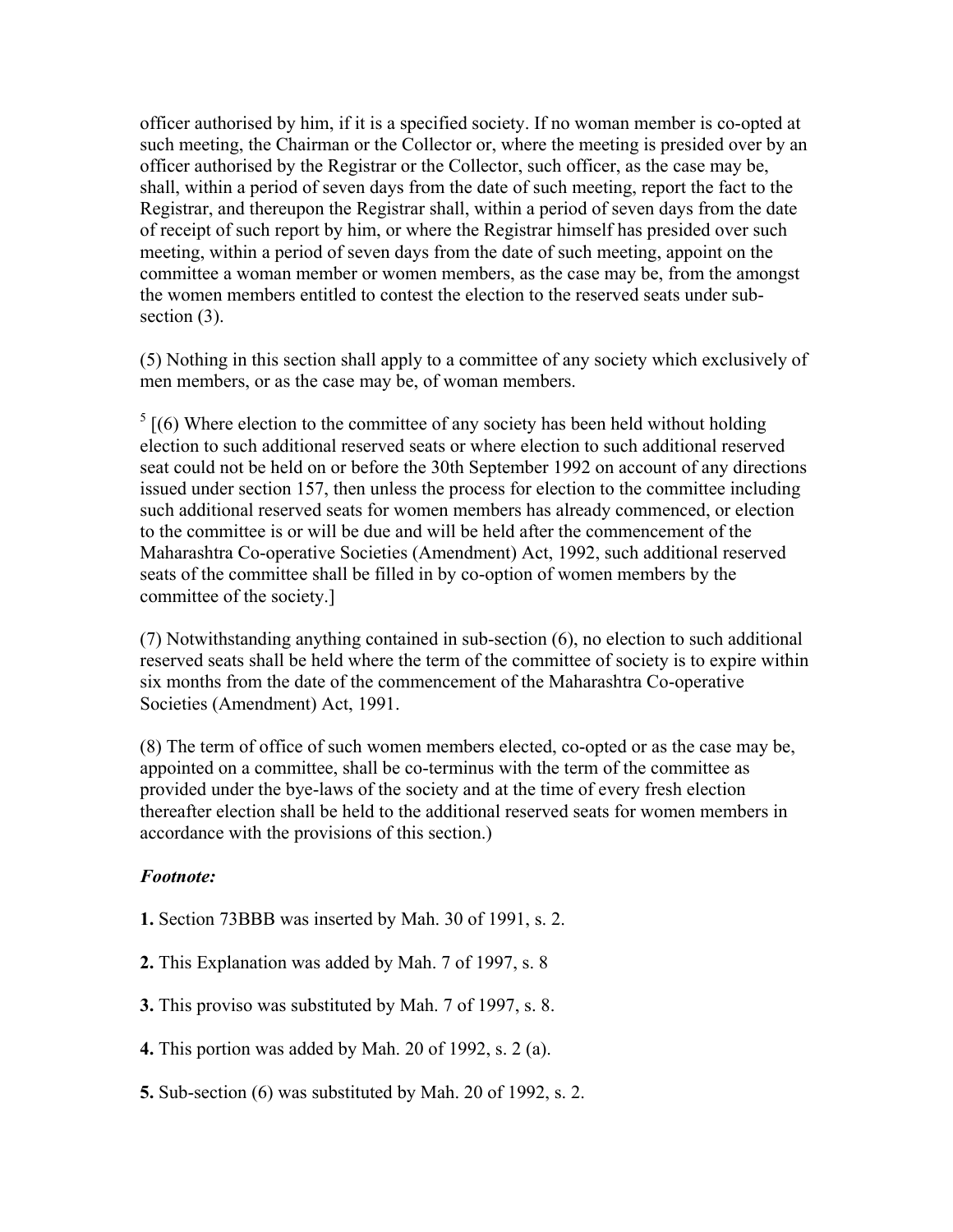#### **Section 73C - Restrictions on representation of certain class of members on committees of certain societies and for being designated officers**

( 1) In the case of a District Central Co-operative B ank or an Apex Co-operative B ank of the District Central Co-operative B ank, there sh all not be more than one<sup>1</sup> [representative to be elected by individual me mbers from amongst themselves], on the committee of such B ank, and such representative shall not be eligible for being elected or appointed as a designated officer.

(2) In the case of  $2$ [an Agriculture and Rural Development B ank or an Apex Agriculture and Rural Development B ank, there sh all not be more than one representative on the committee of such B ank, of members, who have not taken elected or appointed as a designated officer.

( 3) In the case of an Agricultural Credit Society which gives loans to individuals for the raising of crops, there sh all not be more than one representative on the committee of such society, of me mbers who have not taken any loans from the society; and that representative sh all be elected<sup>3</sup> $[$ \* \* \*] only from amongst me mbers, who have not taken loans. Such representative sh all not be eligible for being elected<sup>3</sup>[ $* * *$ ] as a designated officer.

### *Footnote:*

**1.** These words were sub stituted for the words, "representative of individual me mbers", by Mah. 20 of 1986, s. 32(a).

**2.** These words were sub stituted for the words "a Land Development B ank or an Apex Land Development B ank" by Mah. 10 of 1988, s. 13.

**3 .** The words "or appointed" were deleted by Mah. 20 of 1986, s. 32(b).

### **Section 73D - Society's nominee on other society not eligible to be designated officer except in a federal society**

No member of a society who is nominated to represent it on any other society, shall be eligible for being elected or appointed as a designated officer of the other society, unless the other society is its federal society.

### **Section 73E - In specified societies members not having minimum number of transactions of certain monetory limits not entitled to be designated officers**

In the case of such class or classes of societies as may be specified by the State Government, by notification in the Official Gazette, no member shall be eligible for being elected or appointed as a designated officer, if he does not fulfill the minimum qualification relating to his transactions with the society of such monetory limits as may be laid down, from time to time, in such notification.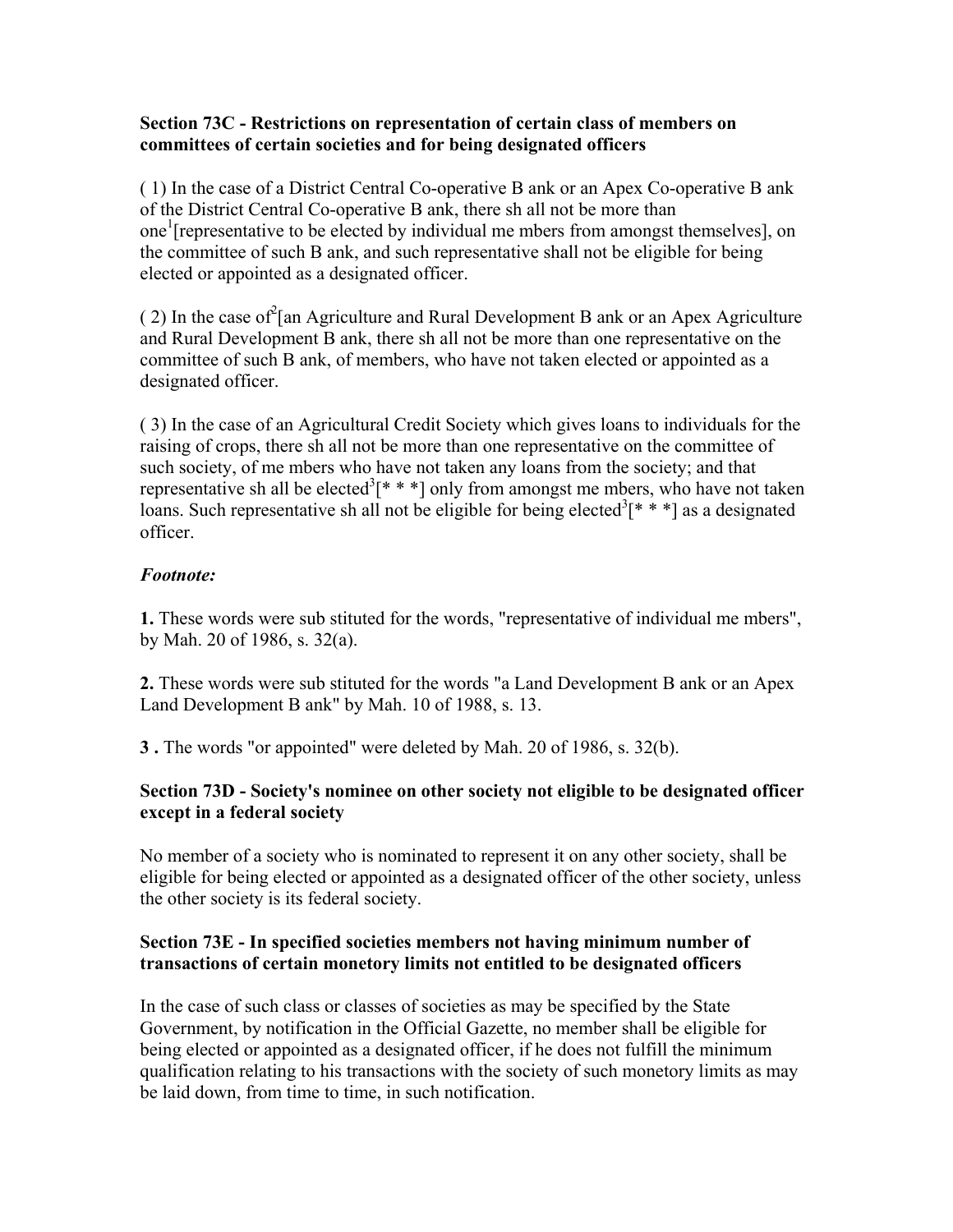#### **Section 73F - Member who or whose near relation is dealing in goods for purchase of which loans are given by a society not eligible to be on its committee**

In the case of a society, which gives loans to me mbers for purchasing machinery, implements, equipment, commodities or other goods,<sup>1</sup> [or which deals in such goods,], no me mber, who or whose near relation is a dealer in such goods or is director of a company or a partner in a firm carrying on business in such goods, sh all be eligible for being elected or appointed as a member of the committee of such society.

Explanation.--For the purposes of this section, the expression "near relation" means a wife, husband, father, mother, son, daughter, son-in-law, or daughter-in-law.

#### *Footnote:*

**1 .** These words were inserted, by Mah. 20 of 1986, s. 33.

#### **Section 73FF - Disqualification for membership of committee**

# **1 [73FF. Disqualification formembershipof committee**

(1) Withoutprejudice to the other provisions of this Act or the rules madethereunder in relation to the disqualification of beingmember of acommittee, no person shall be eligible for being appointed, nominated, elected,co-opted or, for being a member of a committee, ifhe--

(i) is a defaulter of any society;

Explanation.--For the purposes of thisclause, the term "defaulter'' includes--

(a) in the case of a primary agricultural creditsociety, a member who defaults the repayment of the crop loan onthe due date;

(b) in the case of term lending society, amember whodefault the payment of any instalment of the loan granted tohim;

(c) in the case of any society,--

(i) a member who has taken anamator advance; or

(ii)amember whohas purchased any goods or commodities on credit or availedhimself ofany services from the society for which charges are payable; and fails to repaythe full amount of such anamat oradvance or pay the price of such goods or commodities or charges for suchservice, after receipt of notice of demand by him from the concernedsociety or within thirty days from the date of withdrawal of anamat or advanceby him or from the date of delivery of goods tohim oravailing of services by him, whichever is earlier;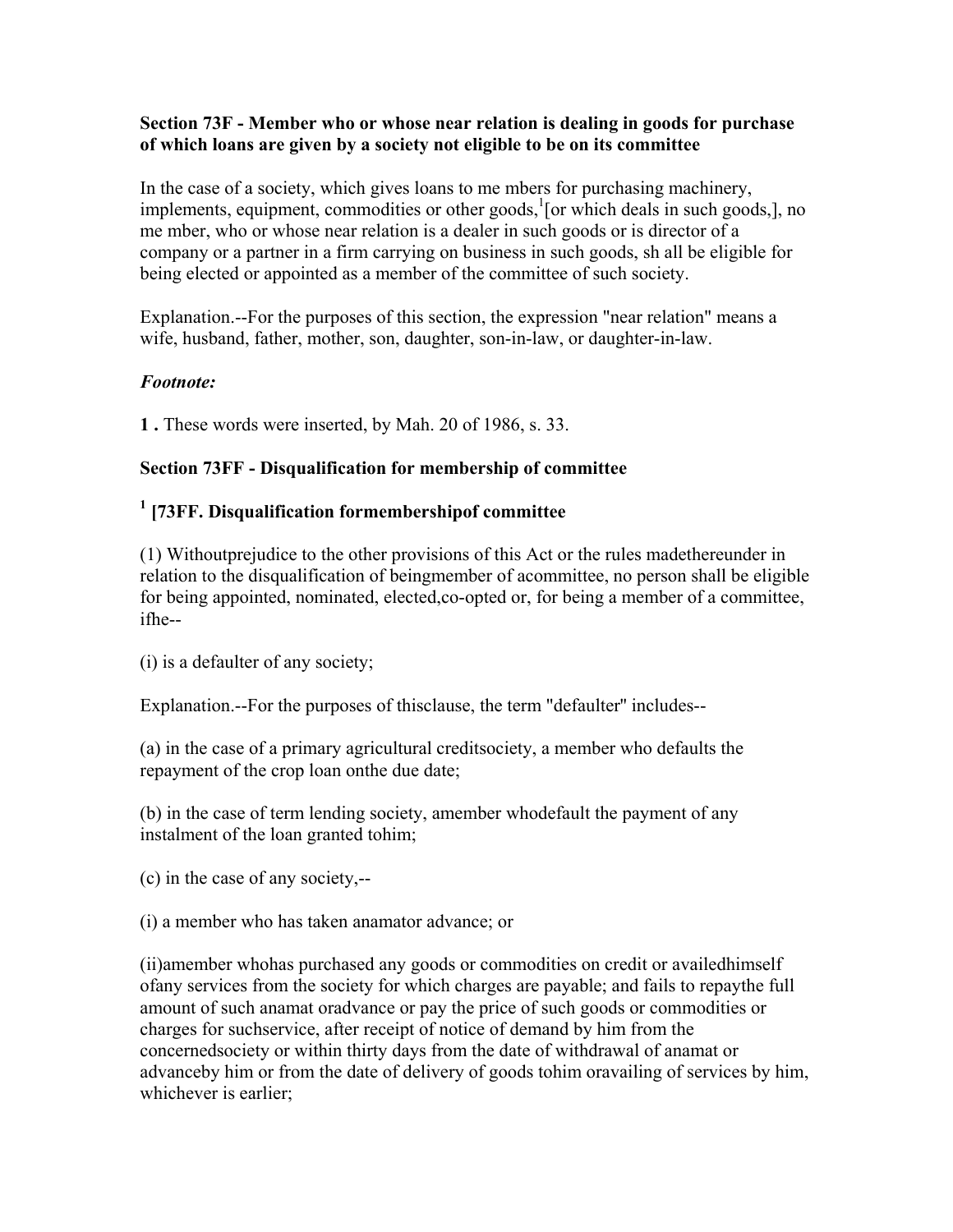(d) in the case of non-agricultural creditsocieties, a member who defaults the payment of any instalment ofthe loan granted;

(e)in the case of housingsocieties, a member who defaults the payment of dues to thesociety within three months from the date of service of notice in writing servedby post under certificate of posting demanding the payment of dues;

(ii)has, in the opinion ofthe Registrar, deliberately committed breach of cooperative discipline withreference to linking up of credit with co-operative marketing or cooperativeprocessing; or

(iii) has been, held responsible under section79 or 88 or has been heldresponsible for payment of costs of inquiry under section 85; or

(iv) has incurred any disqualification under thisAct or the rules made thereunder; or

(v) carries on business of the kind carried on bythe society either in his name or in the name of anymember ofhis familyor he or any member of his family is a partner ina firm or a director in a company which carries on business of the kind carriedon by the society;

Explanation.--For the purpose of thisclause, the expression "family" mean a wife, husband,father, mother, brother, sister, son, daughter, son-in-law or daughter-in-law;or

(vi) is a salaried employee of any society (otherthan a society of employees themselves) or holds any office of profit under anysociety, except when he holds or is appointed to the office of a ManagingDirector or any other office declared by the State Government by generalor special order not to disqualify its holder or is entitled tobe or is selected or elected to any reserved seat on the committee of a societyunder section 73BB.

 $2$  [(vii) has more than twochildren:

Provided that, a person having more than two childrenon the date of commencement of the Maharashtra Co-operative Societies (ThirdAmendment) Act, 2001 (hereinafter in this clausereferred to as "the date of such commencement"),shall not bedisqualified under this clause so long as the number of children he had on thedate of such commencement does not increase:

Provided further that, a child or more than onechild born in a single delivery within the period of one year from the date ofsuch commencement shall not be taken into consideration for the purposeof disqualification mentioned in this clause.

Explanation. -- For the purposes of this clause.--

(a) where a couple has only one child on or afterthe date of such commencement, any number of children born out of a singlesubsequentdelivery shall be deemed to be one entity;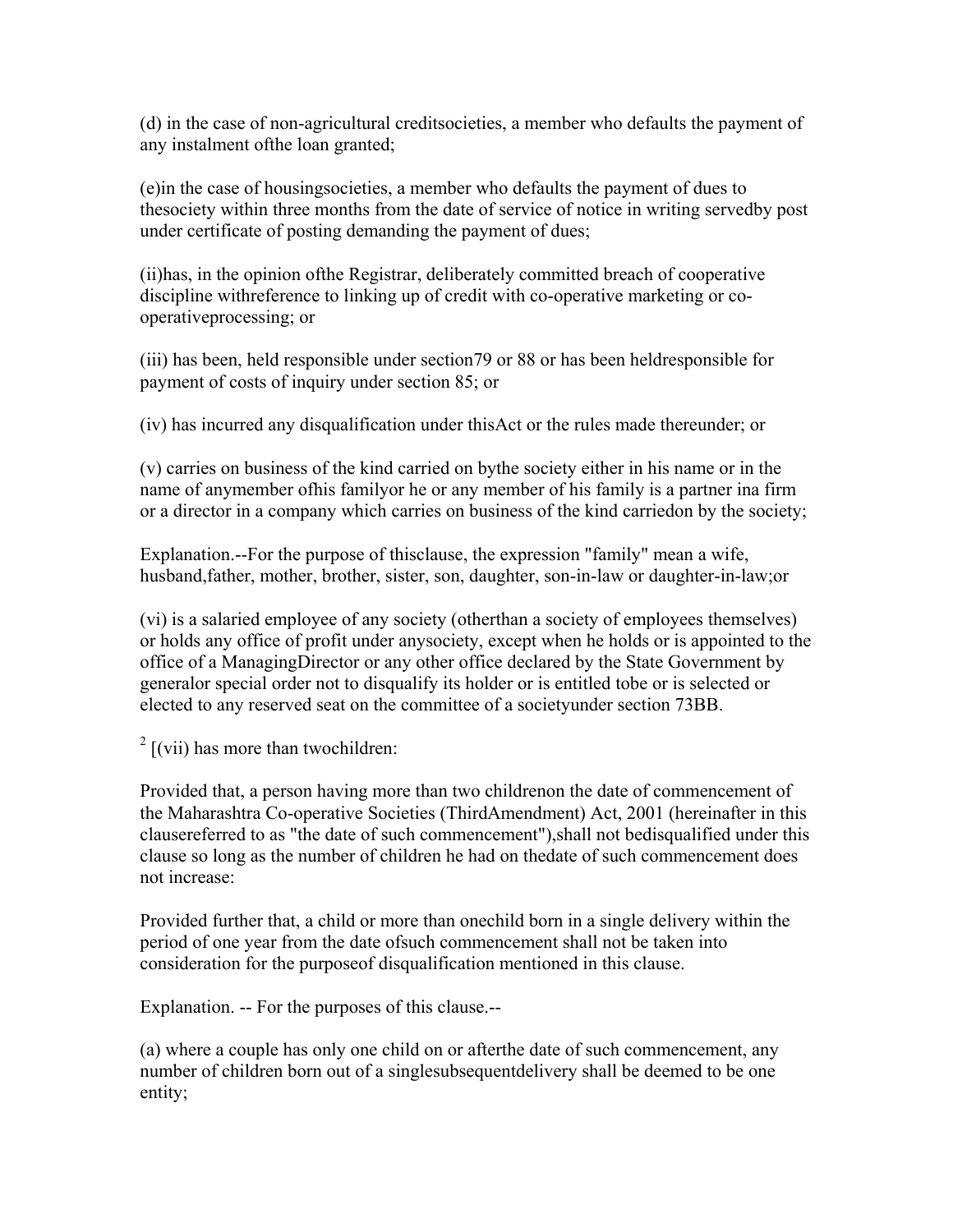(b) "child" does not include an adoptedchild or children.]

(2) Amember whohas incurred any disqualification under sub-section (1),shall cease to be amember ofthe committee and his seat shall thereupon be deemedto be vacant.

### *Footnote:*

**1.** Section 73FF and 73FFF were inserted, by Mah.20of 1986, s. 34.

**2.** Clause (vii) was addedby Mah. 34 of 2001, (w.e.f. 7-9-2001) s. 6.

#### **Section 73FFF - Eligibility for re-appointment or re-election as member of committee**

(1) A member of a committee who has ceased to be a member thereof on account of having incurred disqualification under clause (11) of sub-section (1) of section 73FF shall be eligible to be re-co-opted re-elected as a member of the committee after the expiry of the period of two years from the date on which he has so ceased to be a member of the committee.

(2) A member of a committee who has ceased to be a member thereof on account of having incurred disqualification under clause (iii) of sub-section (1) of section 73-FF, shall be eligible to be re-appointed, re-nominated, re-co-opted, or re-elected as a member of the committee after the expiry of the period of five years from the date on which he has so ceased to be a member of the committee.

(3) A member of a committee who has ceased to be a member thereof on account of having incurred disqualification other than disqualifications referred to in sub-sections (1) and (2) shall, unless otherwise specifically provided in this Act, be eligible to be renominated, re-co-opted, re-appointed or re-elected as a member of the committee, as soon as such disqualification ceases to exist.]

### **Section 73G - Provision for conduct of elections to committees and of officers of certain societies and term of office of member of such committees**

### **73G. Provision for conduct of elections to committees<sup>1</sup> [and of officers] ofcertain societies and term of office of member of such committees**

 $2 \left[ (1)$  The election of themembers of the committees  $\frac{1}{2} \left[$  and the officers by the committees,] of thesocieties of the categories mentioned belowshall besubject tothe provisions of Chapter XI-A and shall be conducted in themanner laid down by or under that Chapter:--

(i) such Apex<sup>3</sup> [societies], which the State Government may, by general or special order published in Official Gazette, from time to time,specify in this behalf, regard being had to the financial position and share capital of such  $4$  [societies];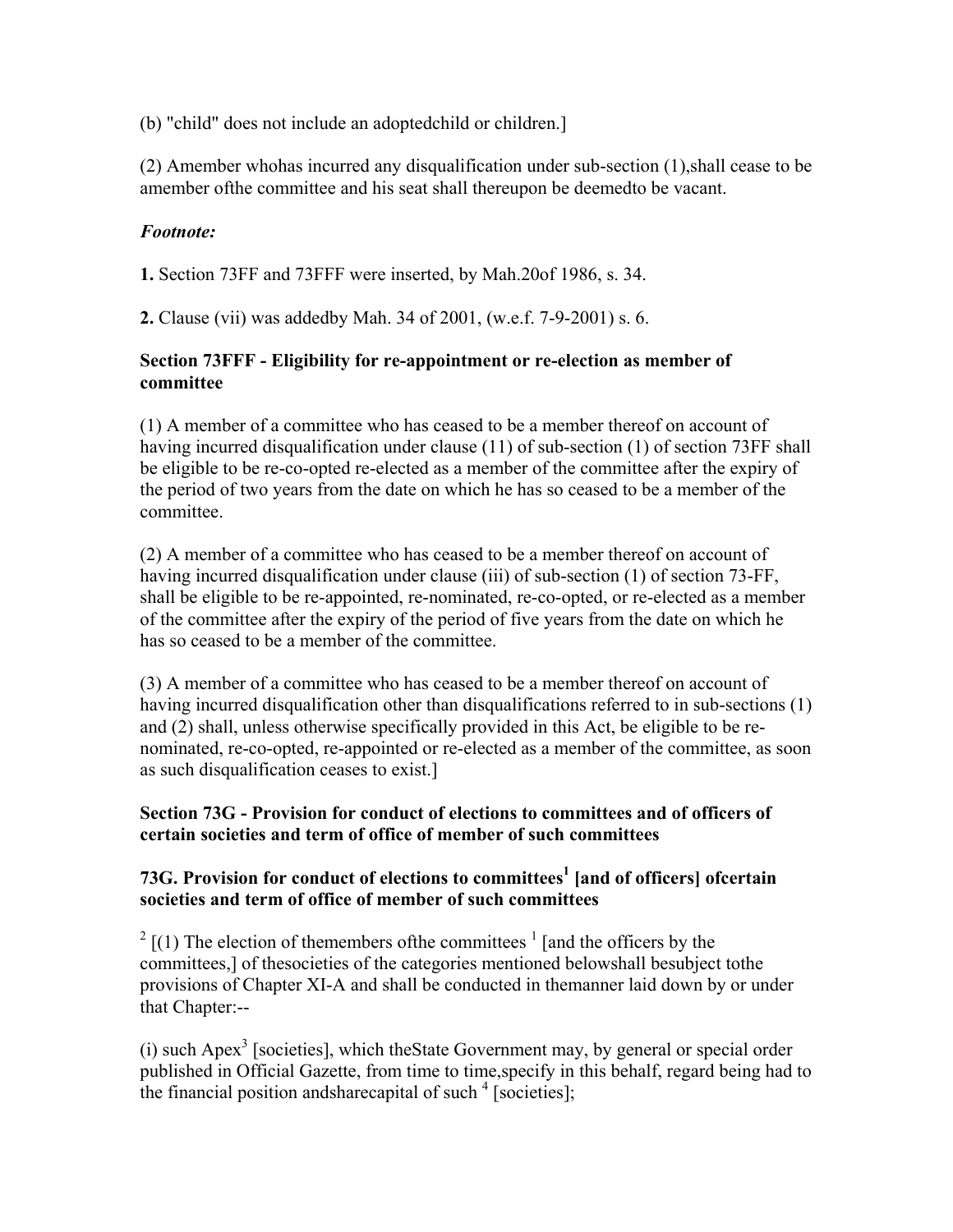(ii) all District Central Co-operativeBanks;

 $<sup>5</sup>$  [(iii) all primaryAgriculture and Rural Development Banks;]</sup>

(iv) (a) all District Co-operative Sale andPurchase Organisations;

(b) all Taluka Co-operative Sale and PurchaseOrganisations;

(v)allCo-operative Sugar Factories;

(iv)allCo-operative Spinning Mills;

(vii)any othersocieties or class of societies, which the State Government may, by general orspecial orderpublished in the Official Gazette fromtime to time specify in this behalf regard being had to the financial positionand sharecapital of such  $\delta$  [societiesor class of societies.].

 $7 \binom{8}{2}$  (2) When the election of all themembers of the committee of any suchsociety is held at the same time, the members elected on the committee at such generalelection shallhold office for a period of five years from the date on which the firstmeeting is held unless the period isextended by the State Government, for reasons to be recorded in writing for aperiod not exceeding one year so however that the total period does not exceedsix years in the aggregate.

(2A) The term of office of themembers who are appointed or nominatedor co-opted or selected or elected on the committee including to fill thevacancy shallbe co-terminus with term of office of the elected members under sub-section (1), notwithstanding the date of their such appointment,nomination, co-option, selection or election including to fill the vacancy.

(2B) Where, for any reason whatsoever, the election ofthe membersof the committee was held or could not be held before the expiry of the term orthe extended term, as the case may be, of the existing committee, themembers, (including the officers ofthe committee shallcease to hold office on the expiry of its term extended term as the case may beand they shallbe deemed to have vacated their offices:

 $9$  [Provided that where the Collector fails to holdelection to the committee of any such society, the term of office of themembers of the committee of thatsociety shallbe deemed to have been extended till the date immediately preceding the date ofthe first meetingof the newly constituted committee.)

 $10 [ * * * * * * ]$ 

(3) Notwithstanding anything in the bye-laws of anysuch society, only the committee of management shall be elected by a general body ofmembers of the society; and allother committees authorised by orunder the bye-laws may be constituted only by electing or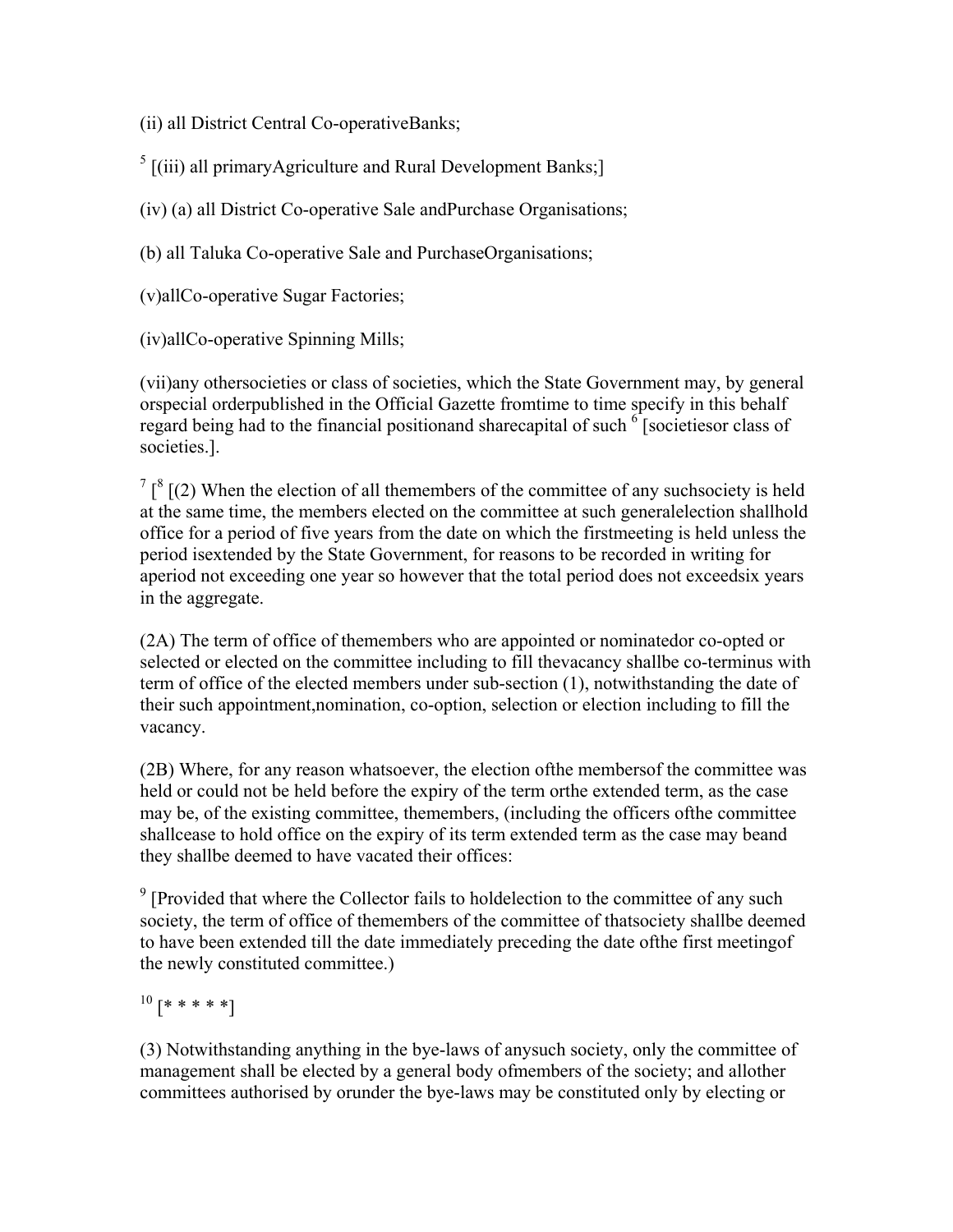appointing personsfrom among the persons who are members of the committee of management, and all suchcommittees shallbe sub-committees of the committee of management, and shall be subordinate to it.]

#### *Footnote:*

**1.** These words wereinserted by Mah. 3 of 1974, s. 16(a).

**2.**Sub-section (1)wassubstitutedby Mah. 24 of 1972, s. 2.

**3.** This word wassubstitutedfor the words "Co-operative Institutions" by Mah. 20 of 1986, s.  $35(a)(i)(A)$ .

**4.**This word wassubstitutedfor the words "institutions", by Mah. 20 of 1986, s.  $35(a)(i)(B)$ .

**5.** Clause (iii) wassubstitutedfor the original by Mah. 10 of 1988,s. 14.

**6.** These words weresubstitutedfor the word "institutions" by Mah. 20 of 1986, s.  $35(a)(ii)$ .

**7.** Sub-sections (2) and (3) weresubstitutedfor sub-sections (2) to (5) and the Explanation byMah. 27 of 1971, s. 4(b)((i).

**8.** Sub-sections (2), (2A), (2B) weresubstitutedfor sub-section (2) by Mah. 20 of 1986, s.  $35(b)$ .

**9.** Proviso was added byMah. 4 of 2001, s. 3, (w.e.f. 13-11-2000).

**10.** Proviso deleted by Mah. 27 of 1996, s. 4(9), (w.e.f. 5-9-1996).

#### **Section 73H - Responsibility of committee to hold election before expiry of term**

## **1 [ 73H. Responsibility of committee to hold election before expiry of term**

( 1) It shall be the duty of the committee of every society to arrange for holding the election of its members before the expiry of its term.

 $(2)^{2}$ [Where there is a wilful failure on the part of the committee to hold the election to the committee before the expiration of its term, the committee.] shall cease to function on the expiration of its term and the members thereof shall cease to hold office and the Registrar may himself take over the management of the society or appoint an Administrator (who shall not be from amongst the members of the committee the term of which has so expired) and the Registrar or Administrator shall hold election within a period of six months and the committee shall be constituted before the expiration of that period.]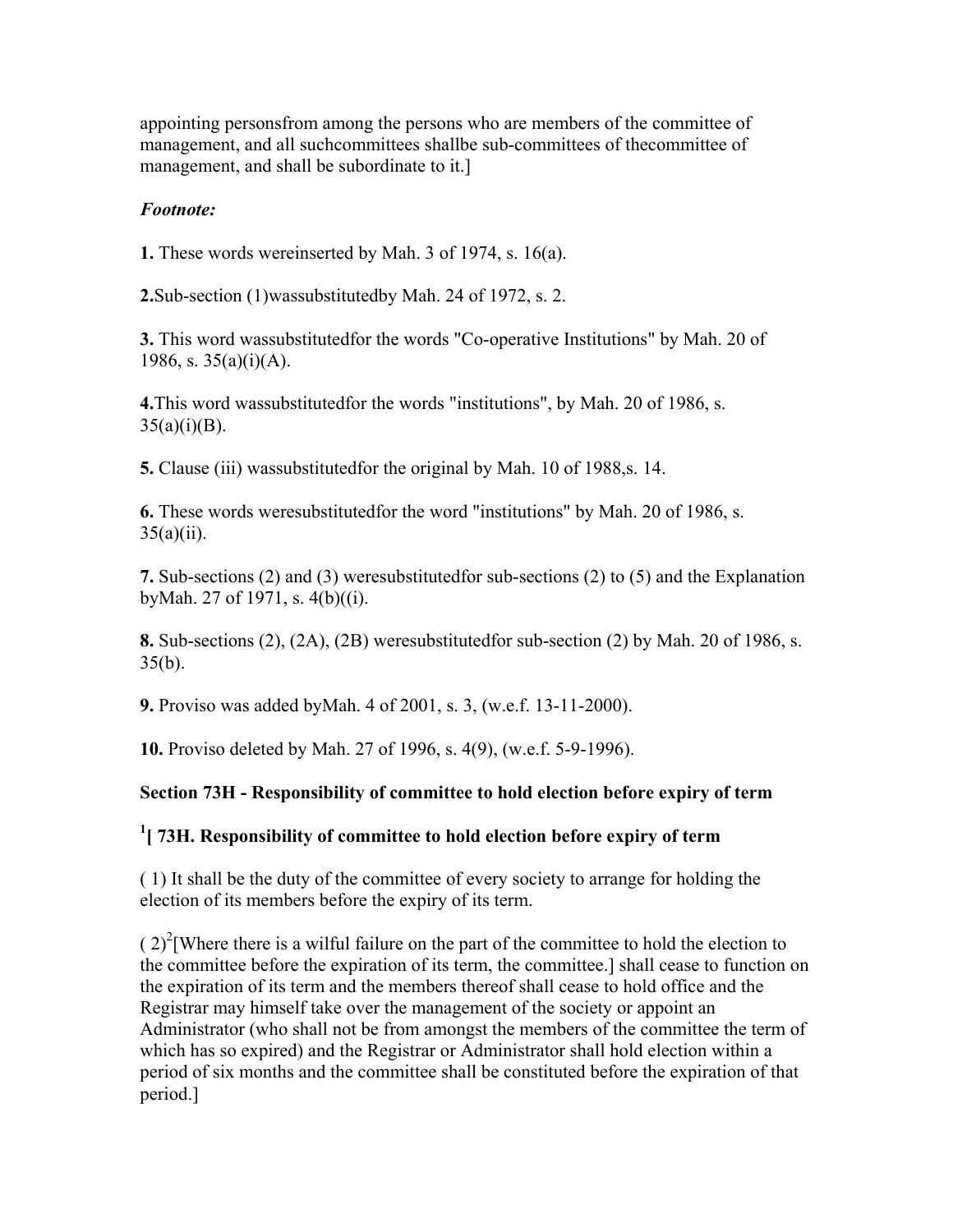### *Footnote:*

**1.** Section 73 H was inserted by Man. 20 of 1986, s. 36.

**2.** These words were sub stituted for the words "The committee" by Mah. 4 of 2001,  $(w.e.f. 14 - 8 - 2000)$ .

#### **Section 74 - Qualification and appointment of Manager, Secretary and other officers of societies and Chief Officer and Financial Officer for certain societies**

#### <sup>1</sup> [ 74. Qualification and appointment of Manager, Secretary and other officers of **societies and Chief Officer and Financial Officer for certain societies**

( 1) The qualifications for appointment of the Chief Executive Officer, Finance Officer, Manager, Secretary, Accountant or any other officer of a society or a class of societies and hi s emoluments and perquisites shall be such as may be determined by the Registrar, from time to time.

( 2) In the society or class of societies, as the State Government may, from time to time, notify in the Official Gazette, there sh all be a Chief Executive Officer and a Finance Officer, who sh all be appointed by the society from a panel of persons selected by a body of such persons not exceeding five as may be prescribed.

( 3) The Chief Executive Officer so appointed sh all be ex-officio me mber of the committee but he sh all have no right to vote at the meeting of the committee.]

#### *Footnote:*

**1.** Section 74 was sub stituted by Mah. 20 of 1986, s. 37.

#### **Section 75 - Annual general meeting**

(1) Every societyshall,within a period of three months next after the date fixed for making up itsaccounts for the year under the rules for the time being in force, call ageneral meeting of its members:

<sup>1</sup> [Provided that, theRegistrar may, by general or special order, extend the period forholding such meeting for a further period not exceeding threemonths however, in the case of the specified societies and urban co-operativebanks such extension shall be granted only after recording the reasons inwriting and after obtaining the previous approval of the Government forgranting such extension.]

Provided further that if in the opinion of theRegistrar, no such extension is necessary, or suchmeeting isnot called by the society within the extended period (if any) granted byhim, theRegistrar or any person authorised by him may call, suchmeeting inthe manner prescribed, and that meetingshall bedeemed to be a general meeting duly  $2$  [called by the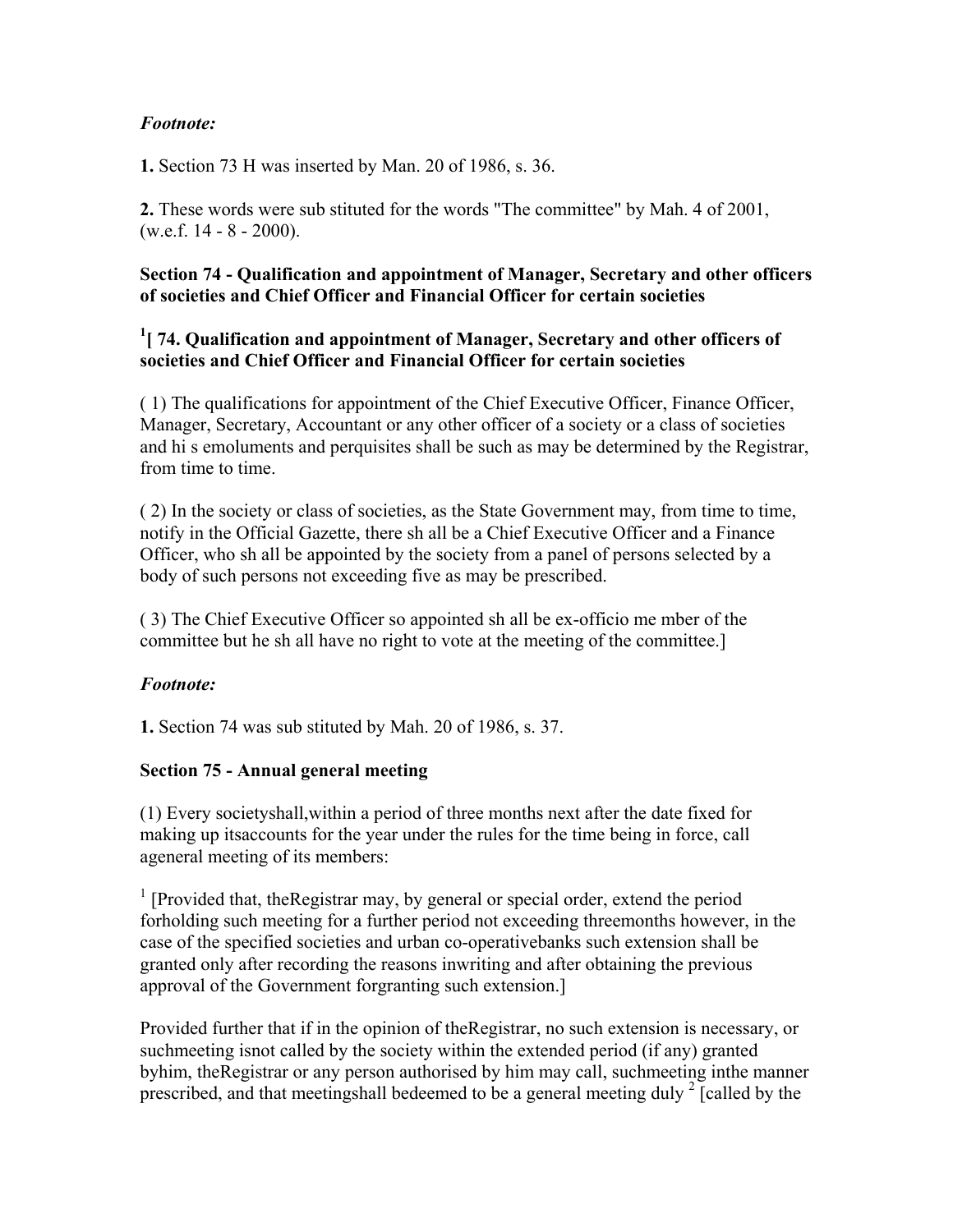society,and the Registrar may order that the expenditure incurred in calling such ameetingshall be paidout of the funds of the society or by such person or persons who in the opinionof the Registrar, were responsible for the refusal or failure to convene thegeneral meeting].

(2) At every annual generalmeeting of asociety, the committee shall lay before the society 3 [a statementshowing thedetails of the loans (if any) given to any of the members ofthe committee or any member of the family (as defined in the Explanation<sup>4</sup> [to clause  $(v)$  of sub-section (1) of section 73FF of any committee-member (including a society orfirm or company of which such member or member of his family is a member, partner or director, as the case may be), andthe details of re-payment of loan made, during the last preceding year and theamount outstanding at the end of that year,] and] a balancesheet and profit and loss account forthe year in the manner, prescribed by the Registrar by general or specialorder for any class or classes ofsocieties.

Explanation.--Inthe case of a society not carrying on business for profit; an income andexpenditure account shall be placed before the society at the annual generalmeeting instead of profit and lossaccount, and all references to profit, and loss account and to"profit" or "loss" in this Actshall be construed in relation to suchsociety as references respectively to the "<sup>5</sup> [excess of] income over expenditure", and excess of expenditure over income".

(3) There shall be attached to every balancesheet laid before the society ingeneral meeting,a report by its committee with respect to (a) the state of the society'saffairs; (b) the amounts, if any, which it proposes to carry to any reserveeither in such balance sheet, or any specific balance sheet; and (c) the amounts, if any, which it recommends,should be paid by way of dividend,bonus or honoraria to honorary workers. The committee's reportshall also deal with any charges,which have occurred during the year for which the accounts are made up, in thenature of the society's business the committee's reportshall be signed by its Chairman, orany other member authorised to sign on behalf of the committee.

 $(4)$  At every annual generalmeeting the balancesheet, the profit and loss account  $<sup>6</sup>$  [the</sup> audit memorandum submitted by the auditor appointed under section81] and the committee's reportshall be placed for adoption and suchother business will be transacted asmay be laid down in the by-laws and of which due notice has been given.

(5) If default is made, in calling a generalmeeting within the period or 'as thecase may be' extended period 'prescribed under sub-section (1)' or in complying with subsections (2), (3) or (4) the Registrar may byorder declare any officer ormember of the committee whose duty itwas to call such a meeting or comply with sub-section (2), (3) or (4) and who without any reasonable excuse failed tocomply with any of the aforesaid subsections disqualified for being elected and forbeing any officer or member of the committee for such period not exceeding three years, as hemay specify in such an order and, if the officer is a servant of the society, impose a penaltyon him to  $^7$  [pay] an amount not exceeding one hundred rupees.Before making an order under this sub-section, the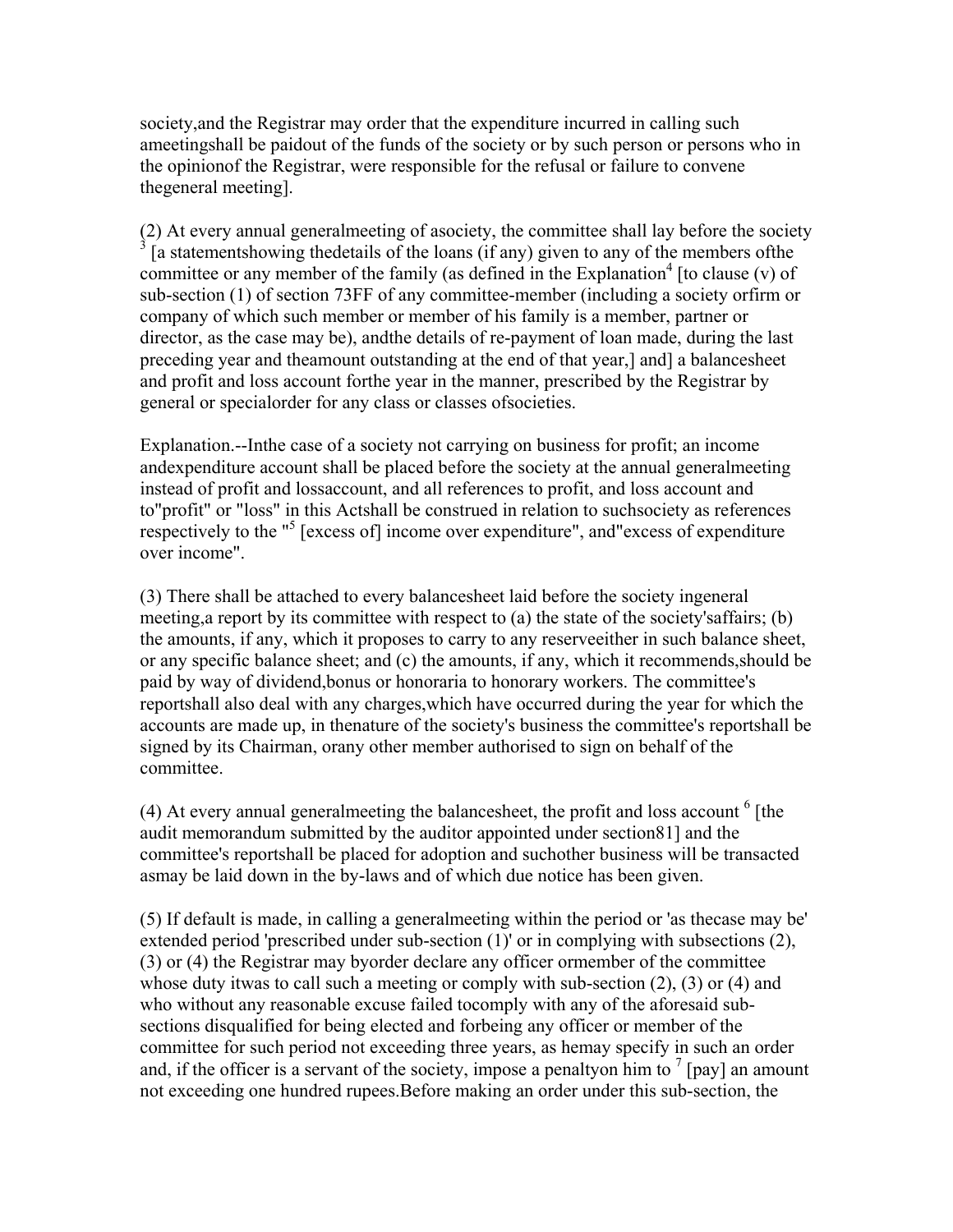Registrarshall give, or cause to be given, areasonable opportunity to the person concerned of showing cause against the action proposed to be takenin regard to him.

(6) Any penalty imposed undersub-section  $(5)$  or under  $8$  (section 76], may be recovered in the manner provided by the $9$  [Code of Criminal Procedure, 1973], for therecovery of fines imposed by a Magistrate, as ifsuch fine was imposed by the Magistrate himself.

#### *Footnote:*

**1.** This proviso wassubstitutedby Mah. 41 of 2000, s. 4, (w.e.f. 23-8-2000).

**2.** This portion wassubstitutedfor the words "called by the society" by Mah. 33 of 1963, s. 16(a).

**3.** This portion wasinserted by Mah. 27 of 1969, s. 13.

**4.** This portion wassubstitutedfor the words, brackets and figure "to section (6) of any committeemember,during the last preceding year," by Mah. 20 of 1986, s. 38(a).

**5.** These words wereinserted by Mah. 33 of 1963, s. 16(a).

**6.** These words and figureswere substituted for the words "the auditor'sreport" by Mah. 33 of 1963, s. 16(c).

**7.** This word was inserted,by Mah. 33 of 1963, s. 16(d).

**8.** This wassubstitutedfor the words, "the next succeeding section" by Mah. 20 of 1986, s.  $38(b)(i)$ .

**9.** These words and figuressubstitutedfor the words and figures "Code of Criminal Procedure, 1898", by Mah. 20 of 1986, s. 38(b)(ii).

#### **Section 76 - Special general meeting**

(1) A special general meeting may be called at any time by the Chairman or by a majority of the committee and shall be called within one month--

(i) on a requisition in writing of one-fifth of the members of the society or of members the number of which is specified in the bye-laws for the purpose, whichever is lower, or

(ii) at the instance of the Registrar, or

(iii) in the case of a society, which is a member of a federal society, at the instance of the committee of such federal society.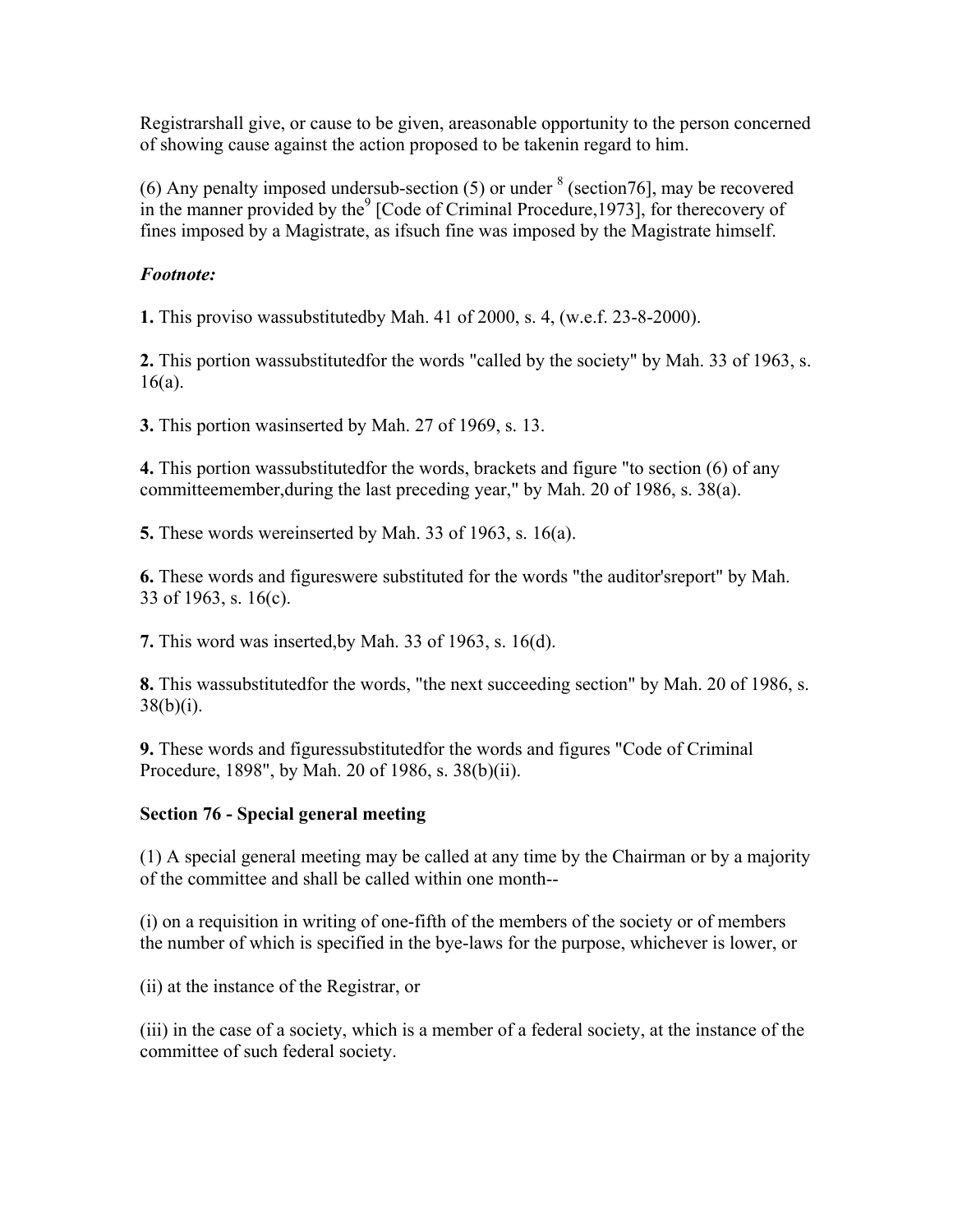(2) Where any officer or a member of the committee, whose duty it was to call such meeting without reasonable excuse, fails to call such meeting, the Registrar may by order declare such officer or member disqualified for being a member of the committee for such period not exceeding three years, as he may specify in such order; and if the officer is a servant of the society, he may impose on him a penalty not exceeding one hundred rupees. Before making an order under this sub-section, the Registrar shall give, or cause to be given a reasonable opportunity to the person concerned of showing case against the action proposed to be taken in regard to him.

(3) If a special general meeting of a society is not called in accordance with the requisition referred to in sub-section (1) the Registrar or any person authorised by him in this behalf, shall have power to call such meeting, and that meeting shall be deemed to be a meeting duly called by the committee.

(4) The Registrar shall have power to order that the expenditure incurred in calling a meeting under sub-section (3) shall be paid out of the funds of the society or by such person or persons who, in the opinion of the Registrar, were responsible for the refusal or failure to convene the meeting.

#### **Section 77 - Acts of societies etc., not to be invalidated by certain defects**

(1) No act of a society or a committee or any officer, done in good faith in pursuance of the business of the society shall be deemed to be invalid by reason only of some defect subsequently discovered in the organisation of the society, or in the constitution of the committee, or in the appointment or election of an officer, or on the ground that such officer was disqualified for his office.

(2) No Act done in good faith by any person appointed under this Act, the rules and the bye-laws shall be invalid merely by reason of the fact that his appointment has been cancelled by or in consequence of any order subsequently passed under this Act, Rules and the Bye-laws.

(3) The Registrar shall decide whether any act was done in good faith in pursuance of the business of the society; and his decision thereon shall be final.

#### **Section 77A - Appointment of member of committee, new committee or Administrator, where there is failure to elect member, to constitute committee or where committee does not enter upon office**

<sup>1</sup> [77A. Appointment ofmember ofcommittee, new committee or Administrator, **where there is failure to electmember, toconstitute committee or where committee does not enter upon office**

(1) Where theRegistrar is satisfied that,--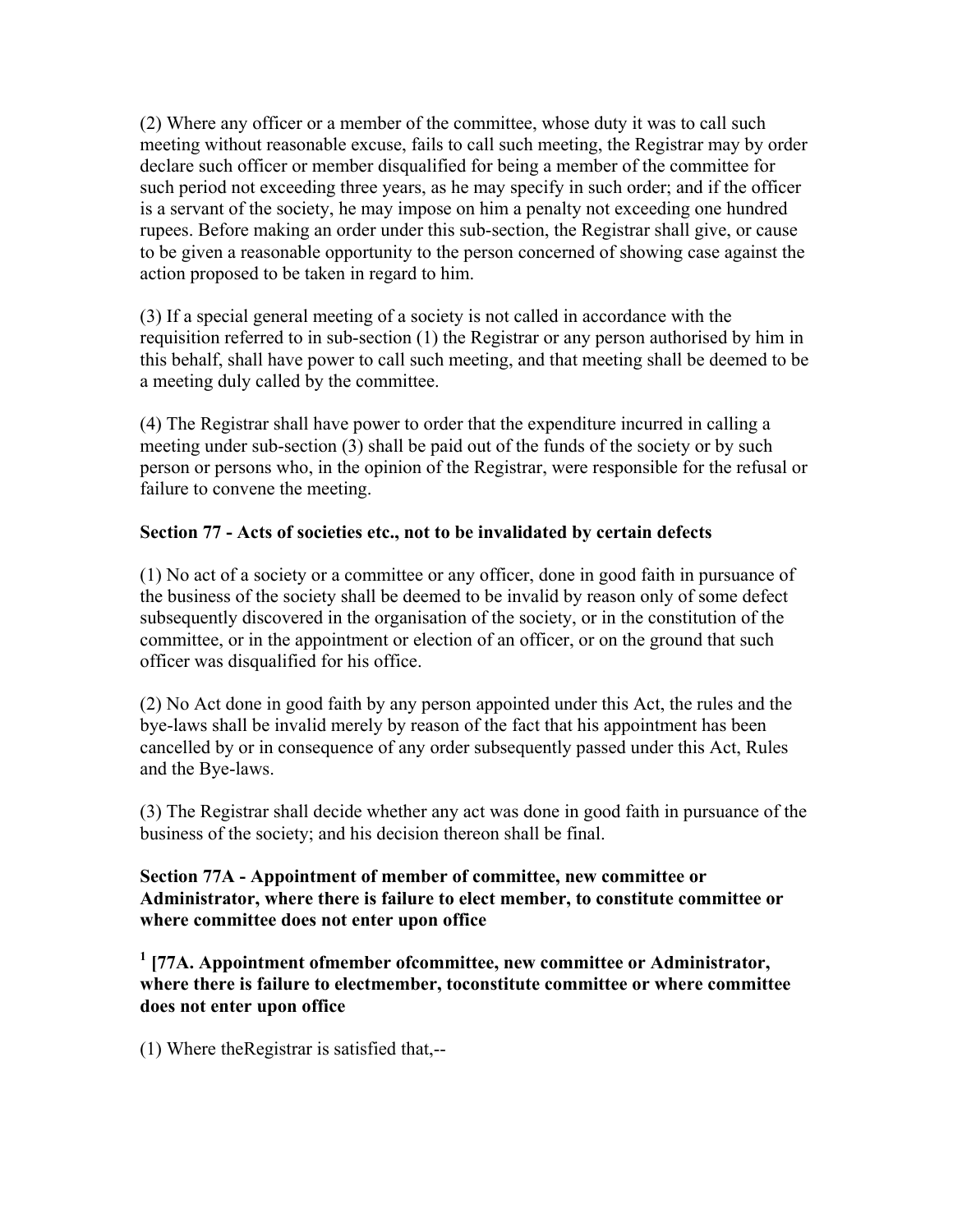$2 \left[ (1-a)$  a provisional committee has failed to make necessary arrangements for holding election for theconstitution of the first committee, before the expiry of its term as specifiedin sub-section (1A) of section 73;

(a) at the first constitution of the committee ofany society there is a failure to elect all or any of themembers ofthe committee;

(b) the term<sup>3</sup> [or extended term as the case may be,] of the committee of any society or of any of itsmembers hasexpired or for any other reason election is heldand there is a failure to elect all or any of the members required to fillthe vacancies;

(c)any committee isprevented from entering upon office;

(d) anew committee has failedto enter upon office on the date on which the term of office of the existingcommittee expired; or

 $(e)^4$  [\* \* \*]

 $<sup>5</sup>$  [(f) where more than onegroup of persons in a society is claiming to be elected as the</sup> committeemembers andproceedings in respect thereof have been filed in the Co-operative Court;]

the Registrar may, either suo-motu or on the application of any officer of the society, byorderappoint--

(i) any member ormembers ofthe society to be the member or members of the committee tofill the vacancies:

(ii) a committee, consisting of not more than threemembers ofthe society; or one or more administrators, who need not bemembers ofthe society, to manage the affairs of the society till a new committee entersupon office:

Provided that, before making suchorder, theRegistrar shall publish a notice on the notice board at thehead office of the society, inviting objections and suggestions with respect tothe proposed order within a period specified in the notice andconsider all objections and suggestions received byhim withinthat period:

Provided further that, itshall not benecessary to publish such notice in any case where Registrar is satisfied thatimmediate action is required to be taken or that it is not reasonable practicalto publish such notice.

(2) The committee oradministrator so appointed shall,subject tothe control of the Registrar and to such instructions as he may, from time totime, give, have power to discharge all or any of the functions of thecommittee or of any officer of the society and take all such action as may berequired to be taken in the interests of the society.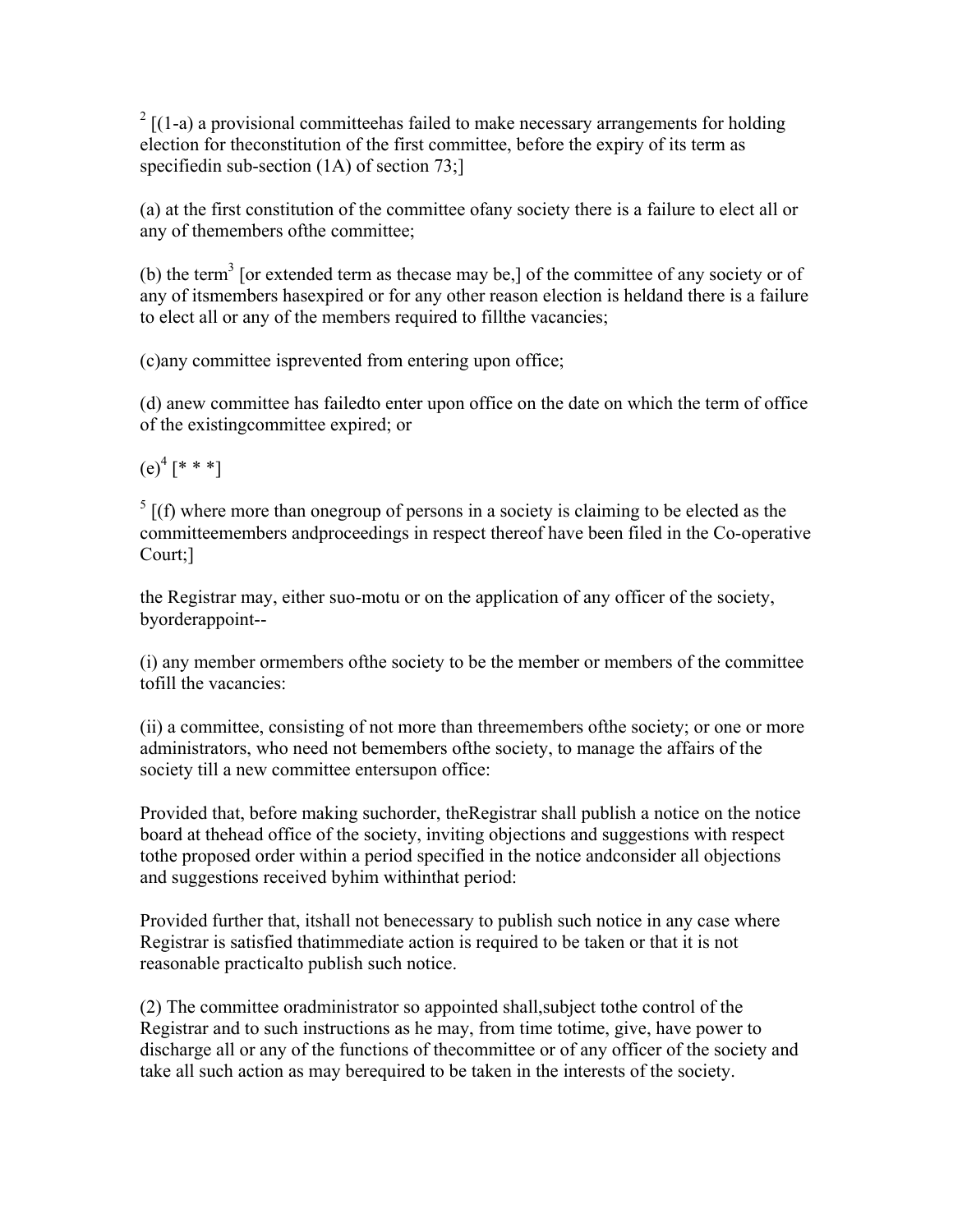$<sup>6</sup>$  [(3) The Committee orAdministrator so appointed shall hold office for aperiod of six</sup> months from the date of assuming the management of the societyand shall make necessary arrangements for constituting anew committee within the said period and for enabling the new committeeincluding any new committee referred to in clause (f)of subsection (1), which isdetermined by the Court to have been legally elected, to enter upon office.]

<sup>7</sup> [Provided that, if a new committee is not, or can not be constituted at the expiry or termination of theterm of office of the committee or Administrator, for any reason beyond thecontrol of the committee or Administrator, the term of office of the committeeor Administrator, as case may be, shall be deemed to beextended, until the new committee is duly constituted.]

 $8$  [(4) The Registrarshall have the power to change the committee or any or all members thereof or any orall the administrators appointed under sub-sections (1)athisdiscretion even before the expiry of the period specified in theorder madeunder sub-section (1).

(5) The provisions ofsub-section (2A)of section 78shall apply mutatis mutandis for fixation ofremuneration to be paid to the members or administratorsappointed under subsection  $(1)$ .]

## *Footnote:*

- **1.** Section 77A was inserted by Mah. 36 of 1975,s. 5.
- **2.** Clause (1-a) was inserted by Mah. 13 of 1994,s. 6.
- **3.** These words wereinserted by Mah. 20 of 1986, s. 39(a)(i).
- **4.** Clause (e) was deletedby Mah. 34 of 2001, (w.e.f. 7-9-2001) s. 7.

**5.** Clause (f) was inserted,by Mah. 20 of 1986, s. 39(a)(ii).

**6.**Sub-section (3) wassubstituted,by Mah. 20 of 1986, s. 39(b).

**7.** This proviso was addedby Mah. 7 of 1997, s. 10.

**8.**Sub-sections(4)and (5) were added, by Mah. 20 of 1986, s. 39(c).

## **Section 78 - Power of removal of committee or member, thereof**

# **78.1 [Power of removal of committee ormember, thereof]**

 $2 \left[ (1) \right]$  If, in the opinion of the Registrar, the committee of any society or anymember ofsuch committee makes default, or is negligent in the performance of the dutiesimposed on it or him by this Act or the rules or the bye-laws, orcommits any act which is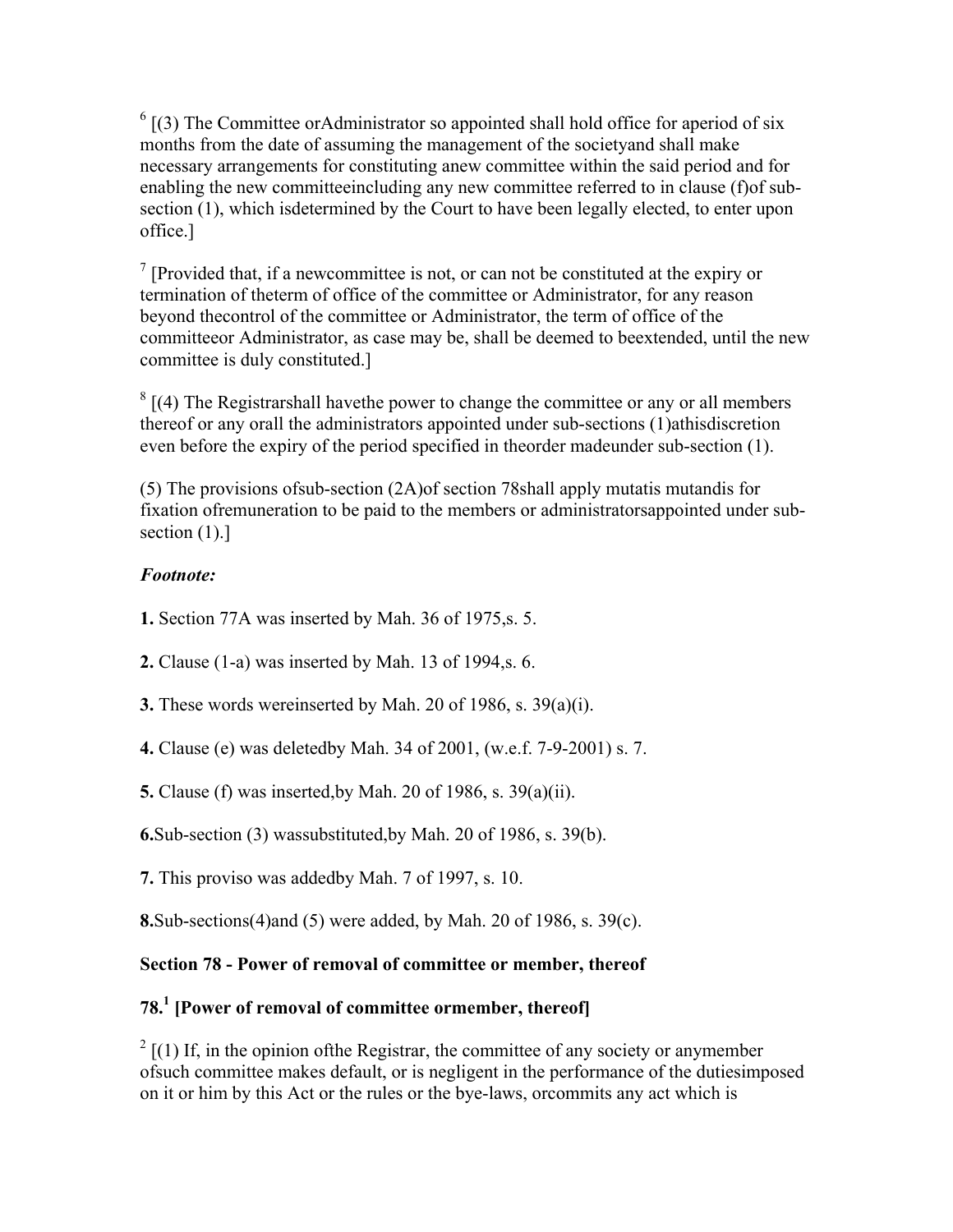prejudicial to the interests of the society or itsmembers, orwilfully disobeys directions issued by the State Government, or by theRegistrar for the purposes of securing proper implementation of co-operativepolicy and development programme approved or undertaken by the State Governmentor is otherwise not discharging its orhisfunctions properly and diligently  $3$  [or where a situation hasarisen in which the committee or any member of such committeerefuses or has ceased to discharge its or his functions] and thebusiness of the society has or is likely to come to a stand-still or where anymember ofsuch committee stands disqualified by or under this Act for being amember, theRegistrar may, after giving the committee or the member, as the case may be,an opportunity of stating its or his objections, if any,within 15 days from the date of receipt of notice and afterconsultation with the federal society to which the society is affiliated, byorder--

(a) (i) remove the committee, and

(ii) appoint a committee consisting of three ormore members (who shall not be themembers ofthe committees so removed) of the society in its place, or appoint one or moreAdministrators who need not be the members of the society, butwho shall not be the members of the committee soremoved, to manage the affairs of the society for a period not exceeding sixmonths, which period, at the discretion of the Registrar, be extended by afurther period not exceeding three months so, however, that the total perioddoes not exceed nine months in the aggregate.:

Provided that, the Registrarshall havethe power to change the committee or any member thereof or theAdministrator or Administrators appointed under paragraph (ii) athisdiscretion even before the expiry of the period specified in theorder madeunder this sub-section:

(b)remove themember andappoint any person as member of such committee inhis place,or direct the society to elect or appoint a member inhis place,for the remainder of the term of office of the member so removed.]

 $4$  [Provided that, themember whohas been so removed, shall not be eligible to be reelected, re-appointed,re-nominated, or re-co-opted, as a member of the Committeetill the expiry of the period of next one full term of the committee from thedate on which he has been so removed or till such lesser period as may be laiddown under the provisions of section 73FFF or 144E, as the case may be.]

 $<sup>5</sup>$  [(1A) When a notice isissued against any committee or member undersub-section (1), if</sup> resignationfrom any office is tendered by the committee or member, itshall not bevalid or effective until two months have elapsed from the date of issue of thenotice or until it is permitted to be accepted by the Registrar, whichever isearlier.]

(2) The committeeor Administrator so appointed shall,subject tothe control of the Registrar and to such instructions as he may from time totime give, have power to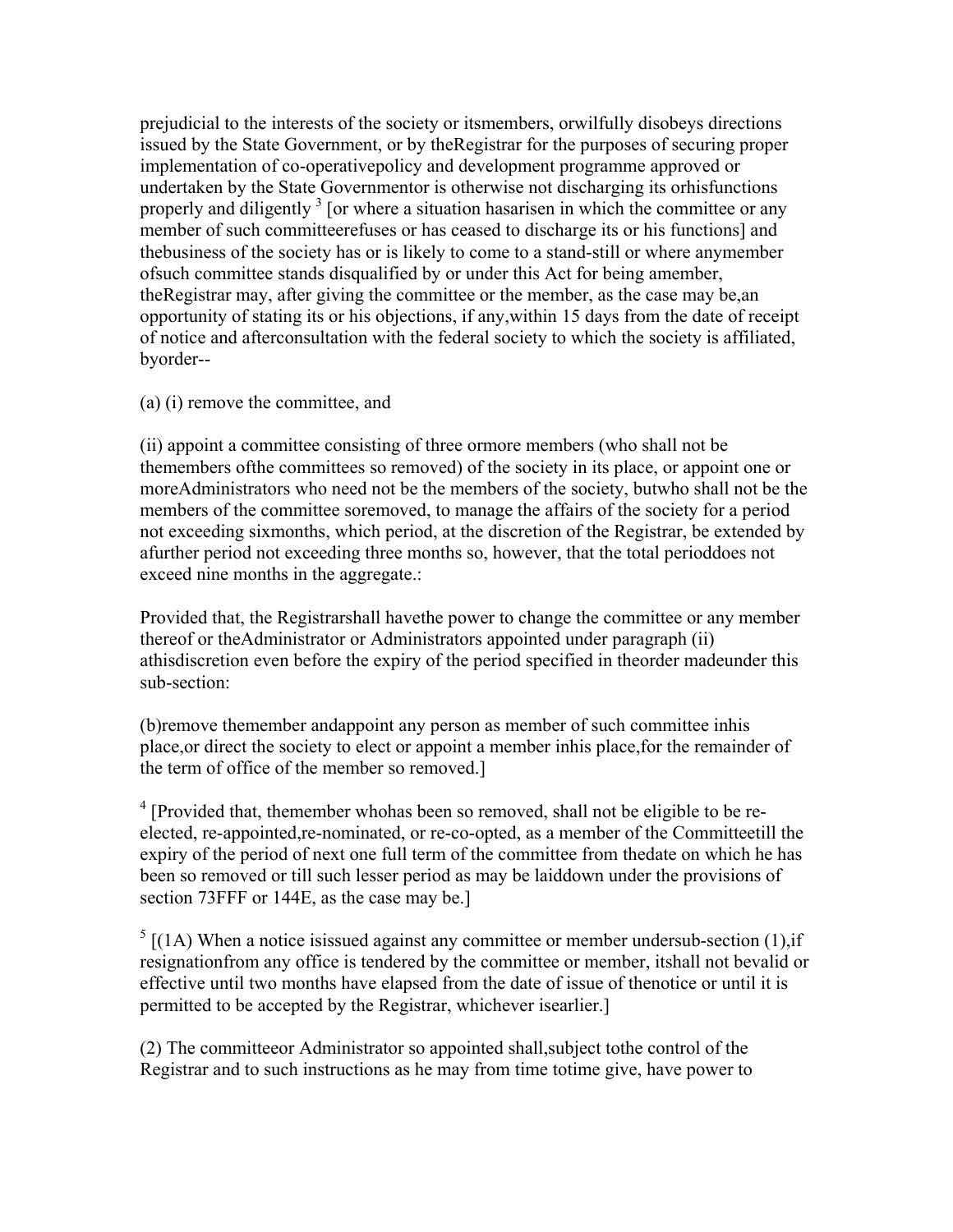exercise all or any of the functions of the committeeor of any officer of the society and take all such action as may be required inthe interests of the society.

 $6$  [The committee orAdministrator appointed as aforesaid shall, notwithstandinganything contained in the bye-laws, have power to call a special generalmeeting ofthe society to review or to reconsider the decision or the resolution taken orpassed at the general meetings called by the previous committee or toendorse action taken by it.]

 $7$  [(2A) The Registrar may fixthe remuneration payable to the administrators and any expenses of managementwhich shall be payable out of the funds of the societywithin such time and at such intervals as the Registrar may fix, and if suchremuneration or expenses are not paid within such time or at intervals theRegistrar may direct the person having custody of the funds of the society topay to the administrators such remuneration and expenses in priority to anyotherpayments (except land revenue, any arrears of land revenue, or any sumrecoverable from the society as arrears of land revenue) and heshall, so faras the funds to the credit of the society allow, comply with theorders ofthe Registrar.]

(3) If at anytime during any period, or extended period referred to insub-section (1),it appearsto the Registrar, that it is no longer necessary to continue to carry on theaffairs of the society as aforesaid the Registrar may, by anorder  $8$  [ $***$ ] direct that themanagement shall terminate; and on suchorder beingmade, the management of the society shall be handed over to anew committee duly constituted.

(4) The committee oradministrator shall, at the expiry or termination of it orhis term ofoffice, arrange for the constitution of a new committee in accordance with thebye-laws of the society:

 $9$  [Provided that, if a new committee is not, or cannot be, constituted at the expiry or termination of the term of office ofthe committee or administrator, for any reason beyond the control of thecommittee or administrator, the term of office of the committee or theadministrator, as the case may be, shall be deemed to be extended, until the new committee is duly constituted. $]^{10}$ 

(5) All acts done or purported to be done by the committeeor administrator during the period the affairs of the society are carried on bythe committee or administrator appointed under sub-section (1), shall be binding on the new committee.

#### *Footnote:*

**1.**This marginal note wassubstituted by Mah. 33of 1963,s. 17(d).

**2.**Sub-section (1)wassubstituted, by Mah. 20of 1986,s. 40.

**3.**This portion was inserted by Mah. 10of 1988,s. 15.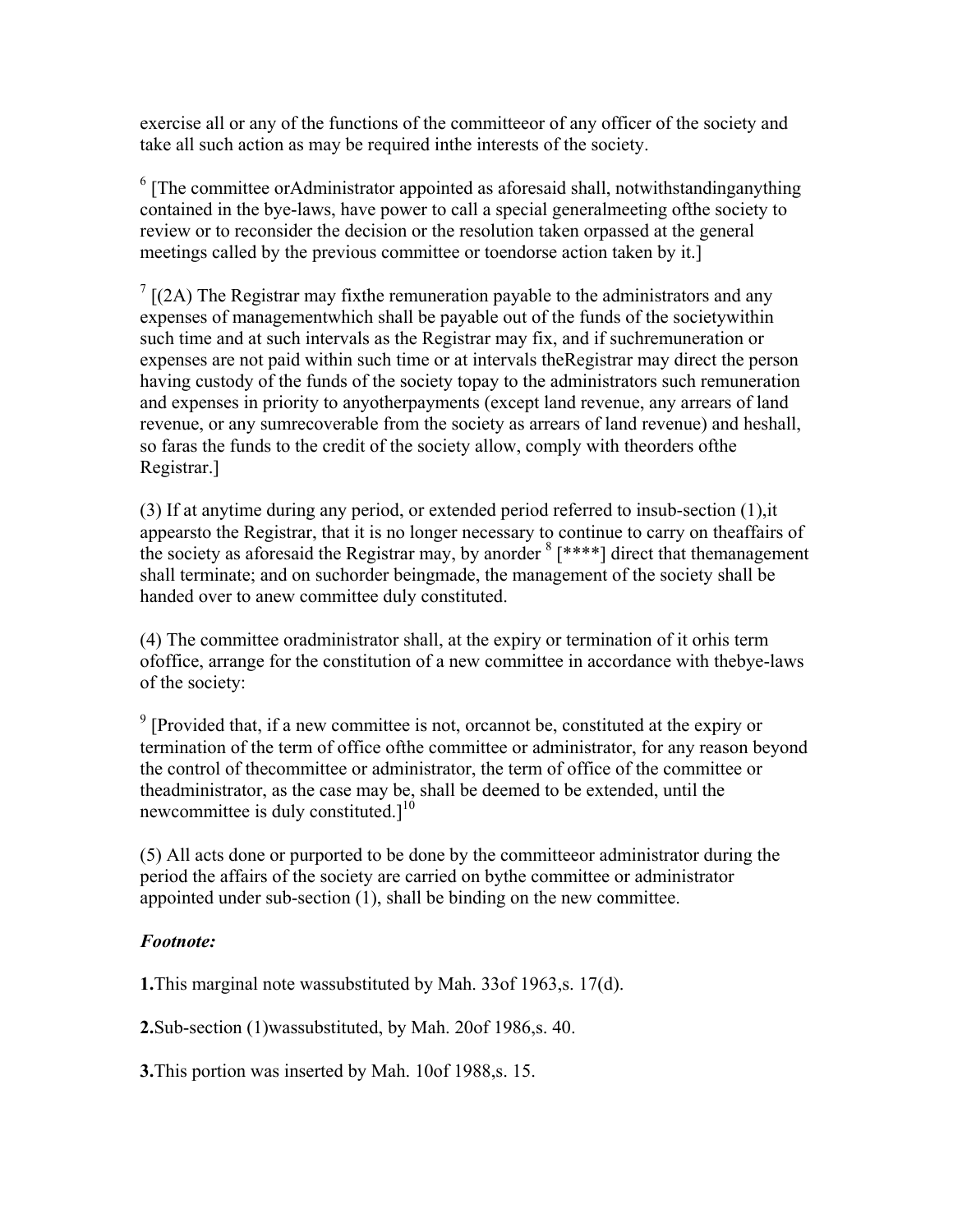**4.**This proviso wassubstituted by Mah. 7of 1997,s. 11.

**5.**Sub-section (1A)was inserted by Mah. 27of 1969,s. 14(b).

**6.**This portion was added by Mah. 33of 1963,s. 17(b).

**7.**Sub-section (2A)was inserted by Mah. 33of 1963s. 17(c).

**8.**The words "published in the OfficialGazette" were deleted by Mah. 27of 1969,s. 14(c).

**9.**This proviso was deemed always to have been added by Mah. 48of 1972,s. 2.

**10.**For validation of Acts, see Mah. 48of 1972,s. 3.

#### **Section 79 - Registrar's power to enforce performance of obligations**

(1) The registrar may direct any society or class Of societies, to keep proper books of accounts with respect to all sums of money received and expended by the society, and the matters in respect of which the receipt and expenditure take place all sales and purchases of goods by the society, and the assets and liabilities of the society, and to furnish such statements and returns and to produce such records as he may require from time to time; and the officer or officers of the society shall be bound to comply with his order within the period specified therein.

(2) Where any society is required to take any action under this Act, the rules or the byelaws, or to comply with an order made under the foregoing sub-section, and such action is not taken--

(a) within the time provided in this Act, the rules or the bye laws, or the order as the case may be, or

(b) where no time is so provided, within such time, having regard to the nature and extent of the action to be taken, as the Registrar may specify by notice in writing.

the Registrar may himself, or through a person authorised by him, take such action, at the expense of the society; and such expense shall be recoverable from the society as if it were an arrear of land revenue.

(3) Where the Registrar takes action under sub-section (2), the Registrar may call upon the officer or officers of the society whom he considers to be responsible for not complying with the provisions of this Act, the rules or the bye-laws, or the order made under sub-section (1) and after giving such officer or officers an opportunity of being heard, may require him or them to pay to the society the expenses paid or payable by it to the State Government as a result of their failure to take action and to pay to the assets of the society such sum not exceeding twenty-five rupees as the Registrar may think fit for each day until the Registrar's directions are carried out.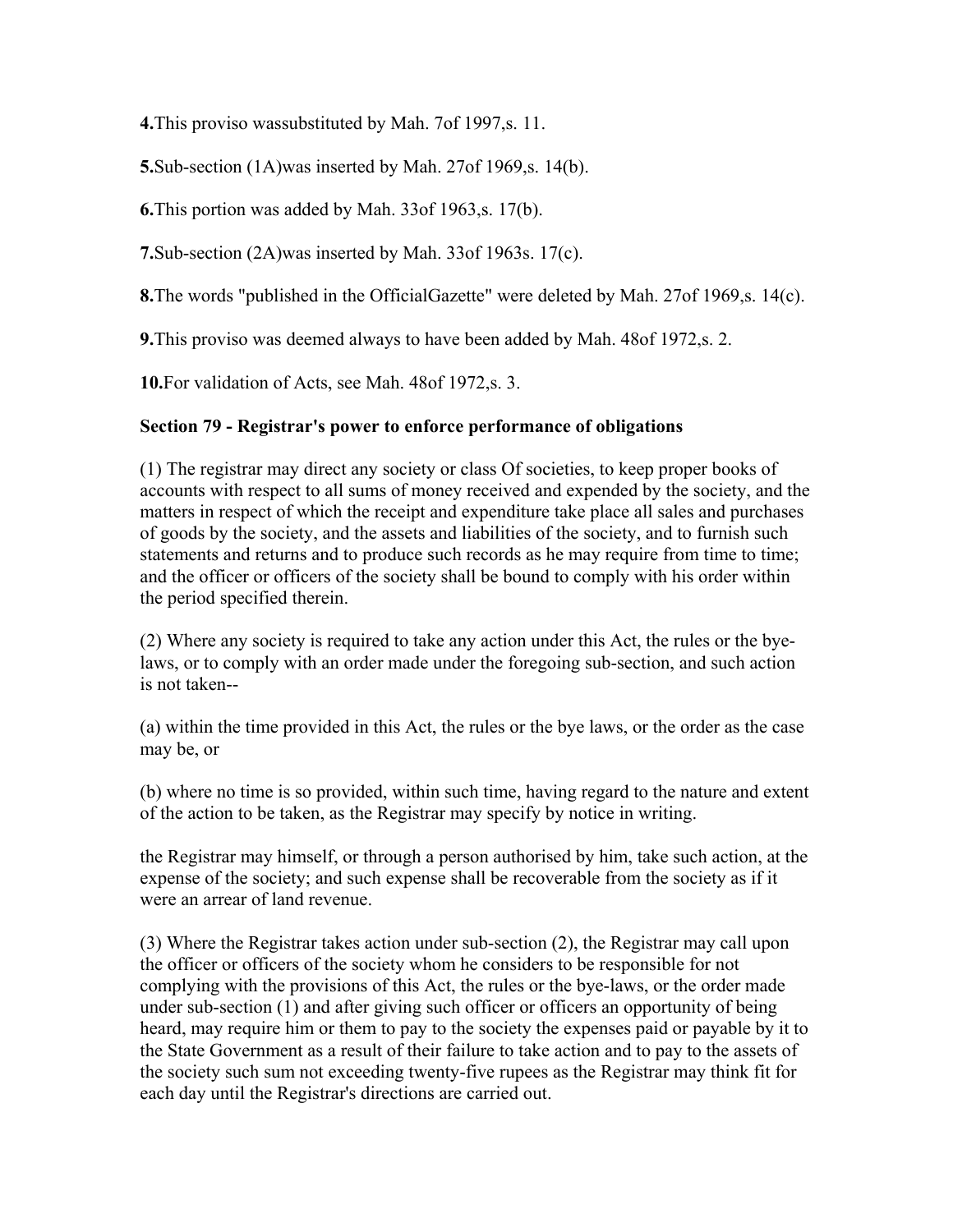#### **Section 79A - Government's power to give directions in the public interest, etc.**

# <sup>1</sup> [79A.<sup>2</sup> [Government's power] to give directions in thepublic interest, etc.

 $(1)$ <sup>3</sup> [Ifthe State Government, on receipt of a report from the Registrar orotherwise, is satisfied] that in the public interest or for the purposes of securingproper implementation of co-operative production andotherdevelopment programmes approved or undertaken by Government, or to secure theproper management of the business of the society generally, or for preventingthe affairs of the society being conducted in a manner detrimental to theinterests of the members or of the depositors or the creditorsthereof, it is necessary to issue directions to any class of societiesgenerally or to any society or societies in particular, <sup>4</sup> [the State Government mayissue] directions to them from time to time, and all societies or the societiesconcerned, as the case may be, shall be bound to complywith such directions.

(2)<sup>5</sup> [The State Governmentmay] modify or cancel any directions issued under subsection (1),and inmodifying or cancelling such directions may impose such conditions as 6 [it may deem fit.]

 $7 \mid (3)$  Where the Registrar issatisfied that any person was responsible for complying with any directions ormodified directions issued to a society under sub-sections (1) and (2) and he has failedwithout any good reason or justification, to comply with the directions, theRegistrar may by order--

(a) if the person is amember ofthe committee of the society, remove the member from the committeeand appoint any other person as member of the committee forthe remainder of the term of his office and declarehim to bedisqualified to be such member for a period of sixyears from the date of the order:

(b) if the person is an employee of the society,direct the committee to remove such person from employment of the societyforthwith, and if any member or members of the committee,without any good reason or justification, fail to comply with thisorder,remove the members, appoint other persons asmembers anddeclare them disqualified as provided in clause (a) above:

Provided that, before making anyorder underthis sub-section, the Registrarshall give areasonable opportunity of being heard to the person or persons concerned andconsult the federal society is affiliated.

Any order made by the Registrarunder this section shall be final.]

#### *Footnote:*

**1.** Section 79A was inserted by Mah. 27 of 1969, s. 15.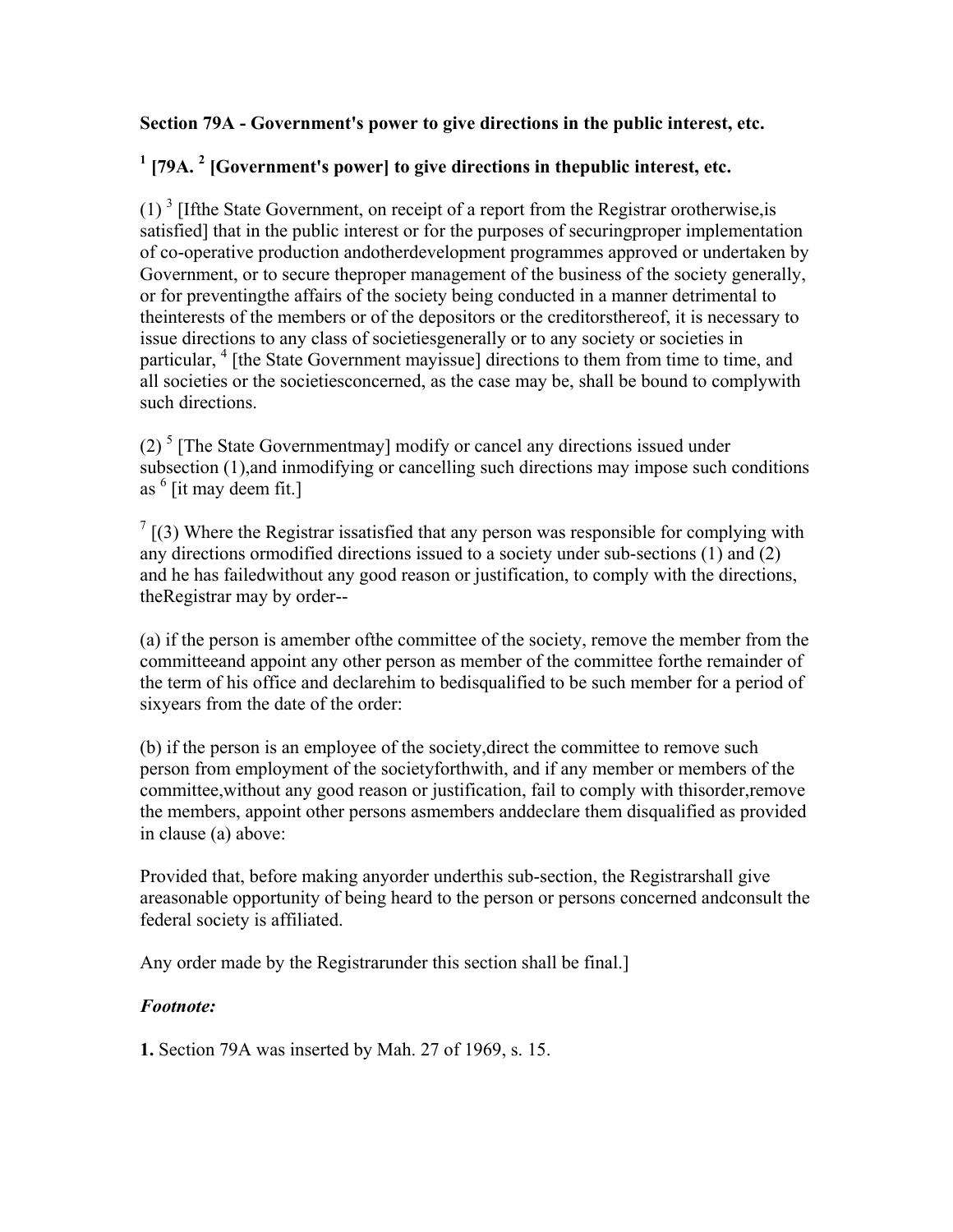**2.** These words weresubstitutedfor the words "Registrar's power" by Mah. 36 of 1975,s. 5(c).

**3.** These words weresubstitutedfor the words "Subject to the rules made in that behalf, where the Registrar is satisfied" by Mah. 27 of 1971, s. 5(a)(i).

**4.** These words weresubstitutedfor the words "he may issue" by Mah. 27 of 1971, s.  $5(a)(ii)$ .

**5.** These words weresubstitutedfor the words 'The Registrar may" by Mah. 27 of 1971, s.  $5(b)(i)$ .

**6.** These words weresubstitutedfor the words "he may deem fit", by Mah. 27 of 1971, s. 5  $(b)(ii)$ .

**7.**Sub-section (3) was added by Mah. 36 of 1975, s. 6.

### **Section 79AA - Registrar's powers to give directions to frame regulations**

### **1 [79AA. Registrar's powers togive directions to frame regulations**

(1) If the Registrar or anofficer not below the rank of District Deputy Registrar is of the opinion that,having regard to the financial condition of the society and financial interestof Government therein, it is necessary to regulate the manner of carrying onits trade or business, he may, subject to any rules made inthis behalf, direct such society to make regulations in that behalf and forwardthem to him for approval.

(2) On receipt of theregulations made by the society, the Registrar or such officer may approve themwith or without modifications. On approval of such regulations, the societyshall carry onits business in accordance with such regulations.

(3) If any society fails toforward such regulations to the Registrar or such officer when directed byhim undersub-section (1)within aperiod of three months from the date on which the direction is given, theRegistrar or such officer shallhimself makeor cause to be made such regulations and require the society to carry on itsbusiness in accordance with such regulations and thereupon the societyshall bebound to comply with such requirement.]

#### *Footnote:*

**1.**Section 79AAwas inserted by Mah. 20of 1986,s. 41.

#### **Section 79B - Registrar's Power to remove member for failure to supply his agricultural produce to processing society**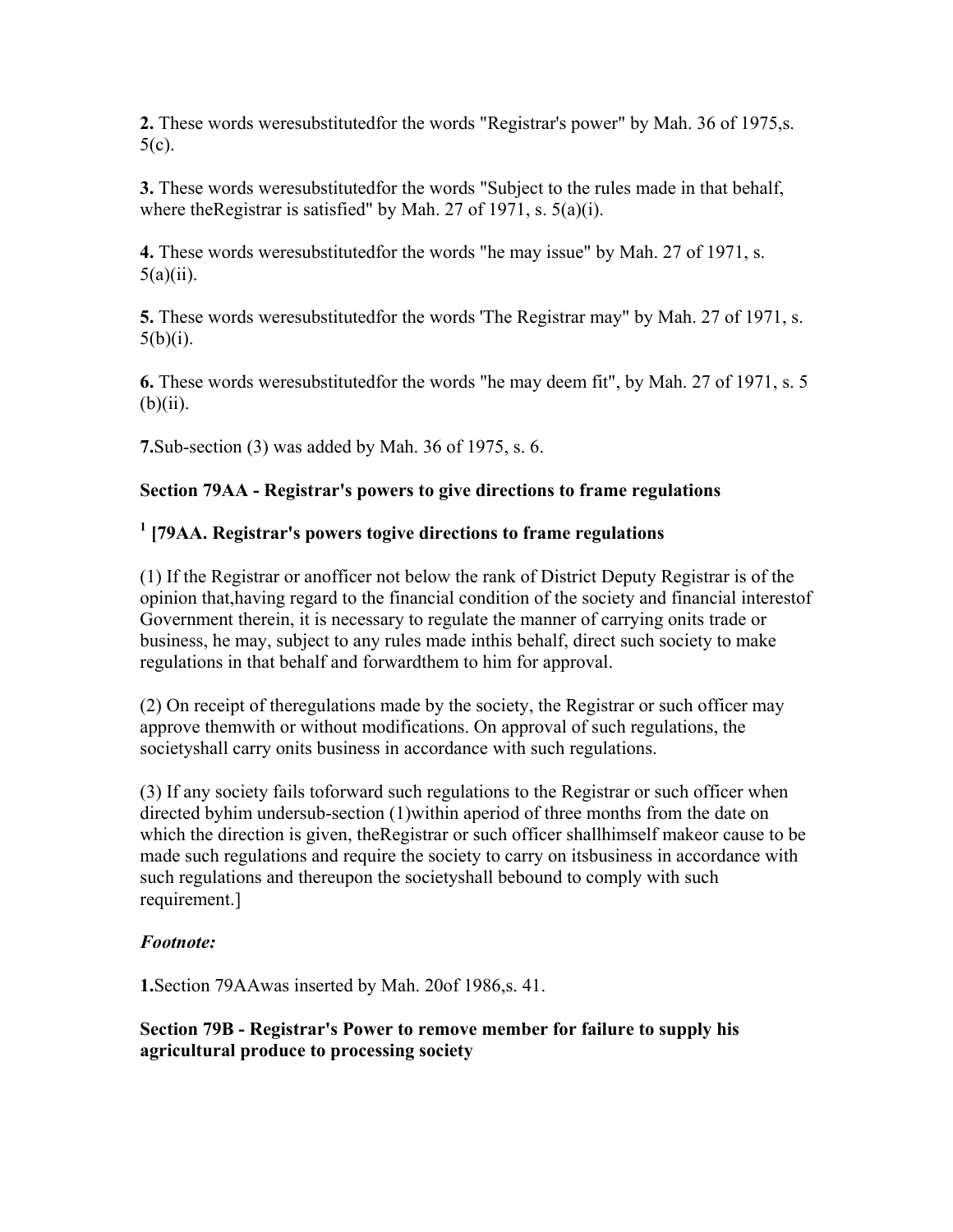#### <sup>1</sup> [79B. Registrar's Power toremove member for failure to supplyhisagricultural **produce to processing society**

(1) Where anyproducer-member of a processing society fails to supplyhisagricultural produce to the society in accordance with the provisions of bye-lawsof the society, the Registrar may, on complaint made by the society or suomotu, issue a notice to the member toshow cause,within a period specified in the notice, why for such failure heshould notbe removed from the membership of the society.

(2) After holding suchinquiry as he thinks fit and giving a reasonable opportunity of being heard tothe member, if the Registrar is satisfied that themember hasfailed, without any good reason or justification, to supplyhisagricultural produce to the society in accordance with the provisions of thebye-laws, the Registrar may by order remove the personconcerned as a member of the society with effect from such date asmay be specified in the order and thereupon theperson shall cease to be a member of the society onand from that date. Any order made by the Registrarunder this section shall be final.]

### *Footnote:*

**1.**Section 79Bwas inserted by Mah. 36of 1975,s. 7.

### **Section 80 - Registrar's power to seize records etc.**

(1) Where theRegistrar is satisfied that the books and records of a society are likely to besuppressed, tampered with or destroyed, or the funds and property of a societyare likely to be misappropriated or misapplied, the Registrar or the personauthorised by him may apply to the Executive Magistrate withinwhose jurisdiction the society is functioning for seizing and taking possessionof the records and property of the society.

(2) On receipt of anapplication under sub-section  $(1)^{1}$  [theMagistrate shall forthwith consider such application and, ifsatisfied that immediate action is required, shall authorise] any policeofficer, not below the rank of a sub-inspector, to enter andsearch any place where the records and property are kept or likely to be kept,and to seize them and hand over possession thereof to the Registrar or theperson authorised by him, as the case may be.

 $2 \left[ (3)$  Where the Registrar oran officer not below the rank of District Deputy Registrar (hereinafter referred to inthis section as "the said officer") is satisfied that immediateaction is required to be taken or that the ExecutiveMagistrate having jurisdiction is not likely to be available at thehead-quarters for a consecutive period of three days or the books and recordsof a co-operative society are in the immediate danger of being tampered with orfunds and property of a society are in the immediate danger of being mis-appropriated or misapplied, the Registrar or the said officer may,notwithstanding anything contained in sub-sections (1)and (2), make anorder toseize such books, records or funds of the society eitherhimself orthrough an officer authorised by him in this behalf, and forthat purpose the Registrar or the said officer or the officer so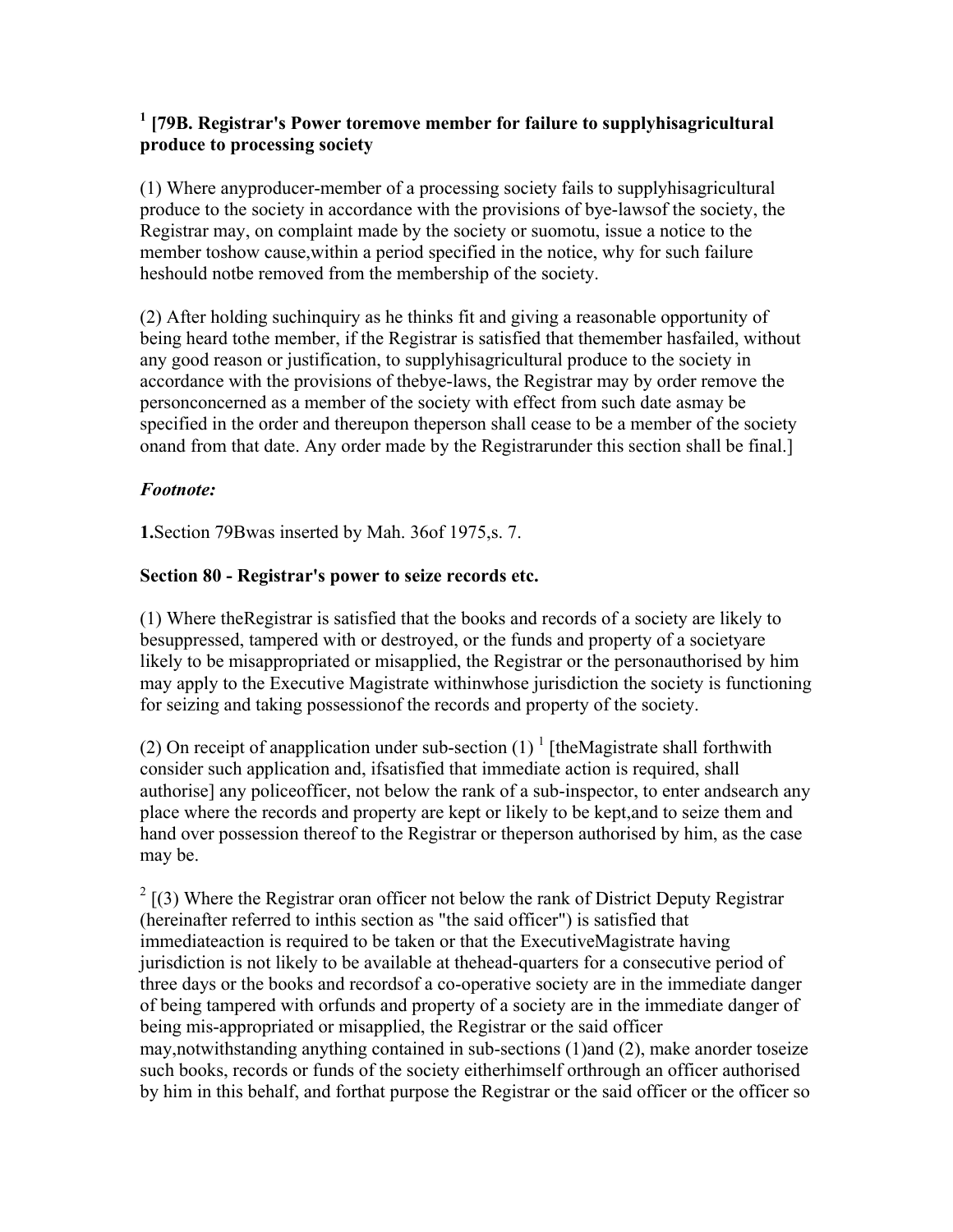authorised mayafter reasonable notice at any reasonable time enter and search without warrantany premises where he believes such books, records or funds to be and andinspect and seize such books, records or funds, and the officer or officers ofthe society responsible for the custody of such books, records and fundsshalldeliver such books, records or funds forthwith to the Registrar, the saidofficer or the officer so authorised,who shall acknowledge receipt of the books, records orfunds of the society so seized. The Registrar, the said officer or the officer soauthorised, may, for the purpose of execution of the saidorder,request the officer-in-charge of the nearest police station to givehimnecessary assistance and such police officer shall thereupon givehim suchassistance.]

## *Footnote:*

**1.**These words weresubstituted for thewords "the Magistrate may authorise" by Mah. 3of 1978,s. 18.

**2.**Sub-section (3)was added by Mah. 20of 1986,s. 42.

# **Chapter: VIII - AUDIT, INQUIRY, INSPECTION AND SUPERVISION**

# **Section 81 - Audit**

 $\frac{1}{1}$ [(1) (a) The Registrar sh all audit, or cause to be audited at least once in each cooperative year, by a person authorised by hi m by general or special ord er in writing in this behalf the account of every society which has been given financial assistance including guarantee by the State Government,<sup>2</sup> [or Government undertakings, from time to time, and the accounts of the apex societies, State and District Level Federal Societies, District Central Co-operative Banks, Co-operative Sugar Factories, Urban Co-operative banks, Co-operative Spinning Mills, District and Taluka Co-operative Sale and Purchase Organisations, and any such Society or class of Societies which the State Government may, from time to time, by notification in the Official Gazette, specify.]

(b) The societies other than the societies referred to in clause (a) sh all arrange to get their account audited, at least once in each co-operative year by an auditor from the panel of auditors maintained by the Registrar, or by a chartered accountant holding a certificate in co-operative audit issued by the Institute of Chartered Accountants of India:

 $^{3}$ [\* \* \* \* \* \*]

Provided that every third year the accounts of such societies sh all be audited by the Registrar of by a person authorised by him in this behalf.

Provided<sup>4</sup> $[$ \* \*  $]$ <sup>\*</sup> that, the Registrar may, for reasons to be recorded in writing, audit or cause to be audited accounts of any such societies or any year and at any time.]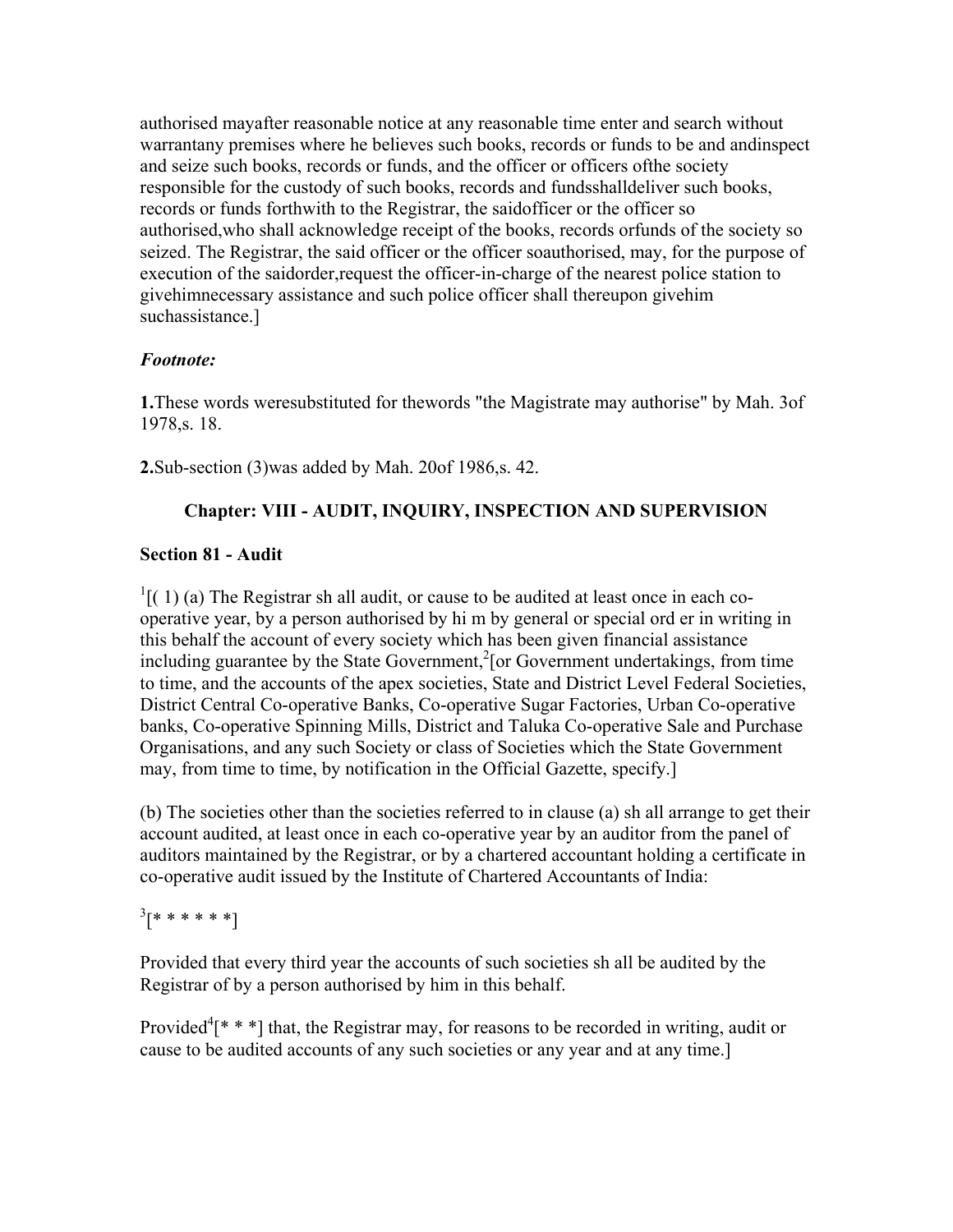$<sup>5</sup>$ [(2) The audit under sub-section (1) shall include examination or verification of the</sup> following items, namely:--

(i) overdues of debts, if any;

(ii) cash balance and securities and a valuation of the assets and liabilities of the society;

(iii) whether loan and advances and debts made by the society on the basis of security have been properly secured and the terms on which such loans and advances are made or debts are incurred are not prejudicial to the interest of the society and its members;

(iv) whether transactions of the society which are represented merely by book entries are not prejudicial to the interest of the society;

(v) whether loans and advances made by the society have been shown as deposits;

(vi) whether personal expenses have been charged to revenue account;

(vii) whether the society has incurred any expenditure in furtherance of its objects;

(viii) whether the society has properly utilised the financial assistance granted by Government or Government undertakings or financial institutions, for the purpose for which such assistance was granted;

(ix) whether the society is properly carrying-out its objects and obligations towards members.]

 ${}^{6}$ [(2A) Where, in the opinion of the State Government, it is necessary in the public interest to do so in relation to any society or class of societies for ensuring management thereof in accordance with sound business principles or prudent commercial practices, the State Government may, by ord er, direct<sup>7</sup> [that such society or class of societies sh all prepare and maintain its accounts in the form determined by the State Government, from time to time and] that cost audit or performance audit or both, of such society or class of societies, as may be specified in the ord er, shall be conducted.

( 2B) Where any ord er is issued under sub -section ( 2A), the Registrar sh all cause such audit of such society or class of societies to be conducted by a cost accountant who is a me mber of the Institute of Cost and Works Accountants of India constituted under section 3 of the Cost and Works Accountants Act, 1959.]

 $(3)^{8}$ [(a) The Registrar or the person auhorised sh all, for the purpose of audit, at all times have access to all the books, accounts, documents, papers, securities, cash and other properties belonging to, or in the custody of, the society, and may summon any person in possession or responsible for the custody of any such books, accounts, documents, papers, securities, cash or other properties, to produce the same at any place at the headquarters of the society or any branch thereof.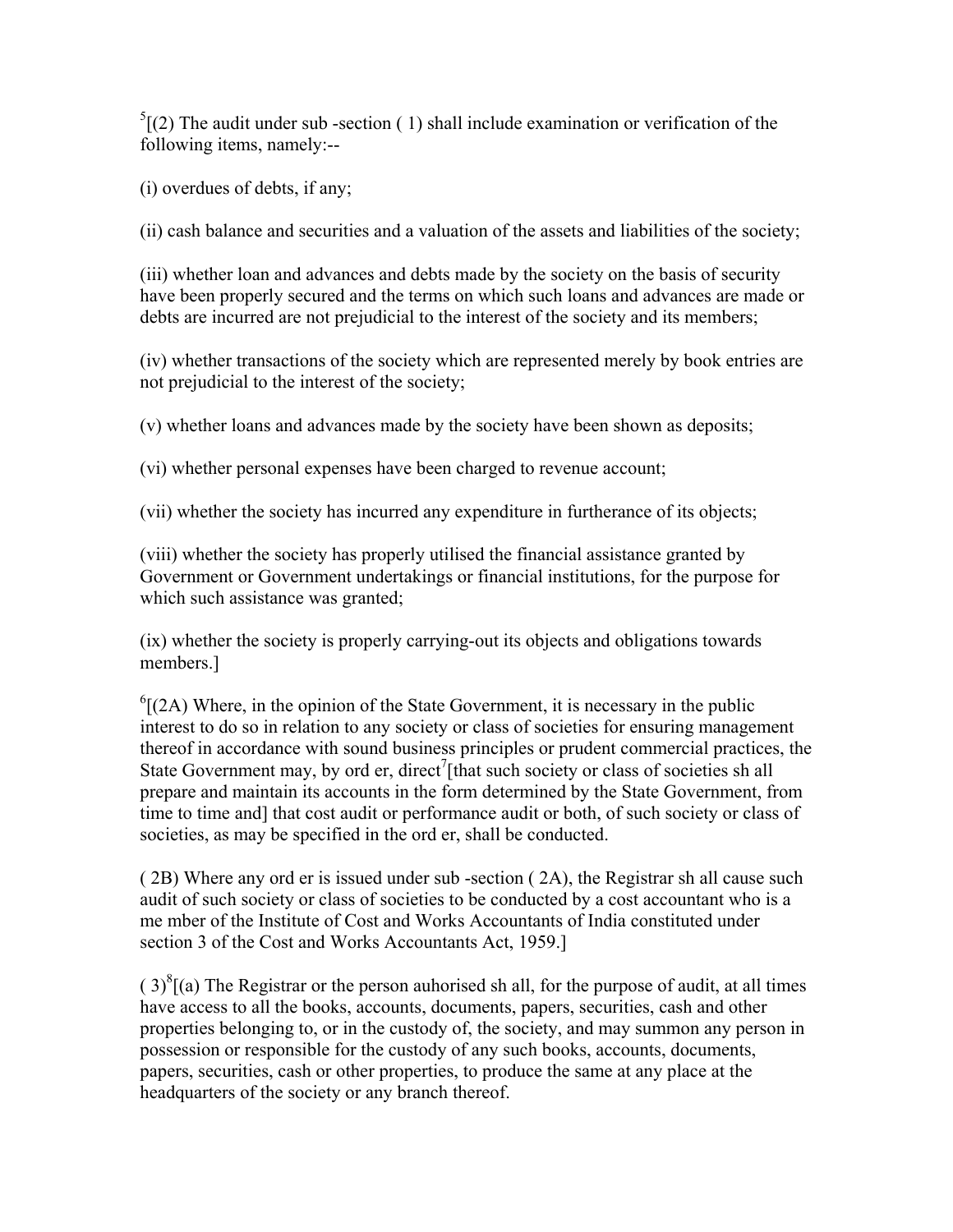${}^{8}$ [(b) The Registrar sh all be competent to depute Flying Squard to a society or societies for examination of books, records, accounts, and such other papers and for verification of cash balance. The report of the Flying Squad shall be deemed to be an audit report for the purpose of taking further action, if necessary.

(c) The Registrar or the person authorised by him in this behalf may carry out or cause to be carried out the test audit of the accounts of any society. The test audit shall include the examination of such items as may be prescribed.]

( 4) Every person who is, or has at any time been, an officer or employee of the society, and every member and past member of the society, shall furnish such information in regard to the transaction and working of the society as the Registrar, or the person authorised by him, may require.

( 5) The auditor appointed under sub-section ( 1) shall have the right to receive all notices and every communication relating to the annual general meeting of the society and to attend such meeting and to be heard thereat, in respect of any part of the business with which he is concerned as auditor.

 $^{9}$ [(5A) If, during the course of audit of any society, the auditor is satisfied that some books of accounts or other documents contain any incriminatory evidence against past or present officer or employee of the society the auditor shall immediately report the matter to the Registrar and, with previous permission of the Registrar, may impound the books or documents and give a receipt thereof at the society.

( 5B) The auditor shall submit an audit memorandum duly signed by him to the society and to the Registrar in such form as may be specified by the Registrar, on the accounts examined by him and on the balance sheet and profit and loss account as on the date and for the period up to which the accounts have been audited, and shall state whether in his opinion and to the best of his information and according to the explanation given to him by the society the said accounts give all information required by or under this Act and present the true and fair view of the financial transaction of the society.]

( 6) If it appears to the Registrar, on an application by a society or otherwise, that it is necessary or expedient to re-audit any accounts of the society, the Registrar may by order provide for such re-audit and the provisions of this Act, applicable to audit of accounts of the society shall apply to such re-audit.

#### *Footnote:*

**1.** Sub -section ( 1) was sub stituted, by of Mah. 20 of 1986, s. 43(a).

**2.** This portion was sub stituted for the words "Government undertakings, or financial institution, from time to time by Mah. 13 of 1994, s. 8.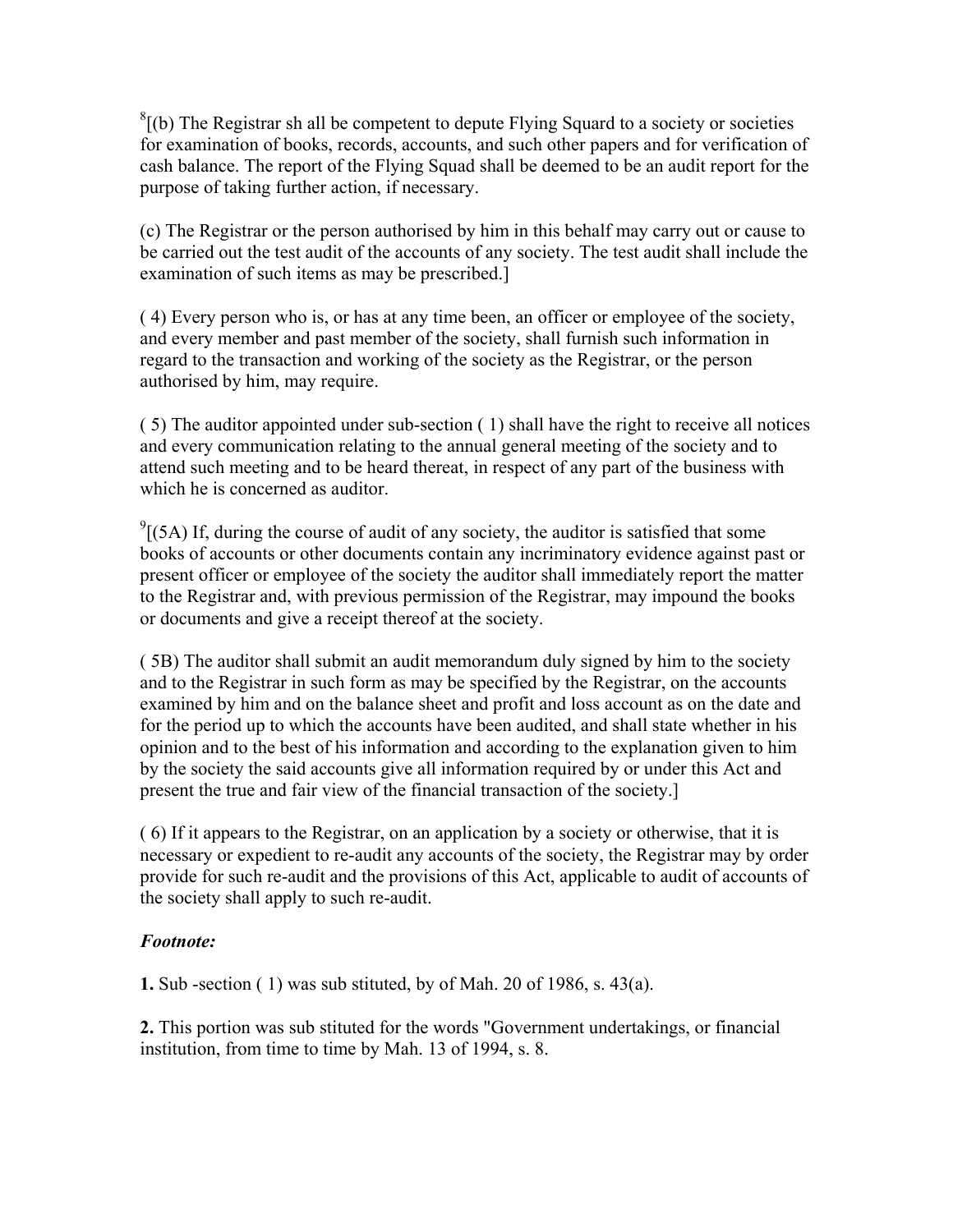**3 .** This proviso deleted by Mah. Co-operative Societies (Amendment) Act, 1995 s. 4 (a). Act XXVII of 1996 MGG 1996 5 - 9 - 1996 pt. 8 p. 775. Deleted proviso read as under:--

Provided that every third year the accounts of such societies shall be audited by the Registrar or by a person authorised by him in this behalf

**4 .** The word "further" was deleted by Mah. Co-operative Societies (Amendment) Act, 1995 s. 4(b).

**5.** Sub -section ( 1) was sub stituted, by of Mah. 20 of 1986, s. 43(a).

**6 .** Sub -sections ( 2 A) and ( 2B) were inserted, by Mah. 20 of 1986, s. 439(c).

**7 .** This portion was inserted by Mah. 10 of 1988, s. 16.

**8.** Sub -section ( 3) was re-lettered as clause (a) thereof and clause (b) and (c) were added, by Mah. 20 of 1986, s. 43(d).

**9.** Sub -sections ( 5A) and ( 5B) were inserted, by Mah. 10 of 1988, s. 439(e).

### **Section 82 - Rectification of defects in accounts**

If the result of the audit held under the last preceding section discloses any defects in the working of a society the society shall within three months from the date of audit report, explain to the Registrar the defects, or the irregularities, pointed out by the auditor, and take steps to rectify the defects and remedy irregularities and report to the Registrar the action taken by it thereon. The Registrar may also make an order directing the society or its officers to take such action, as may be specified in the order to remedy the defects within the time specified therein. Where the society concerned is a member of a federal society, such order shall be made after consulting the federal society.

## **Section 83 - Inquiry by Registrar**

 $\frac{1}{1}$ [(1) The Registrar may of his own motion, and shall on the application of one-third of the members of a society, himself or by a person duly authorised by him in writing in this behalf, hold an inquiry into the constitution, working and financial conditions of a society.

(2) Before holding any such inquiry on an application, the registrar may<sup>2</sup>[having regard to the nature of allegations and the inquiry involved, require the applicant to deposit with him such sum of money as he may determine,] towards the cost of the inquiry. If the allegations made in the application are substantially proved at the inquiry, the deposit shall be refunded to the applicant, and the Registrar may under section 85, after following, the procedure laid down in that section, direct from whom and to what extent the cost of the enquiry should be recovered. If it is proved that the allegations were false, vexatious or malicious, the Registrar may likewise direct that such cost shall be recovered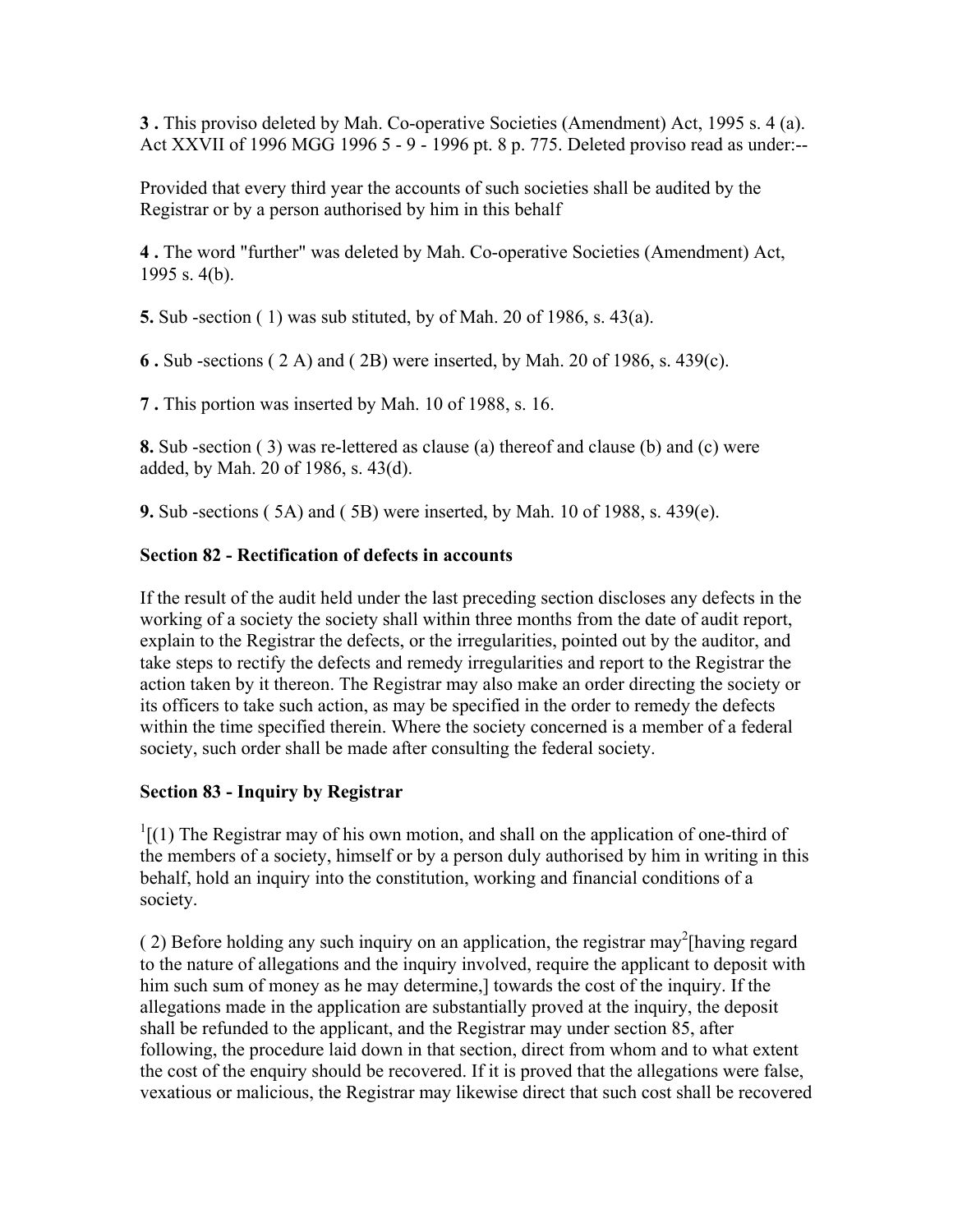from the applicant. Where the result of the inquiry shows that the allegations were not false, vexatious or malicious, but could not be proved, such cost may be borne by the State Government.]

( 3) (a) All officers, members and past members of the society in respect of which an inquiry is held, and any other person who, in the opinion of the officer holding the enquiry is in possession of information, books and papers relating to the society, shall furnish such information as in their possession, and produce all books and papers relating to the society which are in their custody or power, and otherwise give to the officer holding an inquiry all assistance in connection with the inquiry which they can reasonably give.

(b) If any such person refuses to produce to the Registrar or any person authorised by him under sub-section ( 1), any book or papers which it is his duty under clause (a) to produce or to answer any question which put to him by the Registrar or the person authorised by the Registrar in pursuance of sub-clause (a) the Registrar or the person authorised by the Registrar may certify the refusal and the Registrar after hearing any statement which may be offered in defence punish the defaulter with a penalty not exceeding five hundred rupees. Any sum imposed as penalty under this section shall on the application by the Registrar or the person authorised by him to a Magistrate having jurisdiction be recoverable by the Magistrate as if it were a fine imposed by himself.

( 4) The result of any inquiry under this section shall be communicated to the society whose affairs have been investigated.

( 5) It shall be competent for the Registrar to withdraw any inquiry from the officer to whom it is entrusted and to hold the inquiry himself or entrust it to any other person as he deems fit.

#### *Footnote:*

**1.** Sub -sections ( 1) and ( 2) were sub stituted by Mah. 3 of 1974, s. 19.

**2.** These words were sub stituted for the words, letters and figures "require the applicant to deposit with hi m a sum of Rs. 100 " by Mah. 20 of 1986, s. 44.

#### **Section 84 - Inspection of books of indebted society**

( 1) On the application of a creditor of a society who,--

(a) satisfies the Registrar that the debt is a sum then due, and that he has, demanded payment thereof and has not received satisfaction within reasonable time, and

(b) deposits with the Registrar such sum as the Registrar may require as security for the costs of any inspection of the books of the society, the Registrar may, if he thinks it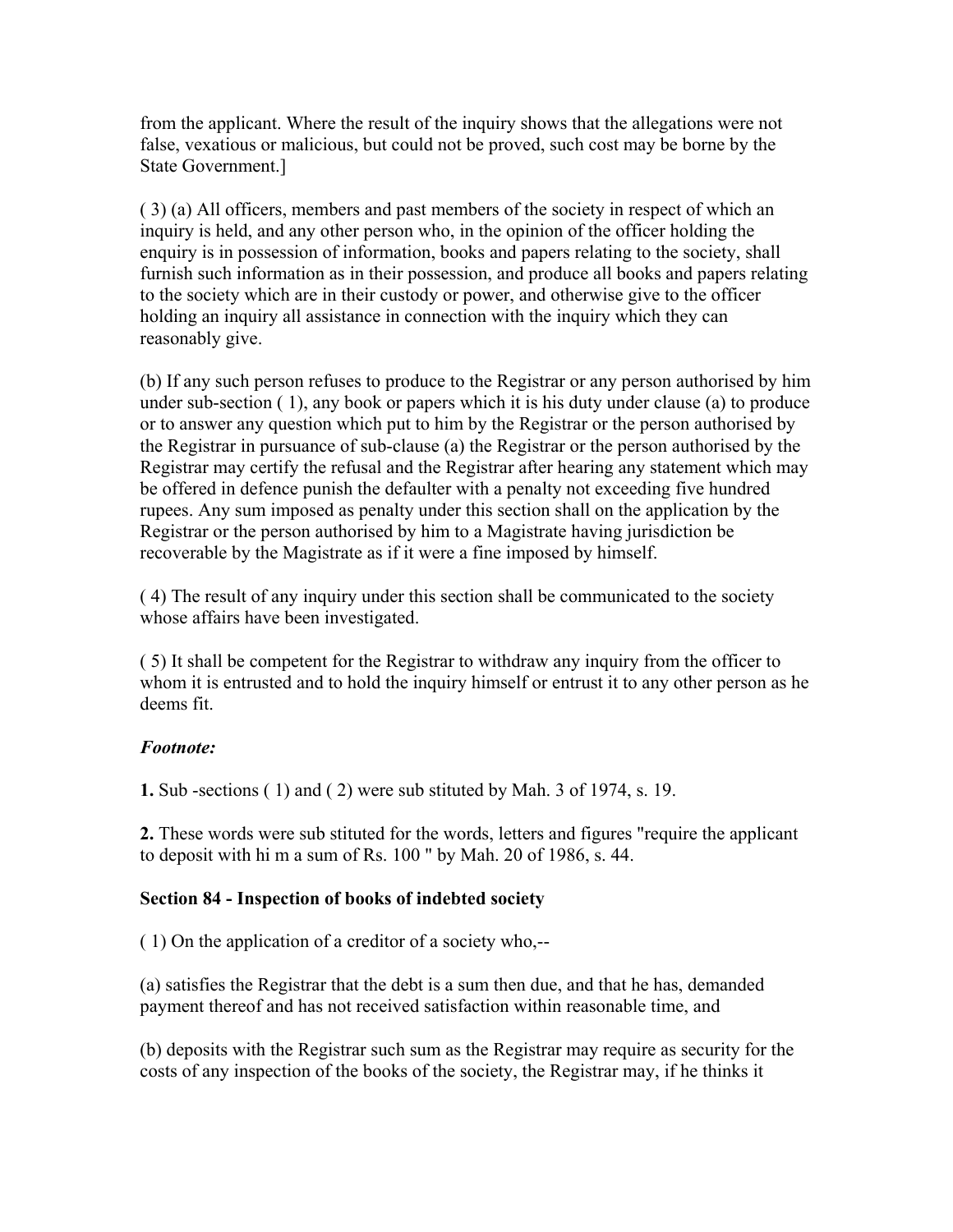necessary, inspect or direct some person authorised by him by order in writing in this behalf to inspect the books of the society.

( 2) The Registrar shall communicate the result of any inspection to the applicant, and to the society whose books have been inspected.

( 3) It shall be competent for the Registrar to withdraw any order of inspection from the officer to whom it is entrusted, and to inspect himself or entrust it to any other person as he deems fit.

 $\frac{1}{1}$ [(4) The powers of inspection conferred on the Registrar by this section may be exercised by him of his own motion in respect of any society, which is indebted to Government or for which share capital (wholly or partly) is provided by Government or where any financial interest of Government is otherwise involved.]

### *Footnote:*

**1.** Sub -section ( 4) was added by Mah. 3 of 1974, s. 20.

### **Section 85 - Costs of inquiry and inspection**

(1) Where an inquiry is held under section 83 or an inspection is made, under the last preceding section, the Registrar may apportion the costs, or such part of the costs, as he may think just between the society, the members or creditors demanding the inquiry or inspection, the officers or former officers and the members or past members or the estates of the deceased members of the society:

Provided that,--

(a) no order of apportionment of the costs shall be made under this section unless the society or person or the legal representative of the deceased person liable to pay the costs thereunder, has or have been heard, or has or have had a reasonable opportunity of being heard;

(b) the Registrar shall state in writing the grounds on which the costs are apportioned.

(2) No expenditure from the funds of a society shall be incurred, for the purpose of defraying any costs in support of any appeal preferred by any person other than the society against an order made under the foregoing sub-section.

#### **Section 86 - Recovery of costs**

Any sum awarded by way of costs under the last preceding section, may be recovered, on an application by the Registrar to a Magistrate having jurisdiction in the place where the person from whom the money is claimable resides or carries on business, and such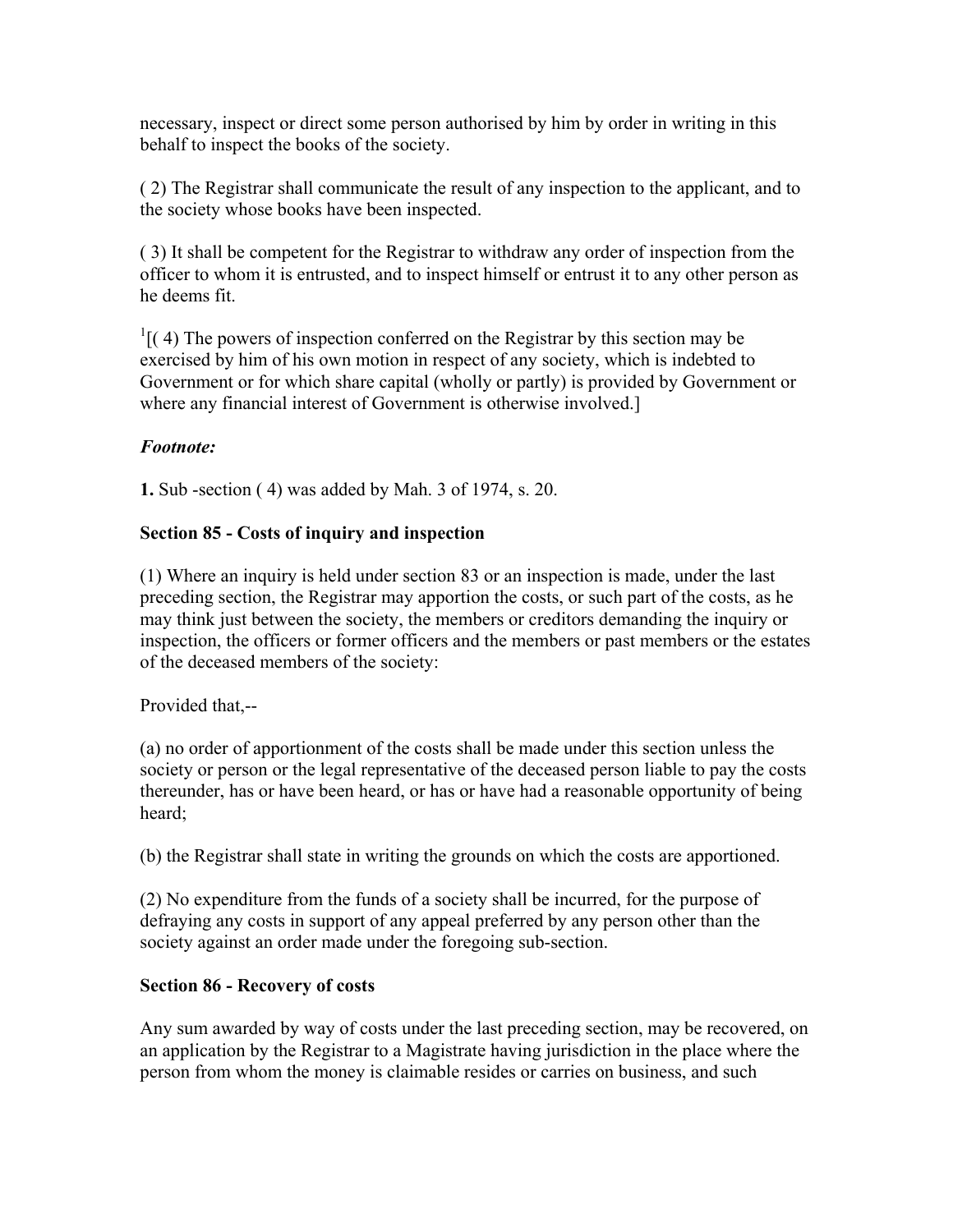Magistrate shall proceed to recover the same in the same manner as if it were a fine imposed by himself.

#### **Section 87 - Registrar to bring defects disclosed in inquiry or inspection to notice of society**

(1) If the result of any inquiry held under section 83 or an inspection made under section 84 discloses any defects in the constitution, working or financial conditions or the books of society, the Registrar may bring such defects to the notice of the society. The Registrar may also make an order directing the society or its officers to take such action as may be specified in the order to remedy the defects, within the time specified therein.

(2) The society concerned may within sixty days from the date of any order made by the Registrar under the foregoing sub-section appeal against it to the State Government.

(3) The State Government may, in deciding the appeal, annul, reverse, modify or confirm, the order of the Registrar.

(4) If a society fails to rectify the defects disclosed in the course of or as a result of an audit under section 81 or fails to rectify the defects as directed by the Registrar, and where no appeal has been made to the State Government within the time specified in the order, or where on the appeal so made the State Government has hot annulled, reversed or modified the order, the Registrar may himself take steps to have the defects rectified, and may recover the costs from the officer or officers of the society who, in his opinion, has or have failed to rectify the defects.

#### **Section 88 - Power of Registrar to assess damages against delinquent promoters, etc.**

( 1) Where, in the course of or as a result of an audit under section 81 or an inquiry under section 83 or an inspection under section 84 or the winding up of a society, the Registrar is satisfied on the basis of the report made by the auditor or the person authorised to make inquiry under section 83 or the person authorised to inspect the books under section 84 or the Liquidator under section 105 or other wise that any person who has taken any part in the organisation or management of the society or any deceased, or past or present officer of the society has, within a period of five years prior to<sup>1</sup>[the date of commencement of such audit or date of ord er for inquiry, inspection or] winding up, misapplied or retained, or become liable or accountable for, any money or property of the society, or has been guilty of misfeasance or breach of trust in relation to the society, the Registrar or a person authorised by him in that behalf may frame charges against such person or persons, and after giving a reasonable opportunity to the person concerned and in the case of a deceased person to his representative who inherits his estate, to answer the charge, make an order requiring him to repay or restore the money or property or any part thereof, with interest at such rate as the Registrar or the person authorised under this section may determine, or to contribute such sum to the assets of the society by way of compensation in regard to the misapplication, retention, misfeasance or breach of trust, as he may determine.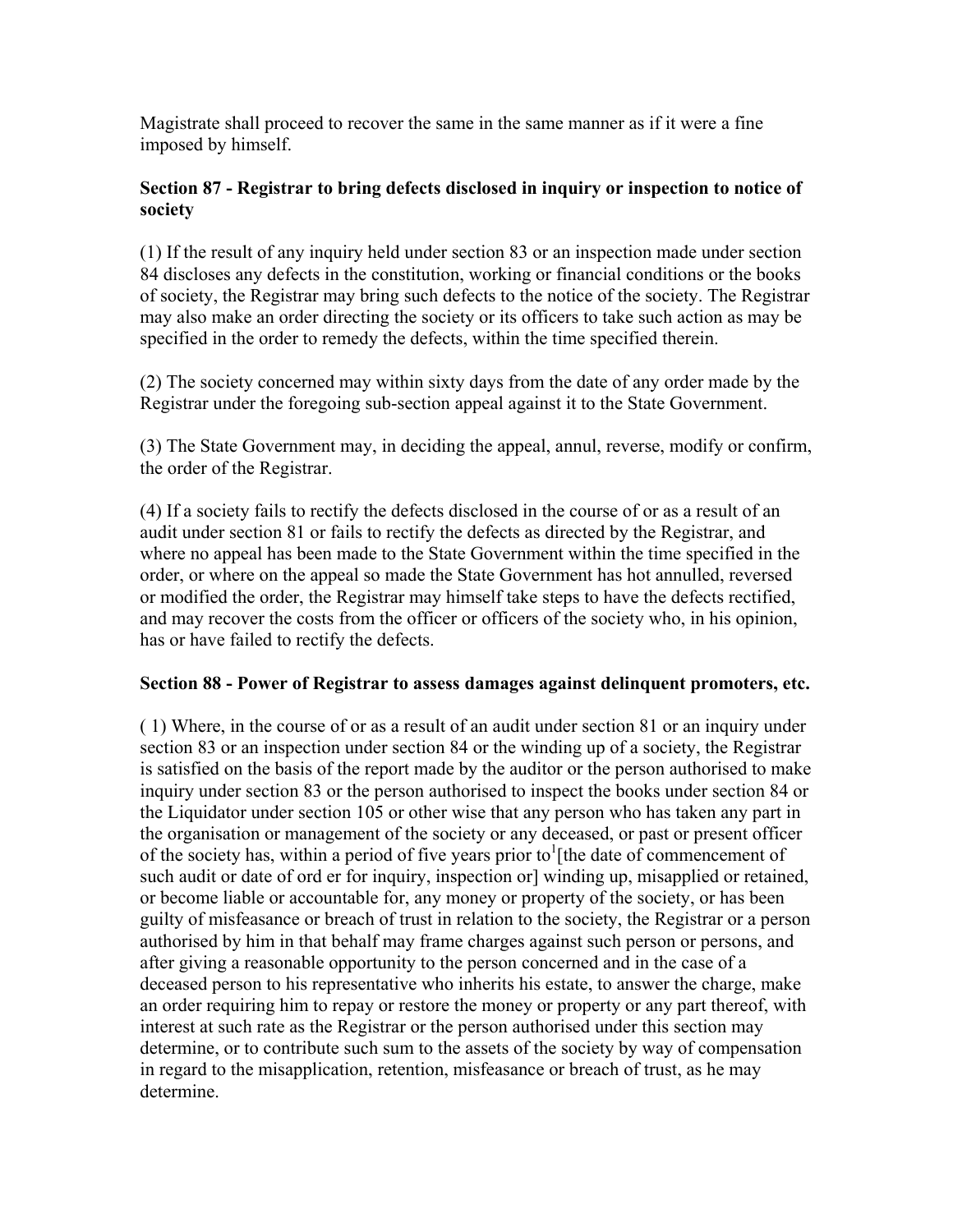( 2) The Registrar or the person authorised under sub- section ( 1) in making any order under this section, may provide therein for the payment of the cost or any part thereof, as he thinks just, and he may direct that such costs or any part thereof shall be recovered from the person against whom the order has been issued.

( 3) This section shall apply, notwithstanding that the act is one for which the person concerned may be criminally responsible.

#### *Footnote:*

**1.** These words were sub stituted for the words "date of such audit, inquiry, inspection or ord er for" by Mah. 33 of 1963 s. 18.

### **Section 88A - Deposit towards fees of inquiry**

### **1 [ 88A. Deposit towards fees of inquiry**

Where the Registrar on his own motion decides and orders an inquiry under section 83 or proceeds or authorises to name inquiry under sections 88, he may, having regard to the nature of allegations, and the inquiry, involved, require the society concerned to deposit with him such sum of money as he may determine, towards the cost of inquiry. If the sum so determined, is not deposited with the Registrar within 15 days from the date of receipt of the order requiring the society to deposit the sum, it shall on a certificate issued by the Registrar, be recoverable as an arrears of land revenue.]

## *Footnote:*

**1 .** Section 88 A was inserted by Mah. 20 of 1986, s. 45.

#### **Section 89 - Power to enforce, attendance etc.**

The Registrar or the persons authorised by him, when acting under section 83, 84 or 88 shall have the power to summon and enforce the attendance of any person<sup>1</sup>[and examining him on oath or affirmation or by affidavit] or to compel the production of any document or other material object by the same means and in the same manner as is provided in the case of a Civil Court under the Code of Civil Procedure, 1908.

#### *Footnote:*

**1.** These words were sub stituted for the words "to give evidence", by Mah. 33 of 1963, s. 19.

#### **Section 89A - Power to inspect working of society**

## **1 [89A. Power to inspect working of society**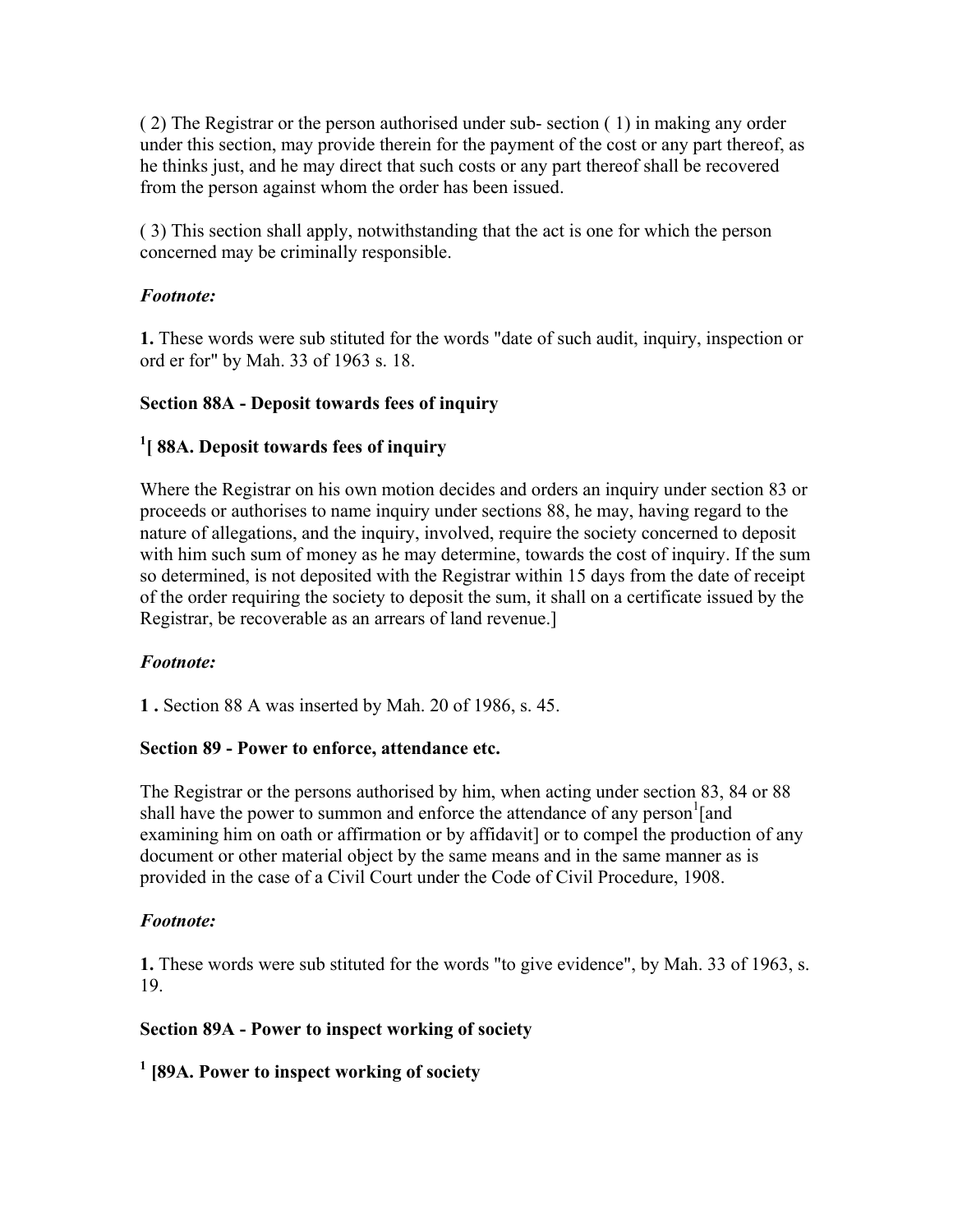(1) It shall be competent for the Registrar to inspect orcause to be inspected the working of any society to ensure that--

(a)the provisions of the Act, rules and bye-laws of the society are being properlyfollowed by the society;

(b)therecords and books of accounts are kept in proper forms;

(c)the business of the society is being run on sound business principles;

(d)thesociety is following the co-operative principles and the directives ordirections given by the State Government in accordance with the provisions ofthis Act and the rules made thereunder:

Providedthat, inspection of the societies specified under section 73G shall be undertaken by the Registrar or by theofficer not below the rank of  $2$  [Deputy Registrar] of Cooperative Societiesauthorised by himin this behalf.

(2) For the purpose of supervision over the societies,the Registrar shallhave the power--

(a)to inspect the records and books of the accounts of any society and for thatpurpose he shallhave, at all times, access to all the records and books of accounts of thesociety; and

(b)to summonany officer or employee who has the custody of the records or books of accountsof the society to produce them before him.

(3) The State Government may levy supervision fees onany society or class of societies at such rates, as the State Government may,having regard to the area of operation, the nature of business and the objectsof the society, by notification in the OfficialGazette, fix from time to time.

(4) Every society liable to pay the fees levied undersub-section (3) shall pay such fees by such date and in such manneras the State Government may specify in the notification issued undersub-section (3).

(5) The State Government may having regard to thefinancial position of any society or class of societies by general or specialorder published in the Official Gazette exempt such societyor class of societies from payment of such fees for such period as may bespecified in such order or reduce or remit in whole or in part such fees.]

## *Footnote:*

**1.**Section 89A was inserted by Mah. 20 of 1986,s. 46.

**2**. These words weresubstitutedfor the words "Joint Registrar" by Mah. 13 of 1994, s. 9.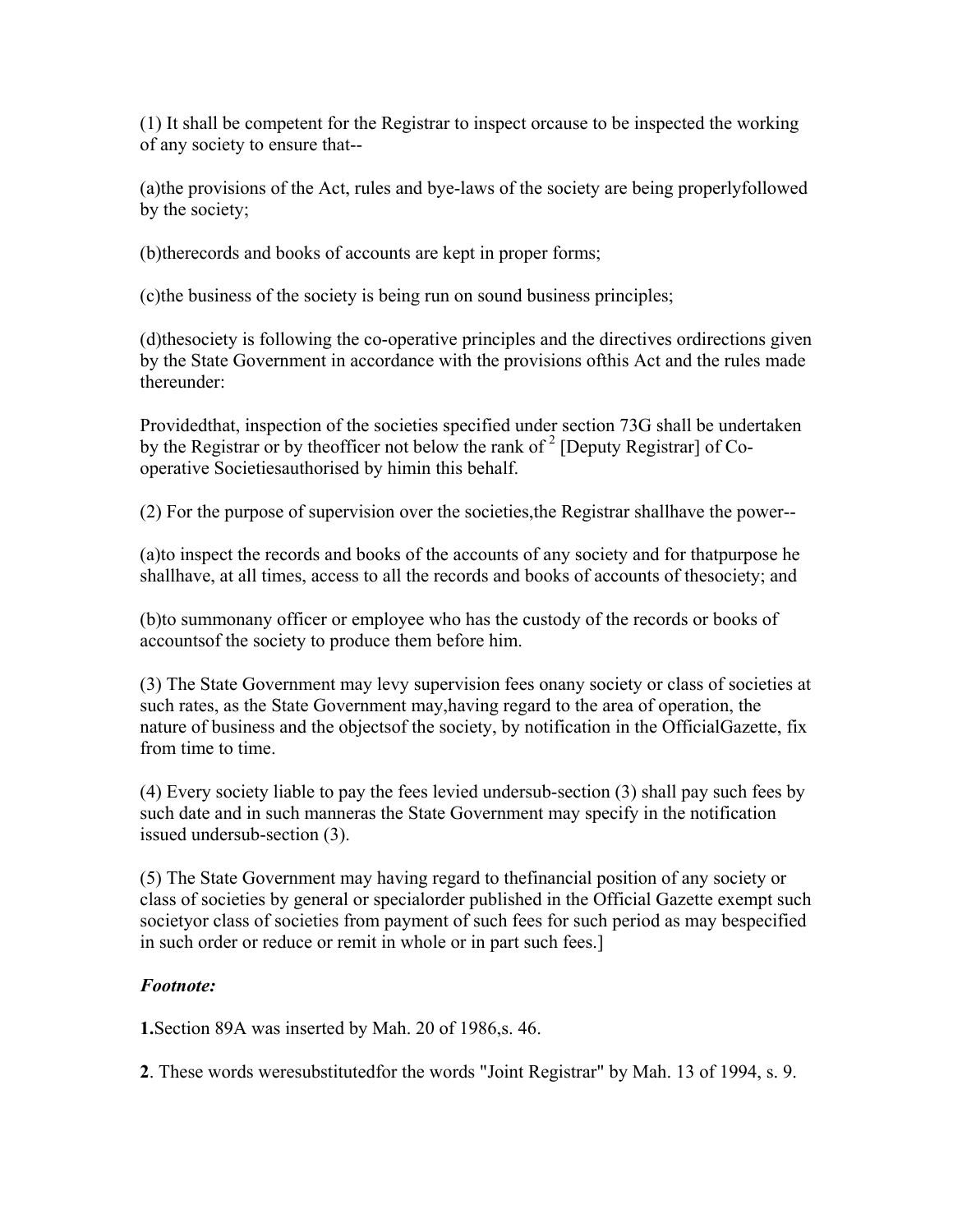#### **Section 90 - Constitution or recognition of federal authority to supervise working of societies**

(1) The State Government may constitute or recognise one or more co-operative federal authorities, in such manner as may be prescribed and subject to such conditions as the State Government may impose, for the supervision of a society or a class of societies and may frame rules for making grants to such an authority.

(2) The State Government may, by general or special order, require of a society or a class of societies to make contribution of such sum every year as may be fixed by the Registrar towards the recoupment of expenditure which the State Government or any person authorised in that behalf has incurred or is likely to incur, in respect of supervision of societies.

(3) A society to which sub-section (2) is applicable shall pay to such authority such fee as may be prescribed within a reasonable time and, if it fails to pay such fee within a reasonable, time the authority may recover it as if it were an arrear of land revenue.

#### **CHAPTER IX**

### **1 SETTLEMENT OP DISPUTES**

#### *Footnote:*

1. The heading was sub stituted by Mah. 20 of 1986, s. 47.

#### **Chapter: IX - SETTLEMENT OP DISPUTES**

#### **Section 91 - Disputes**

 $(1)$  Notwithstanding<sup>1</sup> [anything contained] in any other law for the time being in force, any dispute touching the constitution, $^{2}$ [elections of the committee or its officers other than elections of committees of the specified societies including its officer], conduct of general me etings, management or business of a society sh all be referred by any of the parties to the dispute, or by a federal society to which the society is affiliated or by a creditor of the society, ${}^{3}$ [to the co-operative Court) if both the parties thereto are one or other of the following:--

(a) a society, its committee, any past committee, any past or present officer, any past or present agent, any past or present servant or nominee, heir or legal representative of any deceased officer, deceased agent or deceased servant of the society, or the Liquidator of the society<sup>4</sup> [or the official Assignee of a de-registered society].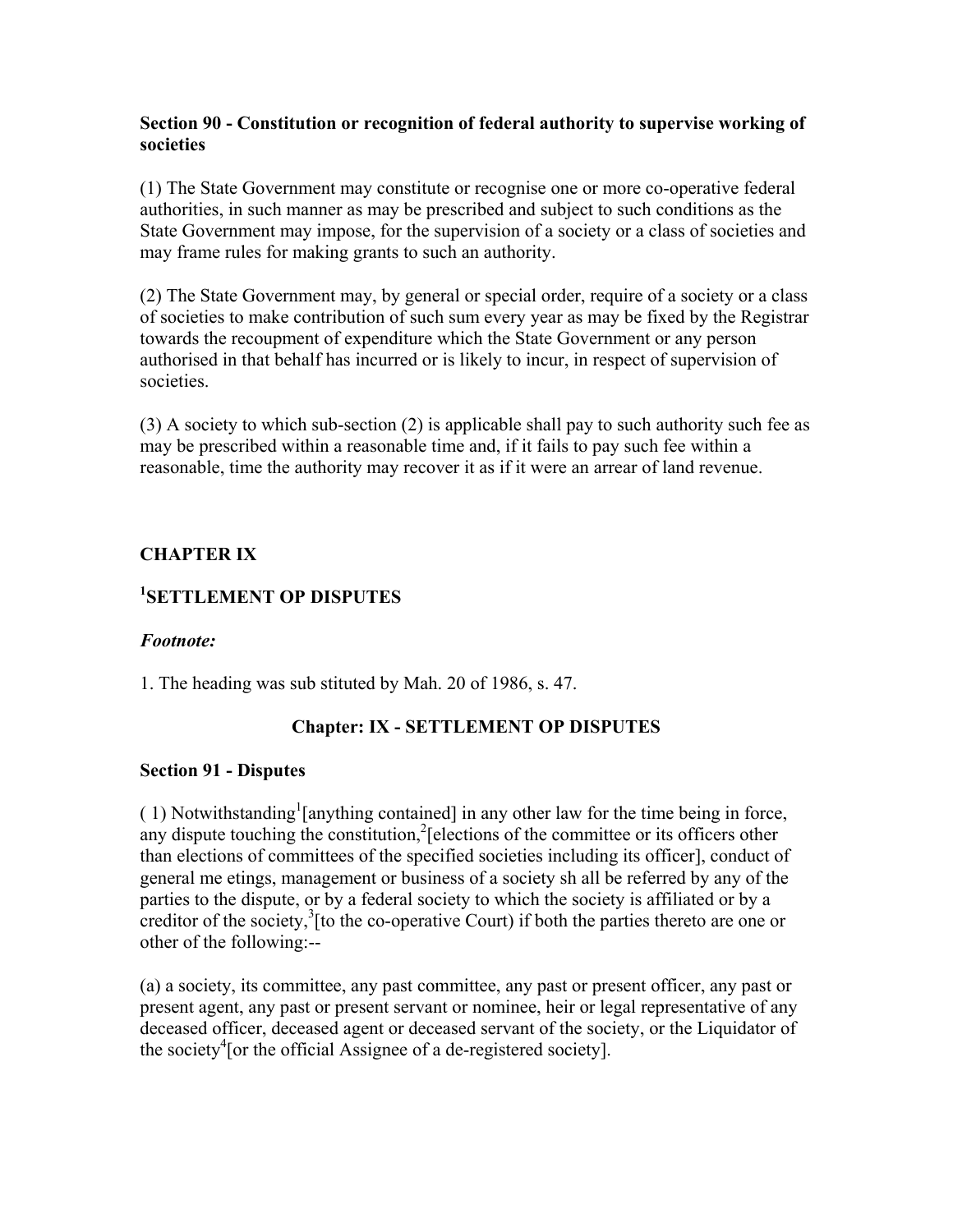(b) a me mber, past me mber of a person claiming through a me mber, past me mber of a deceased me mber of society, or a society which is a me mber of the society<sup>5</sup> [or a person who claims to be a member of the society;

 $^{6}$ [(c) a person other than a me mber of the society, with whom the society, has any transactions in respect of which any restrictions or regulations have been imposed, made or prescribed under sections 43, 44 or 45, and any person claiming through such person;

(d) a surety of a me mber, past me mber or deceased me mber, or surety of a person other than a me mber with whom the society has any transactions in respect of which restrictions have been prescribed under section 45, whether such surety or person is or is not a member of the society;)

(e) any other society, or the Liquidator of such a society<sup>7</sup>[or-de-registered society or the official Assignee of such a de-registered society].

<sup>8</sup>[Provided that, an industrial dispute as denned in clause (k) of section 2 of the Industrial Disputes Act, 1947, or rejection of nomination paper at the election to a committee of any society other than a notified society under section 73 - 1 C or a society specified by or under section 73 -G, or refusal of admission to me mbership by a society to any person qualified therefor<sup>9</sup> [or any proceeding for the recovery of the amount as arrear of land revenue on a certificate granted by the Registrar under sub -section ( 1) or ( 2) of section 101 or sub -section ( 1) of section 137 or the recovery proceeding of the Registrar or any officer sub ordinate to hi m or an officer of society notified by the State Government, who is empowered by the Registrar under sub-section (J) of section 156, $1^{10}$ [or any ord ers, decisions, awards and actions of the Registrar against which an appeal under section 152 or 152 A and revision under section 154 of the Act have been provided.] shall not be deemed to be a dispute for the purposes of this section.]

 $11$ [\* \* \* \* \* \* \* \* \*]

( 3) Save as other wise provided under<sup>12</sup>[sub-section ( 2) to section 93 ], no Court sh all have jurisdiction to entertain any suit or other proceedings in respect of any dispute referred to in sub -section ( 1).

Explanation 1.--A dispute between the Liquidator of a society<sup>13</sup>[or an official Assignee of a de-registered society] and  $14$ [the me mbers (including past me mbers, or nominees, heirs or legal representative or deceased members)] of the same society shall not be referred<sup>15</sup> [to the co-operative Court] under the provisions of sub-section  $(1)$ .

Explanation 2.--For the purposes of this sub-section, a dispute shall include--

(i) a claim by or against a society for any debt or demand due to it from a member or due from it to a member, past member or the nominee, heir or legal representative of a deceased member, or servant for employee whether such a debt or demand be admitted or not;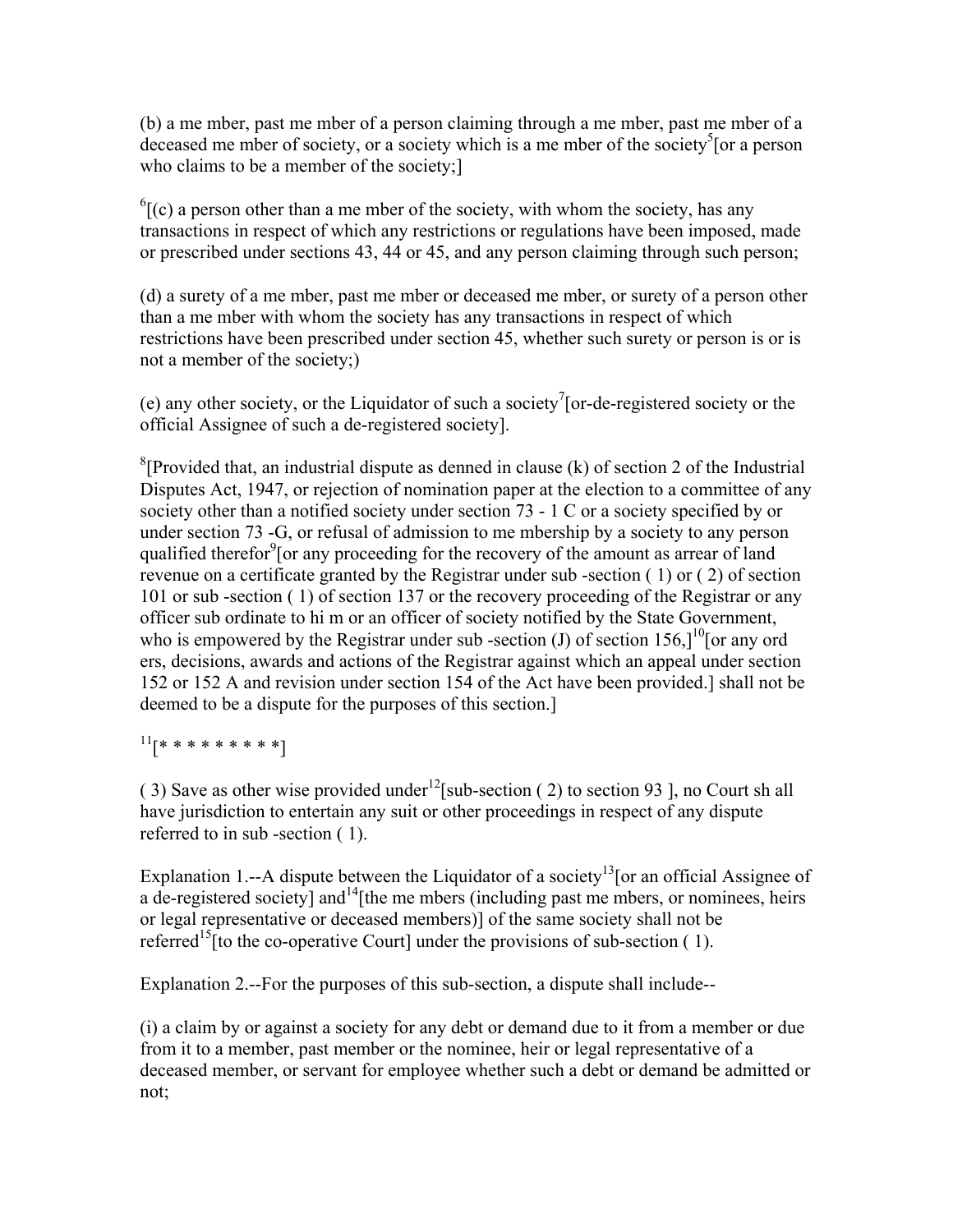(ii) a claim by a surety for any sum or demand due to him from the principal borrower in respect of a loan by a society and recovered from the surety owing to the default of the principal borrower, whether such a sum or demand be admitted or not;

(iii) a claim by a society for any loss caused to it by a member, past member or deceased member, by any officer, past officer or deceased officer, by any agent, past agent or deceased agent, or by any servant, past servant, past servant or deceased servant, or by its committee, past or present, whether such loss be admitted or not;

(iv) a refusal or failure by a member, past member or a nominee, heir or legal representative of a deceased member, to deliver possession to a society of land or any other asset resumed by it for breach of condition as the assignment.

#### *Footnote:*

**1.** These words were substituted for the words "anything containing" by Mah. 33 of 1963. s. 20(a).

**2.** These words were substituted for the words " elections of the office bearers" by Mah. 20 of 1986. s. 48 (a)

**3.** These words were substituted for the words " to the Registrar" by Mah. 18 of 1982. s. 3(a).

**4.** These words were inserted by Mah. 10 of 1988. s. 17(a)(i).

**5.** These words were added by Mah. 27 of 1969, s. 16(a)(i).

**6.** Clauses (c) and (d) were substituted for the original, by Mah. 27 of 1969, s. 16 (a)(ii).

**7.** These words were inserted by Mah. 10 of 1988, s. 17(a)(ii).

**8.** The proviso was added by Mah. 2 of 1986, s. 48(b).

**9.** This portion was inserted by Mah. 10 of 1988, s. 17(a)(iii).

**10.** These words figures and letter were inserted by bMah. 34 of 2001, (w.e.f. 7-9-2001) s. 8.

**11.** Sub-section (2) was deleted by Mah. 27 of 1969, s. 16(b).

**12.** These words, brackets and figures were substituted for the words, brackets and figures "sub-section  $(3)$  of section  $93$ " by Mah. 20 of 1988. s. 48 $(c)$ .

**13.** These words were inserted by mah. 10 of 1988, s. 17(b)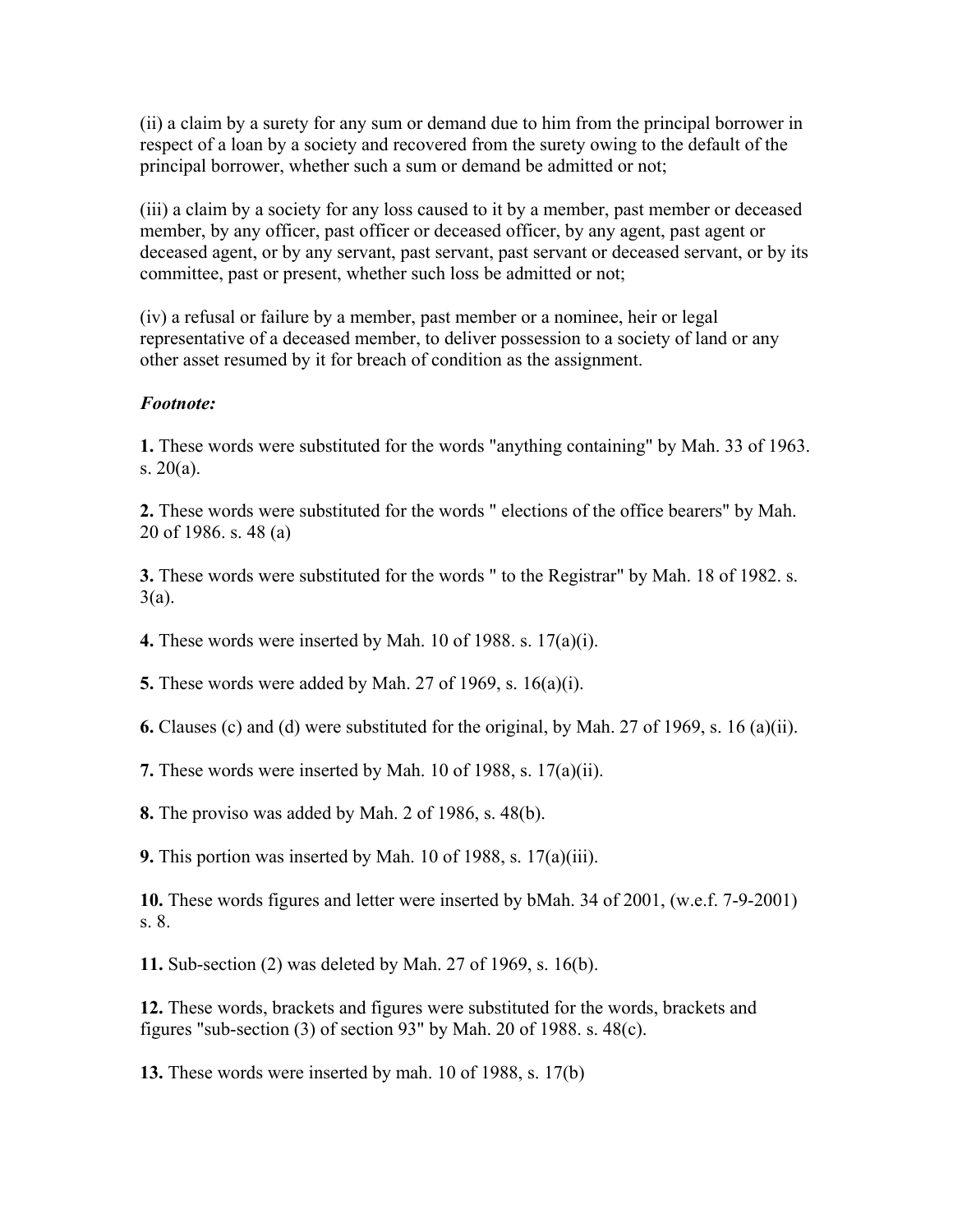**14.** These words and brackets were substituted for the words "the members" by Mah. 33 of 1933, s. 20 (b).

**15.** These words were substituted for the words "to the Registrar". by Mah. 18 of 1982 s. 3(b).

# **Section 91A - Constitution of Co-operative Courts**

# **1 [ 91A. Constitution of Co-operative Courts**

( 1) The State Government may, by notification in the Official Gazette, constitute one or more Co-operative Courts for the adjudication of dispute<sup>2</sup>[referred to them] under section 91 or section 105 or other provisions of this Act.

( 2) A Co-operative Court shall consist of one member appointed by the State Government possessing such qualifications as may be prescribed.

( 3) A Co-operative Court shall have jurisdiction over the whole State or any part thereof as may be specified in the notification under sub-section ( 1).

( 4) All disputes and other proceedings pending immediately before the commencement of the Maharashtra Co-operative Societies (Third Amendment) Act, 1973,<sup>3</sup> [before the Registrar or any person to whom the powers of the Registrar under this Act or the rules made thereunder have been delegated or before any nominee or board of nominees appointed by the Registrar, shall be transferred by him, by general or special order, to any Co-operative Court specified by him in that behalf and shall be heard and disposed of by that Court as if they had been originally filed before it. That Court may proceed to hear and dispose of such proceedings from the stage reached before such transfer or may commence the hearing de novo].

 $4(5)$  All disputes and other proceedings pending, immediately before the commencement of the Maharashtra Co-operative Societies, (Amendment and Validation) Act, 1982, before the Registrar or any person to whom the powers of the Registrar under this Act or the rules made thereunder have been delegated shall be transferred by him, by general or special order, to any Co-operative Court specified by him and shall be heard and disposed of by that Court as if they had been originally filed before it. That Court may proceed to hear and dispose of such proceeding from the stage reached before such transfer or may commence the hearing de novo].

## *Footnote:*

**1 .** Section 91 -A was inserted by Mah. 3 of 1974, s. 22.

**2.** These words were sub stituted for the words "referred to the Registrar," by Mah. 18 of 1982 s. 4(a).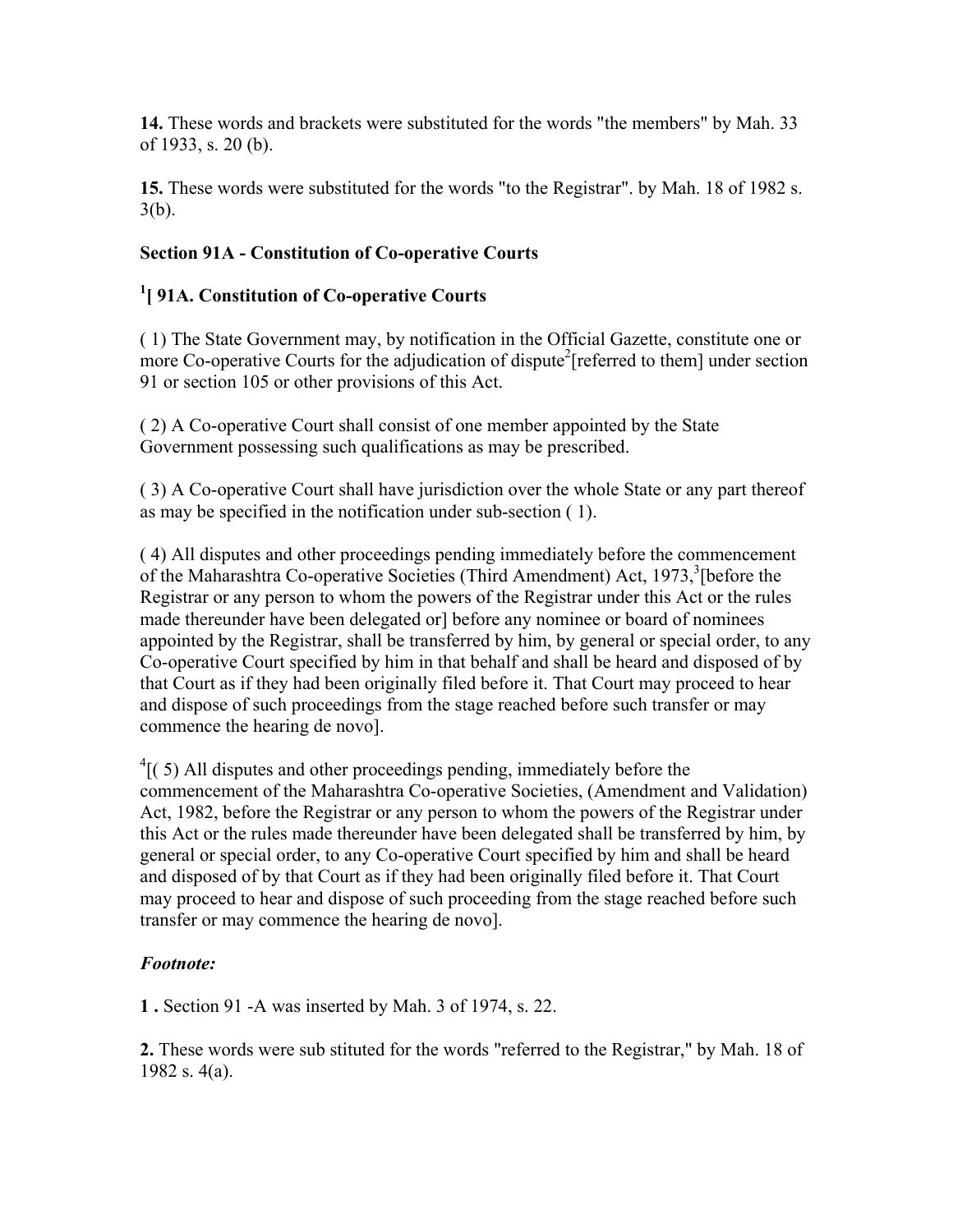**3 .** This was inserted by Mah. 64 of 1975, s. 2.

**4.** Sub -section ( 5) was added by Mah. 18 of 1982, s. 4(b).

### **Section 92 - Limitation**

(1) Notwithstanding anything in<sup>1</sup>[the Limitation Act, 1963], but subject to the specific provisions made in this Act, the period of limitation in the case of a dispute referred  $\frac{1}{2}$  the Co-operative Court] under the last preceding section shall--

(a) when the dispute relates to the recovery of any sum, including interest thereon, due to a society by a member thereof be computed form the date on which such member dies or ceases to be a member of the society;

(b) when the dispute is between a society or its committee, and any past committee, any past or present officer, or past or present agent, or past or present servant or the nominee, heir or legal representative of a deceased officer, deceased agent or deceased servant of the society, or a member, or past member, or the nominee, heir or legal representative of a deceased member and when the dispute relates to any act or omission on the part of either party to the dispute, be six years from the date on which the act or omission with reference to which the dispute arose, took place;

(c) when the dispute is in respect of any matter touching the constitution, management or business of a society which has been ordered to be wound up under section 102, or in respect of which a nominated committee or an administrator has been appointed under<sup>3</sup> [section 77A or 78], be six years from the date of the order issued under section 102, or  $\frac{3}{5}$ [section 77A or 78] as the case may be;

(d) when the dispute is in respect of an election of  $\int_a^4$  committee or officers of the society, be<sup>5</sup> [two months] from the date of the declaration of the result of the election.

( 2) The period of limitation in the case of any other dispute except those mentioned in the foregoing sub-section which are required to be referred to  $6$ [the Co-operative Court] under the last preceding section shall be regulated by the provisions of  $\int$  [the Limitation Act, 1963], as if the dispute were a suit and  $2$ [the Co-operative Court] a Civil Court.

(3) Notwithstanding anything contained in sub sections (1) and { $2$ ),<sup>8</sup>[the Co-operative Court] may admit a dispute after the expiry of the limitation period if the Applicant satisfied<sup>2</sup>[the Co-operative Court] that he had sufficient cause for not referring the dispute within such period and the dispute so admitted shall be a dispute which shall not be barred on the ground that the period of limitation had expired.

## *Footnote:*

**1.** These words and figures were sub stituted for the works and figures "the Indian Limitation Act, 1908 " by Mah. 20 of 1986, s. 49(c).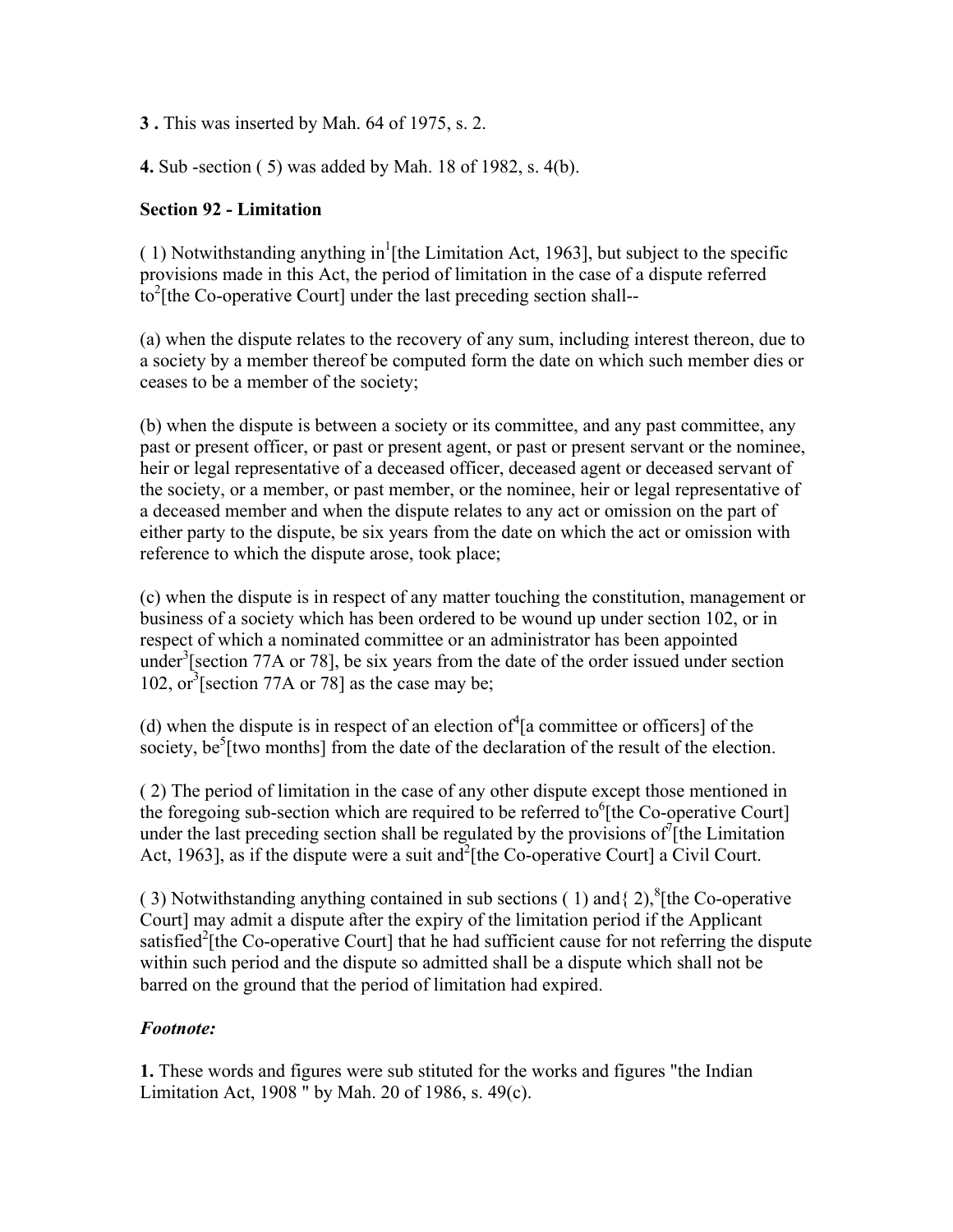**2.** These words and figures were sub stituted for the words "the Registrar" by Mah. 18 of 1982, s. 5(a).

**3.** These words, figure and letter were sub stituted for the word and figures "Section 78 " by Mah. 20 of 1986, s. 49(a).

**4.** These words were sub stituted for the words "an office bearer" by Mah. 20 of 1986, s. 49(b).

**5.** These words were sub stituted for the words "one month" by Mah. 18 of 1982, s. 5(b).

**6.** These words were sub stituted for the words "the Registrar" by Mah. 18 of 1982, s. 5(a).

**7.** These words and figures were sub stituted for the words and figures "the Indian Limitation Act, 1908 " by Mah. 20 of 1986, s. 49(c).

**8.** These words were sub stituted for the words "the Registrar" by Mah. 18 of 1982, s. 5(a).

**Section 93 - Transfer of disputes from one Co-operative Court to another and suspension of proceedings in certain cases.**

## <sup>1</sup>[93. Transfer of disputes from one Co-operative Court to another and suspension **of proceedings in certain cases.**

( 1) Where any dispute is referred to any Co-operative Court, the President of the Cooperative Appellate Court may, at any time, for reason to be recorded in writing, withdraw such dispute from that Court and may refer it for decision to any other C ooperative Court as he deems fit.

( 2) Notwithstanding anything contained in this Act, the Co-operative Court, on an application made to it by any of the parties to the dispute, may, if it thinks fit suspend any proceedings in respect of any dispute, if the question at issue between a society and a claimant or between different claimants, is one involving complicated questions of law and fact, until the question has been tried by a regular suit instituted by one of the parties or by the society. If any such suit is not instituted in a Civil Court within two months from the date of the order of the Co-operative Court, shall continue the proceedings and decide the dispute]

## *Footnote:*

**1.** Section 93 was sub stituted by Mah. 18 of 1982, s. 6.

**Section 94 - Procedure for settlement of disputes and power of Co-operative Court**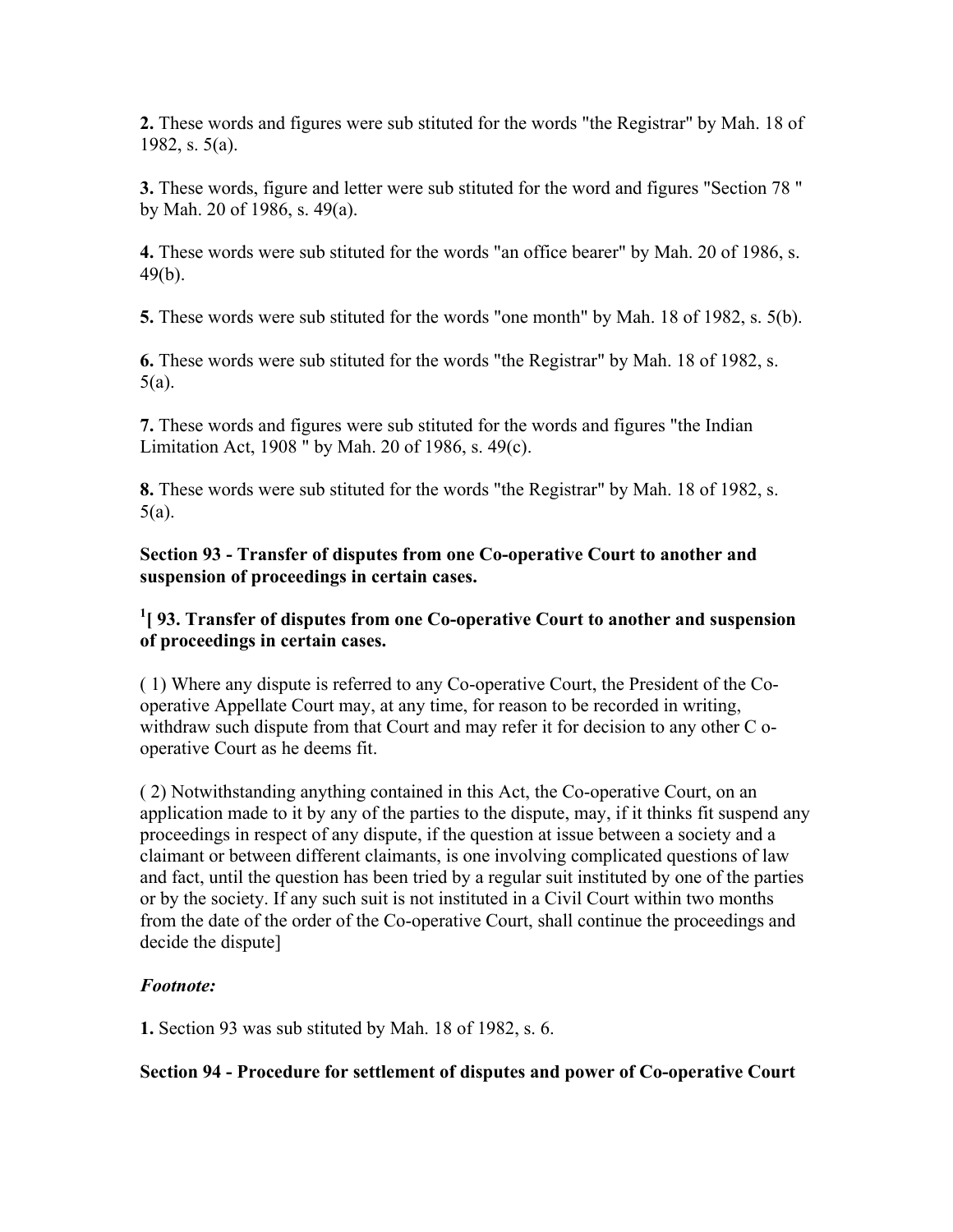# **94. Procedure for settlement of disputes and power of<sup>1</sup> [\* \* \*] 2 [Co-operative Court]**

(1)  $2 \text{ [The Co-operative Court]},$  hearing a dispute underthe last preceding section shall hear the dispute in the manner prescribed, andshall have power to summon and enforceattendance of witnesses including the parties interested or any of them and tocompel them to give evidence on oath, affirmation or affidavit, and to compelthe production of documents by the same means and as far as possible in the same manner, asis provided in the case of a Civil Court by the code of Civil procedure, 1908.

 $3$  [(1A) Save as otherwise provided in this Act, every dispute inrelation to any election shall be heard and decided by the Co-operative Courtas expeditiously as possible and endeavour shall be made to conclude the hearing and decisionwithin six months from the date on which the dispute is filed before it.]

 $(2)$  Except with the permission of  $(4)$  [the Co-operative Court] no partyshall be represented at the hearing ofa dispute by a legal practitioner.

(3) (a) If<sup>5</sup> [the Co-operative Court] is satisfied that a personwhether he be a member of the society or not has acquired any interest in the property of a person whois a party to a dispute <sup>6</sup> [it may order], that the person who has acquired the interestin the property may join as a party to the dispute; and any decision that maybe passed on the reference by  $<sup>5</sup>$ </sup> [the Co-operative Court]shall be binding on the party sojoined, in the same manner as if he were an original party to the dispute.

(b)Where a dispute has been instituted in the name of the wrong person, or whereall the defendants have not been included,  $<sup>5</sup>$  [the Co-operative Court] may, at any stage of the</sup> hearing of the dispute, if satisfied that the mistake was bona fideorder anyother person to besubstituted or added as a plaintiff ora defendant, upon such terms as  $\frac{7}{1}$  [it thinks just.]

 $(c)^8$  [The Co-operativeCourt may,] at any stage of the proceedings, either upon or without the application of either party, and on such terms as may appear to  $9$  [the Co-operative Court], to be just,order that the name of any party improperlyjoined whether as plaintiff or defendant, be struck out, and the name of anyperson who ought to have been joined whether as plaintiff or defendant or whosepresence before  $9$  [theCo-operative Court], may be necessary in order<sup>10</sup> [to enable the Co-operative Court] effectually andcompletely to adjudicate upon and settle all the questions involved in thedispute, be added.

(d)Anyperson who is a party to the dispute and entitled to more than one relief inrespect of the same cause of action may claim all or any of such reliefs; butif he omits to claim for all such reliefs he shall not forward a claim for any relief so omitted,except with the leave of  $11$  [the Co-operative Court].

 $12$  [(3A) In any case in which a dispute is decided by the Co-operative Court ex-parte againstany person, he may apply to the Court, within thirty days from the date of thedecision, to set it aside. If he satisfies the Court that there was sufficientcause for hisfailure to appear when the dispute was called and heard, the Courtshall make anorder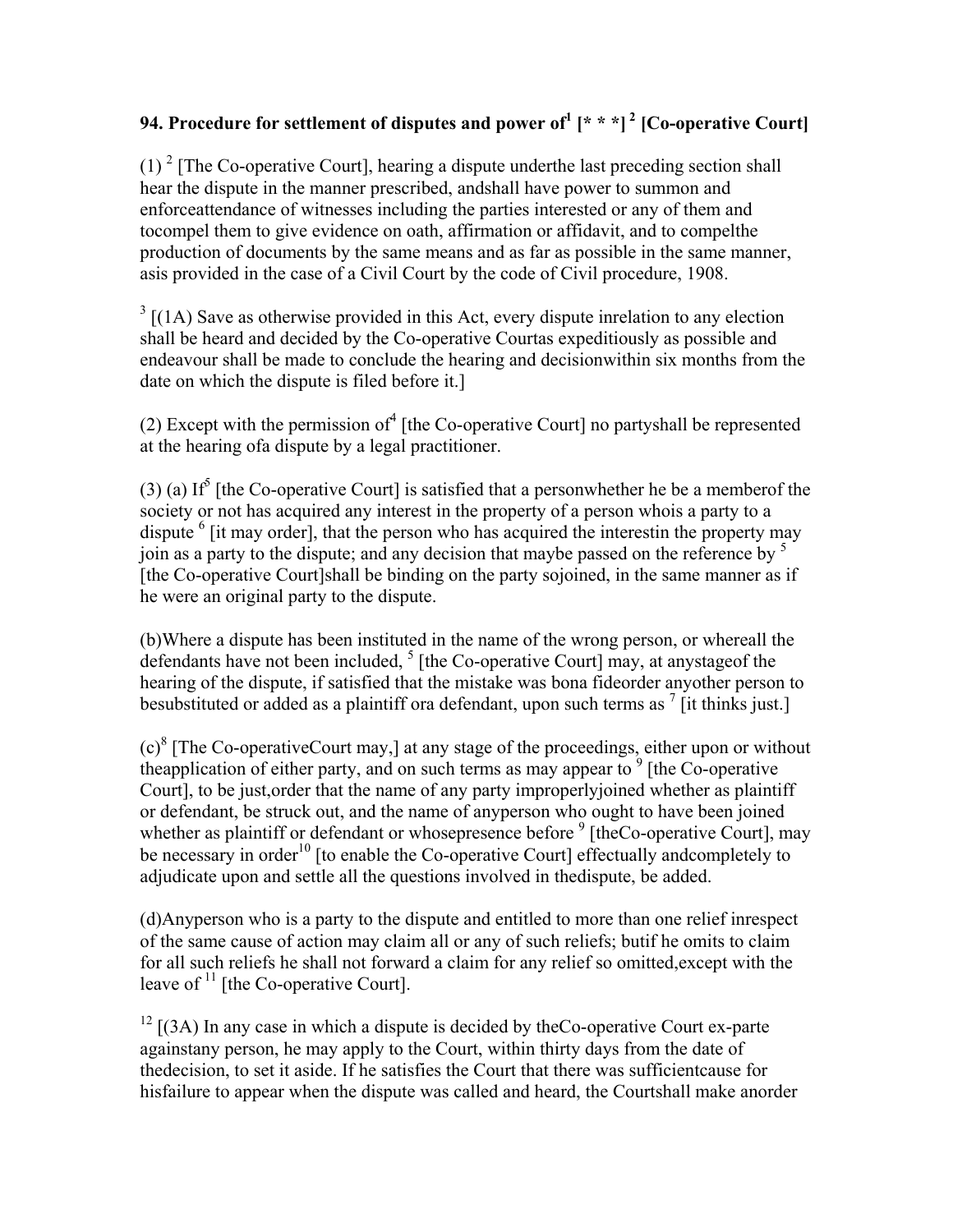setting aside the decision asagainst him,upon such terms as to costs, payment into Court orotherwise, as it thinks fit, andappoint a day for hearing and deciding the dispute so far as it relates tohim.]

 $13$  [(4) Save as otherwise directed by the State Government in any caseor class of cases, every dispute shall be decided in such summary manner as may beprescribed and as expeditiously as possible.]

#### *Footnote:*

**1.** The words"Registrar or" were deleted by Mah. 18 of 1982, s. 7(5).

**2.** These words weresubstitutedfor the words "the Registrar" by Mah. 18 of 1982, s. 7(1).

**3.** Sub-section [1A] was insertedby Mah. 20 of 1986, s. 50.

**4.** These words weresubstitutedfor the words "the Registrar or the Co-operative Court as the case maybe" by Mah. 18 of 1982, s. 7(2).

**5.** These words weresubstitutedfor the words "the Registrar or the Co-operative Court", by Mah. 18 of 1982, s. 7(3)(a)(i).

**6.** These words weresubstituted forthe words "he may order", 18 of 1982 s. 7(3)(a)(ii).

**7.** These words weresubstitutedfor the words "he thinks just", by Mah. 18 of 1982, s.  $7(3)(b)(ii)$ .

**8.** These words weresubstitutedfor the words "the Registrar, or the Co-operative Court may," by Mah.18of 1982, s. 7(3)(c)(i).

**9** These words weresubstitutedfor the words "the Registrar, or the Co-operative Court, as the case maybe", by Mah. 18 of 1982, s.  $7(3)(c)(ii)$ .

**10.** These words weresubstitutedfor the words "to enable the Registrar, or the Cooperative Court", by Mah. 18 of 1982, s.  $7(3)(c)(iii)$ .

**11.** These words weresubstitutedfor the words "the Registrar, or the Co-operative Court" by Mah. 18 of 1982, s. 7(3)(d).

**12.** Sub-section (3A)was inserted,by Mah. 18 of 1982, s. 7(4).

**13.** Sub-section (4) was added by Mah. 3 of 1974, s. 24(b).

#### **Section 95 - Attachment before award or orders and interlocutory orders**

**1 [ 95. Attachment before award or orders and interlocutory orders**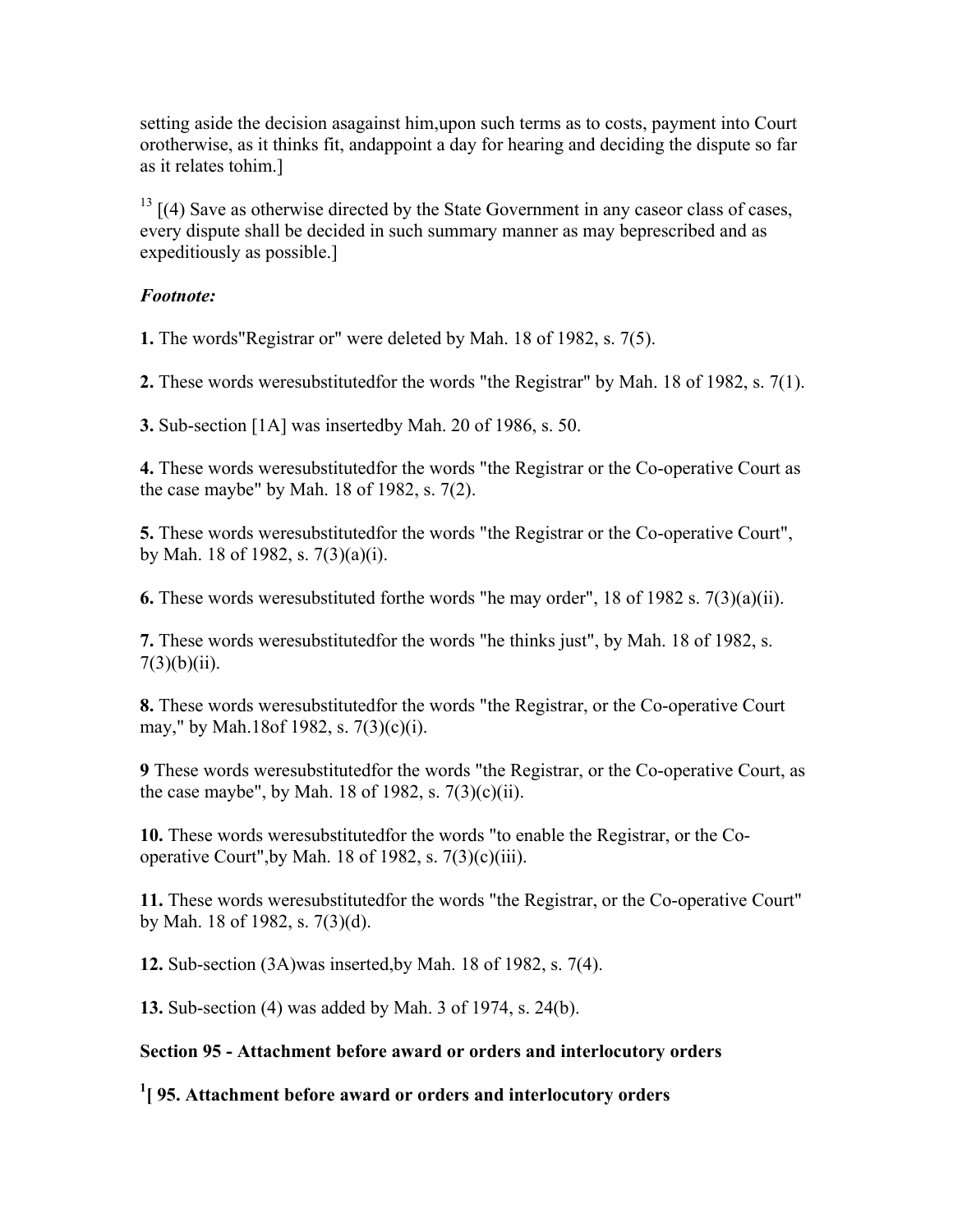( 1) Where a dispute has been referred to the Co-operative Court under section 93 or 105 or whether the Registrar or the person authorised under section 88 (h ereinafter in this section referred to as "the authorised person") hears a person against whom charges are framed under that section and the Co-operative Court or the Registrar or the authorised person, as the case may be, is satisfied on inquiry or other wise that a party to such dispute or the person against whom proceedings are pending under section 88, with intent, to defeat, delay or obstruct the execution of any award or the carrying out of any order that may be made,--

(a) is about to dispose of the whole or any part of his property, or

(b) is about to remove the whole or any part of hi s property from its or his jurisdiction.

the Court or the Registrar or the authorised person, as the case may be, may, unless adequate security is furnished, direct conditional attachment of the said property, and such attachment shall have the same effect as if made by a competent Civil Court.

( 2) Where attachment of property is directed under sub -section ( 1), the Co-operative Court or the Registrar or the authorised person, as the case may be, sh all issue a notice calling upon the person whose property is so attached to furnish security as it or he thinks adequate within a specified period. If the person fails to provide the security so demanded, the authority issuing the notice may confirm the ord er and, after the decision in the dispute or the completion of the proceedings under section 88, may direct the disposal of the property so attached towards the claim if awarded.

( 3) Attachment under this section sh all not affect the rights subsisting prior to the attachment of the property, of persons not parties to the proceedings in connection with which the attachment is made, or bar any person holding a decree against the person whose property is attached from applying for the sale of the property under attachment in execution of such decree.

( 4) The Co-operative Court, the Registrar or the authorised person, as the case may be, may in ord er to prevent the ends of justice being defeated make such interlocutory ord ers pending the decision in a dispute referred to in sub -section ( 1) as may appear to be just and convenient.]

#### *Footnote:*

**1.** Section 95 was sub stituted by Mah. 18 of 1982, s. 8.

#### **Section 96 - Decision of Co-operative Court**

### **1 [ 96. Decision of Co-operative Court**

When a dispute is referred to artibration, the Co-operative Court may, after giving a reasonable opportunity to the parties to the dispute to be heard, made an award on the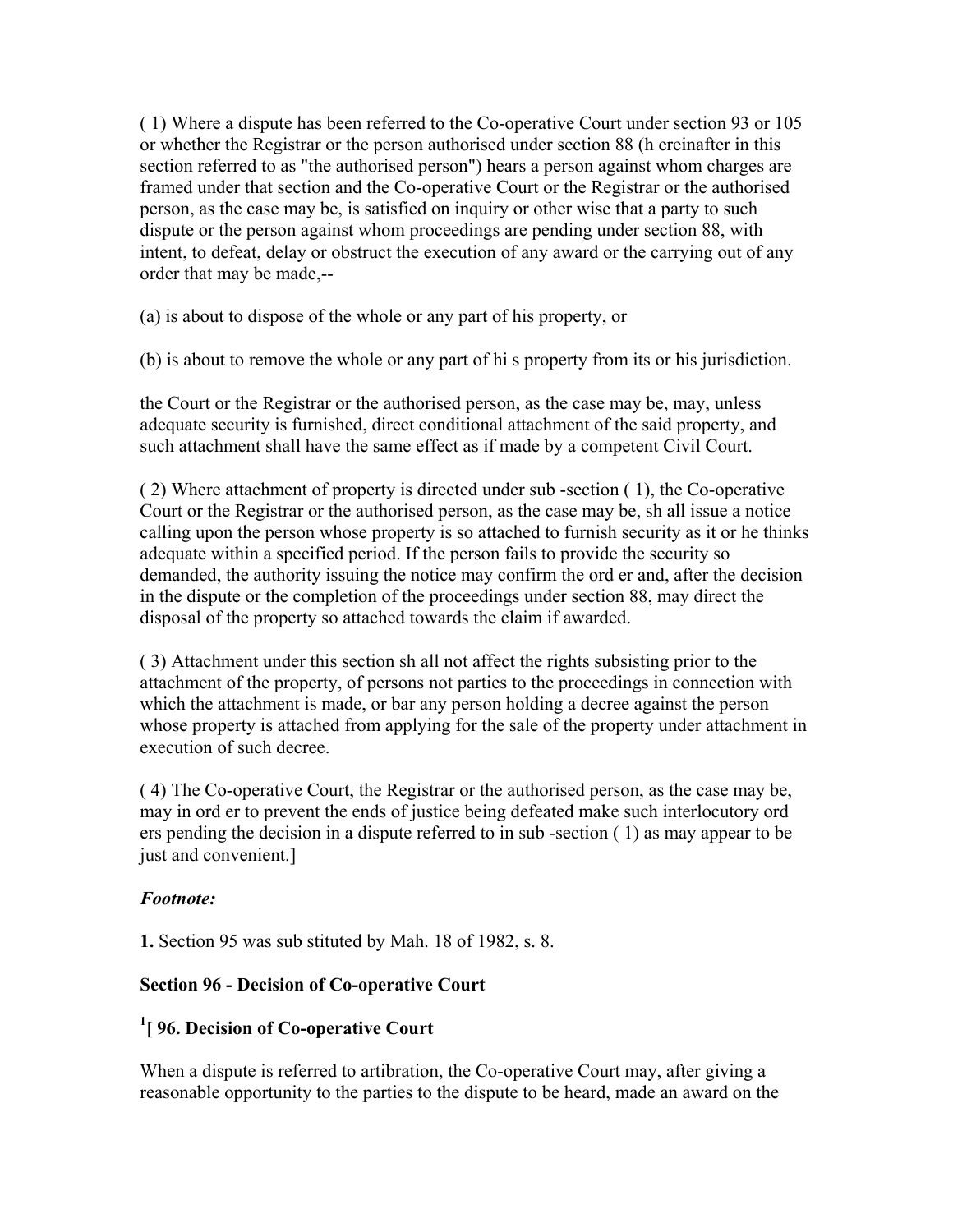dispute, on the expenses incurred by the parties to the dispute in connection with the proceedings, and fees and expenses payable to the Co-operative Court. In case of money claim preferred by society against a me mber, the amount of award representing the interest sh all not be less than the amount of interest accrued there on in accordance with the contractual rate of interest, but where such money claim relates to any loan referred to in section 44 A, the provisions of that section sh all apply to such money claim as they apply to loan under section 44A.]

### *Footnote:*

**1.** Section 96 was substituted by Mah. 20 of 1986, s. 51.

## **Section 97 - Appeal against decision under section 96 and Order under section 95**

## **97.<sup>1</sup> [Appeal against decision under section 96 and Order under section 95]**

Any party aggrieved by any decision of  $\ell$ [the Co-operative Court] under the last preceeding section, or ord er passed<sup>3</sup> [by the Co-operative Court or the Registrar or the authorised person] under section 95 may, within two months from the date of the decision or ord er, appeal to<sup>4</sup>[the Co-operative Appellate Court.]

### *Footnote:*

**1.** This marginal note was sub stituted by Mah. 3 of 1974, s. 10(c).

**2.** These words were sub stituted for the words "the Registrar or the Co-operative Court" by Mah. 18 of 1982, s. 10(a).

**3.** These words were inserted by Mah. 3 of 1974, s. 10(b).

**4.** these words were substituted for the words "the tribunal" by Mah. 3 of 1974, s. 27(b)**.**

#### **Section 98 - Money how recovered**

Every ord er passed<sup>1</sup> [by the Official Assignee of a de-registered society under sub section ( 3) of section 21 A or every ord er passed] by the Registrar or a person authorised by hi m under section  $88$  or by the Registrar<sup>2</sup> [or the Co-operative Court under section 95<sup>3</sup> [or by the Co-operative Court under section 96 ], every ord er passed] in appeal under the last preceeding section every ord er passed by a Liquidator under section 105, every ord er passed by the State Government in appeal against ord ers passed under section 105 and every ord er passed in revision under section 154 shall, if not carried out,--

(a) On a certificate signed by<sup>4</sup> [the Official Assignee or] the Registrar<sup>5</sup> [or the Cooperative Court] or a Liquidator, be deemed to be a decree of a Civil Court, and shall be executed in the same manner as a decree of such Court, or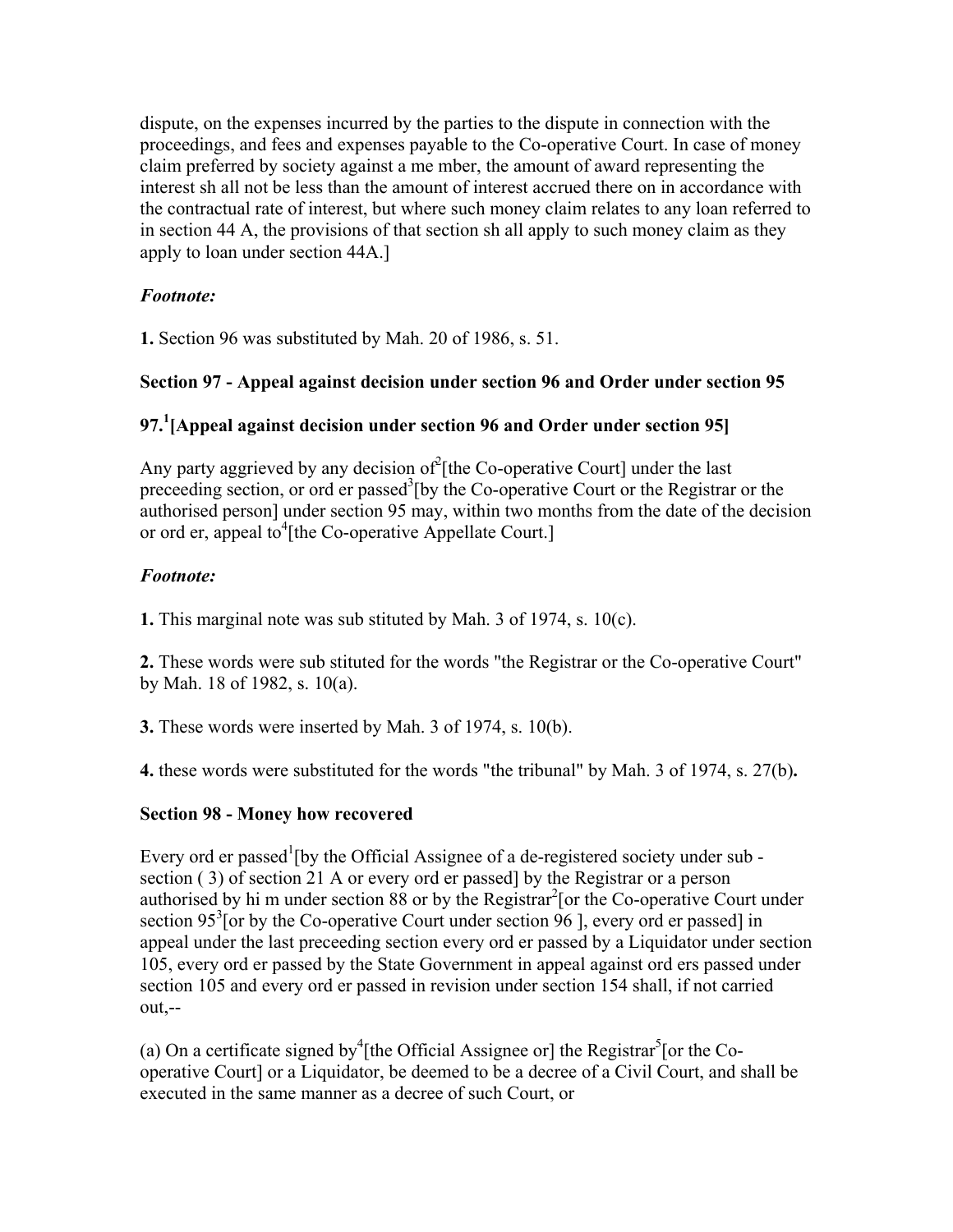(b) be executed according to the law and under the rules for the time being in force for the recovery of arrears of land revenue:

Provided that, any application for the recovery in such manner of any such sum sh all be made by the Collector, and sh all be accompanied by a certificate signed by the Registrar.  $[$ \* \* \* \* ] Such application sh all be made within twelve years from the date fixed in the ord er and if no such date is fixed, from the date of the order.

#### *Footnote:*

**1 .** This portion was inserted by Mah. 10 of 1988, s. 18(a).

**2.** These words were sub stituted for the words "or hi s nominee, or board of nominees" by Mah. 10 of 1988, s. 26 (a) and 28.

**3 .** These words were inserted by Mah. 18 of 1982, s. 11(a).

**4 .** These words were inserted by Mah. 10 of 1988, s. 18(b).

**5 .** These words were inserted, by Mah. 10 of 1988, s. 11(b).

**6 .** The words "or by any Assistant Registrar to whom the said powers have been delegated by the Registrar were deleted by Mah. 33 of 1963, s. 22.

#### **Section 99 - Private transfer of Property made after issue of certificate void against society**

Any private transfer or delivery of, or encumbranceor charge on, property made or created after the issue of the certificate of the Registrar,  $\frac{1}{1}$  [Co-operative Court], Liquidator or Assistant/Registrar, as the case may be, undersection 98 shall be null and void as against the society onwhose application the said certificate was issued.

#### *Footnote:*

**1.** These words wereinserted by Mah. 18 of 1982, s. 12.

#### **Section 100 - Transfer of property which cannot be sold**

(1) When in any execution of an ord er sought to be executed under section  $98$ , [or the recovery of any amount under section 101 or section 137 ], any property cannot be sold for want of buyers, if such property is in occupancy of the defaulter, or of some person in hi s behalf, or of some person claiming under a title created by the defaulter sub sequently to the issue of the certificate of the Registrar, ${}^{2}$ [Court], Liquidator or the Assistant Registrar, under clause (a) or (b) of section  $98$ , [or under section 101 or 137], the Court or the Collector or the Registrar, as the case may be, may, notwithstanding anything contained in any law for the time being in force, direct that the said property or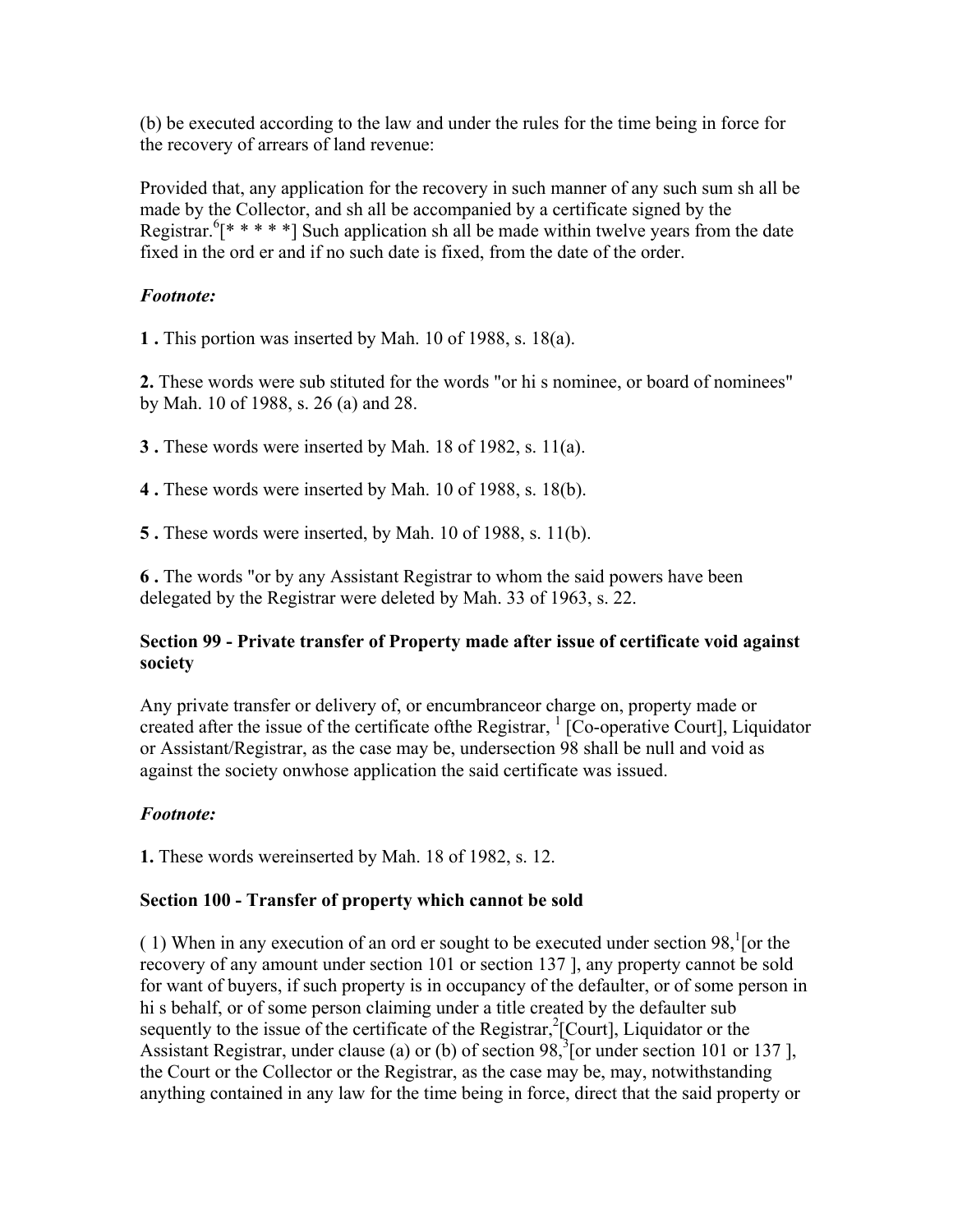any portion thereof sh all be transferred to the society which has applied for the execution of the said order, in the manner prescribed.

( 2) Where property is transferred to the society under the foregoing sub -section or where property is sold under section  $98<sup>3</sup>$  [ 101 or 137], the Court, the Collector, or the Registrar, as the case may be, may, in accordance with the rules, place the society or the purchaser, as the case may be, in possession of the property transferred or sold.

( 3) Sub ject to such rules as may be made in this behalf, and to any rights encumbrances, charges or equities lawfully sub sisting in favour of any person, such property or portion thereof sh all be held under sub -section ( 1) by the said society on such terms and conditions as may be agreed upon between the Court, the Collector or the Registrar, as the case may be, and the said society. Sub ject to the general or special orders of the State Government, the Collector or the Registrar may delegate to an officer, not below the rank of an Assistant or the Deputy Registrar under this section.

#### *Footnote:*

**1.** These words and figures were inserted by Mah. 3 of 1974, s. 29(a)(i) and (ii).

**2.** This words was inserted by Mah. 18 of 1982, s. 13.

**3.** This words and figures were sub stituted by Mah. 3 of 1974, s. 29(b).

#### **Section 101 - Recovery of arrears due to certain societies as arrears of land revenue**

## **101. 1 [Recovery of arrears due to certain societies as arrears of land revenue**

 $2\left[$ (1) Notwithstanding anything contained in sections 91, 93 and 98, on an application made by a resource society undertaking the financing of crop and seasonal finance as defined under the Bombay Agricultural Debtors Relief Act, 1947, <sup>3</sup> [or advancing loans for other agricultural purposes repayable during a period of not less than eighteen months and not more than five years] for the recovery of arrears of any sum advanced by it to any of its members on account of the financing of crop or seasonal finance  $4$  [or for other agricultural purposes as aforesaid] or by a crop-protection society for the recovery of the arrears of the initial cost or of any contribution for obtaining services required for cropprotection society or for the recovery of the arrears of the initial cost or of any contribution for obtaining services required for crop protection which may be due from its members, or other owners of lands included in the proposal (who may have refused to become members) or by a lift irrigation society for the recovery of arrears of any subscription due from its members for obtaining services required for providing water supply to them,  $5$  [or by a Tulaka or Block level village artisans multipurpose society advancing loans and arranging for cash credit facilities for artisans for the recovery of arrears of its dues,]  $\frac{6}{9}$  [or by a co-operative housing society for the recovery of arrears of its dues, or by a co-operative dairy society advancing loans for the recovery of arrears of any, sum advanced by it to any of its members or by an urban co-operative bank for the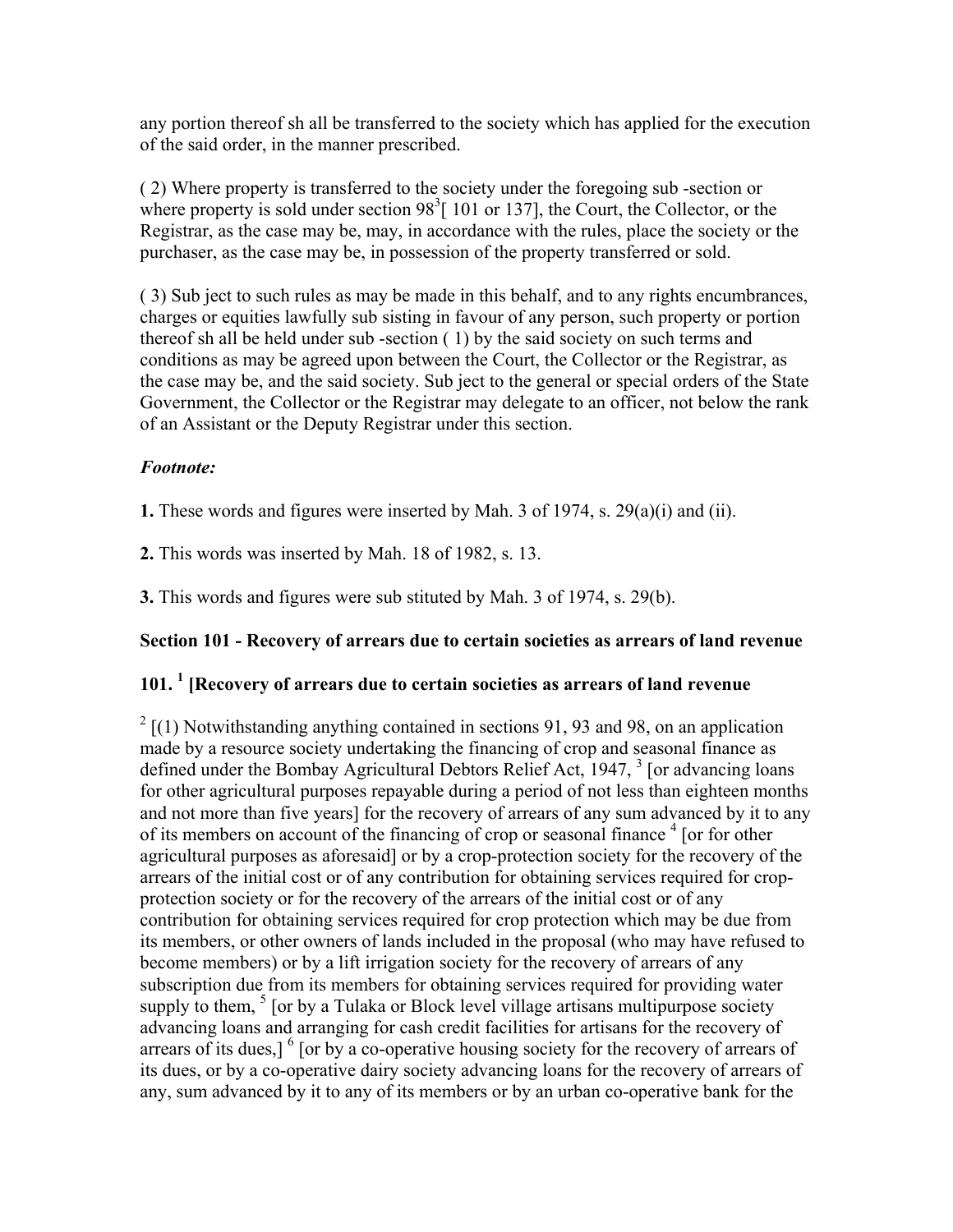recovery of arrears of its dues, or by salary-earners co-operative society for the recovery of arrears of its dues, or by a fisheries co-operative society for the recovery of arrears of its dues,]  $\frac{7}{1}$  [or by any such society or class of societies, as the state Government may from time to time, notify in the official Gazette, for the recovery of any sum advanced to, or any subscription or any other amount due from, the members of the society or class of societies so not notified;] and on the society concerned furnishing a statement of accounts in respect of the arrears, the Registrar may, after making such inquiries as he deems fit, grant a certificate for the recovery of the amount stated therein to be due as arrears.]

 $8$  [Explanation.-- For the purposes of this sub-section, the expression "other agricultural purposes" includes dairy, pisciculture and poultry.]

(2) Where the Registrar is satisfied that  $9$  [the concerned society has failed to take action under the foregoing sub-section in respect of any amount due as arrears,] the Registrar may, of his motion, after making such inquiries as he deems fit, grant a certificate for the recovery of the amount stated therein to be due as arrears and such a certificate shall be deemed to have been issued as if on an application made by the society concerned.

(3) A certificate granted by the Registrar under sub-section (1) or (2) shall be final and a conclusive proof of the arrears stated to be due therein, and the same shall be recoverable according to the law for the time being in force for the recovery of land revenue.

(4) It shall be lawful for the Collector and the Registrar to take precautionary measures authorised by sections 140 to 144 of the  $^{10}$  Bombay Land Revenue Code, 1879 or any law or provision corresponding thereto for the time being in force, until the arrears due to  $<sup>11</sup>$ </sup> [the concerned society], together with interest and any incidental charges incurred in the recovery of such arrears, are paid, or security for payment of such arrears is furnished to the satisfaction of the Registrar.

#### *Footnote:*

**1.** This marginal note was substituted. Mah. 27 of 1969, s. 17(d).

**2.** Sub-section (1) was substituted for the original by Mah. 27 of 1969, s. 17(a).

**3.** This portion was deemed to have been inserted on 1st July 1971 by Mah. 44 of 1973, s.  $(3)(a)$ .

**4.** This portion was deemed to have been inserted on 1st July 1971, by Mah. 44 of 1973, s. 3(b).

**5.** This portion was inserted by Mah. 36 of 1975, s.8.

**6.** This portion was inserted by Mah. 20 of 1986, s. 52(a).

**7.** This portion was substituted by Mah. 31 of 1990, s. 2.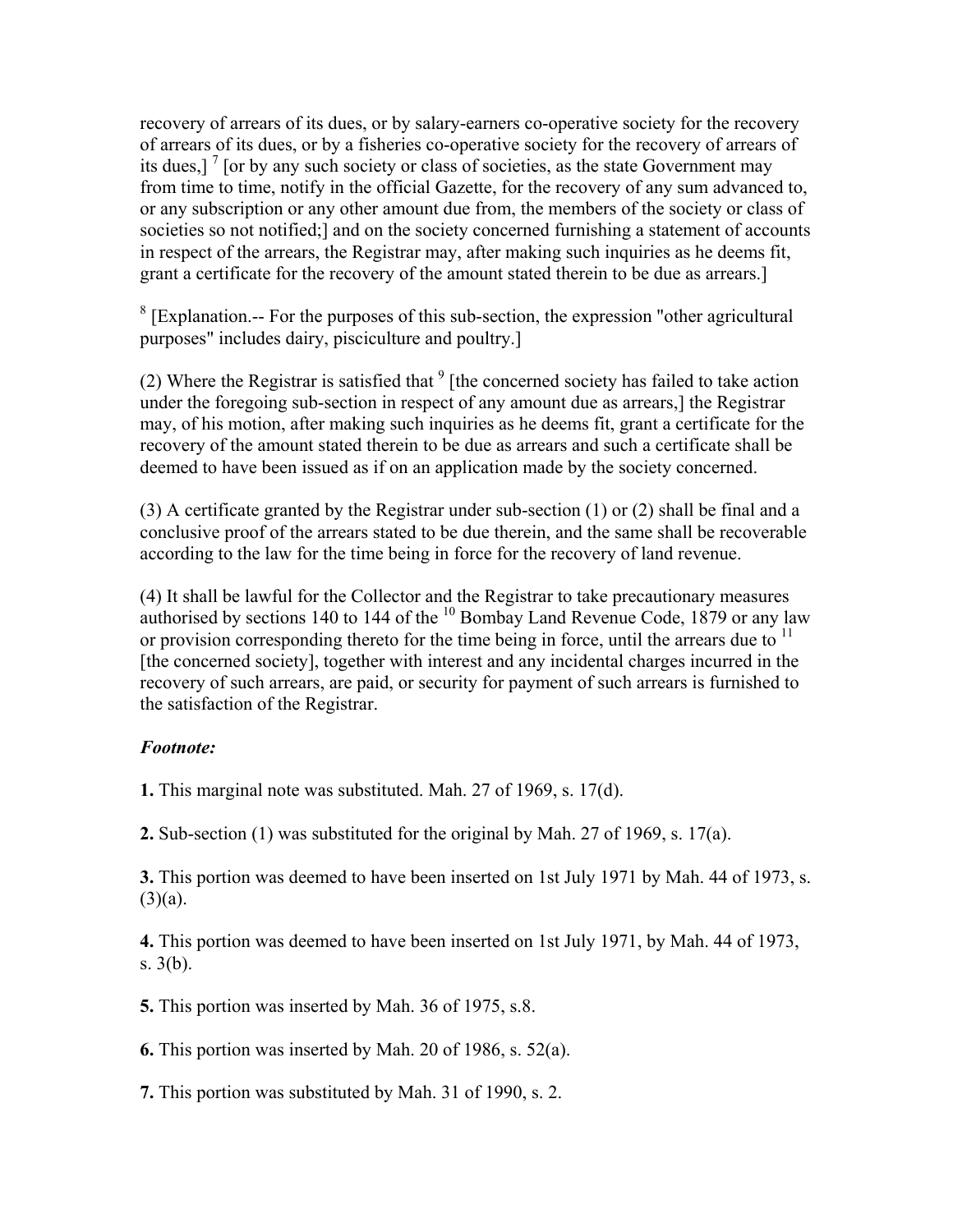**8.** This Explanation was added, by Mah. 20 of 1986, s. 52(b).

**9.** This portion was substituted for the original by Mah. 27 of 1969, s. 17(b).

**10.** See now the Maharashtra Land Revenue Code, 1966 (Mah. XLI of 1966).

**11.** These words were substituted for the words "the resource society", by 27 of 1969, s.  $17(c)$ .

# **Chapter: X - LIQUIDATION**

### **Section 102 - Winding up**

( 1) If the Registrar,--

(a) after an inquiry has been held under section 83 or an inspection has been made under section 84 or on the report of the auditor auditing the accounts of the society, or

(b) on receipt of an application made upon a resolution carried by three-fourths of the me mbers of a society present at a special general meeting called for the purpose, or

(c) of his own motion, in the case of a society which--

- (i) has not commenced working, or
- (ii) has ceased working, or

(iii) possesses sh ares or members' deposits not exceeding five hundred rupees, or

(iv) has ceased to comply with any conditions as to registration and management in this Act or the rules or the by laws.

is of the opinion that a society ought to be wound up, he may issue an interim order directing it to be wound up.

(2) A copy of such order made under  $[\ast \ast \ast \ast]$  sub-section (1) shall be communicated, in the prescribed manner, to the society calling upon it to submit its explanation to the Registrar within a month from the date of the issue of such order, and the Registrar, on giving an opportunity to the society<sup>2</sup>[and to the creditors of the society, if any] of being heard, may issue a final order, vacating or confirming the interim order.

### *Footnote:*

**1 .** The words, brackets, letters and figures "clause (a) or sub -clause (iv) of clause (c) of were deleted by Mah. 33 of 1963, s. 23.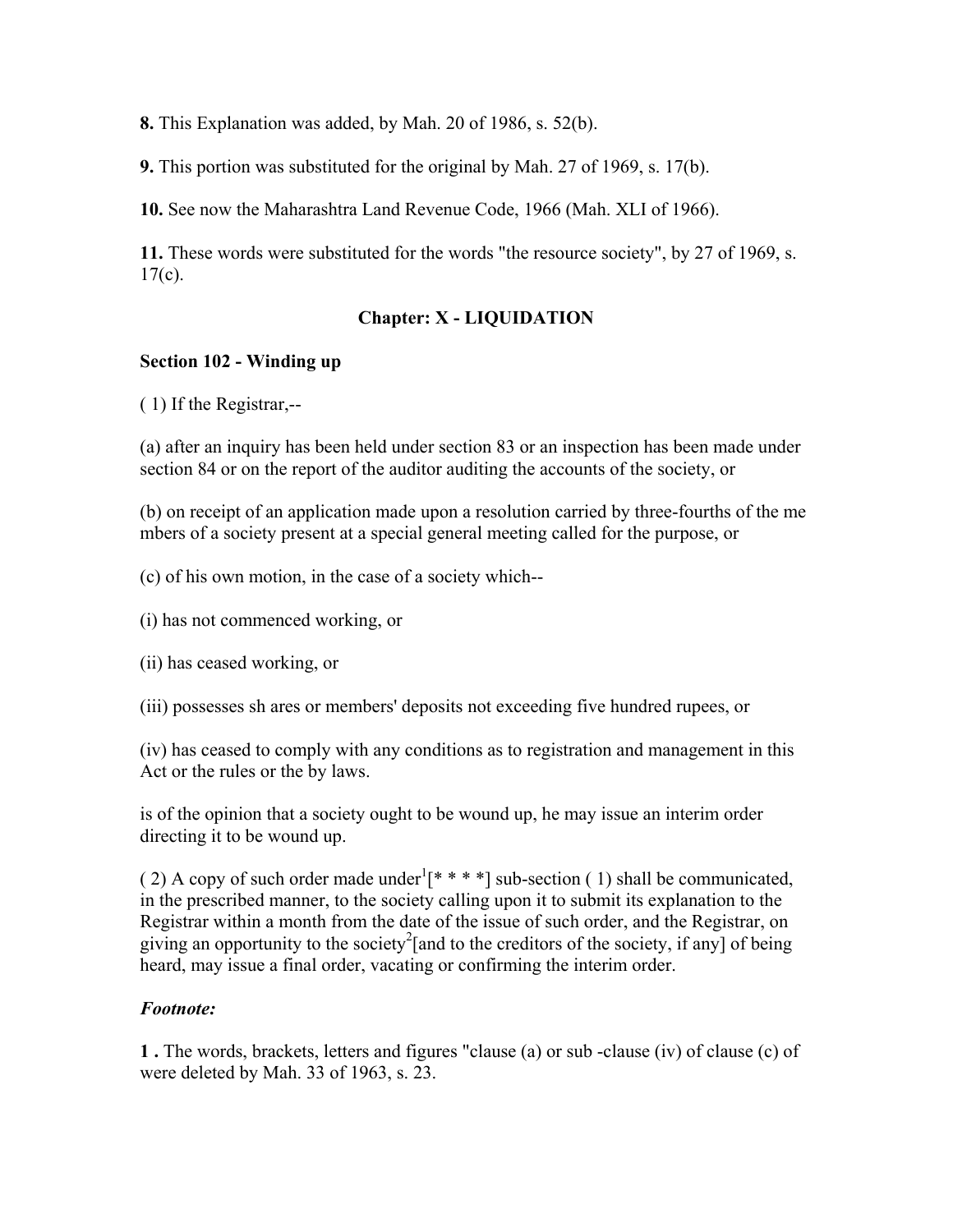**2 .** These words were inserted by Mah. 34 of 2001, (w.e.f. 7 - 9 - 2001) s. 9.

# **Section 103 - Appointment of Liquidators**

(1) When an interim order is passed under the last preceding section or a final order is passed under that section, for the winding up of a society, the Registrar may in accordance with rules, appoint a person to be Liquidator of the society, and fix his remuneration.

(2) On issue of the interim order, the officers of the society shall hand over to the Liquidator the custody and control of all the property, effects and actionable claims to which the society is or appears to be entitled and, of all books, records and other documents pertaining to the business of the society and, shall have no access to any of them.

(3) When a final order is passed confirming the interim order, the officers of the society shall vacate their offices, and while the winding up order remains in force the general body of the society shall not exercise any powers.

(4) The person appointed under this section as Liquidator shall, subject to the general control of the Registrar, exercise all or any of the powers mentioned in section 105. The Registrar may remove such person and appoint another in his place, without assigning any reason.

(5) The whole of the assets of the society shall on the appointment of Liquidator under this section vest in such Liquidator, and notwithstanding anything contained in any law for the time being in force, if any immovable property is held by a Liquidator on behalf of the society, the title over the land shall be complete as soon as the mutation of the name of his office is effected, and no Court shall question the title on the ground of dispossession, want of possession or physical delivery of possession.

(6) In the event of the interim order being vacated, the person appointed as Liquidator shall hand over the property, effects and actionable claims and books, records and other documents of the society to the officers who had delivered the same to him. The acts done, and the proceedings taken by Liquidator, shall be binding on the society, and such proceedings shall, after the interim order has been cancelled under the preceding section, be continued by the officers of the society.

### **Section 104 - Appeal against order of winding up**

 $1((1)$  The committee, or any me mber of the society, ord ered to be wound up may prefer an appeal against the final ord er of winding up within two months from the date of the issue of the ord er made under section 102, --

(a) if made by the Registrar, or the Special or Additional or Joint Registrar on whom the powers of the Registrar are conferred, to the State Government;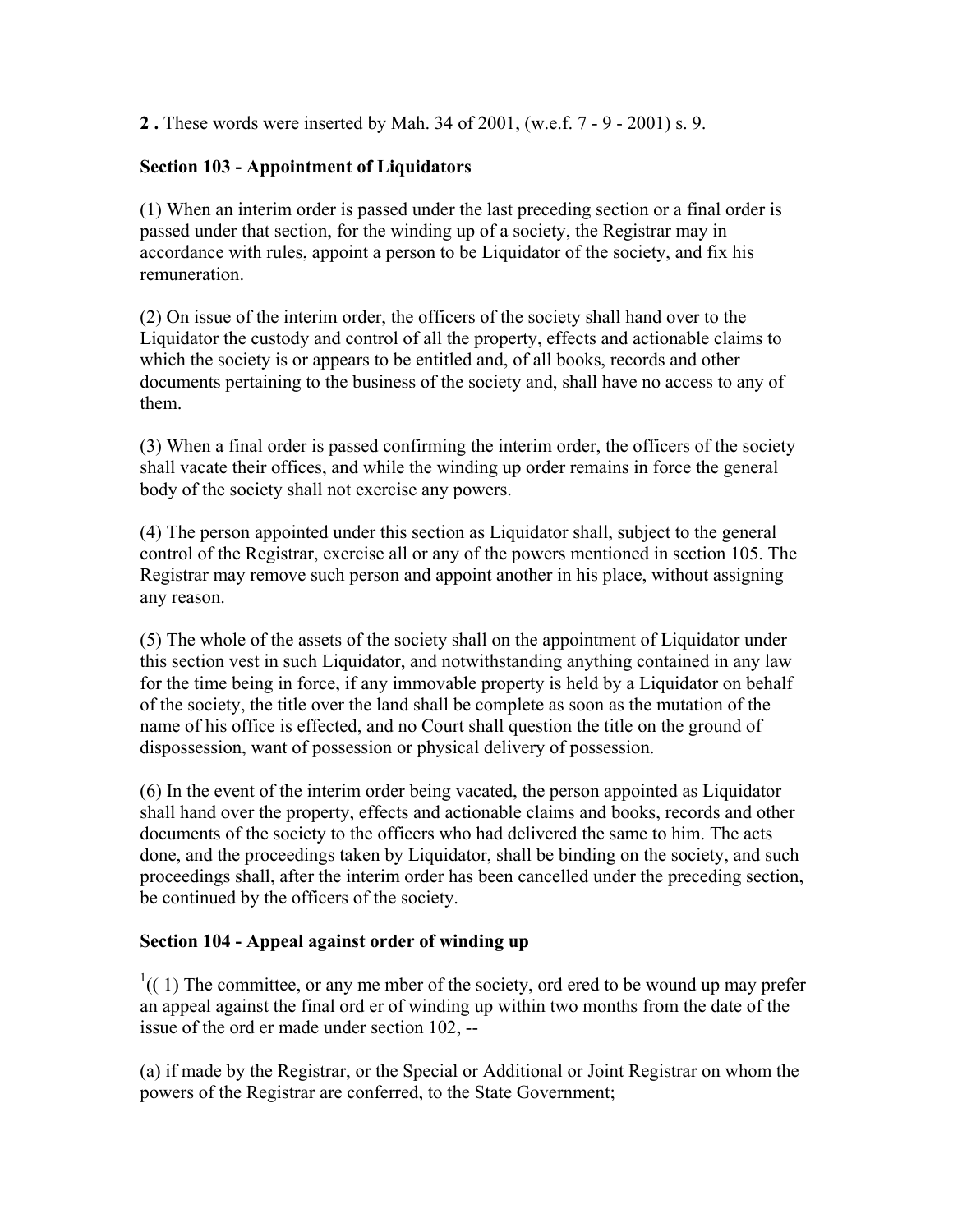(b) if made by any person other than the Registrar, or special or Additional or Joint Registrar on whom the powers of the Registrar are conferred, to the Registrar;

Provided that, no appeal sh all lie against an ord er, issued under sub -clause (i), (ii) or (iii) of clause (c) of sub-section  $(1)$  of section 102.]

( 2) No appeal from a member under this section shall be entertained unless it is accompanied by such sum as security for the costs of hearing the appeal, as may be prescribed.

### *Footnote:*

**1.** Sub -section ( 1) was sub stituted by Mah. 7 of 1997, s. 12.

# **Section 105 - Powers of Liquidator**

 $1$ <sup>1</sup> [(1)] The Liquidator appointed under section103shall have power, subject to the rules and the generalsupervision, control and direction of the Registrar,--

(a)to institute and defend any suit and other legal proceedings, civil or criminal, on bealf ofthe society, in the name of his office;

(b)to carry on the business of the society, so far as may be necessary for thebeneficial winding up of the same;

(c)to sell immovable and movable property and actionable claims of the society bypublic auction or private contract, with power to transfer the whole or partthereof to any person or body corporate, or sell the same in parcels;

 $2$  [(c-i) to transfer by sale assets valued at marketprice to a society registered with similar objects or to Government undertakingwhich carries on the same business as of the society under liquidation;

(c-ii)to lease to othersocieties or to Government undertaking, with prior approval of the Registrar,the property of the society to run the same business as that of the societyunder liquidation;]

(d)toraise, on the security of the assets of the society, any money required;

(e)toinvestigate all claims against the society and, subject to the provisions of the Act, to decidequestions of, priority arising out of such claims, and to pay any class orclasses of creditors in full or rateable according to the amount of such debts,the surplus being applied in payment of interest from the date of liquidationat a rate to be approved by the Registrar, but not, exceeding the contractrates;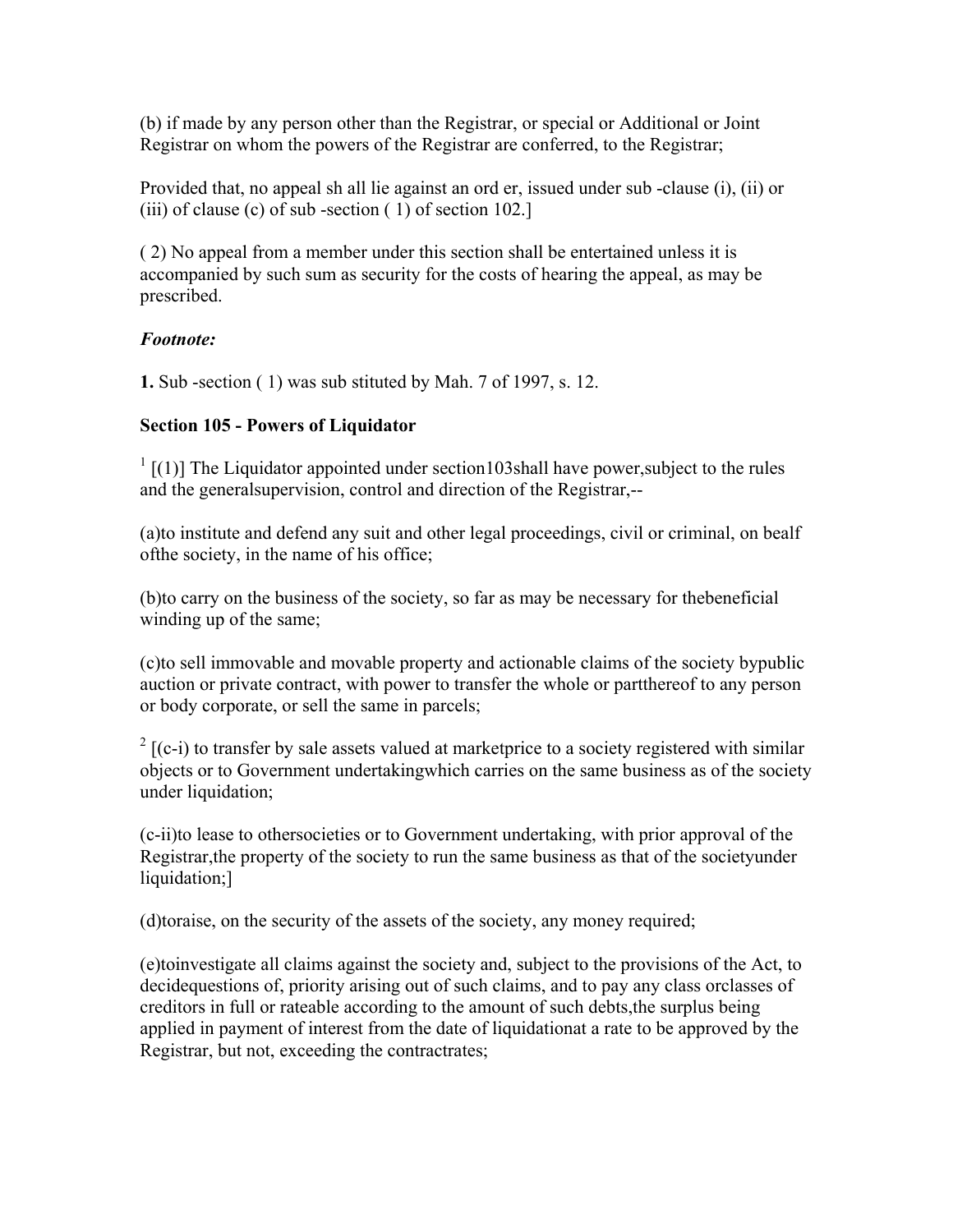(f)to make any compromise or arrangement with creditors or persons claiming to becreditors or having or alleging themselves to have any claims, present orfuture, whereby the society may be rendered liable;

(g)tocompromise all calls or liabilities to calls and debts and liabilities capableof resulting in debts, and all claims present or future, certain or contingent,subsisting or supposed tosubsist between the society and acontributory or alleged contributory or other debtor or person apprehending liability to thesociety, and all questions in any way relating to or affecting the assets orthe winding up of the society, on such terms as may be agreed, and take anysecurity for the discharge of any such call, liability, debt, or claim, andgive a complete discharge in respect thereof;

(h) to determine, from time to time, after giving anopportunity to answer the claim, the contribution to be made or remaining to bemade by the membersor past members or by the estates, nominees, heir or legalrepresentatives of deceased members, or by any officer,past officer or the assets of the society, such contribution being inclusive ofdebts due from such members or officers;

(i) to issue requisitions under section98;

 $3$  ((j) to refer or to getreferred any dispute to the Co-operative Court for decision;

(k)to determine by whatpersons and in what proportion the costs of the liquidationshall beborne;

(l) to fix the time or timeswithin which the creditors shall prove their debts andclaims or be included for the benefit of any distribution made before thosedebts or claims are proved;

(m)to summon and enforce theattendance of witnesses and to compel the production of any books, accounts,documents, securities, cash or other properties belonging toor in the custody of the society by the same means and in the samemanner as is provided in the case of a Civil Court under Code of Civil Procedure,1908;

(n) to do all acts, and to execute in the name andon behalf of the society, all deeds, receipts and other documents as may benecessary to such winding up;

(o)to take such action asmay be necessary under section 19, with the prior approvalof the Registrar, if there is reason to believe that the society can bereconstituted.

 $4$  [(2) Notwitstanding anything contained in sub-section (1), the Liquidatorshall nothave the right to vote on behalf of the society in liquidation, at the electionof the members of the committee or of officers of anyothersociety.]

### *Footnote:*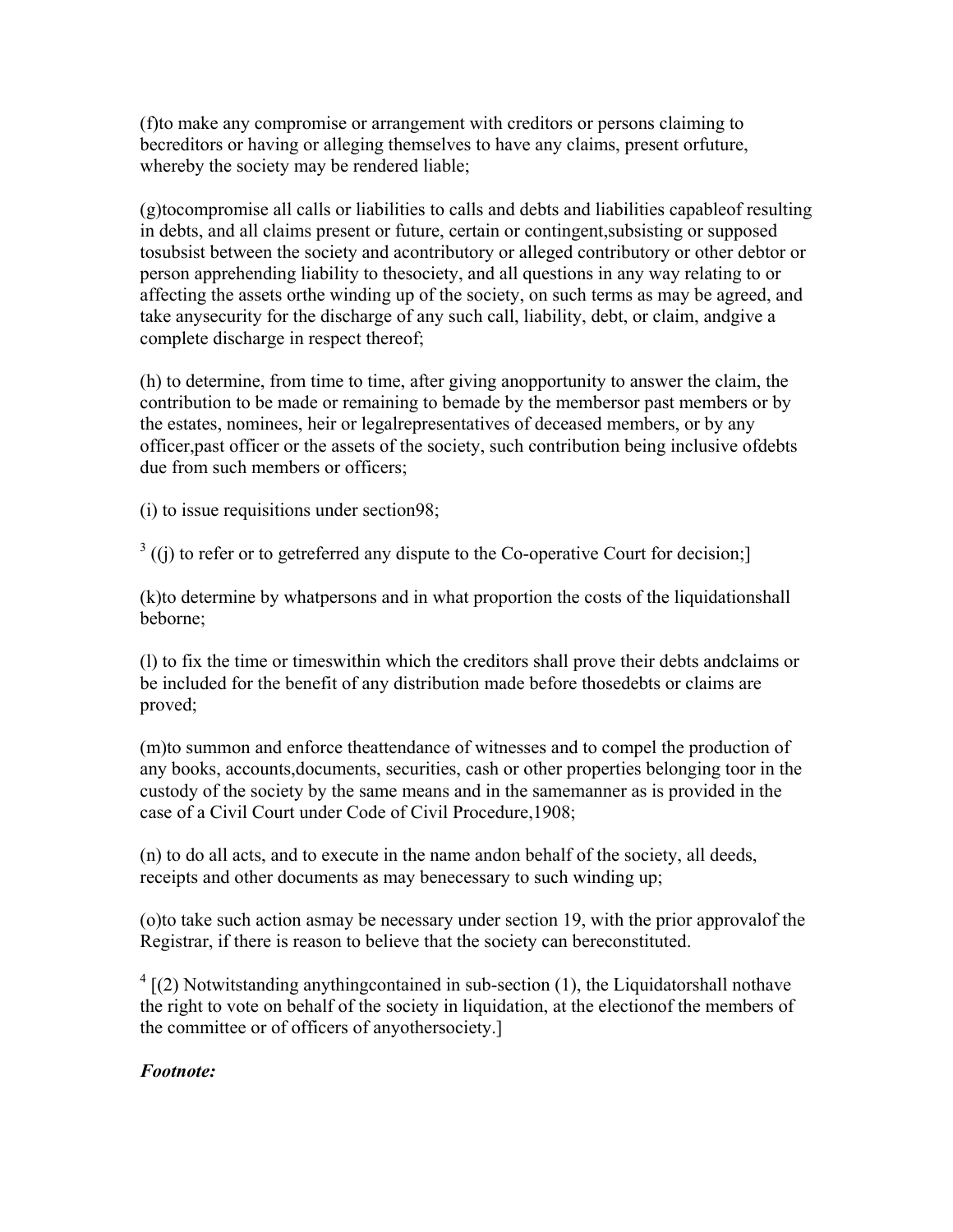**1.** Section 105 was re-numbered assub-section (1) of that section by Man. 3 of 1974, s.  $30(1)$ .

**2.** Clauses (c-i) and (C-ii)were inserted by Mah. 20 of 1986, s. 53.

**3.** Clause (j) wassubstitutedby Mah. 18 of 1982, s. 14.

**4.** Sub-section (2) was added by Mah. 3 of 1974, s. 30(2).

### **Section 106 - Effect of order of winding up**

After expiry of the period for appeal against the order made under sub-section (1) of section 102 or where the appeal has been dismissed, the order for winding up shall be effective and shall operate in favour of all the creditors and of all the contributories of the society, as if it had been made on the joint petition of creditors and contributories. When a winding up order becomes effective, the Liquidator shall proceed to realise the assets of the society by sale or otherwise, and no dispute shall be commenced or if pending at the date of the winding up order, shall be proceeded with, against the society, except by leave of the Registrar and subject to such terms as the Registrar may impose. The Registrar, may of his own motion, however, entertain or dispose of any dispute by or against the society.

### **Section 107 - Bar of suit in winding up and dissolution matters**

Save as expressly provided in this Act, no Civil Court shall take cognizance of any matter connected with the winding up or dissolution of a society under this Act; and when a winding up order has been made no suit or other legal proceedings shall lie or be proceeded with against the society or the liquidator, except by leave of the Registrar, and subject to such terms as he may impose:

Provided that, where the winding up order is cancelled, the provisions of this section shall cease to operate so far as the liability of the society and of the members thereof to be sued is concerned, but they shall continue to apply to the person who acted as Liquidator.

### **Section 108 - Audit of Liquidator's accounts**

(1) The Liquidator, shall, during his tenure of office, at such times as may be prescribed, but not less than twice each year, present to the Registrar an account in the prescribed form of his receipts and payments as Liquidator. The Registrar shall cause the accounts to be audited in such manner as he thinks fit; and for the purpose of audit, the Liquidator shall furnish the Registrar with such vouchers and information as he, or the person appointed by him, may require.

(2) The Liquidator shall cause a summary of audited accounts to be prepared, and shall send a copy of such summary to every contributory.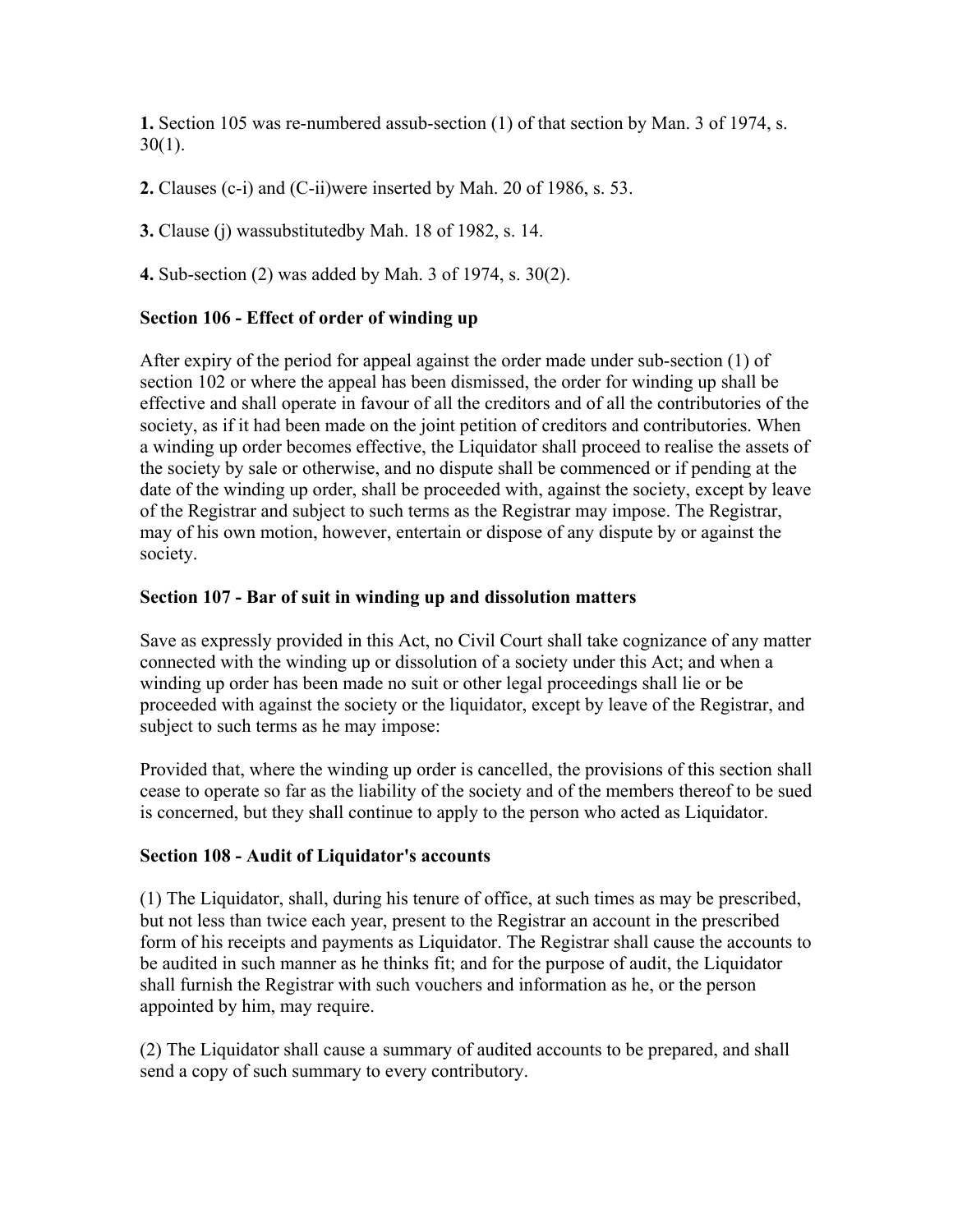(3) The Liquidator shall pay such fees as the Registrar may direct, for the audit of the accounts and books kept by him in the manner prescribed.

(4) The Liquidator shall be held liable for any irregularities which might be discovered in the course or as a result, of audit in respect of transactions subsequent to his taking over the affairs of the society, and may be proceeded against as if it were an act against which action could be taken under section 88:

Provided that, no such action shall be taken unless the irregularities have caused or are likely to cause loss to the society, and have occurred due to gross negligence or want or omission, in carrying out the duties and functions.

### **Section 109 - Termination of liquidation proceedings**

(1) The winding up proceedings of a society sh all be closed  $\frac{1}{a}$  as soon as practicable within six years] from the date<sup>2</sup> [the Liquidator takes over the custody or control of all the property, effects and actionable claims to which the society is or appears to be entitled and of all books, records and other documents pertaining to the business of the society, under sub -section ( 2) of section 103], unless the period is extended by the Registrar:

Provided that, the Registrar sh all not grant any extension for a period exceeding one year at a time and four years in the aggregate, and sh all, immediately after the expiry of  $\delta$ [ten years] from the date<sup>4</sup>[aforesaid], deem that the liquidation proceedings have been terminated, and pass an order terminating the liquidation proceedings.

 ${}^{5}$ [Explanation.-- In the case of a society which is under liquidation at the commencement of the Maharashtra Co-operative Societies (Second Amendment) Act, 1985 the period of six years shall be deemed to have commenced from the date on which the Liquidator took over the custody or control as aforesaid].

( 2) Notwithstanding anything contained in the foregoing sub -section, the Registrar sh all terminate the liquidation proceedings on receipt of the final report from the Liquidator. The final report of the Liquidator sh all state that the liquidation proceedings of the society have been closed, and how the winding up has been conducted and the property of and the claims of the society have been disposed of, and sh all include a statement sh owing a summary of the account of the winding up including the cost of liquidation, the amount (if any), standing to the credit of the society in liquidation, after paying of its liabilities including the sh are or interest of me mbers, and suggest how the surplus should be utilised.

( 3) The Registrar, on receipt of the final report from the Liquidator, sh all direct the Liquidator to convene a general me eting of the me mbers of the society for recording his final report.

### *Footnote:*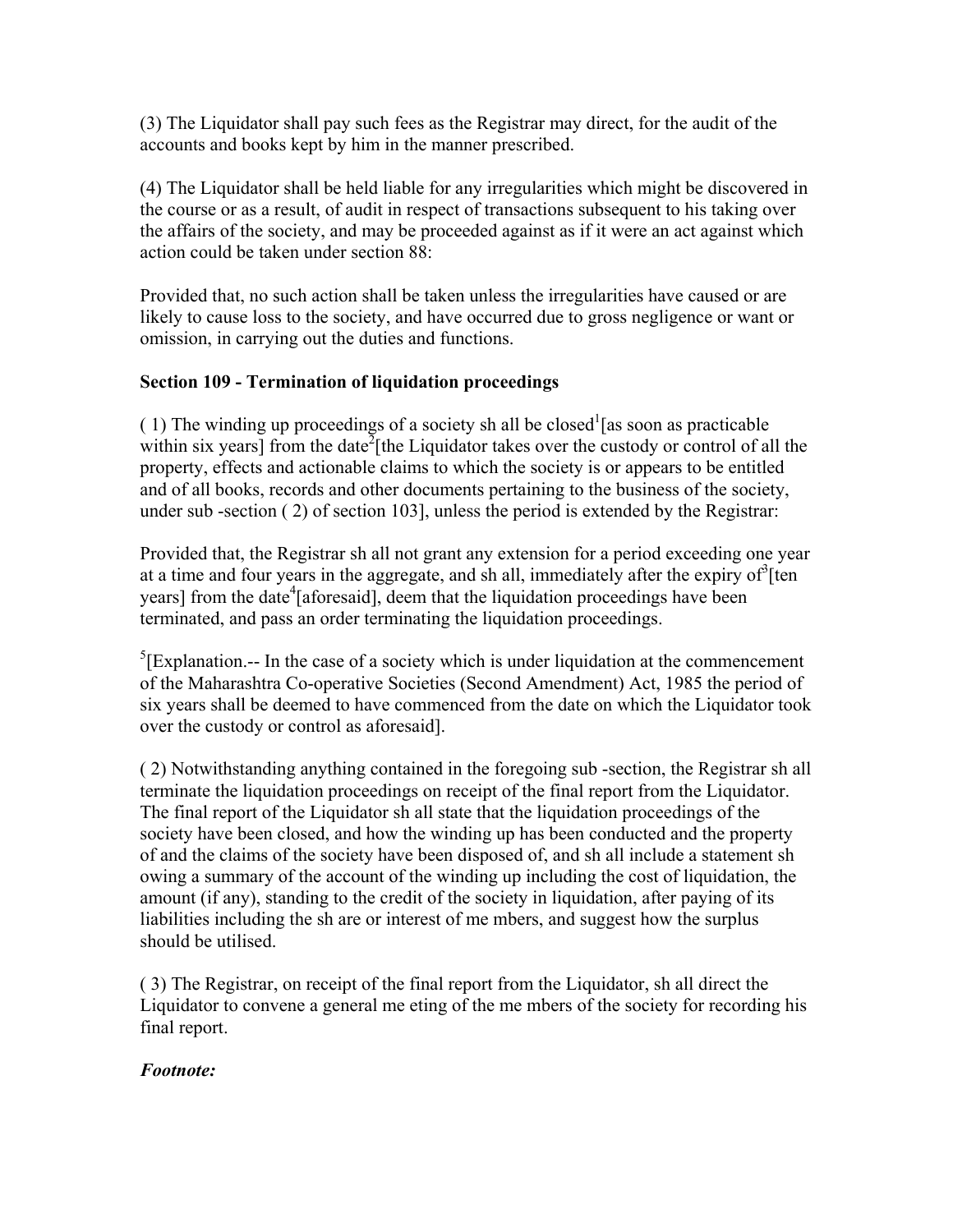**1.** These words were sub stituted for the words "within three years" by Mah. 16 of 1969, s. 2(a).

**2.** This portion was sub stituted for the words "of the ord er of the winding up" by Mah. 20 of 1986, s. 54(a).

**3.** These words were sub stituted for the words "seven years" by Mah. 16 of 1969, s. 2(b).

**4.** This word was sub stituted for the words "of the ord er for winding up of the society" by Mah. 20 of 1986, s. 54(b).

**5.** This Explanation was sub stituted for the original, by Mah. 20 of 1986, s. 54(c).

# **Section 110 - Disposal of surplus assets**

The surplus assets, as shown in the final report of the Liquidator of a society which has been wound up, may either be divided by the Registrar, with the previous sanction of the State Government, amongst its members in such manner as may be prescribed or be devoted to any object or objects provided in the bye-laws of the society, if they specify that such a surplus shall be utilised for the particular purpose or may be utilised for both the purpose. Where the surplus is not so divided amongst the members and the society has no such by-laws, the surplus shall vest in the Registrar, who shall hold it in trust and shall transfer it to the reserve fund of a new society registered with a similar object, and serving more or less an area which the society, to which the surplus belonged was serving:

Provided that, where no such society exists or is registered within three years of the cancellation of the society whose surplus is vested in the Registrar, Registrar may distribute the surplus, in the manner he thinks best, amongst any or all of the following:--

(a) an object of public utility and of local interest as may be recommended by the members in general meeting held under the preceding section;

(b) a federal society with similar objects to which the cancelled society was eligible for affiliation or, where no federal society exists, the State federal society which may be notified in this behalf by the State Government; and

(c) any charitable purpose as defined in section 2 of the Charitable Endowments Act, 1890.

# **1 [CHAPTER XA**

# **INSURED CO-OPERATIVE BANK**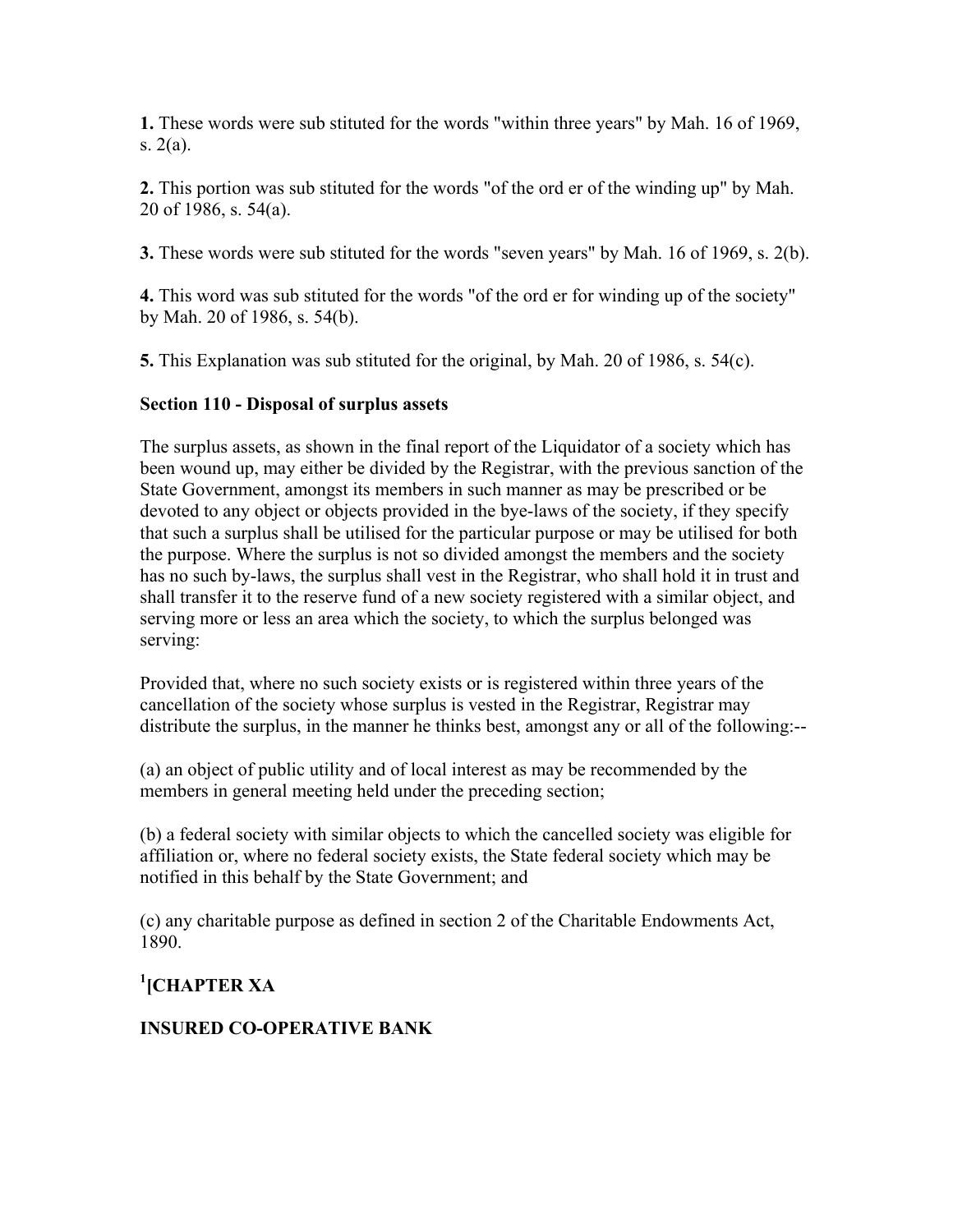#### *Footnote:*

1. Chapter X-A was inserted by Mah. 54 of 1969, s. 2.

#### **Chapter: XA - INSURED CO-OPERATIVE BANK**

**Section 110A - Order for winding up, reconstruction, supersession of committee, etc., of insured Co-operative bank, not to be made without sanction or requisition of Reserve Bank of India**

Nothwithstanding anything contained in this Act, in the case of an insured co-operative bank--

(i) an order for the winding up, or an order sanctioning a scheme of compromise or arrangement, or of amalgamation, or reconstruction (including division or reorganisation), of the bank may be made only with the previous sanction in writing of the Reserve Bank of India;

(ii) an order for the winding up of the bank shall be made  $\frac{1}{\pi}$  [by the Registrar] if so required by the Reserve Bank of India in the circumstances referred to in section 13-D of the Deposit Insurance Corporation Act, 1961;

(iii) if so required by the Reserve Bank of India in the public interest or for preventing the affairs of the bank being conducted in a manner detrimental to the interests of the depositors or for securing the proper management of the bank, an order shall be made <sup>1</sup> [by the Registrar for the surpersession (removal) of the committee and the appointment of an Administrator therefor for such period or periods, not exceeding five years in the aggregate, as may from time to time be specified by the Reserve Bank of India, and the Administrator so appointed shall, after the expiry of his term of office, continue in office until the day immediately preceding the date of the first meeting of the new committee;

(iv) an order for the winding up of the bank or an order sanctioning a scheme of compromise or arrangement or of amalgamation or reconstruction (including division or re-organisation) or an order for the supersession (removal) of the committee and the appointment of an Administrator therefor made with the previous sanction in writing or on the requisition of the Reserve Bank of India shall not be liable to be called in question in any manner; and

(v) the liquidator or the insured co-operative bank or the transferee bank, as the case may be, shall be under an obligation to repay the Deposit Insurance Corporation established under the Deposit Insurance Corporation Act, 1961, in the circumstances, to the extent and in the manner referred to in section 21 of that Act.

<sup>2</sup> [Explanation.-- In this section,--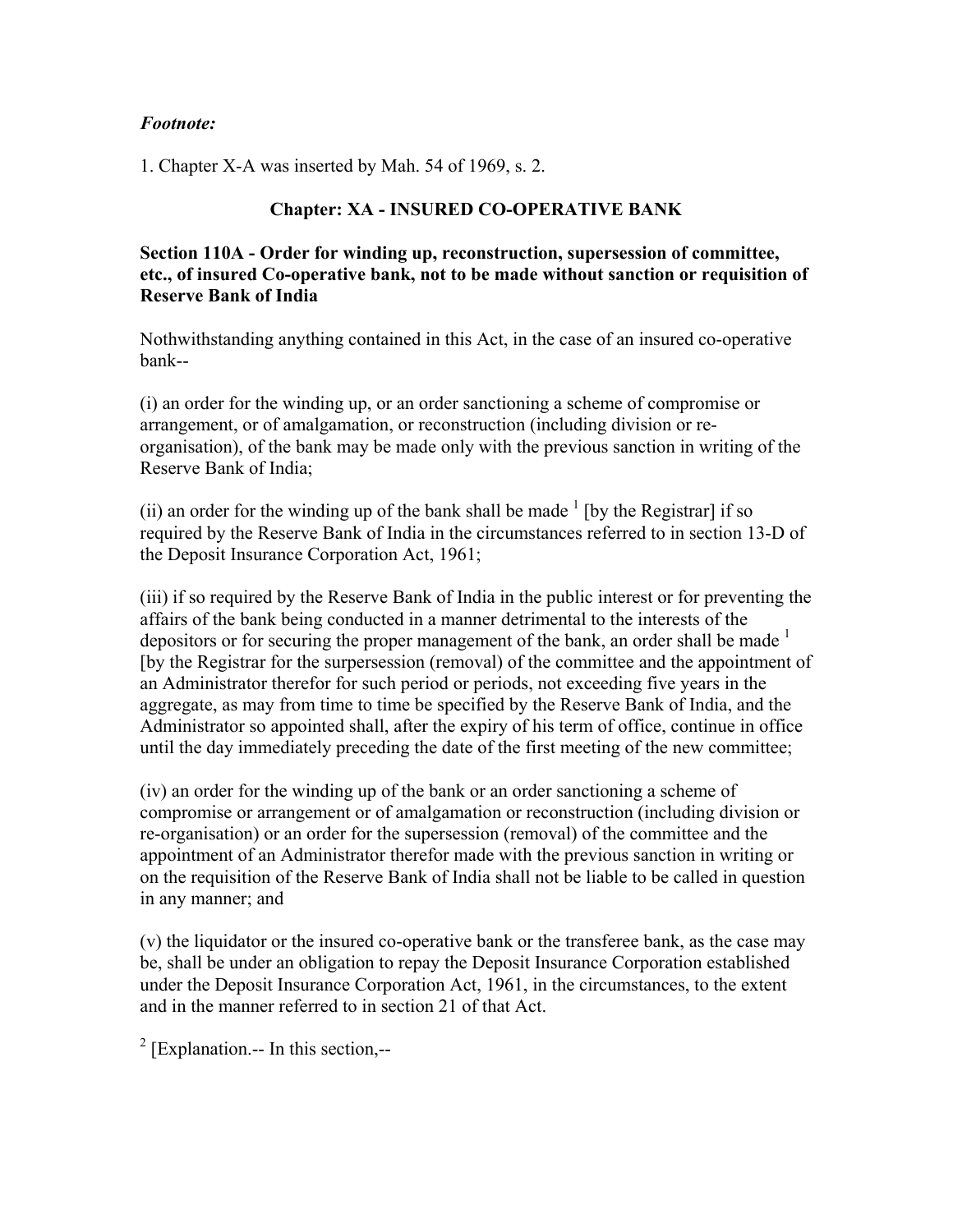(a) the expression "an insured co-operative bank" means a society which is an insured bank under the provisions of the Deposit Insurance Corporation Act, 1961:

(b) the expression "the transferee bank" has the same meaning as assigned to it in that Act.]

#### *Footnote:*

**1.** These words were inserted by Mah. 36 of 1975, s. 9.

**2.** This Explanation was substituted for the original by Mah. 36 of 1975, s. 9(c).

# **CHAPTER XI**

# **1 AGRICULTURE AND RURAL DEVELOPMENT BANKS**

#### *Footnote:*

1. These words were sub stituted for the words "a Land Development B anks" by Mah. 10 of 1988, s. 19.

### **Chapter: XI - AGRICULTURE AND RURAL DEVELOPMENT BANKS**

#### **Section 111 - Application of Chapter XI of Agriculture and Rural Development Banks**

# **[111. Application of ChapterXI of <sup>1</sup> [Agriculture and Rural Development Banks]**

This Chapter shall apply to--

(a) any co-operative bank or banks advancing loansother thanshort termloans, to or through the  $2$  [Agriculture and RuralDevelopment Bank], for the purposes herein enumerated (hereinafter referred to as"the  $2^{2}$  [Agriculture and Rural Development Bank"]), namely:--

(i) agricultural or rural development;

(ii) purchase of, or acquisition of title to,agricultural lands by tenants, occupants and assignees under any law for thetime being in force;

(iii) liquidation of Governmental, Institutionaland other secured debts to agriculturists;

 $3$  [(iv) acquisition, construction, rebuilding or repairing of dwelling houses in rural area;]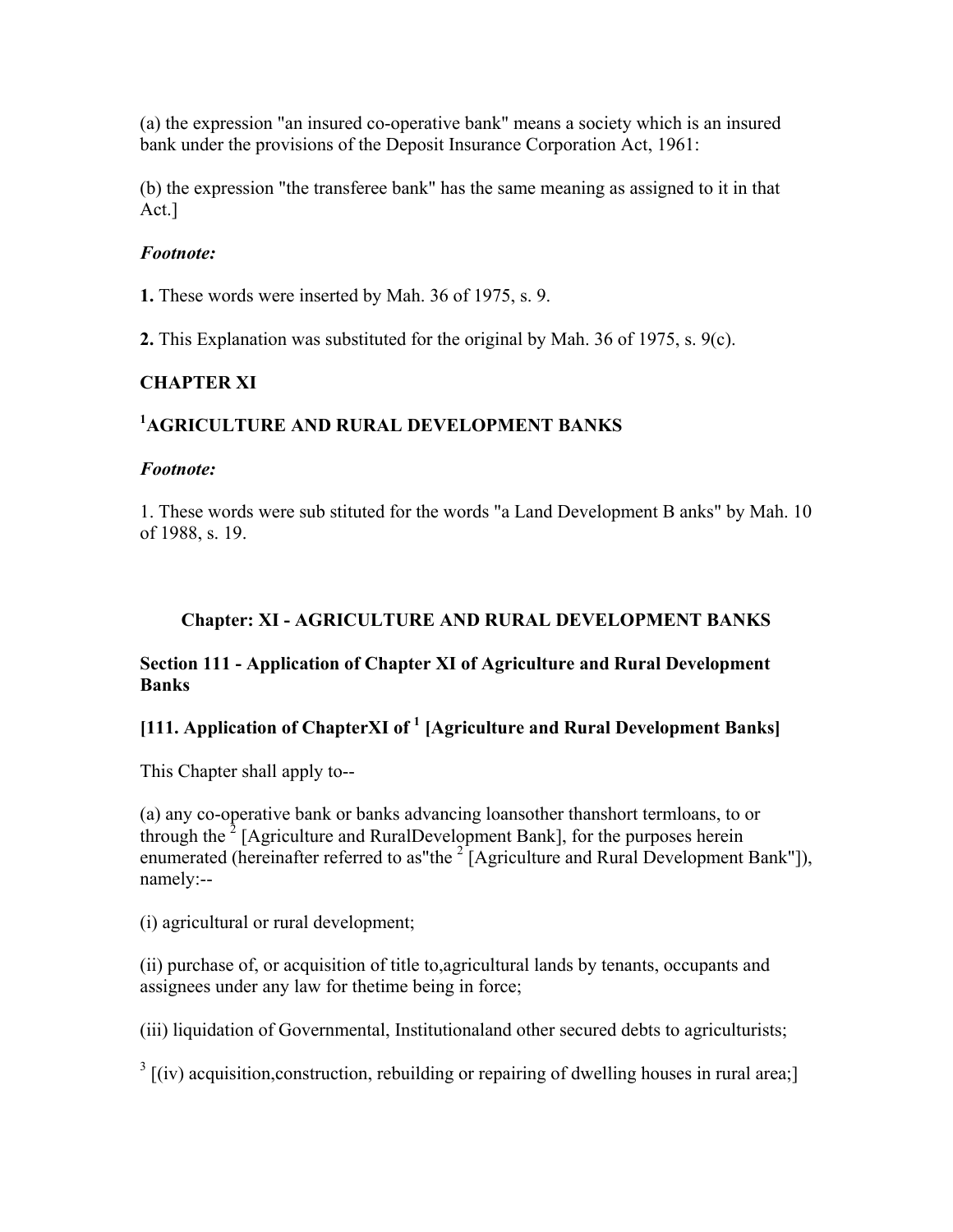(b) any other society permitted by the Registrar under section 142 to function as a  $2$ [Agriculture and RuralDevelopment Bank.]

Explanation.--For the purposes of thissection,--

(I)the expression"short term loan" means a loan for a durationof less than 18 months; and

(II) the expression "agricultural or ruraldevelopment" means any work, construction or activity pertainingto agricultural and rural development which includes the following, that is tosay:--

(i) construction and repairs of wells (includingtube wells), tanks and other works for storage, supplyor distribution of water for the purpose of agriculture, or for the consumptionof human beings and cattle employed in agriculture,

(ii) making agricultural lands fit for cultivation,improvements of land including development of sources of irrigation,

(iii) renewal or reconstruction of any of theforegoing works, or alterations therein or additions thereto.

(iv)preparation of lands forirrigation including command area development.

(v) drainage to, andreclamation from, rivers or other waters, or protectionfrom floods or erosion of other damage by water, ofland,

(vi) bunding and similar improvements.

(vii) reclamation, clearance and enclosure orpermanent improvement of land for agricultural purposes.

(viii) horticulture,

(ix) purchase of tools, implements, machineryincluding oil engines, pumping sets, electric motors for any of the purposesmentionedherein,

(x) purchase of tractors or power tillers or anyotheragricultural machinery,

(xi) increase in productive capacity of agriculturelands,

(xii) construction, rebuilding or repairing of farmhouses, cattle-sheds and sheds for processing orrepairing agriculture or cottage or village industrial products,

(xiii) purchase of machinery for processing ofagricultural produce,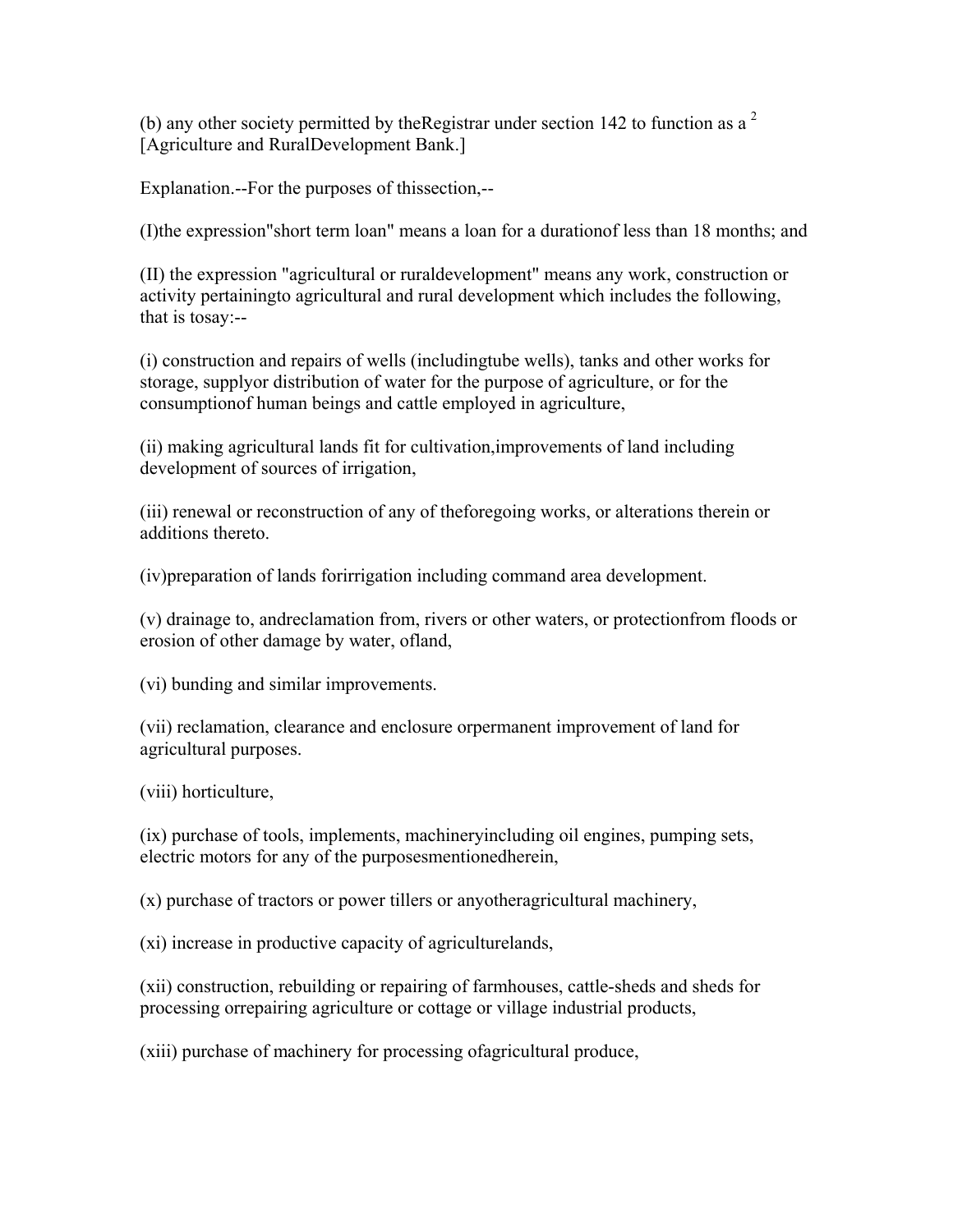(xiv)purchase of lands forconsolidation of holding under the relevant law for the time being In force,

(xv)animal husbandry, anddairy farming such as purchase of milch cattle, rearing of cross-breed femalecalves, cattle breeding, sheep and goat rearing, piggery,poultry farming and purchase of bullocks,

(xvi)plantation including treecrops,

(xvii) forestry,

(xviii) pisciculture including development ofinland and marine fisheries, catching of fish and all activities connectedtherewith or incidental thereto,

(xix) sericulture or apiculture,

(xx) marketing, storage including rural warehouses,godowns and cold storage and transport of agriculture, cottage and industrialproducts, acquisition of implements and machineries in connection with suchactivities including animal-driven carts.

(xxi) market yards for agricultural produce,

(xxii) bio-gas plants,

(xxiii) working capital or production credit toborrowers or investment credit,

(xxiv)setting up of cottage andvillage industries,

(xxv)purchase ofshares in co-operativesugar factories or in any processing industry of agriculture produce.

(xxvi)social forestry,

(xxvii)suchotherpurposes as the State Government may, from time to time, by notification in theOfficial Gazette, declare to beagricultural or rural development purposes, or

(xviii) all activities incidental to, or ancillaryto, the above mentioned purposes.]

#### *Footnote:*

**1.** This section wassubstitutedfor the original by Mah. 20 of 1986, s. 55.

**2.** These words weresubstituted forthe words "a Land Development Banks" by Mah. 10 of 1988, s. 19.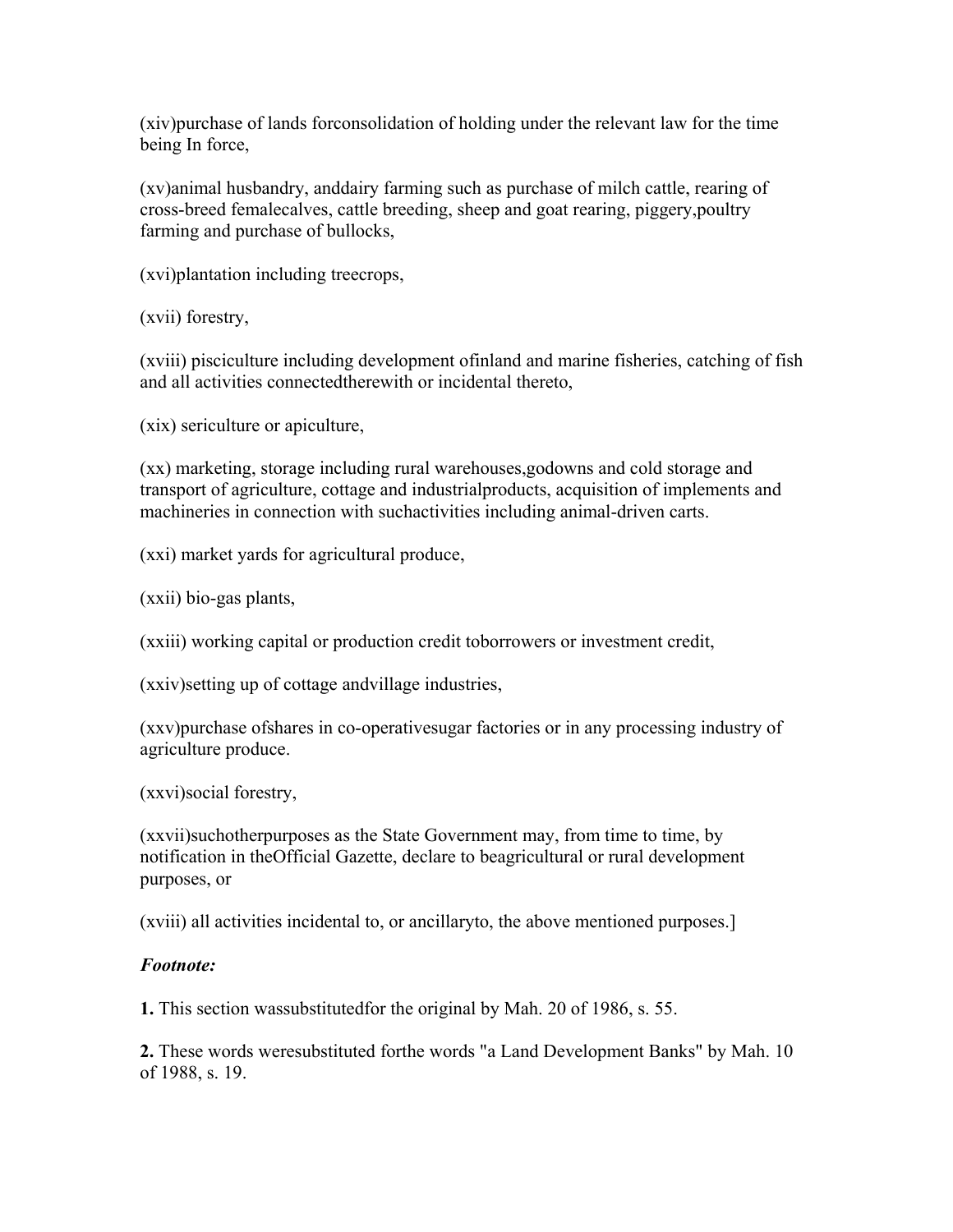**3.**Sub-clause (iv) was added by Mah. 5 of 1990, s. 3.

# **Section 112 - State and other Agriculture and Rural Development Banks**

# **112.1 [State and other Agriculture and Rural Development Banks]**

 $2^{2}$ [(1) There sh all be a<sup>3</sup>[State Agriculture and Rural Development B ank], for the State of Maharashtra. If considered necessary by the State Government in the public interest or in the interest of the co-operative movement, there may be one or more<sup>4</sup>[Primary Agriculture and Rural Development B anks;] but nothing in this sub -section sh all be taken to require the establishment or continuance of any<sup> $\frac{1}{4}$ </sup>[Primary Agricultural and Rural] Development Banks).

(2) A reference to Land Mortgage B ank<sup>5</sup> [or to a Land Development B ank in any law, or instrument, for the time being in force in the State, sh all with effect from the commencement of this Act, be constructed as a reference to  $a^6$ [Agriculture and Rural Development B ank] within the meaning of this Chapter.

( 3) With effect from the commencement of this Act, and until such time as the names of the Land Mortgage B ank<sup>7</sup> [or of the Land Development B anks] and societies functioning in the State at the commencement of this Act are changed into<sup>7</sup> $[$ Agriculture and Rural Development B anks,] all acts done by them or mortgages and other documents executed by them, or in their favour, and all suits and other proceedings filed by or against them sh all be deemed to have been done executed or filed as the case may be, by or against them as<sup>7</sup>[Agriculture and Rural Development Banks.]

# *Footnote:*

**1.** These words were sub stituted for the words "State and other Land Development B anks" by Mah. 10 of 1988, s. 19.

**2.** Sub -section ( 1) was sub stituted by Mah. 43 of 1972, s. 3.

**3.** These words were sub stituted for the words "State Land Development B ank" by Mah. 10 of 1988, s. 19.

**4.** These words were sub stituted for the words "Primary Development B ank" by Mah. 10 of 1988, s. 19.

**5.** These words were inserted, by Mah. 10 of 1988, s. 20(a).

**6.** These words were sub stituted for the words "Land Development B anks", by Mah. 10 of 1988, s. 19.

**7.** These words were inserted, by Mah. 10 of 1988, s. 20(b).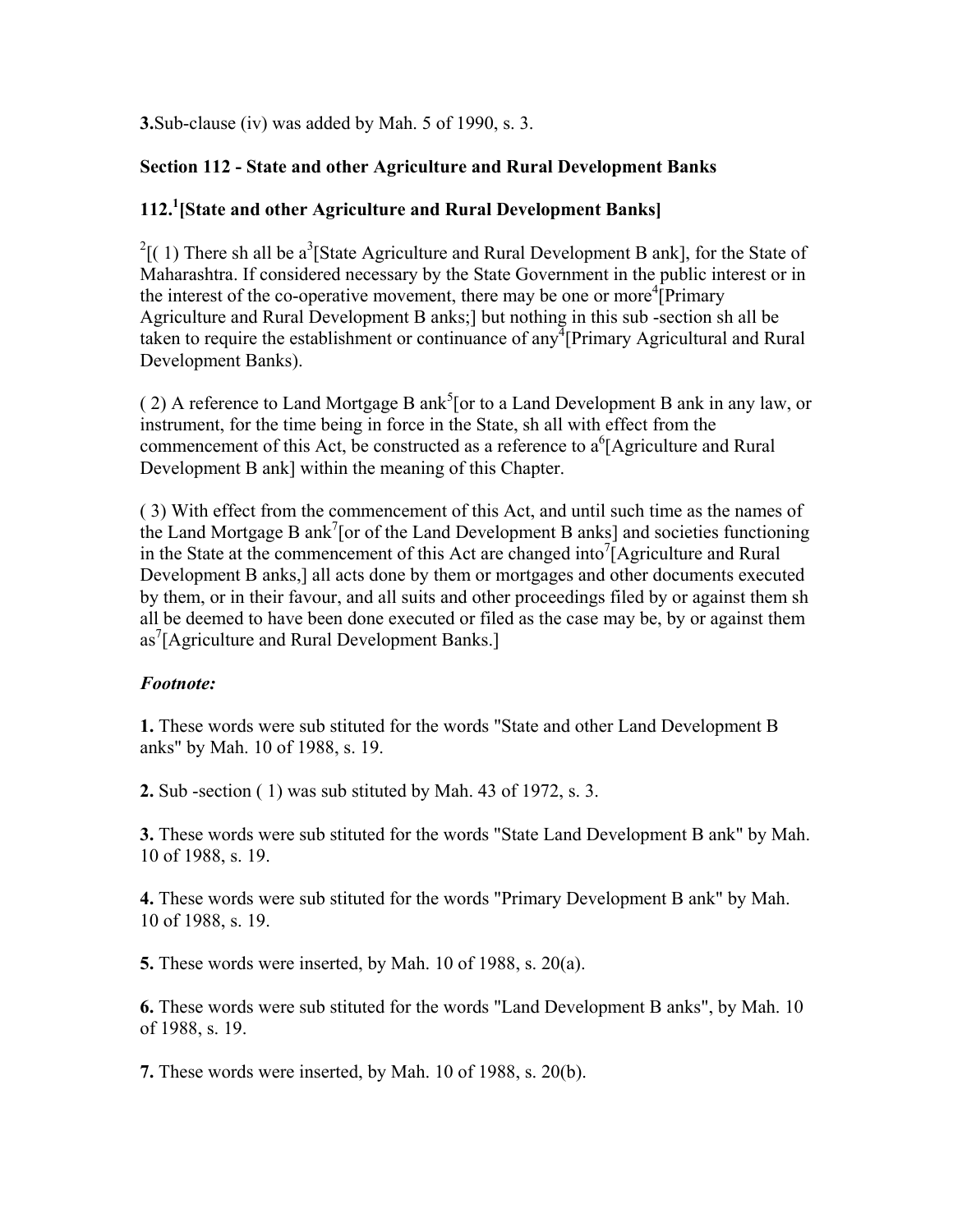#### **Section 112A - District Loan Committee, its term of office of delegates casual vacancies, powers of such committee, etc.**

# <sup>1</sup> [112A. District Loan Committee, its term of office of delegates casual vacancies, **powers of such committee, etc.**

(1) Notwithstanding anything contained in this Act, or in the rules made thereunder, or in the bye-laws of the<sup>2</sup> [State Agriculture and Rural Development Bank]

(a) There shall be a District Loan Committee for each District excluding the City of Bombay District and Bombay Suburban District.

(b) Every District Loan Committee shall consist of the following  $3$  [\* \* \*] that is to say,--

 $4$  [(i) delegates to be elected one each from every taluka in district;].

 $<sup>5</sup>$  l(i-a) two members, one from the persons belonging to the scheduled castes or</sup> Scheduled Tribes and one from the persons belonging to the weaker section, <sup>6</sup> [who shall be elected from the District;]

(ii) the District Deputy Registrar of Co-operative Societies of the concerned district, exofficio;

(iii) the Divisional Officer of the  $<sup>7</sup>$  [State Agriculture and Rural Development Bank] of</sup> the concerned division, ex-officio;

(iv) the District Branch Manager of the  $<sup>7</sup>$  [State Agriculture and Rural Development</sup> Bank] of the concerned district, ex-officio, who shall also act as the Secretary of the District Loan Committee.

 $8$  [Provided that, in a district, where there are more than seven talukas and before the date of commencement of the Maharashtra Co-operative Societies (Amendment) Act, 1993, the elections to elect seven delegates on the District Loan Committee as provided by subclause (i), as it existed then, have already been held, the State Government shall nominate on such Committee, such additional number of delegates as may be necessary from the talukas from which no delegates are elected, so as to bring the total number of the delegates equal to the number of talukas in such district:

Provided further that, after having held the election as aforesaid, the two members to be nominated by the Registrar under sub-clause (i-a), as it existed then, have not yet been nominated by the Registrar, then the Registrar shall nominate such two members:

Provided also that, the term of office of all such nominated members shall be co-terminus with the term of office of the seven such delegates so elected: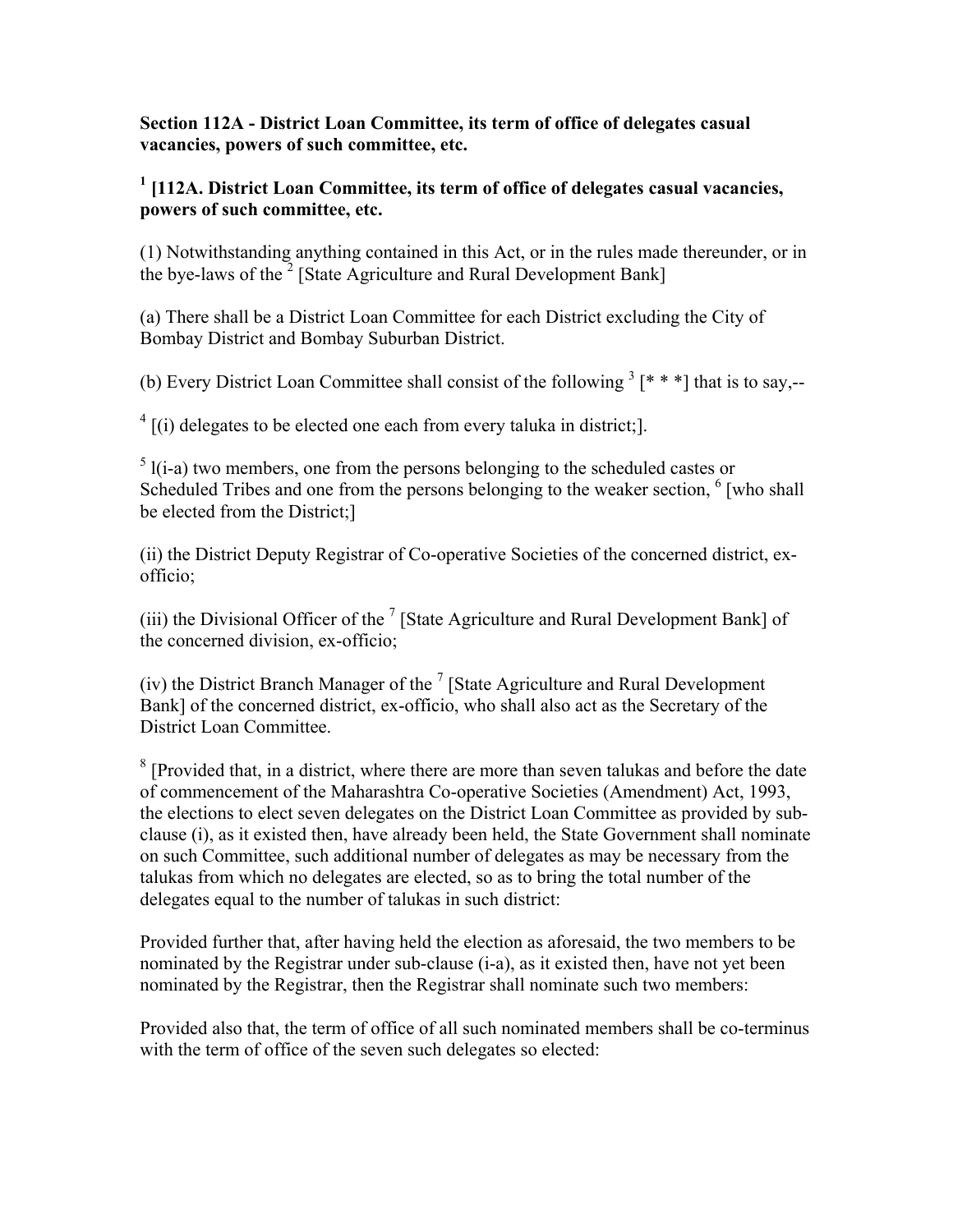Provided also that, at any election held after the commencement of the Maharashtra Cooperative Societies (Amendment) Act, 1993, any member of the State Agriculture and Rural Development Bank in the District belonging to the Scheduled Castes or Scheduled Tribes, or, as the case may be. weaker section, shall be eligible to contest such election;]

<sup>9</sup> [Explanation:-- For the purpose of sub-clause (i-a) the provision of clause (b), and of any order issued under clause (c) of the Explanation to section 73B shall apply in relation to the members to be elected thereunder].

<sup>10</sup>  $[(c)$  The delegates or members to be elected under sub-clauses (i) and (i-a) of clause (b) shall be elected by direct election, by the members of the State Agriculture and Rural Development Bank.;

(d) Save as otherwise provided in this section, every election to elect delegates  $<sup>11</sup>$  [and</sup> members] shall be subject to the provisions of Chapter XI-A and shall be conducted in the manner laid down by or under that Chapter:

Provided that, reference to an election of a member of members of the Committee of a specified society in that Chapter or the rules made thereunder shall be deemed to be a reference to an election of  $12^{\circ}$  (delegates or members referred to in clause (b)].

(2) Every District Loan Committee shall have a Chairman, who shall be elected by the 13 [elected delegates and members thereof] from amongst themselves.

(3) Within fifteen days<sup>\*</sup> from the date of election of the delegates  $14$  [and the members under sub-section (1)] an officer authorised by the Collector in that behalf shall convene the first <sup>15</sup> [meeting of the delegates and <sup>16</sup> [\* \* \*] members] for election of a Chairman. The officer so authorised shall preside over such meeting, but shall not have the right to vote.

(4) The term of office of members other than ex-officio members of a District Loan Committee shall be for a period of five years and shall be deemed to commence on the date of the first meeting referred to in sub-section (3) and the term of office of the Chairman shall be coterminous with the term of such members and on expiry of their term they shall be deemed to have vacated their offices.

(5) A causal vacancy of an elected<sup>17</sup> [delegate, member] or Chairman occurring in the District Loan Committee due to any reason whatsoever shall be filled by election<sup>16</sup> [ $*$ \*] as soon as may be practicable after the occurrence of the vacancy:

Provided that, if the vacancy occurs within four months preceding the date on which the term of  $18$  [such delegate, or as the case may be, member] expires, the vacancy shall not, unless the Registrar otherwise directs, be filled: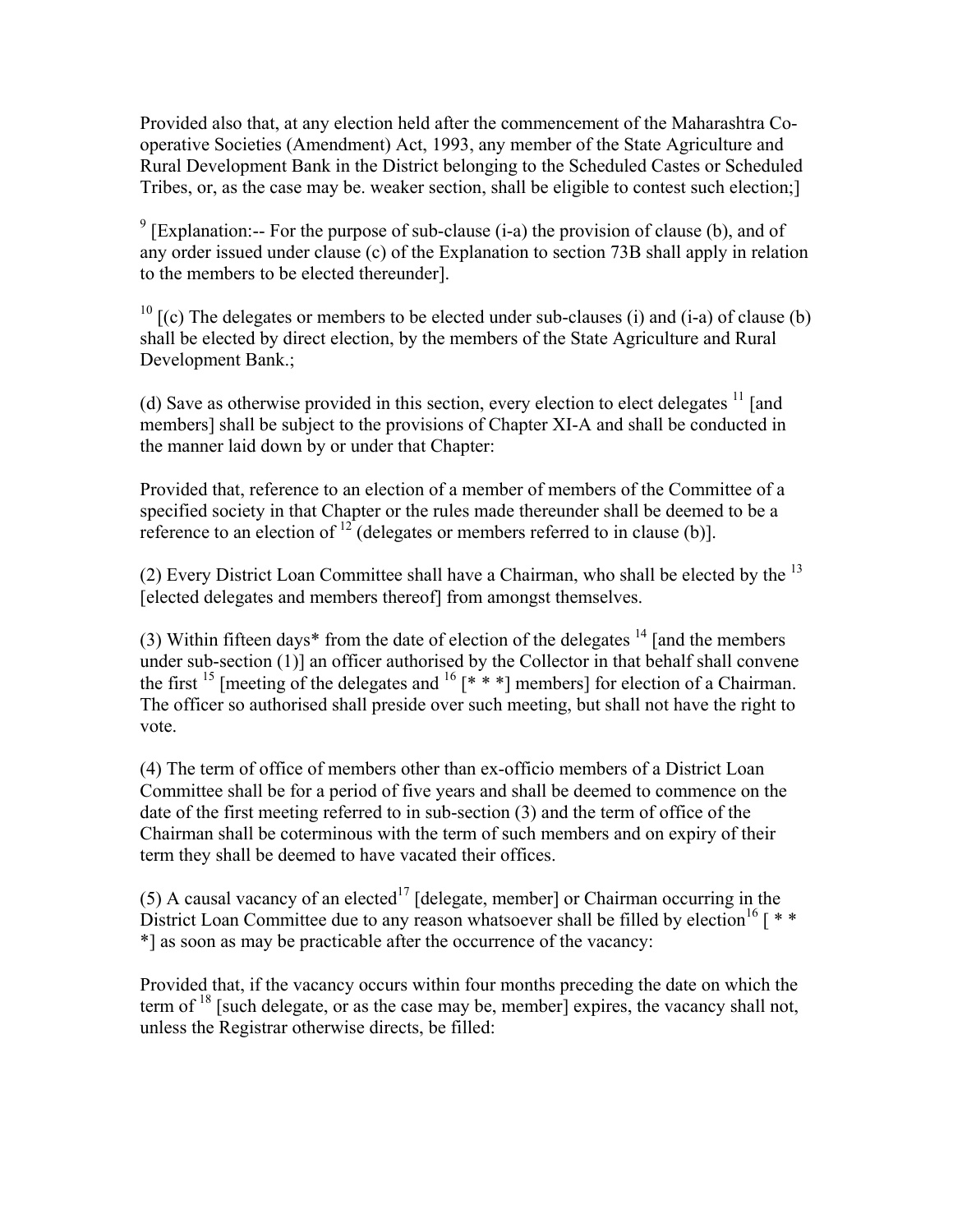Provided further that, <sup>19</sup> [the delegate, member] or Chairman elected <sup>20</sup> [\*\*\*] to fill a vacancy shall hold office so long as  $^{21}$  [the delegate, member] or Chairman in whose place he is elected  $^{22}$  [ \* \* \* ] would have held office, if the vacancy had not occurred.

(6) The District Loan Committee shall have the power to sanction by itself or to recommend for sanction by the committee of the  $^{23}$  [State Agriculture and Rural Development Bank], as the case may be, loans to such extent and for such purposes as the committee of the  $^{23}$  State Agriculture and Rural Development Bank] may, from time to time, specify, and shall also perform such other functions as that committee may, from time to time entrust to it.

 $^{24}$  [(7) The provision of sections 73-ID, 73A, 73-FF, 77A, 78, clauses (j) and (k) of section 146, (j) and (k) of section 147, sections 160A and 160B shall apply mutatis mutandis to the District Loan Committee as they apply in relation to a committee of a society].

### *Footnote:*

**1.** Sections 112A. 112B 112C were inserted by Man. 10 of 1988, s. 19.

**2.** These words were substituted for the words "State Land Development Bank" by Mah. 10 of 1988, s. 19.

**3.** These words "Twelve members were deleted by Mah. 13 of 1994, s. 10.

**4.** This sub-clause substituted by Mah. 13 of 1994, s. 10 (ii).

**5.** Sub-clause (i-a) was Inserted by Mah. 38 of 1986, s. 2(1)(b).

**6.** These words were substituted for the words "who shall be nominated by the Registrar" by Mah. 13 of 1994, s.10 (ii).

**7.** These words were substituted for the words "State Land Development Bank" by Mah. 10 of 1988 s. 19.

**8.** These proviso were added, by Mah. 13 of 1994, s. 10 (iv).

**9.** This Explanation was substituted by Mah. 13 of 1994, s. 10(v).

**10.** Clause (c) was substituted by Mah. 13 of 1994, s. 10(b).

**11.** These words were added by Mah. 13 of 1994, s. 10(c).

**12.** These words were substituted by Mah. 13 of 1994, s. 10(c)(ii).

**13.** These words were substituted by Mah. 13 of 1994, s. 10(2).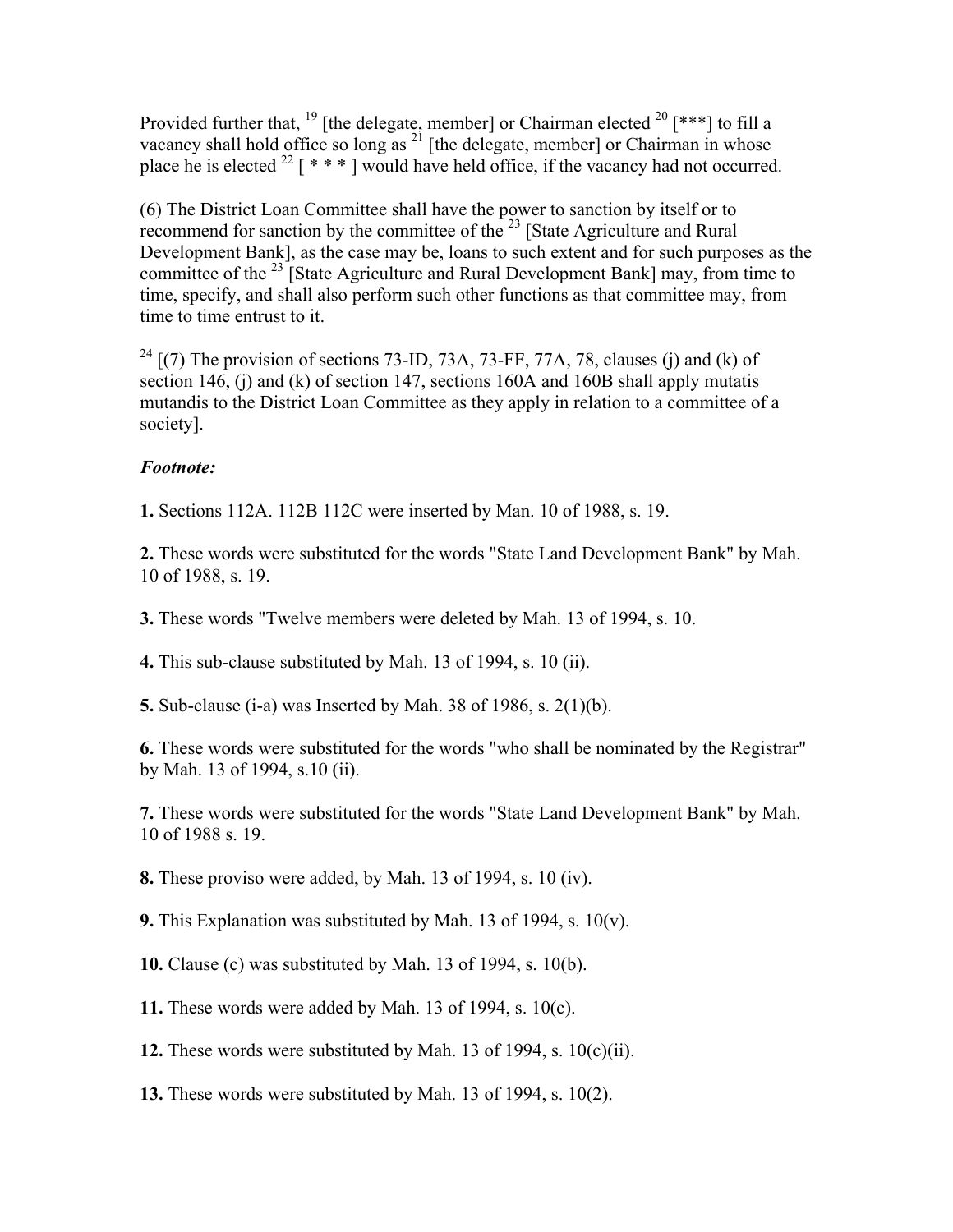**14.** These words were substituted by Mah. 13 of 1994, s. 10(3)(a).

**15.** These words were substituted for the words "meeting of the delegates" by Mah. 38 of 1986, s.  $2(3)(b)$ .

**16.** The words "nominated" deleted by Mah. 13 of 1994, s. 10(4)(b).

**17.** These words were substituted for the words "member, nominated member" by Mah. 13 of 1994, s. 10(4)(a).

**18.** These words were substituted for the words "such member" by Mah. 13 of 1994, s.  $10(4)(c)$ .

**19.** These words were substituted for the words "the member" by Mah. 13 of 1994, s.  $10(4)(d)$ .

**20.** These words "or a member nominated" deleted, by Mah. 13 of 1994, s. 10(4)(d).

**21.** These words were substituted by Mah. 13 of 1994, s. 10(3)(a).

**22.** These words were deleted by Mah. 13 of 1994.

**23.** These words were substituted for the words "State Land Development Bank", by Mah. 10 of 1988. s. 19.

**24.** Sub-section (7) was added by Mah. 31 of 1990, s. 3.

### **Section 112AA - Election of delegate as member of Agriculture and Rural Development Bank from City of Bombay District and Bombay Suburban District**

# <sup>1</sup> [ 112AA. Election of delegate as member of Agriculture and Rural Development **Bank from City of Bombay District and Bombay Suburban District**

( 1) Notwithstanding anything contained in this Act or the rules made thereunder, the me mbers of the Agriculture and Rural Development B ank from the City of B ombay District and B ombay Sub urban District sh all elect one delegate from amongst themselves for every general body me eting of the me mbers of the Bank.

( 2) Sub ject to the provisions of section 14, the Agriculture and Rural Development B ank sh all make bye-laws for the purpose of the election of a delegate under sub section ( 1).

( 3) The power to make bye-laws conferred by sub -section ( 2) is subject to the condition of the bye-laws being made after previous approval of the Registrar.)

### *Footnote:*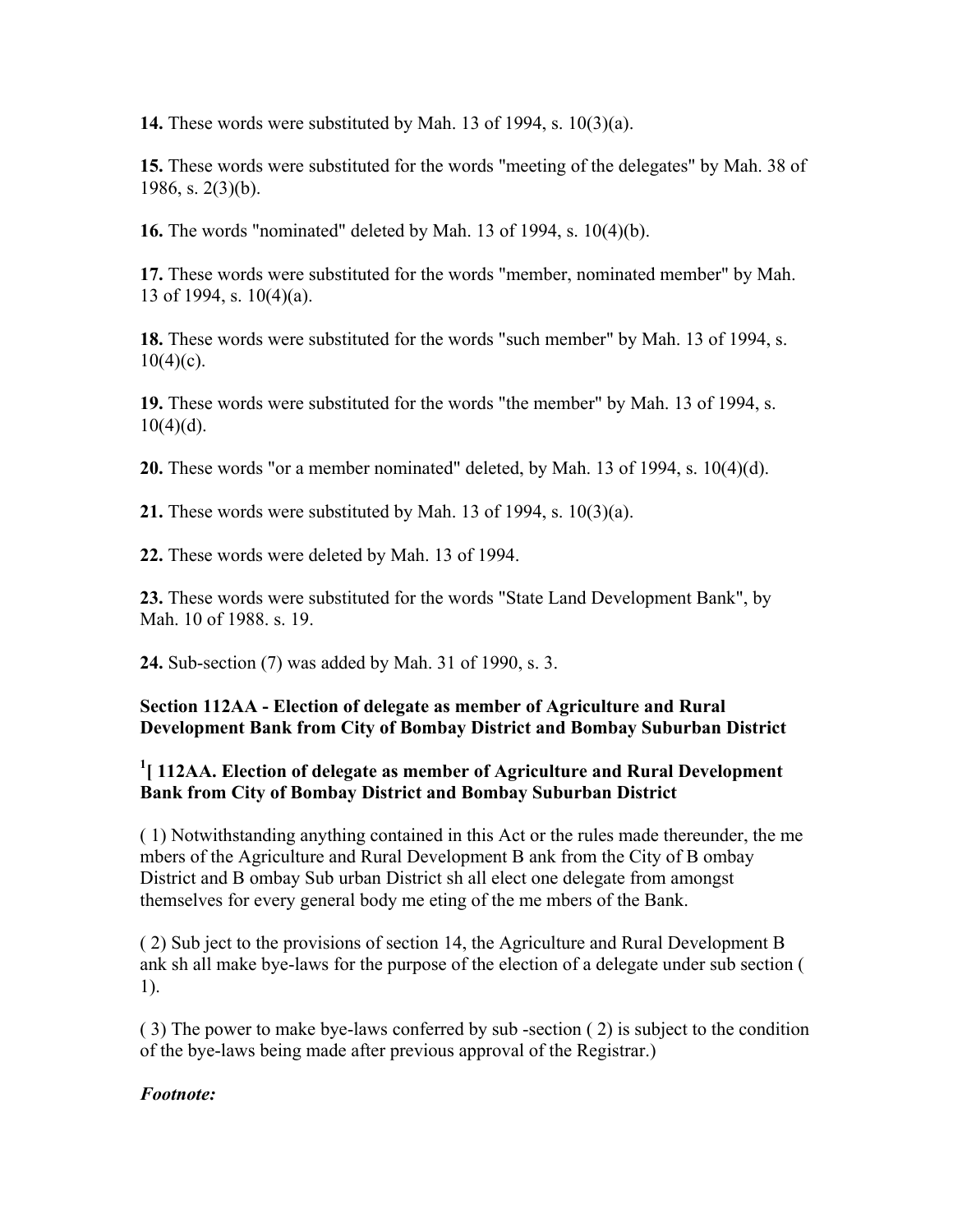**1 .** This section was inserted, by Mah. 10 of 1988, s. 21.

#### **Section 112B - General Body and committee of State Agriculture and Rural Development Bank**

# **112B. General Body and committee of<sup>1</sup> [State Agriculture and Rural Development Bank]**

( 1) Notwithstanding anything contained in this Act, or in the rules made thereunder, or in the bye-laws of the<sup>1</sup>[State Agriculture and Rural Development Bank,--]

(a) The delegates<sup>2</sup>[and me mbers] elected in accordance with the provisions of clauses (c) and (d) of sub-section (1) of section 112  $A<sup>3</sup>$  [and sub-section (1) of section 112 AA]] sh all, for the purposes of section 72, constitute the general body of me mbers of the  $\frac{1}{1}$ State Agriculture and Rural Development Bank.]

(b) The committee of the <sup>1</sup>[State Agriculture and Rural Development B ank] sh all consist of the following members, namely:--

(i) the Chairmen of all the District Loan Committees;

 $(ii)^4$ [(A) two members, one each belonging to the Scheduled Castes or Scheduled Tribes and the weaker section, and

 $(B)$  three women members from amongst the me mbers of the <sup>1</sup>[State Agriculture and Rural Development B ank.] who sh all be co-opted by the committee in its first me eting to be convened by the Collector or an officer authorised by hi m in that behalf but the Collector or such officer sh all not, while presiding over such me eting, have a right of vote; and where there is failure of the committee to so co-opt such me mber or me mbers, the Collector of the Officer authorised by hi m sh all report such failure to the Registrar within a period of seven days from the date of such me eting and thereupon the Registrar sh all, within a period of seven days from receipt of such report, appoint on the committee such me mber or members, as the case may be, from amongst persons entitled to be so co-opted;

Explanation.--For the purposes of this sub -clause, the provisions of clauses (b) and (c) of and any ord er issued under clause (c) of the Explanation to section 73B sh all, apply in relation to the members to be co-opted or appointed under this clause;

(iii) the Chairman of the Maharashtra State Co-operative B ank (or his representative), ex-officio;

(iv) two representatives of the employees of the  ${}^{1}$ [State Agriculture and Rural Development B ank] to be selected by the recognised union or unions of employees, from  $amongst<sup>5</sup>$ [such employees. Where there is no recognised union or unions or where there is no union at all, the employees sh all elect representatives from amongst themselves.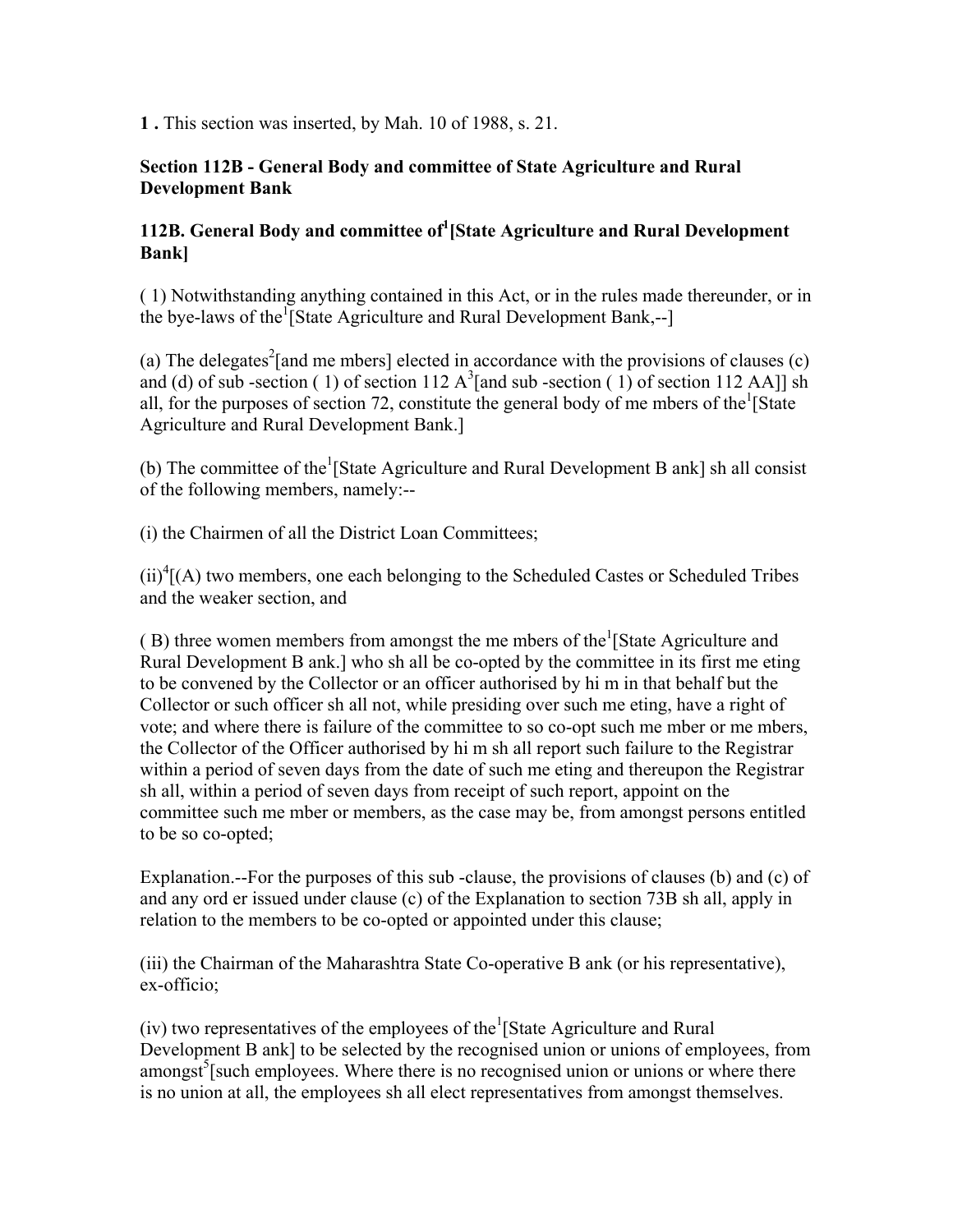The election shall be held by the Collector in the manner laid down in Chapter XI-A of this Act.]

(v) the Commissioner for Co-operation and Registrar of Co-operative Societies, Maharashtra State (or his representative), ex-officio;

(vi) an Officer from the Agriculture and Co-operation Department, who is holding the post of Officer on Special Duty or any other post not lower than that of a Deputy Secretary to Government, to be nominated by State Government, ex-officio;

(vii) the Managing Director of the <sup>1</sup>[State Agriculture and Rural Development B ank] exofficio, who shall also act as the secretary of the committee.

( 2) The me mbers referred to in sub -clause (i) of clause (b) of sub -section ( 1) sh all cease to be me mbers of the committee on the date of expiry of their term as Chairmen of the District Loan Committees and they sh all be deemed to have vacated their offices and the term of office of the me mbers referred to in sub -clauses (ii) and (iv) of clause (b) of sub -section ( 1) sh all be co-terminus with the term of office of the me mbers referred to in sub -clause (i) of clause (b) of sub -section ( 1) and they sh all likewise on expiry of their term of office ceased to be me mbers of the committee and shall be deemed to have vacated their office.

 $(3)^{6}$ [(a)] The Committee sh all have a Chairman<sup>6</sup>[and a Vice-Chairman] within 15 days after the two me mbers referred to in sub -clause (ii) of clause (b) of sub -section ( 1) are co-opted or appointed as the case may be the Collector or an officer authorised by hi m in that behalf sh all convenue a me eting of the me mbers of the Committee for election of a chairman<sup>7</sup>[and a Vice-Chairman] who sh all be from the me mbers referred to in sub clause (i) of clause (b) of sub -section ( 1) and such me eting sh all be presided over by the Collector or by such authorised officer, but such presiding officer and the me mbers referred to in sub-clauses (iii), (iv), (v), (vi) and (vii) of clause (b) of sub-section  $(1)$  sh all not have a right to vote at such meeting.

 ${}^{8}$ [(b) Notwithstanding anything contained in clause (a), within 15 days from the date of commencement of the Maharashtra Co-operative Societies (Amendment) Act, 1988, the Collector or an officer authorised by hi m in that behalf sh all convene a me eting of the me mbers of the Committee for the election of a Vice-Chairman who sh all be from the me mbers referred to in sub -clause (i) of clause (b) of sub -section ( 1) and such me eting sh all be presided over by the Collector or by such authorised officer, but such presiding officer and the me mbers referred to in sub -clauses (iv) to (vii) of clause (b) of sub section ( 1) sh all not have a right to vote at such me eting. The Vice-Chairman so elected sh all hold office as such Vice-Chairman sub ject to the provisions of sub -section ( 4)].

Explanation.-- For the purposes of this sub -section, the expression "Collector" sh all have the same me aning as in clause (a) of sub -section ( 2) of section 144A.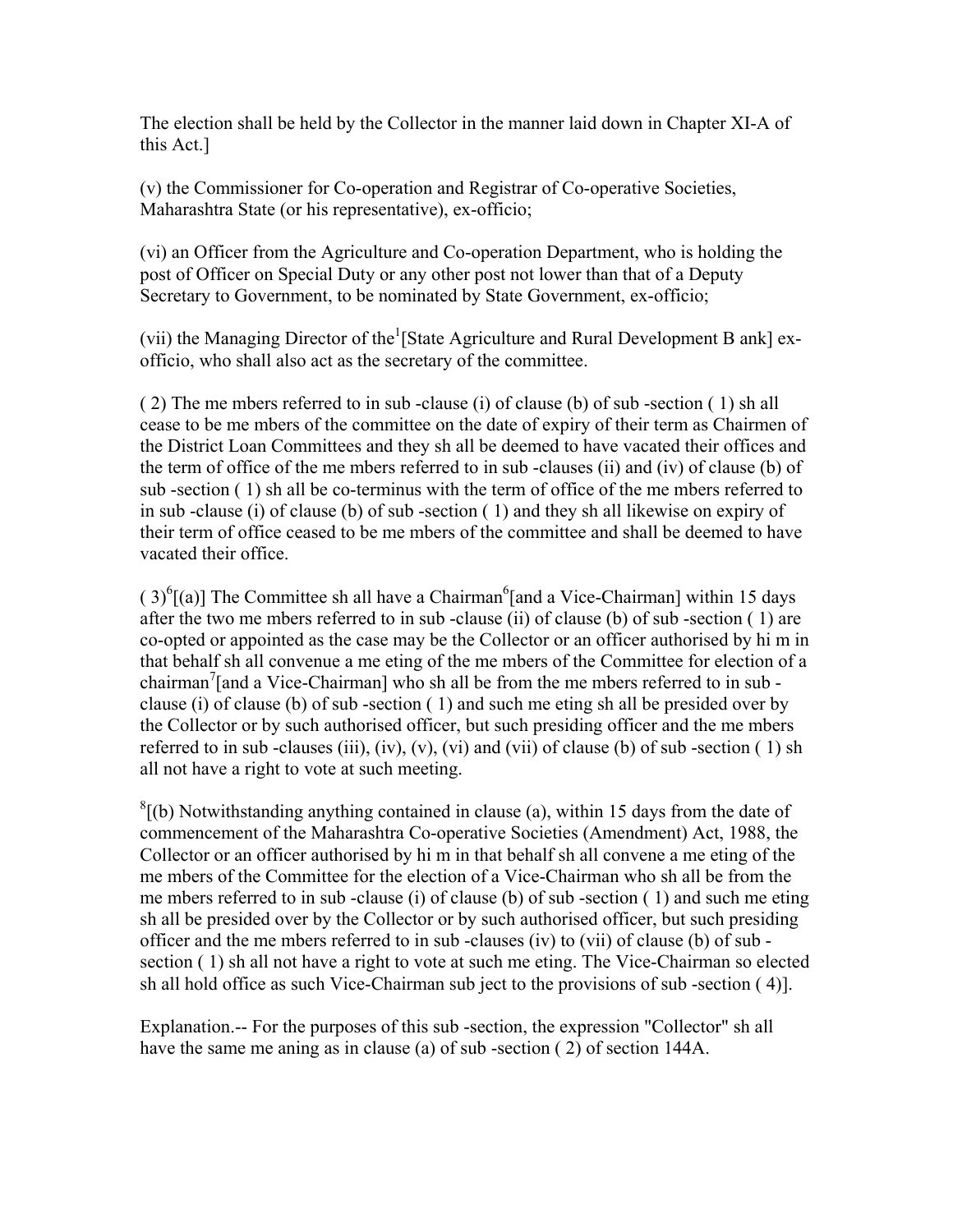$(4)$  Without prejudice to the provisions of sub-section  $(3)$ , the Chairman<sup>9</sup> [and Vice-Chairman] sh all be elected every year in the first me eting of the Committee convened within one month after the close of the co-operative year by the Collector or an officer authorised by hi m in that behalf and where the Chairman<sup>9</sup> [or Vice-Chairman] is to be elected to fill vacancy occurred due to any reason whatsoever the Collector or an officer authorised by hi m in that behalf sh all convene the me eting of the Committee within one month from the date of occurrence of the vacancy and the provisions of sub -section ( 3) sh all mutatis mutandis apply to such meetings.

The Chairman<sup>9</sup>[and Vice-Chairman] elected under sub-section  $(3)$  or sub-section  $(4)$  sh all cease to be the Chairman<sup>9</sup> [and Vice-Chairman] on the date preceding the date of me eting held for election of the chairman<sup>9</sup>[and Vice-Chairman] after the close of the cooperative year and sh all vacate his office.

( 5) A casual vacancy of a me mber referred to in sub -clauses (ii) and (iv) of clause (b) of sub -section ( 1) due to any reason whatsoever shall be filled in by co- option by the committee or by selection by the recognised union or unions of the employees, as the case may be, within two months from the occurrence of such vacancy; and where there is failure on the part of the committee or such union or unions, as the case may be, to do so, then appointment by the Registrar:

Provided that, if the vacancy occurs within four months preceding the date on which the term of such me mber expires, the vacancy sh all not, unless the Registrar otherwise directs, be filled:

Provided further that, the me mber so co-opted, selected or appointed to fill a vacancy sh all hold office so long only as the member in whose place he is co-opted, selected or appointed would have held office, if the vacancy had not occurred.

( 6) Where a person becomes a me mber by virtue of holding any office or being an employee, he sh all cease to be a member of the committee, as soon as he ceases to be holder of that office or ceases to be such employee, as the case may be.

( 7) The committee sh all exercise such powers and perform such functions as may be conferred or entrusted to it by this Act or by the rules made thereunder or by the bye-laws of the<sup>1</sup> [State Agriculture and Rural Development Bank.]

( 8) Without prejudice to the other provisions relating to the procedure at the me eting of the committee as maybe laid down by rules or bye-laws made in that behalf, one-third of the total number of me mbers of the committee sh all form the quorum at any meeting of the committee.

# *Footnote:*

**1 .** These words were substituted for the words "State Land Development Bank", by Mah. 10 of 1988, s. 19.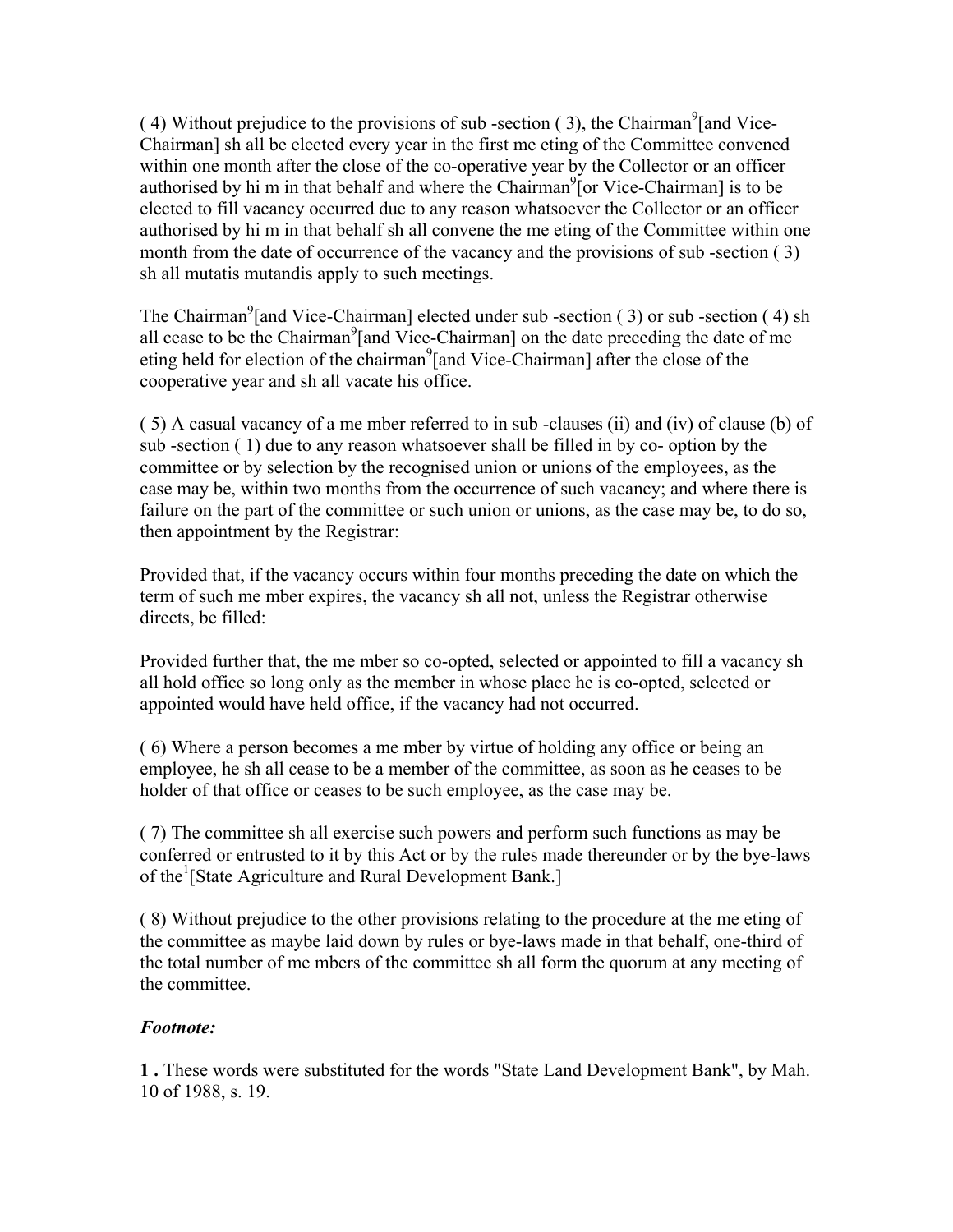**2 .** These words were inserted by Mah. 13 of 1994, s. 11.

**3 .** These words were inserted, by Mah. 10 of 1988, s. 22(a).

**4 .** This portion was substituted for the portion beginning with "two members" and ending with "weaker section", by Mah. 20 of 1992, s. 3.

**5 .** These words were substituted for the words "such employees" by Mah. 7 of 1997, s. 13.

**6 .** Sub-section (3) was re-lettered as clause (a) of the said sub-section (3) and after the word "Chairman" the words "and a Vice-Chairman" was Inserted, by Mah. 10 of 1988 s.  $22(b)$ .

**7 .** Sub-section (3) was re-lettered as clause (a) of the said sub-section (3) and after the word "Chairman" the words "and a Vice-Chairman" was inserted, by Mah. 10 of 1988 s.  $22(b)$ .

**8 .** This clause (b) was inserted by Mah. 10 of 1988, s. 22(c).

**9 .** These words were inserted by Mah. 10 of 1988, s. 22(d).

# **Section 112C - [Deleted]**

 $^{1}[********!]$ 

# *Footnote:*

**1 .** Section 112 C was deleted, by Mah. 10 of 1988, s. 23.

# **Section 113 - Appointment, powers and functions of Trustee**

( 1) The Registrar, or any other person appointed by the State Government in this behalf, sh all be Trustee for the purpose of securing the fulfilment of the obligations of the State Development Bank to the holders of debentures issued by it.

( 2) The Trustee sh all be a corp oration sole by the name of the Trustee for the debentures in respect of which he is appointed and sh all have perpetual succession and a common seal, and in hi s corporate name may sue and be sued.

( 3) The powers and functions of the Trustee sh all be governed by the provisions of this Act, and the instrument of trust executed between the  $\frac{1}{1}$ State Agriculture Development and Rural B ank] and the Trustee, as modified from time to time by mutual agreement between the<sup>1</sup>[State Agriculture and Rural Development Bank] and the Trustee.

# *Footnote:*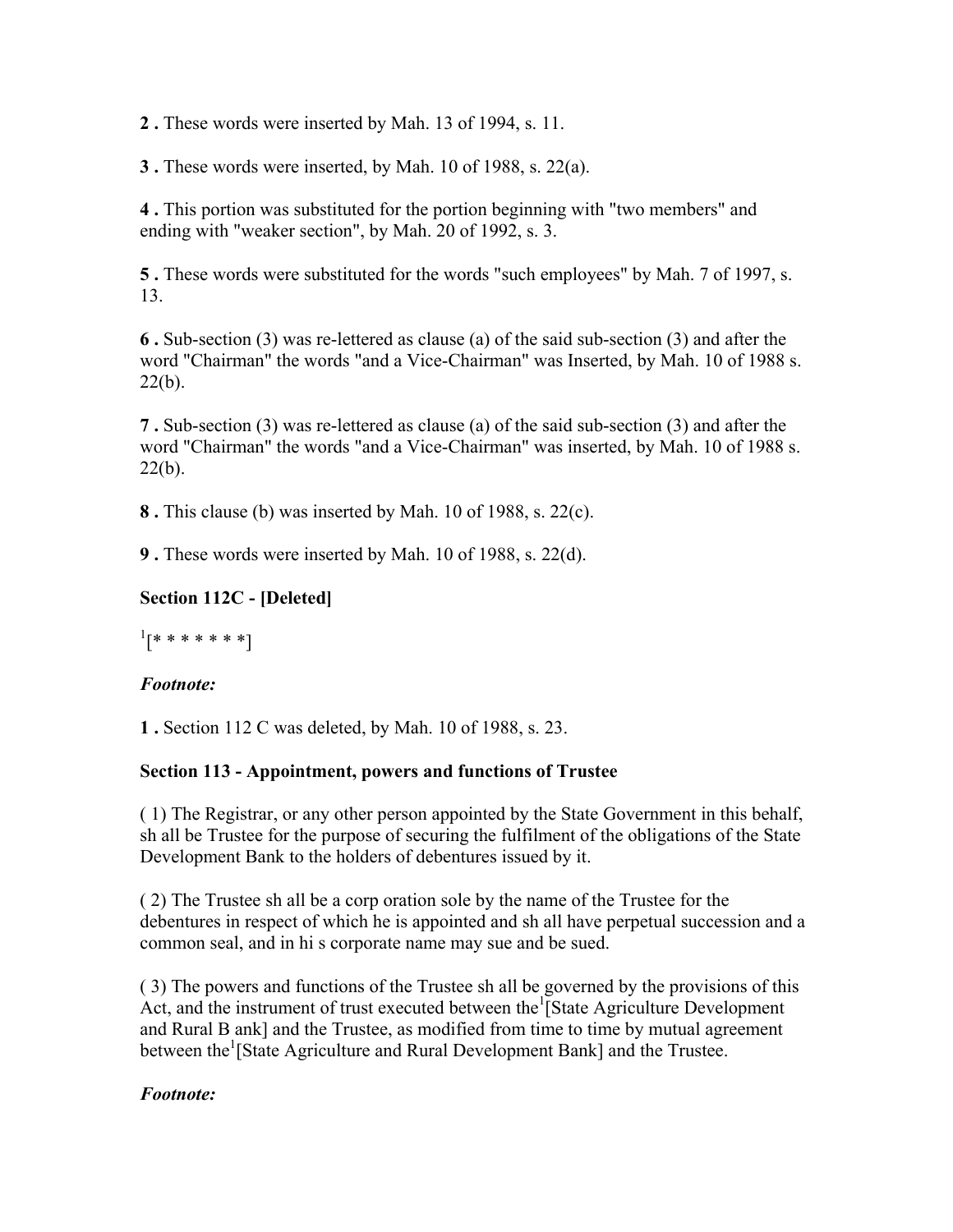**1 .** These words were substituted for the words "State Land Development Bank", by Mah. 10 of 1988, s. 19.

### **Section 114 - Issue of debentures**

( 1) With the previous sanction of the State Government and the Trustee, and sub ject to such terms and conditions as the State Government may impose, the  $\frac{1}{1}$ State Agriculture and Rural Development B ank] in the discharge of its function as  $\tan$  Agriculture and Rural Development B ank] may issue debentures of such denominations, for such period, and at such rates of interest, as it may deem expedient on the security of mortgages<sup>2</sup> [instruments of hypothecation, guarantee, pledge or charge created in favour of the B ank, or mortgages, instruments of hypothecation, guarantee, pledge or charge to be acquired or partly on mortgages or on any of the aforesaid instruments] held and partly to be acquired, and properties and other assets of the <sup>1</sup>[State Agriculture and Rural Development Bank].

( 2) Every debenture may contain a term fixing a period not exceeding thirty years from the date of issue during which it shall be redeemable, or reserving to the committee the right to redeem at any time in advance of the date fixed for debenture not less than three months' notice in writing.

 $(3)$  The total amount due on debentures issued by the<sup>1</sup>[State Agriculture and Rural] Development B ank] and outstanding at any time, shall not exceed--

(a) where debentures are issued against mortgages<sup>4</sup> [instruments of hypothecation, guarantees, pledge or charge] held, the aggregate of--

(i) the amounts due on the mortgages;- $5$ [and any or all of the aforesaid instruments].

(ii) the value of the properties and other assets transferred or deemed to have been transferred under section 121 by the<sup>1</sup>[Primary Agriculture and Rural Development Banks] to the<sup>6</sup>[State Agricultural and Rural Development Bank] and subsisting as such time; and

(iii) The amounts paid under the mortgages<sup>7</sup>[and the other instruments] aforesaid and the unsecured amounts remaining in the hands of the  $\frac{1}{1}$ State Agriculture and Rural Development Bank] or the Trustee at the time;

(b) Where debentures are issued otherwise than on mortgages ${}^{8}$  [or the instruments aforesaid) held, the total amount as calculated under clause (a) increased by such portion of the amount obtained on the debentures as is not covered by a mortgage,  $\frac{9}{1}$  instruments of hypothecation, guarantee, pledge or charge.].

### *Footnote:*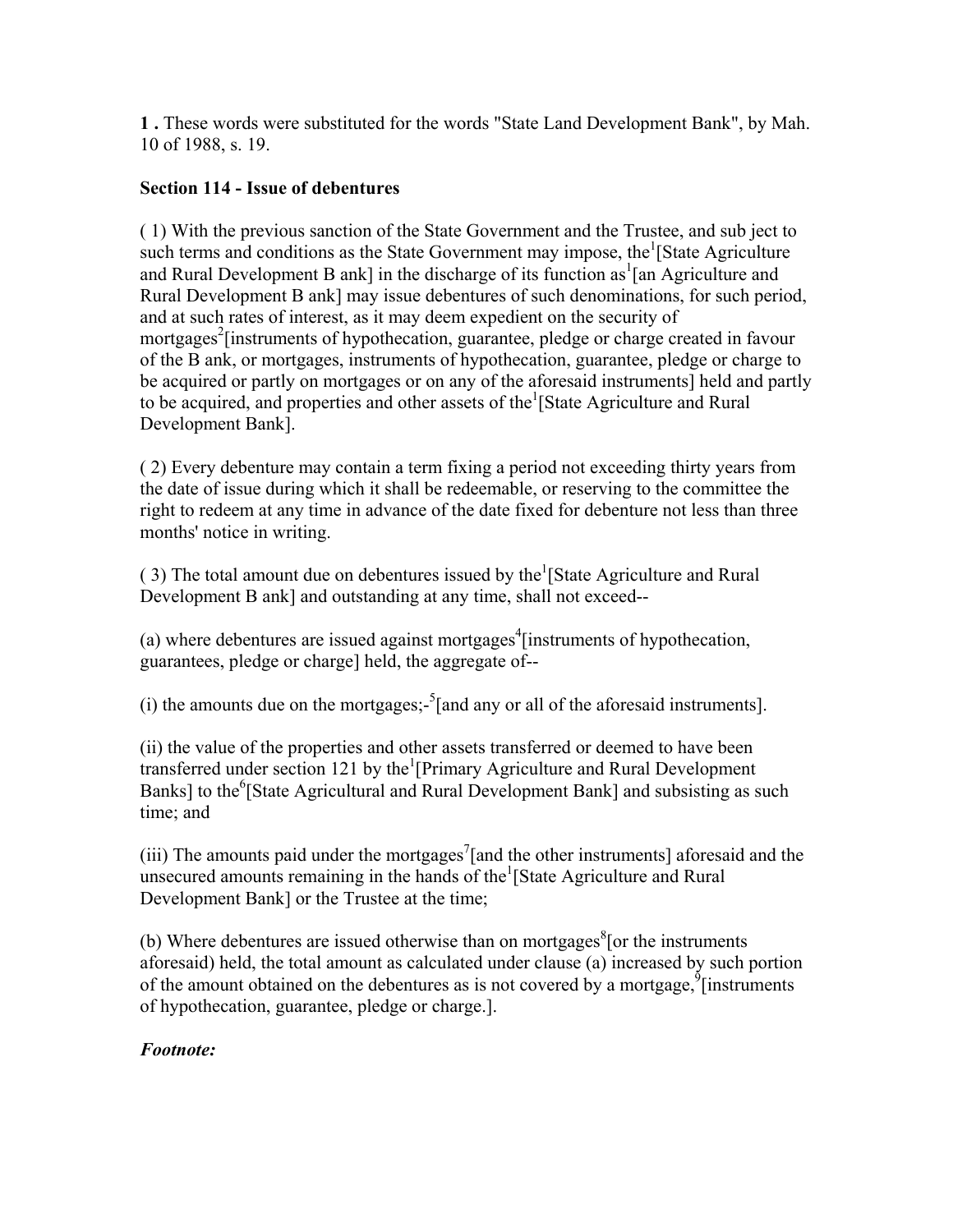**1.** These words were sub stituted for the words "State Land Development B ank" and "a Land Development B ank" by Mah. 10 of 1988, s. 19.

**2.** These words were sub stituted for the words "or mortgages to be acquired or partly on mortgages" by Mah. 5 of 1990, s. 4(a).

**3.** These words were inserted, by Mah. 5 1990, s. 4(b)(i)(A).

**4 .** These words were inserted, by Mah. 5 1990, s. 4 (b)(i)( B).

**5 .** These words were inserted, by Mah. 5 1990, s. 4(b)(i)(C).

**6 .** These words were inserted, by Mah. 5 1990, s. 4(b)(ii)(A).

**7 .** These words were Inserted, by Mah. 5 1990, s. 4 (b)(ii)( B)

# **Section 115 - Guarantee by State Government**

The principal of, and interest on the debentures issued under the preceding section, or any specified portion thereof, may carry the guarantee of the State Government and to such conditions as the State Government may think fit to impose.

### **Section 116 - Vesting of property in Trustee and Debenture holders charge on assets**

Upon the issue of debentures, under the provisions of section 114, the mortgage properties and other assets<sup>1</sup> [including the properties covered by the instruments,] referred to in sub-section (3) of that section held by the<sup>2</sup> [State Agriculture and Rural Development Bank], shall vest in the Trustee, and the holders of debentures shall have a floating charge on all such<sup>3</sup>[mortgages, instruments and assets,] and on the amount paid under such mortgages,  $\frac{4}{1}$  and such instruments] and remaining in the hands of the  $\frac{2}{1}$ State Agriculture and Rural Development Bank] or of the Trustee.

### *Footnote:*

**1.** These words were inserted by Mah. 5 of 1990, s. 5(a).

**2.** These words were sub stituted for the words "State Land Development B ank" and "Land Development B ank" by Mah. 10 of 1988, s. 19.

**3.** These words were sub stituted for the words "mortgages and assets" by Mah. 5 of 1990, s. 5(b).

**4 .** These words were inserted by Mah. 5 of 1990, s. 5(c).

### **Section 117 - Powers of Agriculture and Rural Development Banks to advance loans and to hold lands**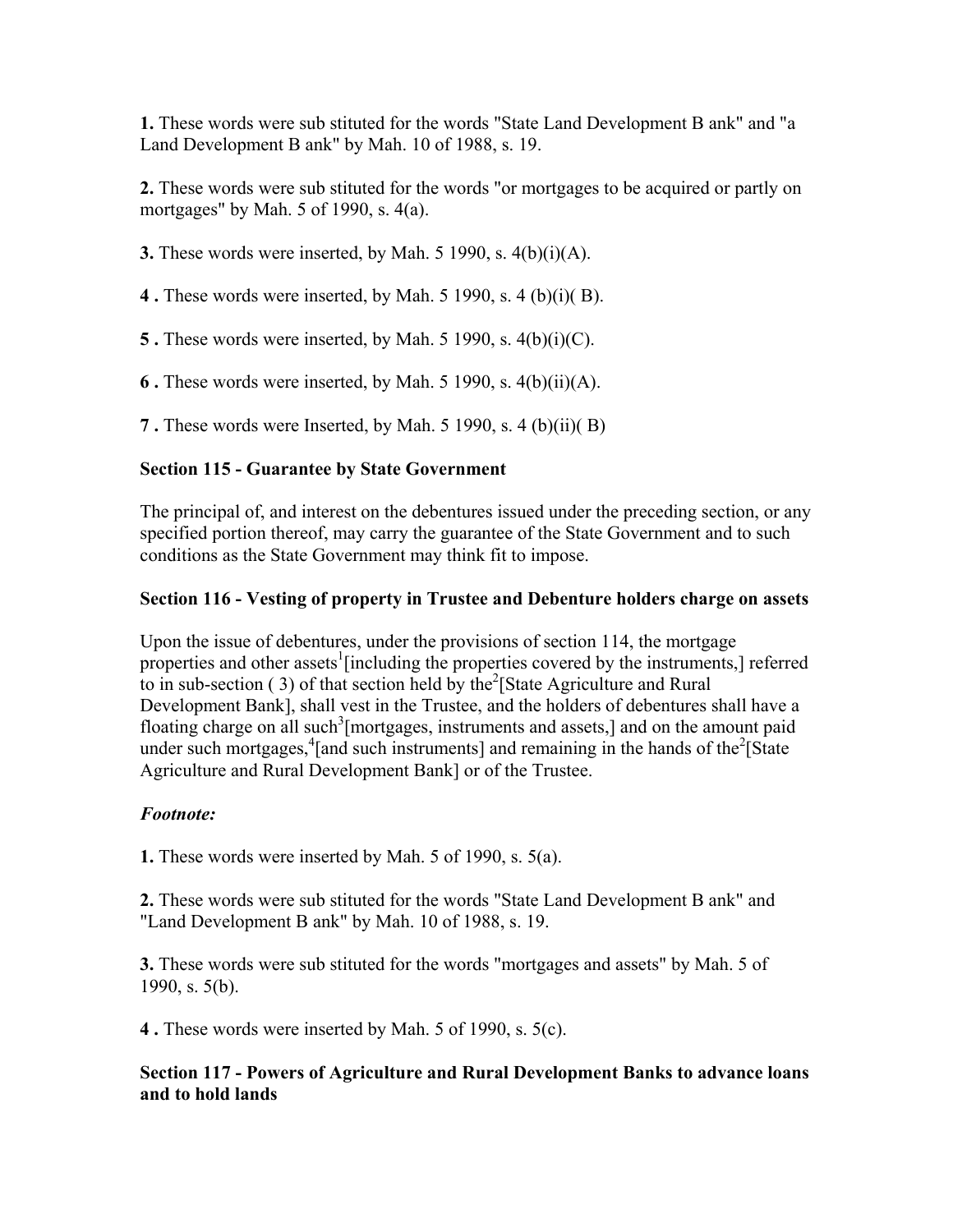# **117. Powers of<sup>1</sup> [Agriculture and Rural Development Banks] to advance loans and to hold lands**

Subject to the provisions of this Act and the rules made thereunder, it sh all be competent for the<sup>1</sup>[Agriculture and Rural Development B anks] to advance loans for the purposes referred to in section 111, and hold lands<sup>2</sup> [or dwelling houses in rural area] the possession of which is transferred to them under the provisions of this Chapter.

# *Footnote:*

**1.** These words were sub stituted for the words "Land Development B ank" by Mah. 10 of 1988, s. 19.

**2 .** These words were Inserted by Mah. 5 of 1990, s. 6.

# **Section 118 - [Deleted]**

 $\frac{1}{k}$  \*\*\*\*\*\* \* \*]

# *Footnote:*

**1 .** Section 118 was deleted, by Mah. 10 of 1988, s. 24.

### **Section 119 - Order granting loan conclusive on certain matters**

A written ord er by the  $\frac{1}{2}$  [Agriculture and Rural Development B ank], or persons or committee authorised under the by-laws of the B ank to make loans for all or any of the purposes specified in section 111, granting, either before or after the commencement of this Act, a loan to or with the consent of a person me ntioned therein, for the purpose of carrying out the work specified therein for the benefit of the land or for the productive purpose<sup>2</sup> [or for the purpose of dwelling house in rural area] specified therein, shall for the purposes of this Act be conclusive of the following matters that is to say,--

(a) that the work described or the purpose for which the loan is granted, is an improvement or productive purpose, ${}^{2}$ [or for the purpose of dwelling house in rural area], as the case may be, within the me aning of section 111;

(b) that the person had at the date of the ord er a right to make such an improvement or incur expenditure for the productive purpose, ${}^{2}$  [or for the purpose of dwelling house in rural area], as the case may be; and

(c) that the improvement is one benefiting the land<sup>3</sup> [or such dwelling house] specified and productive purpose<sup>2</sup> [or for the purpose of dwelling house in rural area], concerns the  $\text{land}^4$  [or such dwelling house] offered in security, or any part thereof as may be relevant.

### *Footnote:*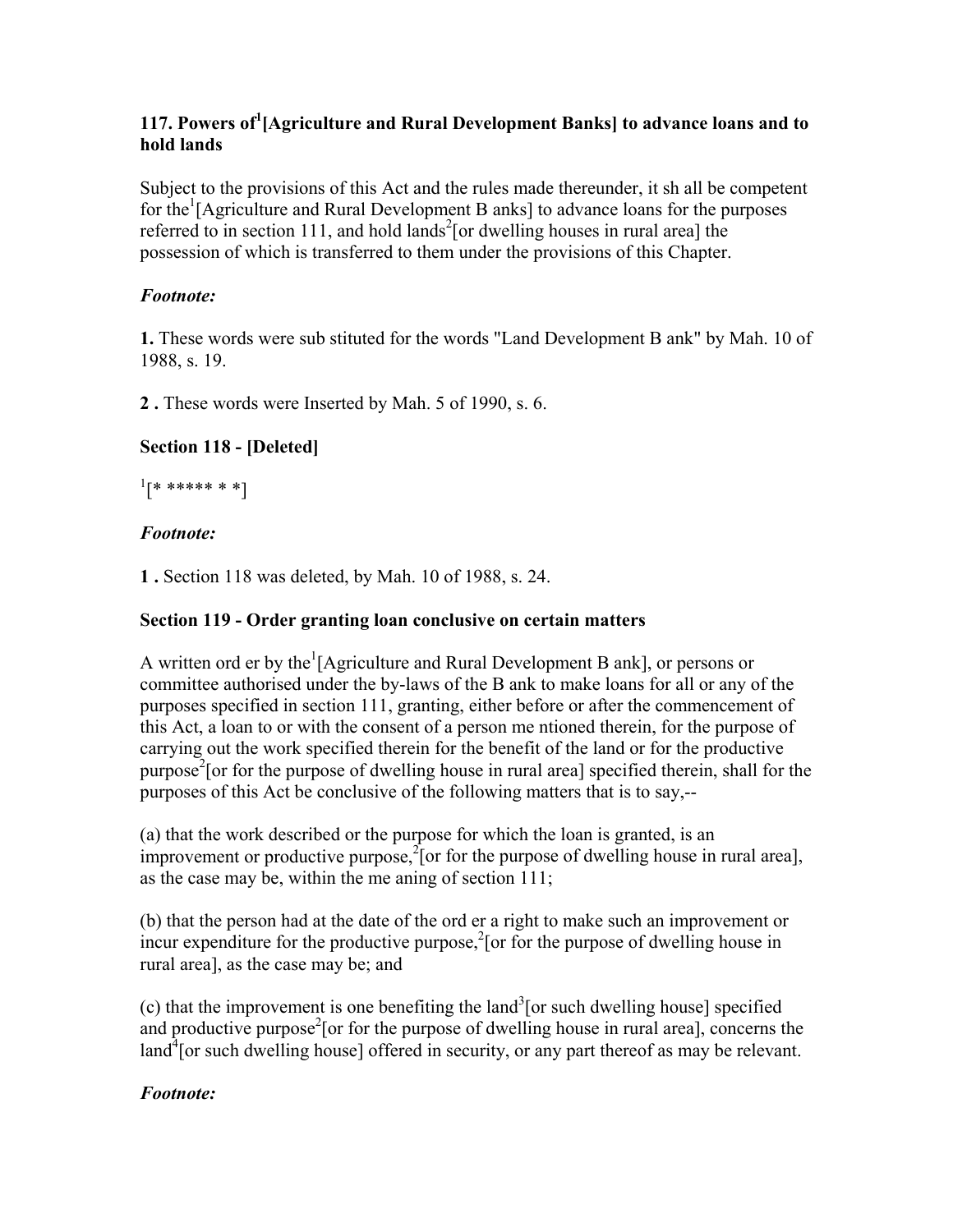**1.** These words were sub stituted for the words "Land Development B ank" by Mah. 10 of 1988, s. 19.

**2 .** These words were inserted by Mah. 5 of 1990, s. 7(a).

**3.** These words were sub stituted for the words "a Land Development B ank", "Land Development B ank" and "State Land Development B ank" by March. 10 of 1988, s. 19.

**4 .** These words were inserted by Mah. 5 of 1990, s. 7(b).

#### **Section 120 - Priority of mortgage**

(1) A mortgage executed in favour of an<sup>1</sup>[an Agriculture and Rural Development B ank], sh all have priority over any claim of the Government arising from a loan granted after the execution of the mortgage under the Land Improvement Loans Act 1883, or the Agriculturists' Loans Act, 1884, or under any other law for the time being force.

( 2) Notwithstanding anything contained in the B ombay Tenancy and Agricultural Lands Act, 1948, or any other corresponding law for the time being in force, where a mortgage in favour of an<sup>2</sup>[an Agriculture and Rural Development B ank] is in respect of land in which a tenant purchaser or tenant has an interest, the mortgage may be against the security of such interest, and the rights of the mortgage sh all not be affected by the failure of the tenant purchaser or tenant to comply with the requirements of such law, and the sale of the land and hi s interest therein under such law be sub ject to the prior charge of the<sup>1</sup>[Agriculture and Rural Development Bank].

#### *Footnote:*

**1.** These words were sub stituted for the words "Land Development B ank" by Mah. 10 of 1988, s. 19.

**2.** These words were sub stituted for the words "a Land Development B ank", "Land Development B ank" and "State Land Development B ank" by March. 10 of 1988, s. 19.

**Section 121 - Mortgages and other instruments executed in favour of an Agriculture and Rural Development Bank to stand vested in State Agriculture and Rural Development Bank**

### **121. Mortgages<sup>1</sup> [and other instruments] executed in favour of<sup>2</sup> [an Agriculture and Rural Development Bank.] to stand vested in<sup>3</sup> [State Agriculture and Rural Development Bank.]**

The mortgages<sup>4</sup> [instruments of hypothecation, guarantee, pledge or charge] executed in favour of, and all other assets transferred to<sup>2</sup>[an Agriculture and Rural Development B ank,] by the me mbers thereof before or after the commencement of the Act, sh all, with the date of such execution or transfer, be deemed to have been transferred by such<sup>2</sup> [an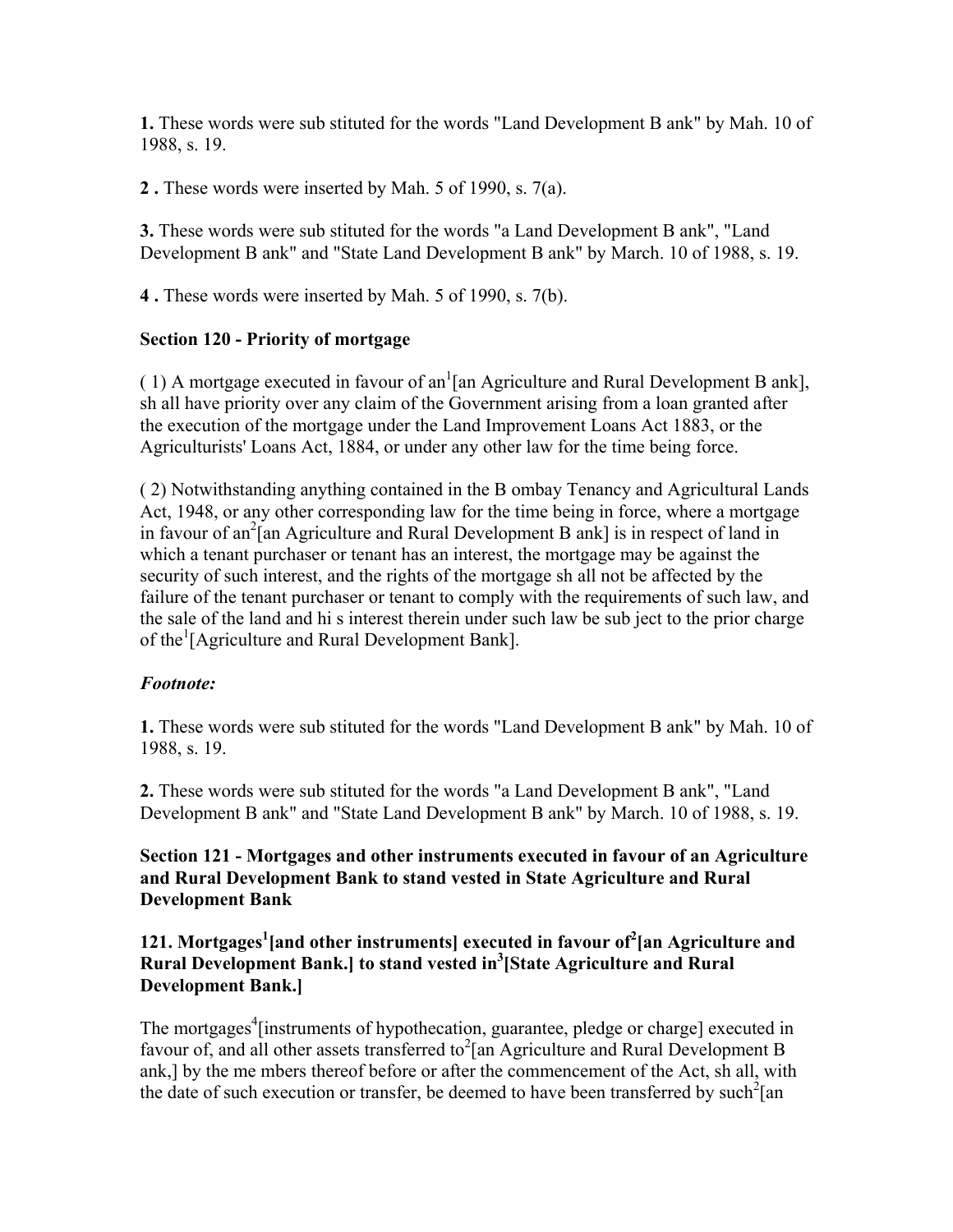Agriculture and Rural Development B ank] to the <sup>1</sup>[State Agriculture and Rural Development B ank,] and sh all vest in the State Agriculture and Rural Development Bank].

#### *Footnote:*

**1.** These words were inserted by Mah. 5 of 1990, s. 8(b).

**2.** These words were sub stituted for the words "a Land Development B ank", "Land Development B ank" and "State Land Development B ank" by March. 10 of 1988, s. 19.

**3.** These words were inserted by Mah. 5 of 1990, s. 8(a).

**4.** Section 122 was sub stituted for the original by Mah. 5 1990, s. 9.

### **Section 122 - Registration of mortgage lease etc. executed in favour of Agriculture and Rural Development Banks**

### <sup>1</sup> [ 122. Registration of mortgage lease etc. executed in favour of Agriculture and **Rural Development Banks**

Notwithstanding anything contained in the Indian Registration Act, 1908 it sh all not be necessary to register mortgage, lease, hypothecation deed, loan, bond surety bond, guarantee deed, promissory note or loan agreement executed in favour of the Agriculture and Rural Development B ank, provided the B ank sends within such time and in such manner as may be prescribed a copy of such instrument to the concerned registering authority; and on receipt of the copy the registering authority sh all file the same in the relevant books prescribed under the Registration Act, 1908:

Provided that, any such instrument executed in favour of the bank before the date of publication of the Maharashtra Co-operative Societies (Amendment) Act, 1989 in the Official Gazette may be sent to the concerned registering authority within the period of three months from such date.]

### *Footnote:*

**1.** Section 122 was sub stituted for the original by Mah. 5 1990, s. 9.

### **Section 123 - Mortgages and other instruments not to be questioned on insolvency of mortgagors or executants**

# 123. Mortgages<sup>1</sup> [and other instruments] not to be questioned on insolvency of **mortgagors <sup>2</sup> [or executants]**

Notwithstanding anything contained in the Presidency-Towns Insolvency Act, 1909 or the Provincial Insolvency Act, 1920 or any corresponding law for the time being in force,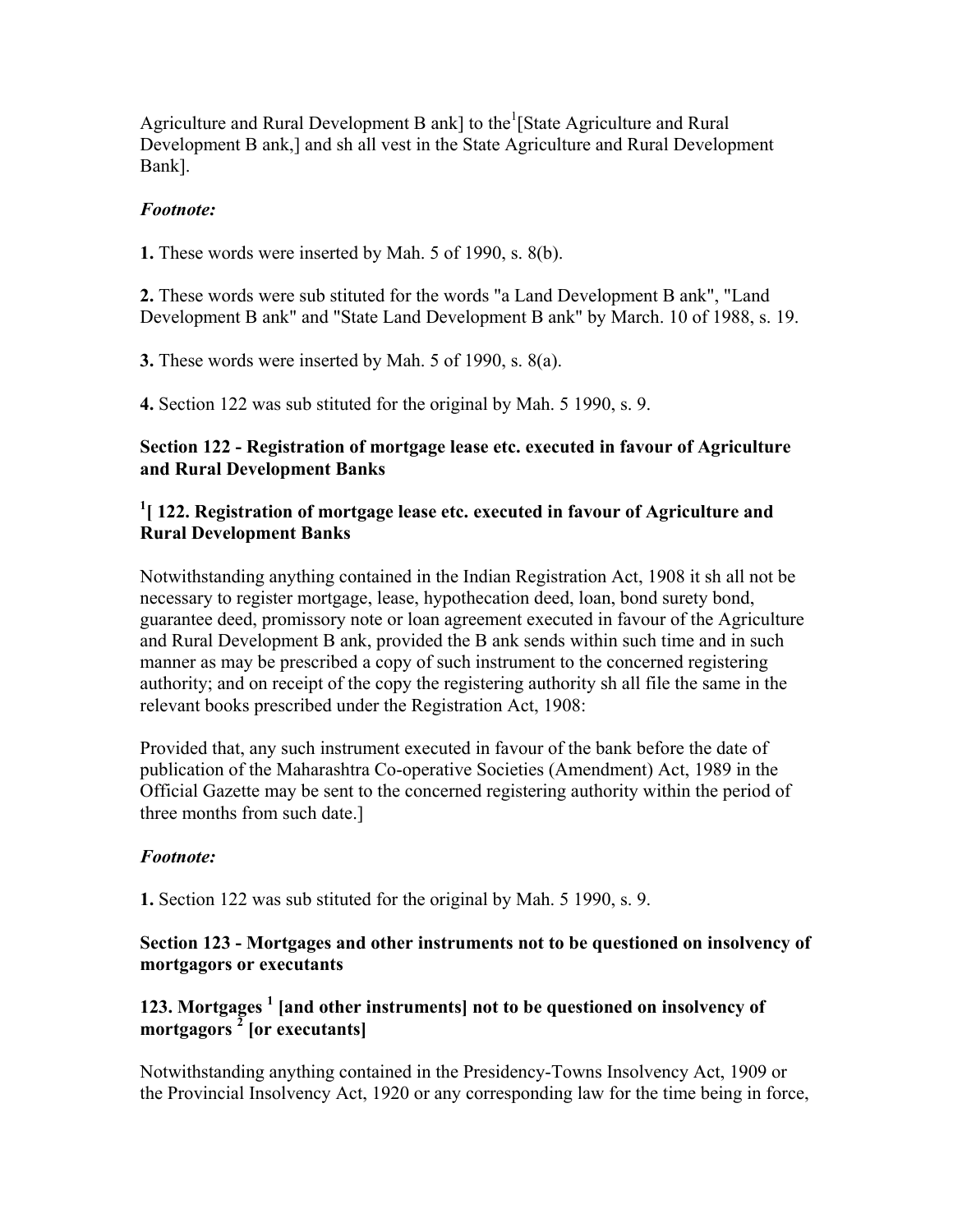a mortgage,  $3$  [or any other instruments supporting the loan] executed in favour of  $4$  [an Agriculture and Rural Development Banks] shall, not be called in question in any insolvency proceedings on the ground that it was executed in order to give the Bank a preference over other creditors of the mortgagor  $<sup>5</sup>$  [or of the executant of the instrument].</sup>

# *Footnote:*

**1.** These words were inserted by Mah. 5 of 1990, s. 10(c)(i).

**2.** These words were inserted by Mah. 5 of 1990, s. 10(c)(ii).

**3.** These words were inserted by Mah. 5 of 1990, s. 10(a).

**4.**These words were substituted for the words "a Land DevelopmentBank","Land Development Bank" and "State Land DevelopmentBank" by March. 10 of 1988, s. 19.

**5.** These words were inserted by Mah. 5 of 1990, s. 10(b).

# **Section 124 - [Deleted]**

 $^{1}[*********]$ 

# *Footnote:*

**1.** Section 124 was deleted by Mah. 10 of 1988, s. 25.

### **Section 125 - Mortgages and other instruments executed by managers of joint Hindu families.**

# **125. Mortgages<sup>1</sup> [and other instruments] executed by managers of joint Hindu families.**

(1) Mortgages<sup>2</sup> [and other instruments] in respect of loans by<sup>3</sup> [an Agriculture and Rural Development B ank] or the<sup>3</sup> (State Agriculture and Rural Development B ank] either before or after the commencement of this Act, by the manager of Hi ndu joint family for the improvement of agricultural land or of the me thods of cultivation or for financing any other me ans to raise the productivity of the land, or for the purchase of land, $^{4}$ [or for creation of new movable or immovable assets or for the purpose of acquisition, construction, rebuilding or repairing of a dwelling house in rural area] sh all be binding on every me mber of such joint Hindu family notwithstanding any law to the contrary.

(2) In other cases, where a mortgage<sup>5</sup> [or other instrument] executed in favour of <sup>4</sup> [an Agriculture and Rural Development B ank] or<sup>3</sup>[State Agriculture and Rural Development B ank] either before or after the commencement of this Act, is called in question on the ground that it was executed by the manager of a Hi ndu joint family for purpose not binding on the me mbers (whether such me mbers have attained maj ority or not thereof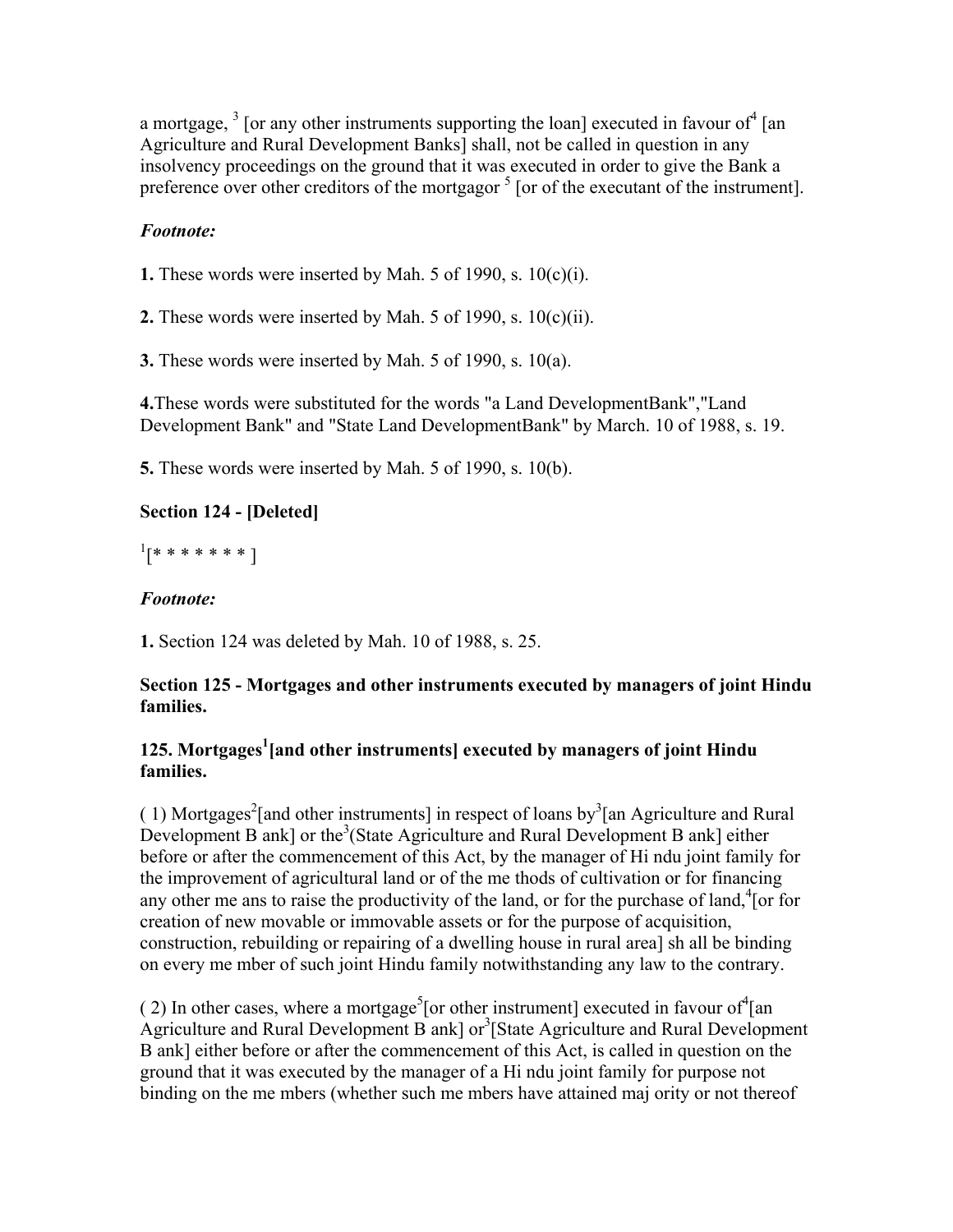the burden of proving the same shall, notwithstanding any law to the contrary, lie on the party alleging it

# *Footnote:*

**1 .** These words were inserted by Mah. 5 of 1990, s. 11(c).

**2 .** These words were Inserted by Mah. 5 of 1990, s. 11(a)(i).

**3.** These words were sub stituted for the words "a Land Development B ank", "State Land Development B ank" and "Land Development B ank" by March. 10 of 1988, s. 19.

**4 .** These words were inserted by Mah. 5 of 1990, s. 11(a)(ii).

**5 .** These words were inserted by Mah. 5 of 1990, s. 11(b).

### **Section 126 - Section 8 of Act XXXII of 1956 to apply to mortgages and other instruments] to an Agriculture and Rural Development Banks, subject to certain modification**

# 126. Section 8 of Act XXXII of 1956 to apply to mortgages <sup>1</sup> [andotherinstruments] **to 2 [an Agriculture and Rural Development Banks],subject tocertain modification**

Section8 of the HinduMinority and Guardianship Act, 1956, shall applyto mortgages  $3$ [and other instruments] in favourof<sup>2</sup> [an Agriculture and Rural Development Banks],subject tothe modification that reference, to court therein shall be construed asreference to the Collector or his nominee and the appealagainst the order of the Collector orhis nomineeshall lie tothe Commissioner.

# *Footnote:*

**1.** These words were insertedby Mah. 5 of 1990, s. 12.

**.** These words weresubstitutedfor the words "a Land Development Bank", "StateLand Development Bank" and "Land Development Bank" by March. 10 of 1988, s. 19.

**.** These words wereinserted by Mah. 5 of 1990, s. 11(c).

### **Section 127 - Restrictions on lease**

( 1) Notwithstanding anything contained in the Transfer of Property Act, 1882 or any other law for the time being in force, no mortgagor of property mortgaged to  $1$  [an Agriculture and Rural Development B ank], sh all except with the prior consent in writing of the bank, and subject to such terms and conditions as the bank may, impose, lease or create any tenancy rights on any such property: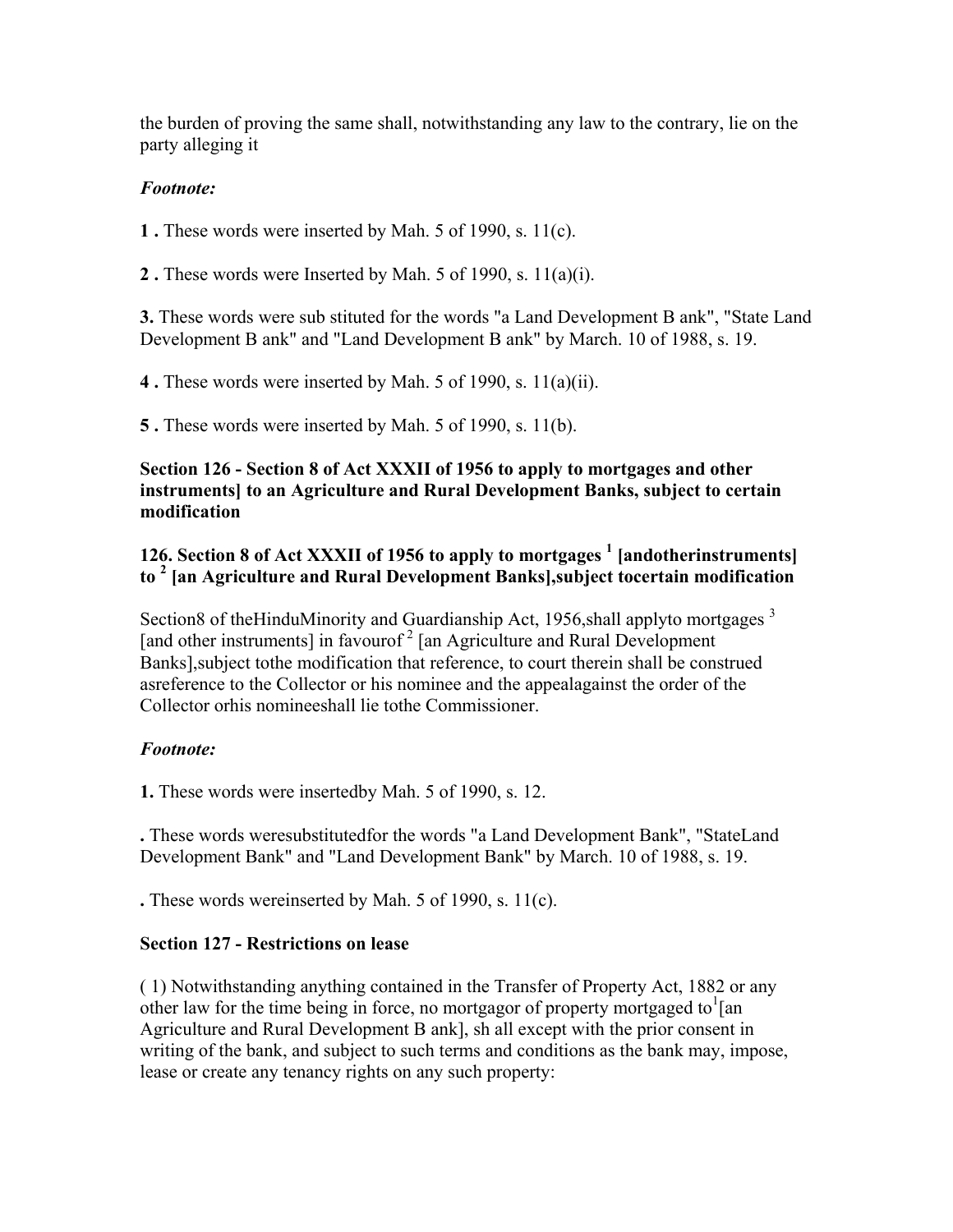Provided that, the rights of the  $1$ [an Agriculture and Rural Development B ank] sh all be enforceable against the tenant purchaser, the lessee or the tenant, as the case may be, as if he himself were a mortgagor.

(2) Where land, mortgaged with possession to  $1$ [an Agriculture and Rural Development B ank], is in actual possession of a tenant, the mortgagor or the  $\lceil$  an Agriculture and Rural Development B ank], sh all give notice to the tenant to pay rent to the  $\frac{1}{2}$  [an Agriculture and Rural Development B ank] during the currency of the lease and the mortgage, and on such notice being given the tenant sh all be deemed to have attorn to the  $\lceil$  an Agriculture and Rural Development Bank].

# *Footnote:*

**1.** These words were sub stituted for the words "a Land Development B ank", "State Land Development B ank" and "Land Development B ank" by March. 10 of 1988, s. 19.

### **Section 128 - Agriculture and Rural Development Bank to receive money and give discharge**

# **128.1 [Agriculture and Rural Development Bank] to receive money and give discharge**

Notwithstanding anything contained in section 121, all moneys due under the mortgage sh all unless other wise directed by the<sup>1</sup>[State Agriculture and Rural Development B ank] or the Trustee and communicated to the mortgagor, be payable by the mortgagor to the<sup>1</sup> [Agriculture and Rural Development B ank], and such payment sh all be as valid as if the mortgage had not been so transferred and the [Agriculture and Rural Development B ank] sh all in the absence of specific direction to the contrary, issued by the  $2$ [Stage] Agriculture and Rural Development B ank] or Trustee and communicated to the bank, be entitled to sue on the mortgage or take any other proceeding for the recovery of the moneys due under mortgage.

# *Footnote:*

**1 .** These words were sub stituted for the words "a Land Development B ank", "State Land Development B ank" and "Land Development B ank" by March. 10 of 1988, s. 19.

**2 .** These words were Inserted by Mah. 5 of 1990, s. 11(b).

# **Section 129 - Powers of Agriculture and Rural Development Bank where mortgaged property is destroyed or security becomes insufficient**

<sup>1</sup> [129. Powers of Agriculture and Rural Development Bank where mortgaged **property is destroyed or security becomes insufficient**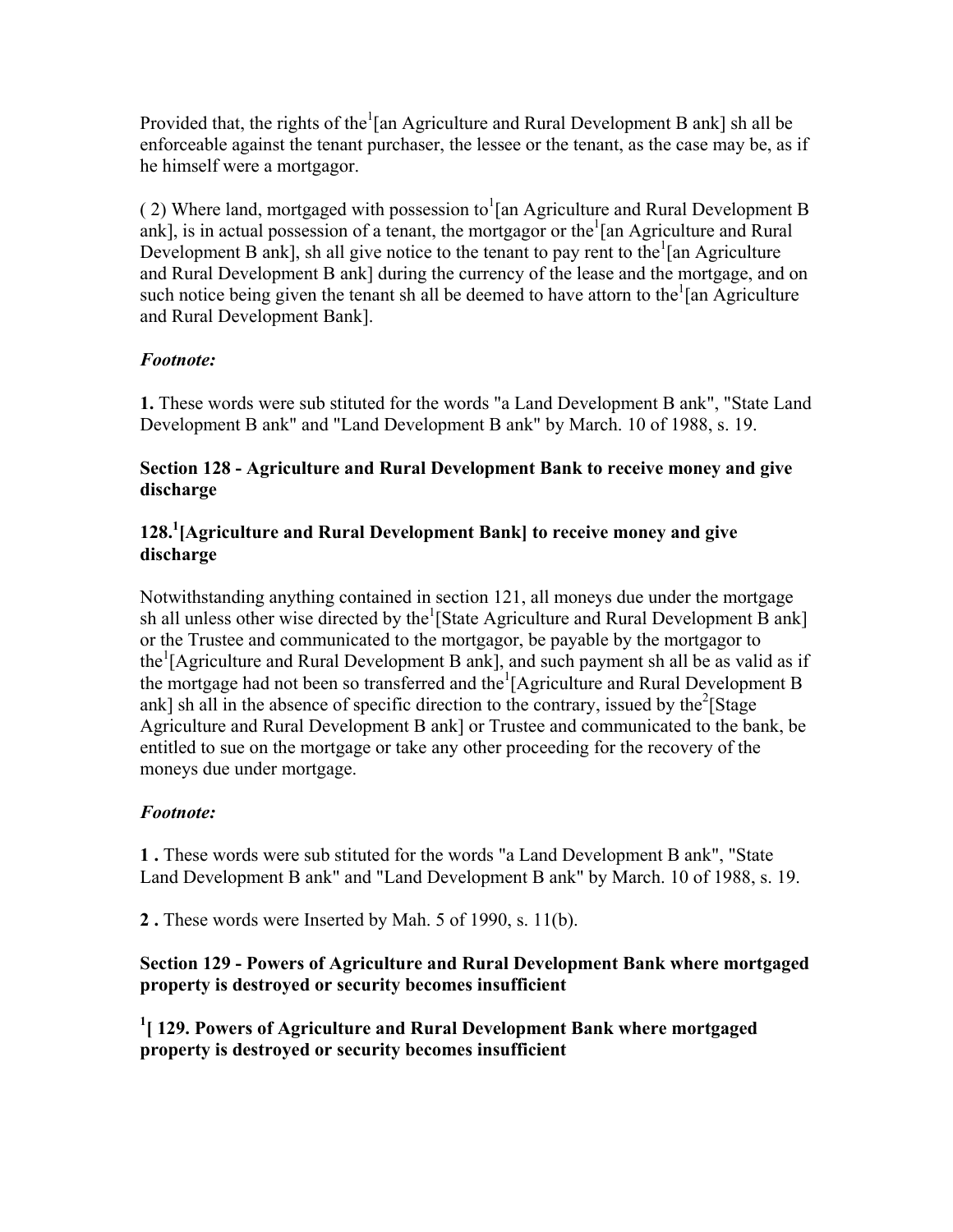Where any property mortgaged to an Agriculture and Rural Development B ank is wholly or partially destroyed, or for any reason the security is rendered insufficient and the mortgagor, having been given a reasonable opportunity by the repay such portion of the loan as may be determined by the bank, has failed to provide such security or to repay such portion of the loan, the whole of the loan sh all be deemed to fall due at once; and the bank sh all be entitled to take action against the mortgagor under section 132 or section 133 for the recovery thereof.

Explanation. -- Security sh all be deemed insufficient within the me aning of this section, unless the value of the mortgaged property (including improvements made thereon) exceeds the amount for the time being due on the mortgage by such proportion as may be specified in the rules, regulations or the by-laws of the Agriculture and Rural Development Bank.]

# *Footnote:*

**1.** Section 129 was sub stituted for the original by Mah. 5 of 1990, s. 13.

# **Section 130 - Right of Agriculture and Rural Development Banks to buy mortgaged property**

# **130. Right of<sup>1</sup> [Agriculture and Rural Development Banks] to buy mortgaged property**

( 1) Property purchased under section 133 ( 3) by, and property transferred under section  $100$  to,<sup>2</sup> [Agriculture and Rural Development B anks], may be disposed of by such banks by sale within such period as may be fixed by the Trustee, sub ject to the, condition that such sales sh all be in favour only of agriculturists eligible to hold land under the B ombay Tenancy and Agricultural Lands Act 1948, or any corresponding law for the time being in force,<sup>3</sup> [or in favour of Tribals, if such property belongs to a Tribal] or may by lease out by them on such terms and conditions as may be laid down by the State Government from time to time.

<sup>4</sup>[Explanation.-- For the purposes of this sub-section and section 133 A; 'Tribal' me ans a person belonging to a Scheduled Tribe within the me aning of the Explanation to section 36 of the Maharashtra Land Revenue Code, 1966, and includes his successor in interest.]

( 2) Nothing contained in any law for the time being in force fixing the maximum limit of agricultural holdings sh all apply to the acquisition or holding of land by the  $\delta$ [Agriculture and Rural Development Banks] under this section.

# *Footnote:*

**1.** These words were sub stituted for the words "a Land Development B ank", "State Land Development B ank" and "Land Development B ank" by March. 10 of 1988, s. 19.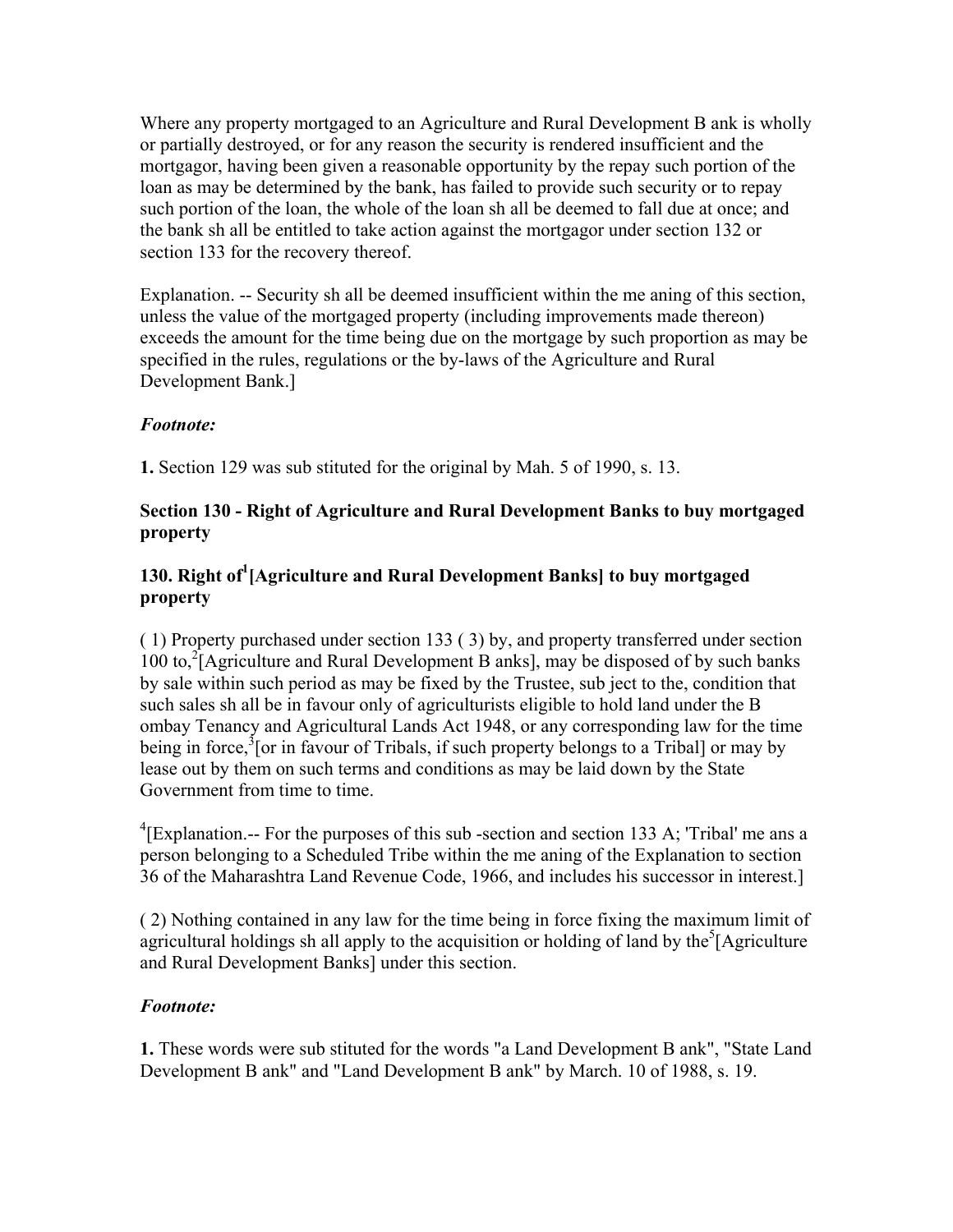**2.** These words were sub stituted for the words "State Land Development B ank", "Land Development B ank" and "a Land Development B ank" by March, 10 of 1988, s. 19.

**3.** These words were inserted by Mah. 5 of 1990, s. 14(a).

**4.** This Explanation was added by Mah. 5 of 1990, s. 14(b).

**5.** Section 132 was sub stituted for the original by Mah. 5 of 1990, s. 15.

### **Section 131 - Recovery of loans by development banks**

All loans granted by the  ${}^{1}[$ Agriculture and Rural Development B anks, all interests (if any) chargeable thereon, and costs (if any), incurred in making the same, sh all when they become due, be recoverable by the  $\frac{1}{2}$  Agriculture and Rural Development Bank concerned.

### *Footnote:*

**1.** These words were sub stituted for the words "State Land Development B ank", "Land Development B ank" and "a Land Development B ank" by March, 10 of 1988, s. 19.

# **Section 132 - Powers to distraint**

# **1 [ 132. Powers to distraint**

( 1) If any instalment payable under a mortgage, hypothecation deed loan bond, surety bond or other instrument executed in favour of Agriculture and Rural Development B ank, or any part of such instalment, has remained unpaid for more than one month from the date on which it fell due, the bank sh all, in addition to any other remedy available to the bank, apply to the Registrar for recovery of such instalments or part thereof by distraint and sale of the produce of the mortgaged or other wise encumbered land and properties of and on such land including the standing crops thereon or the movable property encumbered under hypothecation deed or loan bond. The instalments due or any part thereof shall also be recoverable by distraint and sale of the new property created by the debtor by converting the original movable property for which the loan was granted by the bank.

( 2) On receipt of such application, the Registrar notwithstanding anything contained in the Transfer of Property Act, 1882, take action in the manner prescribed for the purpose of distraining and selling such produce or the properties referred to in sub section ( 1):

Provided that, no distraint shall be made after the expiry of twelve months from the date on which the instalment fell due].

### *Footnote:*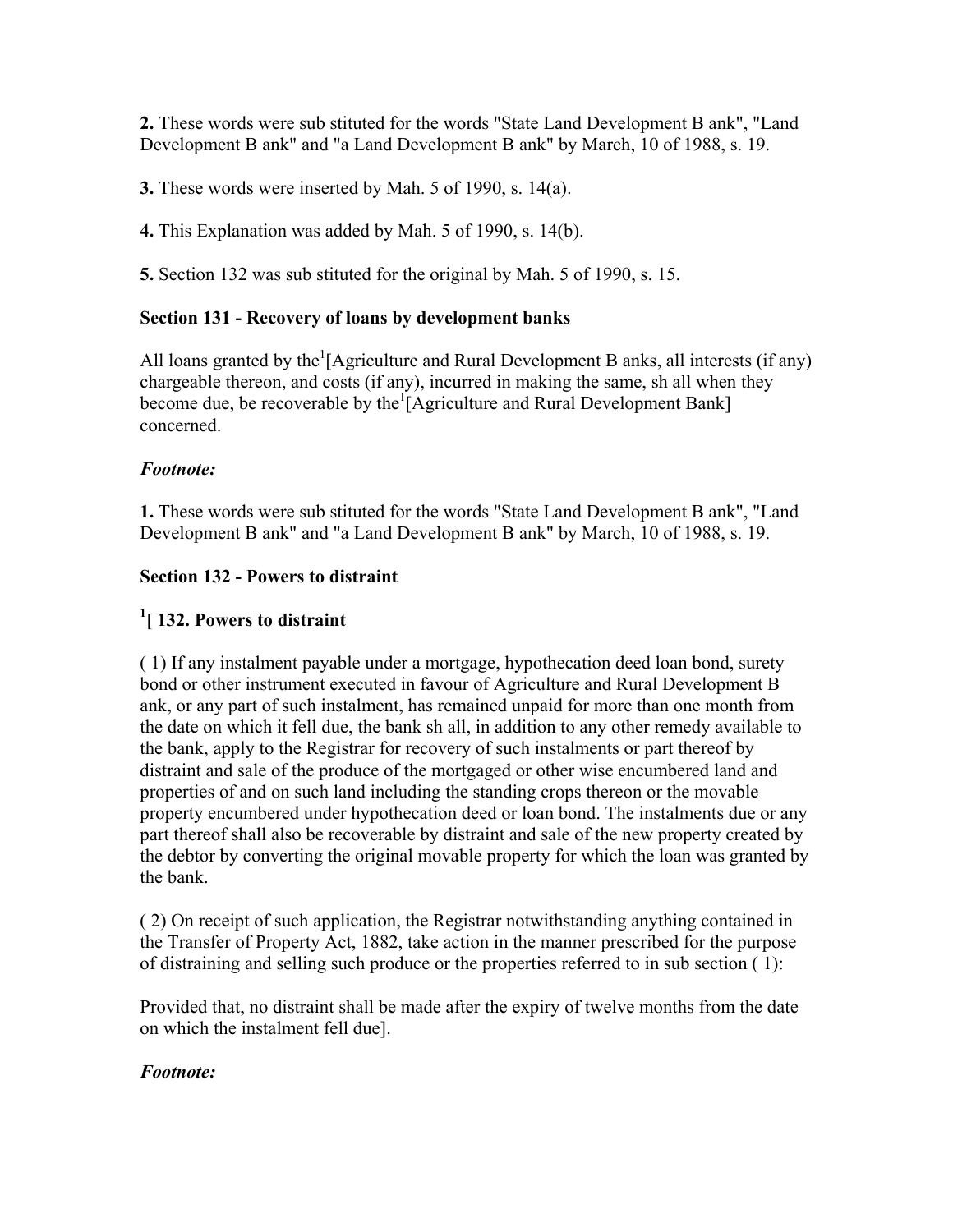**1.** Section 132 was sub stituted for the original by Mah. 5 of 1990, s. 15.

# **Section 133 - Sale of mortgaged property**

# **1 [ 133. Sale of mortgaged property**

( 1) Notwithstanding anything contained in the Transfer of Property Act, 1882, the Agriculture and Rural Development B ank or any person authorised by it in this behalf sh all, in case of default of payment of the mortgage money, or any part thereof, have power, in addition to any other remedy available to the bank, to bring the mortgaged property to sale by public auction in the village in which the mortgaged property is situated or at the nearest place of public resort, without the intervention of the Court;

Provided that, no action sh all be taken under this sub -section and no such power shall be exercised, unless and until --

(a) the Agriculture and Rural Development B ank has been previously authorised to exercise the power conferred under this sub-section after hearing the objections, if any, of the mortgager or mortgagors,

(b) notice in writing requiring payment of such mortgage money or part thereof has been served upon --

(i) the mortgager or each of the mortgagors,

(ii) any person who has any interest in or charge upon the property mortgaged, or in or upon the right to redeem the same as far as it known to the bank,

(iii) any surety for the payment of the mortgaged debt or any part thereof, and

(iv) any creditor of the mortgager who has in a suit for administration of his estate obtained a decree for sale of mortgaged property, and

(c) default has been made in payment of such mortgage money or part thereof, for three months after service of the notice.

( 2) Where Agriculture and Rural Development B ank fails to take action against a defaulter under section 129 or 132 or under this section the Trustee may take such action. If such action is taken by the Trustee, the provisions of this Chapter and of any rules prescribed sh all apply in respect thereto, as if all references to the Agriculture and Rural Development Bank in the said provision were references to the Trustee.

( 3) Notwithstanding anything contained in any law for the time being in force, is sh all be lawful for a primary Agriculture and Rural Development Bank to purchase any mortgaged property sold under this Chapter.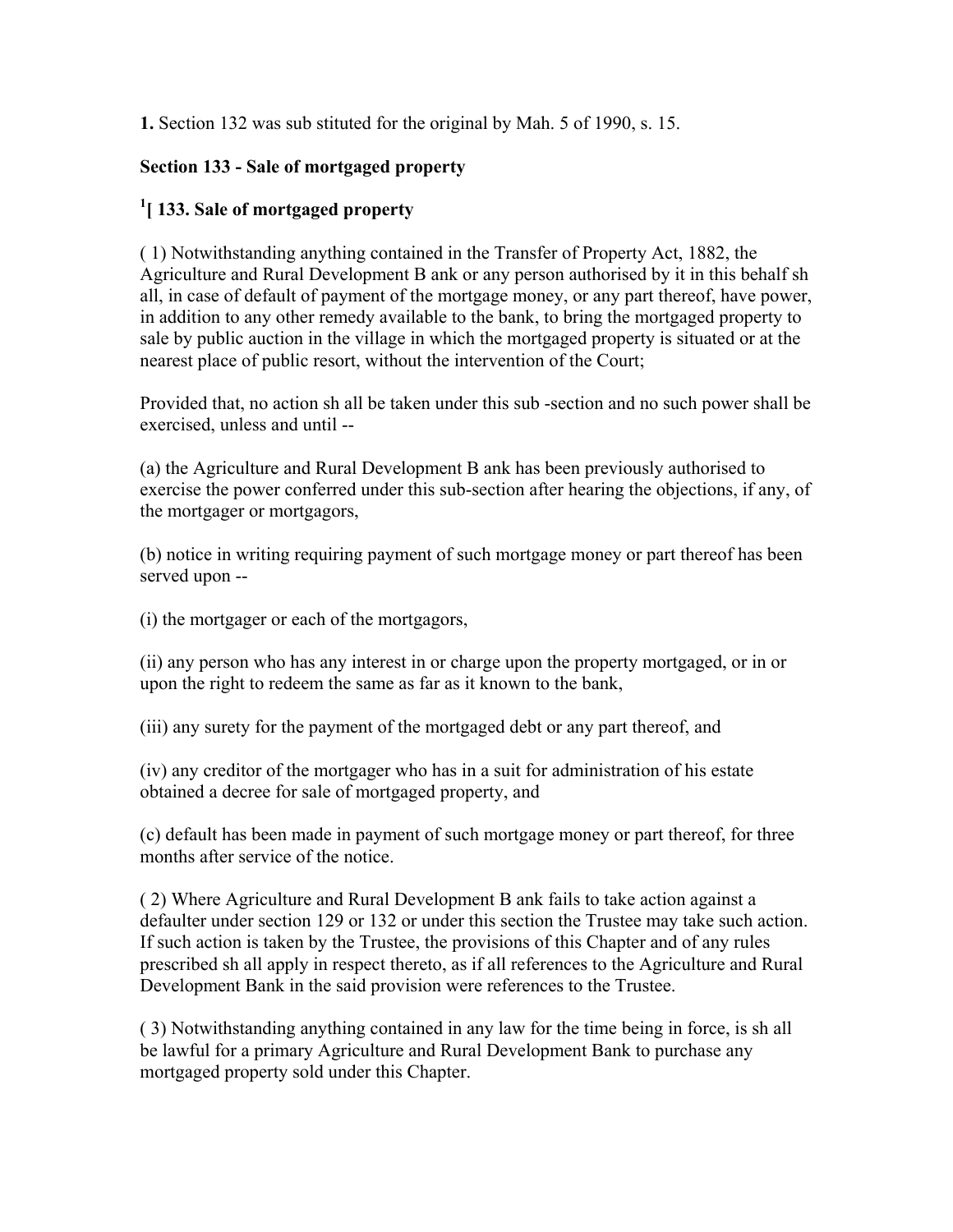# *Footnote:*

**1.** Section 133 was sub stituted for the original by Mah. 5 of 1990, s. 16.

### **Section 133A - Mortgaged or encumbered property of Tribal and to be sold to non-Tribal at public auction under section 133**

# <sup>1</sup>[133 A. Mortgaged or encumbered property of Tribal and to be sold to non-Tribal **at public auction under section 133**

Notwithstanding anything contained in this Act or in any other law for. t he time being in force, where the mortgaged or encumbered property belongs to a Tribal, it sh all not be sold to any non-Tribal bidder at public auction under section 133 or otherwise transferred to a non-tribal under the provisions of this Act.]

# *Footnote:*

**1 .** Section 133 A was inserted by Mah. 5 of 1990, s. 17.

### **Section 134 - Confirmation of sale**

(1) On effecting the sale by<sup>1</sup>[an Agriculture and Rural Development B ank] under section 133, the bank sh all, in the prescribed manner, sub mit to the  $\frac{1}{1}$ State Agriculture Development B ank] and the result of the sales, and the  $^1$ [State Agriculture and Rural Development Bank] may, with the approval of the Registrar, confirm the sale or cancel it.

(2) Where the sale is effected by the  $\left[$ State Agriculture and Development B ank] or the trustee under section 133, the <sup>1</sup>[State Agriculture and Development B ank] or the Trustee, as the case may be, sh all in the prescribed manner submit to the Registrar a report setting forth the manner in which the sale has been effected and the result of the sale, and the Registrar may confirm or cancel the sale.

### *Footnote:*

**1.** These words were sub stituted for the words "State Land Development B ank", "Land Development B ank" and "a Land Development B ank" by March. 10 of 1988, s. 19.

### **Section 135 - Disposal of sale-proceeds**

The proceeds of every sale effected under section 133 and confirmed under the preceding section, sh all be applied first in payment of all costs, charges and expenses incurred in connection with the sale or attempted sales, secondly in payment of all costs, charges and expenses incurred in connection with the sales or attempted sales, secondly in payment of any or all interest due on account of the mortgage<sup>1</sup> [or encumberance) in consequences whereof the<sup>2</sup> [mortgage or other wise encumbered property] was sold, and thirdly in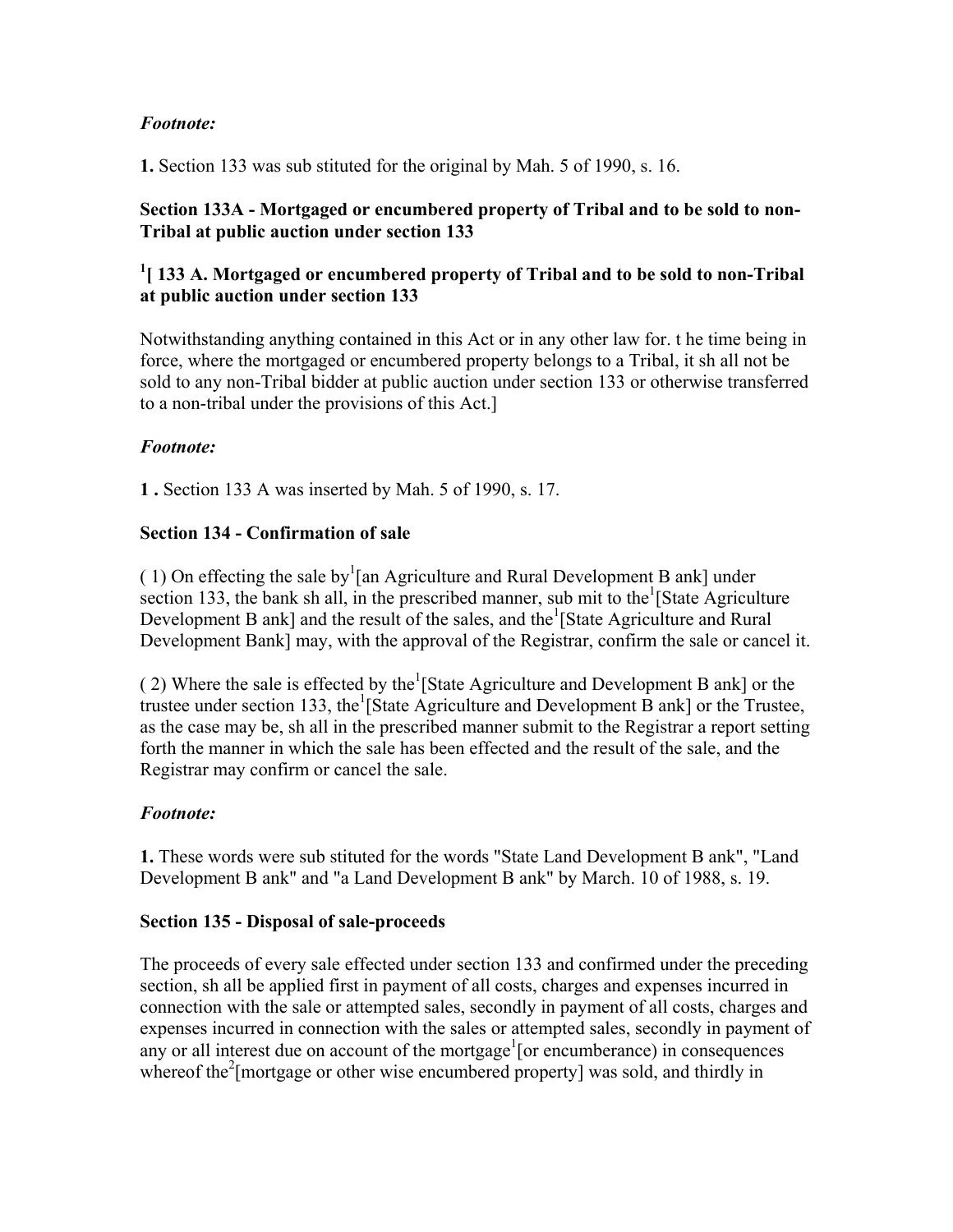payment of the principal due on account of the mortgage<sup>1</sup>[or encumberance] including costs and charges incidental to the recovery.

If there remain any residue from the proceeds of sale, the same be paid to the person proving hi mself interested in the property sold, or if there are more such persons than one, then to such persons upon their joint receipt or according to their respective interest therein, as may be determined by the  $3$ [Agriculture and Rural Development Bank]:

Provided that, before any such payments are made the unsecured dues owing--

(a) from the mortgagor to the  $\text{[or the debtor]}$  to the  $\text{[Agricultural and Rural Development]}$ Bank] may be adjusted, and

(b) from any me mber or past me mber or whom the mortgagor ${}^{4}$ [or the debtor] is indebted may also be adjusted under the written authority given by such me mber and past member, and after holding such inquiry as may be deemed necessary.

# *Footnote:*

**1.** These words were inserted, by Mah. 5 of 1990, s. 18(a).

**2.** These words were sub stituted for the words "mortgage property", by Mah. 5 of 1990, s. 18(b).

**3.** These words were sub stituted for the words "State Land Development B ank", "Land Development B ank" and "a Land Development B ank" by March. 10 of 1988, s. 19.

**4.** These words were inserted, by Mah. 5 of 1990, s. 18(c).

# **Section 136 - Certificate to purchase, delivery of property and title of purchase**

( 1) Where a sale of mortgaged property has become absolute under section 134 and the sale-proceeds have been received in full by the  $[$ Agriculture and Rural Development B ank], the bank sh all grant a certificate to the purchaser in the prescribed form certifying the property sold, the sale-price, the date of its sale, the name of the person who at the time of the sale is declared to be the purchaser, and the date on which the sale became absolute; and upon the production of such certificate the Sub -Registrar appointed under the India Registration Act, 1908, within the limits of whose jurisdiction the whole or any part of the property specified in the certificate is situated, sh all enter the contents of such certificate in his register relating to immovable property.

( 2) (a) Where the mortgaged property sold is in the occupancy of the mortgagor, or of some person on hi s behalf, or some person claiming under a title created by the mortgagor, sub sequent to the mortgage in favour of the <sup>1</sup>[State Agriculture and Rural Development B ank] or<sup>2</sup>[an Agriculture and Rural Development B ank] and a certificate in respect thereof has been granted under the foregoing sub -section, the Collector sh all,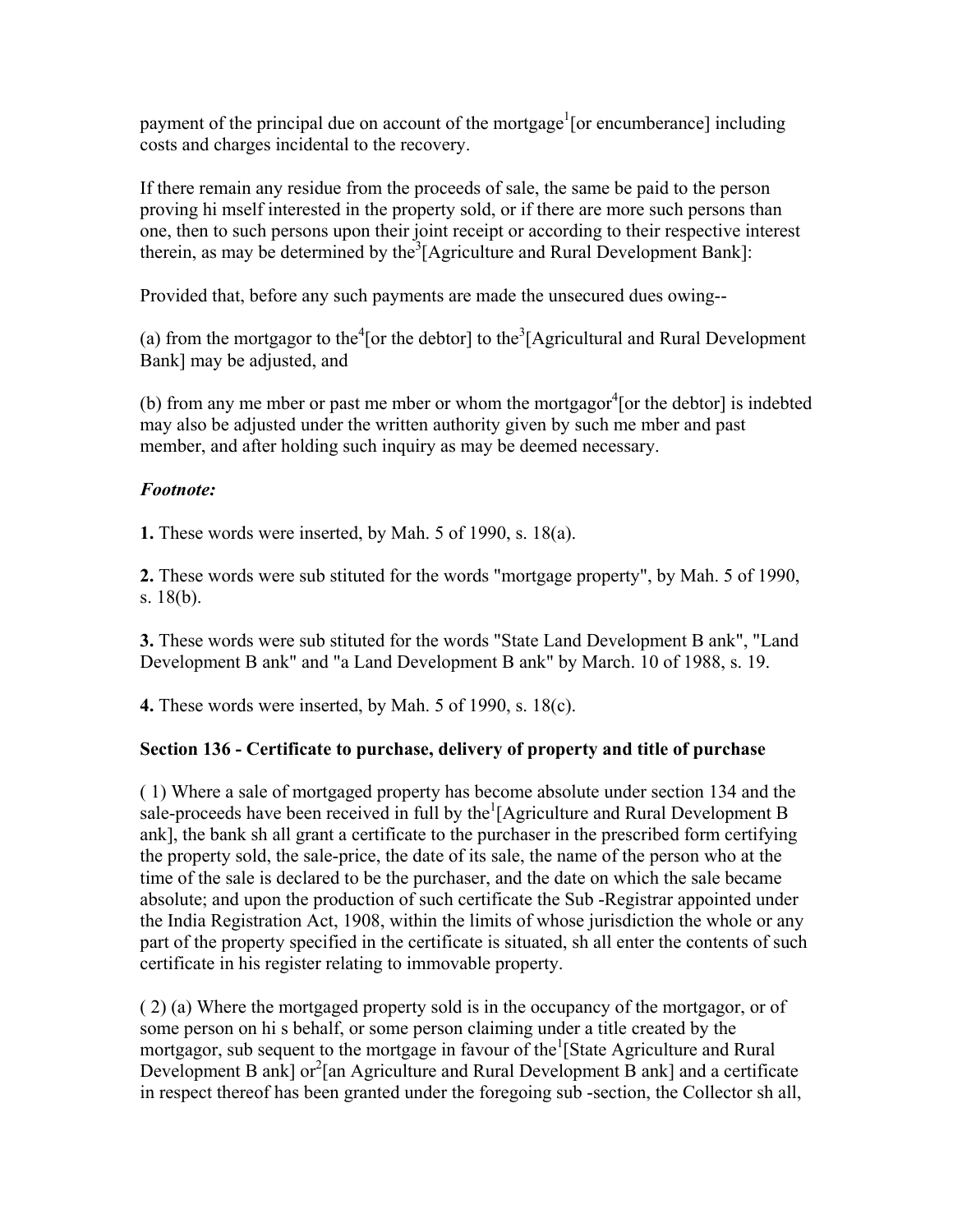on the application of the purchaser, ord er delivery to be made by putting such purchaser or any person whom he may appoint to receive delivery on his behalf, in possession of the property.

(b) Where the property sold is in the occupancy of a tenant or other person entitled to occupy the same, and a certificate in respect thereof has been granted under the foregoing sub -section, the Collector sh all, on the application of the purchaser and after notice to such tenants or other persons, ord er the delivery to be made by affixing copy of the certificate of sale in a conspicuous place on the property and proclaiming to the occupant by beat of dr um or other customary mode at some convenient place that the right, title and interest of the mortgagor have been transferred to the purchaser.

( 3) Where any property is sold in the exercise or purported exercise of a power of sale under section 133, the title of the purchaser sh all not be questioned on the ground that the circumstances required for authorising the sale had not arisen, due notice of the sale was not given, or the power of sale was otherwise improperly or irregularly exercised:

Provided that, any person who suffers damage on account of unauthorised, improper or irregular exercise of such power sh all have a remedy in damages against the  $\hat{I}$  Agriculture and Rural Development Bank).

### *Footnote:*

**1.** These words were sub stituted for the words "State Land Development Bank", "Land Development

**2.** These words were inserted, by Mah. 5 of 1990, s. 18(a).

# **Section 137 - Recovery of loans on certificate by Registrar**

( 1) Notwithstanding anything contained in section 91 and 98, on an application made  $\text{by}^1$ [an Agriculture and Rural Development B ank] for the recovery of arrears of any sum advanced by it to any of its me mbers and on its furnishing a statement of accounts in respect of the arrears, the Registrar may, after making such enquiries as he deems fit. grant a certificate for the recovery of the amount stated therein to be due as arrears.

( 2) A certificate by the Registrar under sub -section ( 1) sh all be final and conclusive as to arrears due. The arrears stated to be due therein shall be recoverable according to the law for the time being in force for the recovery of arrears of land revenue.

( 3) It sh all be lawful to the Collector to take precautionary me asures authorised by sections 140 to 144 of the B ombay Land Revenue Code, 1879 or any law or provision corresponding thereto for the time being in force until the arrears due to the  $\hat{A}$  Agriculture and Rural Development Bank] together with interest and any incidental charges incurred in the recovery of such arrears, are paid or security of such arrears is furnished to the satisfaction of the Registrar.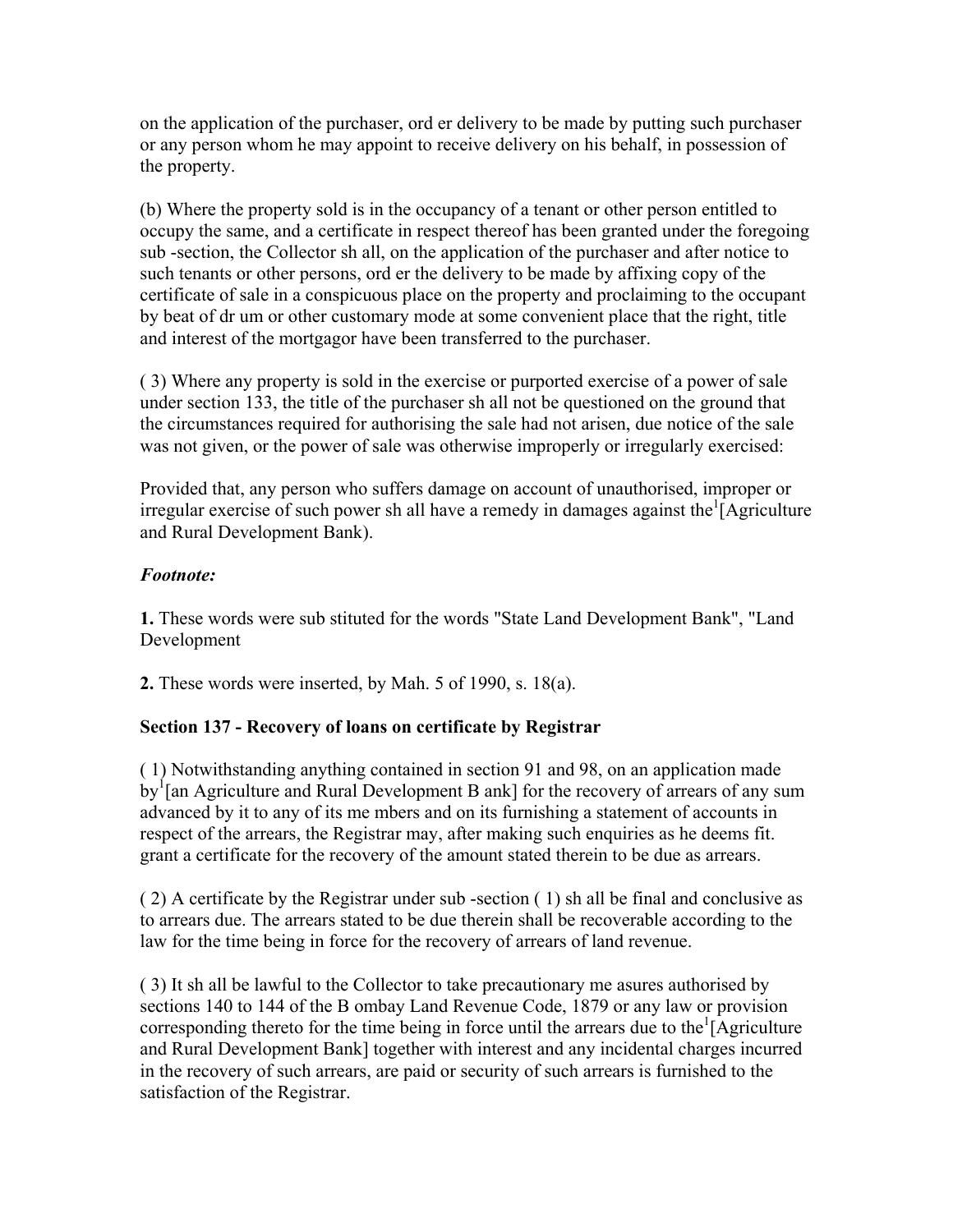( 4) It sh all be competent for the Registrar or a person authorised by hi m to direct conditional attachment of the property of the mortgagor until the arrears due to the<sup>1</sup>[Agriculture and Rural Development B ank] together with interest and any incidental charges incurred in recovery of such arrears, are paid or security for payment of a such arrears is furnished to the satisfaction of the Registrar and the provisions of section 95 shall apply mutatis mutandis to conditional attachment of any property made or to be made under this section.

# *Footnote:*

**1.** These words were sub stituted for the words "State Land Development B ank", "Land Development B ank" and "a Land Development B ank" by March. 10 of 1988, s. 19.

# **Section 138 - Mode of recovery by Collector**

# **138.1 [Mode of recovery by Collector]**

 $^{2}$ [\* \* \* \* \* \*]

(2) Any amount due to  $3^{4}$  [an Agriculture and Rural Development B ank] (Including cost of recovery thereof) sh all on an application by it in this behalf] be recoverable by the Collector, or any officer<sup>5</sup>[including an Officer of the Agriculture and Rural Development Bank] specially authorised by the Collector in this behalf, in all or any or the following modes, namely:--

(a) from the borrower--as if they were arrears of land revenue due by him:

(b) out of the land for benefit of which the loan has been granted--as if they were arrears of land revenue due in respect of that land;

(c) from a surety (if any)--as if they were arrears of land revenue due by him;

(d) out of the property comprised in the collateral security (if any)--according to the procedure for the realisation of land revenue by the sale of immovable properly other than the land on which the revenue is due.

# *Footnote:*

**1.** This marginal note was sub stituted by Mah. 33 of 1963, s. 27(c).

**2 .** Sub -section ( 1) was deleted by Mah. 33 of 1963, s. 27(a).

**3.** These words were sub stituted for the words "a Land Development B ank sh all", by Mah. 33 of 1963 s. 27(a).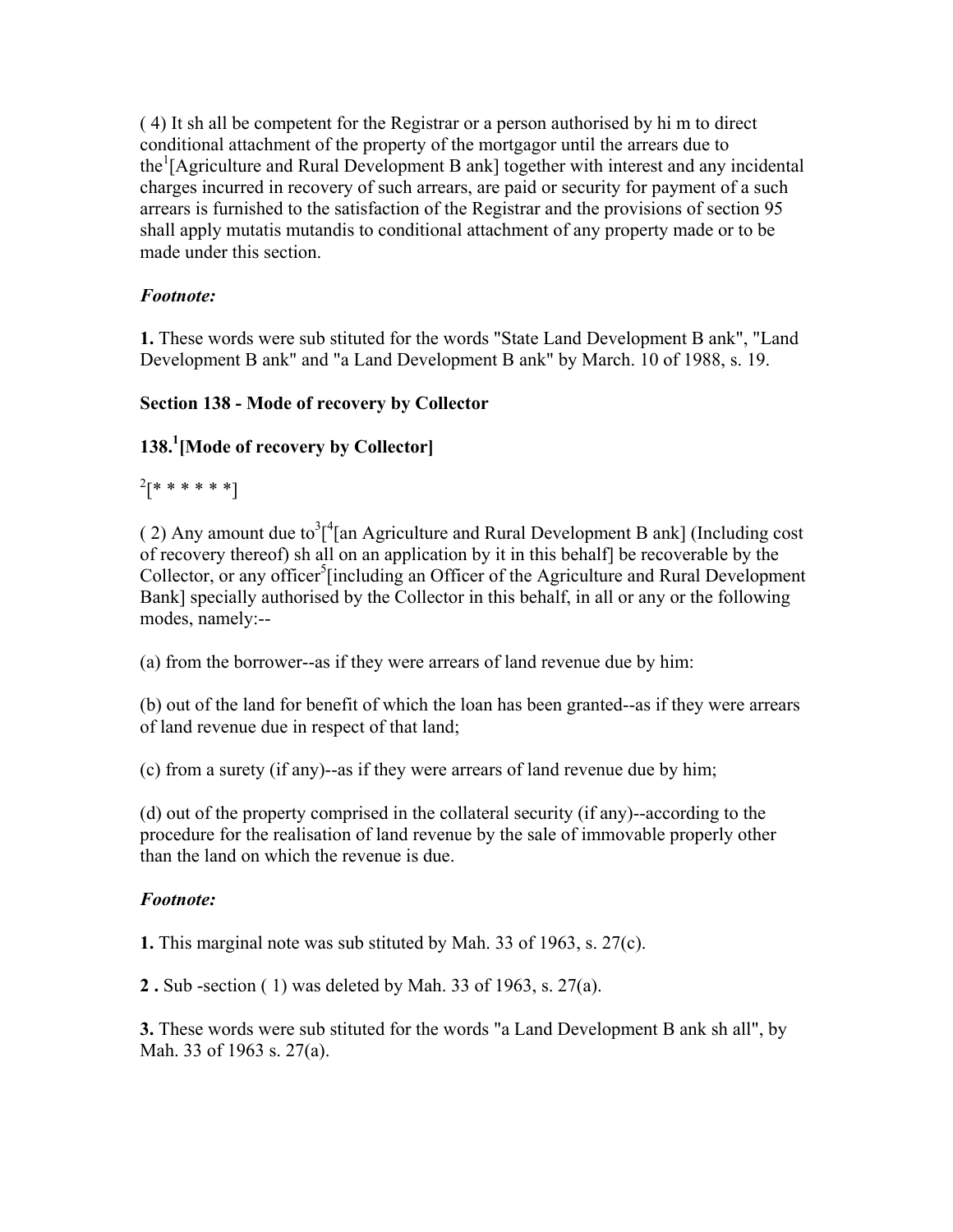**4.** These words were sub stituted for the words "a Land Development B ank". "Land Development B anks" "State Land Development B ank", and "a Land development B ank" respectively, by March. 10 of 1988, s. 19.

**5 .** These words were inserted by Mah. 10 of 1988, s. 26.

# **Section 139 - Officers or members of family not to bid at auction sales**

# **1 [ 139. Officers or members of family not to bid at auction sales**

At any sale of movable or immovable property, held under the provisions of this Chapter, no officer or employee or any me mber of the family of such officer or employee of  $2[a]$ Agriculture and Rural Development B ank] except on behalf of the bank of which he is an officer or an employee, and no person having any duty to perform in connection with such sale, shall either directly or indirectly bid for or acquire or attempt to acquire any interest in such property.

Explanation.--For the purposes of this section, the expression "member of the family" means wife, husband, father, mother, bother, sister, son, daughter, son-in-law or daughter-in- law].

### *Footnote:*

**1.** Section 139 was sub stituted for the original by Mah. 20, of 1986, s. 56.

**2.** These words were sub stituted for the words "a Land Development B ank". "Land Development B anks" "State Land Development B ank", and "a Land development B ank" respectively, by March. 10 of 1988, s. 19.

### **Section 140 - Section 40 of Bom. XXVIII of 1947 not to apply to alienation in favour of Agriculture and Rural Development Bank**

# **140. Section 40 of B om. XXVIII of 1947 not to apply to alienation in favour of1 [Agriculture and Rural Development Bank]**

Nothing contained in section 40 of the B ombay Agricultural Debtors Relief Act, 1947, or any corresponding law for the time being in force in any part of the State sh all apply to any alienation in favour of the<sup>1</sup>[Agriculture and Rural Development Banks].

### *Footnote:*

**1.** These words were sub stituted for the words "a Land Development B ank". "Land Development B anks" "State Land Development B ank", and "a Land development B ank" respectively, by March. 10 of 1988, s. 19.

### **Section 141 - Provision for Guarantee funds to meet certain losses**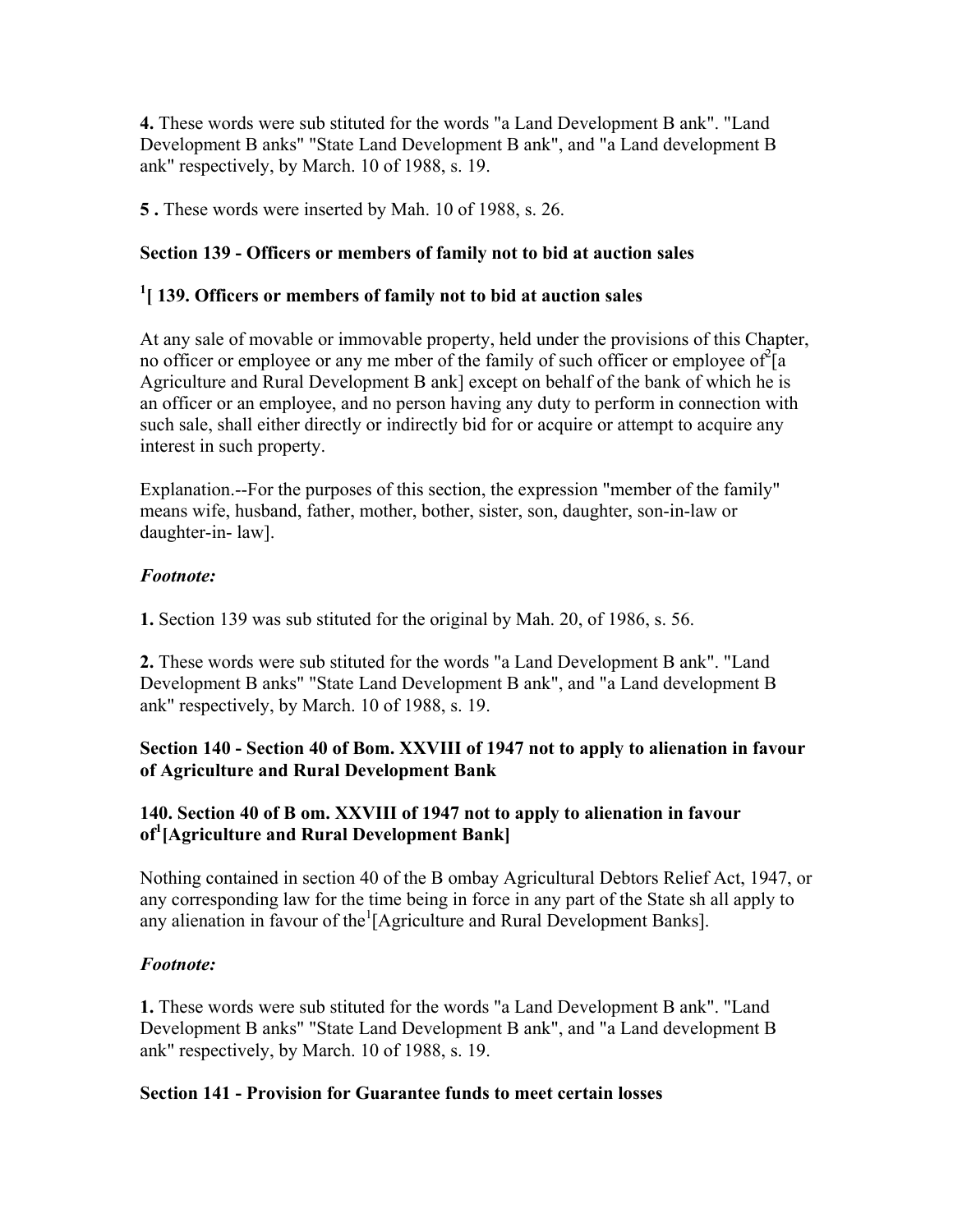(1) It shall be competent for the State Government to constitute one or more Guarantee Funds on such terms and conditions as it may deem fit, for the purpose of meeting losses that might arise as a result of loans being made by the  $1$  [Agriculture and Rural Development Banks] on titles to immovable property subsequently found to be defective or for any other purpose under for or create a separate Guarantee Fund.

(2) The 1 [State Agriculture and Rural Development Bank] and the 1 [Agriculture and Rural Development Banks] shall contribute to such funds at such rate as may be prescribed, and the constitution, maintenance and utilisation of such funds shall be governed by such rules, as may be made by the State Government in this behalf.

## *Footnote:*

**1.** These words were substituted for the words "a Land Development Bank". "Land Development Banks" "State Land Development Bank", and "a Land development Bank" respectively, by March. 10 of 1988, s. 19.

### **Section 142 - Registrar's power to permit any society or Class of societies to function as an Agriculture and Rural Development Bank**

## **142. Registrar's power to permit any<sup>1</sup> [society]<sup>2</sup> [or Class of societies] to function as<sup>3</sup> [an Agriculture and Rural DevelopmentBank]**

It shall be competent for the Registrar to permit any  $\frac{1}{2}$  [society]  $\frac{2}{2}$  [or class of societies tofunction as <sup>3</sup> [an Agriculture and Rural Development Bank] under such terms andconditions and for such period as he may deem fit.

### *Footnote:*

**1.** This word wassubstitutedfor the words "Co-operative bank" by Mah. 20 of 1986, s. 57.

**2.** These words wereinserted by Mah. 10 of 1988, s. 27.

**3.** These words weresubstitutedfor the words "a Land Development Bank", "LandDevelopment Banks" "State Land Development Bank", and "aLand development Bank" respectively, by March. 10 of 1988, s. 19.

### **Section 143 - Service of notice**

The provisions of sections 102 and 103 of the Transfer of Property Act, 1882, and to any rules made under section 104 thereof, shall apply, so far as may be in respect of all notices to be served under this Chapter.

### **Section 143A - Transfer of rights and liabilities of Government in respect of schemes sanctioned under Bom. XXVIII of 1942**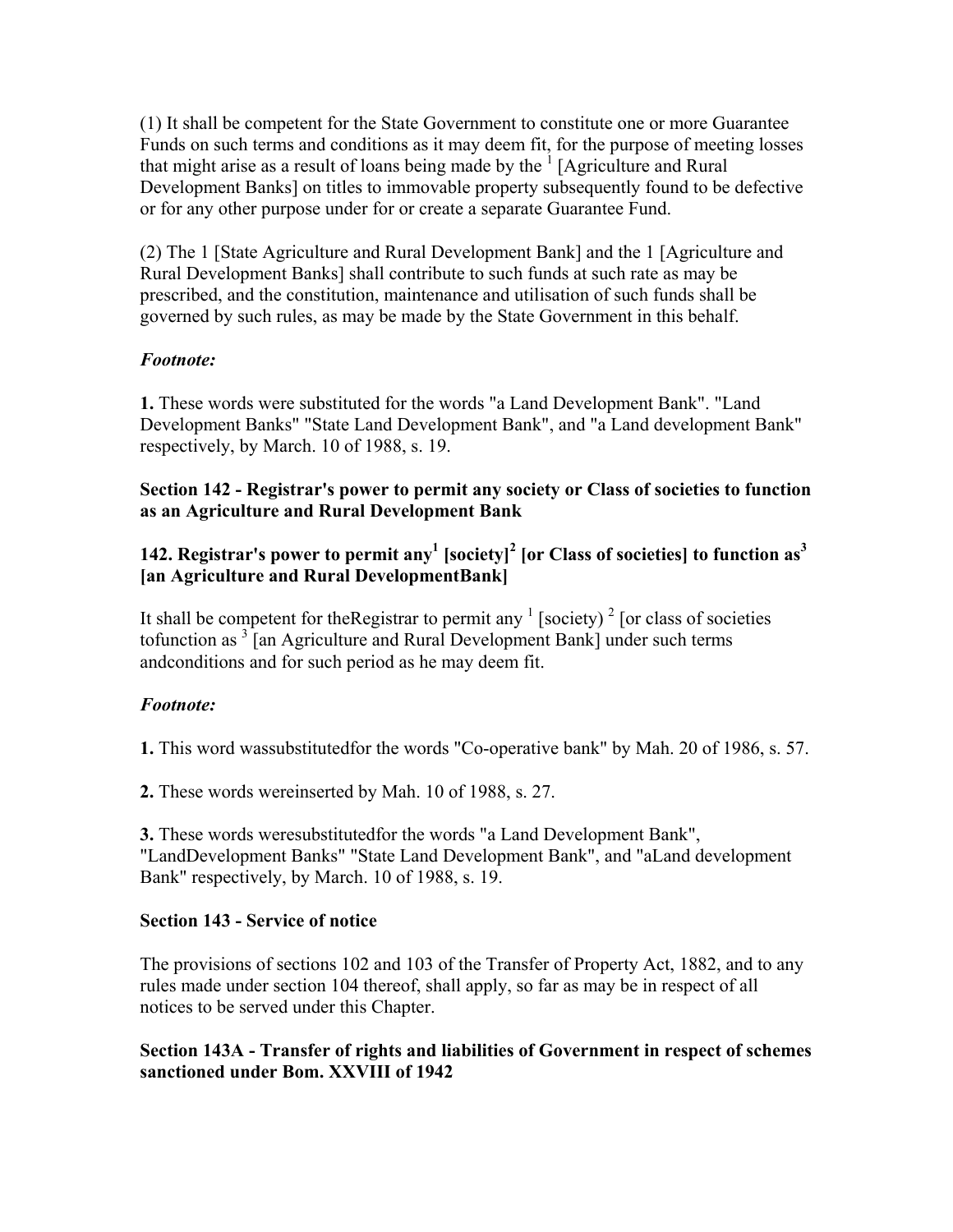### <sup>1</sup> [ 143A.Transfer of rights and liabilities of Government in respect of schemes **sanctioned under Bom. XXVIII of 1942**

( 1) Where any works, included in a land improvement scheme which has come into force under the B ombay Land Improvement Schemes Act, 1942, are carried out at the cost or part cost of the State Government, and such cost is to be recovered from the owners of lands (other than Government) included in the scheme as sh own in the statement prepared under section  $13^2$  [or in the interim or final statement] prepared under section 13 A of the Act, then notwithstanding anything contained in this Act, all the rights and liabilities of the State Government for the recovery of the cost or part cost from the owners of land sh all stand transferred to<sup>3</sup>[an Agriculture and Rural Development B ank], in relation to such owners of lands and sub ject to such terms and conditions (including any condition regarding giving of any guarantee by the State Government) as may be agreed upon between the State Government and such<sup>3</sup>[Agriculture and Rural Development B ank]; and for arriving at such agreement, every owner of land sh all produce before the B ank all such documents, and other evidence relating to hi s land included in such scheme as the Bank may requires.

(2) On such transfer of rights and liabilities of the State Government, the<sup>3</sup>[Agriculture and Rural Development B ank] sh all pay to the State Government an amount equal to the extent of the liability accepted by it under such agreement, and the State Government sh all inform the owners of lands concerned of such transfer: and thereupon, the provisions of this Act and rules thereunder in so far as they provide for advancing of loans (including provision for mortgaging of property,) and recovery thereof sh all apply in relation to the amount of cost to be recovered from each owner of land as they apply in relation to advancing of loans and recovery thereof (including interest) as if such owner was a me mber of the<sup>3</sup>[Agriculture and Rural Development B ank]. The transfer of the and liabilities and payment made in accordance therewith; sh all discharge the owners of lands of their liability to make payment to the State Government under the B ombay Land Improvement Schemes Act, 1942, but to the extent only of their respective liability accepted by the Bank].

# *Footnote:*

**1 .** Section 143 A was inserted by Mah. 35 1969, s. 2.

**2.** These words were sub stituted for the words "or In the final statement" by Mah. 10 of 1971, s. 2.

**3.** These words were sub stituted for the words "a Land Development B ank", "Land Development B anks" "State Land Development B ank", and "a Land development B ank" respectively, by March. 10 of 1988, s. 19.

**Section 144 - Power to Committee of State Agriculture and Rural Development Bank to supervise Agriculture and Rural Development Banks and make regulations**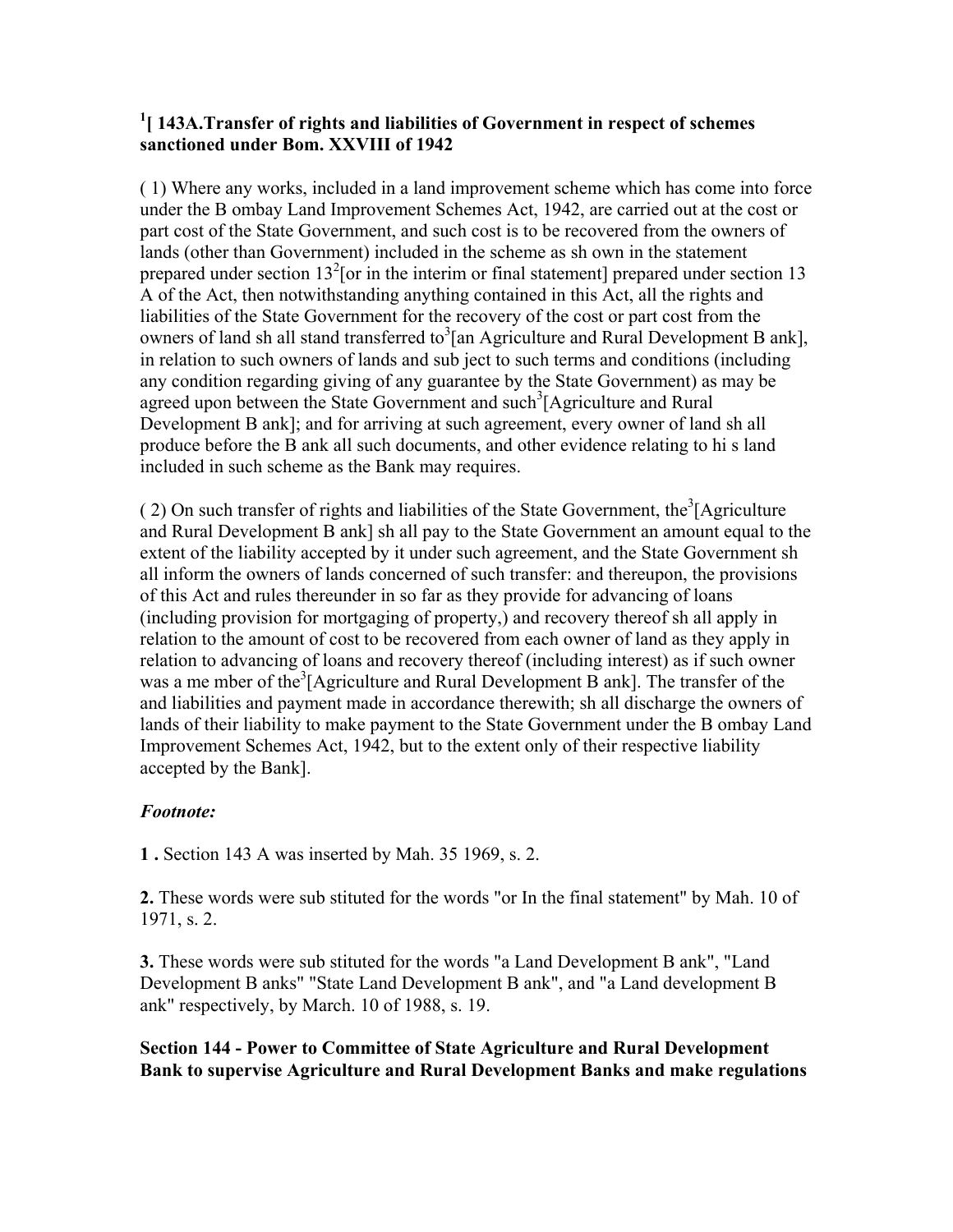## 144. Power to Committee of <sup>1</sup> [State Agriculture andRural Development Bank] to **supervise 1 [Agriculture and RuralDevelopment Banks] and make regulations**

The committee of the<sup>1</sup> [State Agriculture andRural Development Bank] shall have a general powerof supervision over <sup>1</sup> [Agriculture and Rural Development Banks] and may,with theprevious sanction of the State Government make regulations, not inconsistentwith this Act or the rules made thereunder, for all any of the followingmatters, namely:--

(a) for the inspection of the account books and proceedings of  $2^2$  [Agriculture and Rural Development Banks];

(b) for the submission of returns andreports by such banks in respect of their transactions;

(c) for the periodical settlement of accountsbetween such banks and the  $2$  [State Agriculture andRural Development Bank] being accounts relating to the payment of theamounts recovered by such banks on mortgages transferred to the  $2$  [State Agriculture andRural Development Bank];

(d) for the form in which applications to suchbanks for loans shall be made and for the valuation of propertiesoffered as security for such loans;

(e)for the investment ofmoneys realised from the mortgagors;

(f) the conditions of service of employees of suchbanks:

(g)the programme and policyto be followed by such banks for making loans;

(h) the types and extent ofsecurity to be obtained by such banks of advancing loans;

(i) generally, for the purpose of safeguarding theinterest of the parties furtherance of activities of such banks, and carryingout the purposes of this Chapter.

# *Footnote:*

**1.** These words weresubstitutedfor the words "a Land Development Bank", "LandDevelopment Banks" "Stale Land Development Bank", and "aLand development Bank" respectively, by March. 10 of 1988, s. 19.

**2.** These wordssubstitutedfor the words "Land Development banks", "State Land Development Bank". "PrimaryLand Development Banks" and "Primary Land Development Bank" by Mah. 10 of 1988, s. 19.

**Section 144IA - Reorganisation, amalgamation or division of 2[Agriculture and Rural Development Banks,] in public interest**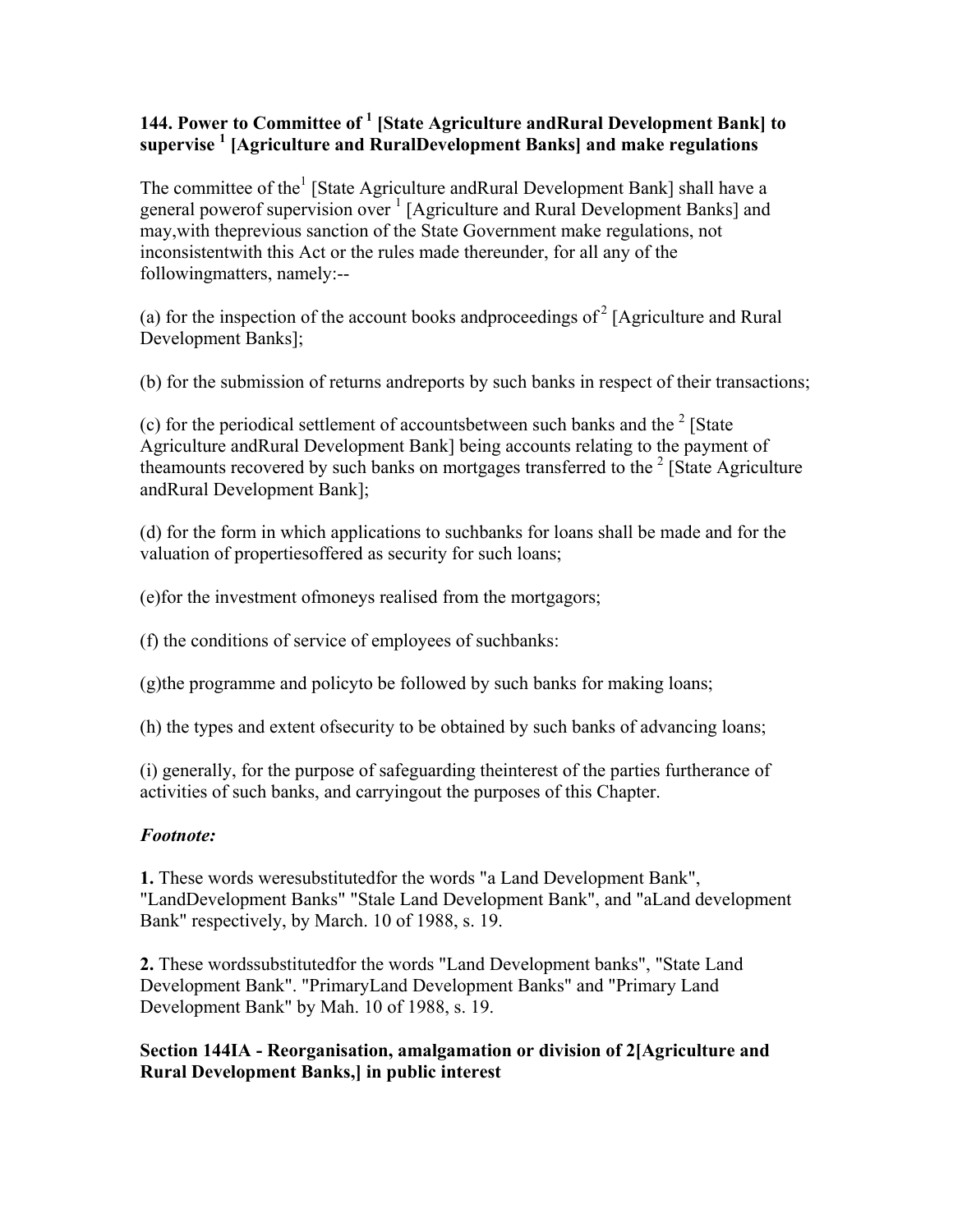## <sup>1</sup>[144.IA Reorganisation, amalgamation or division of<sup>2</sup>[Agriculture and Rural **Development Banks,] in public interest**

(1) Notwithstanding anything in this Act or in any rules or bye-laws made thereunder, it shall be lawful for the State Government to provide from time to time, by an Order made under and in accordance with the provisions of sectiion 18, for the reorganisation of the<sup>2</sup>[Primary Agriculture and Rural Development Banks], either by amalgamating with it all any of the<sup>2</sup>[Primary Agriculture and Rural Development Banks] or otherwise: or for the division of the<sup>2</sup>[State Agriculture and Rural Development Banks] into a <sup>2</sup>[State Agriculture and Rural Development Bank] and one or more<sup>2</sup>[Primary Agriculture and Rural Development Banks] as may be considered necessary: or for the amalgamation or division of all or any of the<sup>2</sup>[Primary Agriculture and Rural Development Banks] among themselves. Accordingly. for the purposes of this section. in section 18 and in any rules made thereunder for the word "Registrar" wherever it occurs. the words. "State Government" shall be deemed to be substituted.

(2) Where there is no<sup>2</sup>[Primary Agriculture and Rural Development Bank] in the State or in any part thereof. or  $2$ [Primary Agriculture and Rural Development Banks] are merged with the<sup>2</sup>[State Agriculture and Rural Development Bank]<sup>2</sup>[State Agriculture and Rural Development Bank] amy establish and maintain as many branches as may be deemed necessary: and shall function also as a<sup>2</sup>[Primary Agriculture and Development Bank] throughout the State or in the area concerned, as the case may be. Any reference to a<sup>2</sup>[Primary Agriculture and Rural Development Bank] in this Act. or any other law for the time being in force or in any instrument, shall, as the context may require, be construed as a reference to the<sup>2</sup><sup>[</sup>Primary Agriculture and Rural Development Bank] or its branches concerned, or be read subject to such modifications as may be necessary due to absence of any<sup>2</sup>[Primary Agriculture and Rural Development Bank] or due to merger of the<sup>2</sup>[Primary Agriculture and Rural Development Bank] or Banks in the<sup>2</sup>[State Agruculture and Rural Development Bank.].

# *Footnote:*

**1.** Section 144-IA was inserted by Mah of 1972, s. 4.

**2.** These words substituted for the words "Land Development banks", "State Land Development Bank", "Primary Land development Banks" and "Primary Land Development Bank" by Mah. 10 of 1988, s. 19.

# **Section 144IB - [Deleted]**

 $^{1}[*****]$ 

# *Footnote:*

**1.** Section 144 - 1B was deleted by Mah. 10 of 1988, s. 28.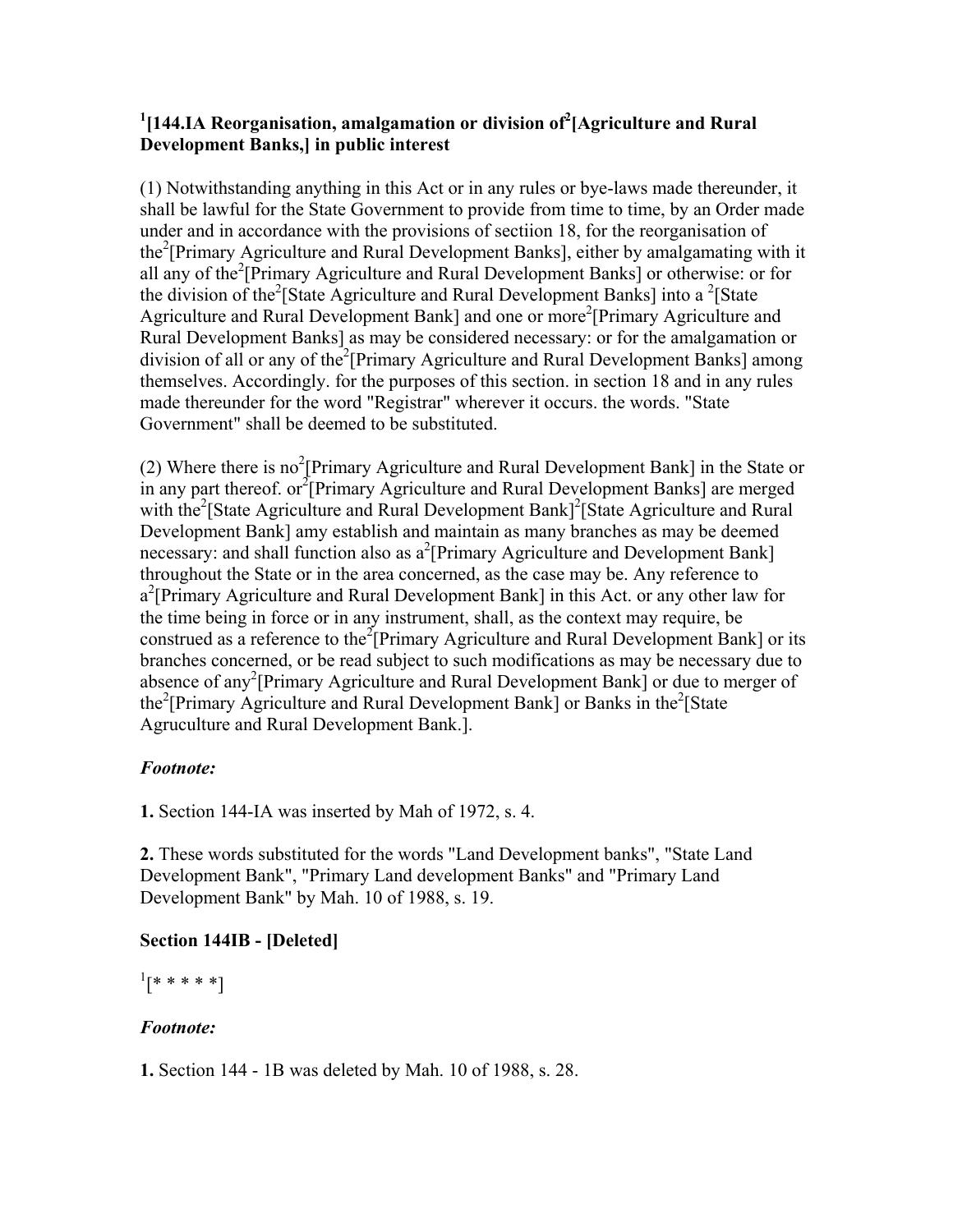# **Chapter XIA - ELECTIONS OF COMMITTEES AND OFFICERS OF CERTAIN SOCIETIES**

# **1 [CHAPTER XI-A**

# **2 [ELECTIONS OF COMMITTEES AND OFFICERS OF CERTAIN SOCIETIES]**

# *Footnote:*

1. Chapter XI-A was inserted by Mah. 27 of 1969, s. 20, r ead with Mah. 27 of 1971, s. 6.

2. This heading was sub stituted by Mah. 3 of 1974, s. 32.

## **Chapter: XIA - ELECTIONS OF COMMITTEES AND OFFICERS OF CERTAIN SOCIETIES**

# **Section 144A - Application of this Chapter and definitions**

 $(1)^{1}$ <sup>2</sup>[This Chapter] sh all apply] only to elections to committees of societies belonging to the categories specified in section 73-G.

( 2) In this Chapter, unless the context otherwise requires.--

(a) "Collector" me ans the Collector having jurisdiction over the local areas in which the registered office of the society concerned is situated;<sup>3</sup>[and includes the Additional Collector, and also any officer not below the rank of Deputy Collector, appointed by the State Government to exercise the powers and to perform the duties of the Collector under this Chapter];

(b) "election" me ans an election of a me mber or me mbers of the committee $\textsuperscript{4}$  [or of officer or officers] of a specified society;

(c) "specified society" me ans a society belonging to any of the categories specified in section 73-G.

# *Footnote:*

**1.** This portion was substituted for the word "This chapter shall apply" by Mah. 3 of 1974, s. 33(a).

**2.** These words were sub stituted for the words, figures and letter "except section 144 -Y, this Chapter" by Mah. 10 of 1988, s. 29(a).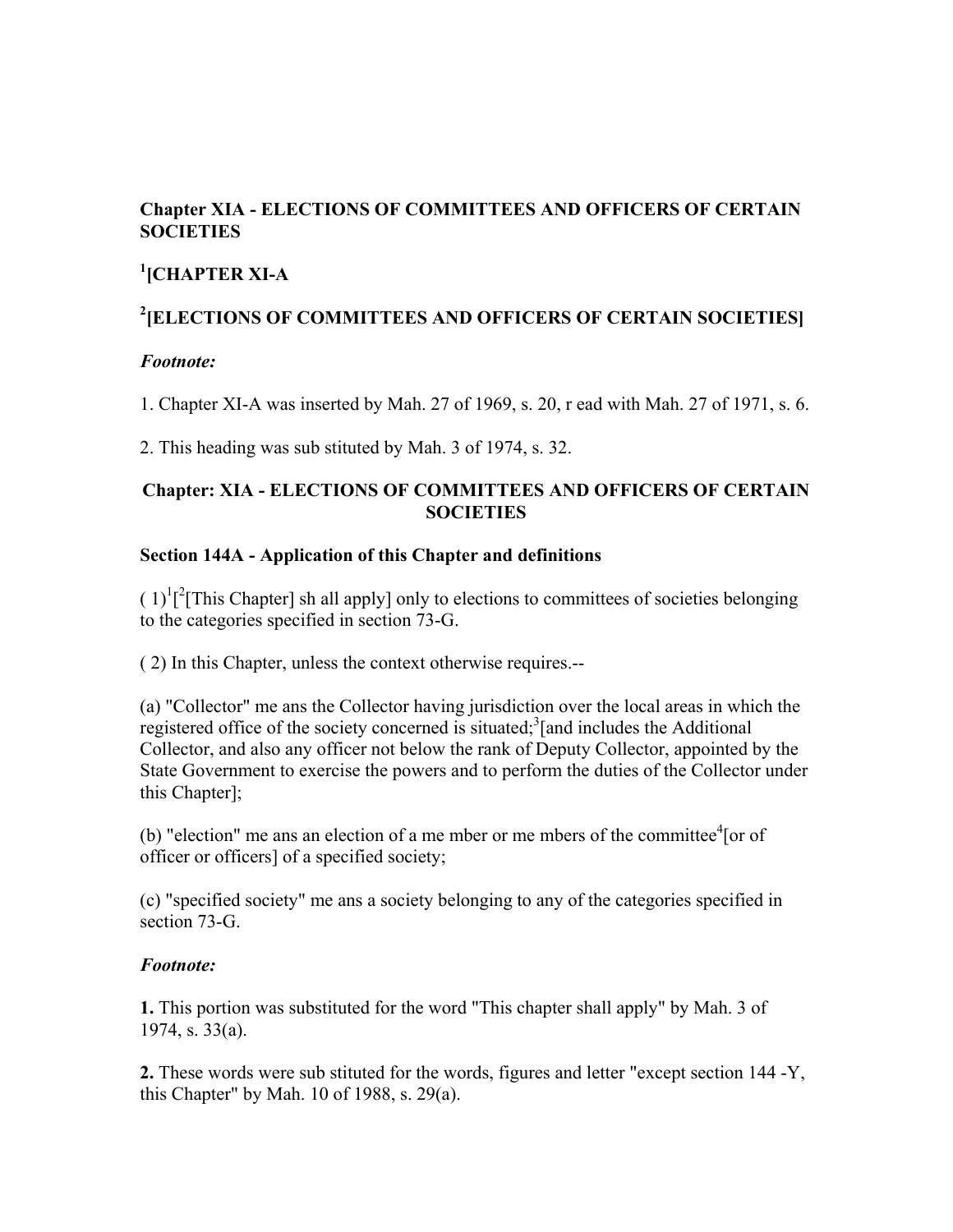**3.** This portion was added, by Mah. 3 of 1974, s. 33(b).

**4 .** These words were inserted by Mah. 10 of 1988, s. 29(b).

## **Section 144B - When elections to be held**

Every election shall be held as far as possible some time prior to the date on which the term of office of the retiring member or members is due to expire. If a vacancy occurs due to any other reason, it shall be filled as early as practicable.

## **Section 144C - Conduct of elections**

(1) Save as otherwise provided, every election shall be held on such date or dates as the Collector may fix, and shall be conducted under his control by such Returning Officer and other officers, as may be appointed by the Collector in this behalf.

(2) In all cases where a society has to send a nominee as a member of the committee of any specified society, the election of such nominee shall be conducted under the control of the Collector of the District in which the registered office of the society sending the nominee is situated.

(3) In all cases, where the by-laws of a specified society authorise the Government nominee or the nominee of a Financing Agency to be a member of the committee of the society, no election need be held for such purpose.

(4) The voting at every election shall be by secret ballot.

# **Section 144D - Cost of conducting elections**

(1) The expenses of the holding of any election, including the payment of travelling allowances, daily allowances and other remuneration, if any, to the persons appointed to exercise the powers and perform the duties in respect of the elections, shall be borne by the specified society concerned.

(2) For this purpose, the Collector may call upon a specified society to deposit with him such amount as he considers necessary for the conduct of the election. Within eight days from the receipt of such direction from the Collector, the society shall deposit the specified amount with the Collector.

(3) The Collector shall maintain an account of the expenses incurred in connection with the election and within six months from the declaration of results of the election, render the same to the society concerned, and shall refund to the society the balance, if any, remaining unspent. If the expenditure exceeds the amount of deposit, the Collector shall call upon the society to pay the excess amount as specified by him within eight days from the receipt of the direction from him, and the society shall comply with such direction.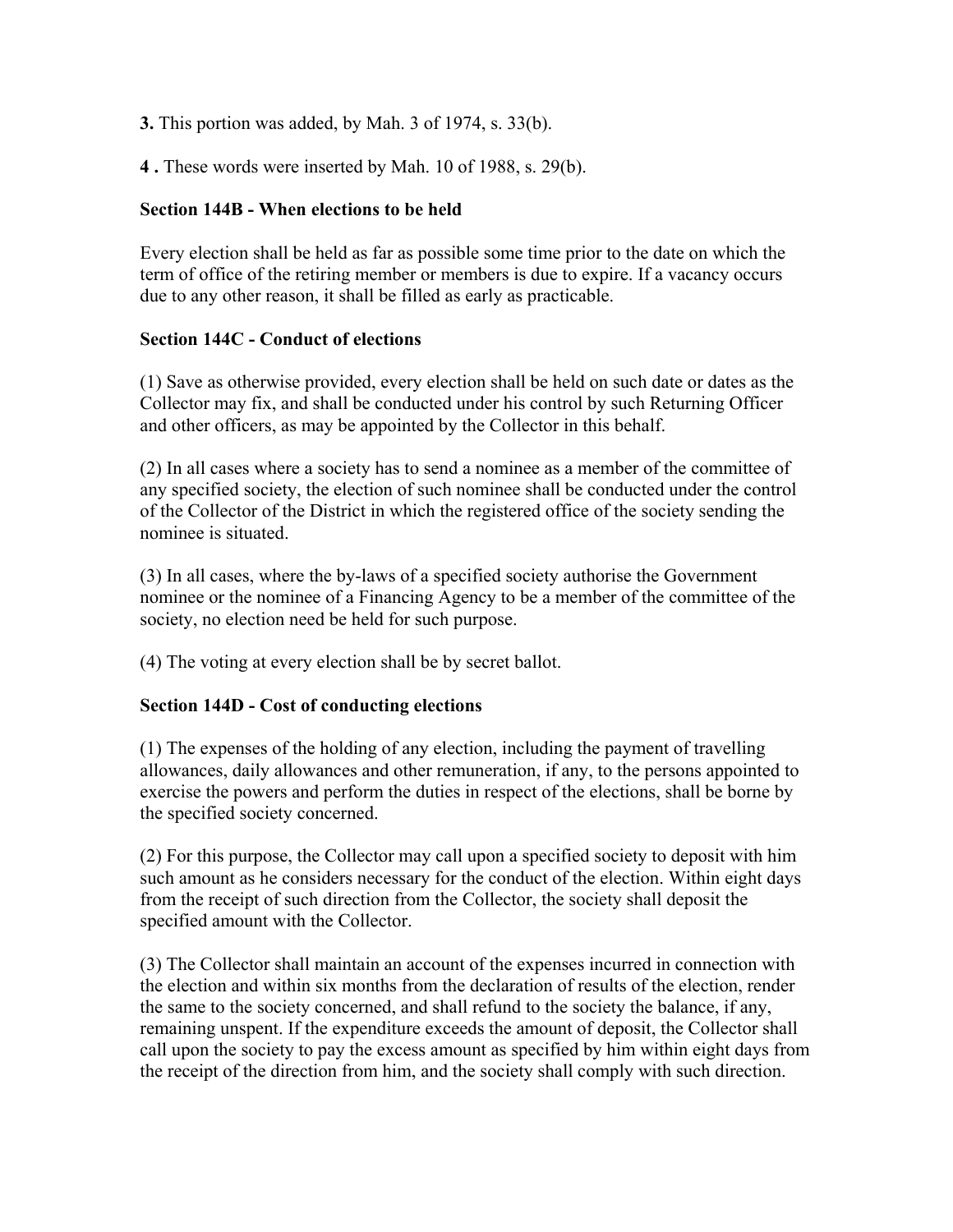(4) On failure of a specified society to pay as aforesaid the deposit amount or to pay the excess amount, the Collector may recover the sums due, together with interest thereon at the rate of 12 per cent, per annum, from the society as arrears of land revenue.

### **Section 144E - Disqualifications for membership**

( 1) A person sh all be disqualified for being elected as, and for being a member of the committee of any specified society,--

 $\frac{1}{1}$ [(a) if he is a salaried employee of any society (other than a society of employees themselves) or holds any office of profit under any society, except when he holds or is appointed to the office of a Managing Director or any other office declared by the State Government by general or special ord er not to disqualify its holder or is entitled to be or is elected, appointed or co-opted to any reserved seat on the committee of a society under section 73BB;]

(b) if he has been convicted of an offence punishable under section 153 A or section 171 E or 171 F or sub -section 144 Q or clause (a) of sub -section ( 2) or sub section ( 3) of section 505 of the Indian Penal Code, or unless section 144 Q or clause (a) of sub -section ( 2) of section 144 R of this Act, unless a period of six years has elapsed of five years since the date of his conviction;

(c) if he has found convicted by a Court in India for any offence and sentenced to imprisonment for not less than two years, unless a period of five years has elapsed since his release;

(d) if he is found guilty of a corrupt practice by the Commissioner of the Division, unless a period of six years has elapsed since the date on which the decision of the Commissioner takes effect;

 $2I(d-1)$  If he has more than two children:

Provided that, a person having more than two children on the date of commencement of the Maharashtra Co-operative Societies (Third Amendment) Act, 2001 (h ereinafter in this clause referred to as "the date of such commencement"), shall not be disqualified under this clause so long as the number of children he has on the date of such commencement does not increase:

Provided further that, a child or more than one child born in a single delivery within the period of one year from the date of such commencement sh all not be taken into consideration for the purpose of disqualification mentioned in this clause.

Explanation.-- For the purposes of this clause.--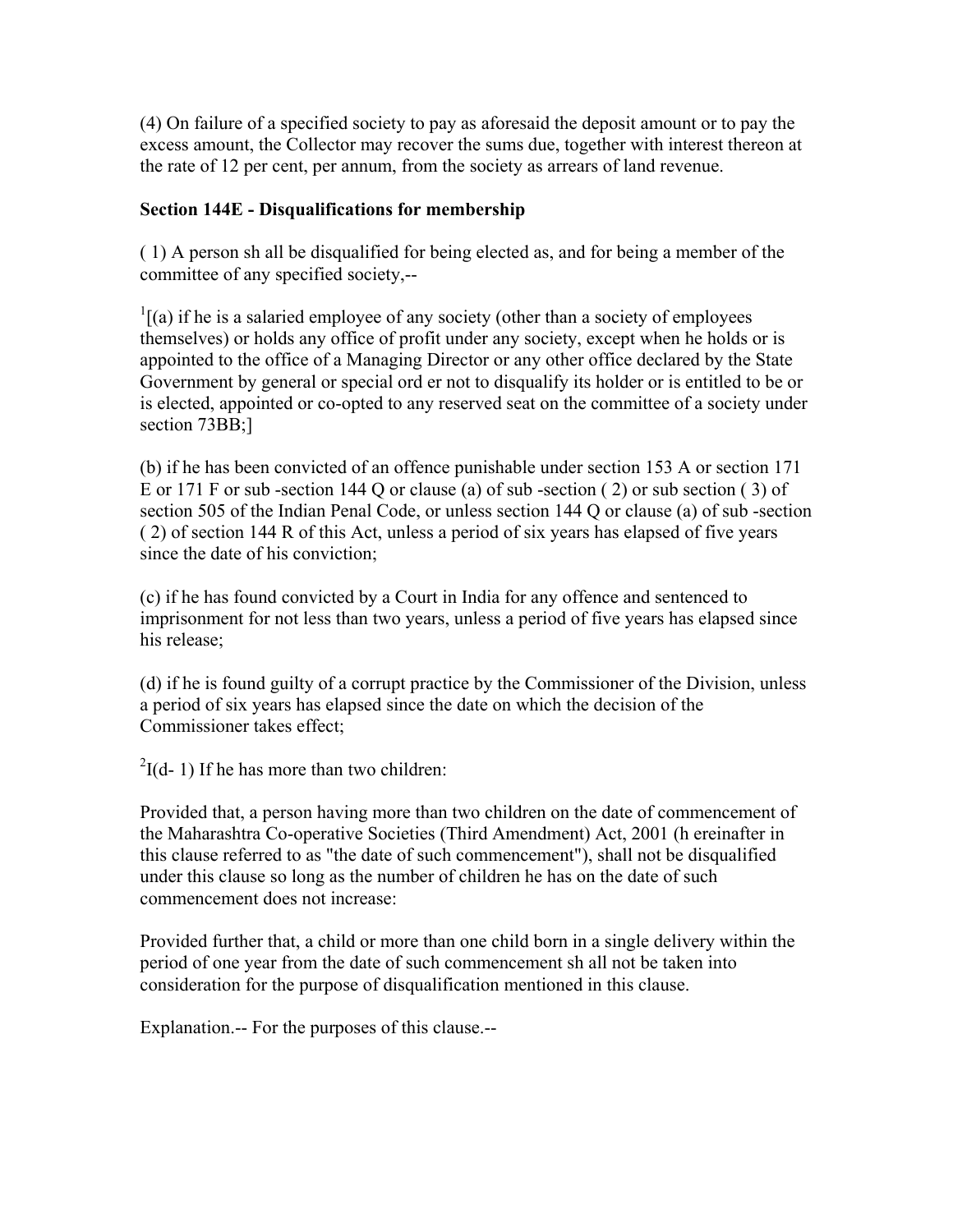(i) where a coulple has only one chile on or after the date of such commencement, any number of children born out of a single sub sequent delivery shall be deemed to be one entity;

(ii) "child" does not include an adopted child or children; (e) if he so disqualified by or under any other provision of this Act.

( 2) For the purpose of clause (a) of sub -section ( 1), a person sh all not be deemed to hold an office of profit under a society, if he does not receive any remuneration other than compensatory allowance, or honorarium payable under sub -section ( 2) of section 65 not exceeding rupees six thousand per year.

Explanation.--In this sub -section, "compensatory allowance" me ans the travelling allowance, the daily allowance or such other allowance which is paid to the holder of the office for the purpose of meeting the personal expenditure in performing the functions as holder of that office.

( 3) Notwithstanding anything contained in clause (b) or (c) of sub -section ( 1) a disqualification under either clause sh all not, in the case of a person who on the date of the conviction is a member of any specified society, take effect until three months have elapsed from that date or, if within that period an appeal or application for revision is brought in respect of the conviction or the sentence until, that appeal or application is disposed of by the Court.

### *Footnote:*

**1.** Clause (a) was deemed always to have been sub stituted by Mah. 3 of 1974, s. 34 ( 1), for saving see s. 34 ( 2).

**2.** Clause (d- 1) was inserted by Mah. 34 of 2001, (w.e.f. 7 - 9 - 2001) s. 10.

## **Section 144F - Account of election expenses, maximum thereof and lodging of account**

( 1) Every candidate at an election sh all keep a separate and correct account of all expenditure in connection with the election incurred or authorised by him.

( 2) The account shall contain such particulars as may be prescribed.

( 3) The total of the said expenditure sh all not exceed such amount as may be specified by the State Government, by general or special order, published in the official Gazette.

( 4) Every contesting candidate at an election sh all, within thirty days from the date of election of the returned candidate or, if there are more than one returned candidate at the election and the dates of their election are different, the later of those two dates, lodge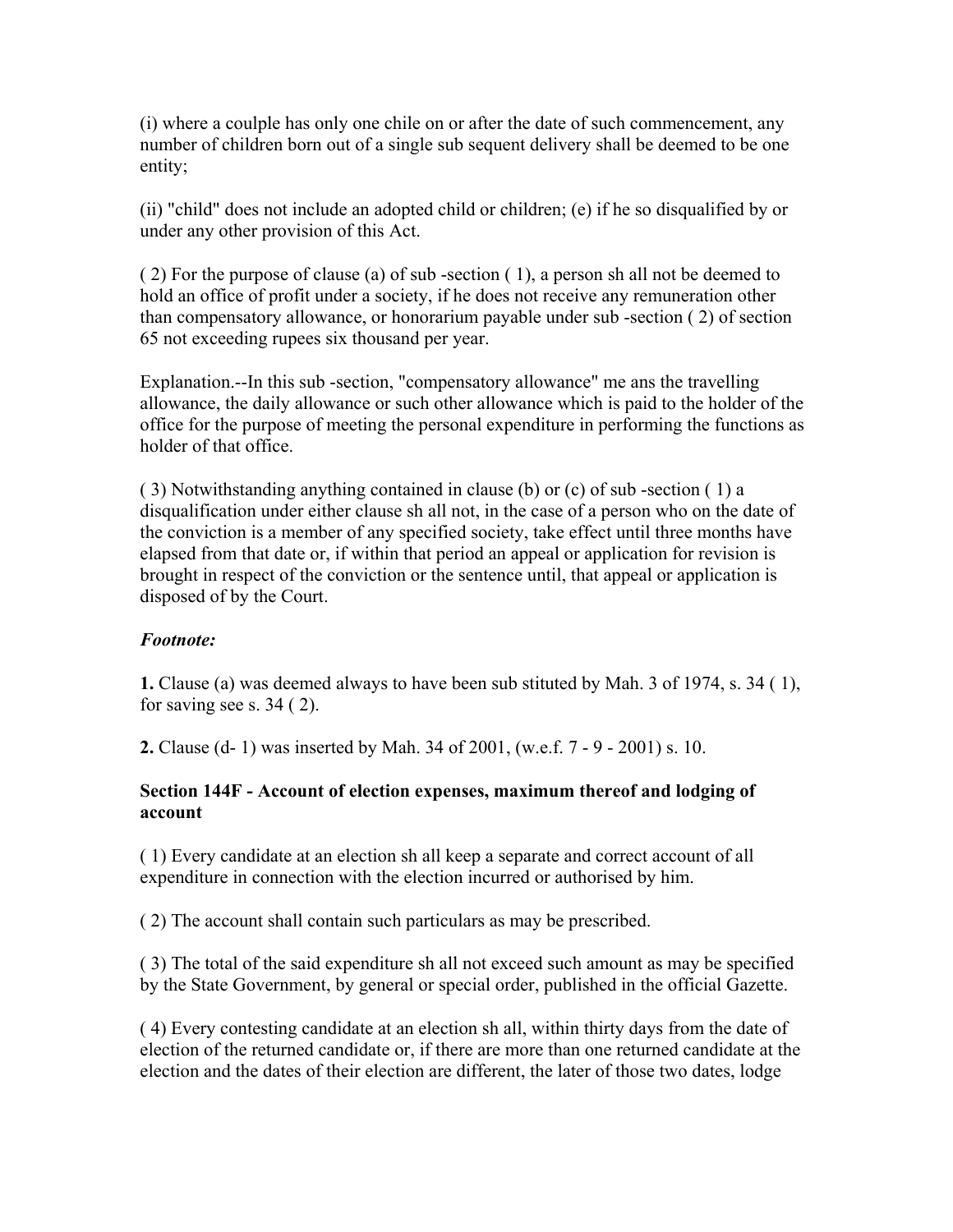with the Collector an account of hi s election expenses which sh all be true copy of the account kept by hi m under sub -section ( 1).

 $<sup>1</sup>$ [(5) Every returning officer at an election sh all keep a separate and accurate account of</sup> all expenditure in connection with the election, incurred or authorised by him.

( 6) The Accounts shall contain all the particulars related to the expenses for conduct of the election.

( 7) The total of the election expenditure sh all not exceed such amount as may be specified by the State Government, by general or special order, published in the Official Gazette.

( 8) Every returning officer at an election sh all, within forty-live days from the date of election of the returned candidate sh all lodge with the Collector, Registrar or concerned society, as the case may be, the account of the election expenditure which sh all be a true copy of the account kept by hi m under sub -section ( 5). The Collector or as the case may be, the Registrar shall convey such election expenditure to the concerned society within ten days from the date on which he receives the account of the election expenditure from the returning officer.

( 9) If the returning officer fails to perform the duties as provided in sub -section ( 8), he sh all not be entitled to claim the remuneration for the conduct of the election and he sh all also be liable to pay back all the amount taken by him from the society as advance, for conducting the election, within a period of forty-five days from the date of declaration of the result:

Provided that before passing of such ord er against the returning officer denying hi m the remuneration for the conduct of the election and directing hi m to repaying the advance taken for conducting the elections, the concerned authority sh all give him, a reasonable opportunity of being heard.]

### *Footnote:*

**1.** Sub -section ( 5) to ( 9) were added by Mah. 34 of 2001, (w.e.f. 7 - 9 - 2001) s. 11

### **Section 144G - Disqualification for failure to lodge account of election expenses**

If the Collector is satisfied that a person,--

(a) has failed to lodge an account of election expenses within the time and in the manner required by the last preceding section, and

(b) has no good reason or justification for the failure,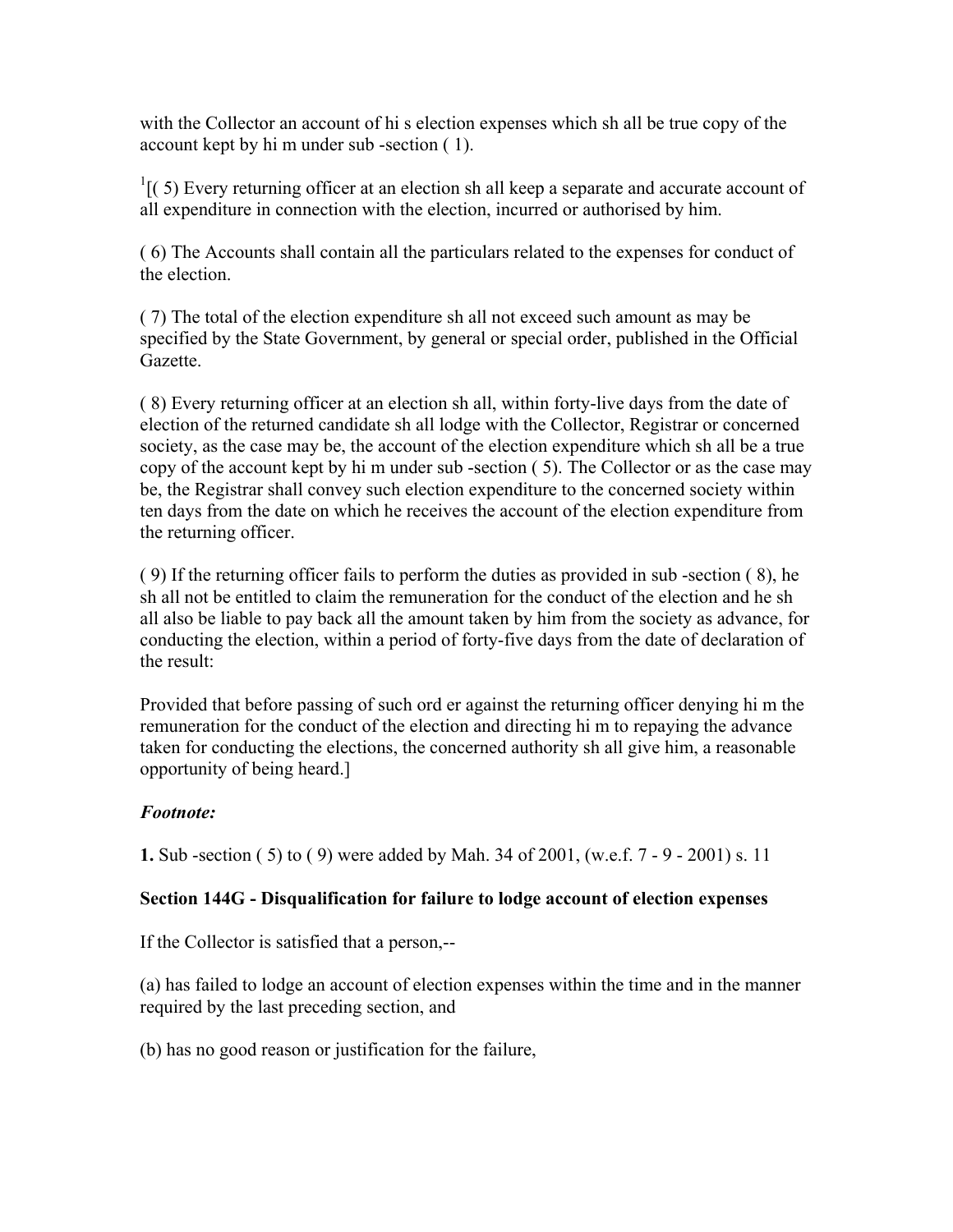the Collector shall, by order published, in the Official Gazette, declare him to be disqualified for being elected as, and for being, a member of the committee of any specified society, and any such person shall be disqualified for a period of three years from the date of the order.

### **Section 144H - Removal or reduction of period of disqualification**

The State Government may, for reasons to be recorded, remove any disqualification under this Chapter or reduce the period of any such disqualification.

### **Section 144-I - Corrupt practices**

The following shall be deemed to be corrupt practices for the purposes of this Chapter:--

(1) "Bribery", that is to say,--

(A) any gift offer or promise by a candidate or his agent of by any other person with the consent of a candidate or his election agent of any gratification, to any person whomsoever, with the object, directly or indirectly of including--

(a) a person to stand or not to stand as, or to withdraw or not to withdraw from being a candidate at an election; or

(b) an elector to vote or refrain from voting at an election, or as a reward to--

(i) a person for having so stood or not stood, or for having withdrawn or not having withdrawn his candidature; or

(ii) an elector for having voted or refrained from voting;

(B) the receipt of, or agreement to receive, any gratification, whether as a motive or reward--

(a) by a person for standing or not standing as, or for withdrawing or not withdrawing from being, a candidate; or

(b) by any person whomsoever for himself or any other person for voting or refraining from voting, or inducing or attempting to induce any elector to vote or refrain from voting, or any candidate to withdraw or not to withdraw his candidature.

Explanation.--For the purposes of this clause, the term "gratification" is not restricted to pecuniary gratifications or gratifications estimable in money and it includes all forms of entertainment and all forms of employment for reward, but it does not include the payment of any expenses bona fide incurred at, or for the purpose of, any election and duly entered in the account of election expenses referred to in section 144-F.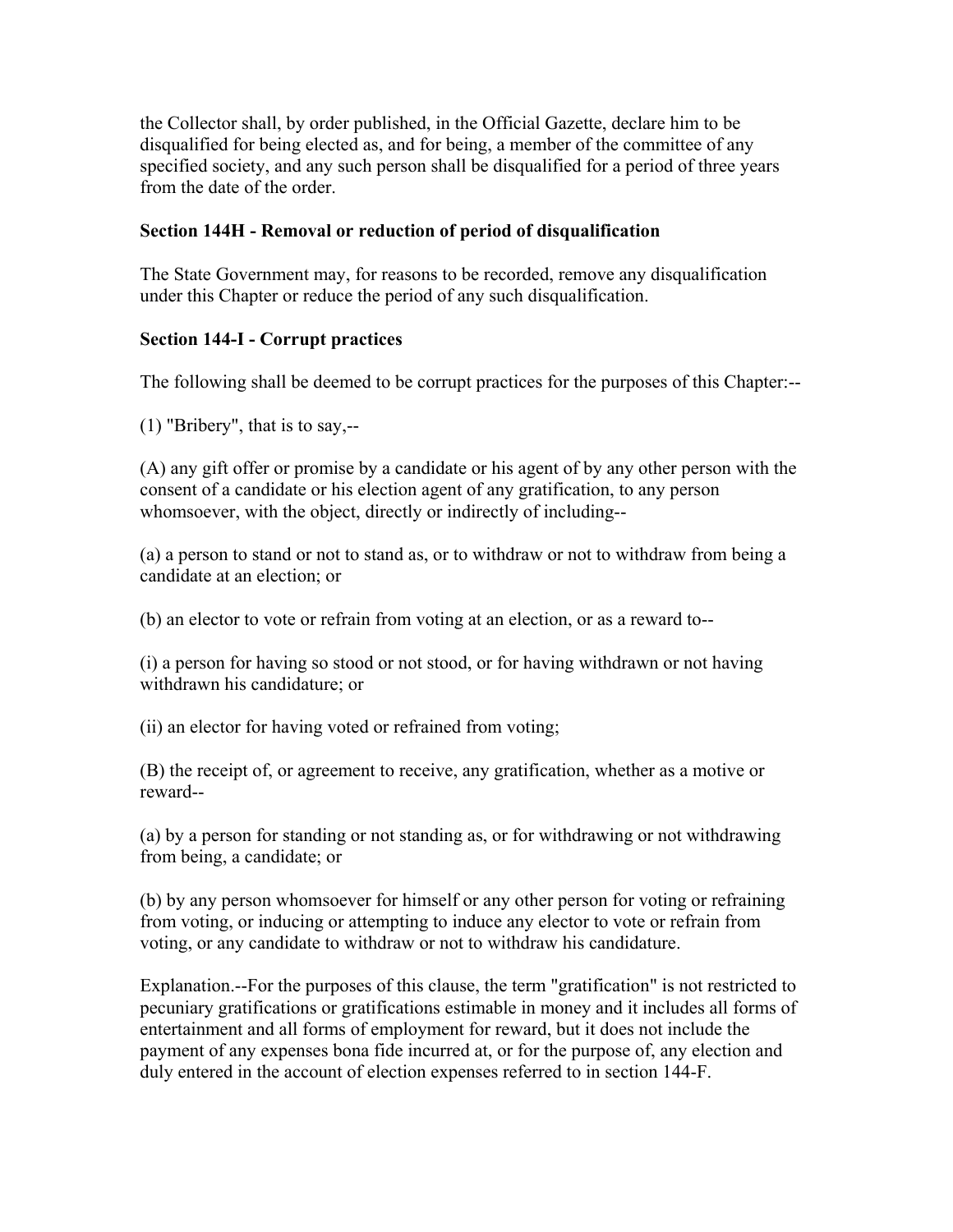(2) Undue influence, that is to say, any direct or indirect interference or attempt to interfere on the part of the candidate or his agent, with the free exercise of any electoral right:

Provided that--

(a) Without prejudice to the generality of the provisions of this clause, any such person as is referred to therein who--

(i) threatens any candidate or any elector, or an elector to believe that he, or any person in whom he is interested with injury of any kind including social obstracism and excommunication or expulsion from any case or community, or

(ii) induces or attempts to induce a candidate or an elector to believe that he, or any person in whom he is interested, will become or will be rendered an object of divine displeasure or spiritual censure,

shall be deemed to interfere with the free exercise of the electoral right of such candidate or elector within the meaning of this clause;

(b) a declaration of public policy, or a promise of public action, or the mere exercise of a legal right without intent to interfere with an electoral right, shall not be deemed to be interference within the meaning of this clause.

(3) The hiring or procuring, whether on payment or otherwise, of any vehicle or vessel by a candidate or his agent or by any other person with the consent of a candidate or his election agent, or the use of such vehicle or vessel for the free conveyance of any elector (other than the candidate himself, the members of his family or his agent) to or from any polling station:

Provided that, the hiring of a vehicle or vessel by an elector or by several electors at their electors at their joint costs for the purpose of conveying him or them to and from any polling station shall not be deemed to be a corrupt practice under this clause:

Provided further that, the use of any public transport vehicle or vessel or railway carriage by any elector at his own cost for the purpose of going to or coming from any polling station shall not be deemed to be a corrupt practice.

Explanation.--In the clause and in the next succeeding clause, the expression "vehicle" means any vehicle used or capable of being used for the purpose of road transport, whether propelled by mechanical power or otherwise and whether used for drawing after vehicles or otherwise.

(4) The use of vehicles belonging to a specified society for the purposes of any election.

(5) The incurring or authorizing of expenditure in contravention of section 144-F.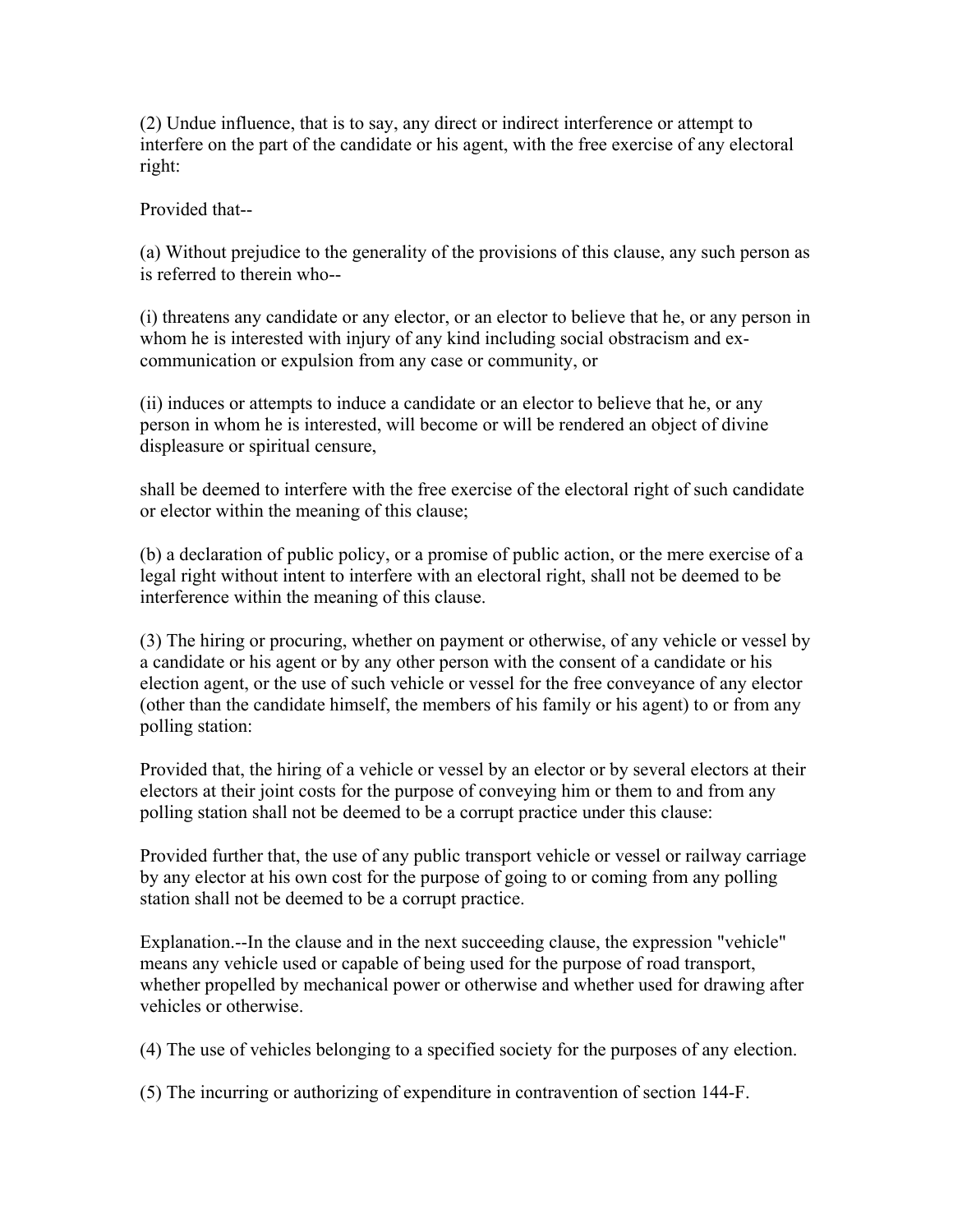(6) Making special advances of loans or otherwise favouring any elector or group of electors between the date of declaration of programme for an election and date of declaration of the result thereof.

### **Section 144J - Maintenance of secrecy of voting**

(1) Every officer, clerk, agent or other person who performs any duty in connection with the recording or counting of Votes at an election shall maintain, and aid in maintaining the secrecy of the voting and shall not (except for some purpose authorised by or under any law) communicate to any person any information calculated to violate such secrecy.

(2) Any person who contravenes the provisions of sub-section (1) shall, on conviction, be punished with imprisonment for a term which may extend to three months, or with fine, or with both.

### **Section 144K - Officers etc., at elections not to act for candidates or to influence voting**

(1) No person who is a Returning Officer or an Assistant Returning Officer or a Presiding or Polling Officer at an election, or an officer or clerk appointed by the Returning Officer or the Presiding Officer to perform any duty in connection with an election shall in the conduct or the management of the election do any act (other than the giving of vote) for the furtherance of the prospects of the election of a candidate.

(2) No such person as aforesaid, and no member of a Police Force, shall endeavour--

- (a) to persuade any person to give his vote at an election, or
- (b) to dissuade any person from giving his vote at an election, or

(c) to influence the voting of any person at an election in any manner.

(3) Any person who contravenes the provisions of sub-section (1) or sub-section (2) shall, on conviction be punished with imprisonment which may extend to six months, or with fine, or with both.

(4) An offence punishable under sub-section (3) shall be cognizable.

# **Section 144L - Prohibition of canvassing in or near polling station**

(1) No person shall, on the date or dates on which a poll is taken at any polling station, commit any of the following acts within the polling station or in any public or private place within a distance of one hundred metres of the polling station, namely:--

(a) canvassing for votes; or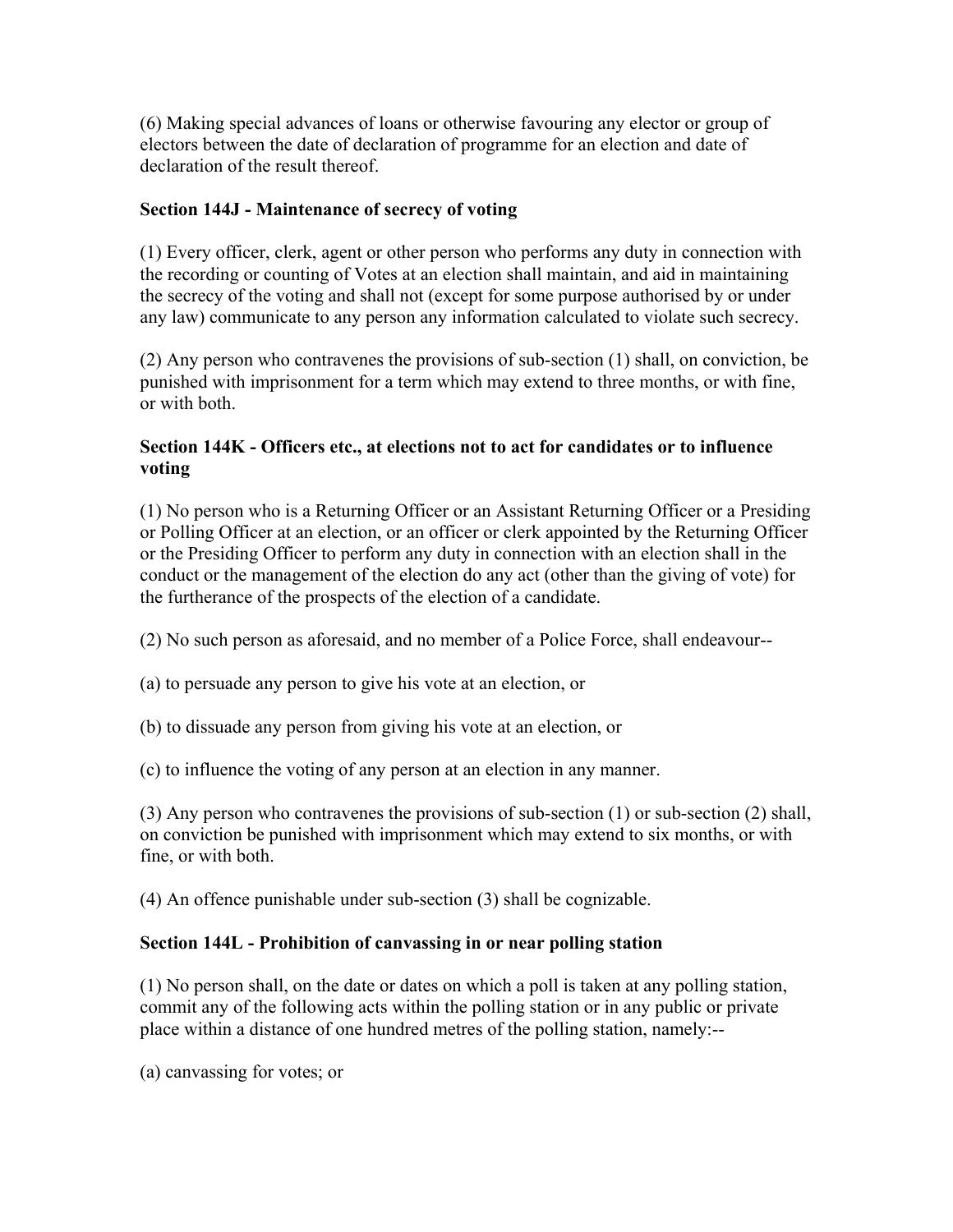(b) soliciting the vote of any elector; or

(c) persuading any elector not to vote for any particular candidate; or

(d) persuading any elector not to vote at the election; or

(e) exhibiting any notice or sign (other than an official notice) relating to the election.

(2) Any person who contravenes the provisions of sub-section (1) shall, on conviction be punished with fine which may extend to two hundred and fifty rupees.

(3) An offence punishable under sub-section (2) shall be cognizable.

### **Section 144M - Penalty for disorderly conduct in or near polling stations**

(1) No person shall, on the date or dates on which a poll is taken at any poling station--

(a) use or operate within or at the entrance of the polling station, or in any public or private place in the neighbourhood thereof, any apparatus for amplifying or reproducing the human voice, such as a megaphone or a loud-speaker, or

(b) shout, or otherwise act in a disorderly manner, within or at entrance or the polling station or in any public or private place in the neighbourhood thereof, so as to cause annoyance to any person visiting the polling station for the poll, or so as to interfere with the work of the officers and other persons on duty at the polling station.

(2) Any person who contravenes wilfully aids or abets the contravention of, the provisions of sub-section (1) shall, on conviction, be punished with imprisonment which may extend to three months, or with fine, or with both.

(3) If the Presiding Officer of a polling station has reason to believe that any person is committing or has committed an offence punishable under this section, he may direct any police officer to arrest such person, and thereupon the police officer shall arrest him.

(4) Any police officer may take such steps, and use such force, as may be reasonably necessary for preventing any contravention of the provisions of sub-section (1) and may seize any apparatus used for such contravention.

#### **Section 144N - Penalty for misconduct at the polling station**

(1) Any person who during the hours fixed for the poll at any polling station misconducts himself or fails to obey the lawful directions of the Presiding Officer may be removed from the polling station by the Presiding Officer or by any Police Officer on duty or by any person authorised in this behalf by such Presiding Officer.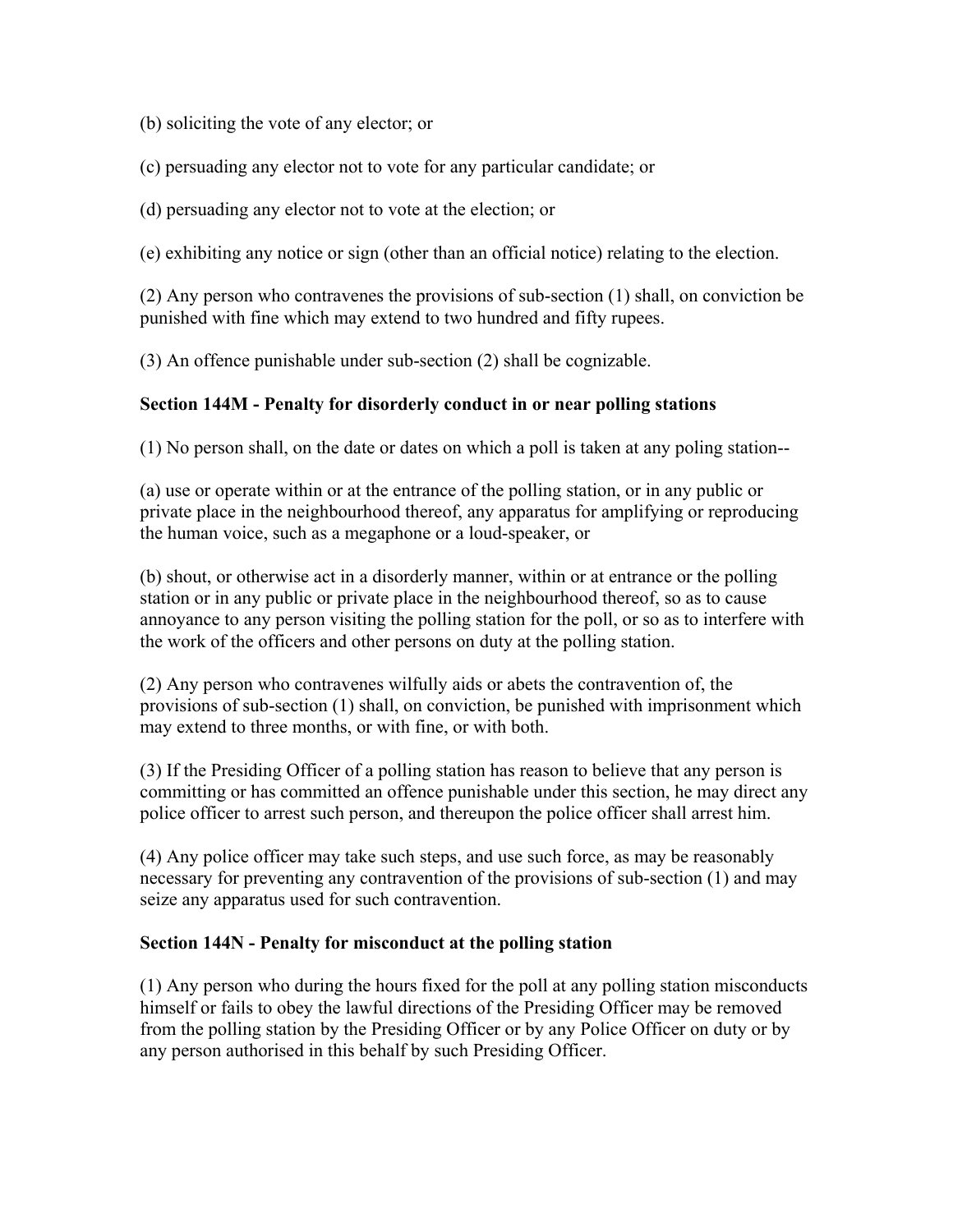(2) The powers conferred by sub-section (1) shall not be exercised so as to prevent any elector who is otherwise entitled to vote at a polling station from having an opportunity of voting at that station.

(3) If any person who has been so removed from a polling station re-enters the polling station without the permission of the Presiding Officer, he shall, on conviction, be punished with imprisonment for a term which may extend to three months, or with fine, or with both.

(4) An offence punishable under sub-section (3) shall be cognizable.

# **Section 144-O - Penalty for illegal hiring or procuring of conveyances at elections**

If any person is guilty of any such corrupt practice as is specified in clause (3) or (4) of section 144-I at or in connection with an election, he shall, on conviction, be punished with fine which may extend to one thousand rupees.

## **Section 144P - Breaches of official duty in connection with election**

(1) If any person to whom this section applies is without reasonable cause guilty of any act or omission in breach of his official duty; he shall, on conviction, be punished with fine which may extend to five hundred rupees.

(2) An offence punishable under sub-section (1) shall be congnizable.

(3) No suit or other legal proceedings shall lie against any such person for damages in respect of any such act or omission as aforesaid.

(4) The persons to whom this section applies are the Returning Officers, Assistant Returning Officers, Presiding Officers, Polling Officers and any other persons appointed to perform any duty in connection with the receipt of nomination or withdrawal of candidatures, or the recording or counting of votes at an election; and the expression "official duty" shall for the purposes of this section be construed accordingly, but shall not include duties imposed otherwise than by or under this Act.

# **Section 144Q - Removal of ballot papers from polling station to be an offence**

(1) Any person who at any election fraudulently takes, or attempts to take, a ballot paper out of a polling station, or wilfully aids or abets the doing of any such act, shall on conviction be punished with imprisonment for a term which may extend to one year, or with fine which may extend to five hundred rupees, or with both.

(2) If the Presiding Officer of a polling station has reason to believe that any person is committing or has committed an offence punishable under sub-section (1), a police officer to arrest such persons and may search such person or cause him to be searched by a police officer: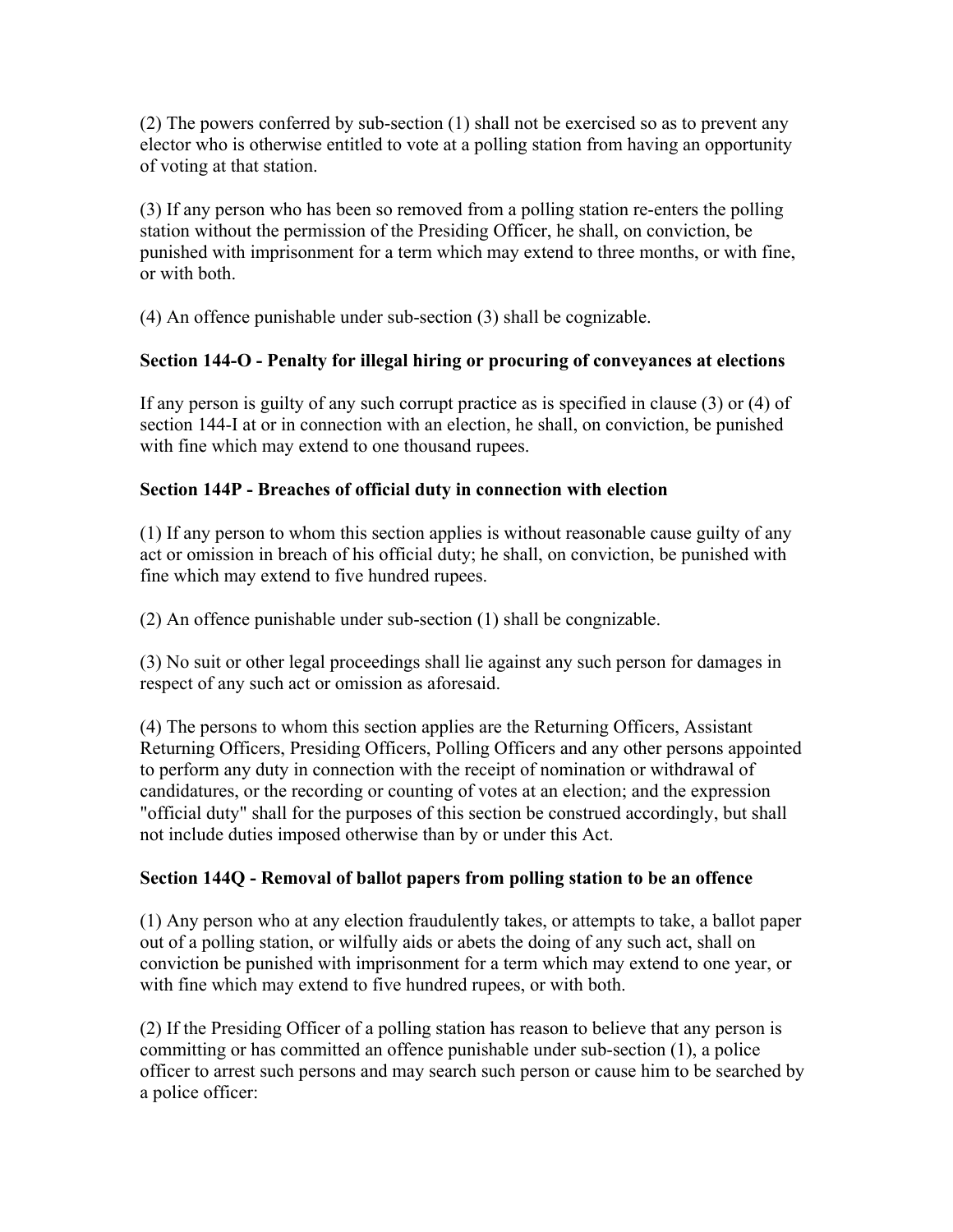Provided that, when it is necessary to cause a woman to be searched, search shall be made by another woman with strict regard to decency.

(3) Any ballot paper found upon the person arrested on search shall be made over for safe custody to a police officer by the Presiding Officer, or when the search is made by a police officer, shall be kept by such officer in safe custody.

(4) An offence punishable under sub-section (1) shall be cognizable.

### **Section 144R - Other offences and penalties therefor**

(1) A person shall be guilty of an electoral offence, if at any election he--

(a) fraudulently defaces or fraudulently destroys any nomination paper; or

(b) fraudulently defaces, destroys or removes any list, notice or other document affixed by or under the authority of a Returning Officer; or

(c) fraudulently defaces or fraudulently destroys any ballot paper or the official mark on any ballot paper or any declaration of identity or official envelope used in connection with voting by postal ballot; or

(d) without due authority supplies any ballot to any person or receives any ballot paper from any person or is in possession of any ballot paper; or

(e) fraudulently puts into any ballot box anything other than the ballot paper which he is authorised by law to put in; or

(f) without due authority destroys, takes, opens or otherwise interferes with any ballot box or ballot papers then in use for the purpose of the election; or

(g) fraudulently or without due authority, as the case may be, attempts to do any of the foregoing acts or wilfully aids or abets the doing of any such acts.

(2) Any person guilty of an electoral offence under this section shall--

(a) if he is a Returning Officer or an Assistant Returning Officer or a Presiding Officer at a polling station or any other officer or clerk employed on official duty in connection with the election, on conviction, be punished with imprisonment for a term which may extend to two years, or with fine or with both;

(b) if he is any other person, on conviction, be punished with imprisonment for a term which may extend to six months, or with fine, or with both.

(3) For the purpose of this section, a person shall be deemed to be on official duty if his duty is to take part in the conduct of an election or part of an election including the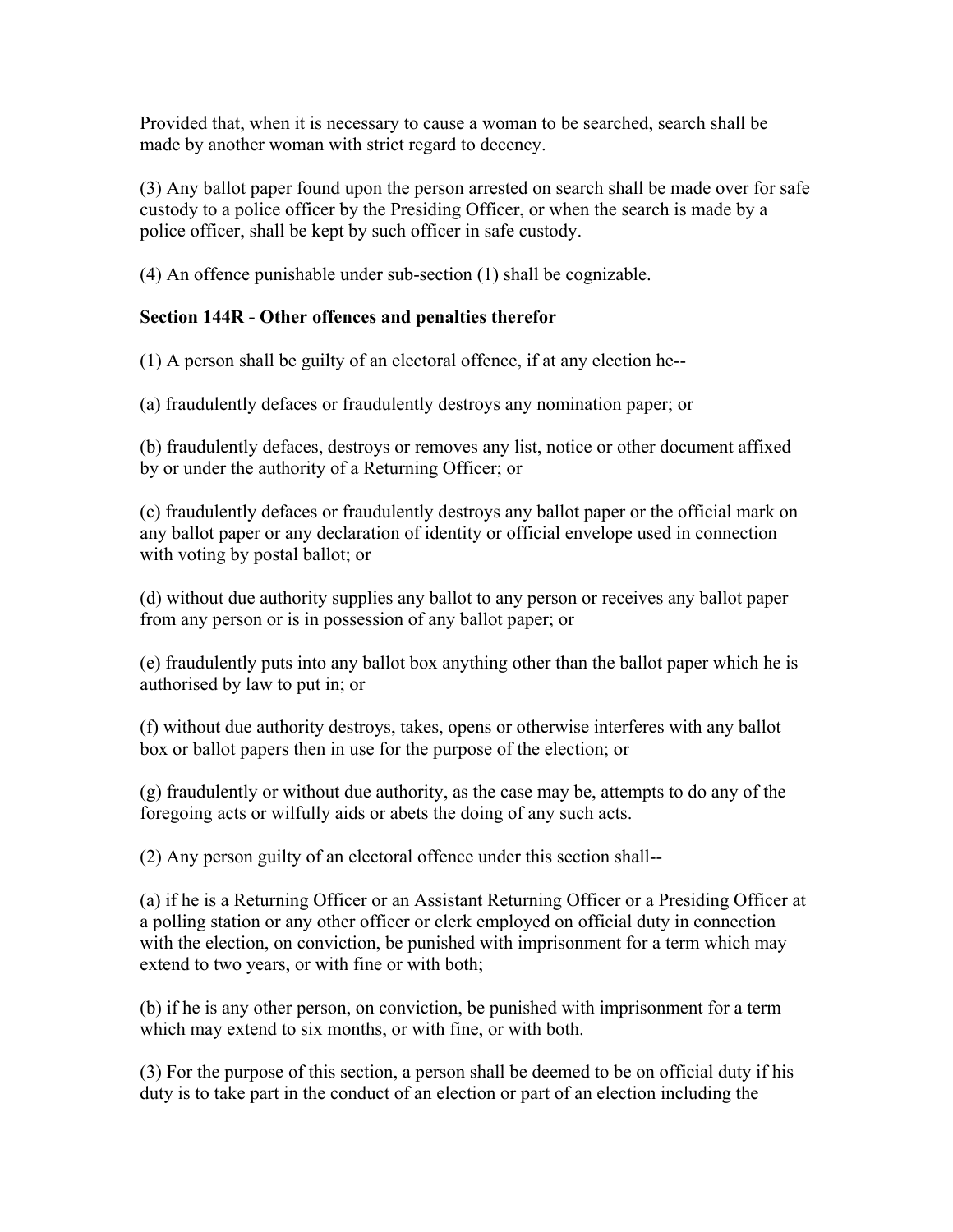counting of votes or to be responsible after an election for the used ballot papers and other documents connection with such election, but the expression "official duty" shall not include any duty imposed otherwise that by or under this Act.

(4) An offence punishable under sub-section (2) shall be cognizable.

### **Section 144S - Application of section 148 to offences under this Chapter subject to certain modifications**

The provisions of section 148 sh all apply to the offences under this Chapter, sub ject to the<sup>1</sup> [modification that] no prosecution for an offence punishable under this Chapter shall be lodged, except with the previous sanction of the Collector.

## *Footnote:*

**1.** These words were sub stituted for the portion beginning with the words "modifications that" and ending with; the figures and words " 1898 and that" by Mah. 20 of 1986, s. 58.

### **Section 144T - Disputes relating to elections to be submitted to the Commissioner or other specified officer**

## **144T. Disputes relating to elections to be submitted to the Commissioner<sup>1</sup> [or other specified officer]**

( 1) Notwithstanding anything contained in section 91 or any other provisions of this Act, any dispute relating to an election sh all be referred to the Commissioner of the Division in which such election is held<sup>2</sup> [or to an officer not below the rank of Additional Commissioner of a Division authorised by the State Government in this behalf (hereinafter in this section either of them as the context may require is referred to as "the specified officer")].

( 2) Such reference may be made by an aggrieved party by presenting an election petition  $\frac{1}{2}$  to<sup>3</sup> [the specified officer], within a period of two months from the date of declaration of the result of the election:

Provided that, $3$ [the specified officer] that he had sufficient cause for not preferring the petition within the said period.

 $(3)$  In exercising the functions conferred on hi m by or under this Chapter,<sup>4</sup> [the specified officer] shall have the same powers as were vested in a Court in respect of,--

(a) proof of facts by affidavit;

(b) summoning and enforcing the attendance of any person and examining him on oath;

(c) compelling discovery or the production of documents; and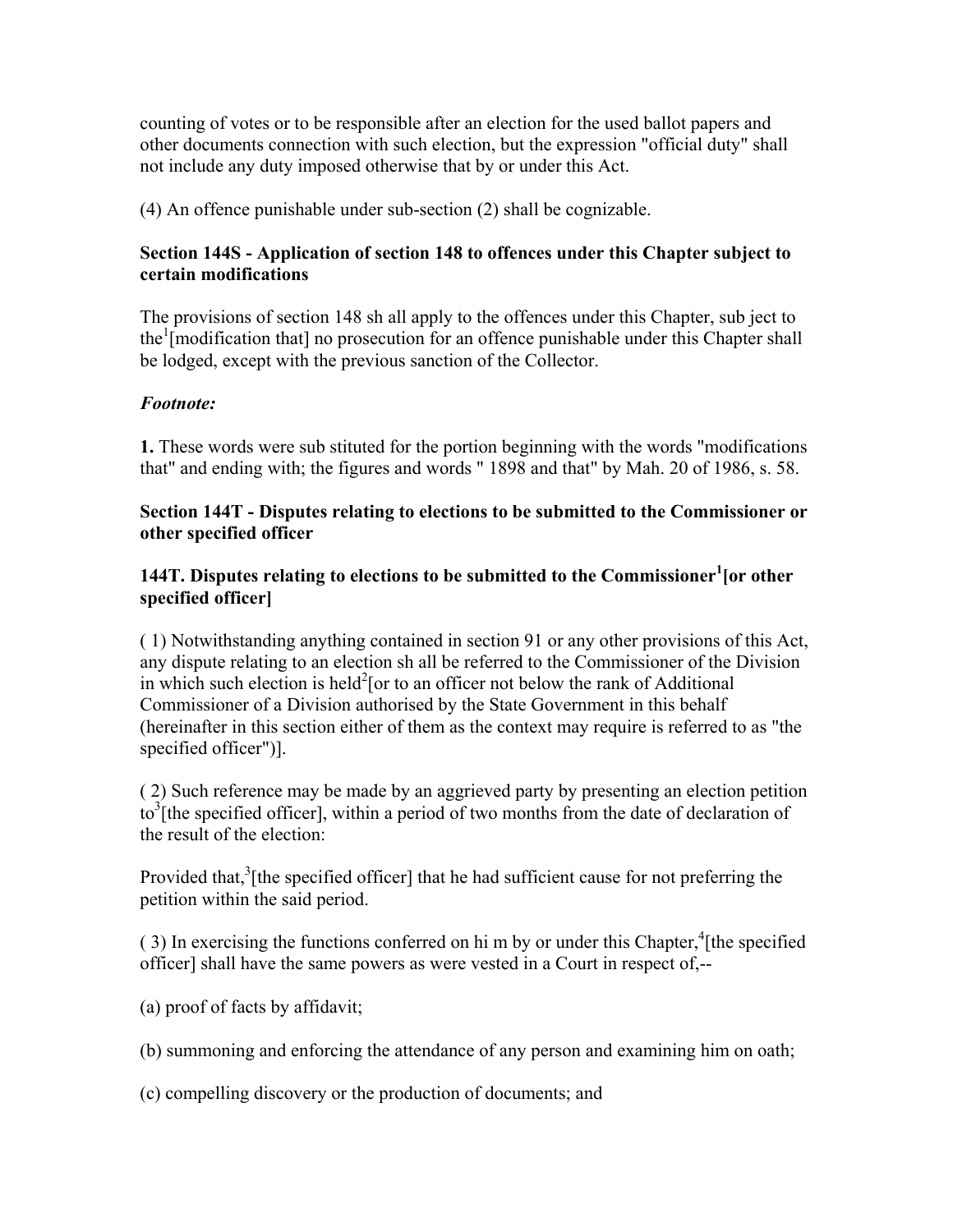(d) issuing commissions for the examination of witnesses.

In the case of any such affidavit, an officer appointed by  $\frac{3}{1}$  [the specified officer] in this behalf may administer the oath to the deponent.

( 4) Sub ject to any rules made by the State Government in this behalf, any such petition sh all be heard and disposed of by<sup>3</sup>[the specified officer] as expeditiously as possible. An ord er made by<sup>3</sup>[the specified officer] on such petition sh all be final and conclusive and shall not be called in question in any Court.

### *Footnote:*

**1.** These words were added, by Mah. 36 of 1975, s. 11(c).

**2.** This portion was inserted by Mah. 36 of 1975, s. 11(a).

**3.** These words were sub stituted for the words "the Commissioner", by Mah. 36 of 1975, s. 11(b).

**4.** These words were sub stituted for the portion beginning with the words "modifications that" and ending with; the figures and words " 1898 and that" by Mah. 20 of 1986, s. 58.

### **Section 144U - Deposit towards costs for hearing and power to award costs for hearing and power to award costs**

A petitioner presenting an election petition under the last preceding section shall pay a deposit not exceeding Rs. 500 as the Commissioner may direct towards the costs for hearing the petition. Unless the petitioner deposits the same as aforesaid, the petition shall be summarily dismissed. Subject to such conditions as may be prescribed, at the time of deciding the petition, the Commissioner shall assess the costs of the hearing of the petition and shall require the petitioner or the respondents, or both as the case may be, to defray the whole or in such proportion as he thinks fit, the costs of the petition including the deposit so made. The Commissioner shall credit to Government such sum as he assesses as the cost to Government of hearing the petition (but not exceeding Rs. 500 in any case).

### **Section 144V - Contents of petition**

(1) An election petition shall--

(a) contain a concise statement of the material facts on which the petitioner relies;

(b) set forth full particulars of any corrupt practice that the petitioner alleges, including as full a statement as possible of the names of the parties alleged to have committed such corrupt practice and the date and place of the commission of each such practice; and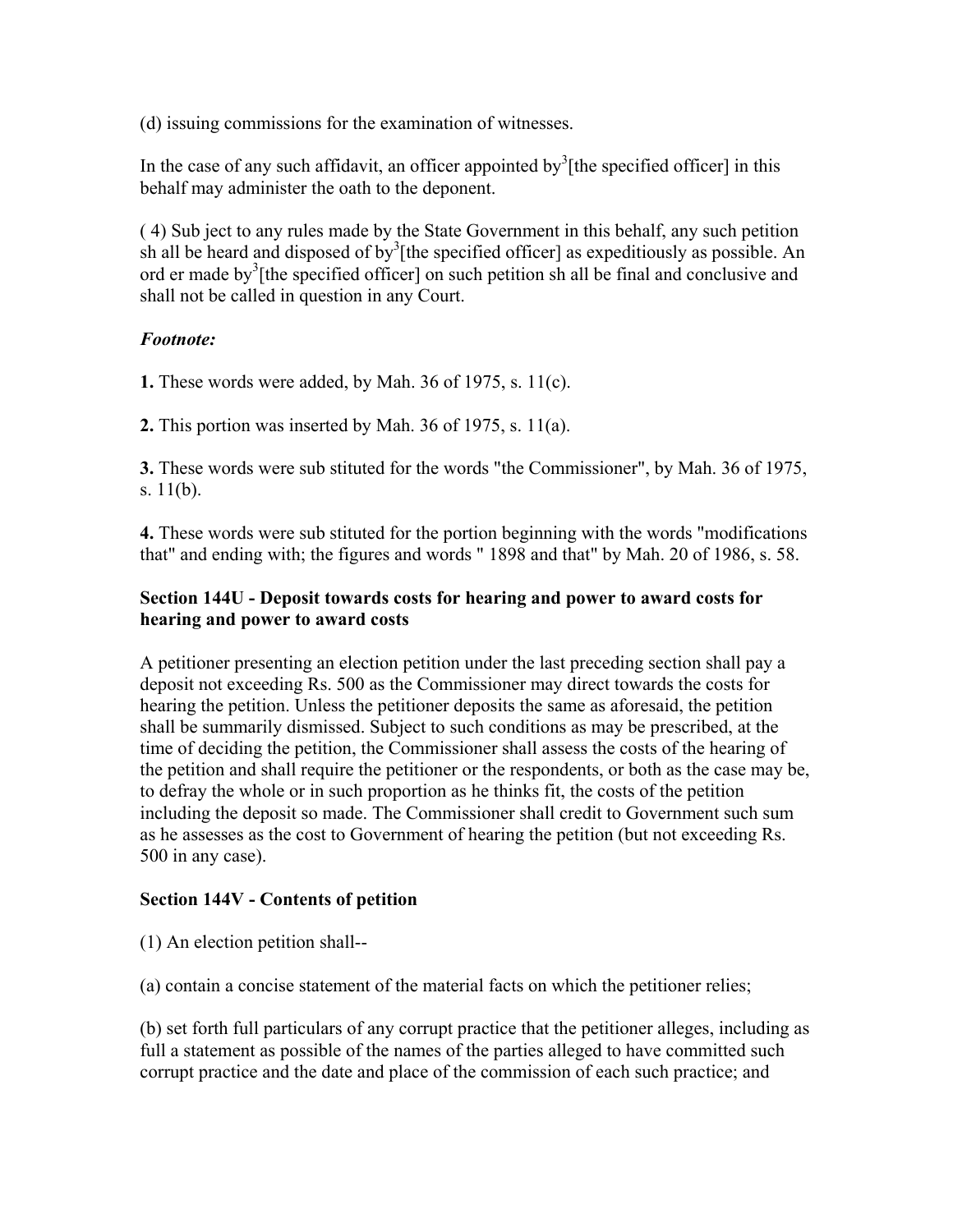(c) be signed by the petitioner and verified in the manner laid down in the Code of Civil Procedure, 1908, for the verification of pleadings:

Provided that, where the petitioner alleges any corrupt practice, the petition shall also be accompanied by an affidavit in support of the allegation of such corrupt practice and the particulars thereof.

(2) Any schedule or annexure to the petition shall also be signed by the petitioner and verified in the same manner as the petition.

## **Section 144W - Relief that may be claimed by the petitioner**

A petitioner may, in addition to claiming a declaration that the election of all or any of the returned candidates is void, claim a further declaration that the himself or any other candidate has been duly elected.

### **Section 144X - Power to make rules for purposes of this chapter**

Without prejudice to any other power to make rules contained else-where in this Act. the State Government may make rules consistent with this Act generally to provide for and to regulate all or any of the other matters relating to the various stages of the elections<sup>1</sup> [including preparation of list of voters].

## *Footnote:*

**1.** These brackets and words were deemed always to have been added by Mah. 3 of 1974, s. 35.

# **Section 144Y - Special provision for election of officers of specified societies**

# **1 [ 144Y. Special provision for election of officers of specified societies**

( 1) This section shall apply only to election of officers by members of committees of societies belonging to the categories specified in section 73-G.

 $(2)^{2}$ [After the election of the members of he committee and, where necessary, co-option or appointment, as the case may be, of members to the reserved seats under section 73- B] or whenever such election is due, the election of the officer or officers of any such society shall be held as provided in its bye-laws but any meeting of the committee for this purpose shall be presided over by the Collector or an officer nominated by him in this behalf.]

# *Footnote:*

**1.** Section 144 -Y was inserted, b y Mah. 3 of 1974, s. 36.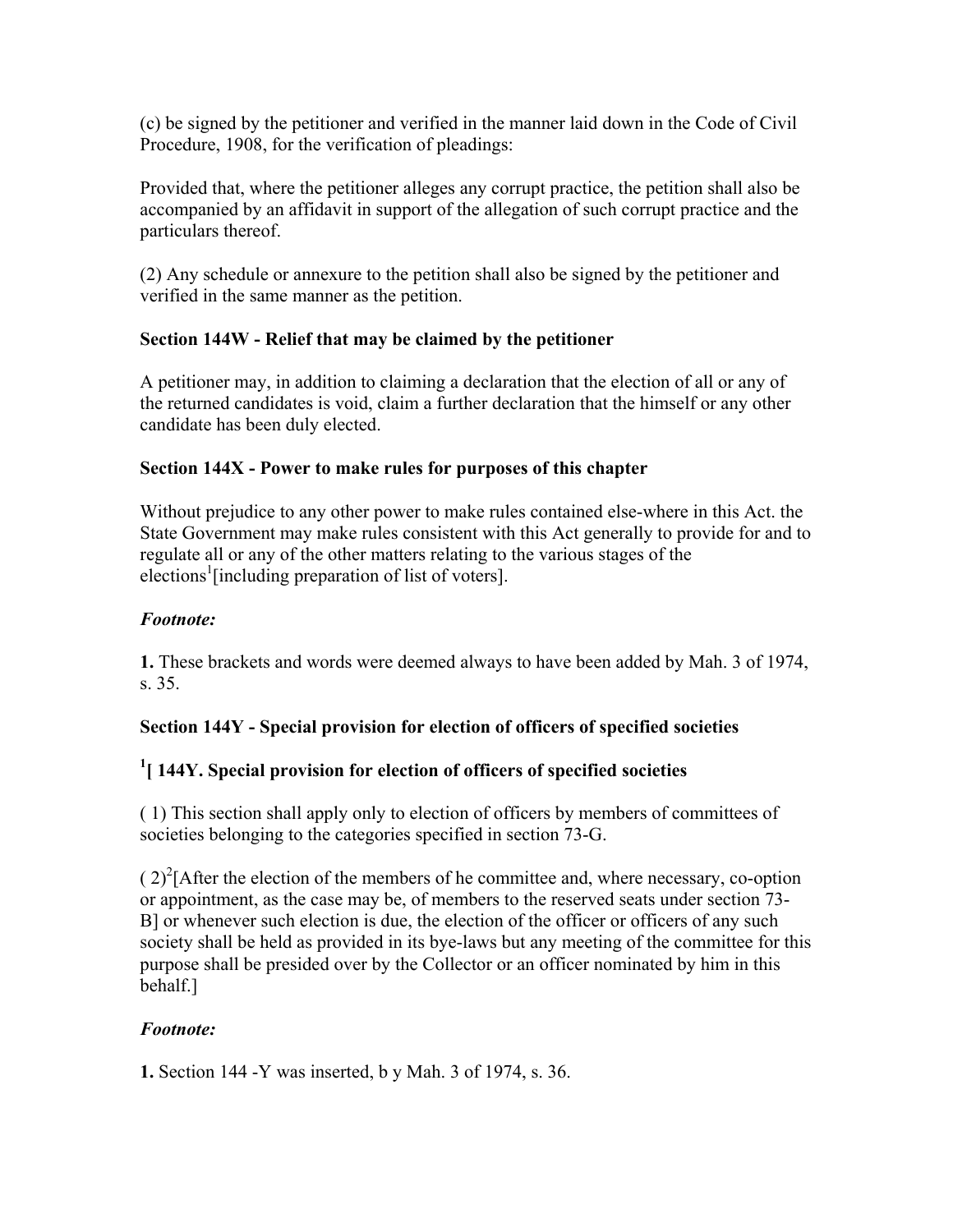**2.** These words, figures and letter were sub stituted for the words, "after the election of the me mbers of the committee" by Mah. 18 of 1984, s. 4.

### **Chapter: XII - OFFENCES AND PENALTIES**

#### **Section 145 - Prohibition of use of the words**

(1) No person, other than a society registered, or deemed to be registered, under this Act, and a person or his successor in interest of any name or title under which he traded or carried on business at the date on which this Act comes into force, shall without the sanction of the date on which this Act comes into force, shall without the sanction of the State Government, function, trade or carry on business under any name or title of which the word "co-operative", or its equivalent in any Indian language, forms part.

(2) Every person contravening the provisions of the foregoing sub-section shall, on conviction, be punished with fine which may extend to five hundred rupees.

### **Section 146 - Offences**

It shall be a offence under this Act, if--

(a) any me mber of a society transfers any property or interest in property in contravention of sub -section ( 2) of section 47 or any person knowingly acquires, or abets in the acquisition of, such property;

(b) any employer every director, manager, secretary or other officer or agent acting on behalf of such employer who, without sufficient cause, fails to comply with sub -section ( 2) of section 49; or

(c) a committee of a society or an officer or me mber thereof fails to invest funds of such society in the manner required by section 70; or

(d) any person, collecting sh are money for a society in formation, does not within a reasonable period deposit the same in the State Co-operative B ank, or a Central Cooperative B ank, or an Urban Co-operative B ank or a Postal Savings Bank; or

(e) any person, collecting the sh are money for a society in formation, makes use of the funds so raised for conducting any business or trading in the name of society to be registered or otherwise; or

 $\frac{1}{1}$ [(e-1) any person, who collects sh are money or any other sum by misrepresentation to the me mbers or prospective me mbers in the name of the society to be registered, or after registration of a society by such misrepresentation, or otherwise; or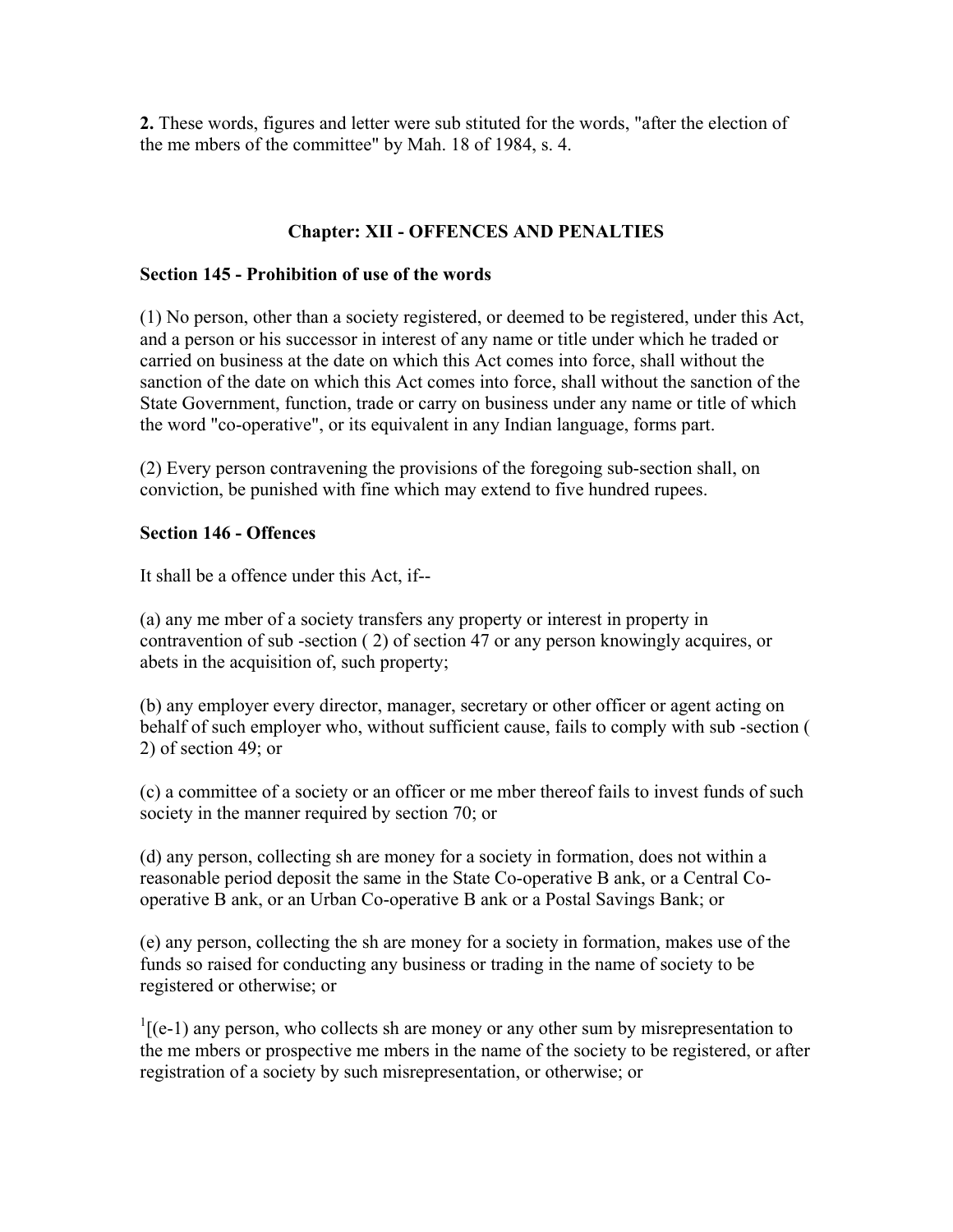(e- 2) any person, knowingly gives a false certificate in whatever form sh owing that a person is or is not a "defaulter" within the me aning he of that expression in the Explanation to clause (i) of sub-section (1) of section 73-FF; or; l.

(f) a committee of a society, or an officer or me mber thereof, fails to comply with the provisions of sub -sections ( 2), ( 3) or ( 4) of section 75; or

(g) any officer or me mber of a society who is in possession of information, books and records, fails to furnish such information or produce books and papers, or give assistance to a person appointed or authorised by the State Government or the Registrar under section 78, 81, 84. 94 or 103; or

(h) any officer of a society fails to hand over the custody of books, records, cash, security and other property belonging to the society of which he is an officer, to a person appointed under section 78 or 103; or

(i) a committee of a society with a working capital of fifty thousand rupees or more, or any officer or a me mber thereof, fails without any reasonable excuse to give any notice, send any return or document, do or allow to be done anything which the committee, officer or me mber is by this Act required to give, send, do or allow to be done or comply with ord ers made under section 79; or

(j) a committee of a society or an officer or me mber thereof wilfully neglects or refuses to do any act, or to furnish any information required for the purposes of this Act by the Registrar, or other person duly authorised by him in writing in this behalf; or

(k) a committee of a society, or an officer or member thereof, wilfully makes a false return, or furnishes false information, or fails to maintain proper accounts; or

(l) any officer, me mber agent or servant of a society fails to comply with the requirements of sub -section ( 4) of section 81; or

(m) any officer or a me mber of a society wilfully fails to comply with any decision, award or ord er passed under section<sup>2</sup>[ $96$ ]; or

(n) a me mber of a society fraudulently disposes of property over which the society has a prior claim, or a me mber or officer or employee or any person disposes of hi s property by sale, transfer, mortgage, gift or otherwise, with the fraudulent intention of evading the dues of the society; or

(o) any officer of a society wilfully recommends or sanctions for hi s own personal use or benefit or for the use or benefit of a person in whom he is interested, a loan in the name of any other person; or

(p) any officer or me mber of a society destroys, mutilates, tampers with, or otherwise alters, falsifies or secrets or is privy to the destruction, multilation, alteration, falsification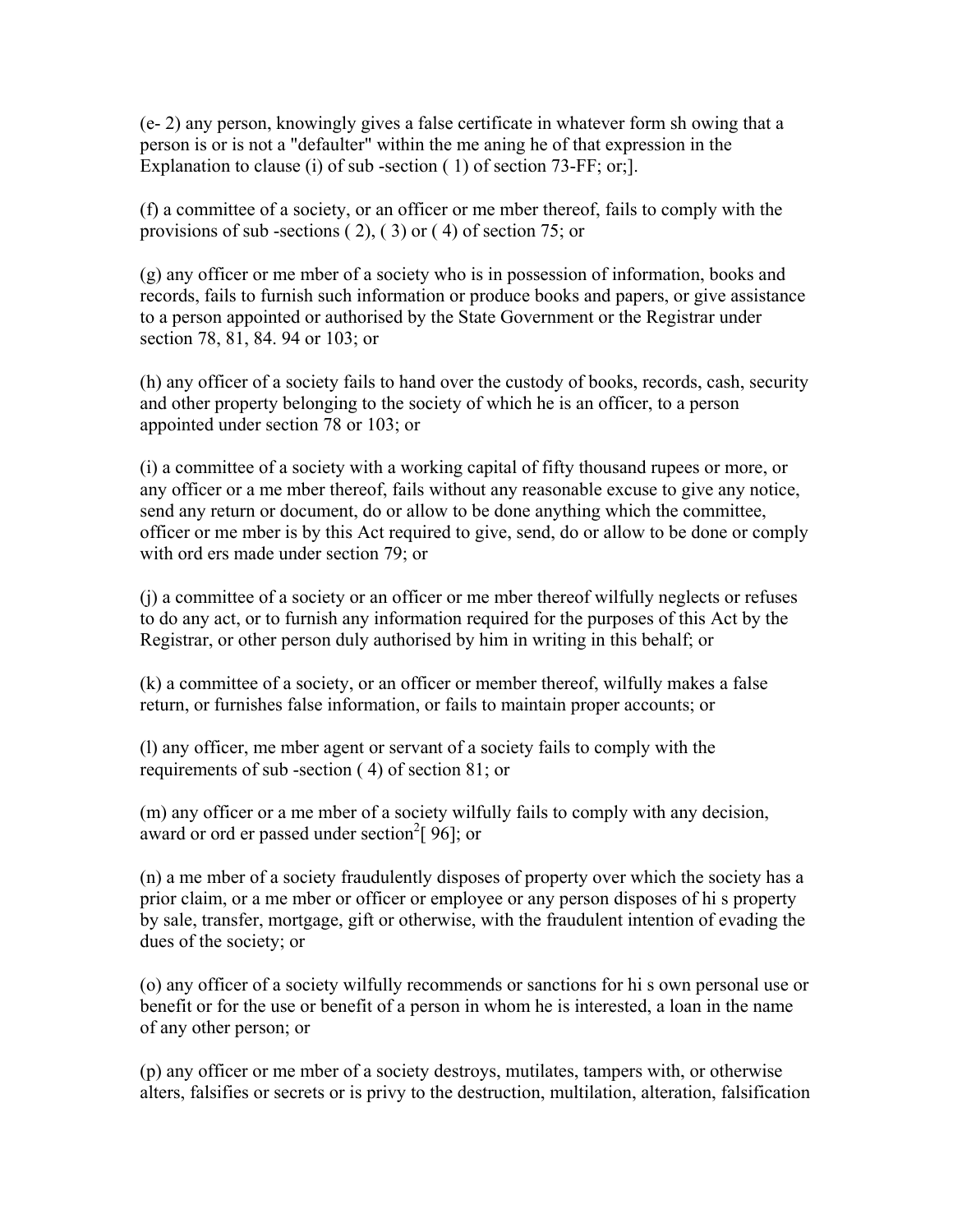or secreting of any books, papers or securities or makes, or is privy to the making of any false or fraudulent entry in any register, book of account or document belonging to the society; or

(q) any officer or member of a society or any person does any act declared by the rules to be an offence.

Explanation.--For the purpose of this section, an officer or a me mber referred to in the section sh all include past officer and past member, as the case may be.

### *Footnote:*

**1.** These clauses were inserted by Mah. 20 of 1986, s. 59.

**2.** These figures were sub stituted for the figures " 93 " by Mah. 33 of 1963, s. 28

### **Section 147 - Punishments for offences under section 146**

Every society, officer or past officer, me mber or past me mber, employee or past employee of a society, or any other person, who commits an offence under section 146 shall, on conviction, be punished,--

(a) if it is an offence under clause (a) of that section, with imprisonment for a term which may extend to six months, or with fine which may extend to five hundred rupees, or with both:

(b) if it is an offence under clause (b) of that section, with imprisonment for a term which  $\frac{1}{2}$  may extend to  $\frac{1}{2}$  [three years], or with fine which may extend to five thousand rupees, or with both;

(c) if it is an offence under clause (c) of that section, with fine which may extend to five hundred rupees;

(d) if it is an offence under clause (e) of that section, with fine which may extend to five hundred rupees;

(e) if it is an offence under clause (e) of that section, with imprisonment for a term which may extend to one year, or with fine, or with both;

 $^{2}$ [e-1) if it is an offence under clause (e- 1) of that section, with imprisonment of a term which may be extend to three years, or with fine which may extend to five thousand rupees, or with both;

 $(e- 2)$  if it is an offence under clause  $(e- 2)$  of that section, with imprisonment of a term which may extend to three years, or with fine which may extend to five thousand rupees, or with both;].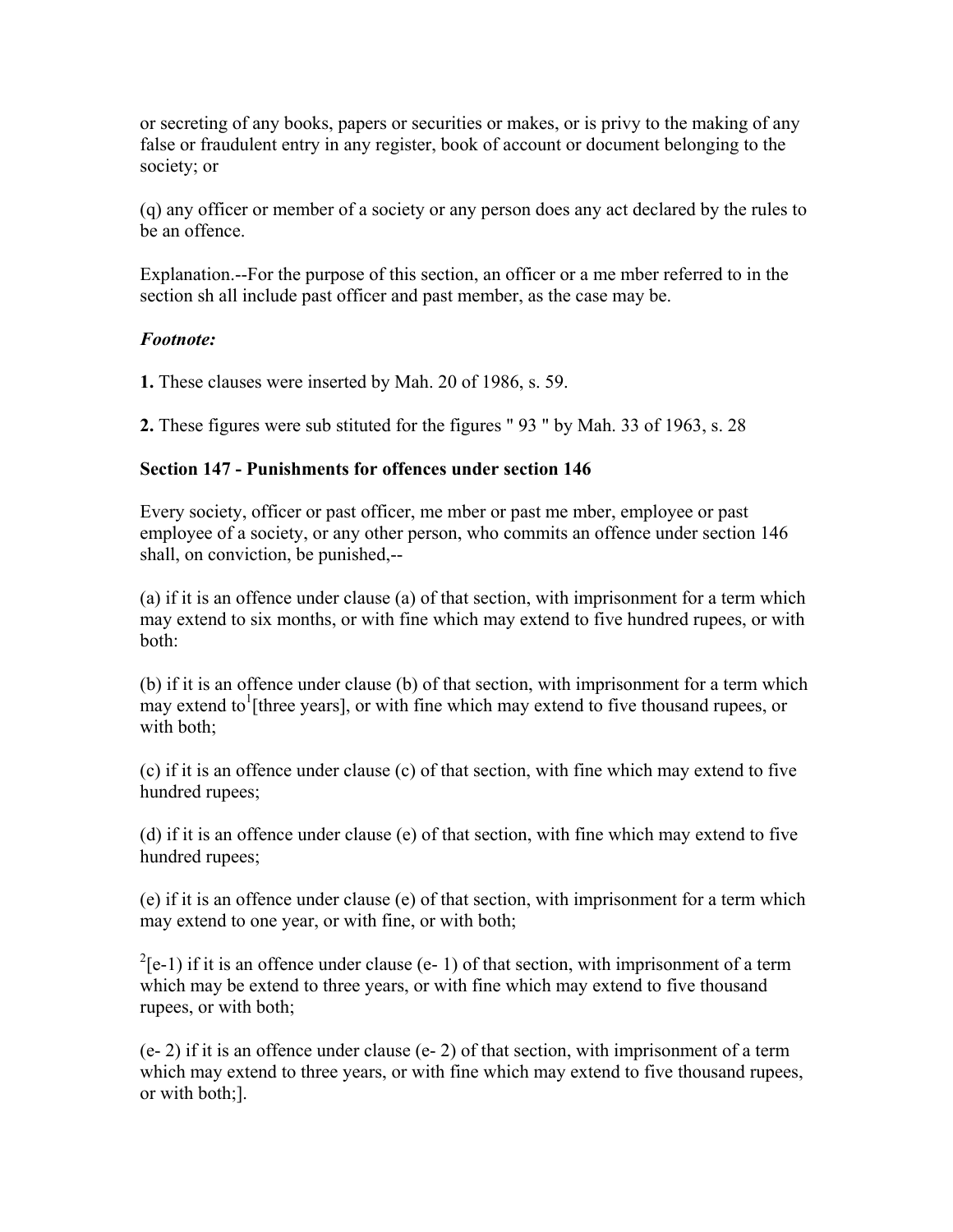(f) if it is an offence under clause (f) of that section, with fine which may extend to two hundred an fifty rupees;

(g) if it is an offence under clause (g) of that section, with fine which may extend to five hundred rupees;

(h) if it is an offence under clause (h) of that section, with fine which may extend to five hundred rupees;

(i) if it is an offence under clause (i) of that section, with fine which may extend to five hundred rupees;

(j) if it is an offence under clause (j) of that section, with imprisonment for a term which may extend to one month, or with fine which may extend to five hundred rupees, or with both;

(k) if it is an offence under clause (k) of that section, with imprisonment for a term which may extend to one year, or with fine which may to one year, or with fine which may extend to two thousand rupees, or with both;

(l) if it is an offence under clause (l) of that section, with fine which may extend to one hundred rupees;

(m) if it is an offence under clause (m) of that section, with imprisonment for a term which may extend to six months, or with fine which may extend to five hundred rupees, or with both;

(n) if it is an offence under clause (n) of that section, with imprisonment for a term which may extend to six months, or with fine which may extend to one thousand rupees, or with both;

(o) if it is an offence under clause (o) of that section, with imprisonment for a term which may extend to two years, or with fine, or with both;

(p) if it is an offence under clause (p) of that section, with imprisonment for a term which may extend to three years, or with fine, or with both;

(q) if it is an offence under clause (q) of that section, with fine which may extend to two hundred and fifty rupees.

### *Footnote:*

**1.** These words were sub stituted for the words "one month" by Mah. 20, of 1986, s. 60(a).

**2.** These clauses inserted by Mah. 20 of 1986, s. 60(b).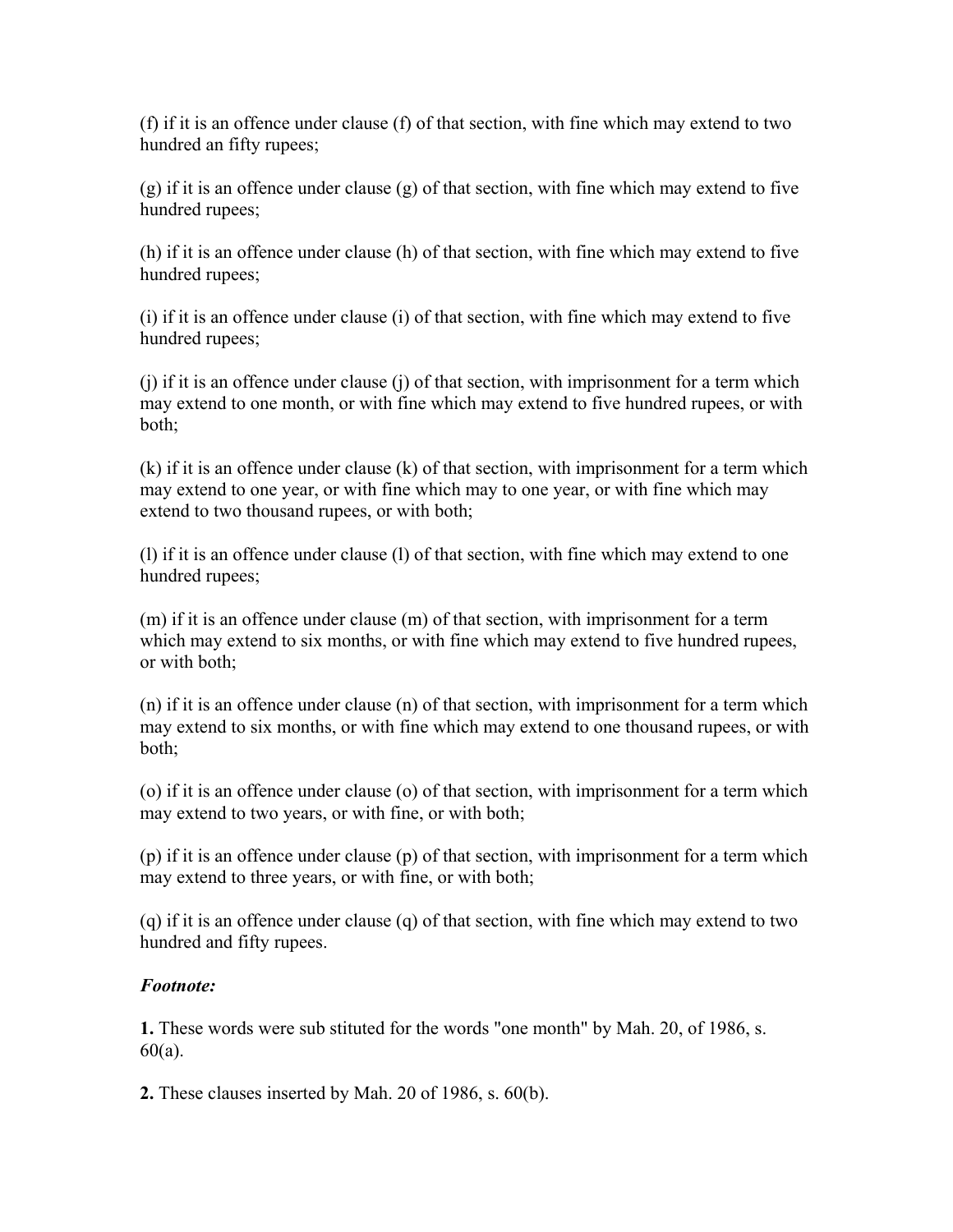### **Section 148 - Cognizance of offences**

(1) No court inferior to that of a<sup>1</sup> [Metropolitan Magistrate or a Judicial Magistrate of the First Class], shall try and offence under this Act.

 $^{2}[********]$ 

 $3(3)$  No prosecution under this Act shall be lodged, except with the previous sanction of the Registrar.]

# *Footnote:*

**1.** These words were sub stituted for the words "Presidency Magistrate or a Magistrate of the First Class" by Mah. 20 of 1986, s. 61(a).

**2 .** Sub -section ( 2) was deleted, by Mah. 20 of 1986, s. 61(b).

**3.** This sub -section was sub stituted by Mah. 7 of 1997, s. 14.

## **Section 148A - Contempt of Co-operative Courts and of Co-operative Appellate Court**

# <sup>1</sup> [148A. Contempt of Co-operative Courts and of Co-operative Appellate Court

( 1) If any person--

(a) when ordered by a Co-operative Court or the Co-operative Appellate Court to produce or deliver up any document or to furnish information, being legally bound so to do, intentionally, omits to do so; or

(b) when required by any such Court to bind himself by an oath or affirmation to state the truth, refuses to do so;

(c) being legally bound to state the truth on any sub ject to any such Court, refuses to answer any question demanded of hi m touching such subject by the Court; or

(d) intentionally offers any insult or causes any interruption to any such Court at any stage of its judicial proceeding;

he shall, on conviction, be punished with imprisonment for a term which may extend to six months, or with fine which may extend to one thousand rupees, or with both.

( 2) If any person refuses to sign any statement made by hi m, when required to do so by a Co-operative Court or the Co-operative Appellate Court, he shall, on conviction, be punished with imprisonment for a term which may extend to three months, or with fine which may extend to five hundred rupees, or with both.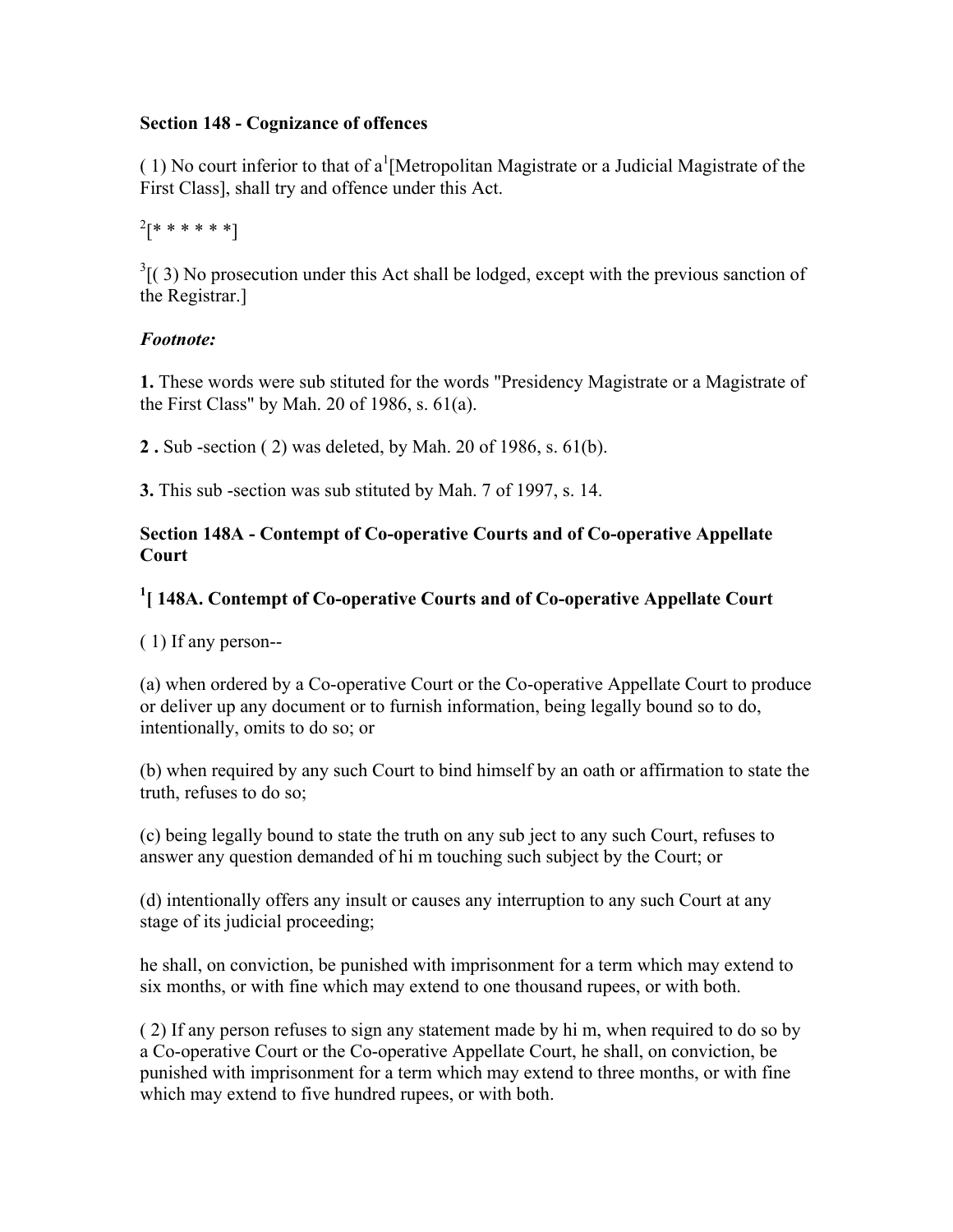( 3) If any offence under sub -section ( 1) or ( 2) is committed in the view or presence of a Court concerned, the said Court may, after recording the facts constituting the offence and the statement of the accused as provided in the  $2$ [Code of Criminal Procedure, 1973], forward the case to a Magistrate having jurisdiction to try the same, and may require security to be given or the appearance of the accused person before such Magistrate or, if sufficient security is not given, sh all forward such person in custody to such Magistrate. The Magistrate to whom any case is so forwarded sh all proceed to hear the complaint against the accused person in the manner provided in the $2$ [Code of Criminal Procedure, 1973.]

( 4) If any person commits any act or publishes any writing which is calculated to improperly influence a Co-operative Court or the Co-operative Appellate Court to bring any such Court or a me mber thereof into disrepute or contempt or to lower its or hi s authority, or to interfere with the lawful process of the said authorities, such person shall be deemed to be guilty of contempt of the said authorities.

( 5) In the case of contempt of itself, the Co-operative Appellate Court sh all record the facts constituting such contempt, and make a report in that behalf to the High Court

( 6) In the case of contempt of a Co-operative Court, the Co-operative Court sh all record the facts constituting such contempt, and make a report in that behalf to the Cooperative Appellate Court, and thereupon, that Court may, if it considers it expedient to do so, forward the report to the High Court.

( 7) When any intimation or report in respect of any contempt is received by the Hi gh Court under sub-section  $(5)$  or  $(6)$ , the Hi gh Court sh all deal with such contempt as if it were contempt of itself, and shall have and exercise in respect of it the same jurisdiction, powers and authority in accordance with the same procedure and practice as it has and exercises in respect of contempt of itself.]

### *Footnote:*

**1 .** Section 148 A was inserted by Mah. 3 of 1974, s. 37.

**2.** These words and figures were substituted for the words and figures "Code of Criminal procedure, 1898" by Mah. 20 of 1986, s. 62.

# **Chapter: XIII - APPEALS, REVIEW AND REVISION**

### **Section 149 - Maharashtra State Co-operative Appellate Court**

# **149. Maharashtra State Co-operative<sup>1</sup> [Appellate Court]**

 $2 \left[ (1)$  A Court tobe called the Maharashtra State Co-operative Appellate Court is hereby constitutedto exercise the powers and to discharge the functions conferred on it by orunder this Act.]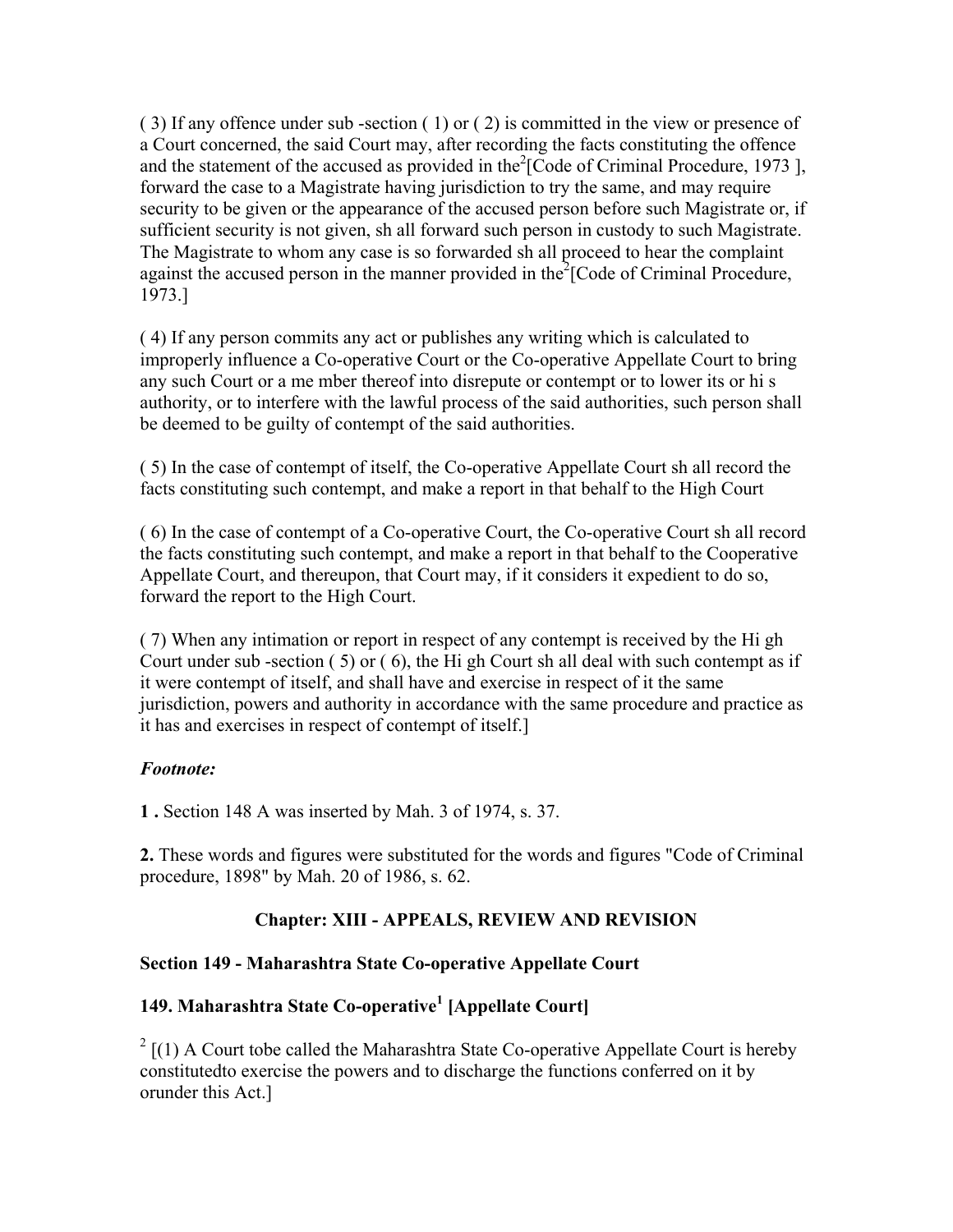(2) The [Co-operative AppellateCourt] shall consist of the President,  $4$  [and such number ofother membersas the State Government may from time to time consider necessary, who possess] such qualifications as may be prescribed.<sup>5</sup> [The President and other membersshall holdoffice for such period or such different periods as may be prescribed.]

(3) Any vacancy in themembershipof the  $3$  [Co-operative Appellate Court]shall befilled by the State Government.

[(4) All or any of thepowers and functions of the Co-operative Appellate Court may be exercised anddischarged by any of its members sitting singly orin Benches, as may be determined by the President.]

(5) Such Benchesshallconsist of two or more members.

(6) Where a matter is heard  $\frac{7}{1}$  [byan odd number of members constituting a Bench] the opinion of themajorityshallprevail, and the decision shall be in accordance withthe opinion of the majority. Where a mater is heard by an even number ofmembers theopinion of the president shall prevail; and inother casesthe matter shall be referred for hearing to the President, andshall bedecided in accordance with his decision.

(7) Subject to the previous sanction of the State Government, the  $3$  [Co-operative AppellateCourt] shall frame regulations, consistent with provisionsof this Act and rules made thereunder, for regulating its procedure and thedisposal of its business.

(8) Theregulations made under sub-section (7),shall bepublished in the official Gazette.

(9) The  $3$  [Co-operative AppellateCourt] may call for and examine the record of any proceeding in which an appeallies to it, for the purpose of satisfying itself as to the legality or propriety of any decision or order passed. If in any case, it appears to the  $3$  [Cooperative AppellateCourt] that any such decision or ordershould bemodified, annulled or reversed, the<sup>3</sup> [Co-operative AppellateCourt] may pass such order thereon as it may deem just.

(10) Where [an appeal or applicationis made to the er pending the decisionof the appeal ers as may be necessaryfor the ends of justice, or to prevent the abuse of the process of the <sup>3</sup> [Co-operative AppellateCourt].

(11) Anorder passedin appeal, or in revision under sub-section (9), or in review undersection 150 by the  $3^{\circ}$  [Co-operative AppellateCourt], shall be final and conclusive, andshall be notcalled in question in any Civil or Revenue Court.

 $[(12)(a)$  ThePresident and other members of the Maharashtra State Co-operativeTribunal functioning immediately before the commencement of the MaharashtraCo-operative Societies (Third Amendment) Act, 1973,shall bedeemed, respectively to be the President and other Members of the MaharashtraState Co-operative Appellate Court constituted for the purpose of this Act; andall appeals and other proceedings pending before the said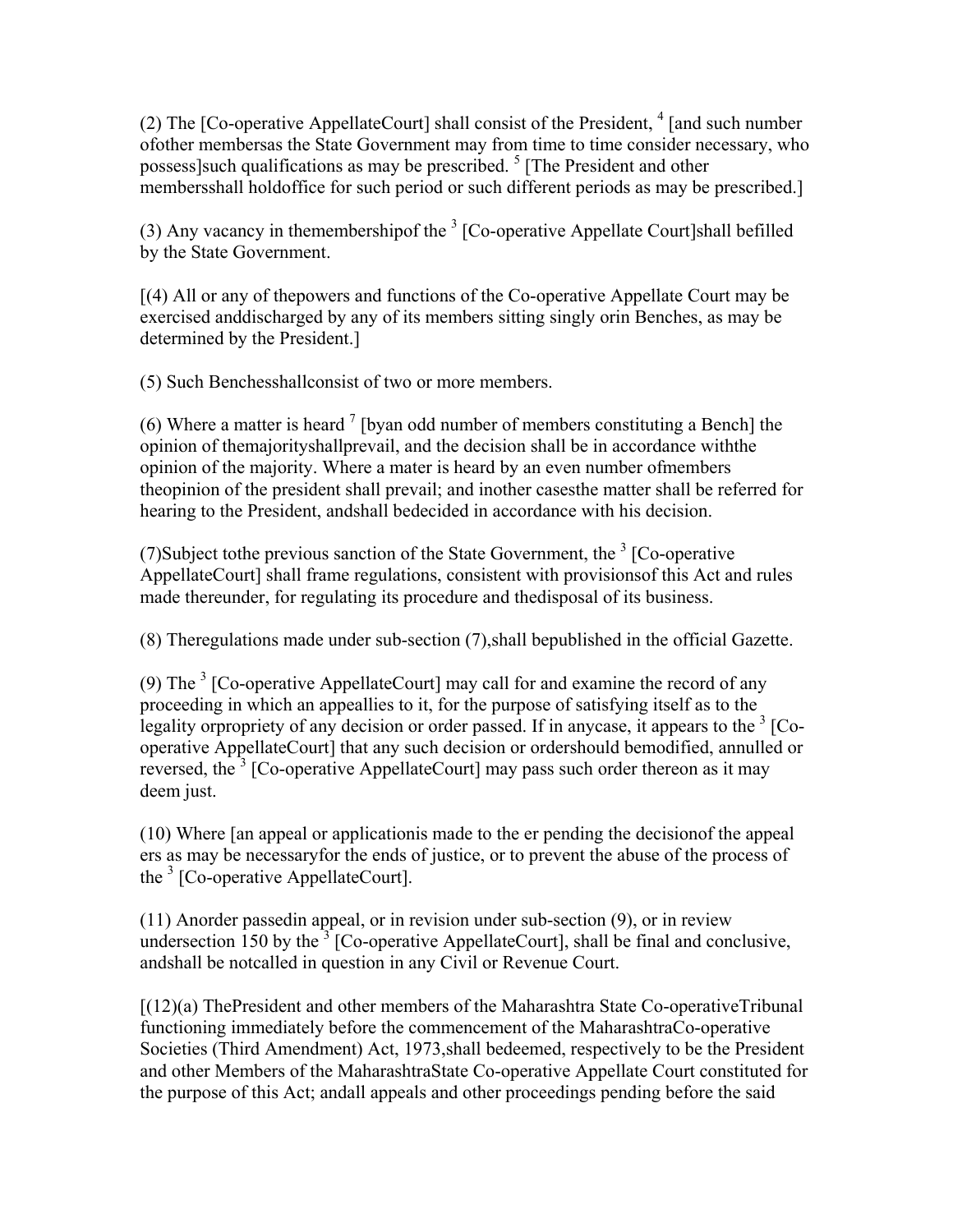Tribunalshall beheard and disposed of by the said Court from the stage they reached before suchcommencement.

(b) Anything done or any action taken (includingany orders passed or regulations made) by the saidTribunal, shall be deemed to have been done or taken by thesaid Court and shall continue in operation until, duly modified orannulled.

(c) Any reference to the said Tribunal in any lawor instrument, for the time being in force, shall, with effect from thecommencement of the Maharashtra Co-operative Societies (Third Amendment) Act, 1973, be construed as areference to the said Court].

## *Footnote:*

**1.** These words weresubstitutedfor the word "Tribunal", by Mah. 3 of 1974, s. 38(e).

**2.** Sub-section (1)wassubstitutedby Mah. 3 of 1974, s. 38(a).

**3.** These words weresubstituted forthe word "Tribunal", by Mah. 3 of 1974, 38(c).

**4.** These words weresubstitutedfor the words "and not more than three other members possessing" byMah. 27 of 1971, s. 3.

**5.** These words wereinserted by Mah. 3 of 1974, s. 38(b).

**6.**Sub-section (4) wassubstitutedfor the original by Mah. 36 of 1975, s. 12(c).

**7.**These words weresubstitutedfor the words "by three members" by Mah. 36 of 1975, s.  $12(b)$ .

**8.** These words weresubstitutedfor the words "and appeal is made to the Tribunal under section 97" by Mah. 33 of 1963, s. 29(a).

**9.** These words wereinserted by Mah. 20 of 1986, s. 29(b).

**10.**Sub-section (12)was added byMah. 3 of 1974, s. 38(d).

# **Section 150 - Review of orders of Co-operative Appellate Court**

# **150. Review of orders of 1 [Co-operative Appellate Court]**

(1) The  $<sup>1</sup>$  [Co-operative Appellate Court] may, either on the application of the Registrar,</sup> or on the application of any party interested, review its own order in any case, and pass in reference thereto such order as it thinks Just:

Provided that, no such application made by the party interested shall be entertained, unless the  $\frac{1}{1}$  [Co-operative Appellate Court] is satisfied that there has been the discovery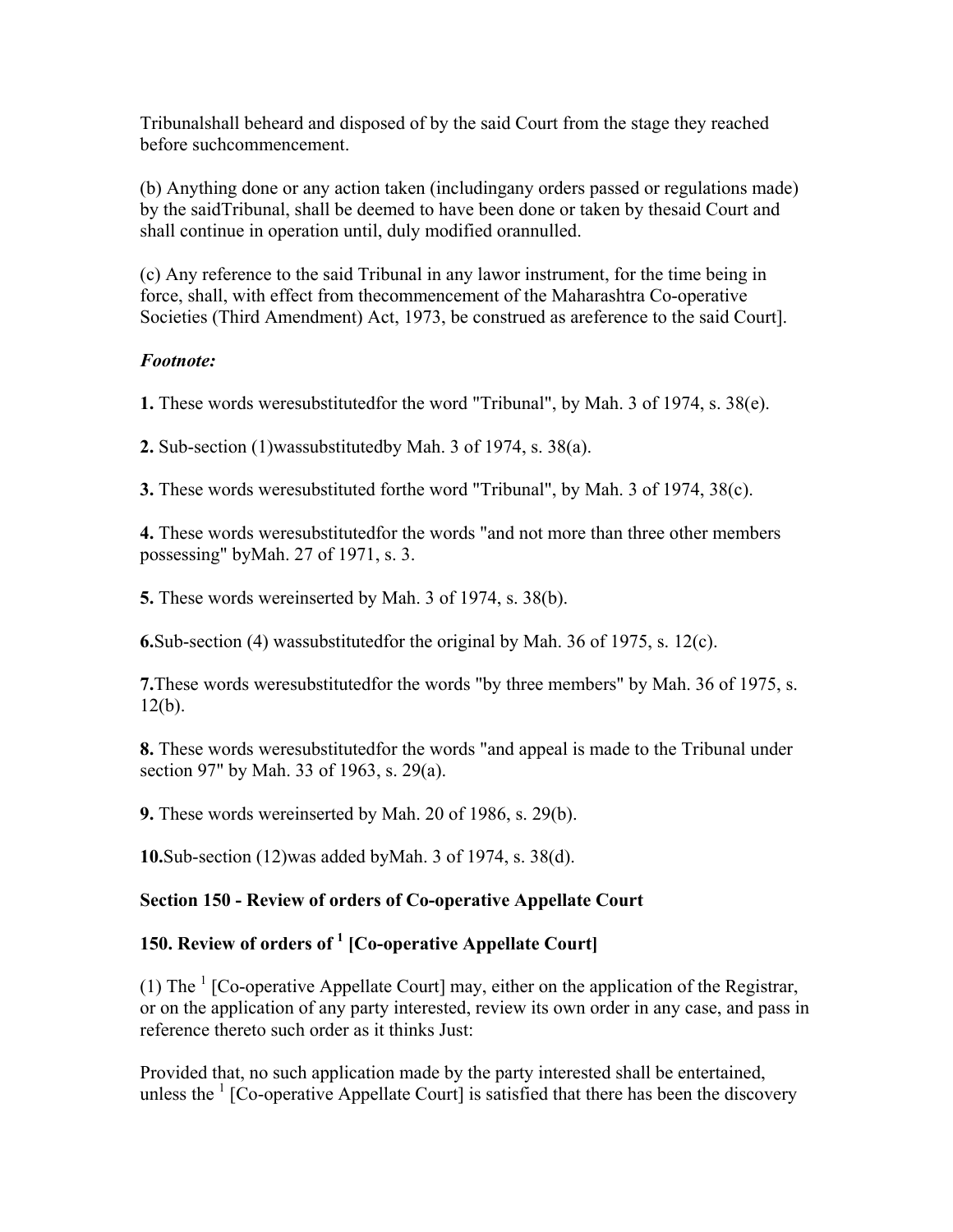of new and important matter of evidence, which after the exercise of due diligence was not within the knowledge of the applicant or could not be produced by him at the time when its order was made, or that there has been some mistake or error apparent on the face of the record, or for any other sufficient reason:

Provided further that, no such order shall be varied or revised, unless notice has been given to the parties interested to appear and be heard in support of such order.

(2) An application for review under the foregoing sub-section by any party, shall be made within ninety days from date of the communication of the order of the  $1$  [Co-operative Appellate Court).

## *Footnote:*

**1.** These words were substituted for the word "Tribunal", by Mah. 3 of 1974, s. 39.

## **Section 151 - Co-operative Appellate Court to have power of Civil Court**

# **151.1 [Co-operative Appellate Court] to have power of Civil Court**

(1) In exercising the functions conferred on it by or under this Act, the<sup>2</sup>[Co-operative Appellate Court] shall have the same powers as are vested in a Court in respect of,--

(a) proof of facts by affidavit,

(b) summoning and enforcing the attendance of any person and examining him on oath,

(c) compelling discovery or the production of documents, and

(d) issuing commissions for the examination of witnesses.

(2) In the case of any such affidavit, any officer appointed by the  ${}^{2}$ [Co-operative Appellate Court] in this behalf may administer the oath to the deponent.

### *Footnote:*

**1.** These words were sub stituted for the word "Tribunal", by Mah. 3 of 1974, s. 39.

**2.** These words were sub stituted for the word "Tribunal", by Mah. 3 of 1974, s. 40.

### **Section 152 - Appeals**

 $(1)$  An appeal against an ord er or decision<sup>1</sup> [under sections 4, 9, 11, 12, 13, 14, 17, 18, 19, 21 21 A, 29, 35, 77 A, <sup>2</sup>[ 78, 79, 88, and 105 including an ord er for paying compensation to a society] shall lie,--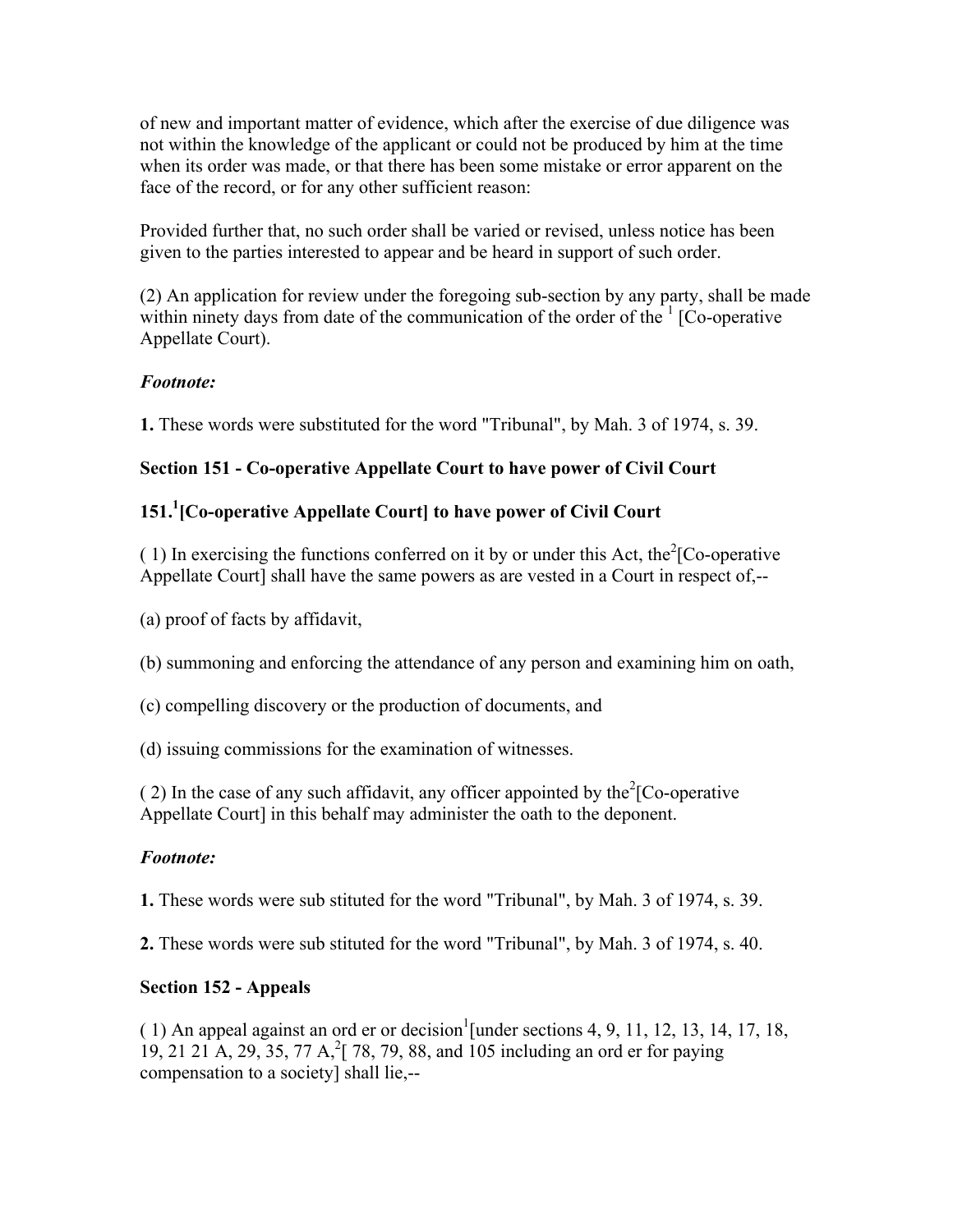(a) if made or sanctioned or approved by the Registrar, or the Additional or Joint Registrar on whom the powers of the Registrar are conferred, to the State Government,

(b) if made or sanctioned by any person other than the Registrar, or the Additional or Joint Registrar on whom the powers of the Registrar are conferred, to the Registrar.

 $3(2)$  Where an appeal against an ord er or decision to the Co-operative Appellate Court has been provided under this Act, it shall lie to the Co-operative Appellate Court].

( 3) An appeal under sub -section ( 1) or ( 2) sh all be filed within two months of the date of the communication of the order or decision.

 $^{4}$ [(4) Save as expressly provided, no appeal sh all lie against any ord er, decision or award passed in accordance with the provisions of this Act; and every such ord er, decision or award sh all, whether expressly provided or not, be final, but sh all always be sub ject to the provisions for revision in this Act; and where an appeal has been provided for, any ord er passed on appeal sh all likewise be final, but be subject to such revision provisions].

# *Footnote:*

**1.** These words figures and letters were sub stituted for the words and figures "under sections 4, 9. 12, 13, 14, 17, 18, 19, 21, 29, 35, 78, a nd 105 " by Mah. 10 of 1988, s. 30.

**2.** These words were sub stituted by Mah. 13 of 1994, s. 12 (a).

**3.** Sub -section ( 2) was sub stituted by Mah. 13 of 1994, s. 12(b).

**4.** Sub -section ( 4) was sub stituted for the original by Mah. 37 of 1965, s. 2 and the said sub -section shall be deemed always to have been enacted in this form.

# **Section 152A - Appeal against rejection of nomination paper at election**

# **1 [ 152A. Appeal against rejection of nomination paper at election**

( 1) Notwithstanding anything contained in this Act or the rules or the bye-laws made thereunder, a person aggrieved by the rejection of nomination of a candidate at the election of a committee of any society, other than a society specified by or under section 73 G, may file an appeal to the Registrar within three days of the date of rejection of the nomination. The Registrar sh all dispose of such appeal within ten days of the date of receipt of such appeal and the decision of the Registrar in appeal sh all be final and no further appeal or revision sh all lie against the decision of the Registrar in such appeal.<sup>2</sup>[In the case of a society specified by or under section 73 G, an appeal sh all lie to the Divisional Commissioner who sh all dispose of such appeal within ten days from the date of receipt of such appeal and the decision shall lie against the decision of the Divisional Commissioner in such appeal.].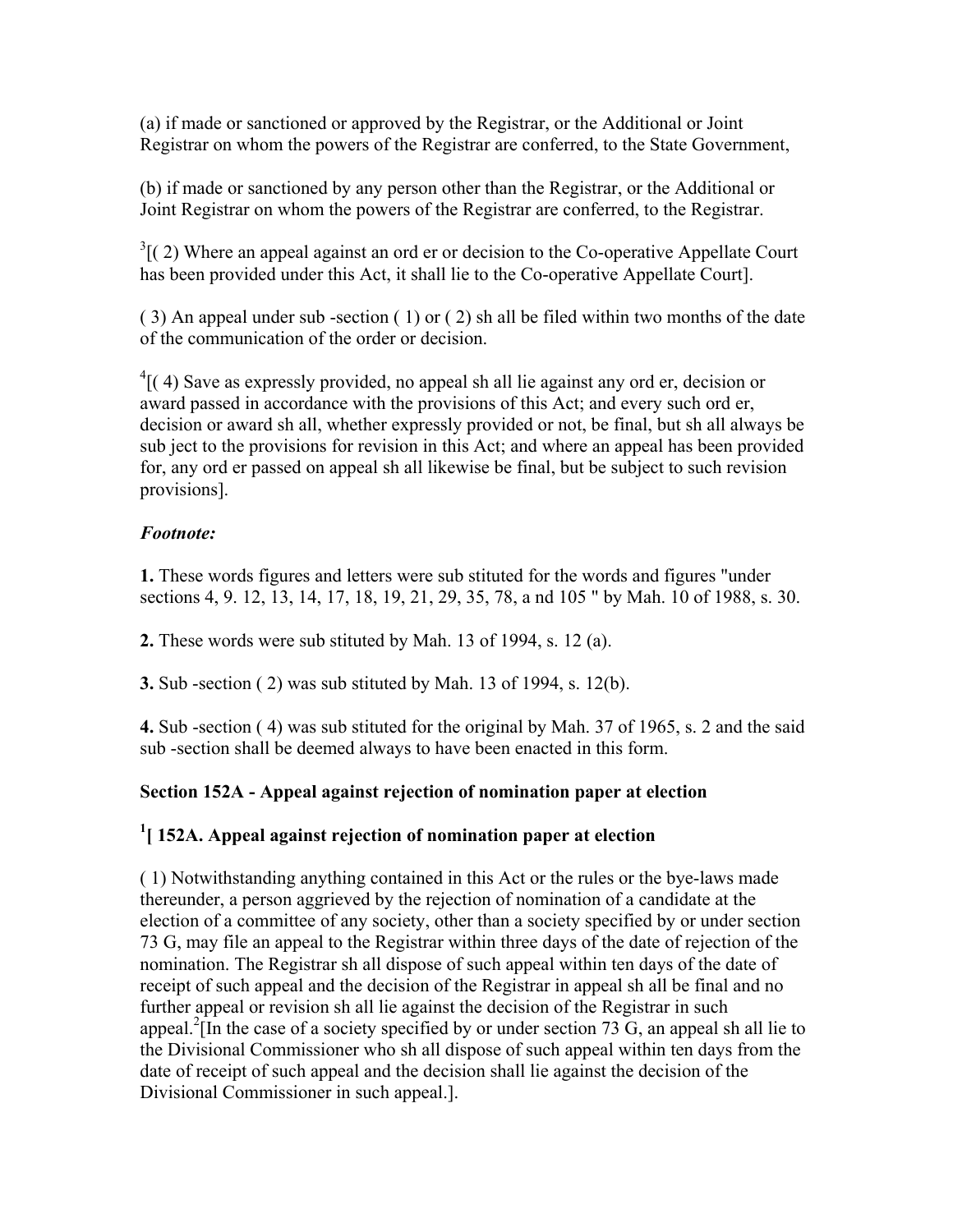( 2) Notwithstanding anything contained in this Act or the rules or the bye-laws made thereunder, the list of validly nominated candidates sh all be sub ject to the decision of any appeal filed under sub -section ( 1), and the period between the date of scrutiny of nomination papers and the last date of the withdrawal of candidatures shall not be less than fifteen days.].

## *Footnote:*

**1.** Section 152 A was inserted by Mah. 20 of 1986, s. 63.

**2.** This portion was added by Mah. 10 of 1988, s. 31.

### **Section 153 - Extension of period of limitation by appellate authority in certain cases**

In all cases in which it is provided under this Act that an appeal may be filed against any decision or order within a specified period, the appellate authority may admit an appeal after the expiry of such period, if the appellant satisfies the appellate authority that he had sufficient cause for not preferring the appeal within such period.

### **Section 154 - Revisionary powers of State Government and Registrar**

## **1 [ 154. Revisionary powers of State Government and Registrar**

( 1) The State Government or the Registrar, suo motu o r on an application, may call for and examine the record of any inquiry or proceedings of any matter, other than those referred to in sub -section ( 9) of section 149, where any decision or ord er has been passed by any sub ordinate officer, and no appeal lies against such decision or ord er for the purpose of satisfying themselves as to the legality or propriety of any such decision or ord er, and as to the regularity of such processdings. If in any case, it appears to the State Government, or the Registrar, that any decision or ord er so called for sh ould be modified, annulled or reversed, the State Government or the Registrar, as the case may be, may, after giving the person affected thereby an opportunity of being heard, pass such ord ers thereon as to it or him may seem just.

( 2) Under this section, the revision sh all lie to the State Government if the decision or ord er is passed by the Registrar, the Additional Registrar or a Joint Registrar, and to the Registrar if passed by any other officer.

 $2$ [(2 A) No application for revision sh all be entertained against the recovery certificate issued by the Registrar under section 101 unless the applicant deposits with the concerned society, fifty per cent. amount of the total amount of recoverable dues.

( 3) No application for revision sh all be entertained, if made after two months of the date of communication of the decision or order. The revisional authority may entertain any such application made after such period, if the applicant satisfies it that he had sufficient cause for not making the application within such period.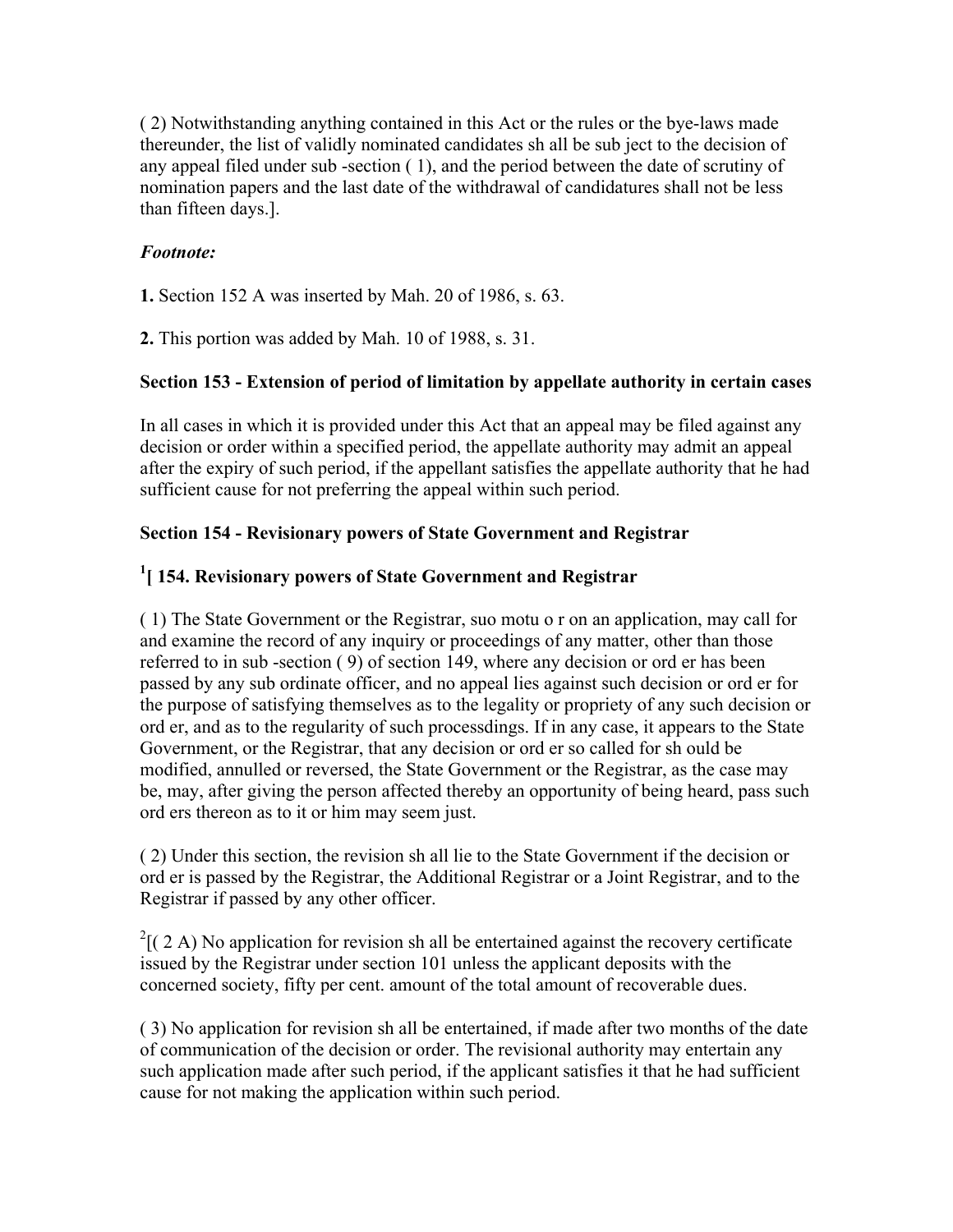( 4) The State Government may, by order, direct that the powers conferred on it by this section shall, in such circumstances and under such conditions, if any, as may be specified in the direction, be exercised also by an officer of the rank of Secretary to Government.]

### *Footnote:*

**1.** Section 154 was sub stituted by Mah. 3 of 1974, s. 42.

**2 .** Sub -section ( 2 A) was Inserted by Mah. 41 of 2000, s. 5, (w.e.f. 23 - 8 - 2000).

# **1 [CHAPTER XIII-A**

## **MAHARASHTRA STATE CO-OPERATIVE COUNCIL**

### *Footnote:*

1. Chapter XIII-A was inserted by Mah. 20 of 1986. s. 64.

### **Chapter: XIIIA - MAHARASHTRA STATE CO-OPERATIVE COUNCIL**

### **Section 154A - Constitution of State Co-operative Council, its functions, etc.**

(1) There shall be a Council to be called the Maharashtra State Co-operative Council consisting of such number of members, including the Chairman and the Vice-Chairman, as the State Government may determine and nominate from time to time.

(2) The State Government shall appoint a Secretary of the Council.

(3) The functions of the Council constituted under sub-section (1) shall be as follows, namely:--

(a) to advise the State Government on all matters relating to co-operative movement;

(b) to review the co-operative movement and to suggest ways of co-ordinating the activities of co-operative societies in the State;

(c) to suggest ways and means to remove the difficulties experienced by the cooperative societies;

(d) to report to the State Government on such matters as may be referred to it by the State Government;

(e) to recommend the plans and policies for the development of co-operative movement in the State;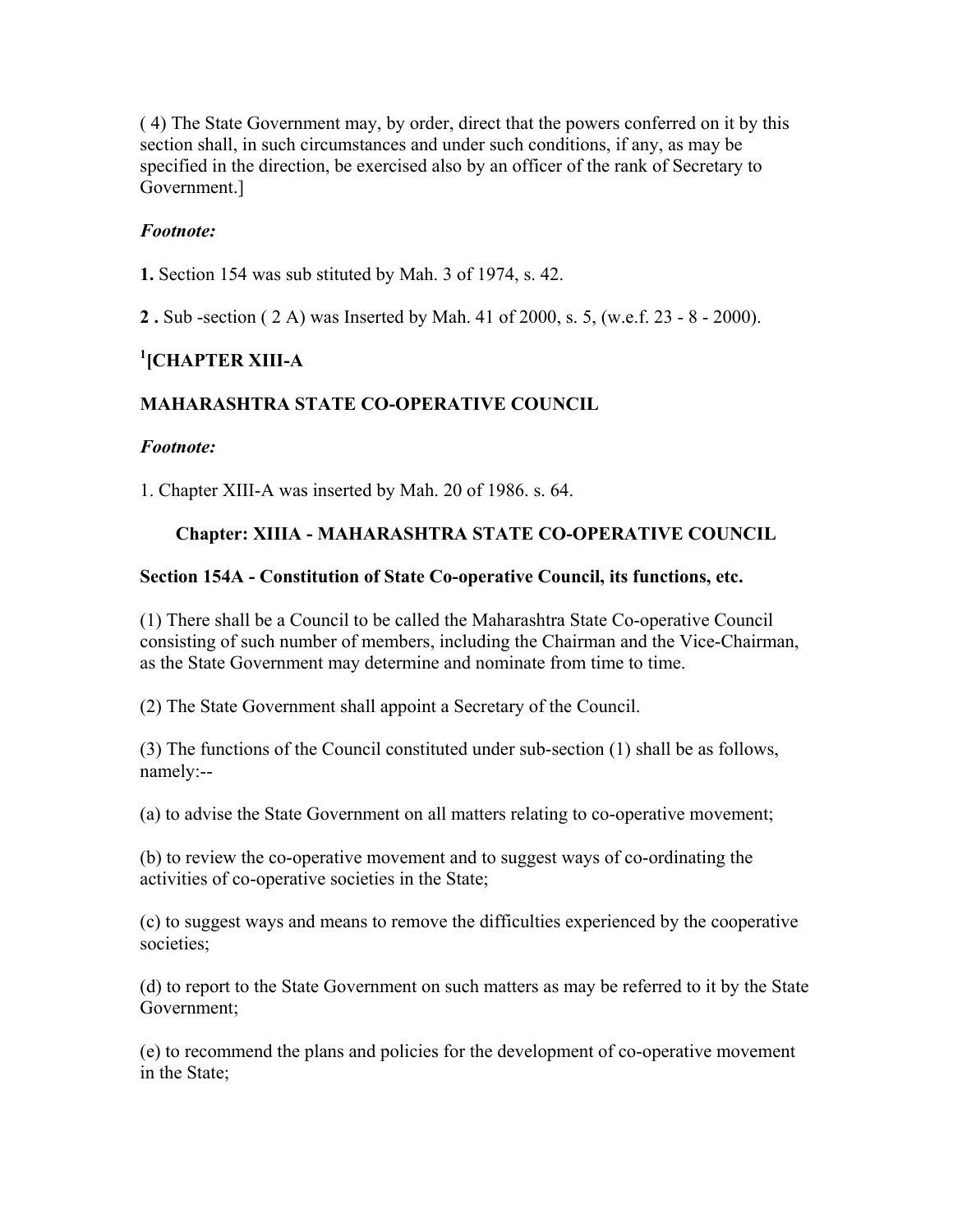(f) to evaluate existing schemes and suggest new schemes for co-operative development especially for the development of backward classes and economically weaker sections of the society;

(g) to advise the State Government for the implementation of special scheme of economic development through co-operative methods; and

(h) to undertake studies for any of the purposes aforesaid either through department or specialised bodies.

(4) The State Government may, be general or special order, provide for--

(a) the calling of the meetings of the Council and the procedure at such meetings.

(b) duties of the Secretary to the Council,

(c) sub-committee or committees of the Council,

(d) the term of office of members of the Council and travelling and daily allowances admissible to the members of the Council.]

## **Chapter: XIV - MISCELLANEOUS**

### **Section 155 - Recovery of sums due to Government**

(1) Unless otherwise provided by this Act, all sums due from a society or from an officer or member or a deceased member of a society as such to the Government, may be recovered according to the law and under the rules for the time in force for the recovery of arrears of land revenue.

(2) Sums due from a society to the Government and recoverable under the foregoing subsection may be recovered, firstly from the property of the society, secondly in the case of a society of which the liability of the members is limited, from the members or past members or the estate of deceased members subject to the limit of their liability, and thirdly, in the case of societies with unlimited liability, from the members or past members or estate of deceased members.

(3) The liability of past members or estate of deceased members shall in all cases be subject to the provisions of section 33.

### **Section 156 - Registrar's powers to recover certain sums by attachment and sale of property**

( 1) The Registrar or any officer sub ordinate to hi m and empowered by hi m in this behalf<sup>1</sup> [or an officer of such society as may be notified by the State Government, who is empowered by the Registrar in this behalf] may, sub ject to such rules as may be made by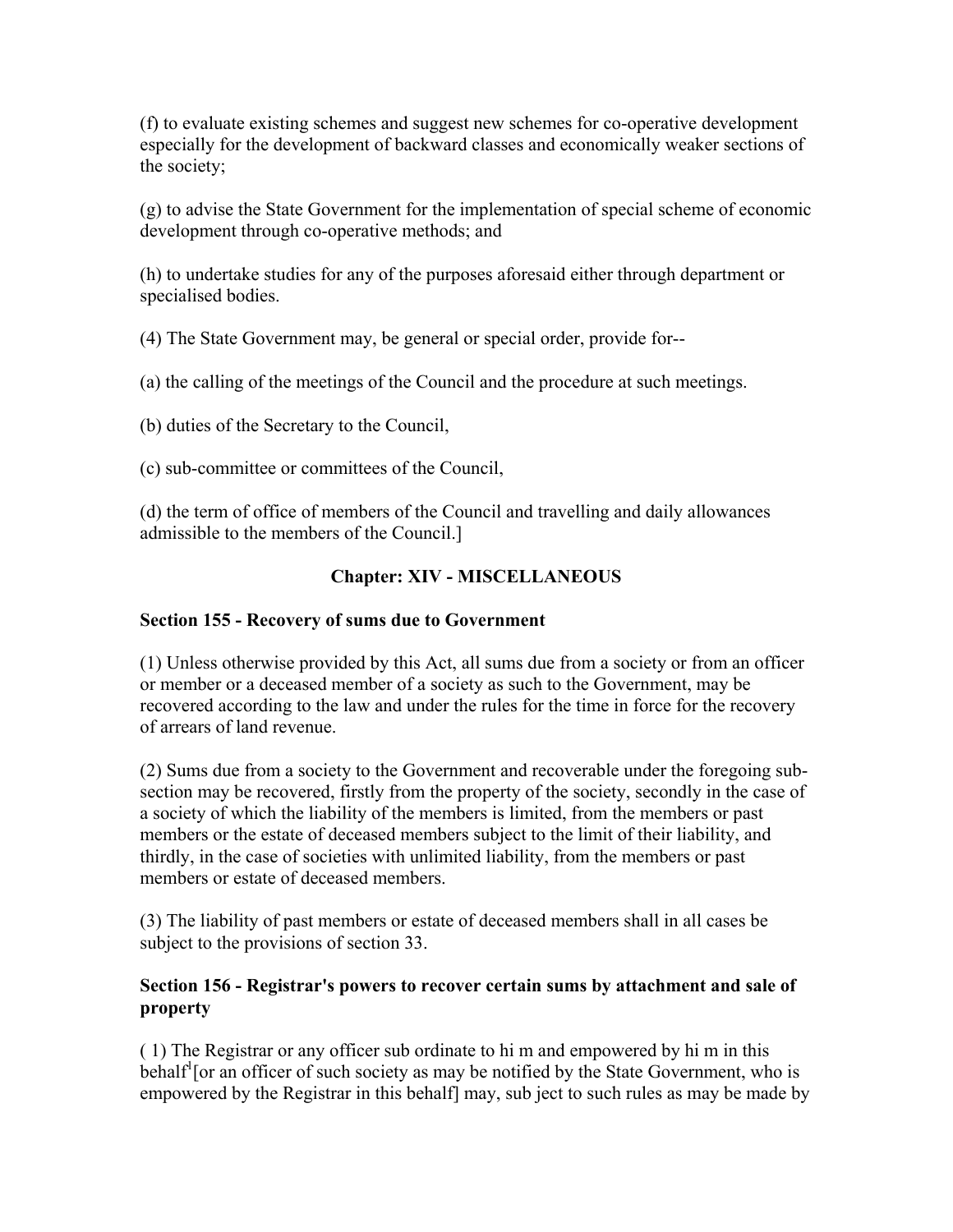the State Government, but without prejudice, to any other mode of recovery provided by or under this Act, recover--

(a) any amount due under a decree or order of a Civil Court obtained by a society;

(b) any amount due under a decision, award or ord er of the Registrar,  ${}^{2}$ [Co-operative Court] or Liquidator or<sup>3</sup>[Co-operative Appellate Court];

(c) any sum awarded by way of costs under this Act,

(d) any sum ordered to be paid under this Act as a contribution to the assets of the Society;

 ${}^{4}$ [(e) any amount due under a certificate granted by the Registrar under sub section (1) or ( 2) of section 101 or under sub -section ( 1) of section 137:]

together with interest, if any, due on such amount or sum and the costs of process<sup>5</sup> [according to the scales of fees laid down by the Registrar, from time to time,] by the attachment and sale or by sale without attachment of the property of the person against whom such decree, decision, award or order has been obtained or passed.

( 2) The Registrar or the officer empowered by hi m sh all be deemed, when exercising the powers under the foregoing sub -section, or when passing any ord ers on any application made to hi m for such recovery, to be Civil court for the purposes of  $6$  article 136 in the Schedule to the Limitation Act, 1963.].

# *Footnote:*

**1 .** These words were inserted by Mah. 63 of 1981, s. 2(a).

**2.** These words were sub stituted for the word "arbitrator" by Mah. 3 of 1974, s. 43.

**3.** These words were sub stituted for the word 'Tribunal", by Mah. 3 of 1974.

**4.** Clause (e) was inserted by Mah. 33 of 1963, s. 31.

**5.** These words were inserted by Mah. 63 of 1981, s. 2(b).

**6.** These words and figures were sub stituted for the words and figures "article 182 in the first schedule to the Limitation Act, 1908, by Mah. 20 of 1986, s, 65.

### **Section 157 - Power to exempt societies from provisions of Act**

The State Government may, by general or special ord er,  $[$ \* \* \* \* \* \* \* ] exempt any society or class of societies from any of the provisions of this  $Act$ <sup>2</sup> [or of the rules made thereunder,] or may direct that such provisions sh all apply to such society or class of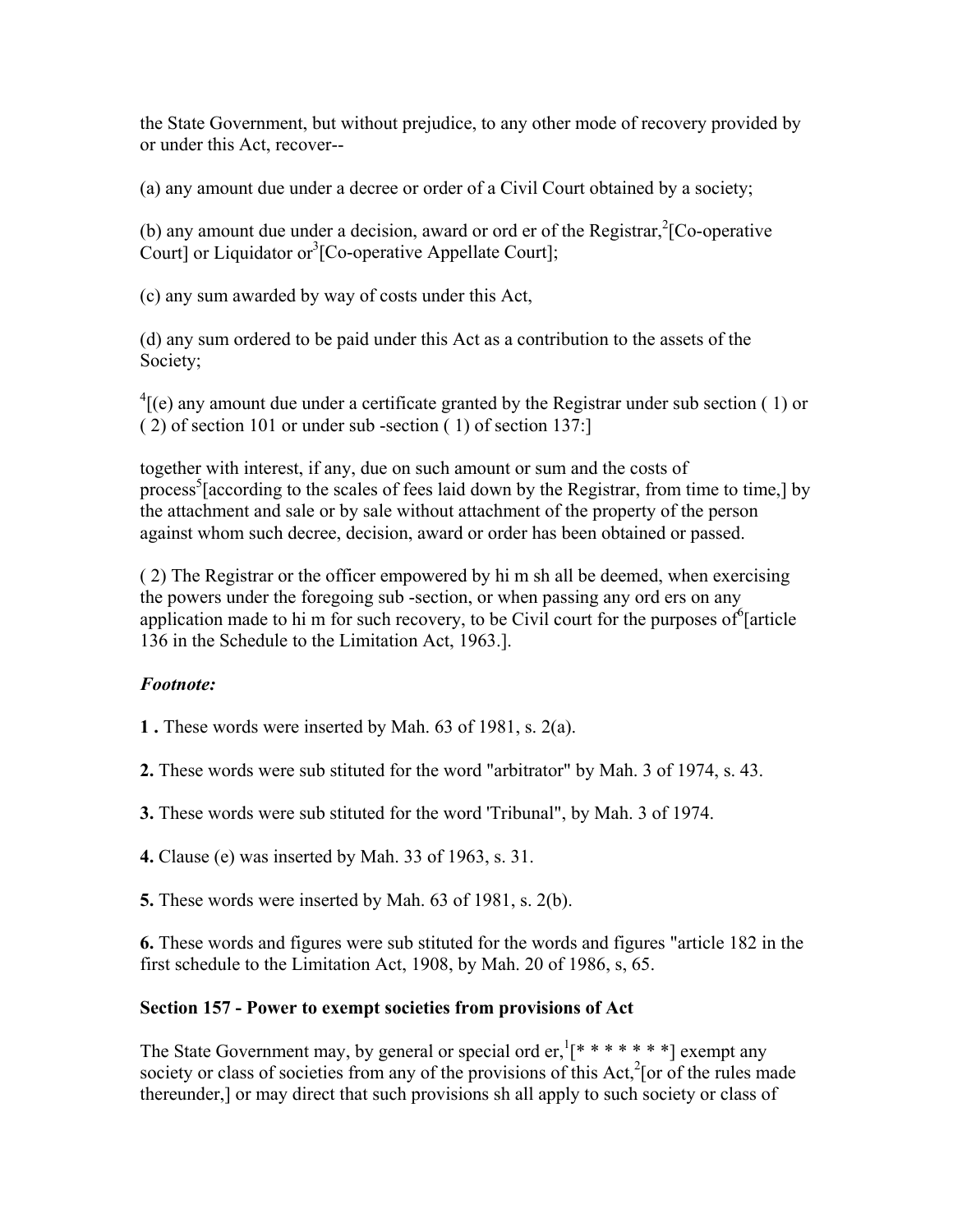societies with such modifications not affecting the sub stance thereof as may be specified in the order:

Provided that, no ord er to the prejudice of any society shall be passed, without an opportunity being given to such society to represent its case.

## *Footnote:*

**1 .** The words "to be published in the Official Gazette" were deleted by Mah. 27 of 1969, s. 22(a).

**2 .** These words were Inserted by Mah. 27 of 1969, s. 22(b).

# **Section 158 - Delegation of power of Registrar to certain authorities and officer**

# **158. Delegation of power ofRegistrar to 1 [certain authorities and officer]**

The State Government may, by notification in the official Gazette, andsubject tosuch conditions (if any) as it may think fit to impose, delegate all or any ofthe powers of the Registrar under this Act to any federal authority or to anofficer thereof<sup>2</sup> [or to any other authority]<sup>3</sup> [or to any officer of the Zilla Parishad constitutedunder the Maharashtra Zilla Parishads andPanchayat Samitis Act, 1961 and such <sup>4</sup> [authorities and] officerof the Zilla Parishad shall work under the general guidance,superintendence and control of the Registrar] specified in the notification.

# *Footnote:*

**1.** These words weresubstitutedfor the words "federal authorities" by Mah. 20 of 1986, s. 66(c).

**2.** These words wereinserted by Mah. 20 of 1986, s. 66(a).

**3.** This portion wasinserted by Mah. 5 of 1962, s. 286, Tenth Sch.

**4.** These words wereinserted by Mah. 20 of 1986, s. 66(b).

### **Section 159 - Branches, etc. of societies outside the State**

(1) No society shall open a branch or a place of business outside the State of Maharashtra, and no co-operative society registered under any law in any other State shall open a branch or a place of business in the State of Maharashtra, without the permission of the Registrar.

(2) Every co-operative society registered under any law in any other State, and permitted to open a branch or a place of business in the Maharashtra State under the foregoing subsection, or which has a branch or a place of business in the Maharashtra State at the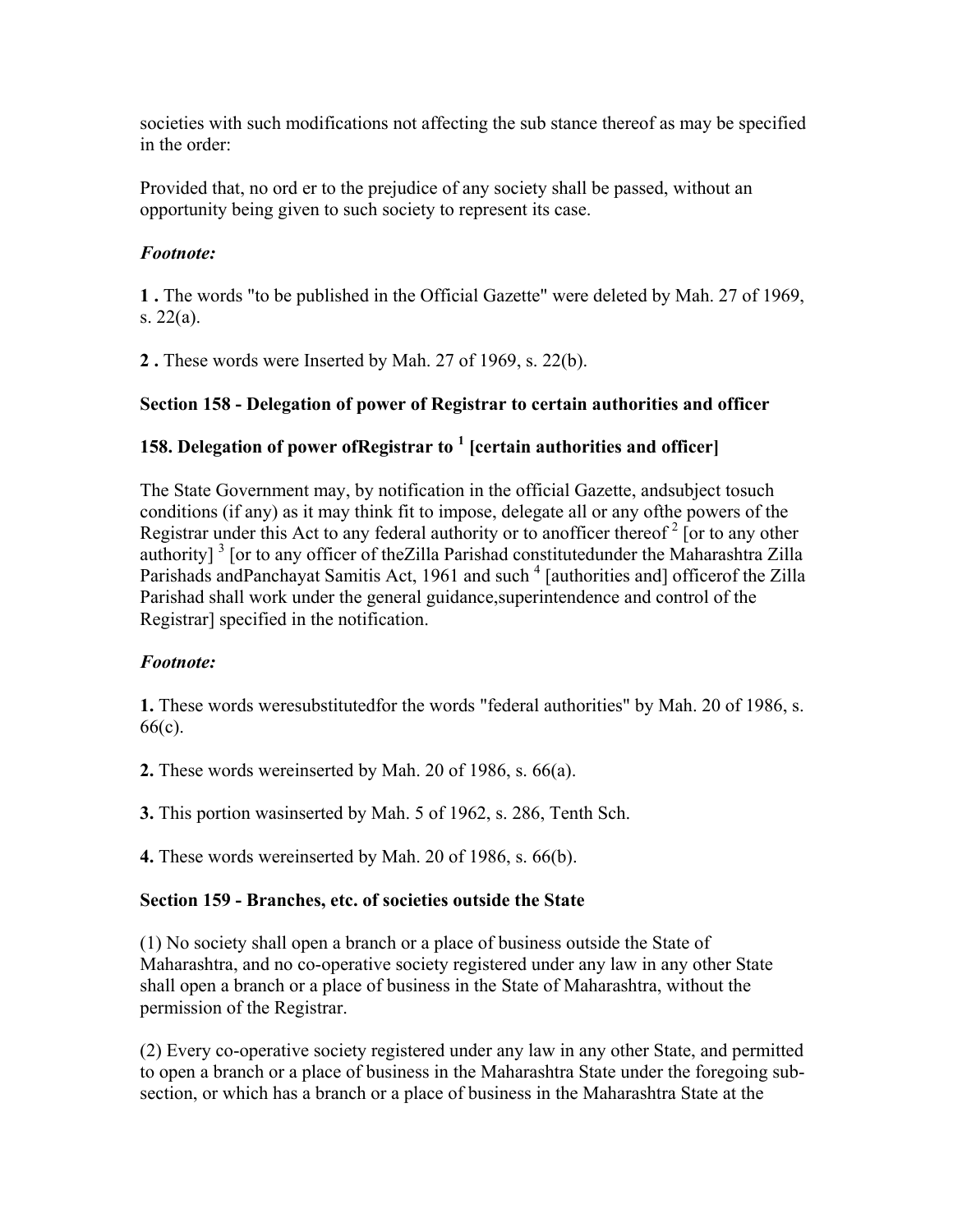commencement of this Act, shall, within three months from the opening of such branch or place of business or from the commencement of this Act, as the case may be, file with the Registrar a certified copy of the bye-laws and amendments and, if these are not written in English language, a certified translation thereof in English or Hindi, and shall submit to the Registrar such returns and information as are submitted by similar societies registered under this Act in addition to those which may be submitted to the Registrar of the State where such society is registered.

### **Section 160 - Handing over records and property to new Chairman on election**

(1) On the election of a new committee and its Chairman, the retiring Chairman, in whose place the new Chairman is elected, shall hand over charge of the office of the committee and all papers and property, if any of the society in possession of the committee or any officer thereof, to the new Chairman of the committee.

(2) If the retiring Chairman fails or refuses to hand over charge, or to hand over the papers and property of the society as aforesaid, the Registrar, or any person empowered by him in this behalf, may by order in writing direct him to forthwith hand over such charge and property.

(3) If the retiring Chairman to whom a direction has been issued as aforesaid does not comply with such direction, he shall on conviction be punished with simple imprisonment which may extend to one month or with fine which may extend to five hundred rupees or with both; and the Registrar may, on the retiring Chairman's failure to comply with such direction, take order for seizing the records and property and handing it over to the new Chairman, in the manner provided in section 80.

### **Section 160A - Members of State Legislature and certain local authorities not to be remunerated while holding certain offices in societies**

## <sup>1</sup> [ 160A. Members of State Legislature and certain local authorities not to be **remunerated while holding certain offices in societies**

Notwithstanding anything contained in this Act or the rules or by laws made thereunder, a me mber of the State Legislature or of a committee under the Hyderabad District Municipalities Act, 1956, or a me mber of a Zilla Parishad or Panchayat Samiti under the Maharashtra Zilla Parishads and Panchayat Samitis Act, 1962, while holding the office of Chairman or me mbers of the committee of a society to which appointment is made by the State Government, or the office of liquidator or the office of nominee of the Registrar whether appointed individually or to a board of nominees, sh all not be entitled to receive any remuneration other than travelling allowance, the daily allowance or such other allowance which is paid to the holder of any such office for the purpose of me eting the personal expenditure incurred in attending the me eting of the committee or body, or in performing any other functions as the holder of such office.]

### *Footnote:*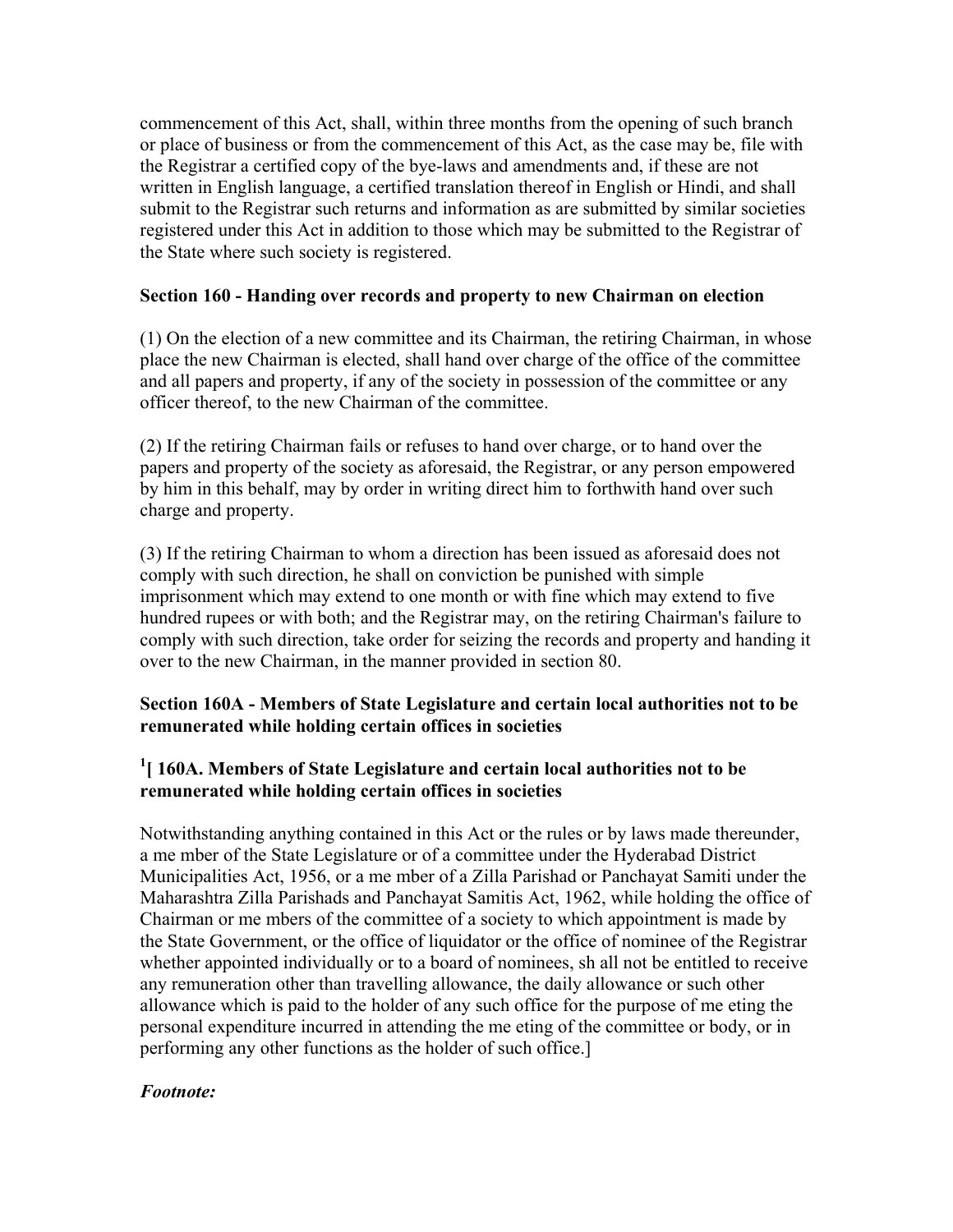**1 .** Section 160 A was inserted by Mah. 23 of 1968, s. 6.

### **Section 160B - Members of committees not entitled to travelling allowance, daily allowance, etc. at a rate higher than the maximum prescribed**

### <sup>1</sup>[ 160B. Members of committees not entitled to travelling allowance, daily **allowance, etc. a t a rate higher than the maximum prescribed**

Subject to the provisions of section 160 A, no me mber of the committee of any society sh all be entitled to receive from the society the travelling allowance, the daily allowance or such other allowances or fees which are paid to the me mbers for attending me etings of its committee, or for performing any other functions as such me mbers, at a rate higher than the maximum rate prescribed in this behalf and different maximum rates may be prescribed for different societies or class of societies or for different purposes.]

### *Footnote:*

**1 .** Section 160B was inserted by Mah. 27 of 1969, s. 23.

## **Section 161 - Registrar and other officers to be public servants**

# **1 [ 161. Registrar and other officers to be public servants**

The Registrar, a person exercising the powers of the Registrar, an officer as defined in clause ( 20) of section 2, or a person appointed as an Official Assignee under sub -section ( 2) of section 21 A, or as an administrator under section 77 A or 78, or a person authorised to seize books records or funds of a society under sub -section ( 3) of section 80, or to audit the accounts of a society under section 81 or to hold an inquiry under section 83, or to make an inspection under section 84, or 89 A or to make an ord er under section 88 or a person appointed as a me mber constituting a Co-operative Court under section 91 A or the Cooperative Appellate Court under section 149 or a Liquidator under section 103, sh all be deemed to be public servants within the me aning of section 21 of the Indian Penal Code.]

### *Footnote:*

**1.** Section 161 was sub stituted for the original by Mah. 20 of 1986, s. 67.

### **Section 162 - Indemnity for acts done in good faith**

No suit, prosecution or other legal proceeding shall lie against the Registrar or any person subordinate to him or acting on his authority, in respect of anything in good faith done, or purported to be done by him by or under this Act.

### **Section 163 - Bar of jurisdiction of Courts**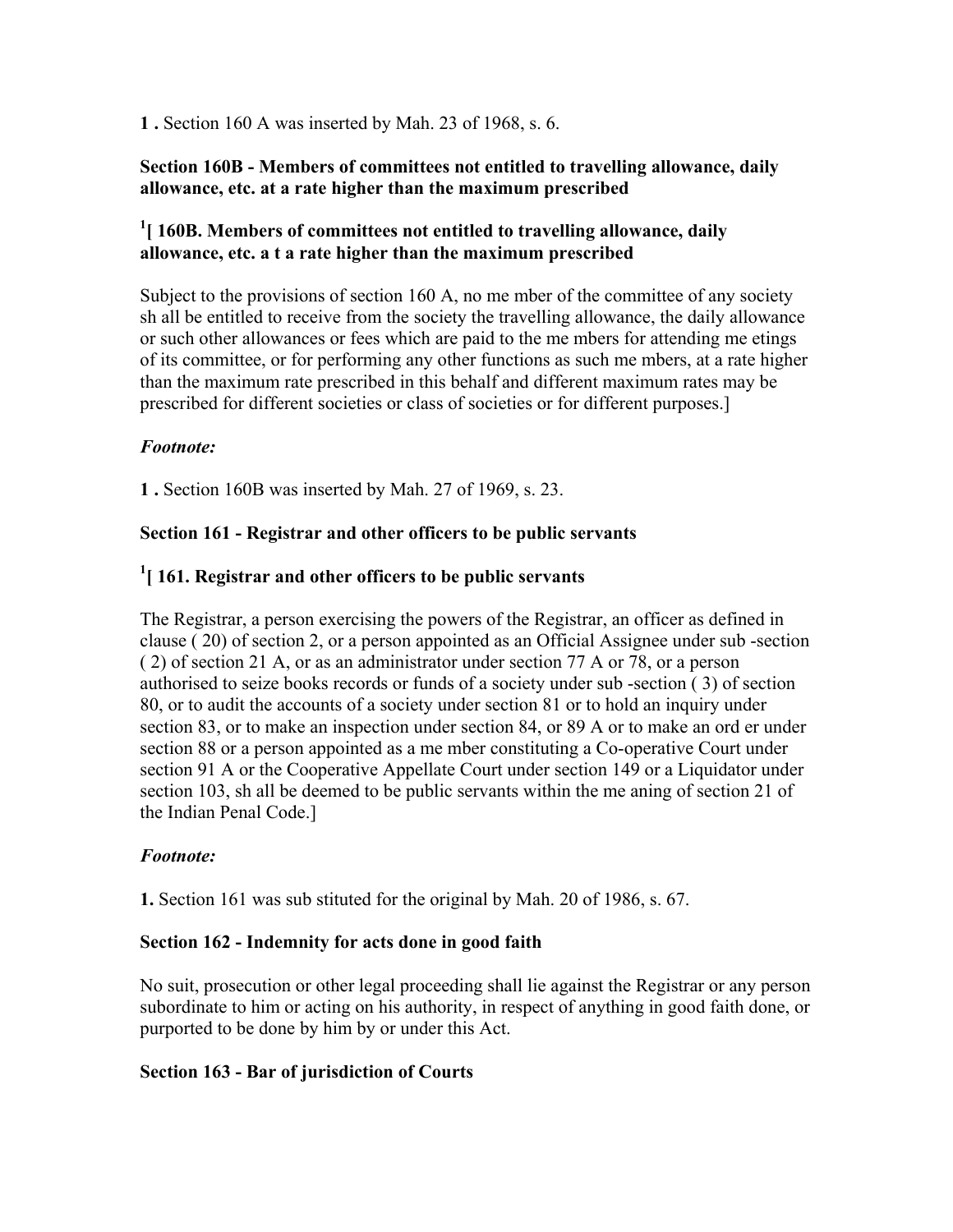(1) Save asexpressly provided in this Act, no Civil or Revenue Courtshall haveany jurisdiction in respect of--

(a) the registration of a society or its by-laws,or the amendments of its by-laws, or the dissolution of the committee of asociety, or the management of the society on dissolution thereof; or

(b)any dispute required to be referred to  $<sup>1</sup>$  [the Co-operative Court,] for decision;</sup>

(c) any matter concerned with the winding up anddissolution of a society.

(2) While a society isbeing wound up, no suit or other legal proceedingrelating to the business of such society shall be proceeded with orinstituted against the society or any member thereof, or anymatter touching the affairs of the society, except by leave of the Registrar,and subject to such terms as he may impose.

(3) Allorders,decisions or awards passed in accordance with this Act or the rulesshall,subject tothe provisions for appeal or revision in this Act be final; and no suchorder,decision or award shall be liable to be challenged, set aside modified,revised or declared void in any Court upon the merits or upon anyother groundwhatsoever.<sup>2</sup> [\* \* \*]

# *Footnote:*

**1.** These words weresubstitutedfor the words "the Registrar, or the Co-operative Court" by Mah. 18 of 1982, s. 15.

**2.** The words "exceptfor want of jurisdiction" were deleted by Mah. 27 of 1969, s. 25.

# **Section 164 - Notice necessary in suits**

No suit shall be instituted against a society, or any of its officers, in respect of any act touching the business of the society, until the expiration of two months next after notice in writing has been delivered to the Registrar or left at his office, stating the cause of action, the name, description and place of residence of the plaintiff and the relief which he claims, and the plaint shall contain a statement that such notice has been so delivered or left.

# **Section 165 - Rules**

(1) The State Government may for the whole or any part of the State and for any society or class of societies, make rules for the conduct and regulation of the business of such society or class of societies, and for carrying out the purpose of this Act.

(2) In particular, and without prejudice to the generality of the foregoing power, such rules may--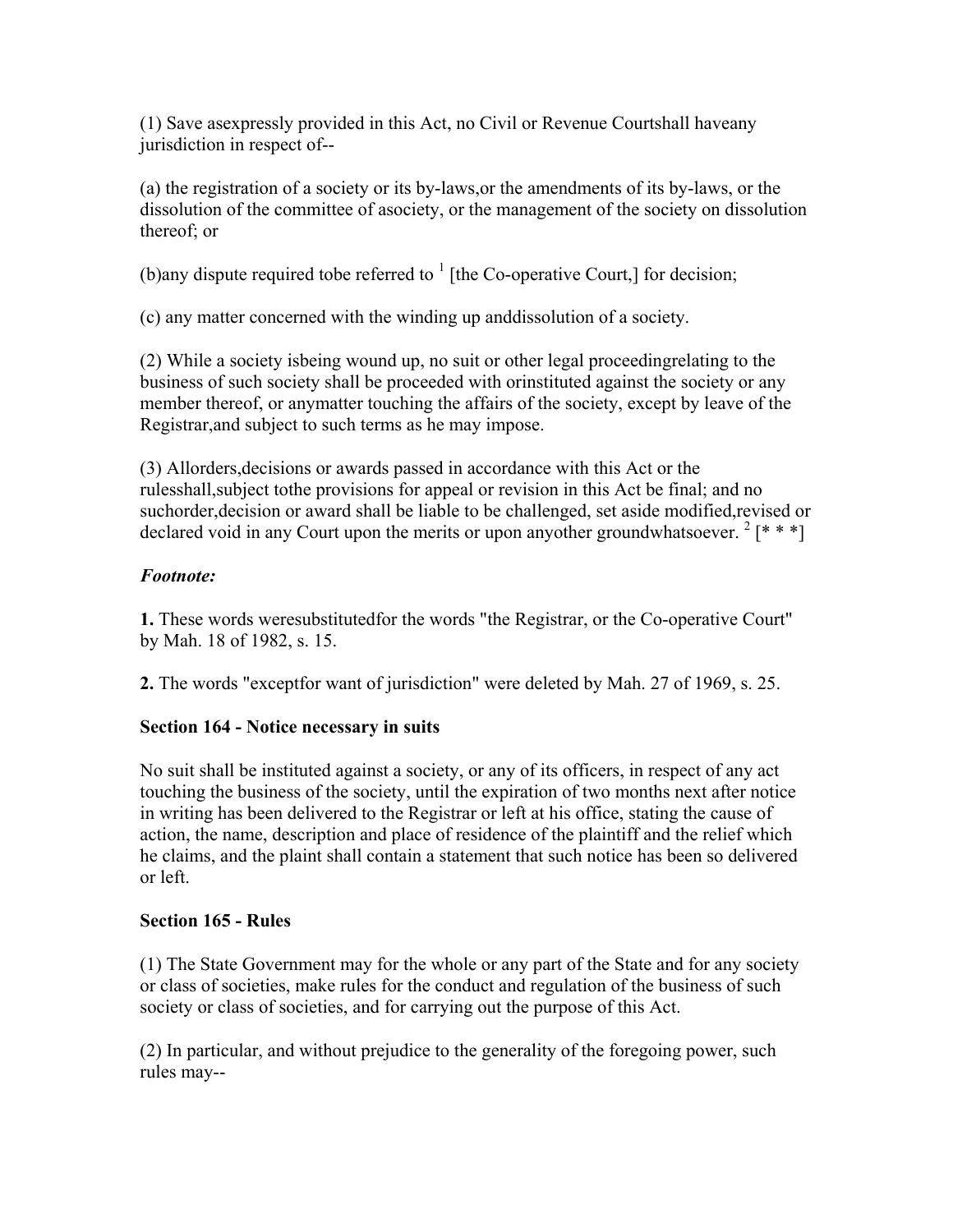$\frac{1}{1}$  [(i) subject to the provisions of section 3, prescribe the designation of officers who shall exercise powers vested in the Registrar;]

(ii) prescribe the forms to be used and the conditions to be complied with it, the making of applications for the registration of a society under section 8 and the procedure in the matter of such application;

(iii) prescribe the matter in respect of which a society may make, or the  $2^2$  [Cooperative court] may direct a society to make, by-laws and the conditions to be followed in making, altering and abrogating by-laws and the conditions to be satisfied prior to such making, alteration or abrogation;

(iv) prescribe the procedure to be followed and conditions to be observed for change of name or liability, amalgamation, transfer, division, conversion, or reconstruction of society;

(v) prescribe the form of and procedure for an application under section 19 and the procedure for reconstruction of a society under that section;

 $3$  [(v-a) prescribe the conditions subject to which the Official Assignee shall realise the assets and liquidate the liabilities, under section 21A(3);

(v-b) prescribe the manner of giving public notice and the remuneration and allowances to be paid to Official Assignee, under sections 21A(1) and 21-A(4);

 $(v-c)$  prescribe the form of application, under section 23 (1A);

 $4$  [(v-d) prescribe the manner for entering into collaboration by any society or societies with any Government undertaking or any undertaking approved by Government for carrying on any business;]

(vi) prescribe the conditions to be complied with by a person applying for admission or admitted as a member and provide for the election and admission of members and the payment to be made and the interests to be acquired before the exercise of the right of membership;

(vii) prescribe in the case of a federal society or class of federal societies the proportion of individual members to society members in such society or class of societies and the proportion of individual members to society members in the committee of such society or class of societies;

(viii) subject to the provisions of section 28, prescribe the maximum number of shares or portion of the capital of a society which may be held by a member;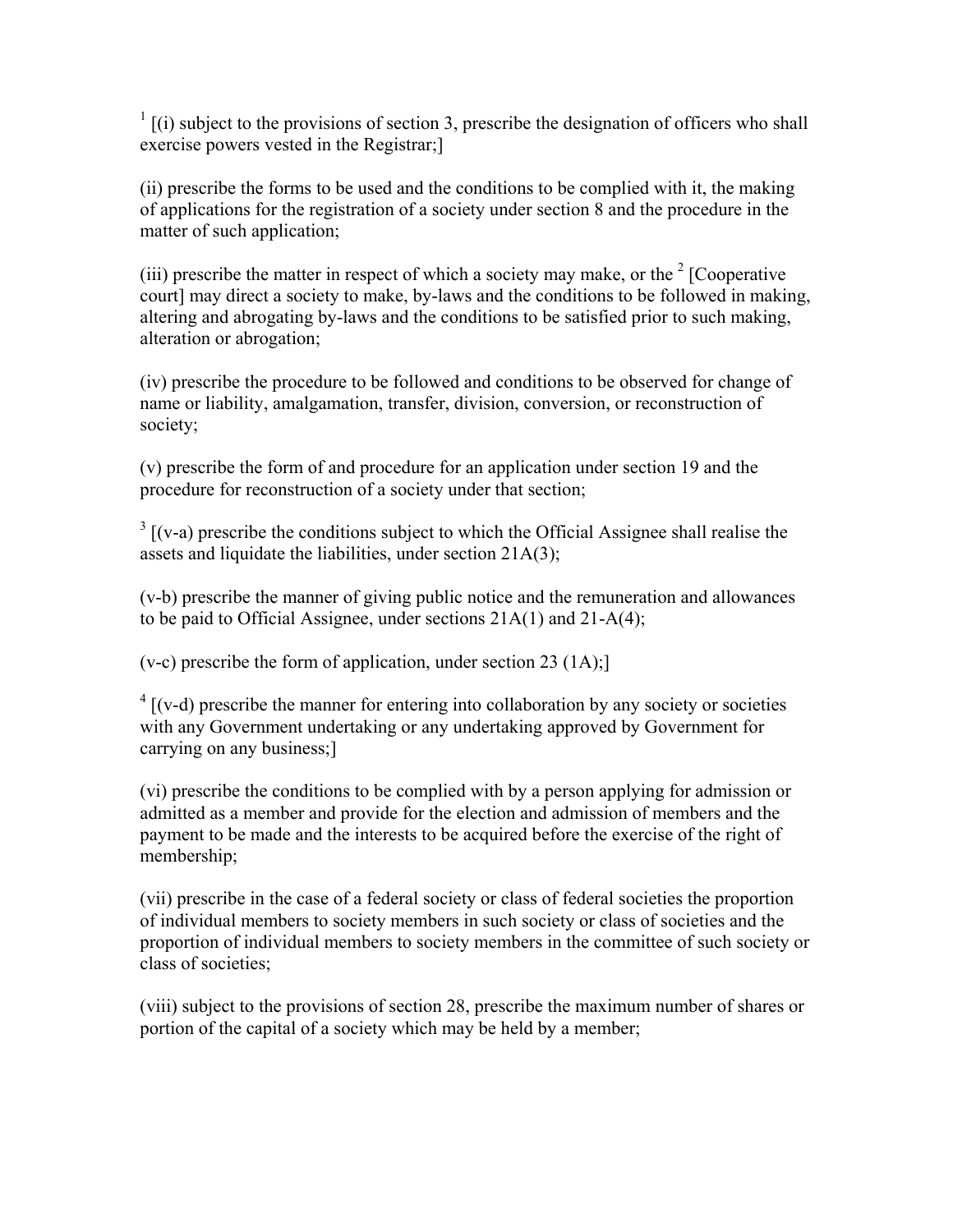(ix) prescribe the procedure for the admission of joint members, members of a joint Hindu undivided family, and minors and persons of unsound mind inheriting the share or interest of deceased members and provide for their rights and liabilities;

(x) provide for the withdrawal, removal or expulsion of members and for the payments to them and for the liabilities of past members and the estate of deceased members;

(xi) prescribe the conditions and procedures for the transfer of share or interest;

(xii) provide for the nomination of a person to whom the share or the interest of a deceased member may be paid or transferred;

(xiii) provide for ascertaining the value of a share or interest of a past member or deceased member;

(xiv) prescribe the payments to be made and the conditions to be complied with by members applying for loans, the period for which loans may be made, and the amount which may be lent to an individual member;

(xv) provide for the inspection of documents in the Registrar's office and the levy of fee for granting certified copies of the same;

(xvi) provide for the procedure for registering the address of a society and the change of its address;

(xvii) provide for the formation and maintenance of a register of members, and where the liability of members is limited by shares, of a register of shares and a list of members;

(xviii) provide for securing that the share capital of any society shall be variable in such a way as may be necessary to secure that the share shall not appreciate in value and that necessary capital shall be available for the society as required;

(xix) provide for the procedure to be adopted by a society with limited liability in order to reduce its share capital;

(xx) prescribe the period for and terms upon which Government aid may be given to societies and terms under which the State Government may subscribe to the share capital of and guarantee the payment of the principal of and interest on debentures issued by societies;

(xxi) regulate the manner in which funds may be raised by a society or class of societies by means of shares or debentures or otherwise and the quantum of funds so raised;

(xxii) prescribe the limits for loans to be granted by a society or class of societies against different class of securities or without security and the procedure for granting loans;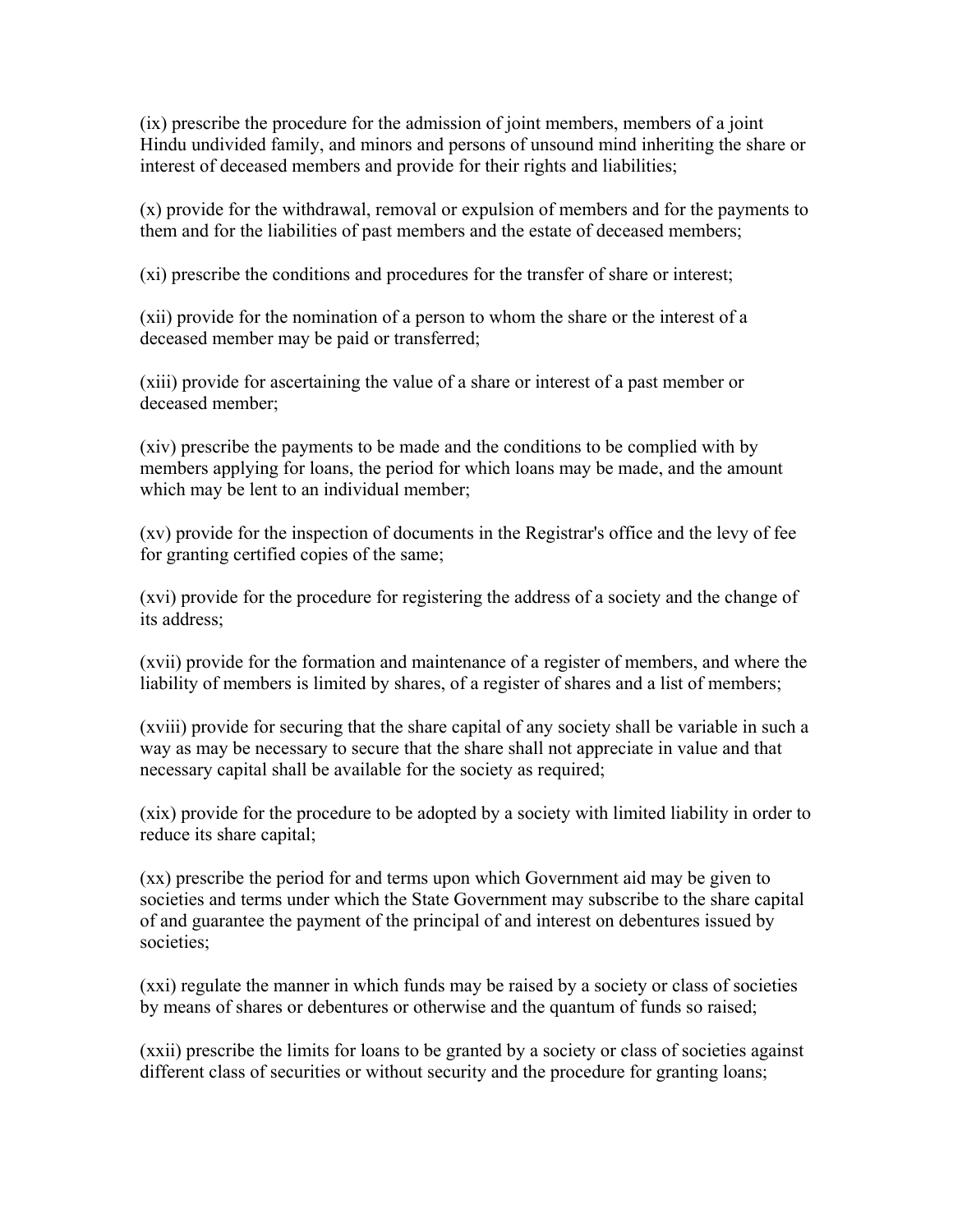(xxiii) prescribe the manner of recalling a loan;

(xxiv) prescribe the limits for granting credit by a non-credit society or a class of noncredit societies;

(xxv) prescribe the prohibitions and restrictions subject to which societies may trade or transact business with persons who are not members;

(xxvi) prescribe the conditions on which any charge in favour of a society shall be satisfied and the extent to which and the order in which the property to the charge shall be used in its satisfaction;

(xxvii) provide for giving reasonable notice of the charge under section 48;

(xxviii) prescribe the procedure by which a society shall calculate and write off bad debts;

 $<sup>5</sup>$  [(xxix) the manner in which a society shall construct its annual financial statements and</sup> the other purposes for which a society may appropriate its net profits, under section 65;]

(xxx) provide for the formation and maintenance of reserve fund and the objects to which such fund may be applied and for the investment and use of any fund including reserve fund under the control of a society;

(xxxi) prescribe the conditions under which profits may be distributed as dividend and bonus among the members and non-members of a society;

(xxxii) prescribe the rate at which a society shall contribute towards the education fund of the State federal society under section 68;

 $<sup>6</sup>$  [(xxxii-a) prescribe the rate or rates at which and the manner in which the societies</sup> (including other corporate bodies) shall contribute towards the Co-operative State Cadre Employment Fund under section 69A;]

(xxxiii) define the co-operative purpose for which a society shall, under section 69, utilise its fund;

(xxxiv) prescribe the mode of investment of funds of a society shall, under section 69, utilise its fund;

(xxxv) provide for the payment of contribution to any provident fund which may be established by a society for the benefit of officers and servants employed by it and for the administration of such provident fund;

 $7$  (xxxv-a) prescribe the procedure for the election to notified societies under section 73-IC  $(2)$ ;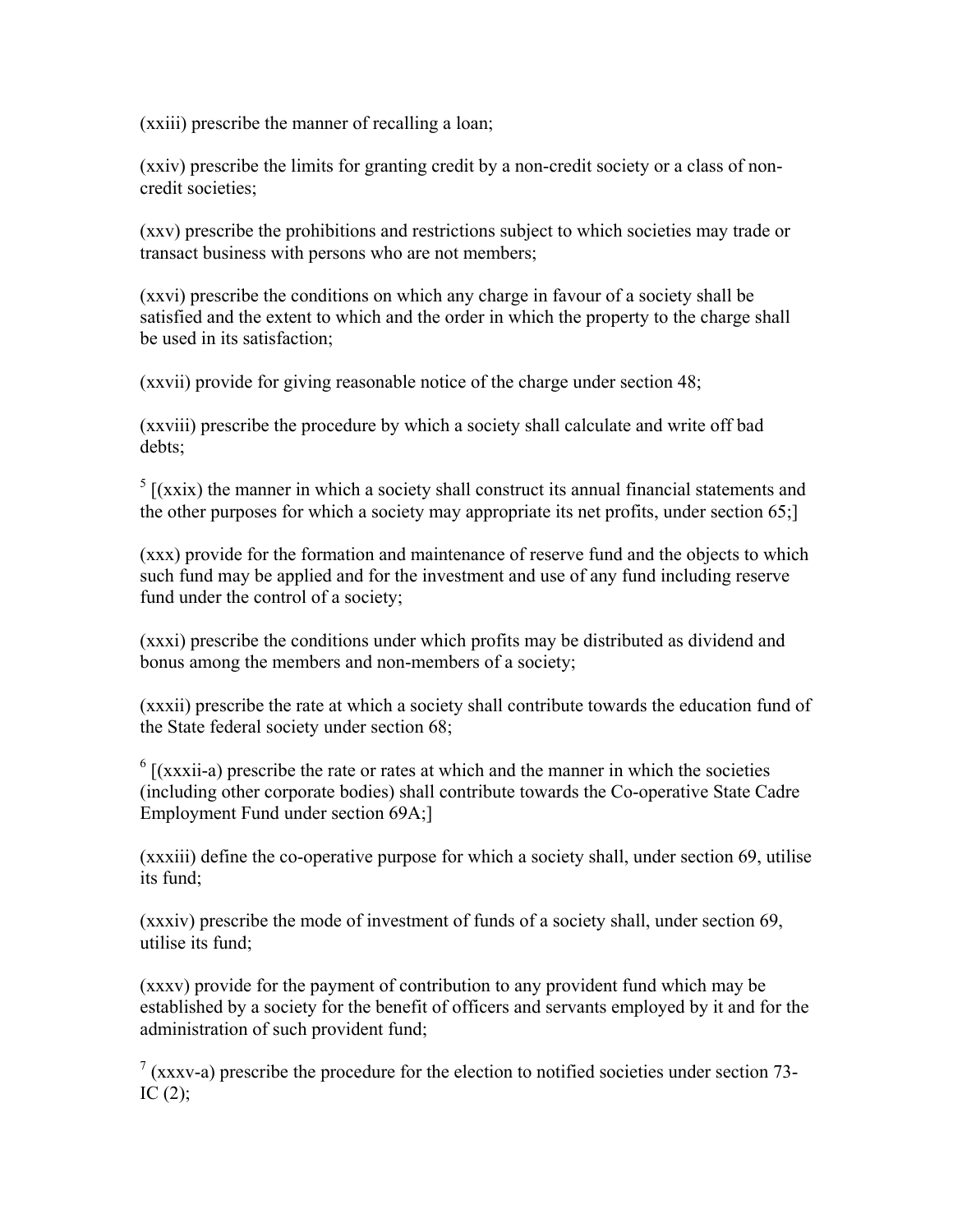(xxxv-b) prescribe the manner of recovery of the expenses of holding elections to notified societies by the Registrar, under section 73-ID;

(xxxv-c) prescribe the requisition form and the manner in which the motion of noconfidence can be brought under section 73-ID;

(xxxv-d) prescribe the manner to fill in the seat reserved for the employees by selection, or by election by employees under section 73BB(1);

(xxxv-e) prescribes the body of persons for selection of persons on a panel for appointment, under section 74(2);]

(xxxvi) prescribe the procedure and conditions for the exercise by a federal society, of the powers conferred by this Act;

(xxxvii) provide for general meetings of the members for the procedure at such meetings and the power to be exercised by such meetings;

(xxxviii) prescribe the conditions in which a member of a society may be disqualified from voting;

 $(xxxix)^{8}$  [provide for the removal and appointment of the committee or its members] and other officers and for the appointment of administrator under section 78 and prescribe procedure at meeting of the committee and or for the powers to be exercised and the duties to be performed by the committee, administrator and other officers;

(xl) prescribe qualifications for members of the committee and employees of a society or class of societies <sup>9</sup> [duties to be performed by, and several and joint liabilities therefor, of such members] and the conditions of service subject to which person may be employed by societies;

 $10$  [(xl-a) prescribe the amount and nature of security to be furnished by any officers or employees of any society or class of societies who are required to handle cash, securities or property belonging to the society, the maximum amount of cash which may be handled or kept at a time by any officer or employee, and the amount, in excess of which, all payment shall be made by or on behalf of the society by means of a cheque;]

(xli) prescribe the returns to be submitted by a society to the Registrar and provide for the person by whom and the form in which such returns shall be submitted;

(xlii) provide for the persons by whom and the from in which copies of documents and entries in books of societies may be certified and the charges to be levied for the supply of copies thereof;

(xliii) provide for the procedure to be adopted by the Registrar in the cases where the taking of possession of books documents, securities, cash and other properties of a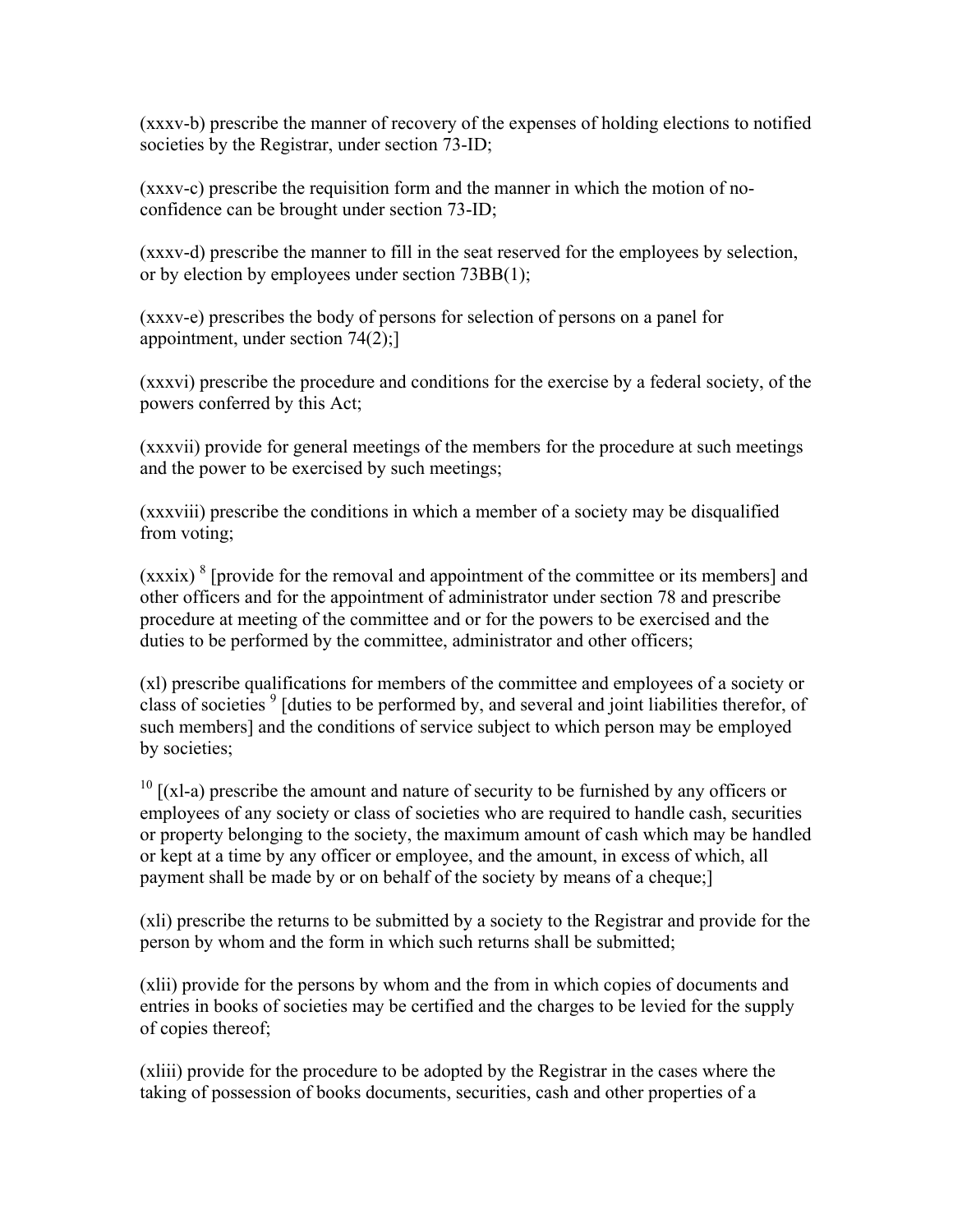society or of a society the affairs of which have been ordered to be wound up by the Registrar or by a person entitled to the same is resisted or obstructed;

(xliv) provide for the procedure to be adopted for taking possession of books, documents, securities, cash and other property of a society by a person acting under sections 81, 83 and 84 in cases where misappropriation of funds, breach of trust or fraud has been committed, or where it is suspected or apprehended that the books, documents, securities, cash and other properties are likely to be tampered with or destroyed or removed;

(xlv) prescribe the accounts and books to be kept by a society or class of societies;

(xlvi) prescribe the procedure for conducting an audit, the matters on which the auditor shall submit a report, the form in which the statement of accounts shall be prepared for his audit, the, limits within which the auditor may examine

(xlvii) prescribe the procedure for appointment of auditors under section 81;

(xlviii) prescribe the form for the rectification of defects discovered in the course of audit, inspection or inquiry;

(xlix) prescribe the procedure for apportioning the cost of inquiry and inspection and for assessing damages against delinquent promoters under section 88 and for recovery of cost and damages;

(l) prescribe the procedure for apportioning the cost of inquiry and inspection and for assessing damages against delinquent promoters under section 88 and for recovery of cost and damages;

(li) prescribe the manner in which appointment shall be made and control exercised by, and the number of persons comprising, and functions to be performed by, the authority constituted under section 90, the manner of election and nomination of such persons, the fees to be paid to such authority and the manner of such payment and the procedure for and the method of calculating any cost, charges or expenses required to be levied under this Act or the rules;

 $11$   $\lbrack$  ((lii) prescribe the qualifications of the members constituting the Co-operative Courts, provide for the terms and conditions of their appointment, prescribe the procedure to be followed in proceedings before  $^{12}$  [the Co-operative Courts];  $^{13}$  [provide for fixing, levying and collecting appropriate fees and expenses for determining the disputes (including expenses incurred by the parties to the proceedings), having regard to the services rendered or to be rendered or any expenditure incurred or likely to be incurred for the machinery set up therefor, provide for delegation of the power of fixing the scale of any such fees and expenses to the Registrar, (and all such fees and expenses being applicable to any disputes and other proceedings which may be pending immediately before commencement of Maharashtra Co-operative Societies (Third Amendment) Act, 1973, or which may be referred to or instituted thereafter), provide for the mode of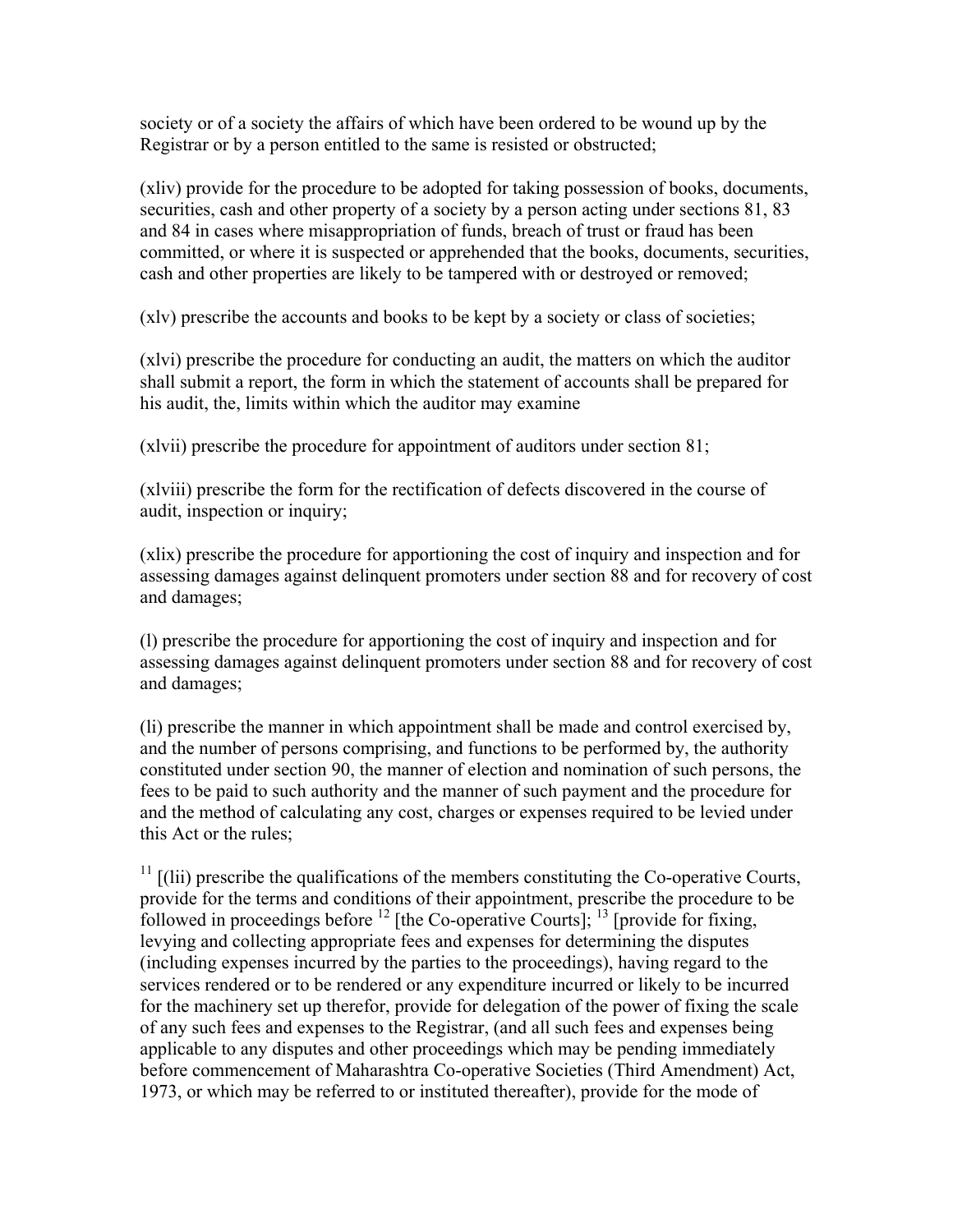payment of these fees and expenses whether in the form of court-fee stamps, in cash or in any other manner; and provide, for enforcing the decisions, awards or orders in such proceedings);]

(liii) prescribe the form in which a dispute shall be referred to the  $14$  [Co-operative Court];

(liv) provide for the issue and service of processes and for providing of service thereof;

(lv) provide for the investigation of claims and objections that may be preferred against any attachment effected  $^{15}$  [under section 95];

(lvi) prescribe the procedure for and the method of recovery of any sums due under this Act or the rules;

(lvii) prescribe the procedure to be followed for the custody of property attached under section 95;

(lviii) prescribe the procedure to be followed in the execution of awards;

(lix) prescribe the manner in which any properly shall be delivered to, and the terms and conditions subject to which such property shall be held by, a society under section 100;

(lx) prescribe the procedure for attachment and sale of property for the realisation of any security given by a person in the course of execution proceedings;

(lxi) prescribe the procedure and conditions for the exercise of the powers conferred under section 105 and the procedure to be followed by a Liquidator and provide for the disposal of surplus assets;

(lxii) prescribe the matters in which an appeal shall lie from the order of Liquidator appointed under section 103;

(lxiii) prescribe the procedure and conditions for the issue, redemption, re-issue, transfer, replacement, or conversion of debentures issued by a society to which Chapter XI is applicable;

(lxiv) prescribe the maximum amount of principal, rate of interest and other conditions for the guarantee of debentures issued by a society to which Chapter XI is applicable;

(lxv) prescribe the qualifications and methods of appointment of an officer to effect sale under section 133 and the powers and functions which such an officer may exercise;

(lxvi) prescribe for the appointment of a receiver of the produce and income of the mortgage property for sale under section 133, the conditions in which he may be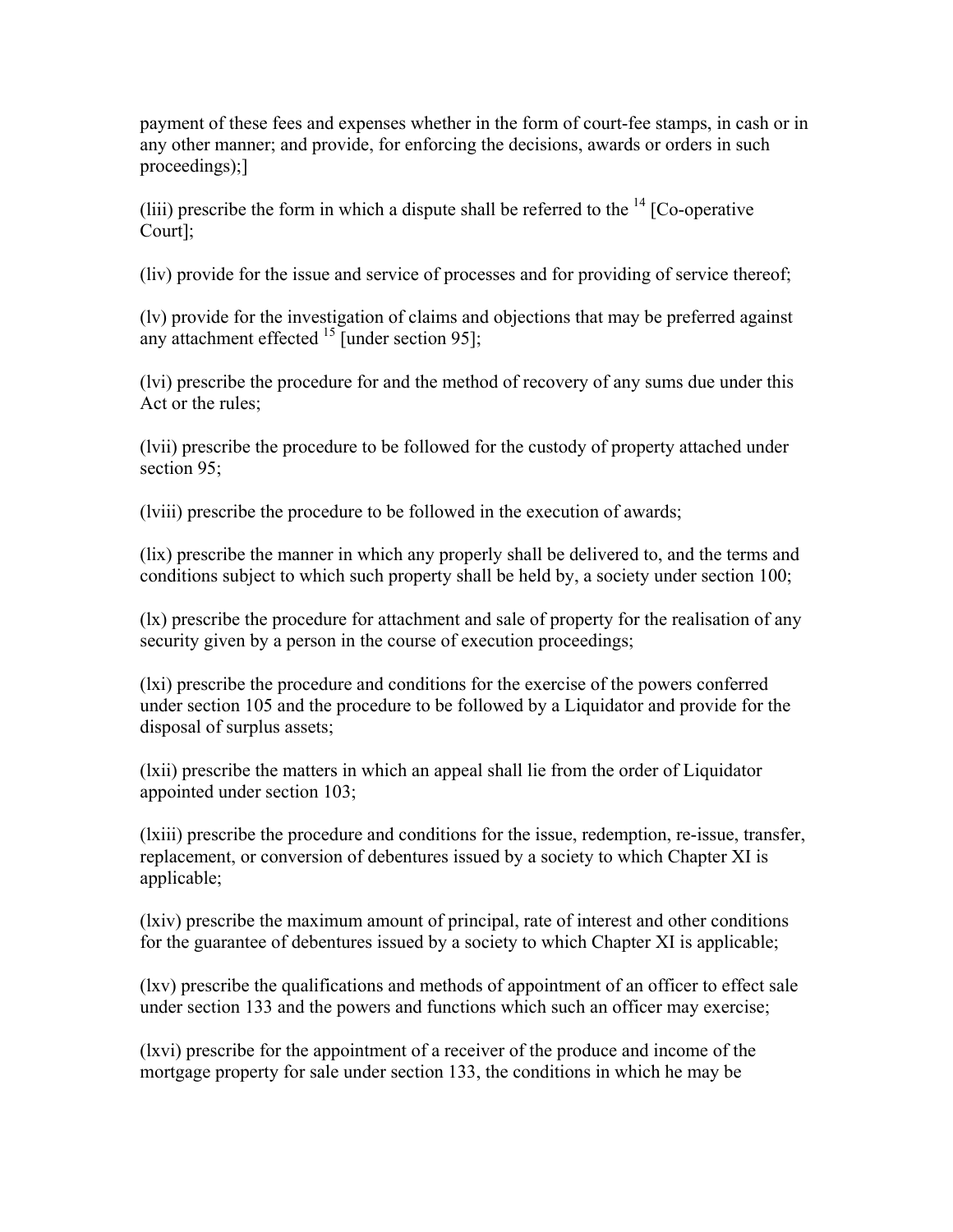appointed or removed, the powers and functions which he may exercise and the expenses of management and remuneration which he may receive;

(lxvii) prescribe the circumstances in which action may be taken by  $^{16}$  [an Agriculture and Rural Development Bank] against a mortgagor under section 133(2);

(lxviii) prescribe, in case of sale of immovable property under Chapter XI--

(a) the procedure for proclamation and conduct of the sale and the conditions on which an attempt of sale may be abandoned;

(b) the method of calculating the expenses incidental to the sale or attempted sale;

(c) the procedure for the receipt of deposit and disposal of the proceeds of sale;

(d) the procedure for a resale if an attempted sale is abandoned or the purchase money is not deposited within the prescribed time and the penalty to be levied against the purchaser who fails so to deposit the purchase money;

(e) the form and method of disposal of money by  $17 \text{ [an Agriculture and Rural]}$ Development Bank] under section 135;

(f) the form of sale certificate under section 136;

(g) the procedure for the delivery by the Court of the property purchased to the purchaser under section 136;

(h) the form of the notice referred to in section 143; and

(f) the fee payable or the service of such notices and the manner of serving such notices on, and of the transmitting landlords' fee to, the landlord named in such notices;

(lxix) prescribe the time within which and the procedure according to which property purchased by <sup>18</sup> [an Agriculture and Rural Development Bank] at a sale of immovable property under Chapter XI shall be disposed of by the bank;

(lxx) prescribe the procedure to be followed in presenting and disposing of appeals;

 $19$  [(lxxi) prescribe the qualifications and the period of office of members of the Cooperative Appellate Court;]

(lxxii) prescribe in the case of appeals lying to the State Government the authority to which power of hearing appeals may be delegated;

(lxxiii) prescribe the method of communicating or publishing any order, decision or award required to be communicated or published under this Act or the rules;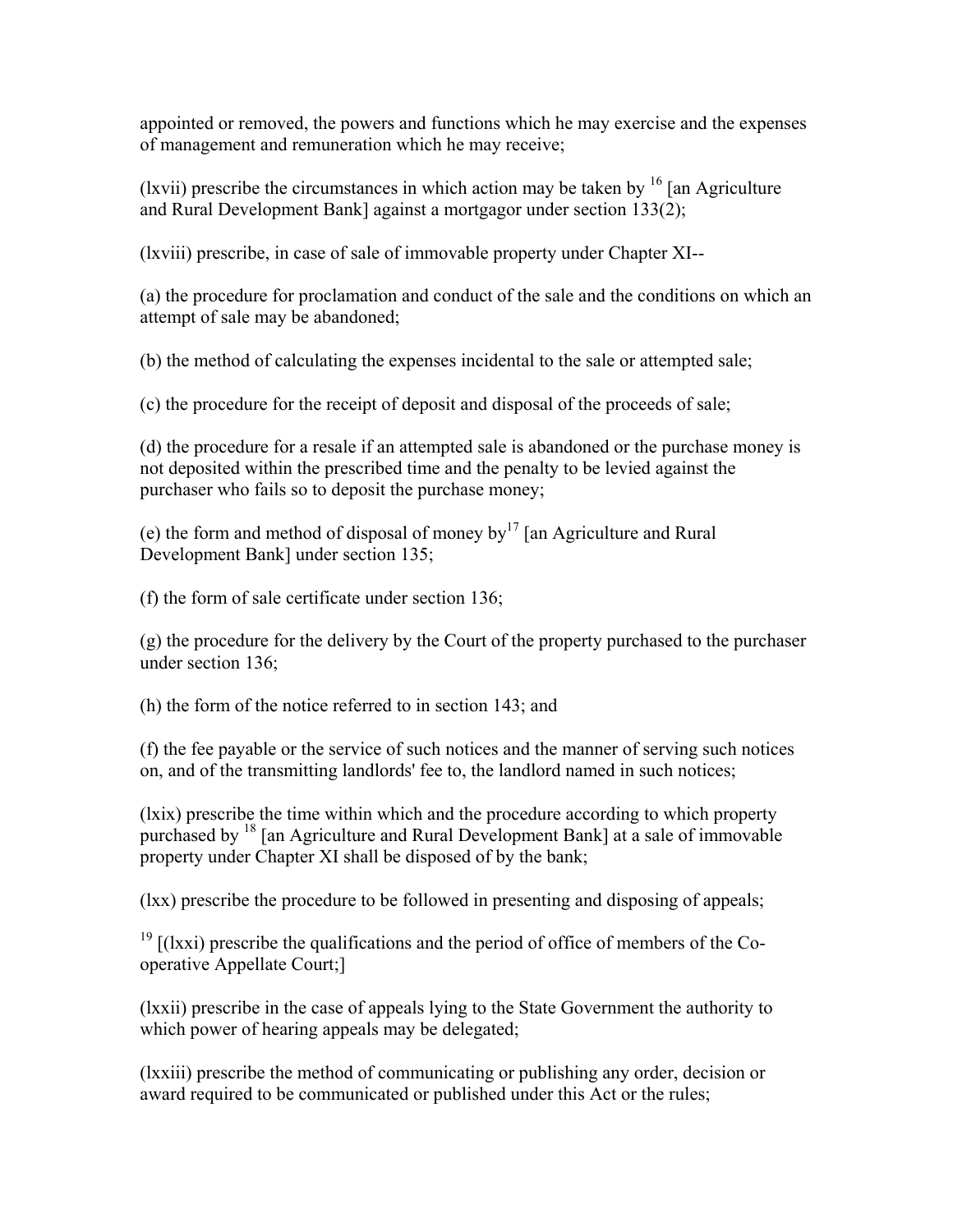(lxxiv) provide that the contravention of any of the rules shall be an offence under the Act;

(lxxv) provide for all other matters expressly required or allowed by this Act, to be prescribed by rules.

(3) The power to make rules conferred by is subject to the condition of the rules being made after previous publication.

(4) All rules made under this section shall be laid for not less than thirty days before each House of the State Legislature as soon as possible after they are made, and shall be subject to such modification as the Legislature may make during the session in which they are so laid, or the session immediately following.

## *Footnote:*

**1.** Clause (i) was substituted by Mah. 33 of 1963, s. 32(a).

**2.** These words were substituted for the words "Registrar" by Mah. 22 of 1991, s. 4.

**3.** These clauses were inserted by Mah. 20 of 1986, s. 68(a).

**4.** Clause (v-d) was inserted by Mah. 10 of 1988, s. 32.

**5.** Clause (xxix) was substituted for the original by Mah. 20 of 1986, 68(b).

**6.** Clause (xxxii-a) was inserted by Mah. 30 of 1978, s.4.

**7.** These clause were inserted by Mah. 20 of 1986, s. 68(c).

**8.** These words were substituted for the words "provide for the appointment, suspension and removal of the members of the Committee" by Man. 33 of 1963, s. 32(b).

**9.** These words were Inserted by Mah. 33 of 1963, s. 32(c).

**10.** Clause (xl-a) was Inserted by Mah. 27 of 1969, s. 26.

**11.** Clause (iii) was substituted by Mah. 3 of 1994, s.46(a).

**12.** These words were substituted for the words the Registrar and the co-operative Courts" by Mah. 18 of 1982, s. 16.

**13.** This portion was deemed to have been substituted for the portion beginning with the words "and provided for" and ending with the words "such proceedings" by Mah. 58 of 1977, s. 2 with effect from 21st February, 1974. Section 3 of Mah. 58 of 1977 reads as follows:--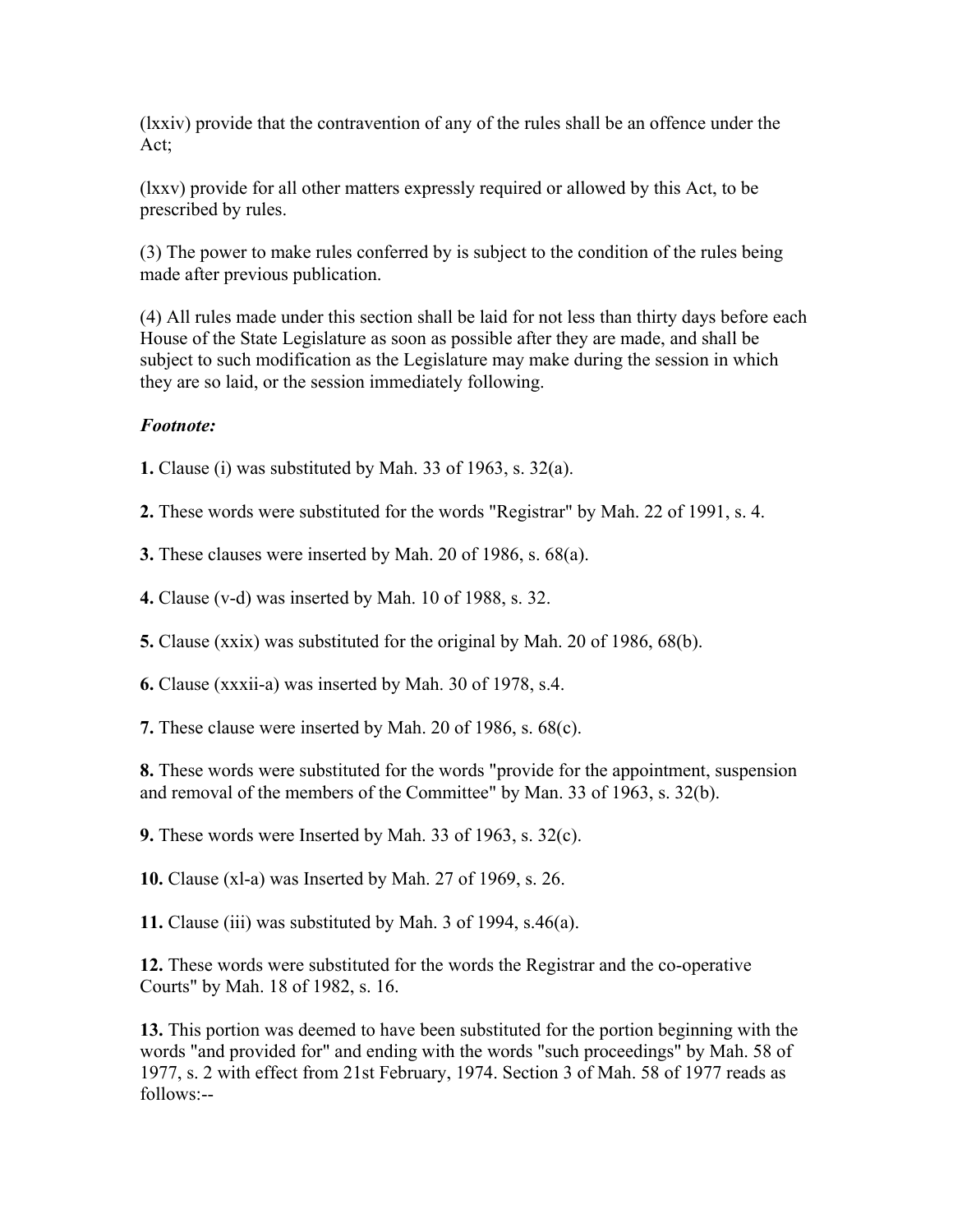**3.** Validation of charging and manner of charging of fees and expenses for determining disputes, according to the scales laid down in existing rule 86 and orders made thereunder.

Notwithstanding anything contained in the principal Act or the rules or orders made thereunder or the orders made under these rules, or any other law for the time being in force, or in any judgement, decision, decree, award or order of any Court or Tribunal, rule 86 of the Maharashtra Co-operative Societies Rules, 1961, made or purported to have been made by the State Government under clause (iii) of sub-section (2) of section 165 of the principal Act with effect from the 1st March, 1975 and the orders made or purported to have been made form time to time by the Registrar under the said rule shall be deemed to have been duly and validly made under the authority of the said section as amended by this Act and shall continue to be in force in the same form, until duly repealed or amended by the competent authority. And, accordingly, any action taken by the Registrar in laying down the fees and expenses to be paid to him or the Co-operative Court for determining the disputes and other proceedings and for making them applicable also to the disputes and other proceedings pending immediately before the commencement of the Maharashtra Co-operative Societies (Third Amendment) Act, 1973, and transferred and collected hereafter in the form of court-fees, in cash or in any other manner, shall be deemed to be valid. The fixing, levying and collection of these fees and expenses in any disputes or other proceedings shall not be called in question before any Court or Tribunal merely on the ground that there is no authority for fixing or levying such fees or expenses or that such fees or expenses were not or are not chargeable in any pending proceedings or that such fees cannot be levied or collected in the form of court fee stamps or on such other ground."

**14.** These words were substituted for the words "Registrar" by Mah. XXII of 1991, s. 3, The Second Schedule.

**15.** These words and figures were substituted for the words "by the Registrar" by Mah. 33 of 1963, s. 32(d).

**16.** These words substituted for the words "a land development bank" by Mah. 5 of 1990, s. 18(a).

**17.** These words were substituted for the words "a land development bank" by Mah. 5 of 1990, s. 18(b).

**18.** These words were substituted for the words "a land development bank" by Mah. 5 of 1990, s. 18(c).

**19.** Clause (lxxi) was substituted by Mah. 3 of 1974, s. 46(b).

## **Section 166 - Repeal, saving and construction**